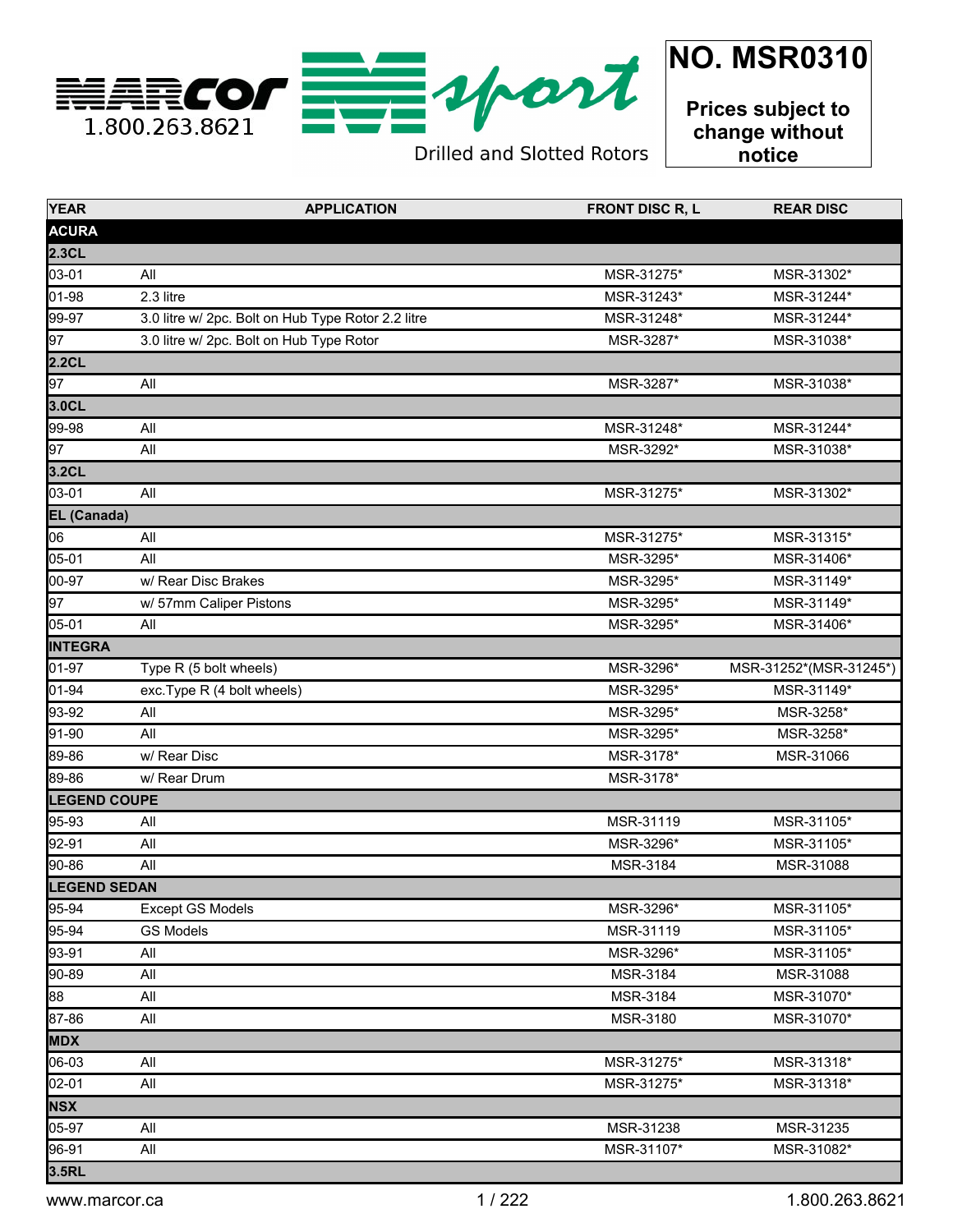| <b>YEAR</b>            | <b>APPLICATION</b>                     | <b>FRONT DISC R, L</b> | <b>REAR DISC</b> |
|------------------------|----------------------------------------|------------------------|------------------|
| 04-99                  | All                                    | MSR-31283*             | MSR-31303*       |
| 01-99                  | All                                    | MSR-31283*             | MSR-31290*       |
| 98-96                  | All                                    | MSR-3296*              | MSR-31105*       |
| <b>RL</b>              |                                        |                        |                  |
| 08-05                  | All                                    | MSR-31394              | MSR-31393        |
| <b>RSX</b>             |                                        |                        |                  |
| 06-02                  | Type S                                 | MSR-31347*             | MSR-31245*       |
| 05                     | RSX 5 Speed                            | MSR-31311*             | MSR-31245*       |
| 06-02                  | exc. Type S                            | MSR-31311*             | MSR-31245*       |
| <b>SLX</b>             |                                        |                        |                  |
| 99-96                  | All                                    | MSR-31163*             | MSR-31084*       |
| TL                     |                                        |                        |                  |
| 06-07                  | Automatic Transmission                 | MSR-31275*             | MSR-31316*       |
| 05-04                  | Automatic Transmission                 | MSR-31354*             | MSR-31316*       |
| 2.5TL                  |                                        |                        |                  |
| 98-95                  | All                                    | MSR-31114              | MSR-3200         |
| 3.2TL                  |                                        |                        |                  |
| 08-06                  | <b>TL</b>                              | MSR-31275*             | MSR-31316*       |
| 05                     | <b>Automatic Transmission</b>          | MSR-31354*             | MSR-31316*       |
| 05                     | <b>Manual Transmission</b>             | MSR-31374*             | MSR-31316*       |
| 04                     | All                                    | MSR-31354*             | MSR-31316*       |
| 03-99                  | All                                    | MSR-31275*             | MSR-31286*       |
| 98-95                  | 2.5 litre engine                       | MSR-31114              | MSR-31200*       |
| 98-95                  | 3.2 litre engine                       | MSR-3296*              | MSR-31202*       |
| <b>TSX</b>             |                                        |                        |                  |
| 08-06                  | All                                    | MSR-31275*             | MSR-31315*       |
| 05-04                  | All                                    | MSR-31275*             | MSR-31315*       |
| <b>VIGOR</b>           |                                        |                        |                  |
| 94-92                  | All                                    | MSR-31114              | MSR-31083        |
| <b>ALFA ROMEO</b>      |                                        |                        |                  |
| 164                    |                                        |                        |                  |
| 95-94                  | All                                    | MSR-34077              | MSR-34076        |
| 93-91                  | All                                    | MSR-34139              | MSR-34076        |
| <b>AMERICAN MOTORS</b> |                                        |                        |                  |
| <b>CONCORD, SPIRIT</b> |                                        |                        |                  |
| 83-82                  | Except GT & Wagon                      | MSR-5106               |                  |
| 83-82                  | GT & Station Wagon                     | MSR-5106               |                  |
| 81-80                  | 6 Cylinder Except Wagon                | MSR-5106               |                  |
| 81-80                  | <b>Station Wagon</b>                   | MSR-5106               |                  |
| 81-79                  | 4 Cylinder w/ 9 inch Drums             | MSR-5112               |                  |
| 79                     | 4 Cylinder w/ 10 inch Drums            | MSR-5112               |                  |
| 79                     | 6 Cylinder & 8 Cylinder                | MSR-5106               |                  |
|                        | w/ Cast Iron Drums                     |                        |                  |
| 79                     | 6 Cylinder w/ Comp. Drums (Steel Back) | MSR-5106               |                  |
| 78-77                  | 4 Cylinder                             | MSR-5105               |                  |
| 78-77                  | 6 & 8 Cylinder w/ Cast Iron Drums      | MSR-5103               |                  |
| 78-77                  | 6 & 8 Cylinder w/ Composite            | MSR-5103               |                  |
|                        | Drums (Steel Back)                     |                        |                  |
| <b>EAGLE</b>           |                                        |                        |                  |
| 88-82                  | All                                    | MSR-5108               |                  |
| 81-80                  | All                                    | MSR-5108               |                  |
| <b>ASUNA</b>           |                                        |                        |                  |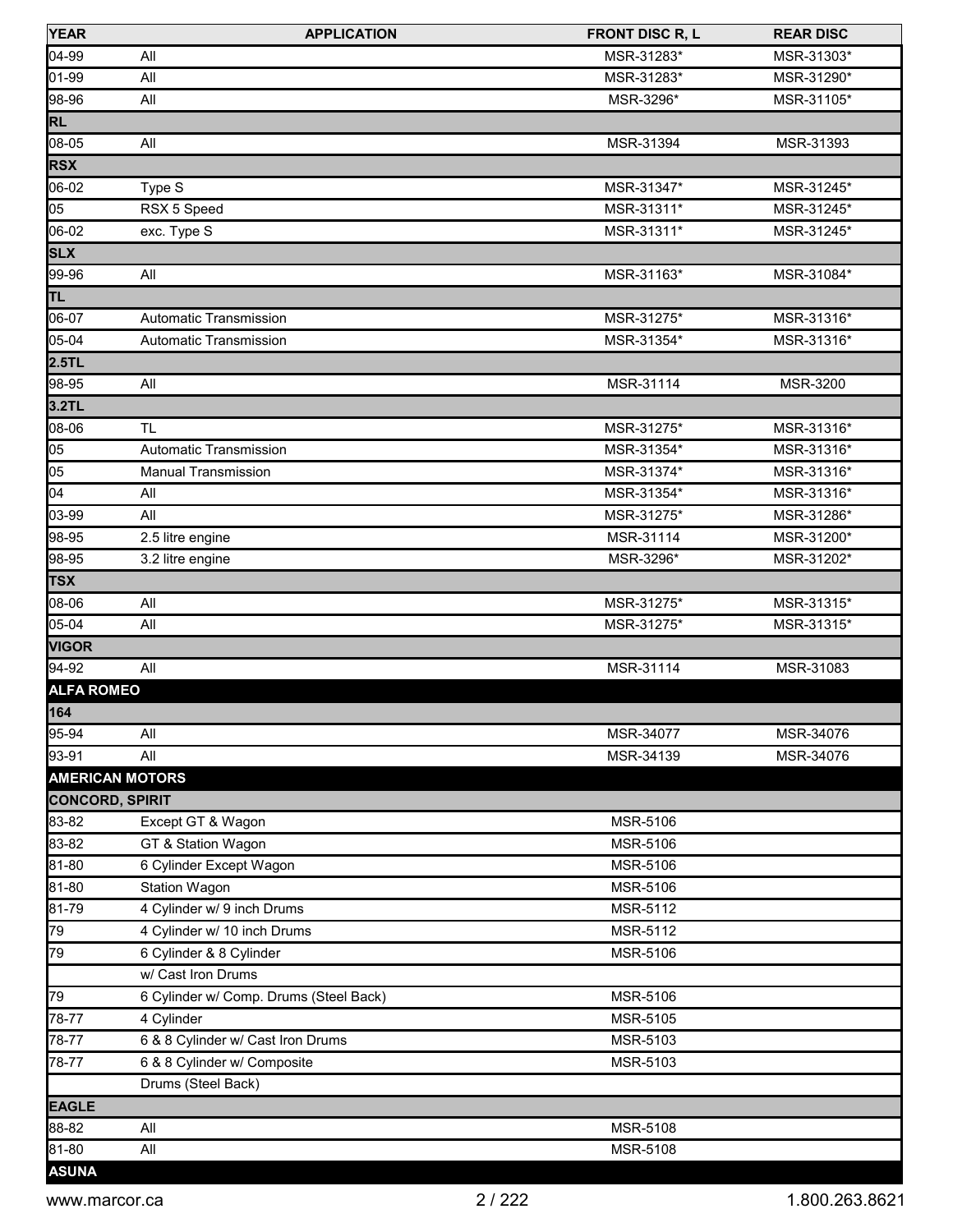| <b>YEAR</b>            | <b>APPLICATION</b>                                       | <b>FRONT DISC R, L</b> | <b>REAR DISC</b>                             |
|------------------------|----------------------------------------------------------|------------------------|----------------------------------------------|
|                        | GT, SE, ST (See PONTIAC LEMANS)                          |                        |                                              |
| 93                     | Solid Rotors                                             | MSR-3254               |                                              |
| 93                     | <b>Vented Rotors</b>                                     | MSR-31017              |                                              |
| <b>AUDI</b>            |                                                          |                        |                                              |
| <b>ALLROAD QUATTRO</b> |                                                          |                        |                                              |
| 06-01                  | 2.7L V6                                                  | MSR-34204*             | MSR-34182*                                   |
| A3, A3 QUATTRO         |                                                          |                        |                                              |
| lo8                    | A <sub>3</sub> All                                       |                        | MSR-34294                                    |
| 08-06                  | 2L & 3.2L                                                | MSR-34279*             | MSR-34159*                                   |
| A4                     |                                                          |                        |                                              |
| 08-07                  | REAR-287x12MM)<br>2.0T & 3.2L (FRONT-320x30MM            | MSR-133096*            | MSR-133097(MSR-34306)                        |
| 06                     | 345mm Dia                                                | MSR-34316*             |                                              |
| 06-05                  | 1.8T (FRONT-288x25MM<br>REAR-245x10MM)                   | MSR-34055*             | MSR-34075*                                   |
|                        | 2.0T & 3.2L (FRONT-320x30MM REAR-287x12MM)               | MSR-133096*            | MSR-133097(MSR-34306)                        |
|                        | REAR-255x12MM)<br>3.0L (FRONT-312x25MM                   | MSR-34215              | MSR-34217*                                   |
|                        | 288mmDia From VIN# 8H5006501 2 Doors                     | MSR-34292              |                                              |
|                        | 288mmDia From VIN# 8H5060001 4 Doors                     | MSR-34292              |                                              |
| A4 Cont.               |                                                          |                        |                                              |
| 06                     | 245mmDia (2WD)                                           |                        | MSR-34307*                                   |
| 05                     | 245mmDia From VIN# 8H5006501 (2WD)                       |                        | MSR-34301                                    |
| 12/04-07/04            | 1.8T (FRONT-288x25MM<br>REAR-245x10MM)                   | MSR-34055*             | MSR-34075*                                   |
|                        | 3.0L (FRONT-312x25MM<br>REAR-255x12MM)                   | MSR-34215              | MSR-34217*                                   |
| 07/04-03               | 1.8T (FRONT-288x25MM                                     | MSR-34055*             | MSR-34075*                                   |
|                        | REAR-245x10MM)<br>3.0L (FRONT-312x25MM                   | MSR-34215              |                                              |
| 02                     | REAR-255x12MM)<br>1.8T (FRONT-288x25MM                   | MSR-34055*             | MSR-34217*                                   |
|                        | REAR-245x10MM)<br>3.0L (FRONT-312x25MM<br>REAR-255x12MM) | MSR-34215              | MSR-34075*<br>MSR-34217*                     |
| 01-99                  | 1.8T, 2.8L                                               | MSR-34055*             | MSR-34188                                    |
| 98-96                  | All                                                      | MSR-34055*             | MSR-34188                                    |
| <b>A4 QUATTRO</b>      |                                                          |                        |                                              |
| 08-07                  | 2.0T & 3.2L (FRONT-320x30MM<br>REAR-287x12MM)            |                        | VISR-133096*(MSR-34319 MSR-133097(MSR-34306) |
| 06-05                  | 2.0T & 3.2L (FRONT-320x30MM<br>REAR-287x12MM)            |                        | MSR-133096*(MSR-34319 MSR-133097(MSR-34306)  |
|                        | 3.0L (FRONT-312x25MM                                     |                        |                                              |
|                        | REAR-255x12MM)                                           | MSR-34215              | MSR-34217*                                   |
| 06                     | 245mmDia (2WD)                                           |                        | MSR-34307*                                   |
| 05<br>12/04-07/04      | 245mmDia From VIN# 8H5006501 (2WD)                       |                        | MSR-34307*                                   |
|                        | 1.8T (FRONT-288x25MM<br>REAR-245x10MM)                   | MSR-34055*             | MSR-34075*                                   |
|                        | 3.0L (FRONT-312x25MM<br>REAR-255x12MM)                   | MSR-34215              | MSR-34217*                                   |
| 07/04-03               | 1.8T (FRONT-288x25MM<br>REAR-245x10MM)                   | MSR-34055*             | MSR-34075*                                   |
|                        | 3.0L (FRONT-312x25MM<br>REAR-255x12MM)                   | MSR-34215              | MSR-34217*                                   |
| 02                     | 1.8T (FRONT-288x25MM<br>REAR-245x10MM)                   | MSR-34055*             | MSR-34075*                                   |
|                        | 3.0L (FRONT-312x25MM<br>REAR-255x12MM)                   | MSR-34215              | MSR-34217*                                   |
| 01-99                  | All                                                      | MSR-34055*             | MSR-34167*                                   |
| 98-96                  | All                                                      | MSR-34055*             | MSR-34167*                                   |
| A <sub>6</sub>         |                                                          |                        |                                              |
| 08-05                  | 3.2L 321 mm 4WD                                          | MSR-34305              |                                              |
|                        | 3.2L 302mm 4WD                                           |                        | MSR-34304                                    |
|                        | 247 mm Dia                                               | MSR-34321              |                                              |
| 04-02                  | 2.7 Litre Turbo &4.2 V8 (321mm Single Piston Calipers)   | MSR-34204*             |                                              |
| 04-02                  | 255mm, Single Piston front Calipers, exc. 16" WHEELS     |                        | MSR-34182*                                   |
| 04-02                  | 269MM, 4WD, Single Piston front Calipers                 |                        | MSR-34275*                                   |
| 04-02                  | 3.0 Litre V6 (321 mm Dual Piston Calipers)               | MSR-34229*             |                                              |
| 02-01                  | 312mm                                                    | MSR-34215              |                                              |
| 04-00                  |                                                          |                        | MSR-34023*                                   |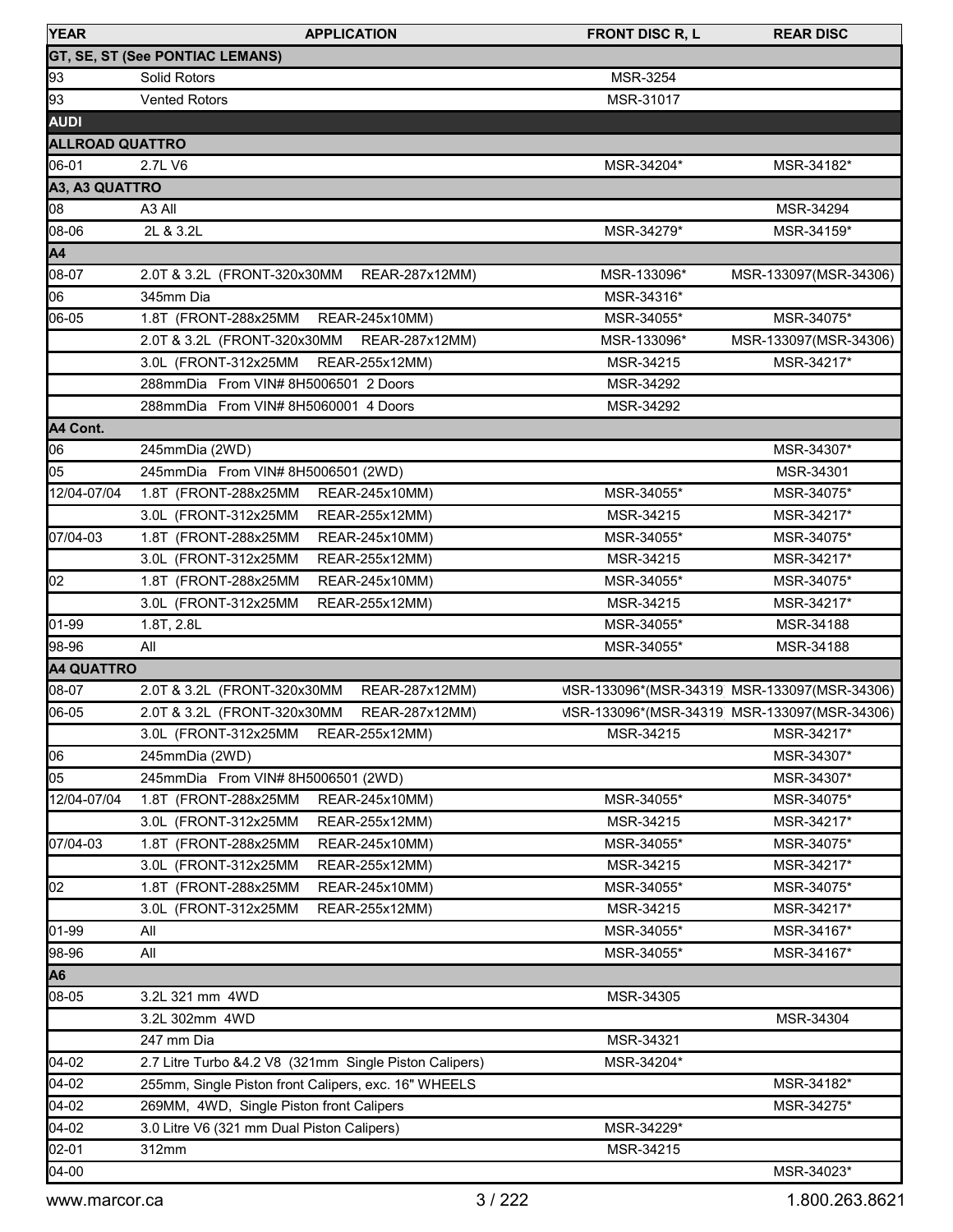| <b>YEAR</b>                 | <b>APPLICATION</b>                                       | <b>FRONT DISC R, L</b> | <b>REAR DISC</b>      |
|-----------------------------|----------------------------------------------------------|------------------------|-----------------------|
| 01-00                       | 288 mm 4WD                                               | MSR-34055*             |                       |
| 04-98                       | 255mm 16" WHEELS                                         |                        | MSR-34176             |
| 01-98                       | 245, w/ Single Piston front Calipers                     |                        | MSR-34181*            |
| 01-00                       | All                                                      | MSR-34055*             | MSR-34023*            |
| 99-98                       | All                                                      | MSR-34055*             | MSR-34023*            |
| 97-95                       | All                                                      | MSR-34055*             | MSR-34023*            |
| <b>A6 QUATTRO</b>           |                                                          |                        |                       |
| 08-06                       | 3.2L 321 mm 4WD                                          | MSR-34305              |                       |
|                             | 3.2L 302mm 4WD                                           |                        | MSR-34304             |
| 05-02                       | 2.7 Litre Turbo &4.2 V8 (321mm Single Piston Calipers)   | MSR-34204*             |                       |
| 05-02                       | 255mm, Single Piston front Calipers, exc. 16" WHEELS     |                        | MSR-34182*            |
| 04-02                       | 269MM, 4WD, Single Piston front Calipers                 |                        | MSR-34275*            |
| 04-02                       | 3.0 Litre V6 (321 mm Dual Piston Calipers)               | MSR-34229*             |                       |
| $02 - 01$                   | 312mm                                                    | MSR-34215              |                       |
| $04 - 00$                   |                                                          |                        | MSR-34023*            |
| 01-00                       | 288 mm 4WD                                               | MSR-34055*             |                       |
| 04-98                       | 255mm 16" WHEELS                                         |                        | MSR-34176             |
| 01-98                       | 245, w/ Single Piston front Calipers                     |                        | MSR-34181*            |
| 99-98                       | All                                                      | MSR-34055*             | MSR-34023*            |
| 97-95                       | Avant Wagon                                              | MSR-34055*             | MSR-34023*            |
| 97-95                       | exc. Wagon                                               | MSR-34055*             | MSR-34023*            |
| <b>A6 QUATTRO Continued</b> |                                                          |                        |                       |
| 02-00                       | w/ Single Piston front Calipers                          | MSR-34055*             | MSR-34176             |
| 99-98                       | All                                                      | MSR-34055*             | MSR-34176             |
| A8, A8 QUATTRO              |                                                          |                        |                       |
| 08-05                       | 4.2L V8, FR(360x31mm), RR(310x22mm)                      | MSR-133092             | MSR-133102            |
| 08                          | 310mm                                                    | MSR-34329              |                       |
| 07-05                       | Quattro 310mm                                            | MSR-34329              |                       |
| 05                          | 310mm, Thru VIN 4E5005000                                |                        | MSR-34288             |
| 04                          | Thru VIN 4E5015000                                       | MSR-34289              |                       |
|                             | FROM CH# 4E30001-001                                     | MSR-133092             | MSR-133102(MSR-34329) |
| 04-01                       | 280mm, w/ Single Piston front Calipers                   |                        | MSR-34257             |
| 03-8/99                     | FRONT 323mm, REAR 269mm, w/ Single Piston front Calipers | MSR-34300              | MSR-34261             |
| 8/99-97                     | All                                                      | MSR-34215              | MSR-34036             |
| <b>Q7</b>                   |                                                          |                        |                       |
| 08-07                       | Right                                                    | MSR-34264              | MSR-34287             |
|                             | Left                                                     | MSR-34265              | MSR-34287             |
| RS <sub>6</sub>             |                                                          |                        |                       |
| $04-03$                     | <b>LEFT</b>                                              | MSR-133082             | MSR-133084            |
|                             | <b>RIGHT</b>                                             | MSR-133081             | MSR-133083            |
| S <sub>4</sub>              |                                                          |                        |                       |
| 08-04                       | All                                                      | MSR-34316*             | MSR-133088*           |
| 03                          | All                                                      | MSR-34066*             |                       |
| 02                          | All                                                      | MSR-34215              | MSR-34075*            |
| 01-00                       | All                                                      | MSR-34204*             | MSR-34218*            |
| 94-92                       | All                                                      | MSR-34066*             | MSR-34025*            |
| S6                          |                                                          |                        |                       |
| $04-02$                     | 321MM, w/ Single Piston front Calipers                   | MSR-34204*             |                       |
| 04-02                       | 321MM, w/ Double Piston front Calipers                   | MSR-34229*             |                       |
| 98-95                       | All                                                      | MSR-34066*             | MSR-34025*            |
| S8                          |                                                          |                        |                       |
| 07                          | 310mm                                                    | MSR-34329              |                       |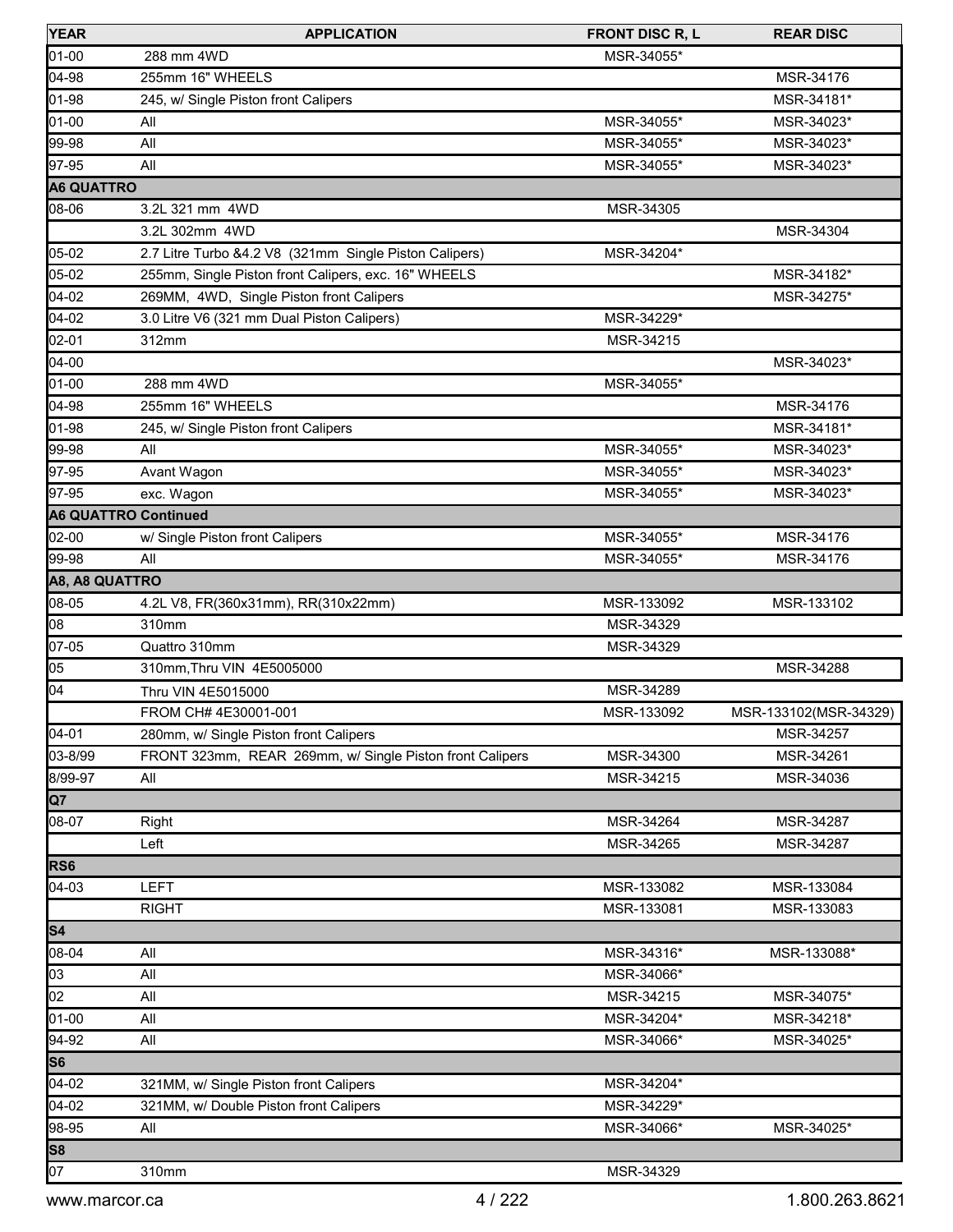| <b>YEAR</b>            | <b>APPLICATION</b>                                             | <b>FRONT DISC R, L</b> | <b>REAR DISC</b>        |
|------------------------|----------------------------------------------------------------|------------------------|-------------------------|
| 03-00                  | All                                                            |                        | MSR-34257               |
| <b>TT EXC. QUATTRO</b> |                                                                |                        |                         |
| 06-02                  | All                                                            | MSR-34193*             | MSR-34023*              |
| $01 - 00$              | FWD(Front Wheel Drive) 15" Wheels                              | MSR-34055*             | MSR-34023*              |
|                        | FWD, 16" Wheels                                                | MSR-34215              | MSR-34023*              |
| <b>TT QUATTRO</b>      |                                                                |                        |                         |
| 06-00                  | All                                                            | MSR-34193*             |                         |
| 06-00                  | 180 HP, 239MM Overall Diameter<br>225H, 256MM Overall Diameter |                        | MSR-34221<br>MSR-34222* |
| <b>V8 QUATTRO</b>      |                                                                |                        |                         |
| 94-90                  | ATE w/ 310mm Fr. Discs Fr. Chassis                             | MSR-34066*             | MSR-34025*              |
|                        | #4-C-M-000-350 and #44-L-130-001                               |                        |                         |
| 94-90                  | ATE w/ 310mm Fr. Discs to Chassis                              | MSR-34066*             | MSR-34025*              |
|                        | #4-C-M-000-349 and #44-L-130-000                               |                        |                         |
|                        |                                                                |                        |                         |
| $94-90$                | w/ 276mm Front Disc Girling Type                               | MSR-34066*             | MSR-34025*              |
| <b>CABRIOLET</b>       |                                                                |                        |                         |
| 98-94                  | All                                                            | MSR-34001              | MSR-3435                |
| <b>COUPE</b>           |                                                                |                        |                         |
| 91-90                  | Quattro 20 Valve                                               | MSR-34001              | MSR-34035               |
| 87-85                  | w/ Rear Discs                                                  | MSR-3460*              | MSR-3435                |
| 87-85                  | w/ Rear Drums                                                  | MSR-3460*              |                         |
| 84-82                  | All                                                            | MSR-3460*              |                         |
| 83-81                  | All                                                            | MSR-3416*              |                         |
| <b>FOX</b>             |                                                                |                        |                         |
| 79                     | All                                                            | MSR-3416*              |                         |
| 78                     | All                                                            | MSR-3416*              |                         |
| 80 / 90 SERIES         |                                                                |                        |                         |
| 95-93                  | All                                                            | MSR-34001              | MSR-3435                |
| 92-89                  | 20 Valve - 164 HP w/ 276mm Fr. Disc                            | MSR-34242              | MSR-34035               |
| 92-88                  | 136 HP w/ 256mm Fr. Disc                                       | MSR-3462               | MSR-3435                |
| <b>80 / 90 QUATTRO</b> |                                                                |                        |                         |
| $95-93$                | w/276mm Fr. Discs                                              | MSR-34001              | MSR-34035               |
| 92-88                  | 136 HP w/ 256mm Fr. Disc                                       | MSR-3462               | MSR-34035               |
| 91-90                  | 20 Valve-164 HP w/ 276mm Fr. Disc                              | MSR-34024              | MSR-34035               |
| 90-88                  | 20 Valve w/ 256mm Fr. Disc                                     | MSR-34024              | MSR-34035               |
| <b>100 SERIES</b>      |                                                                |                        |                         |
| 94-92                  | All - 288mm Front Disc                                         | MSR-34055*             | MSR-34023*              |
| 91-89                  | All                                                            | MSR-3462               | MSR-34106               |
| 100 QUATTRO            |                                                                |                        |                         |
| 94-92                  | All                                                            | MSR-34055*             | MSR-34023*              |
| 91-89                  | All                                                            | MSR-3462               | MSR-34105               |
| 200 SERIES             |                                                                |                        |                         |
| 91-89                  | All                                                            | MSR-34000              | MSR-3433                |
| 200 QUATTRO            |                                                                |                        |                         |
| 91-89                  | 2.2 Turbo-20 Valve Quattro Sedan                               | <b>TBA</b>             | MSR-3449                |
| 91-89                  | 2.2 Turbo-20 Valve Quattro Wagon                               | <b>TBA</b>             | MSR-34036               |
| 91-89                  | Sedan                                                          | MSR-34000              | MSR-3449                |
| 91-89                  | Wagon                                                          | MSR-3499               | MSR-34036               |
| <b>4000 SERIES</b>     |                                                                |                        |                         |
| 87-86                  | Coupe FWD                                                      | MSR-3460*              |                         |
| 87-84                  | Coupe Quattro                                                  | MSR-3400               | MSR-34035               |
| 87-85                  | Sedan FWD                                                      | MSR-3460*              |                         |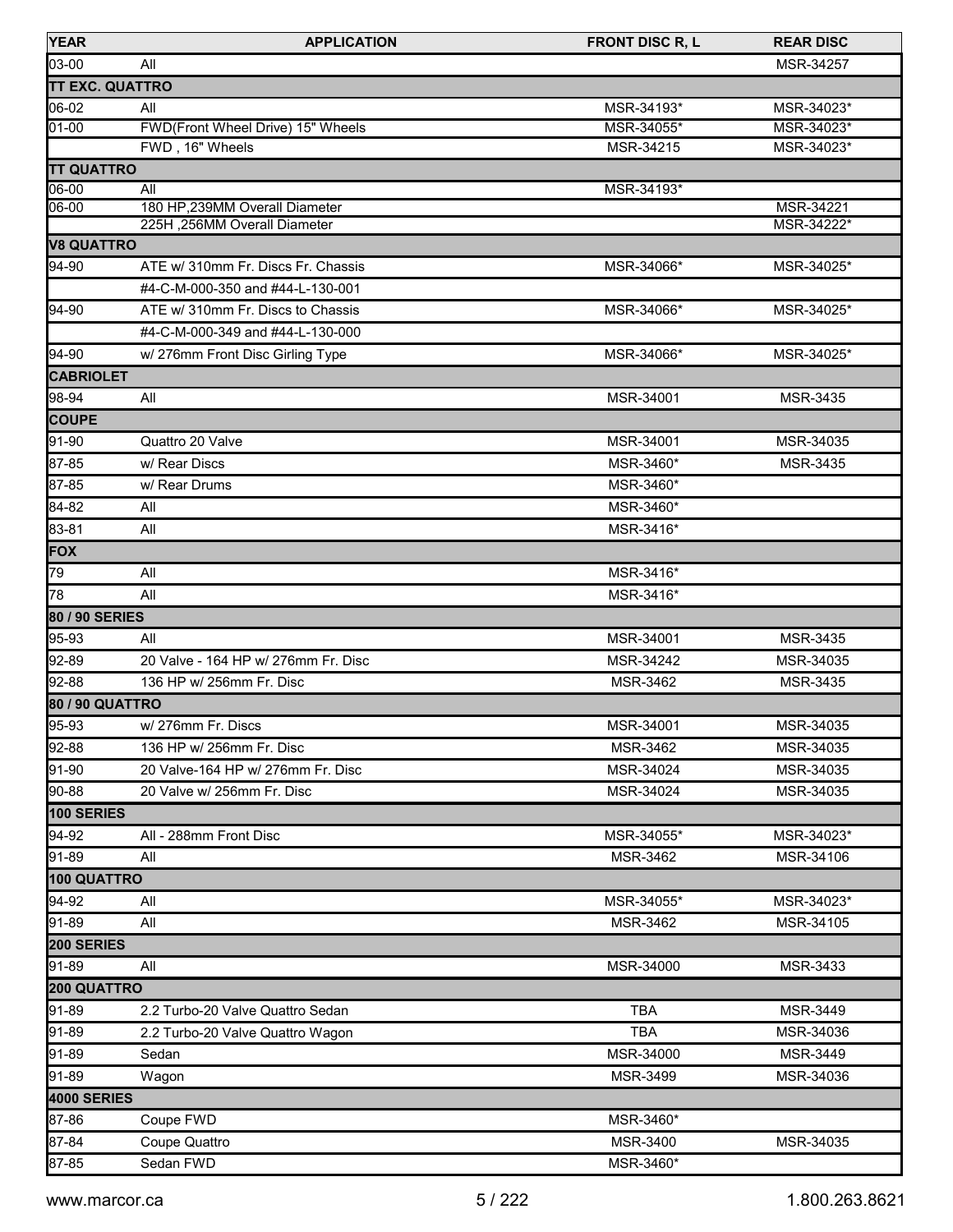| <b>YEAR</b>        | <b>APPLICATION</b>                             | <b>FRONT DISC R, L</b> | <b>REAR DISC</b> |
|--------------------|------------------------------------------------|------------------------|------------------|
| 87-84              | Sedan Quattro                                  | <b>MSR-3400</b>        | MSR-34035        |
| 84-80              | All                                            | MSR-3416*              |                  |
| <b>5000 SERIES</b> |                                                |                        |                  |
| 89-88              | Exc. Quattro Models (280mm Fr. Disc)           | MSR-3499               | MSR-3433         |
| 89-88              | Quattro Models (276mm Fr. Disc)                | MSR-34000              | MSR-3449         |
|                    | w/ Solid Rear Discs                            |                        |                  |
| 88                 | Quattro Models (276mm Fr. Disc)                | MSR-34000              | MSR-34025*       |
|                    | w/ Vented Rear Discs                           |                        |                  |
| 87-86.1            | Turbo - Exc. Wagon                             | MSR-34000              | MSR-3433         |
| 87-85              | Quattro Wagon                                  | MSR-34000              | MSR-34036        |
| 87-84              | exc. Turbo/Quattro w/ Rear Discs               | MSR-3462               | MSR-3435         |
| 87-84              | exc. Turbo/Quattro w/ Rear Discs               | MSR-3462               | MSR-3435         |
| 85.12-84           | Turbo or Quattro                               | <b>MSR-3499</b>        | MSR-3433         |
| 83-82              | Exc. Turbo w/ Rear Discs                       | MSR-3462               | MSR-3435         |
| 83-80              | Turbo or Quattro                               | MSR-3499               | MSR-3433         |
| 82                 | Exc. Turbo w/ Rear Drums                       | MSR-3462               |                  |
| 81                 | exc. Turbo/Quattro w/ Rear Discs               | MSR-3462               | MSR-3435         |
| 81                 | Exc. Turbo w/ Rear Drums                       | MSR-3462               |                  |
| 80                 | Exc. Turbo                                     | MSR-3462               |                  |
| 80                 | Quattro Sedan                                  | MSR-34000              | MSR-34036        |
| 80-78              | Diesel                                         | MSR-34028              |                  |
| 79-78              | Gas                                            | MSR-3462               |                  |
| <b>BMW</b>         |                                                |                        |                  |
| 128i               |                                                |                        |                  |
| 08                 | All                                            | MSR-34312              |                  |
| 318                |                                                |                        |                  |
| 99-95              | 318Ti                                          | MSR-34120              | MSR-34130        |
| 98-96              | 318i                                           | MSR-34064*(MSR-34004*) | MSR-34172*       |
| 95                 | 318i                                           | MSR-34064*(MSR-34004*) | MSR-34007*       |
| 94-93              | 318i                                           | MSR-34064*(MSR-34004*) | MSR-34007*       |
| 98-94              | Exc. 318Ti E36 Chassis                         | MSR-34064*(MSR-34004*) | MSR-34172*       |
| 93-92              | 318i, 318iC E30 Chassis                        | MSR-3455*              | MSR-3480*        |
| 93-92              | Exc. 318Ti, 318iC E36 Chassis                  | MSR-34064*(MSR-34004*) | MSR-34172*       |
| 91-84              | w/ Rear Discs E30 Chassis                      | MSR-3455*              | MSR-3480*        |
| 85-84              | w/ Rear Drums                                  | <b>MSR-3471</b>        |                  |
| 320                |                                                |                        |                  |
| $[04 - 01]$        | All                                            | MSR-34064*(MSR-34004*) |                  |
| 95-92              | E36 Chassis                                    | MSR-34064*(MSR-34004*) | MSR-34172*       |
| 93                 | 320i                                           | MSR-34064*(MSR-34004*) | MSR-34007*       |
| 83-79              | 320i E21 Chassis                               | MSR-3470               |                  |
| 78-75              | 320i Solid Rotors                              | MSR-3470               |                  |
| 78-75              | 320i Vented Rotors                             | MSR-3429               |                  |
| 323                |                                                |                        |                  |
| 00                 | 323i, Turing E46 Chassis                       | MSR-34173*             | MSR-34220*       |
| 00-99              | Sedan, Coupe E46 Chassis                       | MSR-34064*(MSR-34004*) | MSR-34228*       |
| 00-98              | 323iS, 323iC w/ Vented Rear Discs, E36 Chassis | MSR-34064*(MSR-34004*) | MSR-34228*       |
| 99-98              | 323iS, 323iC w/ Plain Rear Discs, E36 Chassis  | MSR-34064*(MSR-34004*) | MSR-34172*       |
| 325                |                                                |                        |                  |
| 07                 | Ci Convertible E46 Chassis                     | MSR-34173*             | MSR-34220*       |
| 06                 | 325xi                                          | MSR-34312              | MSR-34317        |
| 06                 | 325i                                           | MSR-34312              | MSR-34315        |
| 06                 | E46 Chassis                                    | MSR-34173*             | MSR-34220*       |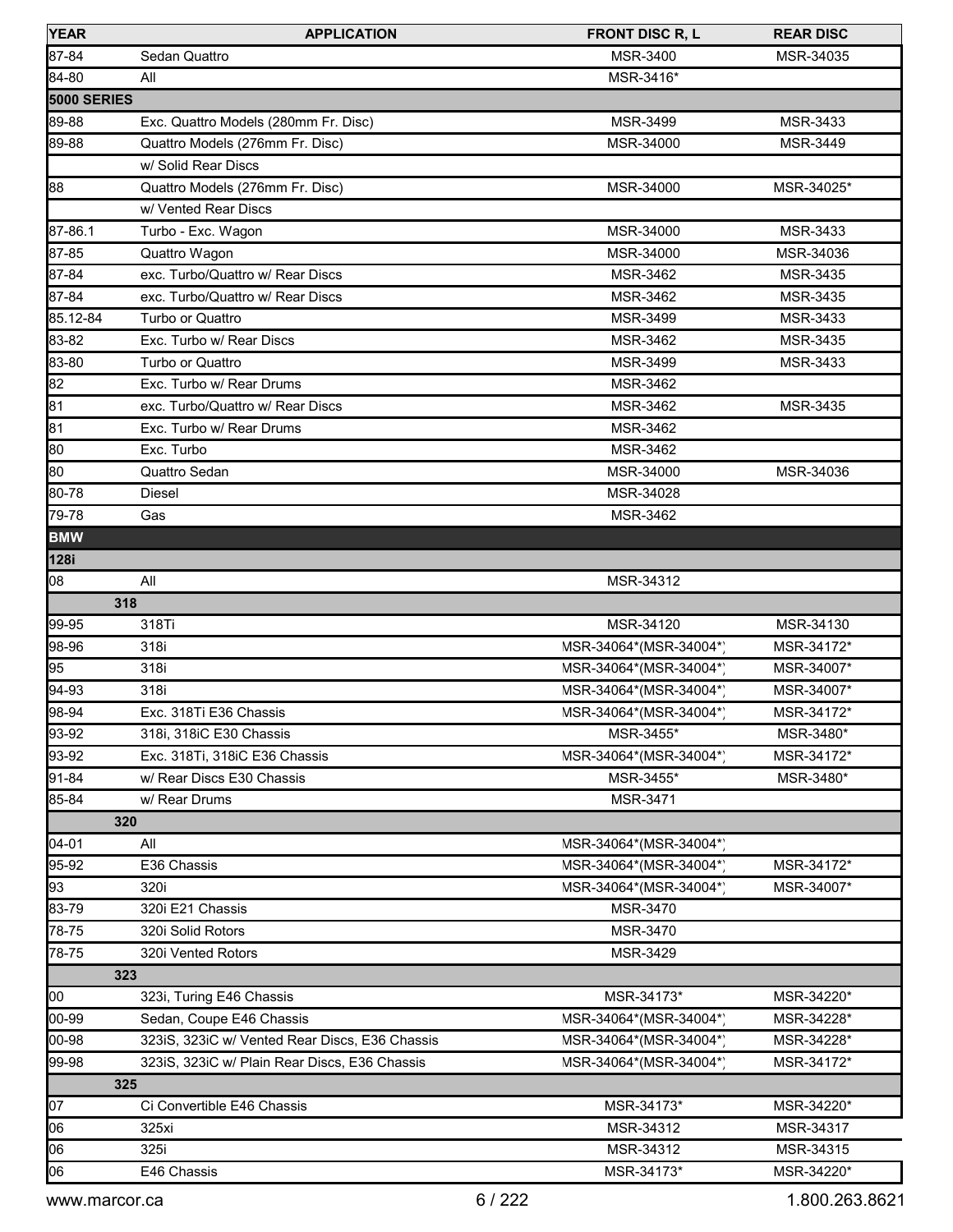| <b>YEAR</b>   | <b>APPLICATION</b>                               | <b>FRONT DISC R, L</b>                        | <b>REAR DISC</b>                              |
|---------------|--------------------------------------------------|-----------------------------------------------|-----------------------------------------------|
| 05-01         | 325ci, 325xi, 325 Sport Wagon                    | MSR-34173*                                    | MSR-34220*                                    |
| 05-01         | 325xi                                            | MSR-34173*                                    | MSR-34398                                     |
| 05-01         | 325i, 325is                                      | MSR-34173*                                    | MSR-34220*                                    |
| 03-02         | 325ci                                            | MSR-34173*                                    | MSR-34220*                                    |
| 95-94         | All-E36 Chassis                                  | MSR-34064*(MSR-34004*)                        | MSR-34172*                                    |
| 93-92         | 325i, 325iS, E36 Chassis                         | MSR-34064*(MSR-34004*)                        | MSR-34172*                                    |
| 93-92         | 325iC Convertible E30 Chassis                    | MSR-3455*                                     | MSR-3480*                                     |
| 91-88         | 325ix E30 Chassis                                | MSR-3455*                                     | MSR-34020                                     |
| 91-84         | 325, 325e, 325es, 325i, 325iC, 325iS E30 Chassis | MSR-3455*                                     | MSR-3480*                                     |
|               | 328                                              |                                               |                                               |
| 08            | 328i, 328xi                                      | MSR-34390                                     | MSR-34315                                     |
| 07            | 328i, 328xi                                      | MSR-34312                                     | MSR-34315                                     |
| 00-99         | 328i E46 Chassis                                 | MSR-34173*                                    | MSR-34220*                                    |
| 99            | 328iS, 328iC w/ Plain Rear Discs                 | MSR-34064*(MSR-34004*)                        | MSR-34172*                                    |
|               | E36 Chassis Sport Discs Available                |                                               |                                               |
| 99            | 328iS, 328iC w/ Vented Rear Discs                | MSR-34064*(MSR-34004*)                        | MSR-34220*                                    |
|               | E36 Chassis                                      |                                               |                                               |
| 98-97         | E36 Chassis w/ Vented Rear Discs                 | MSR-34064*(MSR-34004*)                        | MSR-34220*                                    |
| 98-96         | w/ Plain Rear Discs E36 Chassis                  | MSR-34064*(MSR-34004*)                        | MSR-34172*                                    |
|               | 330                                              |                                               |                                               |
| 07            | 330i, 330ci, 330xi E46                           | MSR-34211*                                    | MSR-34219*                                    |
| 06            | 330i, 330xi                                      | MSR-34313                                     | MSR-34314                                     |
| 05-00         | 330i, 330ci, 330xi E46                           | MSR-34211*                                    | MSR-34219*                                    |
| 86-85         | w/ Rear Disc E28 Chassis                         | MSR-3467                                      | MSR-3409*                                     |
| 86-85         | w/ Rear Drums E28 Chassis                        | MSR-3467                                      |                                               |
| 335           |                                                  |                                               |                                               |
| 07            | 335i,                                            | MSR-34386                                     | MSR-34314                                     |
| 06            | 335xi                                            |                                               | MSR-34314                                     |
|               | 525                                              |                                               |                                               |
| 07            | 525xi AWD Sedan                                  | MSR-34283                                     |                                               |
|               | 525i Sedan                                       | MSR-34283                                     | MSR-34278*                                    |
| 07-04         | 525i Manual Transmission                         | MSR-34285*                                    |                                               |
| 06            | 525xi                                            | MSR-34283                                     | MSR-34318                                     |
|               | 525i Sedan                                       | MSR-34283                                     | MSR-34278*                                    |
| 05-04         | 525i                                             | MSR-34283                                     | MSR-34278*                                    |
| 03-02         | 525i                                             |                                               | MSR-34161*(MSR-34121*) MSR-34162*(MSR-34131*) |
| 01            | 525i                                             | MSR-34161*(MSR-34121*) MSR-34162*(MSR-34131*) |                                               |
| 95-92         | 525i                                             | MSR-3441*                                     | MSR-34065                                     |
| 91-89         | All - E34 Chassis                                | MSR-3441*                                     | MSR-3451*                                     |
| 528i          |                                                  |                                               |                                               |
| 08            | 528i, 528xi                                      | MSR-34283                                     |                                               |
| 00-96         | All- E39 Chassis                                 |                                               | MSR-34161*(MSR-34121*) MSR-34162*(MSR-34131*) |
| 88-82         | 528e E28 Chassis                                 | MSR-3467                                      | MSR-3409*                                     |
| 81-80         | 528i E12 Chassis                                 | <b>MSR-3468</b>                               | MSR-3403                                      |
| 79-77         | 528i E12 Chassis                                 | MSR-3468                                      | MSR-3403                                      |
| 530, 533, 535 |                                                  |                                               |                                               |
| 08            | 535xi                                            | MSR-34283                                     |                                               |
| 07-06         | Sports Wagon                                     | MSR-34283                                     |                                               |
|               | 530xi AWD Sedan                                  | MSR-34283                                     |                                               |
|               | 530i Sedan                                       | MSR-34283                                     | MSR-34278*                                    |
| 05-04         | 530i                                             | MSR-34283                                     | MSR-34278*                                    |
| 03-01         | All                                              | MSR-34214*                                    | MSR-34162*(MSR-34131*)                        |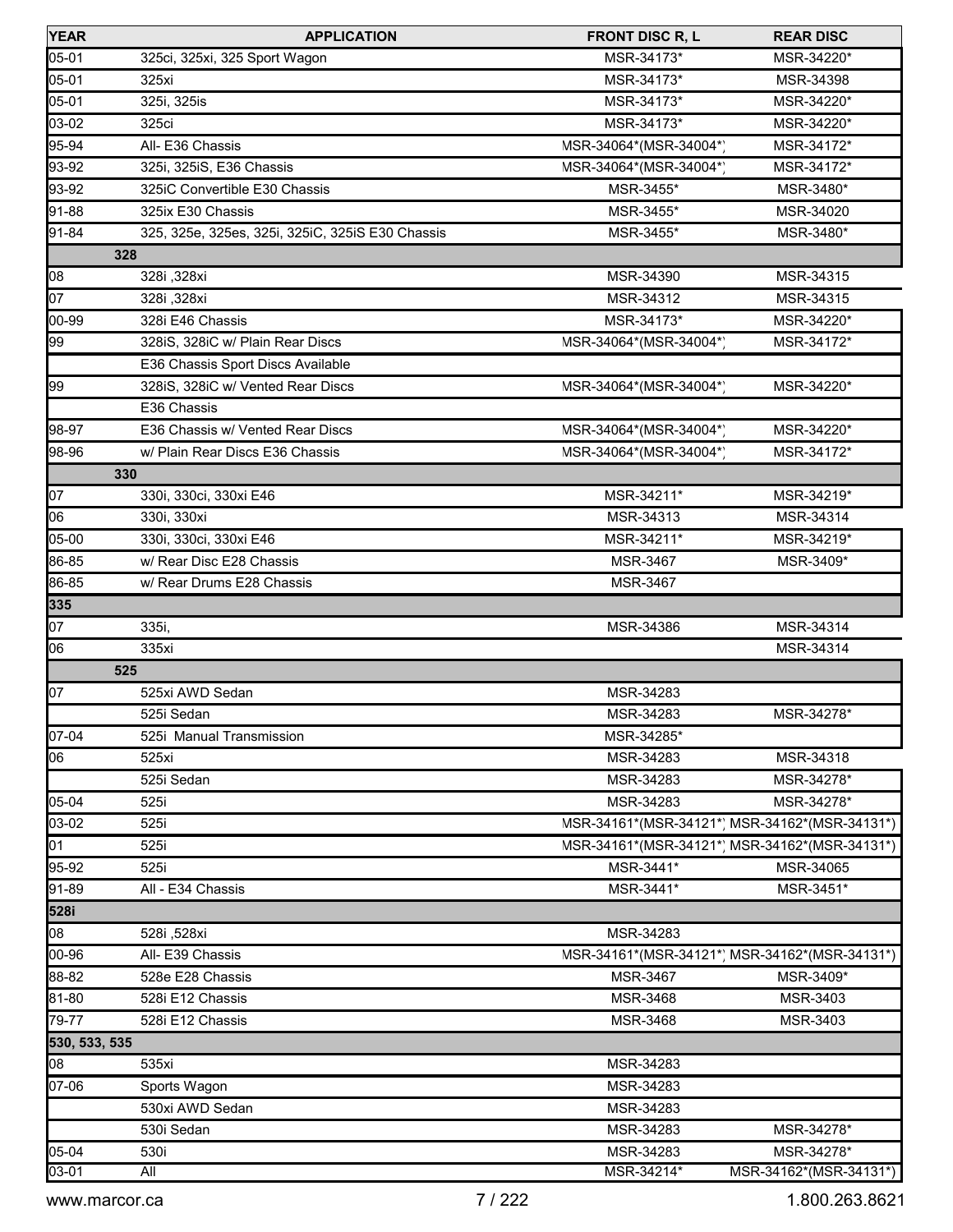| <b>YEAR</b>             |                                | <b>APPLICATION</b> | <b>FRONT DISC R, L</b> | <b>REAR DISC</b>       |
|-------------------------|--------------------------------|--------------------|------------------------|------------------------|
| 95-94                   | All E34 Chassis                |                    | MSR-3441*              | MSR-3451*              |
| 93-89                   | 535i E34 Chassis               |                    | MSR-3441*              | MSR-3451*              |
| 88-85                   | 535i E28 Chassis               |                    | MSR-3407               | MSR-3409*              |
| 84-83                   | 533i E28 Chassis               |                    | MSR-3467               | MSR-3409*              |
| 78-77                   | 530i                           |                    | MSR-3468               | MSR-3403               |
| 76                      | 530i                           |                    | MSR-34026              | MSR-3403               |
| 540i                    |                                |                    |                        |                        |
| 03-01                   | All                            |                    | MSR-34214*             | MSR-34162*(MSR-34131*) |
| 00-96                   | All                            |                    | MSR-34202*             | MSR-34162*(MSR-34131*) |
| 95-94                   | E34 Chassis                    |                    | MSR-3457*              | MSR-34093*             |
| 545i,550i (E60)         |                                |                    |                        |                        |
| 07-04                   | All                            |                    | MSR-134071*            | MSR-134072*            |
| 630, 633, 635           |                                |                    |                        |                        |
| 89-83                   | 633 Csi & 635 Csi E24 Chassis  |                    | MSR-3407               | MSR-3409*              |
| 82-77                   | E24 Chassis                    |                    | MSR-3468               |                        |
| 645ci (E63), 650i (E64) |                                |                    |                        |                        |
| 08-04                   |                                |                    | MSR-134071*            | MSR-134072*            |
| 7 SERIES                |                                |                    |                        |                        |
| 07-3/05                 | 760i(E65), 760iL(E66),         |                    | MSR-34250              |                        |
| 3/05-03                 | 760i(E65), 760iL(E66),         |                    | MSR-34250              | MSR-34249              |
| 01-95                   | 740i,740iL E38 Chassis         |                    | MSR-34003*             | MSR-34179*             |
| 05-02                   | 745i(E46), 745Li(E66)          |                    | MSR-34250              | MSR-34249              |
| 07-06                   | 750i(E65), 750iL(E66),         |                    | MSR-34250              |                        |
| 01-95                   | 750iL(E38)                     |                    | MSR-34067              | MSR-34068              |
| 01-95                   | Exc. 750iL E38 Chassis         |                    | MSR-34003*             | MSR-34179*             |
| 94-88                   | 740i, 740iL, 750iL E32 Chassis |                    | MSR-3457*              | MSR-34022              |
| 92-87                   | 735i, 735iL E32 Chassis        |                    | MSR-3457*              | MSR-34005              |
| 86-82.9                 | 733i, 735i E23 Chassis         |                    | MSR-3411*              | MSR-3413               |
| 82.8-78                 | 733i, 735i E32 Chassis         |                    | <b>MSR-3468</b>        | MSR-34103              |
| 840, 850                |                                |                    |                        |                        |
| 97-93.1                 | Except 850CSi                  |                    | MSR-34080              | MSR-34179*             |
| $95-94$                 | 850CSi                         |                    | MSR-34003*             | MSR-34179*             |
| 92.12-91                | All                            |                    | MSR-34003*             | MSR-34179*             |
| L7                      |                                |                    |                        |                        |
| 87-86                   | All                            |                    | MSR-3457*              | MSR-34005              |
| M3                      |                                |                    |                        |                        |
| 07-01                   | All E46 Chassis                | <b>LEFT</b>        | MSR-134058*            | MSR-134054*            |
|                         | All E46 Chassis                | <b>RIGHT</b>       | MSR-134059*            | MSR-134054*            |
| 00-95                   | All E36 Chassis                | <b>LEFT</b>        | MSR-34085*             | MSR-34223(MSR-34087*)  |
| 00-95                   | All E36 Chassis                | <b>RIGHT</b>       | MSR-34086*             | MSR-34224(MSR-34088*)  |
| 91-88                   | All E30 Chassis                |                    | MSR-34118              | MSR-34104              |
| 93-91                   | All E34 Chassis                |                    | MSR-34192              | MSR-34093*             |
| 88                      | All E28 Chassis                |                    | MSR-34196              | MSR-3409*              |
| M <sub>5</sub>          |                                |                    |                        |                        |
| $04-00$                 | All E39 Chassis Left Side      |                    | MSR-134062*            | MSR-134054*            |
|                         | All E39 Chassis Right Side     |                    | MSR-134063*            | MSR-134054*            |
| <b>M540</b>             |                                |                    |                        |                        |
| 95                      | All                            |                    |                        | MSR-34093*             |
| M <sub>6</sub>          |                                |                    |                        |                        |
| 88-87                   | All E24 Chassis                |                    | MSR-34196              | MSR-3409*              |
| Z <sub>3</sub>          |                                |                    |                        |                        |
| 02-99                   | 3.0 <sub>L</sub>               |                    | MSR-34173*             | MSR-34122*             |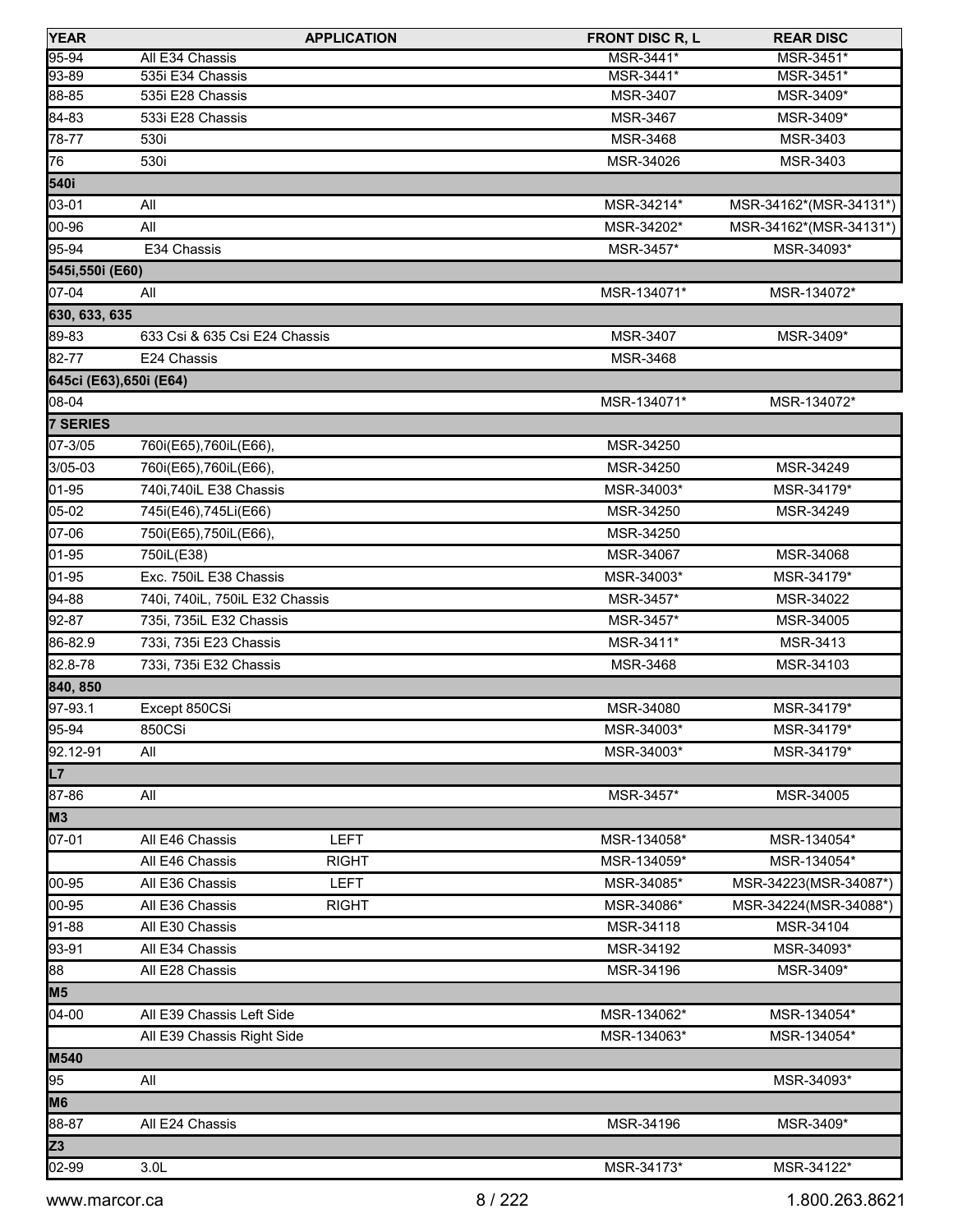| <b>YEAR</b>               | <b>APPLICATION</b>                                                  | <b>FRONT DISC R, L</b>       | <b>REAR DISC</b> |
|---------------------------|---------------------------------------------------------------------|------------------------------|------------------|
| 02-98                     | 2.5L                                                                | MSR-34064*(MSR-34004*)       | MSR-34122*       |
| 01-98                     | 3.2L COUPE                                                          | MSR-34085*/MSR-34086*        | MSR-34122*       |
| 1997                      | 2.5L                                                                | MSR-34064*(MSR-34004*)       | MSR-34122*       |
| 98-95                     | 1.9L                                                                | MSR-34120                    | MSR-34122*       |
| 98-96                     | 4 Cylinder                                                          | MSR-34120                    | MSR-34122*       |
| Z4                        |                                                                     |                              |                  |
| 08-06                     | 3.0 <sub>L</sub>                                                    | MSR-34173*                   | MSR-34281        |
| 05-03                     | 2.5L                                                                | MSR-34064*(MSR-34004*)       | MSR-34280        |
|                           | 3.0 <sub>L</sub>                                                    | MSR-34173*                   | MSR-34281        |
| 02-01                     | 2.5L                                                                | MSR-34064*(MSR-34004*)       | MSR-34122*       |
|                           | 3.0L                                                                | MSR-34173*                   | MSR-34122*       |
| Z <sub>8</sub>            |                                                                     |                              |                  |
| $03 - 01$<br><b>BUICK</b> | All                                                                 | MSR-34053                    | MSR-34068        |
| <b>ALLURE</b>             |                                                                     |                              |                  |
| 08                        | All                                                                 | MSR-55124                    |                  |
| $07 - 05$                 | All                                                                 | MSR-55087*                   | MSR-55085*       |
|                           | <b>APOLLO, GRAN SPORT, SPECIAL, SPORTWAGON</b>                      |                              |                  |
| 75<br>$74 - 73$           | w/Front Discs<br>w/Front Discs                                      | <b>MSR-5519</b><br>MSR-5514* |                  |
| 74-73                     | w/Front Drums                                                       |                              |                  |
| 72-69                     | w/ Front Discs                                                      | MSR-5514*                    |                  |
| 72-67                     |                                                                     |                              |                  |
|                           | w/ Front Drums Exc. 68 Sportwagon                                   |                              |                  |
|                           | <b>CENTURY-FWD (A Body)</b>                                         |                              |                  |
| 05-99                     | w/ Rear Discs                                                       | MSR-55036*                   | MSR-55039*       |
| 03-97                     | w/ Rear Drums                                                       | MSR-55036*                   |                  |
| 98-97                     | w/ Rear Discs                                                       | MSR-55036*                   | MSR-55039*       |
| 96-93                     | w/ Finned Rear Drums                                                | MSR-5552*                    |                  |
| 92-83                     | w/ 260mm Fr. Discs/Finned Rear Drums                                | MSR-5552*                    |                  |
| 92-83                     | w/ 260mm Fr. Discs/Plain Rear Drums                                 | MSR-5552*                    |                  |
| 89-82                     | w/246mm Front Discs                                                 | MSR-5548                     |                  |
| 82                        | w/260mm Front Discs                                                 | MSR-5556*                    |                  |
|                           | <b>CENTURY-RWD (G Body)</b>                                         |                              |                  |
| 87-82                     | All                                                                 | MSR-5547*                    |                  |
| 81-79                     | All                                                                 | MSR-5549                     |                  |
| 78                        | All                                                                 | MSR-5530                     |                  |
| $\overline{77}$           | Except Wagon                                                        | <b>MSR-5519</b>              |                  |
| $\overline{77}$<br>76     | Wagon<br>Wagon                                                      | MSR-5519<br>MSR-5519         |                  |
| 76-73                     | w/ 11 Inch Drums Except Wagon                                       | <b>MSR-5519</b>              |                  |
| 75-73                     | w/ 9.5 Inch Drums                                                   | MSR-5519                     |                  |
|                           | ELECTRA, PARK AVENUE - FWD                                          |                              |                  |
| 05                        | w/ 16" wheels                                                       | MSR-55034*                   | MSR-55065*       |
| 05                        | exc. 16" wheels                                                     | MSR-55036*                   | MSR-55065*       |
| 04-03                     | exc. Ultra                                                          | MSR-55036*                   | MSR-55065*       |
| $04-03$                   | Ultra                                                               | MSR-55034*                   | MSR-55051*       |
| 03-97                     | All - except 2003 Ultra                                             | MSR-55034*                   | MSR-5599*        |
| 96-94                     | All                                                                 | MSR-55014*                   |                  |
| 93-92                     | All                                                                 | MSR-5576                     |                  |
| 91                        | w/ Rear Drums                                                       | MSR-5576                     |                  |
| 90-87                     | w/ Rear Drums                                                       | MSR-5552*                    |                  |
| 90-85                     | w/ Rear Discs                                                       | MSR-5552*                    | MSR-5562         |
| 86-85                     | w/ Rear Drums                                                       | MSR-5552*                    |                  |
|                           | ELECTRA, ESTATE WAGON, LeSABRE/CENTURION, ROADMASTER, WILDCAT - RWD |                              |                  |
| 96-91                     | w/ 4.25 In. Wide, 23 lb. Drums                                      | MSR-5577*                    |                  |
|                           |                                                                     |                              |                  |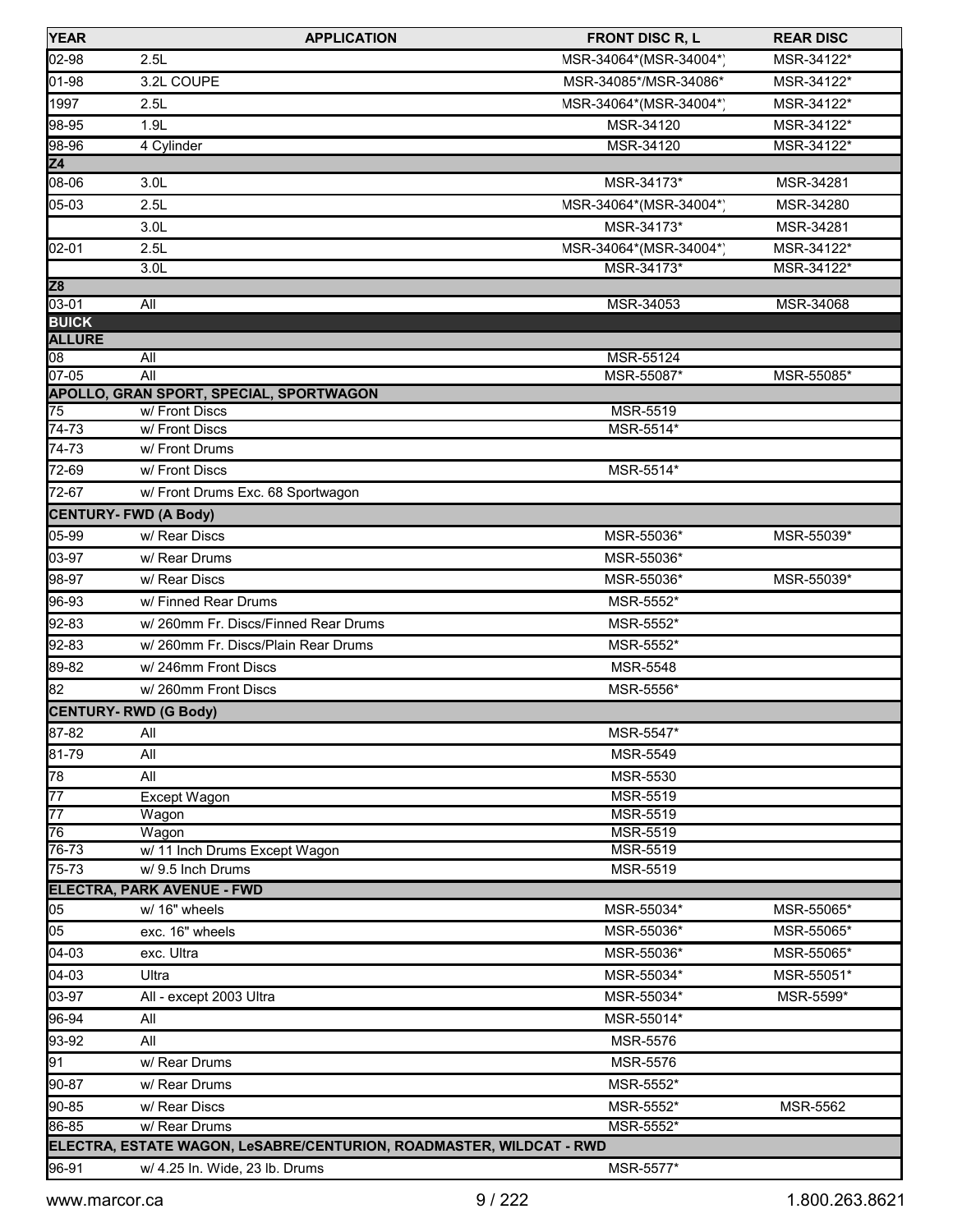| <b>YEAR</b>       | <b>APPLICATION</b>                                                  | <b>FRONT DISC R, L</b> | <b>REAR DISC</b> |
|-------------------|---------------------------------------------------------------------|------------------------|------------------|
| 93-91             | w/ 3.25 In. Wide, 17 lb. Drums                                      | MSR-5577*              |                  |
| 89-87             | Estate Wagon                                                        | <b>MSR-5546</b>        |                  |
| 86-78             | w/ 11 In. Drums 3 1/4 In. Wide 17 lbs.                              | <b>MSR-5546</b>        |                  |
| 85-79             | w/ 9.5 In. Drums                                                    | MSR-5542*              |                  |
| 85-78             | w/ 11 In. Drums 4.25 In. Wide 23 lbs.                               | MSR-5546               |                  |
| 79-78             | w/ Rear Discs                                                       | <b>MSR-5546</b>        | MSR-5529         |
| 78-77             | w/ 9.5 ln. Drums                                                    | MSR-5519               |                  |
| 77                | w/ 11 In. Drums, 3.25 In. Wide, 17 lbs.                             | <b>MSR-5524</b>        |                  |
|                   | ELECTRA, ESTATE WAGON, LeSABRE/CENTURION, ROADMASTER, WILDCAT - RWD |                        |                  |
| 77                | w/ 11 In. Drums, 4.25 In. Wide, 23 lbs.                             | <b>MSR-5524</b>        |                  |
| 76-73             | w/ 12 x 2 In. Drums                                                 | MSR-5516               |                  |
| 76-71             | w/ 11 In. Drums, 3.25 In. Wide, 17 lbs.                             | MSR-5516               |                  |
| 76-71             | w/ 11 In. Drums, 4.25 In. Wide, 23 lbs.                             | MSR-5516               |                  |
| 76-71             | w/ 12 x 2.5 ln. Drums                                               | MSR-5516               |                  |
| <b>LACROSSE</b>   |                                                                     |                        |                  |
| 09-08             | All                                                                 | MSR-55124              |                  |
| 07-05             | All                                                                 | MSR-55087*             | MSR-55085*       |
| LeSABRE - FWD     |                                                                     |                        |                  |
| 05                | w/ 16" wheels                                                       | MSR-55034*             | MSR-55065*       |
| 05                | exc. 16" wheels                                                     | MSR-55036*             | MSR-55065*       |
| 04-00             | w/ 15 In. Wheels 278mm Fr. Rotors                                   | MSR-55036*             | MSR-55065*       |
| 04-00             | w/ 16 In. Wheels 303mm Fr. Rotors                                   | MSR-55034*             | MSR-55065*       |
| 99-94             | All                                                                 | MSR-55014*             |                  |
| 93-92             | All                                                                 | <b>MSR-5576</b>        |                  |
| 91                | All                                                                 | MSR-5552*              |                  |
| 90-86             | All                                                                 | MSR-5552*              |                  |
| <b>LUCERNE</b>    |                                                                     |                        |                  |
| 09                | V <sub>6</sub>                                                      | MSR-55126              |                  |
| 08-06             | V <sub>6</sub>                                                      | MSR-55126              | MSR-55127        |
|                   | V <sub>8</sub>                                                      | MSR-55124              | MSR-55127        |
| <b>REATTA</b>     |                                                                     |                        |                  |
| $91 - 88$         | All                                                                 | MSR-5552*              | <b>MSR-5559</b>  |
| <b>RENDEZVOUS</b> |                                                                     |                        |                  |
| 06-02             | 2 WD(Wheel Drive)                                                   | MSR-55070*             |                  |
|                   | 4 WD                                                                | MSR-55074*             |                  |
| <b>REGAL</b>      |                                                                     |                        |                  |
| 04-97             | w/ Rear Disc Brakes                                                 | MSR-55036*             | MSR-55039*       |
| 03-97             | w/ Rear Drum Brakes                                                 | MSR-55036*             |                  |
| 96-94             | w/267mm Fr. Disc                                                    | MSR-5566*              | MSR-55018*       |
| 96-94             | w/286mm Fr. Disc                                                    | MSR-55013*             | MSR-55018*       |
| 93-88             | All                                                                 | MSR-5566*              | MSR-5567*        |
| 87-82             | All                                                                 | MSR-5547*              |                  |
| 81-79             | All                                                                 | MSR-5549               |                  |
| 78                | All                                                                 | MSR-5530               |                  |
| 77                | All                                                                 | MSR-5519               |                  |
| 76                | Exc. Wagon                                                          | MSR-5519               |                  |
| 76                | Wagon                                                               | MSR-5519               |                  |
| 75-73             | w/ 11 In. Drums                                                     | MSR-5519               |                  |
| 75-73             | w/ 9.5 In. Drums                                                    | MSR-5519               |                  |
| <b>RIVIERA</b>    |                                                                     |                        |                  |
| 00-97             | All                                                                 | MSR-55034*             | MSR-5599*        |
| 96-95             | All                                                                 | MSR-55014*             | MSR-5599*        |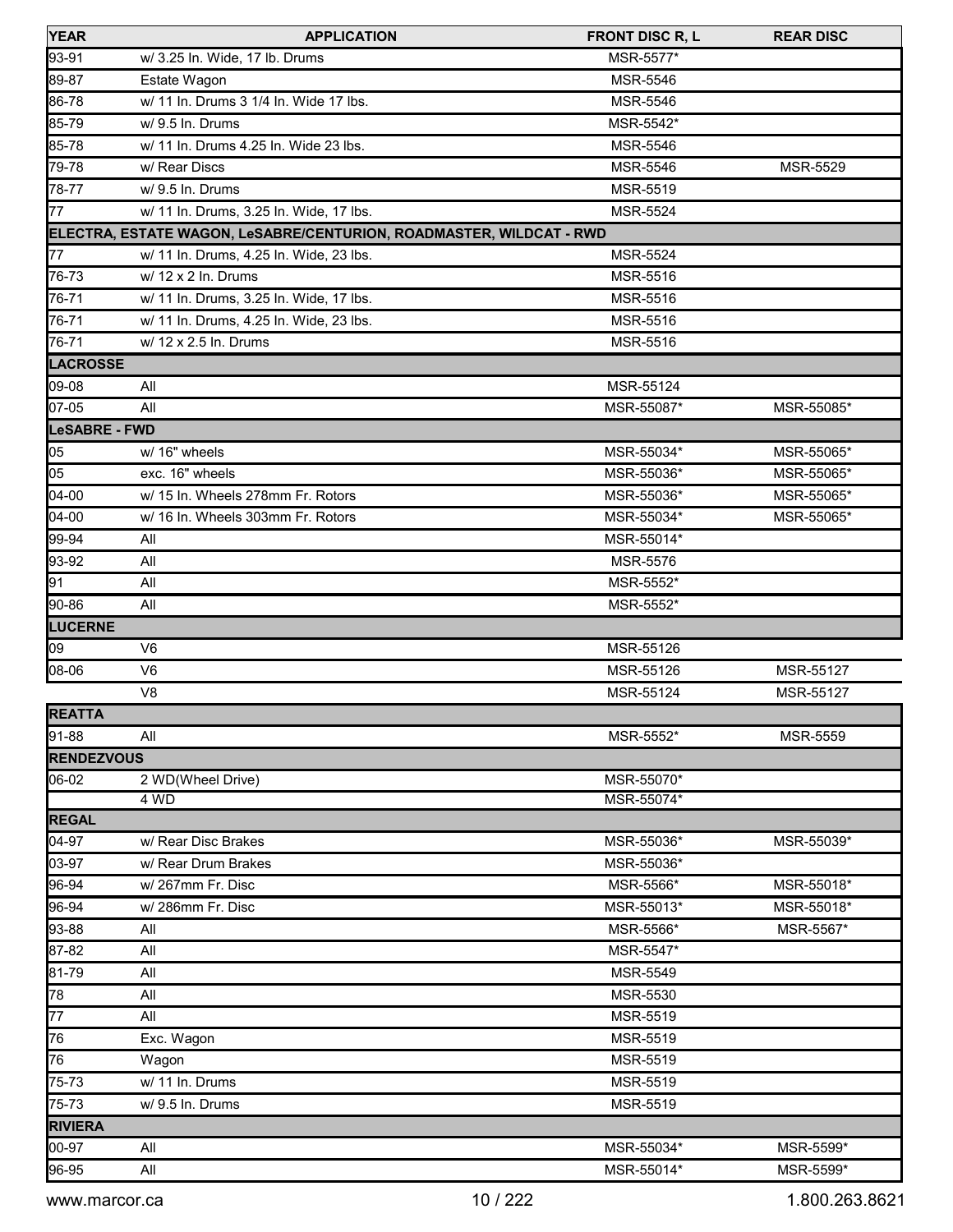| <b>YEAR</b>            | <b>APPLICATION</b>                                                         | <b>FRONT DISC R, L</b> | <b>REAR DISC</b> |
|------------------------|----------------------------------------------------------------------------|------------------------|------------------|
| 93-92                  | All                                                                        | <b>MSR-5576</b>        | MSR-5599*        |
| 91-86                  | All                                                                        | MSR-5552*              | <b>MSR-5559</b>  |
| 85-79                  | w/ Rear Discs                                                              | MSR-5550*              |                  |
| 85-79                  | w/ Rear Drums                                                              | MSR-5550*              |                  |
| 78                     | All                                                                        | <b>MSR-5546</b>        |                  |
| 77                     | All                                                                        | <b>MSR-5524</b>        |                  |
| 76-71                  | All                                                                        | MSR-5516               |                  |
| <b>ROADMASTER</b>      |                                                                            |                        |                  |
| 96-91                  | w/ ABS Ring                                                                | MSR-5577*              |                  |
| <b>SKYHAWK</b>         |                                                                            |                        |                  |
| 89-85                  | All                                                                        | MSR-5558               |                  |
| 84-82                  | <b>Vented Rotors</b>                                                       | <b>MSR-5543</b>        |                  |
| 83-82                  | Solid Rotors                                                               | <b>MSR-5554</b>        |                  |
| 80-76                  | All                                                                        | <b>MSR-5525</b>        |                  |
| 75                     | All                                                                        | <b>MSR-5517</b>        |                  |
| <b>SKYLARK</b>         |                                                                            |                        |                  |
| 98-97                  | w/225mm Rear Drum                                                          | MSR-5580*              |                  |
| 97-96                  | w/200mm Rear Drum                                                          | MSR-5580*              |                  |
| 95-91                  | All                                                                        | MSR-5580*              |                  |
| 90                     | 246mm Fr. Disc                                                             | MSR-5558               |                  |
|                        | 260mm Fr. Discs                                                            |                        |                  |
| <b>BUICK Continued</b> |                                                                            |                        |                  |
| <b>SKYLARK</b>         |                                                                            |                        |                  |
| 89-85                  | All                                                                        | MSR-5558               |                  |
| 85-80                  | w/ Finned Rear Drums                                                       | MSR-5548               |                  |
| 85-80                  | Plain Rear Drums                                                           | MSR-5548               |                  |
| 79                     | All                                                                        | MSR-5542*              |                  |
| 78-75                  | All                                                                        | MSR-5519               |                  |
| 72-69                  | w/ Front Discs                                                             | MSR-5514*              |                  |
| <b>SOMERSET</b>        |                                                                            |                        |                  |
| 87-85                  | All                                                                        | <b>MSR-5558</b>        |                  |
| <b>CADILLAC</b>        |                                                                            |                        |                  |
| <b>ALLANTE</b>         |                                                                            |                        |                  |
| 93                     | All                                                                        | MSR-55014*             | MSR-5599*        |
| 92-87                  | All                                                                        | MSR-5552*              | MSR-5599*        |
|                        | BROUGHAM, DEVILLE, FLEETWOOD - Exc. Limousine and Commercial Chassis - RWD |                        |                  |
| 96-91                  | w/ ABS - 4.25 In. Drums                                                    | MSR-5577*              |                  |
| 94-91                  | w/ ABS - 3.25 In. Drums                                                    | MSR-5577*              |                  |
| 92-91                  | w/o ABS                                                                    | MSR-5516               |                  |
| 90                     | w/ABS                                                                      | MSR-5579               |                  |
| 90                     | w/o ABS                                                                    | <b>MSR-5516</b>        |                  |
| 89-77                  | w/ Rear Drums                                                              | MSR-5546               |                  |
| 79-78                  | w/ Rear Discs                                                              | MSR-5546               | MSR-5529         |
| 77                     | w/ Rear Discs                                                              | <b>MSR-5524</b>        | <b>MSR-5529</b>  |
| 76-72                  | All                                                                        | MSR-5516               |                  |
| 71-68                  | All                                                                        | MSR-5502               |                  |
| <b>CATERA</b>          |                                                                            |                        |                  |
| 01                     | Solid rear rotors                                                          | MSR-55041*             | MSR-55042        |
| 01                     | Vented rear rotors                                                         | MSR-55041*             | MSR-55071        |
| 00-97                  | All                                                                        | MSR-55041*             | MSR-55042        |
| <b>CIMARRON</b>        |                                                                            |                        |                  |
| 88-85                  | All                                                                        | MSR-5558               |                  |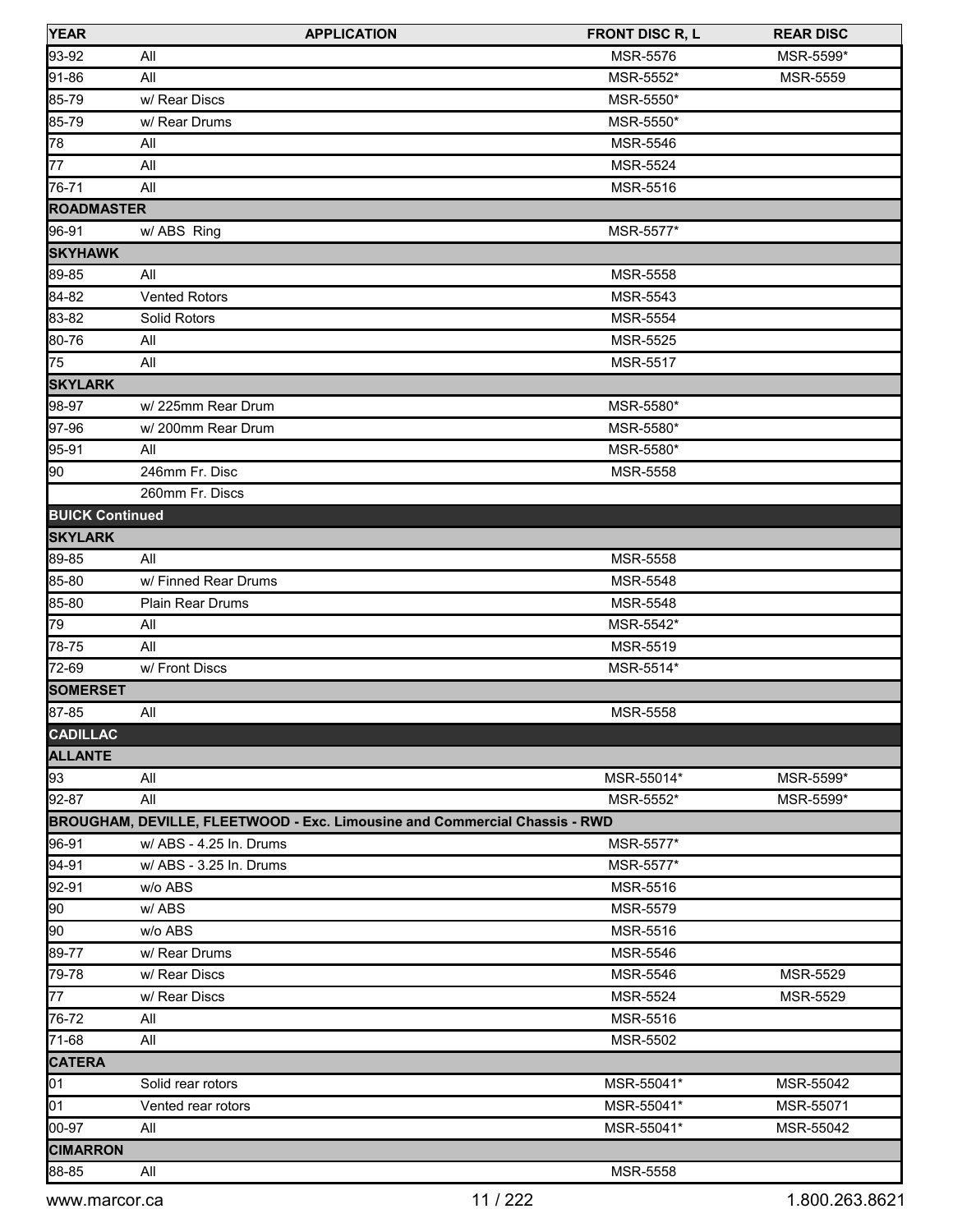| <b>YEAR</b>               | <b>APPLICATION</b>                                          | <b>FRONT DISC R, L</b> | <b>REAR DISC</b> |
|---------------------------|-------------------------------------------------------------|------------------------|------------------|
| 84-82                     | All                                                         | MSR-5543               |                  |
| <b>CTS</b>                |                                                             |                        |                  |
| 07-06                     | FE5 Perf. & Handling Susp., 5 Stud - Rear Rotor 12.6" Dia   | MSR-55105*             | MSR-55113        |
|                           | FE5 Perf. & Handling Susp., 5 Stud - Rear Rotor 11.735" Dia | MSR-55105*             | MSR-55098*       |
| 07-03                     | FE1 Soft Ride Suspension                                    | MSR-55082*             | MSR-55098*       |
|                           | FE2,FE3 Sport Suspension                                    | MSR-55096*             | MSR-55098*       |
| $CTS - V$                 |                                                             |                        |                  |
| 07-04                     |                                                             | MSR-55145              | MSR-55146        |
|                           | <b>CONCOURS, DEVILLE, FLEETWOOD - FWD</b>                   |                        |                  |
| 05-02                     | <b>Antilock Disc Brakes</b>                                 | MSR-55034*             | MSR-55051*       |
| 05-00                     | Heavy Duty Brakes, J55                                      | MSR-55056*             | MSR-55077*       |
| 01-97                     | 4 Wheels Disc Brakes                                        | MSR-55034*             | MSR-5599*        |
| 99-97                     | Hearse, Limo w/ Rear Drum Brakes                            | MSR-55048              |                  |
| 99-97                     | w/ Rear Disc Brakes                                         | MSR-55034*             | MSR-5599*        |
| 96-94                     | Concours, Deville                                           | MSR-55014*             | MSR-5599*        |
| 93-92                     | w/ 8.86 In. Brake Drums-J41, JM4                            | MSR-5576               |                  |
| 93-90                     | w/ 11 In. Brake Drums - J5S                                 | MSR-5576               |                  |
| 91                        | w/ 8.86 In. Brake Drums-J41, JM4                            | <b>MSR-5576</b>        |                  |
| 90-87                     | w/ 8.86 In. Brake Drums-J41, JM4                            | MSR-5552*              |                  |
| 89-85                     | w/ Rear Discs                                               | MSR-5552*              | <b>MSR-5562</b>  |
| 86-85                     | w/ Rear Drums                                               | MSR-5552*              |                  |
| <b>DTS</b>                |                                                             |                        |                  |
| 08-06                     | <b>Heavy Duty Brakes</b>                                    | MSR-55124              | MSR-55077*       |
|                           | <b>COMMERCIAL CHASSIS &amp; LIMOUSINE</b>                   |                        |                  |
| 93-90                     | All                                                         | MSR-5576               |                  |
| 89-77                     | All                                                         | MSR-5516               |                  |
| 76-73                     | All                                                         | MSR-5516               |                  |
| 72-68                     | All                                                         | MSR-5502               |                  |
| <b>STS</b>                |                                                             |                        |                  |
| 09-06                     | 6 Stud 13.98"Dia                                            | MSR-55145              | MSR-55146        |
| 06-05                     | <b>Front and Rear Antilock Brakes</b>                       | MSR-55105*             |                  |
| 05                        | <b>Antilock Disc Brakes</b>                                 | MSR-55096*             |                  |
| 06-05                     | 4Wheel Antilock Brakes, 11" Diameter                        |                        | MSR-55098*       |
| 06-05                     | 4Wheel Antilock Brakes, 12" Diameter                        |                        | MSR-55113        |
| $STS - V$                 |                                                             |                        |                  |
| 09-06                     | 6 Stud 13.98"Dia                                            | MSR-55145              | MSR-55146        |
| <b>DEVILLE</b>            |                                                             |                        |                  |
| 05                        | <b>Commercial Chassis &amp; Limousine</b>                   | MSR-55056*             | <b>TBA</b>       |
| 05                        | Exc. Comm. Chassis & Limousine                              | MSR-55034*             | MSR-55051*       |
| $04-00$                   | Commercial Chassis & Limousine                              | MSR-55056*             | <b>TBA</b>       |
| $04-00$                   | Exc. Comm. Chassis & Limousine                              | MSR-55034*             | MSR-55051*       |
| <b>ELDORADO, SEVILLE,</b> |                                                             |                        |                  |
| 05-03                     | Seville                                                     | MSR-55096*             | MSR-55051*       |
| 02-01                     | All                                                         | MSR-55034*             | MSR-55051*       |
| 02-98                     | Seville, STS, SLS                                           | MSR-55034*             | MSR-55051*       |
| 00-98                     | Eldorado, ETC                                               | MSR-55034*             | MSR-5599*        |
| 97                        | aii                                                         | MSR-55034*             | MSR-5599*        |
| 96-94                     | All                                                         | MSR-55014*             | MSR-5599*        |
| 93-92                     | All                                                         | <b>MSR-5576</b>        | MSR-5599*        |
| 91-86                     | All                                                         | MSR-5552*              | MSR-5559         |
| 85-80                     | All                                                         | MSR-5550*              |                  |
| 79                        | Eldorado                                                    | MSR-5550*              |                  |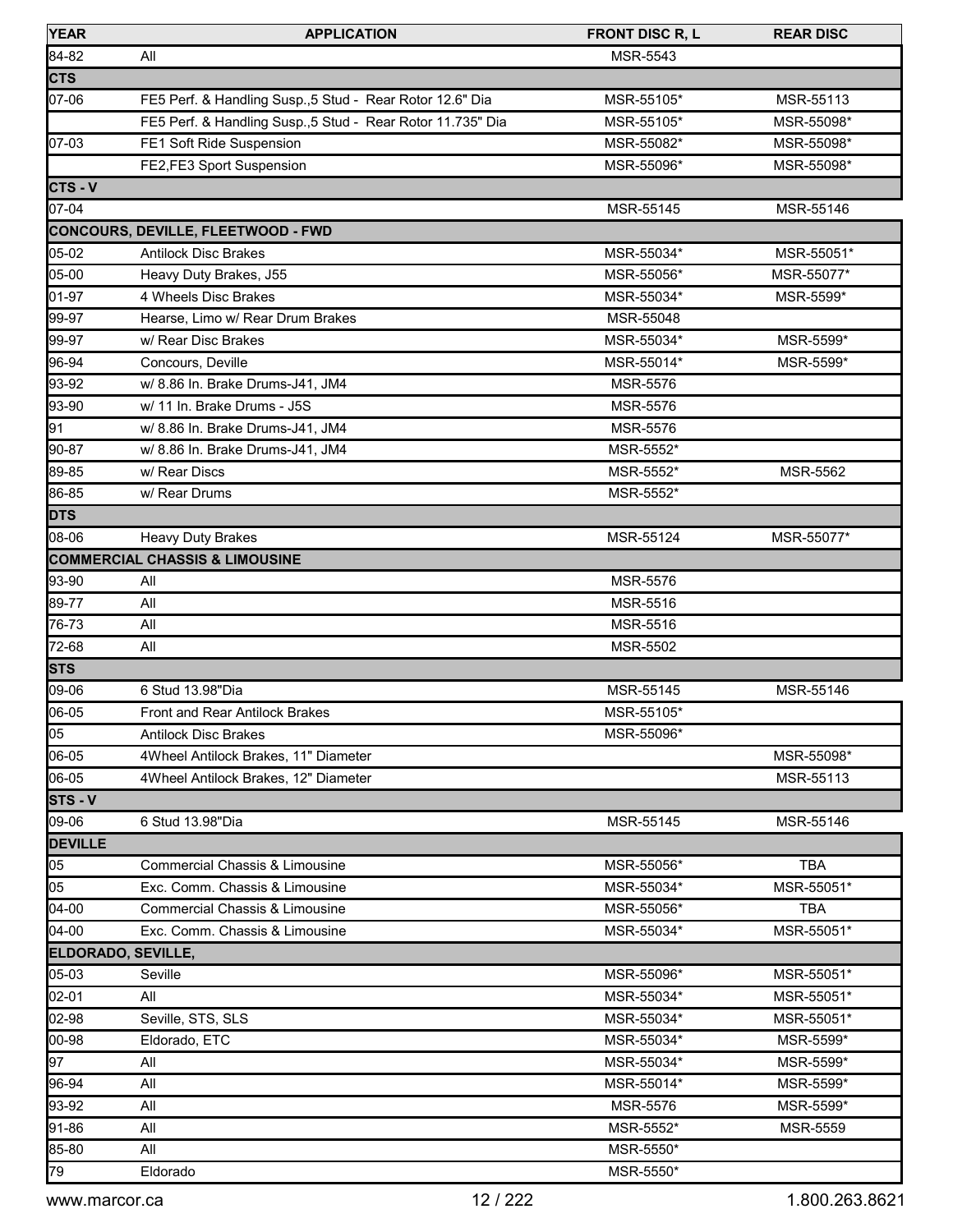| <b>YEAR</b>      | <b>APPLICATION</b>                                             | <b>FRONT DISC R, L</b>  | <b>REAR DISC</b>         |
|------------------|----------------------------------------------------------------|-------------------------|--------------------------|
| 79-78            | Seville                                                        | <b>MSR-5546</b>         | MSR-5529                 |
| 78-76            | Eldorado                                                       | MSR-5512                | MSR-5512                 |
| $\overline{7}7$  | Seville                                                        | <b>MSR-5524</b>         | MSR-5529                 |
| 76-75            | Seville                                                        | MSR-5519                |                          |
| 75-69            | Eldorado                                                       | MSR-5512                |                          |
| <b>XLR</b>       |                                                                |                         |                          |
| 06-04            | <b>Except Heavy Duty</b>                                       | MSR-55101*              | MSR-55100*               |
| XLR-V            |                                                                |                         |                          |
| 08-06            | All                                                            | MSR-55111               |                          |
| <b>CHEVROLET</b> |                                                                |                         |                          |
| <b>AVEO</b>      |                                                                |                         |                          |
| 08-04            | All                                                            | MSR-55099               |                          |
| <b>AVEO 5</b>    |                                                                |                         |                          |
| 08-04            | All                                                            | MSR-55099               |                          |
| <b>BERETTA</b>   |                                                                |                         |                          |
| 96-95            | 8" Rear Drums                                                  | MSR-5580*               |                          |
| 96-95            | 9" Rear Drums                                                  | MSR-5580*               |                          |
| 94-92            | All                                                            | MSR-5580*               |                          |
| 91-90<br>91-90   | w/ Self Adjuster at Bottom<br>w/ Self Adjuster at Top          | MSR-5558<br>MSR-5558    |                          |
| 89-87            | All                                                            | <b>MSR-5558</b>         |                          |
| <b>CAMARO</b>    |                                                                |                         |                          |
| 02-98            | All                                                            | MSR-55034*              |                          |
| 97-94            | w/ Rear Discs                                                  | MSR-55014*              | MSR-55050*<br>MSR-55027* |
| 97-94            | w/ Rear Drums                                                  | MSR-55014*              |                          |
| 93               | w/ Rear Discs                                                  | MSR-55014*              | MSR-55027*               |
| 93               | w/ Rear Drums                                                  | MSR-55014*              |                          |
| $92-89$          | w/ Rear Discs w/o 1LE Performance Pack.                        | MSR-5547*               | MSR-55022*               |
| 92-88            | w/ Rear Discs w/ 1LE Performance Pack.                         |                         | MSR-55022*               |
| $92 - 82$        | w/ Rear Drums                                                  | MSR-55008*<br>MSR-5547* |                          |
| 88-82            |                                                                | MSR-5547*               |                          |
| 81-79            | w/ Rear Discs exc. 1988 with                                   |                         | MSR-5551*                |
| $78 - 75$        | All<br>All                                                     | MSR-5542*               |                          |
|                  |                                                                | MSR-5519                |                          |
| $\sqrt{74-70}$   | w/ Front Discs                                                 | MSR-5519                |                          |
| 69<br>68-67      | w/ Front Discs<br>w/ Front Discs                               | MSR-5514*               |                          |
|                  |                                                                | MSR-5514*               |                          |
|                  | CAPRICE, IMPALA, BEL-AIR Full Size<br>Impala SS & Police Pack. |                         |                          |
| 96-94            |                                                                | MSR-5577*               | MSR-55017                |
|                  | w/ Rear Disc Brakes                                            |                         |                          |
| 96-91            | w/ 11 In. Rear Drums 4.5 In. Wide                              | MSR-5577*               |                          |
|                  | exc. 96-93 Police Package                                      |                         |                          |
| 96-91            | w/ 9.5 In. Rear Drums                                          | MSR-5577*               |                          |
| 93               | Police Package                                                 | MSR-5577*               |                          |
| 92-91            | w/ 11 In. Rear Drums 3.25 In. Wide                             | MSR-5577*               |                          |
| 90-79            | w/ 9.5 In. Rear Drums                                          | MSR-5542*               |                          |
| 90-78            | w/ 11 In. Rear Drums 3.25 In. Wide                             | MSR-5546                |                          |
| 90-78            | w/ 11 In. Rear Drums 4.5 In. Wide                              | MSR-5546                |                          |
| 78-77            | w/ 9.5 In. Rear Drums                                          | MSR-5519                |                          |
| $\overline{77}$  | w/ 11 In. Rear Drums                                           | <b>MSR-5524</b>         |                          |
| 76               | w/ 11 In. Rear Drums 3.25 In. Wide                             | MSR-5516                |                          |
| 76               | w/ 11 In. Rear Drums 4.5 In. Wide                              | MSR-5516                |                          |
| 76               | w/ 12 x 2.5 In. Rear Shoes                                     | MSR-5516                |                          |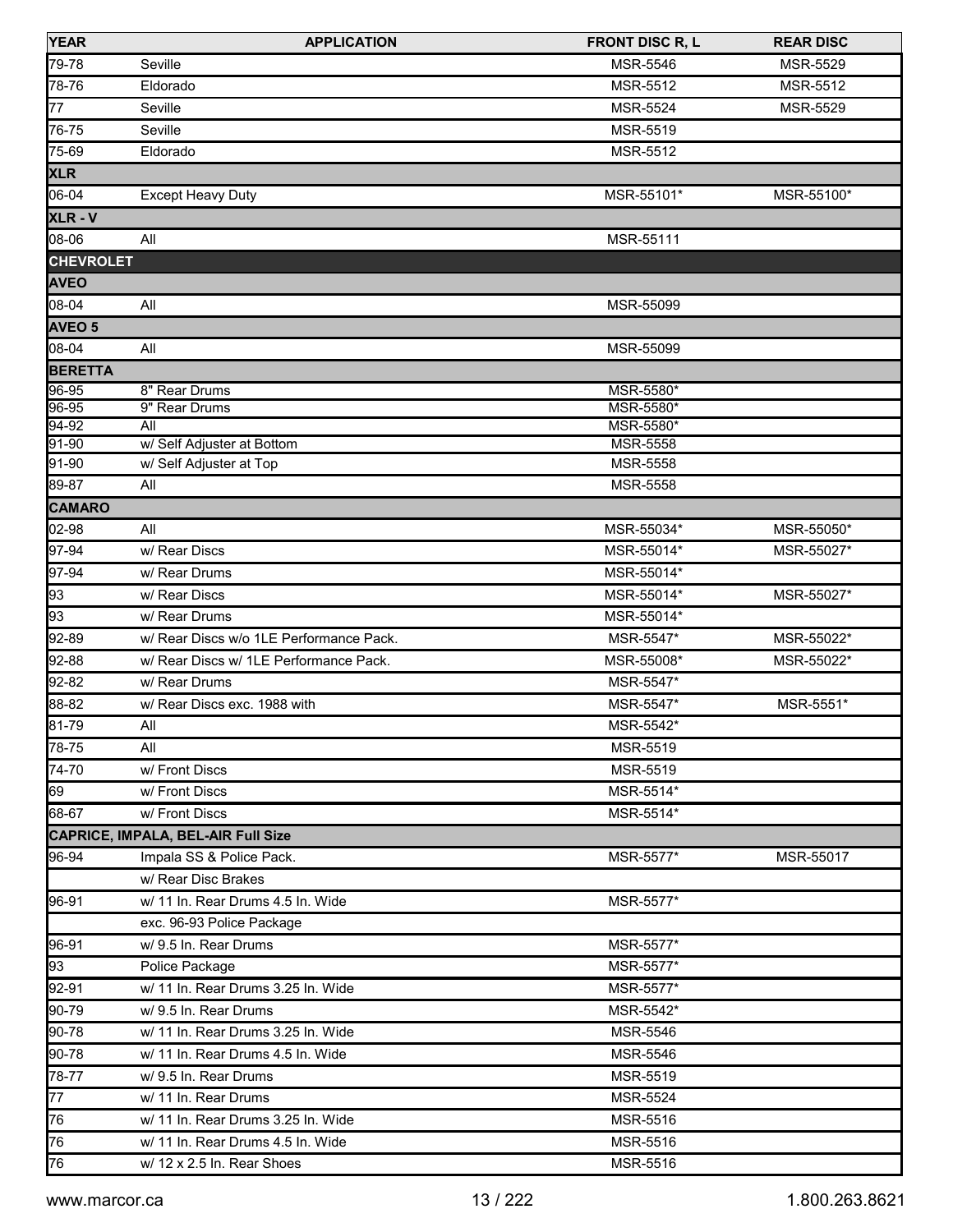| <b>YEAR</b>               | <b>APPLICATION</b>                            | <b>FRONT DISC R, L</b> | <b>REAR DISC</b> |
|---------------------------|-----------------------------------------------|------------------------|------------------|
| 76                        | w/ 12 x 2 In. Rear Shoes                      | MSR-5516               |                  |
| 75-71                     | w/ 11 In. Rear Drums                          | MSR-5516               |                  |
| 75-71                     | w/ 12 In. Rear Drums                          | <b>MSR-5516</b>        |                  |
| 68-67                     | w/ Four Piston Drum Brakes                    | MSR-5503               |                  |
| <b>CAVALIER</b>           |                                               |                        |                  |
| 05-03                     | All                                           | MSR-5580*              |                  |
| 02-98                     | All                                           | MSR-5580*              |                  |
| 97-95                     | 8" Rear Drums                                 | MSR-5580*              |                  |
| 97-95                     | 9" Rear Drums                                 | MSR-5580*              |                  |
| 94-92                     | All                                           | MSR-5580*              |                  |
| 91-85                     | All                                           | MSR-5558               |                  |
| 84-82                     | Solid Rotors                                  | <b>MSR-5554</b>        |                  |
| 84-82                     | <b>Vented Rotors</b>                          | MSR-5543               |                  |
| <b>CELEBRITY</b>          |                                               |                        |                  |
| 90-83                     | <b>Finned Rear Drums</b>                      | MSR-5552*              |                  |
| 90-83                     | Plain Rear Drums                              | MSR-5552*              |                  |
| 89-82                     | w/246mm Front Discs                           | MSR-5548               |                  |
| <b>CLASSIC</b>            |                                               |                        |                  |
| 05                        | All                                           | MSR-55040*             |                  |
| 04                        | All                                           | MSR-55040*             |                  |
| <b>COBALT</b>             |                                               |                        |                  |
| 09-08                     | w/ Rear Discs 5Lug                            | MSR-55093*             | MSR-55094*       |
| 08                        | w/ Front Discs 4Lug                           |                        | MSR-55152        |
| 08-07                     | w/ Rear Drums 5Lug                            | MSR-55144              |                  |
| 07                        | w/ Rear Discs 5Lug                            | MSR-55093*             | MSR-55094*       |
|                           | W/ Rear Drums 15" 4Lug                        | MSR-55083*             |                  |
|                           | W/ Rear Drums 16" 4Lug                        |                        |                  |
| 06-05                     | w/ Rear Discs 5Lug                            | MSR-55093*             | MSR-55094*       |
|                           | W/ Rear Drums, LS, LT 4Lug                    | MSR-55083*             |                  |
| <b>CORSICA</b>            |                                               |                        |                  |
| 96-95                     | w/7.9 ln./200mm Rear Drums                    | MSR-5580*              |                  |
| 96-95                     | w/ 8.8 ln./225mm Rear Drums                   | MSR-5580*              |                  |
| 94-92                     | All                                           | MSR-5580*              |                  |
| 91-87                     | All                                           | MSR-5558               |                  |
| <b>CORVAIR</b>            |                                               |                        |                  |
| 69-65                     | All                                           |                        |                  |
| <b>CORVETTE, STINGRAY</b> |                                               |                        |                  |
| 09-05                     | Corvette 13.9"Dia                             | MSR-55111              |                  |
| 07-05                     | Except Heavy Duty Brakes, 12.8" Diameter      | MSR-55101*             | MSR-55100*       |
| 04-97                     | <b>LEFT</b><br>All                            | MSR-55043*             | MSR-55045*       |
| 04-97                     | All<br><b>RIGHT</b>                           | MSR-55044*             | MSR-55046*       |
| 96-88                     | w/ LT1 Engine & HD Suspension<br>L            | MSR-55009*             | MSR-55012*       |
| 96-88                     | w/ LT1 Engine & HD Suspension<br>$\mathsf{R}$ | MSR-55010*             | MSR-55012*       |
| 95-88                     | w/o HD Suspension                             | MSR-55011*             | MSR-55012*       |
| 87-84                     | All                                           | MSR-5555               |                  |
| 82-65                     | w/Disc Brakes                                 | MSR-5544*              | MSR-5541*        |
| <b>EPICA</b>              |                                               |                        |                  |
| 06-04                     |                                               | MSR-55132              | MSR-31391        |
| <b>IMPALA</b>             |                                               |                        |                  |
| 08-06                     | All                                           | MSR-55126              | MSR-55125        |
| 05-00                     | All                                           | MSR-55034*             | MSR-55039*       |
| LUMINA                    |                                               |                        |                  |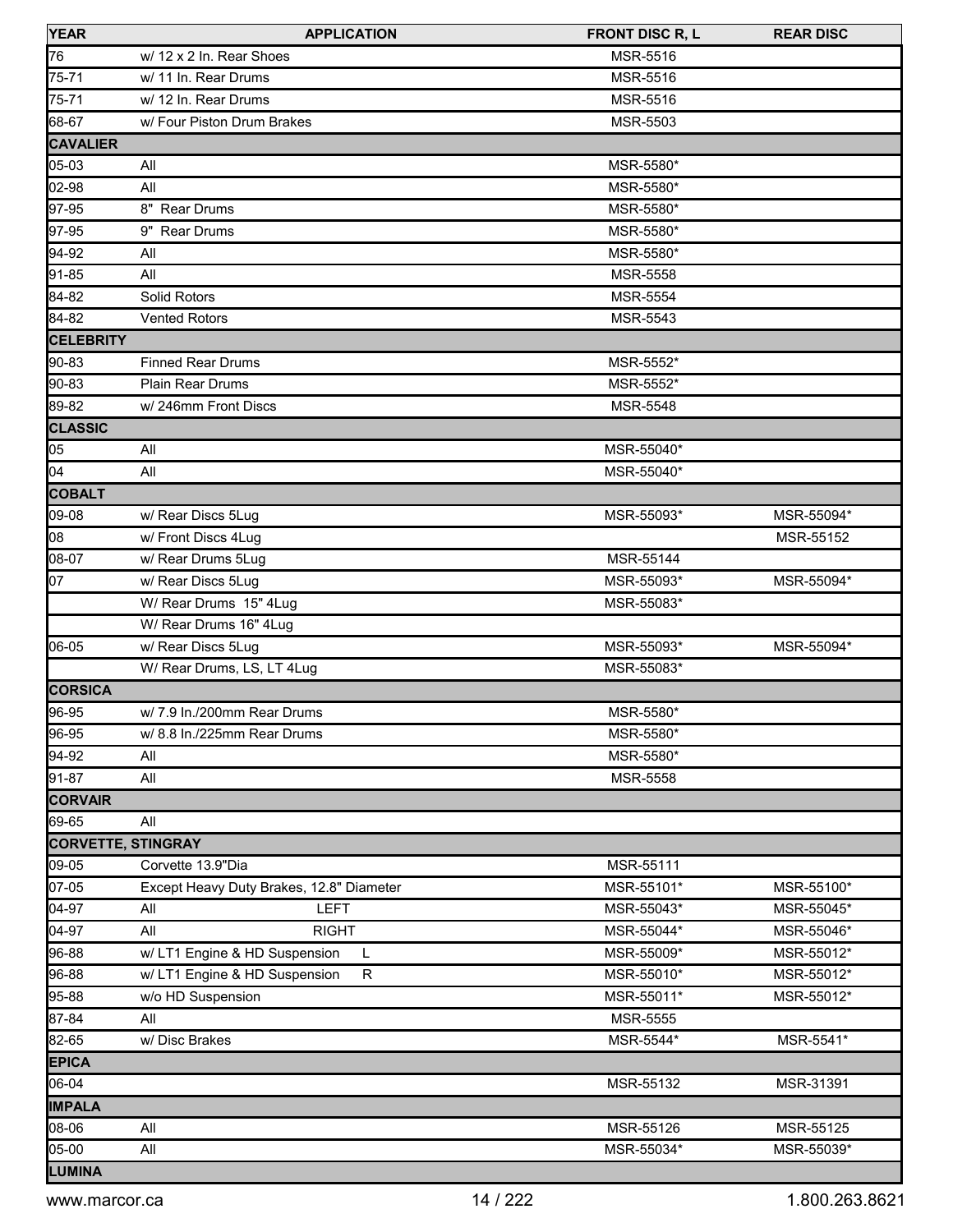| <b>YEAR</b>                 | <b>APPLICATION</b>                                | <b>FRONT DISC R, L</b> | <b>REAR DISC</b> |
|-----------------------------|---------------------------------------------------|------------------------|------------------|
| 01-97                       | All                                               | MSR-55013*             | MSR-55018*       |
| 96-95                       | w/ Rear Disc/286mm Front Disc                     | MSR-55013*             | MSR-55018*       |
| 95                          | w/ Rear Disc/267mm Front Disc                     | MSR-5566*              | MSR-55018*       |
| 95                          | w/ Rear Drum                                      | MSR-5566*              |                  |
| 94-90                       | All                                               | MSR-5566*              | MSR-5567*        |
| <b>MALIBU - FWD</b>         |                                                   |                        |                  |
| 10-04                       | w/ Rear Discs                                     | MSR-55093*             | MSR-55094*       |
| 08-04                       | w/ Rear Drums                                     | MSR-55095*             |                  |
| 04                          | exc. Maxx w/ Rear Discs                           | MSR-55040*             | MSR-55094*       |
| 04                          | exc. Maxx w/ Rear Drums                           | MSR-55040*             | MSR-55094*       |
| 03-97                       | All                                               | MSR-55040*             |                  |
|                             | <b>MONTE CARLO - FWD</b>                          |                        |                  |
| 07-06                       | All                                               | MSR-55126              | MSR-55125        |
| 05-00                       | All                                               | MSR-55034*             | MSR-55039*       |
| 99-96                       | w/ Rear Disc Brakes                               | MSR-55013*             | MSR-55018*       |
| 99-96                       | w/ Rear Drum Brakes                               | MSR-55013*             |                  |
| 95                          | w/267mm/10.5 In.Front Rotors                      | MSR-5566*              | MSR-55018*       |
|                             | Rear Disc Brakes                                  |                        |                  |
| 95                          | w/267mm/10.5 In.Front Rotors                      | MSR-5566*              |                  |
|                             | <b>Rear Drum Brakes</b>                           |                        |                  |
| 95                          | w/286mm/11.25 In. Front Rotors                    | MSR-55013*             | MSR-55018*       |
|                             | <b>Rear Disc Brakes</b>                           |                        |                  |
| 95                          | w/ 286mm/11.25 In. Front Rotors, Rear Drum Brakes | MSR-55013*             |                  |
|                             | MALIBU, MONTE CARLO - RWD                         |                        |                  |
| 88-82                       | All                                               | MSR-5547*              |                  |
| 81-79                       | All                                               | MSR-5549               |                  |
| 78                          | All                                               | <b>MSR-5530</b>        |                  |
| 77-76                       | <b>Except Station Wagon</b>                       | MSR-5519               |                  |
| 77-76                       | Station Wagon                                     | MSR-5519               |                  |
| 75-73                       | Except Wagon                                      | MSR-5519               |                  |
| 75-73                       | <b>Station Wagon</b>                              | MSR-5519               |                  |
| <b>METRO</b>                |                                                   |                        |                  |
| 01-98                       | 4 Door                                            | MSR-31015              |                  |
| 00-98                       | 2 Door w/ ABS                                     | MSR-31015              |                  |
| 00-98                       | 2 Door w/o ABS                                    | MSR-31015              |                  |
| <b>MONZA, VEGA</b>          |                                                   |                        |                  |
| 80-76                       | Monza                                             | <b>MSR-5525</b>        |                  |
| $77 - 76$                   | Vega                                              | <b>MSR-5517</b>        |                  |
| 75-71                       | All                                               | <b>MSR-5517</b>        |                  |
| <b>OPTRA</b>                |                                                   |                        |                  |
| $08 - 04$<br><b>OPTRA 5</b> | $\overline{All}$                                  | MSR-31390              | MSR-55131        |
| $08 - 04$                   | <b>All</b>                                        | MSR-31390              | MSR-55131        |
| <b>PRISM</b>                |                                                   |                        |                  |
| 02-99                       | All                                               | MSR-31056*             |                  |
| 98                          | Base                                              | MSR-31056*             |                  |
| 98                          | Lsi                                               | MSR-31056*             |                  |
| <b>SPECTRUM</b>             |                                                   |                        |                  |
| 88                          | Except Turbo                                      | MSR-3102               |                  |
| 88                          | Turbo                                             | MSR-3242               |                  |
| 87                          | Turbo                                             | MSR-3242               |                  |
| 87-85                       | Except Turbo                                      | MSR-3102               |                  |
|                             | <b>SPRINT (GEO METRO)</b>                         |                        |                  |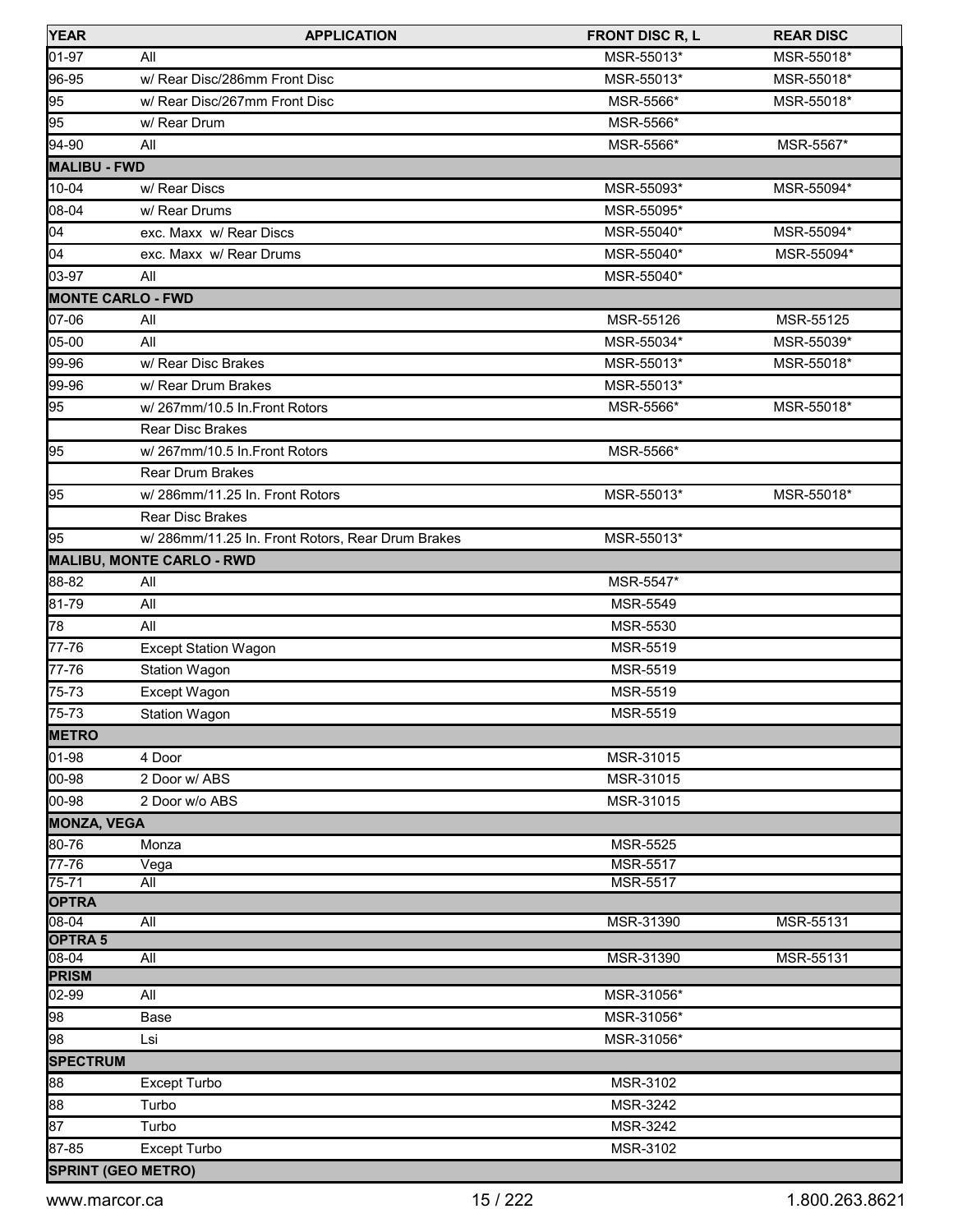| <b>YEAR</b>                | <b>APPLICATION</b>                                             | <b>FRONT DISC R, L</b>                      | <b>REAR DISC</b> |
|----------------------------|----------------------------------------------------------------|---------------------------------------------|------------------|
| 91-89                      | <b>Vented Rotors</b>                                           | MSR-31015                                   |                  |
| 91-85                      | Solid Rotors                                                   | MSR-3294                                    |                  |
| <b>CHRYSLER</b>            |                                                                |                                             |                  |
| <b>FIFTH AVENUE</b>        |                                                                |                                             |                  |
| 93-91                      | w/ Rear Discs                                                  | MSR-5329*                                   | <b>MSR-5345</b>  |
| 93-91                      | w/ Rear Drums                                                  | MSR-5329*                                   |                  |
| 90                         | <b>BOSCH</b><br>w/ Rear Discs                                  | MSR-5329*                                   | MSR-5367         |
| 90                         | w/ Rear Discs<br><b>BENDIX</b>                                 | MSR-5329*                                   | MSR-5345         |
| 90                         | w/ Rear Drums                                                  | MSR-5329*                                   |                  |
| 89-82                      | w/ 10 ln. Drums                                                | MSR-5314                                    |                  |
| 89-82                      | w/ 11 In. Drums                                                | MSR-5314                                    |                  |
| <b>CIRRUS</b>              |                                                                |                                             |                  |
| 00-95                      | w/260mm Front Disc-14 In. Wheels                               | MSR-5362*                                   |                  |
| 00-95                      | w/ 283mm Front Disc/ Rear Drum                                 | MSR-5381*                                   |                  |
|                            | 15 In. Wheels                                                  |                                             |                  |
| 00-95                      | w/ Rear Disc - 15 In. Wheels                                   | MSR-5381*                                   | <b>MSR-5347</b>  |
| <b>CONCORDE, LHS, 300M</b> |                                                                |                                             |                  |
| $[04-02]$                  | Antilock Brakes, 4 Wheel Disc, w/ Performance Package          | MSR-5388*                                   | MSR-5356*        |
|                            | Antilock Brakes, 4 Wheel Disc, 16" Wheels                      | MSR-5386*                                   | MSR-5356*        |
| 01-98                      | 15" Wheels                                                     | MSR-5387*                                   | MSR-5356*        |
| 01-98                      | 16", 17" Wheels                                                | MSR-5386*                                   | MSR-5356*        |
| 97-95                      | All                                                            | MSR-5372*                                   | MSR-5356*        |
| 94-93                      | All                                                            | <b>MSR-5355</b>                             | MSR-5356*        |
| 300M, 300C,                |                                                                |                                             |                  |
| 08-05                      | 18" Wheels                                                     | MSR-53023*(OE PROD)                         | MSR-53024*       |
|                            | 17" Wheels                                                     | MSR-53022*(OE PROD)                         | MSR-53021*       |
| 07-05                      | C, Exc. Perf.Pack.                                             |                                             | MSR-53021*       |
|                            | C, Perf.Pack.                                                  |                                             | MSR-53024*       |
| $04-02$                    | M, Antilock Brakes, 4Wheel Disc Brake, 15" Wheels              | MSR-5386*                                   | MSR-5356*        |
| $04 - 02$                  | M, Antilock Brakes, 4Wheel Disc Brake, Perf.Pack16",17" Wheels | MSR-5388*                                   | MSR-5356*        |
| 01-98                      | M, Exc. Perf.Pack., 15" Wheels                                 | MSR-5386*                                   | MSR-5356*        |
| 99-98                      | M, 15" Wheels                                                  | MSR-5387*                                   | MSR-5356*        |
| 09-98                      | M, 16", 17" Wheels                                             | MSR-5386*                                   | MSR-5356*        |
| 300                        |                                                                |                                             |                  |
| 07-05                      | 18" Wheel V8 Engine                                            | MSR-53023*(OE PROD)                         | MSR-53024*       |
|                            | 17" Wheel V6 Engine                                            | MSR-53022*(OE PROD)                         | MSR-53021*       |
| 07-05                      | Exc. Perf.Pack.                                                |                                             | MSR-53021*       |
|                            | Perf.Pack.                                                     |                                             | MSR-53024*       |
| 300C->SRT-8                |                                                                |                                             |                  |
| 08-05                      | 20" Wheel 6.1LV8 Hemi Engine, Heavy Duty, Brembo Brake         | MSR-53823*(MSR-53029) MSR-53824*(MSR-53030) |                  |
| <b>CIRRUS</b>              |                                                                |                                             |                  |
| 02-97                      | 15", 16" Wheels                                                | MSR-5381*                                   |                  |
| 02-95                      | 14" Wheels                                                     | MSR-5362*                                   |                  |
| 96-95                      | 15" Wheels.                                                    | <b>MSR-5361</b>                             |                  |
| <b>CONQUEST</b>            |                                                                |                                             |                  |
| 89-88                      | All                                                            | MSR-31087                                   | MSR-31028        |
| 87                         | w/ 4 Bolt Wheels                                               | MSR-3275                                    | MSR-3283         |
| 87                         | w/ 5 Bolt Wheels                                               | MSR-31087                                   | MSR-31028        |
| <b>CORDOBA</b>             |                                                                |                                             |                  |
| 83-80                      | w/ Finned Drums                                                | MSR-5314                                    |                  |
| 83-80                      | w/ Plain Drums                                                 | MSR-5314                                    |                  |
| 79-78                      | w/ 10 ln. Drums                                                | MSR-5311                                    |                  |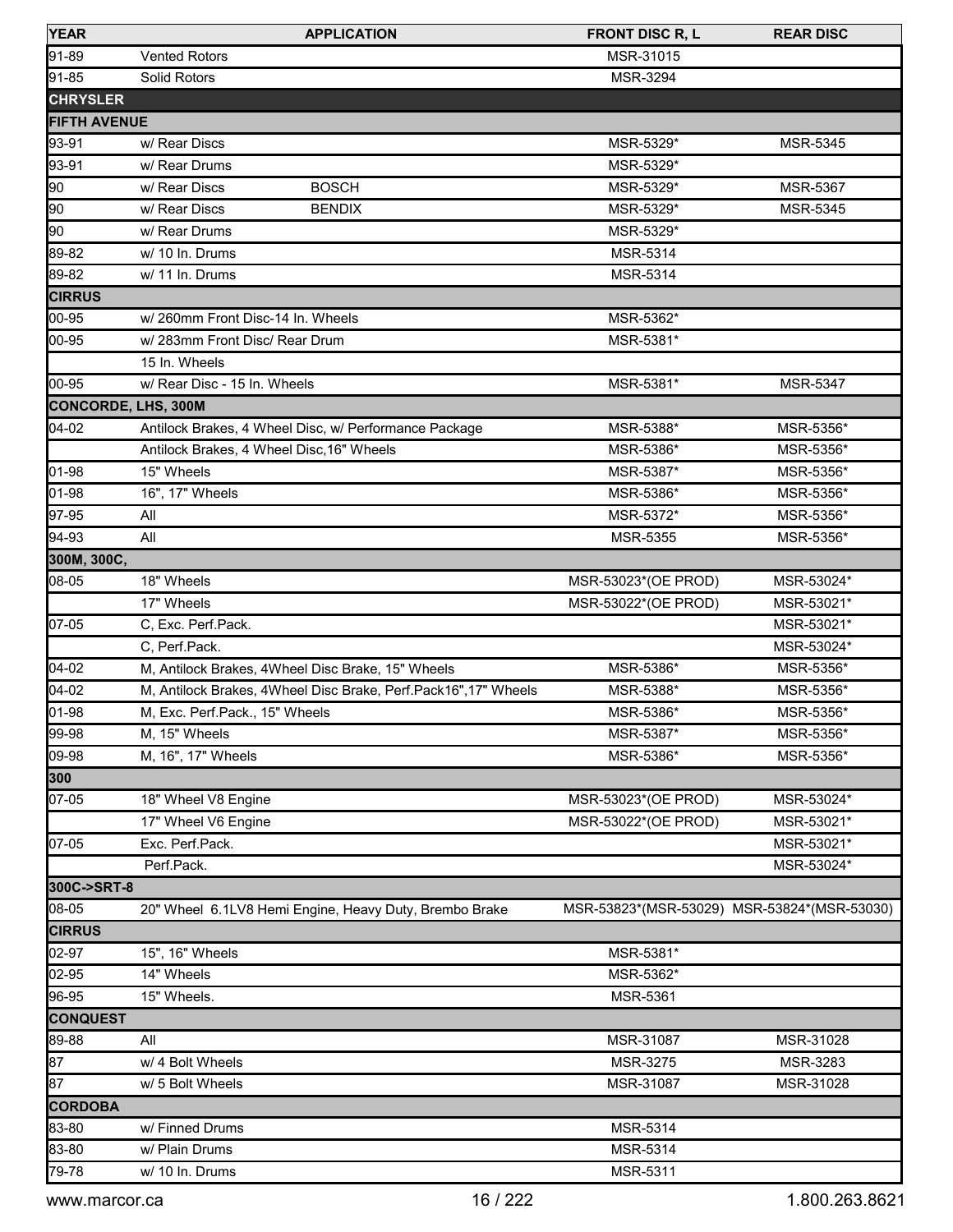| <b>YEAR</b>       | <b>APPLICATION</b>                         | <b>FRONT DISC R, L</b> | <b>REAR DISC</b> |
|-------------------|--------------------------------------------|------------------------|------------------|
| 79-78             | w/ 11 In. Drums                            | MSR-5311               |                  |
| 77-75.12          | w/ 10 ln. Drums                            | MSR-5311               |                  |
| 77-75.12          | w/ 11 In. Drums                            | MSR-5311               |                  |
| 75-75.11          | w/ 10 ln. Drums                            | <b>MSR-5314</b>        |                  |
| 75-75.11          | w/ 11 In. Drums                            | MSR-5314               |                  |
| <b>ICROSSFIRE</b> |                                            |                        |                  |
| 06-04             | Exc.V6 Supercharged                        | MSR-34101*             | MSR-34111*       |
| 06-05             | V6 Supercharged                            | MSR-34277              | MSR-34276*       |
| <b>DYNASTY</b>    |                                            |                        |                  |
| 93-91             | w/ Rear Discs                              | MSR-5329*              | MSR-5345         |
| 93-91             | w/ Rear Drums                              | MSR-5329*              |                  |
| 90                | w/ Rear Discs                              | MSR-5329*              |                  |
| 90                | w/ Rear Drums                              | MSR-5329*              |                  |
| 89-88             | w/ Rear Discs                              | MSR-5329*              |                  |
| 89-88             | w/ Rear Drums                              | MSR-5329*              |                  |
| <b>E-CLASS</b>    |                                            |                        |                  |
| 87-85             | w/ 5 Bolt Wheels                           | MSR-5329*              |                  |
| 86-83             | w/ 4 Bolt Wheels                           | MSR-5327               |                  |
| <b>IMPERIAL</b>   |                                            |                        |                  |
| 93-92             | All                                        | MSR-5329*              | MSR-5345         |
| 91                | All                                        | MSR-5329*              | MSR-5345         |
| 90                | <b>BOSCH</b><br>w/ Rear Discs              | MSR-5329*              | MSR-5367         |
| 90                | w/ Rear Discs<br><b>BENDIX</b>             | MSR-5329*              | MSR-5345         |
| 90                | w/ Rear Drums                              | MSR-5329*              |                  |
| 83-81             | All                                        | MSR-5314               |                  |
| <b>INTREPID</b>   |                                            |                        |                  |
| 04-02             | Antilock Brakes, 4 Wheel Disc, 16" Wheels  | MSR-5386*              | MSR-5356*        |
| $04-02$           | Antilock Brakes, 4 Wheel Disc, Perf. Pack. | MSR-5388*              | MSR-5356*        |
| 01-00             | RT Model                                   | MSR-5388*              | MSR-5356*        |
| 01-98             | w/ 15 In. Wheels                           | MSR-5387*              | MSR-5356*        |
| 01-98             | w/ 16 In. Wheels                           | MSR-5386*              | MSR-5356*        |
| 97-93             | All                                        | MSR-5372*              | MSR-5356*        |
| <b>LASER</b>      |                                            |                        |                  |
| 86-85             | 5 Bolt Wheels - Elec. Brake Sensors        | MSR-5329*              |                  |
| 86-85             | w/ 5 Bolt Wheels w/o Elec. Sensors         | MSR-5329*              |                  |
| 86-84             | 4 Bolt Wheels - Elec. Brake Sensors        | <b>MSR-5327</b>        |                  |
| 86-84             | w/ 4 Bolt Wheels w/o Elec. Sensors         | <b>MSR-5327</b>        |                  |
| <b>LEBARON</b>    |                                            |                        |                  |
| 95-92             | w/ 10.25 In. Front Discs - Rear Discs      | MSR-5329*              | <b>MSR-5345</b>  |
| 95-92             | w/ 11 In. Front - Plain Rear Discs         | <b>MSR-5344</b>        | <b>MSR-5345</b>  |
| 95-92             | w/ 11 In. Front - Vented Rear Discs        | <b>MSR-5344</b>        | <b>MSR-5354</b>  |
| 95-91             | w/ 10.25 In. Front Discs - Rear Drums      | MSR-5329*              |                  |
| 95-91             | w/ 11 In. Front Discs - Rear Drums         | <b>MSR-5344</b>        |                  |
| 91                | w/ 11 In. Front - Plain Rear Discs         | <b>MSR-5344</b>        | MSR-5345         |
| 91                | w/ 11 In. Front - Vented Rear Discs        | MSR-5344               | MSR-5354         |
| 190               | w/ 10.25 In. Front Discs - Rear Drums      | MSR-5329*              |                  |
| 90-89             | w/ 10.25 In. Front Discs - Rear Discs      | MSR-5329*              | MSR-5345         |
| 90-89             | w/ 11 In. Front - Plain Rear Discs         | MSR-5344               | <b>MSR-5345</b>  |
| 90-89             | w/ 11 In. Front - Vented Rear Discs        | <b>MSR-5344</b>        | MSR-5354         |
| 89                | w/ Rear Drums                              | MSR-5329*              |                  |
| 88                | w/ 7 7/8 In. Brake Shoes                   | MSR-5329*              |                  |
| 88                | w/ 8 5/8 In. Brake Shoes                   | MSR-5329*              |                  |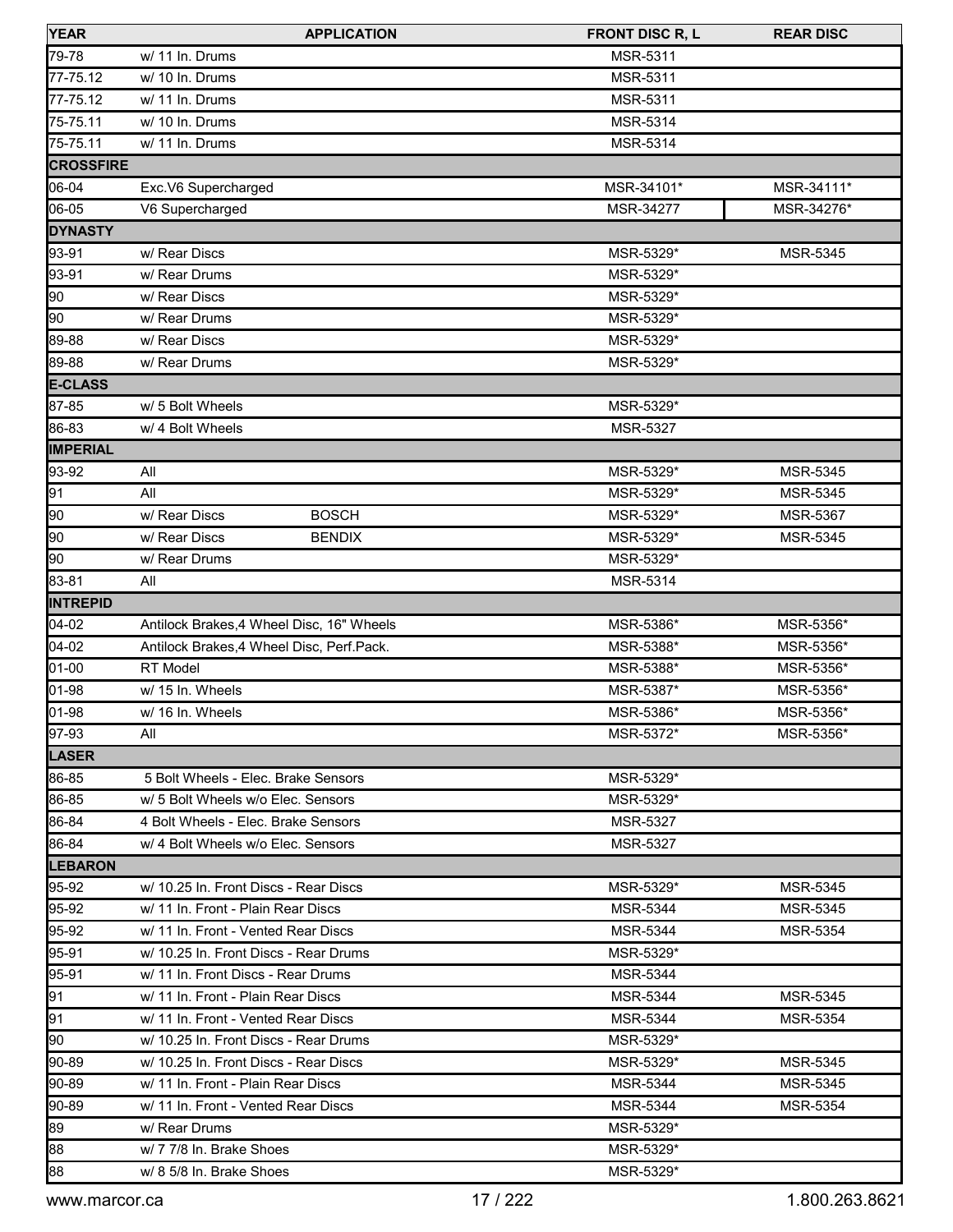| <b>YEAR</b>          | <b>APPLICATION</b>                         | <b>FRONT DISC R, L</b>                        | <b>REAR DISC</b> |
|----------------------|--------------------------------------------|-----------------------------------------------|------------------|
| 87-85                | w/ 5 Bolt Wheels - 7 7/8 In. Shoes         | MSR-5329*                                     |                  |
| 87-85                | w/ 5 Bolt Wheels - 8 5/8 In. Shoes         | MSR-5329*                                     |                  |
| 86-84                | w/ 4 Bolt Wheels - 7 7/8 In. Shoes         | MSR-5327                                      |                  |
| 86-84                | w/ 4 Bolt Wheels - 8 5/8 In. Shoes         | <b>MSR-5327</b>                               |                  |
| 83                   | All                                        | MSR-5327                                      |                  |
| 82                   | All                                        | MSR-5325                                      |                  |
| 81-77                | w/ Finned Drums                            | MSR-5314                                      |                  |
| 81-77                | w/ Plain Drums                             | MSR-5314                                      |                  |
| <b>LHS</b>           |                                            |                                               |                  |
| 04-02                | Antilock Brakes, 4 Wheel Disc, 16" Wheels  | MSR-5386*                                     | MSR-5356*        |
| 04-02                | Antilock Brakes, 4 Wheel Disc, Perf. Pack. | MSR-5388*                                     | MSR-5356*        |
| 01-98                | w/ 15 In. Wheels                           | MSR-5387*                                     | MSR-5356*        |
| 01-98                | w/ 16 In. Wheels                           | MSR-5386*                                     | MSR-5356*        |
| 97-95                | w/ Rear Discs                              | MSR-5372*                                     | MSR-5356*        |
| <b>NEON</b>          |                                            |                                               |                  |
| 02-00                | w/ Rear Disc                               | MSR-5397*                                     | MSR-5375*        |
| 02-00                | w/ Rear Drums                              | MSR-5397*                                     |                  |
|                      | <b>NEW YORKER, NEWPORT</b>                 |                                               |                  |
| 96-95                | All                                        | MSR-5348*                                     | MSR-5356*        |
| 94                   | All                                        | MSR-5348*                                     | MSR-5356*        |
| 93-91                | w/ Rear Discs                              | MSR-5329*                                     | MSR-5345         |
| 93-91                | w/ Rear Drums                              | MSR-5329*                                     |                  |
| 90                   | w/ Rear Discs                              | MSR-5329*                                     | MSR-5367         |
| 89-88                | 6 Cylinder w/ Rear Drums                   | MSR-5329*                                     |                  |
| 89-88                | w/ Rear Discs                              | MSR-5329*                                     | MSR-5367         |
| 88                   | 4 Cylinder w/ Rear Drums                   | MSR-5329*                                     |                  |
| 87-85                | w/ 5 Bolt Wheels                           | MSR-5329*                                     |                  |
| 86-83                | w/ 4 Bolt Wheels                           | MSR-5327                                      |                  |
| 82                   | w/ 10 Inch Drums                           | MSR-5314                                      |                  |
| 82                   | w/ 11 Inch Drums                           | MSR-5314                                      |                  |
| 81-79                | w/ 10 Inch Drums                           | MSR-5311                                      |                  |
| $81 - 79$            | w/ 11 Inch Drums                           | MSR-5311                                      |                  |
| 78-74                | All                                        | MSR-5315                                      |                  |
| 73-71                | w/ Integral Hub & Rotor                    | MSR-5307                                      |                  |
| <b>PACIFICA</b>      |                                            |                                               |                  |
| 06-04                | All                                        | MSR-53019*                                    | MSR-53018        |
| <b>PROWLER</b>       |                                            |                                               |                  |
| 02                   | All                                        | MSR-5373*                                     | <b>TBA</b>       |
| <b>PT CRUISER</b>    |                                            |                                               |                  |
| 06-03                | Non-Turbo                                  | MSR-53000*                                    | MSR-5375*        |
| 06-05                | Turbo                                      | MSR-53009*                                    | MSR-53008*       |
| 02-01                | All                                        | MSR-53000*                                    | MSR-5375*        |
|                      | <b>SEBRING CONVERTIBLE</b>                 |                                               |                  |
| 08-07                | Turing 2.7L w/ Rear Discs 262mm            | VISR-163067*(MSR-53038 MSR-163066*(MSR-53036) |                  |
| 08                   | w/ Rear Drums                              | VISR-163067*(MSR-53038)                       |                  |
| 08-07                | Limited 3.5L w/ Rear Discs 302mm           | VISR-163067*(MSR-53038)                       | MSR-53043        |
| 06-01                | w/ Rear Drums                              | MSR-5381*                                     |                  |
| 05-01                | w/ Rear Disc                               | MSR-5381*                                     | MSR-5347         |
| 00-96                | w/ Rear Disc                               | MSR-5362*                                     | <b>MSR-5347</b>  |
| 00-96                | w/ Rear Drum                               | MSR-5362*                                     |                  |
| <b>SEBRING COUPE</b> |                                            |                                               |                  |
| 05-01                | w/ 14 In. Wheels - Rear Disc               | MSR-31179*                                    | MSR-31147*       |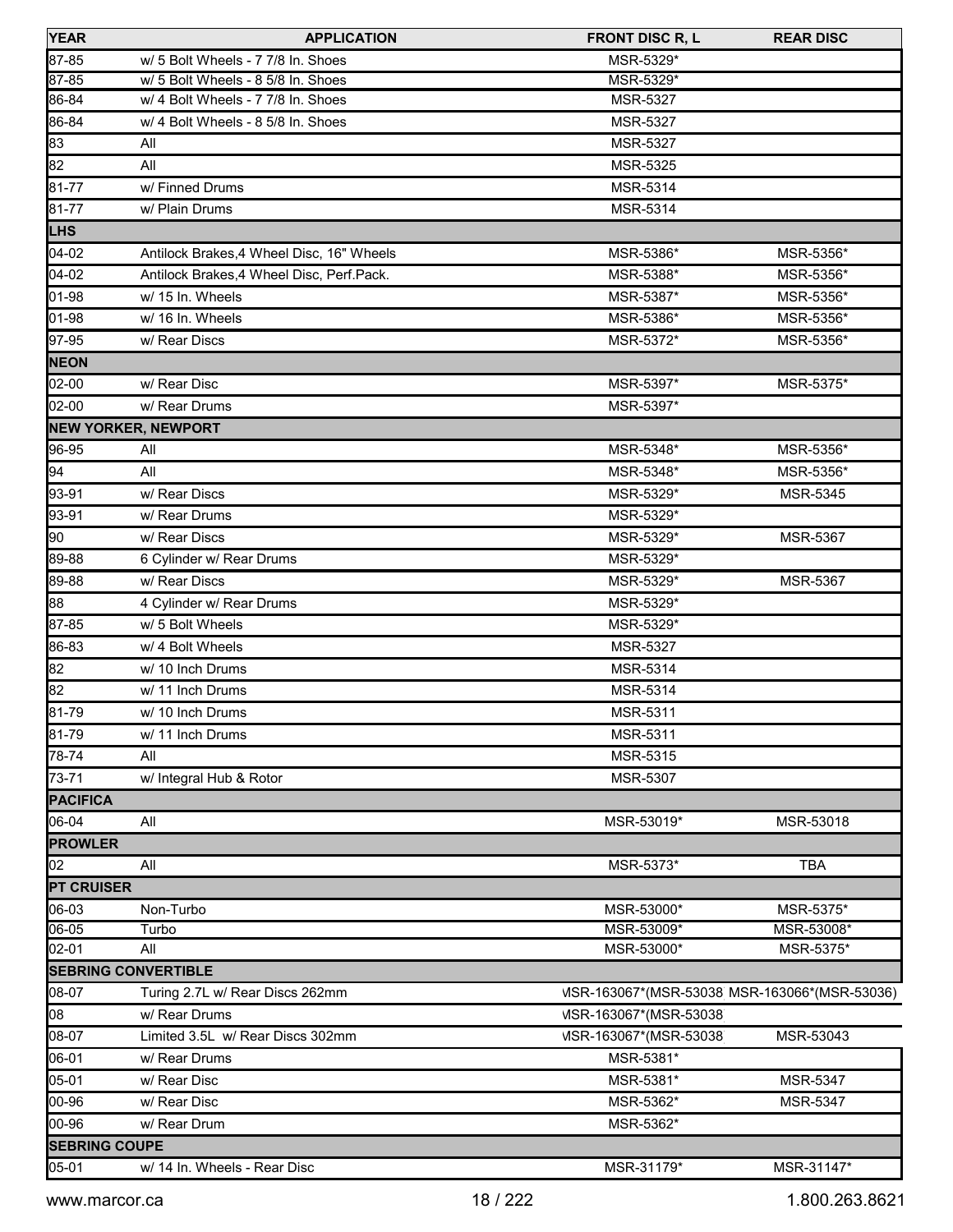| <b>YEAR</b>           | <b>APPLICATION</b>                       | <b>FRONT DISC R, L</b>                        | <b>REAR DISC</b> |
|-----------------------|------------------------------------------|-----------------------------------------------|------------------|
| 05-01                 | w/ 14 In. Wheels - Rear Drums            | MSR-31179*                                    |                  |
| 05-01                 | w/ 15 Inch Wheels                        | MSR-31251*                                    | MSR-31147*       |
| 00-95                 | w/ Rear Discs                            | MSR-31179*                                    | MSR-31147*       |
| 00-95                 | w/ Rear Drums                            | MSR-31179*                                    |                  |
| <b>SEBRING SEDAN</b>  |                                          |                                               |                  |
| 07                    | Turing 2.7L w/ Rear Discs 262mm          | VISR-163067*(MSR-53038 MSR-163066*(MSR-53036) |                  |
|                       | w/ Rear Drums                            | VISR-163067*(MSR-53038                        |                  |
|                       | Limited 3.5L w/ Rear Discs 302mm         | VISR-163067*(MSR-53038)                       |                  |
| 05-03                 | Sedan Rear Drum                          | MSR-5381*                                     |                  |
| $05 - 01$             | Sedan Rear Disc                          | MSR-5381*                                     | MSR-5370*        |
| <b>TC by MASERATI</b> |                                          |                                               |                  |
| 91-89                 |                                          |                                               |                  |
|                       | All                                      | MSR-5329*                                     | <b>MSR-5368</b>  |
| <b>DAEWOO</b>         |                                          |                                               |                  |
| LANOS                 |                                          |                                               |                  |
| $\sqrt{02-99}$        | All                                      | MSR-31324                                     |                  |
| <b>LEGANZA</b>        |                                          |                                               |                  |
| 02-98                 | All                                      | MSR-31278                                     | MSR-31280        |
| <b>NUBIRA</b>         |                                          |                                               |                  |
| 02                    | All                                      | MSR-31282                                     | MSR-31281        |
| $01-99$               | w/ Rear Discs                            | MSR-31279                                     | MSR-31281        |
| <b>DAIHATSU</b>       |                                          |                                               |                  |
| <b>CHARADE</b>        |                                          |                                               |                  |
| 92-89                 | G100-3 Cylinder Engine                   | MSR-31101                                     |                  |
| 92-88                 | G102-3 Door, 4 Cylinder Engine           | MSR-31212                                     |                  |
| 92-88                 | G102-4 Door, 4 Cylinder Engine           | MSR-31212                                     |                  |
| 88                    | G100-3 Cylinder Engine                   | MSR-31101                                     |                  |
| <b>ROCKY</b>          |                                          |                                               |                  |
| 92-90                 | All                                      | MSR-31138                                     |                  |
| <b>DODGE</b>          |                                          |                                               |                  |
| <b>ARIES K</b>        |                                          |                                               |                  |
| 89-86                 | w/ 10.25 In. Front Discs - 5 Bolt Wheels | MSR-5329*                                     |                  |
| 89-86                 | w/ 9.5 In. Front Discs - 5 Bolt Wheels   | MSR-5331                                      |                  |
| 85-83                 | w/ 10.25 In. Front Discs - 4 Bolt Wheels | <b>MSR-5327</b>                               |                  |
| 85-83                 | w/ 9.5 Inch Font Discs - 4 Bolt Wheels   | MSR-5325                                      |                  |
| 82-81                 | All                                      | MSR-5325                                      |                  |
| <b>ASPEN</b>          |                                          |                                               |                  |
| 80-76                 | w/ 10 Inch Finned Drums                  | MSR-5314                                      |                  |
| 80-76                 | w/ 10 Inch Plain Drums                   | MSR-5314                                      |                  |
| 80-76                 | w/ 11 Inch Drums                         | MSR-5314                                      |                  |
| <b>AVENGER</b>        |                                          |                                               |                  |
| 08-07                 | SXT 2.7L w/ Rear Discs 262mm             | VISR-163067*(MSR-53038 MSR-163066*(MSR-53036) |                  |
| 08                    | SE, SXT 2.4L w/ Rear Drums               | VISR-163067*(MSR-53038                        |                  |
| $\overline{08}$       | R/T 3.5L w/ Rear Discs 302mm             | VISR-163067*(MSR-53038                        | MSR-53043        |
| $01-00$               | All                                      | MSR-31251*                                    | MSR-31147*       |
| 99-95                 | All                                      | MSR-31179*                                    | MSR-31147*       |
| <b>CALIBER</b>        |                                          |                                               |                  |
| 09-07                 | 1.8 <sub>L</sub>                         | MSR-163068(MSR-53037) MSR-163066*(MSR-53036)  |                  |
| 08                    | Turbocharged                             |                                               | MSR-53043        |
| 08-07                 | 2. L & 2.4 L 294mm Dia                   | VISR-163067*(MSR-53038 MSR-163066*(MSR-53036) |                  |
| <b>CHALLENGER</b>     |                                          |                                               |                  |
| 09                    | 6.1L                                     | MSR-53823*(MSR-53029)                         |                  |
| 08                    | All                                      | MSR-53823*(MSR-53029)                         |                  |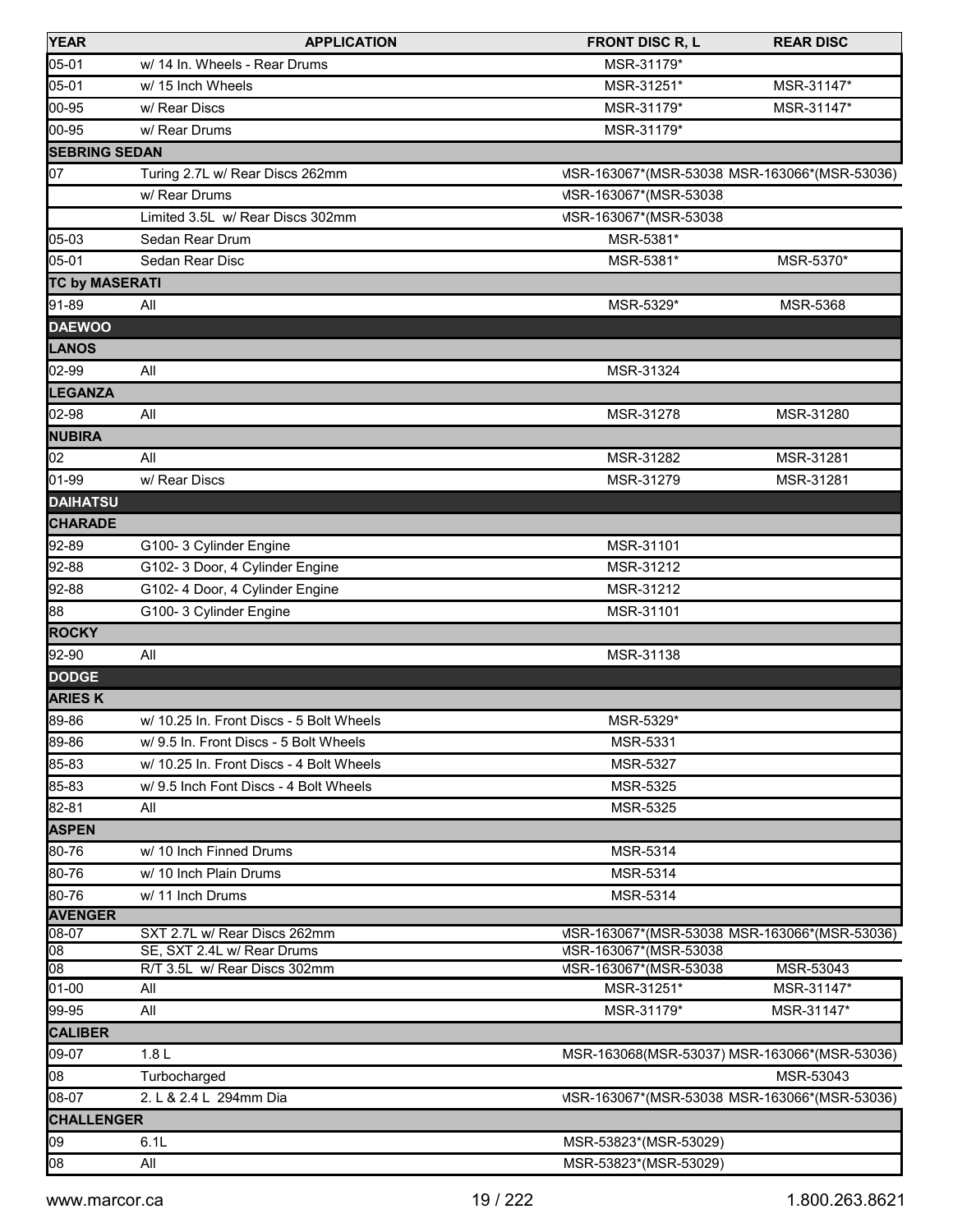| <b>YEAR</b>      | <b>APPLICATION</b>                                       | <b>FRONT DISC R, L</b>                      | <b>REAR DISC</b> |
|------------------|----------------------------------------------------------|---------------------------------------------|------------------|
| 83-82            | w/ Rear Drums                                            | MSR-3161                                    |                  |
| 83-79            | w/ Rear Discs                                            | MSR-3161                                    | MSR-3162         |
| 81-79            | w/ Rear Drums                                            | MSR-3161                                    |                  |
| 74-73            | All                                                      | MSR-5314                                    |                  |
| $72 - 70$        | w/Front Discs                                            | <b>DISC</b>                                 |                  |
|                  | CHARGER, CORONET, SHELBY CHARGER                         |                                             |                  |
| 09-06            | SRT-8->20" Wheel 6.1LV8 Hemi Engine, Heavy Duty, Brembo  | MSR-53823*(MSR-53029) MSR-53824*(MSR-53030) |                  |
|                  | <b>Brake</b>                                             |                                             |                  |
| 07-06            | Charger, 18" Wheel V8 Engine                             | MSR-53023*(OE PROD)                         | MSR-53024*       |
|                  | Charger, 17" Wheel V6 Engine                             | MSR-53022*(OE PROD)                         | MSR-53021*       |
| 07-06            | <b>Except Heavy Duty Brakes</b>                          |                                             | MSR-53021*       |
|                  | <b>Heavy Duty Brakes</b>                                 |                                             | MSR-53024*       |
|                  | CHARGER, CORONET, SHELBY CHARGER                         |                                             |                  |
| 87-84            | Exc. Shelby                                              | <b>MSR-5328</b>                             |                  |
| 87-83            | Shelby w/ 5 Bolt Wheels                                  | MSR-5329*                                   |                  |
| 86-83            | Shelby w/ 4 Bolt Wheels                                  | MSR-5327                                    |                  |
| 78               | w/ 10 Inch Drums                                         | <b>MSR-5311</b>                             |                  |
| 78               | w/ 11 Inch Drums                                         | <b>MSR-5311</b>                             |                  |
| 77-75.12         | w/ 10 Inch Drums                                         | <b>MSR-5311</b>                             |                  |
| 77-75.12         | w/ 11 Inch Drums exc. Police & Taxi                      | MSR-5311                                    |                  |
| 77-75.12         | w/ 11 Inch Drums : Police & Taxi                         | <b>MSR-5311</b>                             |                  |
| 75.11-73         | w/ 10 Inch Drums                                         | MSR-5314                                    |                  |
| 75.11-73         | w/ 11 Inch Drums                                         | MSR-5314                                    |                  |
| 72-71            | w/ 10 Inch Drums                                         | MSR-5306                                    |                  |
| $72 - 71$        | w/ 11 Inch Drums                                         | MSR-5306                                    |                  |
| <b>COLT</b>      |                                                          |                                             |                  |
| 96-93<br>96-93   | 2 Door Coupe - Plain Front Discs                         | MSR-31139                                   |                  |
|                  | 4 Door Sedan - Rear Discs                                | MSR-31133*                                  | MSR-31199        |
| 96-93            | 4 Door Sedan - Rear Drums                                | MSR-31133*<br>MSR-31102                     |                  |
| 92-91            | 2 Door Hatch - Canada - Colt, Colt 200                   |                                             |                  |
| 92-91            | 2 Door Hatch - USA - Colt, Colt 200                      | MSR-31094                                   |                  |
| 92-91<br>$91-89$ | 4 Door Sedan - Colt, Colt 200                            | MSR-31094                                   |                  |
|                  | Colt 100, Colt LA, exc. Turbo<br>Colt 100, Colt LA Turbo | MSR-3160                                    |                  |
| 90-89            |                                                          | MSR-3158                                    |                  |
| 90-89            | Colt, Colt 200                                           | MSR-3160                                    |                  |
|                  | Rear Drums, Plain Front Discs                            |                                             |                  |
| 90-89            | Colt, Colt 200                                           | MSR-3158                                    |                  |
|                  | Rear Drums, Vented Front Discs<br>Exc. Turbo             |                                             |                  |
| 88-85            |                                                          | MSR-3160                                    |                  |
| 88-84            | Turbo                                                    | MSR-3158                                    |                  |
| 84-79<br>78-71   | Exc. Turbo<br>All                                        | MSR-3170                                    |                  |
|                  |                                                          | MSR-3123                                    |                  |
|                  | COLT VISTA, COLT WAGON, VISTA WAGON                      |                                             |                  |
| 94-92            | 4WD w/o ABS - 9 In. Rear Drums                           | MSR-31060                                   |                  |
| 94-92            | FWD w/o ABS - 8 In. Rear Drums                           | MSR-31060                                   |                  |
| 94-92            | All ABS Brake models                                     | MSR-31109                                   |                  |
| 94-92            | w/ Rear Discs                                            | MSR-31109                                   | MSR-31129        |
| 91-85            | 4WD USA                                                  | MSR-3288                                    |                  |
| 91-85            | <b>FWD</b>                                               | MSR-3158                                    |                  |
| 80-78            | All                                                      | MSR-3161                                    |                  |
|                  | <b>DART, DEMON, SWINGER</b>                              |                                             |                  |
| 76-74            | w/ Front Drums                                           |                                             |                  |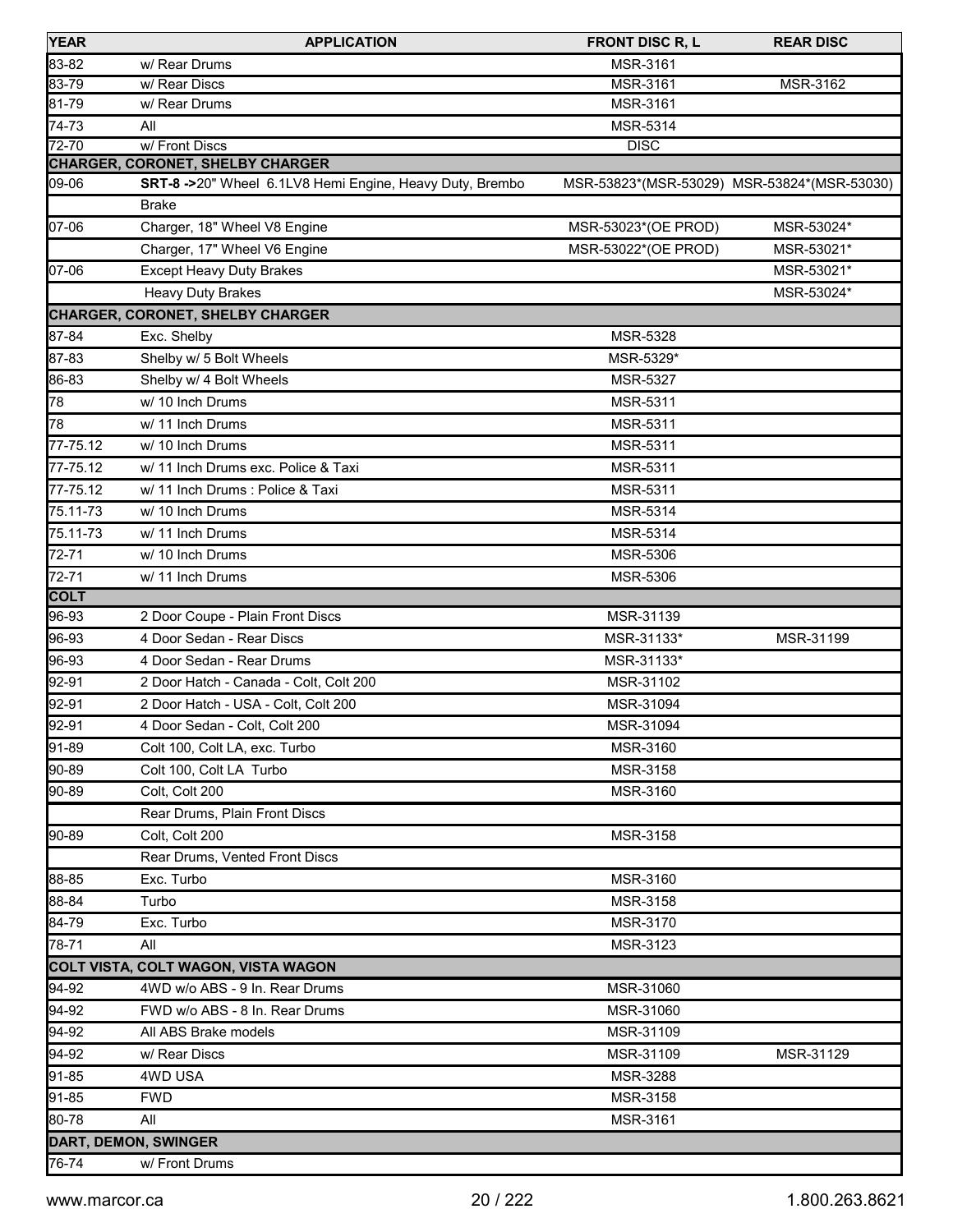| <b>YEAR</b>     | <b>APPLICATION</b>                                                      | <b>FRONT DISC R, L</b>                      | <b>REAR DISC</b> |
|-----------------|-------------------------------------------------------------------------|---------------------------------------------|------------------|
| 76-73           | w/ Front Discs                                                          | MSR-5314                                    |                  |
|                 | DAYTONA, SHELBY DAYTONA, IROC R/T                                       |                                             |                  |
| 93-91           | w/ Plain Rear Discs                                                     | <b>MSR-5344</b>                             | <b>MSR-5345</b>  |
| 93-91           | w/ Rear Drums                                                           | MSR-5329*                                   |                  |
| 93-91           | w/ Vented Rear Discs                                                    | MSR-5344                                    | MSR-5354         |
| 90-89           | w/ Plain Rear Discs                                                     | <b>MSR-5344</b>                             | <b>MSR-5345</b>  |
| 90-89           | w/ Rear Drums                                                           | MSR-5329*                                   |                  |
| 90-89           | w/ Vented Rear Discs                                                    | MSR-5344                                    | MSR-5354         |
| 88              | w/ Rear Discs                                                           | MSR-5329*                                   | <b>MSR-5368</b>  |
| 88              | w/ Rear Drums                                                           | MSR-5329*                                   |                  |
| 87              | w/ Rear Discs                                                           | MSR-5329*                                   | MSR-5368         |
| 87              | w/ Rear Drums                                                           | MSR-5329*                                   |                  |
| 86-85           | w/ 5 Bolt Wheels                                                        | MSR-5329*                                   |                  |
|                 | w/ Electric Brake Sensors                                               |                                             |                  |
| 86-85           | w/ 5 Bolt Wheels                                                        | MSR-5329*                                   |                  |
|                 | w/o Electric Brake Sensors                                              |                                             |                  |
| 86-84           | w/ 4 Bolt Wheels                                                        | MSR-5327                                    |                  |
|                 | w/ Electric Brake Sensors                                               |                                             |                  |
| 86-84           | w/ 4 Bolt Wheels                                                        | MSR-5327                                    |                  |
| <b>DIPLOMAT</b> |                                                                         |                                             |                  |
| 89-77           | w/ 10 Inch Finned Drums                                                 | MSR-5314                                    |                  |
| 89-77           | w/ 10 Inch Plain Drums                                                  | MSR-5314                                    |                  |
| 89-77           | w/ 11 Inch Drums                                                        | <b>MSR-5314</b>                             |                  |
| <b>DYNASTY</b>  |                                                                         |                                             |                  |
| 93-91           | w/ Rear Discs                                                           | MSR-5329*                                   | MSR-5345         |
| 93-91           | w/ Rear Drums                                                           | MSR-5329*                                   |                  |
| 90              | w/ Rear Discs                                                           | MSR-5329*                                   | MSR-5367         |
| 90              | w/ Rear Drums                                                           | MSR-5329*                                   |                  |
| 89-88           | w/ Rear Discs                                                           | MSR-5329*                                   | MSR-5367         |
| 89-88           | w/ Rear Drums                                                           | MSR-5329*                                   |                  |
| <b>INTREPID</b> |                                                                         |                                             |                  |
| 04-02           | Antilock Brakes, 4 Wheel Disc, 16" Wheels                               | MSR-5386*                                   | MSR-5356*        |
| 04-02           | Antilock Brakes, 4 Wheel Disc, Perf. Pack.                              | MSR-5388*                                   | MSR-5356*        |
| 01-00           | RT Model                                                                | MSR-5388*                                   | MSR-5356*        |
| 01-98           | w/ 15 In. Wheels                                                        | MSR-5387*                                   | MSR-5356*        |
| 01-98           | w/ 16 In. Wheels                                                        | MSR-5386*                                   | MSR-5356*        |
| 97-93           | All                                                                     | MSR-5372*                                   | MSR-5356*        |
| LANCER          |                                                                         |                                             |                  |
| 89-85           | All                                                                     | MSR-5329*                                   |                  |
| <b>MAGNUM</b>   |                                                                         |                                             |                  |
| 08-06           | SRT-8->20" Wheel 6.1LV8 Hemi Engine, Heavy Duty, Brembo<br><b>Brake</b> | MSR-53823*(MSR-53029) MSR-53824*(MSR-53030) |                  |
| 07-05           | Magnum, 18" Wheel V8 Engine                                             | MSR-53023*(OE PROD)                         | MSR-53024*       |
|                 | Magnum, 17" Wheel V6 Engine                                             | MSR-53022*(OE PROD)                         | MSR-53021*       |
| 07-05           | Exc. Perf.Pack.                                                         |                                             | MSR-53021*       |
|                 | Perf.Pack.                                                              |                                             | MSR-53024*       |
|                 |                                                                         |                                             |                  |
| 83-80           | <b>MAGNUM, MIRADA, ST-REGIS</b><br>w/ 10 Inch Finned Drums              | MSR-5314                                    |                  |
| 83-80           | w/ 10 Inch Plain Drums                                                  | MSR-5314                                    |                  |
| 83-80           | w/ 11 Inch Drums                                                        | MSR-5314                                    |                  |
| 79-78           | w/ 10 Inch Drums                                                        | MSR-5311                                    |                  |
|                 |                                                                         |                                             |                  |
| 79-78           | w/ 11 Inch Drums                                                        | MSR-5311                                    |                  |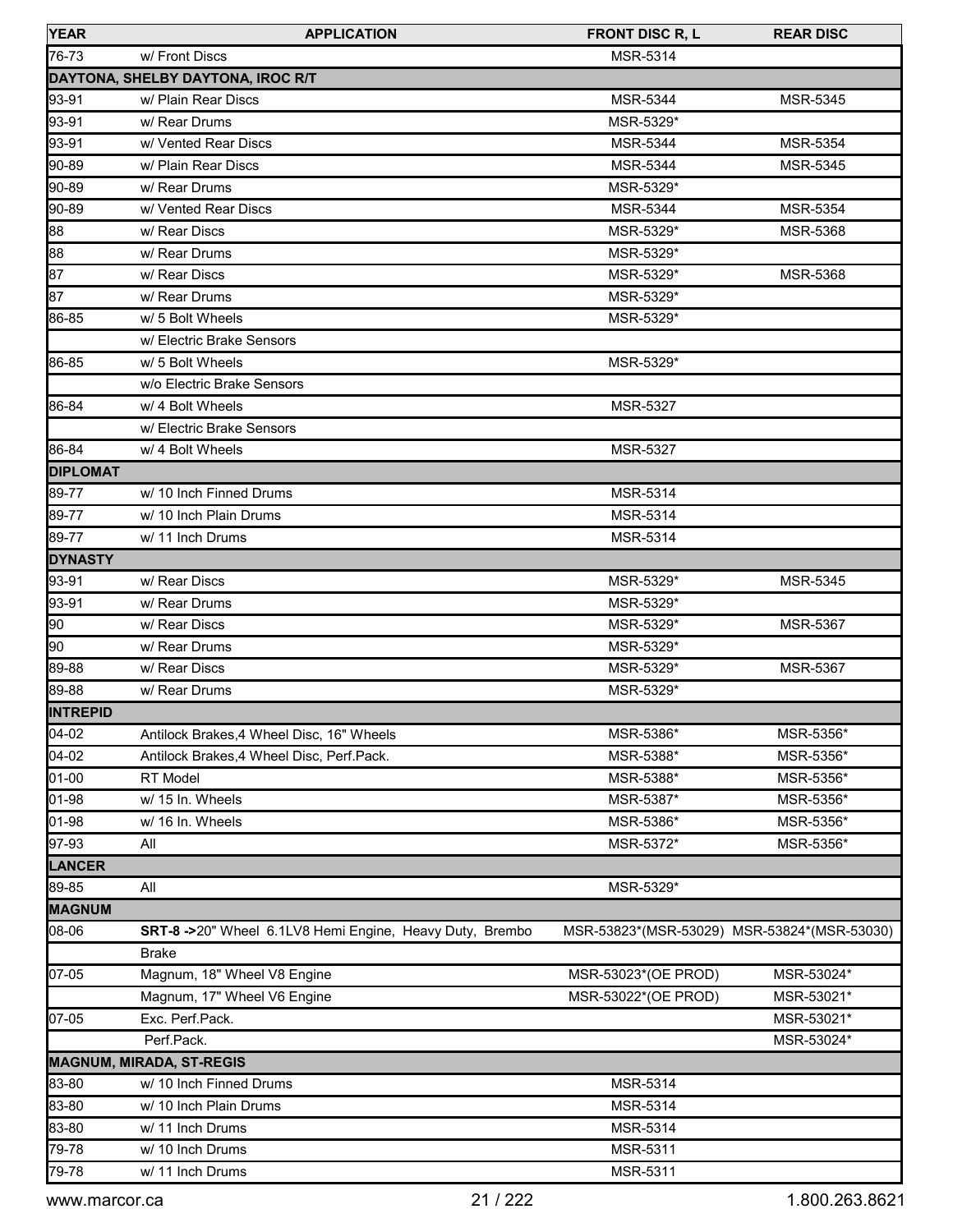| <b>YEAR</b>          | <b>APPLICATION</b>                               | <b>FRONT DISC R, L</b> | <b>REAR DISC</b> |
|----------------------|--------------------------------------------------|------------------------|------------------|
| <b>IMONACO - FWD</b> |                                                  |                        |                  |
| 92-91                | w/ Rear Discs                                    | <b>MSR-5117</b>        | MSR-5116         |
| 92-91                | w/ Rear Drums                                    | <b>MSR-5117</b>        |                  |
| 90                   | w/ Rear Discs                                    | MSR-5114               | MSR-5116         |
| 90-89                | w/ Rear Drums                                    | MSR-5114               |                  |
| 88                   | All                                              | <b>MSR-5114</b>        |                  |
|                      | <b>MONACO, POLARA - RWD</b>                      |                        |                  |
| 78-77                | w/ 10 Inch Drums                                 | MSR-5311               |                  |
| 78-77                | w/ 11 Inch Drums                                 | MSR-5311               |                  |
| 76-74                | w/ 11 Inch x 2 Inch Shoes                        | MSR-5315               |                  |
| 76-74                | w/ 11 Inch x 2.5 Inch Shoes                      | MSR-5315               |                  |
| 73-71                | w/ 1 Piece Front Discs, 11 Inch x 2 Inch Shoes   | MSR-5307               |                  |
| 73-71                | w/ 1 Piece Front Discs, 11 Inch x 2.5 Inch Shoes | MSR-5307/MSR-5300R     |                  |
| 72-69                | w/ 2 Piece Front Discs                           | <b>MSR-5300R</b>       |                  |
| <b>NEON</b>          |                                                  |                        |                  |
| 05-03                | w/ Rear Disc exc. Turbo 11" Rotor                | MSR-53009*             | MSR-5375*        |
| 05-03                | w/ Rear Disc Turbo 11" Rotor                     | MSR-53009*             | MSR-53008*       |
| 05-03                | 10" Rotor                                        | MSR-5397*              |                  |
| 02-00                | w/ Rear Discs                                    | MSR-5397*              | MSR-5375*        |
| 99-98                | w/ 5 Bolt Wheels - Rear Discs                    | MSR-5359*              | MSR-5375*        |
| 99-95                | w/ 4 Bolt Wheels                                 | MSR-5358*              |                  |
| 99-95                | w/ 5 Bolt Wheels - Rear Drums                    | MSR-5359*              |                  |
| 97-95                | w/ 5 Bolt Wheels - Rear Discs                    | MSR-5359*              | MSR-5375*        |
|                      | OMNI, 024, RAMPAGE                               |                        |                  |
| 90-83                | 4 Bolt Wheels - Plain Front Discs                | MSR-5328               |                  |
| 89-85                | w/ 5 Bolt Wheels - Vented Front Discs            | MSR-5329*              |                  |
| 84-83                | 4 Bolt Wheels - Vented Front Discs               | MSR-5327               |                  |
| 82-78                | All                                              | MSR-5328               |                  |
| <b>SHADOW</b>        |                                                  |                        |                  |
| 94-93                | w/ Rear Discs                                    | MSR-5329*              | MSR-5345         |
| 94-91                | w/ Rear Drums                                    | MSR-5329*              |                  |
| 90-89                | w/ Rear Discs                                    | MSR-5329*              | MSR-5345         |
| 90-89                | w/ Rear Drums                                    | MSR-5329*              |                  |
| 188-87               | w/ 10.25 Inch Front Discs                        | MSR-5329*              |                  |
| 88-87                | w/9.5 Inch Front Discs Exc. Turbo                | MSR-5331               |                  |
| 87                   | Turbo                                            | <b>MSR-5331</b>        |                  |
| <b>SPIRIT</b>        |                                                  |                        |                  |
| 95-92                | w/ 10.25 Inch Fr. Disc-Rear Discs                | MSR-5329*              | MSR-5345         |
| 95-92                | w/ 11 Inch Fr. Disc- Plain Rear Discs            | <b>MSR-5344</b>        | <b>MSR-5345</b>  |
| 95-92                | w/ 11 Inch Fr. Disc- Vented Rear Discs           | <b>MSR-5344</b>        | MSR-5354         |
| 95-91                | w/ 10.25 Inch Fr. Disc-Rear Drums                | MSR-5329*              |                  |
| 95-91                | w/ 11 Inch Fr. Disc-Rear Drums                   | <b>MSR-5344</b>        |                  |
| 91                   | w/ 11 Inch Fr. Disc- Plain Rear Discs            | <b>MSR-5344</b>        | <b>MSR-5345</b>  |
| 91                   | w/ 11 Inch Fr. Disc- Vented Rear Discs           | MSR-5344               | MSR-5354         |
| 90                   | w/ Rear Drums                                    | MSR-5329*              |                  |
| 90-89                | w/ Rear Disc                                     | MSR-5329*              | MSR-5345         |
| 89                   | w/ Rear Drums                                    | MSR-5329*              |                  |
| <b>ISTEALTH</b>      |                                                  |                        |                  |
| 96-94                | 4WD                                              | MSR-31186              | MSR-31176        |
| 96-91                | 2WD                                              | MSR-31003*             | MSR-31005        |
| 93-91                | 4WD                                              | MSR-31004              | MSR-31006        |
| <b>STRATUS</b>       |                                                  |                        |                  |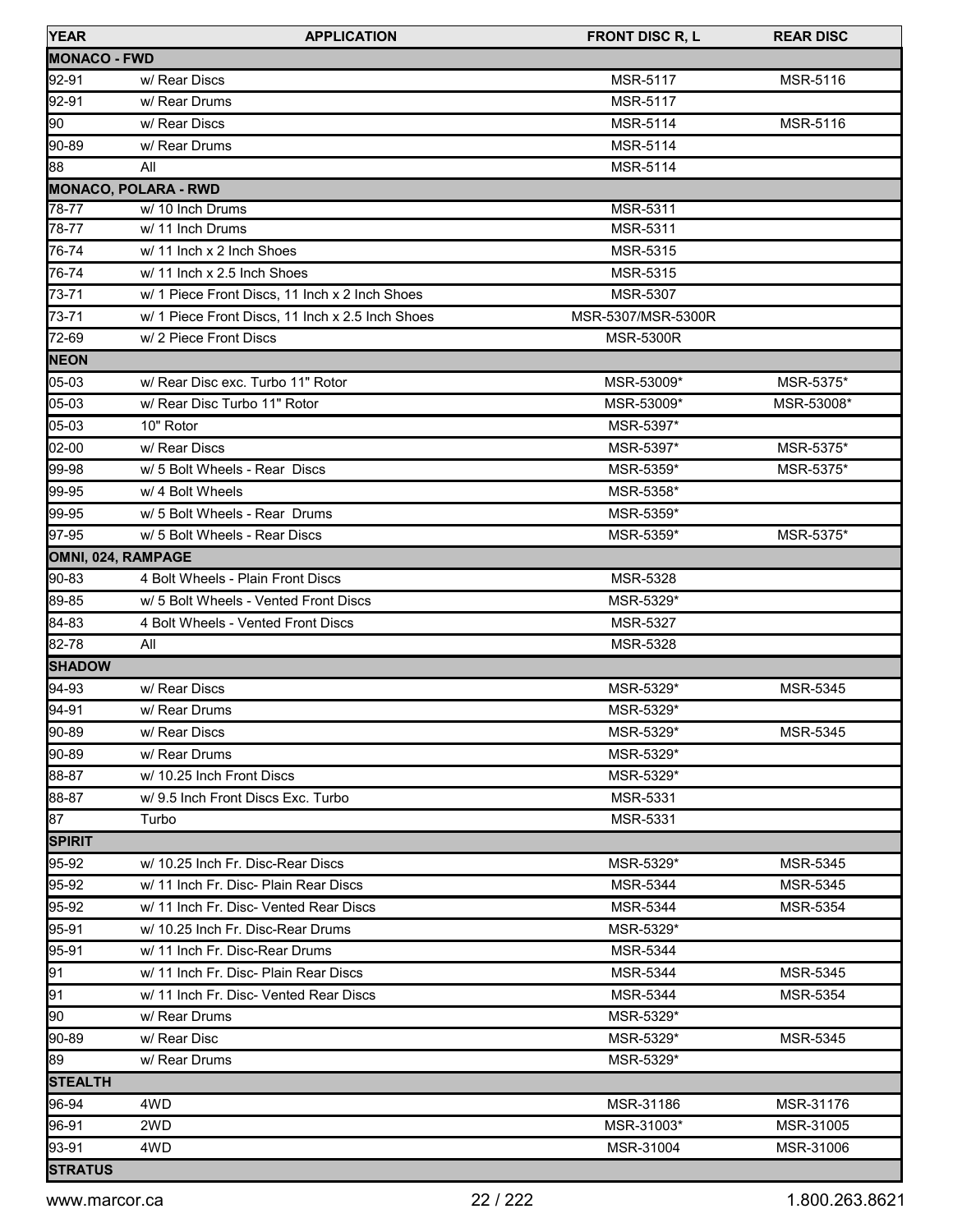| <b>YEAR</b>          | <b>APPLICATION</b>                  | <b>FRONT DISC R, L</b> | <b>REAR DISC</b>   |
|----------------------|-------------------------------------|------------------------|--------------------|
| 07                   | 10" Rotor                           |                        | MSR-53036          |
| 06-05                |                                     | MSR-76683              | MSR-76551          |
| $04 - 02$            |                                     | MSR-76683              | MSR-76547          |
| 01                   | 3L                                  | MSR-76683              | MSR-76627          |
| $ 00 - 95 $          | w/260mm Front Disc - 14 In. Wheels  | MSR-5362*              |                    |
| 00-95                | w/ 260mm Front Disc - 14 In. Wheels | MSR-5362*              |                    |
| 00-95                | w/283mm Front Disc-15 In. Wheels    | MSR-5361               | MSR-5370*          |
| 00-95                | w/ Rear Disc - 15 Inch Wheels       | MSR-5361               | MSR-5370*          |
| <b>STRATUS COUPE</b> |                                     |                        |                    |
| 05-02                | 4 Cylinders                         | MSR-31251*             | MSR-31147*         |
| 05-01                | 6 Cylinders                         | MSR-5399*              | MSR-31147*         |
| 01                   | 4 Cylinders                         | MSR-5381*              | MSR-31147*         |
| <b>STRATUS SEDAN</b> |                                     |                        |                    |
| 06-05                | All                                 | MSR-5361               | MSR-5375*          |
| 04-01                | All                                 | MSR-5361               | MSR-5370*          |
| SX 2.0 (Canada)      |                                     |                        |                    |
| 05-03                | All                                 | MSR-5397*              | MSR-5375*          |
| <b>VIPER</b>         |                                     |                        |                    |
| 08                   | <b>SRT.10</b>                       | MSR-05290394AA(OE)     | MSR-05290393AA(OE) |
| 06-03                | All including SRT.10                | MSR-05290394AA(OE)     | MSR-05290393AA(OE) |
| 02-01                | All                                 | MSR-5376*              | MSR-5377*          |
| 00-92                | All                                 | MSR-5376*              | MSR-5377*          |
| 400                  |                                     |                        |                    |
| 83                   | All                                 | MSR-5327               |                    |
| 82                   | All                                 | MSR-5325               |                    |
| 600, 600 ES          |                                     |                        |                    |
| 88-85                | w/ 5 Bolt Wheels                    | MSR-5329*              |                    |
|                      | w/ Electric Brake Sensors           |                        |                    |
| 88-85                | w/ 5 Bolt Wheels                    | MSR-5329*              |                    |
|                      | w/o Electric Brake Sensors          |                        |                    |
| 86-84                | w/ 4 Bolt Wheels                    | MSR-5327               |                    |
|                      | w/ Electric Brake Sensors           |                        |                    |
| 86-83                | w/ 4 Bolt Wheels                    | MSR-5327               |                    |
|                      | w/o Electric Brake Sensors          |                        |                    |
| <b>2000 GTX</b>      |                                     |                        |                    |
| 93-90                | w/ Rear Discs Turbo                 | MSR-31218              | MSR-31011          |
| 92-91                | w/ Rear Discs exc. Turbo            | MSR-31060              | MSR-31011          |
| 91                   | w/ Rear Drums                       | MSR-31060              |                    |
| 2000 GTX Continued   |                                     |                        |                    |
| 90-89                | w/ Rear Discs                       | MSR-3288               | MSR-31011          |
| 90-89                | w/ Rear Drums                       | <b>MSR-3288</b>        |                    |
| <b>EAGLE</b>         |                                     |                        |                    |
| <b>MEDALLION</b>     |                                     |                        |                    |
| 90-88                | All                                 | MSR-3443               |                    |
| <b>PREMIER</b>       |                                     |                        |                    |
| 92-91                | w/ Rear Discs                       | MSR-5117               | MSR-5116           |
|                      |                                     |                        |                    |
| 92-91                | w/ Rear Drums                       | MSR-5117               |                    |
| 90                   | w/ Rear Discs                       | MSR-5114               | MSR-5116           |
| 90-89                | w/ Rear Drums                       | MSR-5114               |                    |
| 88                   | All                                 | MSR-5114               |                    |
|                      | SUMMIT WAGON, VISTA WAGON           |                        |                    |
| 96-92                | w/ 8 Inch Rear Drums                | MSR-31060              |                    |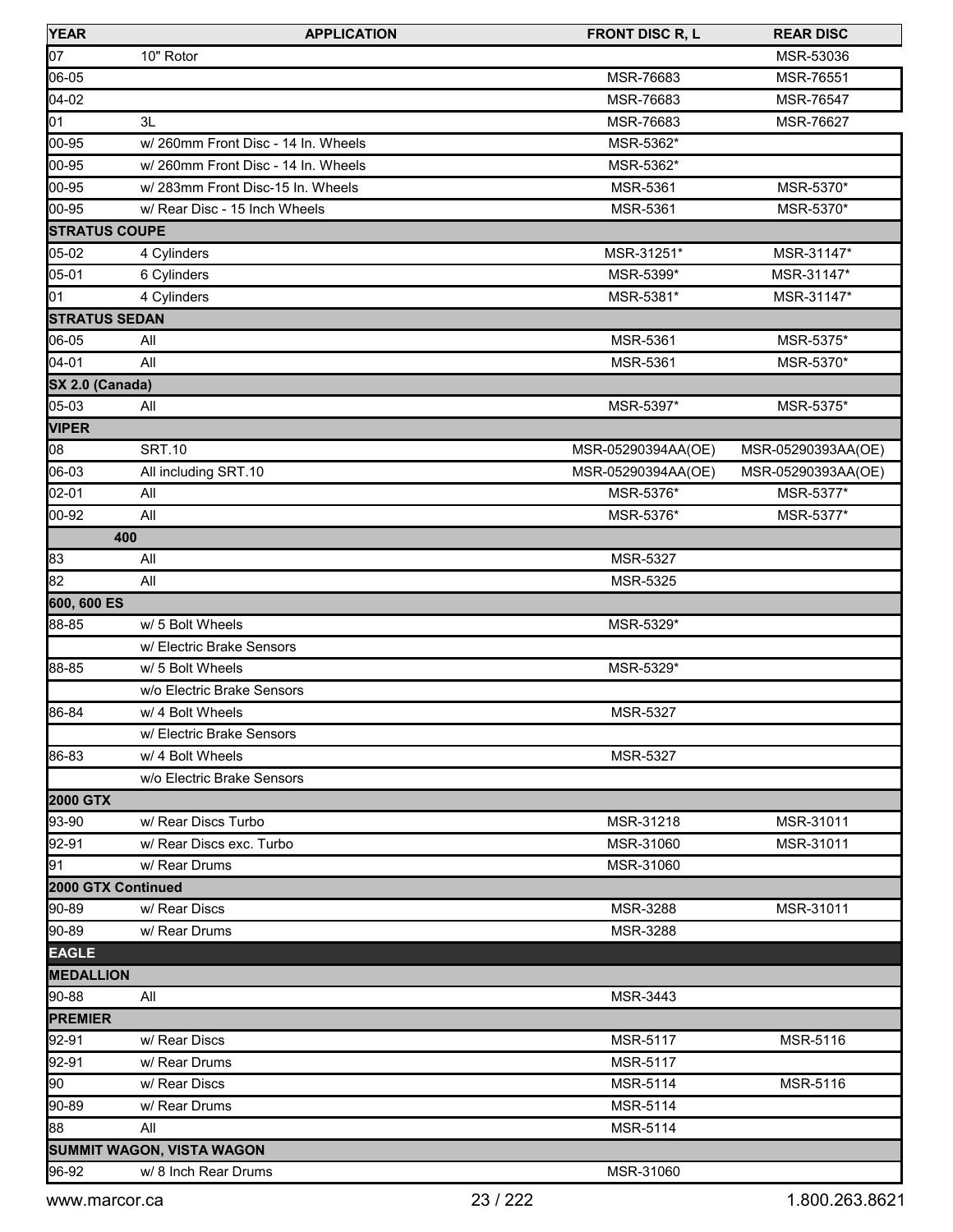| <b>YEAR</b>     | <b>APPLICATION</b>                    | <b>FRONT DISC R, L</b> | <b>REAR DISC</b> |
|-----------------|---------------------------------------|------------------------|------------------|
| 96-92           | w/ 9 Inch Rear Drums                  | MSR-31060              |                  |
| 96-92           | w/ Rear Discs, AB                     | MSR-31109              | MSR-31129        |
|                 | SUMMIT, VISTA HATCHBACK & SEDAN - FWD |                        |                  |
| 96-93           | 2 Door Coupe                          | MSR-31139              |                  |
| 96-93           | 4 Door Sedan w/ Rear Discs            | MSR-31133*             | MSR-31199        |
| 96-93           | 4 Door Sedan w/ Rear Drums            | MSR-31133*             |                  |
| 92-91           | 2 Door Hatchback - Canada             | MSR-31102              |                  |
| 92-91           | 2 Door Hatchback - USA                | MSR-31094              |                  |
| 92-91           | 4 Door Sedan                          | MSR-31094              |                  |
| 90-89           | w/ Rear Discs                         | MSR-3276               | MSR-31011        |
| 90-89           | w/ Rear Drums-Vented Front Discs      | MSR-3158               |                  |
| 90-89           | w/ Rear Drums-Plain Front Discs       | MSR-3160               |                  |
| <b>TALON</b>    |                                       |                        |                  |
| 99-95           | AWD w/ Solid Rear Discs               | MSR-31003*             | MSR-31147*       |
| 98-95           | AWD w/ Vented Rear Discs              | MSR-31003*             | MSR-31205*       |
| 98-95           | w/ Rear Discs exc. AWS                | MSR-31179*             | MSR-31147*       |
| 98-95           | w/ Rear Drums                         | MSR-31179*             |                  |
| 94-93           | Exc. AWD w/ ABS                       | MSR-31179*             | MSR-31010*       |
| 94-93           | Exc. AWD w/o ABS                      | MSR-31179*             | MSR-31010*       |
| 94-93           | w/ AWD                                | MSR-31003*             | MSR-31010*       |
| 92-91           | All w/ ABS                            | MSR-31179*             | MSR-31010*       |
| 92-89.4         | all w/o ABS                           | MSR-31179*             | MSR-31010*       |
| 89-89.3         | All                                   | MSR-31008              | MSR-31010*       |
| <b>VISION</b>   |                                       |                        |                  |
| 97-95           | w/ Rear Discs                         | MSR-5372*              | MSR-5356*        |
| 97-95           | w/ Rear Drums                         | MSR-5372*              |                  |
| 94-93           | w/ Rear Discs                         | <b>MSR-5355</b>        | MSR-5356*        |
| 94-93           | w/ Rear Drums                         | MSR-5355               |                  |
| <b>2000 GTX</b> |                                       |                        |                  |
| 95-93           | All                                   | MSR-31060              | MSR-31011        |
| 92-91           | w/ Rear Discs Turbo                   | MSR-31218              | MSR-31011        |
| 92-91           | w/ Rear Discs exc. Turbo              | MSR-31060              | MSR-31011        |
| 92-91           | w/ Rear Drums                         | MSR-31060              |                  |
| 90-89           | w/ Rear Discs                         | MSR-3288               | MSR-31011        |
| 90-89           | w/ Rear Drums                         | MSR-3288               |                  |
| <b>FIAT</b>     |                                       |                        |                  |
| 124             |                                       |                        |                  |
| 83-79           | Spider                                | MSR-3422               | MSR-3422         |
| 78-72           | <b>Except Spider</b>                  | MSR-3422               | MSR-3422         |
| 128             |                                       |                        |                  |
| 79-71           | All                                   | <b>MSR-3422</b>        |                  |
| 131             |                                       |                        |                  |
| 78-75           | 131                                   | MSR-3422               |                  |
| <b>BRAVA</b>    |                                       |                        |                  |
| 81-79           | All                                   | MSR-3422               |                  |
| <b>STRADA</b>   |                                       |                        |                  |
| 82-79           | All                                   | <b>MSR-3422</b>        |                  |
| X-1/9           |                                       |                        |                  |
| 82-74           | All                                   | MSR-3422               | MSR-3422         |
| <b>FORD</b>     |                                       |                        |                  |
| <b>ASPIRE</b>   |                                       |                        |                  |
| 97-94           | Automatic Transmission                | MSR-31142*             |                  |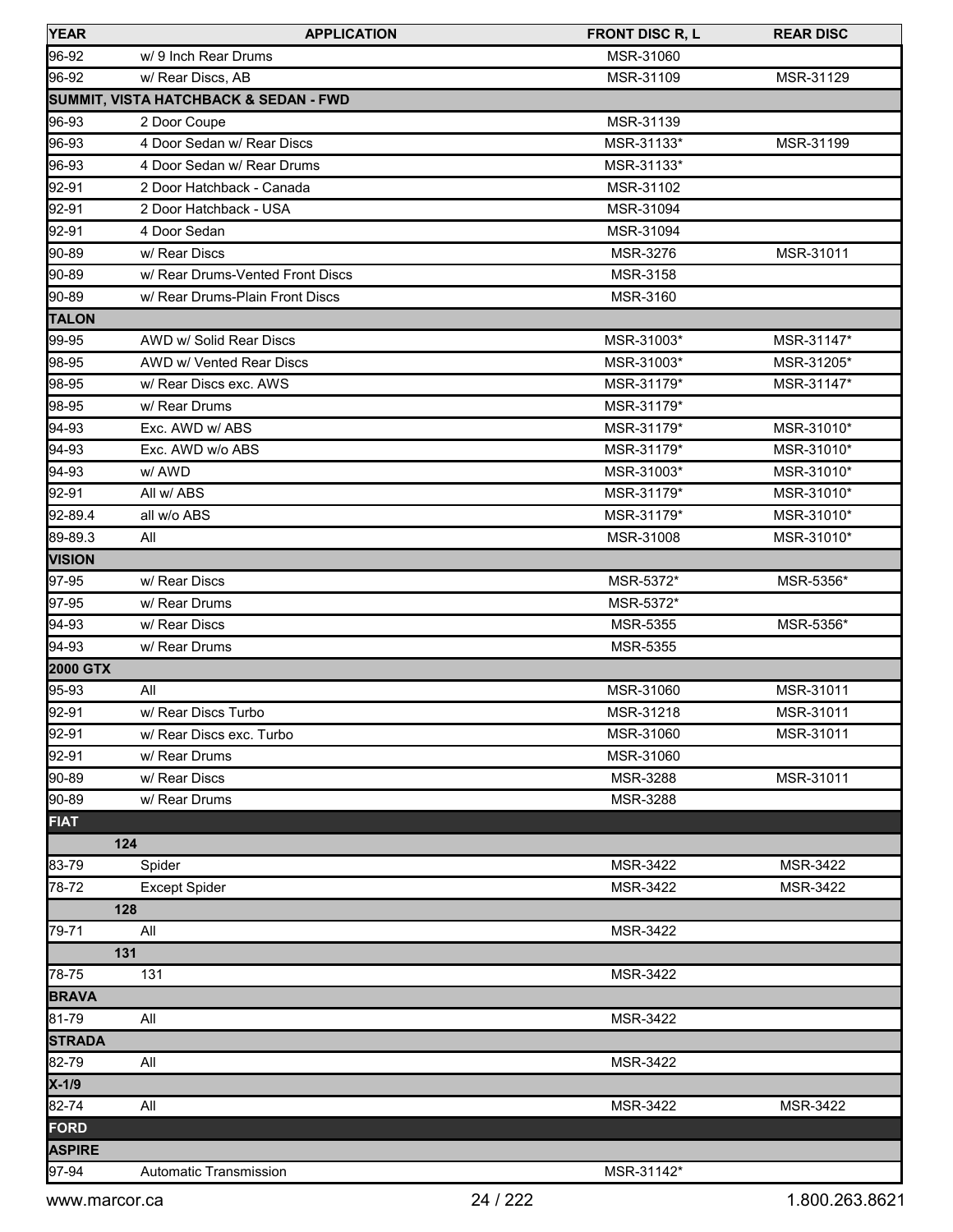| <b>YEAR</b>             | <b>APPLICATION</b>                                | <b>FRONT DISC R, L</b> | <b>REAR DISC</b> |
|-------------------------|---------------------------------------------------|------------------------|------------------|
| 97-94                   | <b>Manual Transmission</b>                        | MSR-31164              |                  |
| <b>CONTOUR</b>          |                                                   |                        |                  |
| 00-98                   | SVT Model w/ 278mm Front Discs                    | MSR-54062              | MSR-54028        |
| 00-98                   | w/ 8 Inch Rear Drums 4 Cylinder                   | MSR-54012*             |                  |
| 00-98                   | w/ Rear 9 Inch Drums 6 Cylinder                   | MSR-54012*             |                  |
| 00-98                   | w/ Rear Discs exc. SVT                            | MSR-54012*             | MSR-54028        |
|                         | 260mm Front Disc                                  |                        |                  |
| 97-95                   | w/ Rear 8 Inch Drums - 4 Cylinder                 | MSR-54012*             |                  |
| 97-95                   | w/ Rear 9 Inch Drums 6 Cylinder                   | MSR-54012*             |                  |
| <b>CROWN VICTORIA</b>   |                                                   |                        |                  |
| 05-06                   | All                                               | MSR-54103*             | MSR-54105*       |
| 04-03                   | All                                               | MSR-54103*             | MSR-54105*       |
| 02-98                   | Exc. Police w/ 27mm Rear Pad, Inboard Piston Clip | MSR-54060*             | MSR-54027*       |
| 02-98                   | Police (Heavy Duty) w/ 43mm                       | MSR-54060*             | MSR-54027*       |
| <b>CROWN VICTORIA</b>   |                                                   |                        |                  |
| 97-95                   | w/ Rear Discs                                     | MSR-54012*             | MSR-54028        |
| 97-96                   | Exc. Police w/ 27mm Rear Pad                      | MSR-54014*             | MSR-54027*       |
| 97-96                   | Police (Heavy Duty) w/ 43mm                       | MSR-54014*             | MSR-54027*       |
| 95                      | All                                               | MSR-54014*             | <b>MSR-5484</b>  |
| 94-92                   | Heavy Duty w/ 65mm Diameter Front                 | MSR-5472               | <b>MSR-5484</b>  |
| 94-92                   | Regular Duty w/ 48mm Diameter                     | MSR-5472               | <b>MSR-5484</b>  |
| 93-92                   | Police                                            | <b>MSR-5472</b>        | <b>MSR-5484</b>  |
| 91-87                   | w/ 10 Inch Drums                                  | MSR-5438               |                  |
| 91-87                   | w/ 11 Inch Drums                                  | MSR-5438               |                  |
| <b>ESCORT, ZX2, EXP</b> |                                                   |                        |                  |
| 03-98                   | w/ Rear Discs                                     | MSR-5474*              | MSR-5485*        |
| 02-97                   | w/ 257mm Front Disc - Rear Drums                  | MSR-5474*              |                  |
| 96-93                   | w/ 235mm Front Disc - Rear Drums                  | MSR-5475               |                  |
| 96-93                   | w/ 257mm Front Disc - Rear Drums                  | MSR-5474*              |                  |
| 96-91                   | w/257mm Front Disc - Rear Discs                   | MSR-5474*              | MSR-5485*        |
| 92-91                   | w/ 235mm Front Disc- Rear Drums                   | MSR-5475               |                  |
| 90-85.3                 | w/ 8 Inch Drums                                   | MSR-5440*              |                  |
| 90-83.9                 | w/7 Inch Drums                                    | MSR-5440*              |                  |
| 85.2-82.4               | w/ 8 Inch Drums                                   | MSR-5440*              |                  |
| 83.2-83.8               | w/7 Inch Drums                                    | MSR-5440*              |                  |
| 83.1-81                 | w/7 Inch Drums                                    | MSR-5440*              |                  |
| 82.3-81                 | w/ 8 Inch Drums                                   | MSR-5440*              |                  |
|                         | <b>FAIRLANE, RANCHERO (79-67), TORINO</b>         |                        |                  |
| 79-76                   | exc. SW & Police                                  | MSR-5418               |                  |
|                         | 11 Inch x 2.25 Inch Rear Shoes                    |                        |                  |
| 79-76                   | <b>Station Wagon</b>                              | MSR-5418               |                  |
|                         | 11 Inch x 2.5 Inch Rear Shoes                     |                        |                  |
| 79-74                   | Police & H/D                                      | MSR-5416               |                  |
| 75-74                   | exc. SW & Police                                  | <b>MSR-5418</b>        |                  |
| 75-74                   | Station Wagon-11 Inch x 2.5 Inch Rear Shoes       | MSR-5418               |                  |
| 73                      | w/H/D Brakes                                      | MSR-5413               |                  |
| 73-72                   | Standard Brakes - 10 Inch Drums                   | MSR-5409               |                  |
| 73-72                   | Standard brakes - 11 Inch Drums                   | MSR-5409               |                  |
| 72                      | w/ H/D Brakes                                     | MSR-5410               |                  |
| <b>FAIRMONT</b>         |                                                   |                        |                  |
| 83-82.11                | w/ 10 Inch Drums                                  | MSR-5432               |                  |
| 83-82.11                | w/ 9 Inch Drums                                   | MSR-5432               |                  |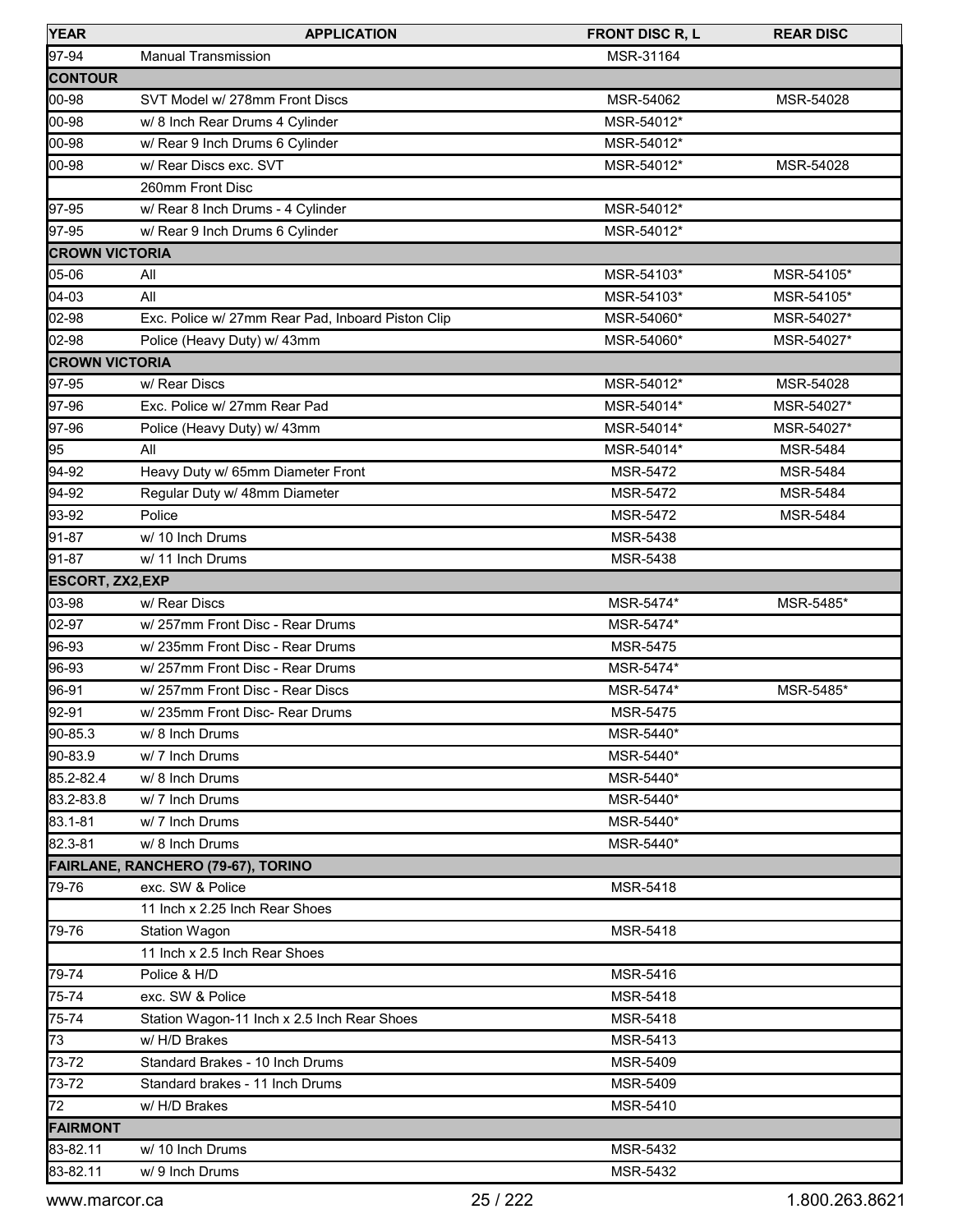| <b>YEAR</b>         |                                                                   | <b>APPLICATION</b> | <b>FRONT DISC R, L</b> | <b>REAR DISC</b> |
|---------------------|-------------------------------------------------------------------|--------------------|------------------------|------------------|
| 82.10-78            | w/ 10 Inch Drums                                                  |                    | MSR-5432               |                  |
| 82.10-78            | w/ 9 Inch Drums                                                   |                    |                        |                  |
|                     | <b>FALCON, RANCHERO (66-60)</b>                                   |                    |                        |                  |
| 71-70.1             | w/Front Discs                                                     |                    | MSR-5404*              |                  |
| 69.12-68            | w/ Front Discs                                                    |                    | MSR-5401*              |                  |
| 67                  | w/ Front Discs                                                    |                    | MSR-5406*              |                  |
|                     | FALCON, RANCHERO (66-60)                                          |                    |                        |                  |
| <b>FESTIVA</b>      |                                                                   |                    |                        |                  |
| 93-88               | All                                                               |                    | MSR-31034              |                  |
| <b>FIESTA</b>       |                                                                   |                    |                        |                  |
| 80-78               | All                                                               |                    | MSR-3442               |                  |
| <b>FIVE HUNDRED</b> |                                                                   |                    |                        |                  |
| 07-05               | All                                                               |                    | MSR-54126              | MSR-54125        |
| FOCUS               |                                                                   |                    |                        |                  |
| 08                  | All                                                               |                    | MSR-54161              |                  |
| 07-05               | Exc. SVT                                                          |                    | MSR-54132              | MSR-54095*       |
| $04-03$             | SVT Models w/ Rear Disc                                           |                    | MSR-54113*             | MSR-54106*       |
| 04-00               | w/ Rear Drums , Exc. SVT                                          |                    | MSR-54079*             |                  |
| 01-02               | w/ Rear Discs                                                     |                    | MSR-54079*             | MSR-54095*       |
| <b>FUSION</b>       |                                                                   |                    |                        |                  |
| 08-06               | All                                                               |                    | MSR-54142*             | MSR-31325*       |
|                     | FULLSIZE CLUB, COUNTRY SEDAN?SQUIRE, CUSTOM, ELITE, GALAXIE, LTD. |                    |                        |                  |
| 91-81               | w/ 10 Inch Drums                                                  |                    | MSR-5438               |                  |
| 91-81               | w/ 11 Inch Drums                                                  |                    | MSR-5438               |                  |
| 80-79               | w/ 10 Inch Drums                                                  |                    | MSR-5438               |                  |
| 80-79               | w/ 11 Inch Drums                                                  |                    | MSR-5438               |                  |
| 78-76               | w/ Rear Discs                                                     |                    | MSR-5416               | MSR-5433         |
| 78-74               | w/ 11 Inch x 2.5 Inch Brake Shoes                                 |                    | MSR-5416               |                  |
| 77-74               | w/ 11 Inch x 2.25 Inch Brake Shoes                                |                    | MSR-5416               |                  |
| 73                  | w/ 11 Inch x 2.25 Inch Brake Shoes                                |                    | MSR-5413               |                  |
| 73                  | w/ 11 Inch x 2.5 Inch Brake Shoes                                 |                    | MSR-5413               |                  |
| 72-70               | w/ Front Discs                                                    |                    | <b>MSR-5405</b>        |                  |
| <b>GRANADA</b>      |                                                                   |                    |                        |                  |
| 82-81               | w/ 10 Inch Drums                                                  |                    | MSR-5432               |                  |
| 82-81               | w/ 9 Inch Drums                                                   |                    | MSR-5432               |                  |
| 80-76               | w/ Rear Discs                                                     | <b>LEFT</b>        | MSR-5419               | <b>MSR-5436</b>  |
| 80-76               | w/ Rear Discs                                                     | <b>RIGHT</b>       | MSR-5419               | MSR-5434         |
| 80-75               | w/ Rear Drums                                                     |                    | MSR-5419               |                  |
|                     | LTD, LTD II - Intermediate (86-83)                                |                    |                        |                  |
| 86-83               | w/ 10 Inch Drums                                                  |                    | MSR-5432               |                  |
| 86-83               | w/ 9 Inch Drums                                                   |                    | MSR-5432               |                  |
| <b>MAVERICK</b>     |                                                                   |                    |                        |                  |
| 77-74               | w/ Front Discs                                                    |                    | MSR-5419               |                  |
|                     | <b>MUSTANG, GHIA, GRANDE, MACH</b>                                |                    |                        |                  |
| 06-05               | Exc.GT                                                            |                    | MSR-54130*             | MSR-54131*       |
| 06-05               | GT                                                                |                    | MSR-54134*             | MSR-54131*       |
| $04-03$             | Mach I                                                            |                    | MSR-54087*             | MSR-54017*       |
| 04-99               | <b>Except Cobra models</b>                                        |                    | MSR-54011*             | MSR-54017*       |
| 04-98               | Cobra, Cobra R, Cobra SVT                                         |                    | MSR-54087*             | MSR-54036*       |
| 97-94               | Cobra                                                             |                    | MSR-54087*             | MSR-54036*       |
|                     |                                                                   |                    | MSR-54045*/MSR-54046*  | MSR-54036*       |
|                     | MUSTANG, GHIA, GRANDE, MACH                                       |                    |                        |                  |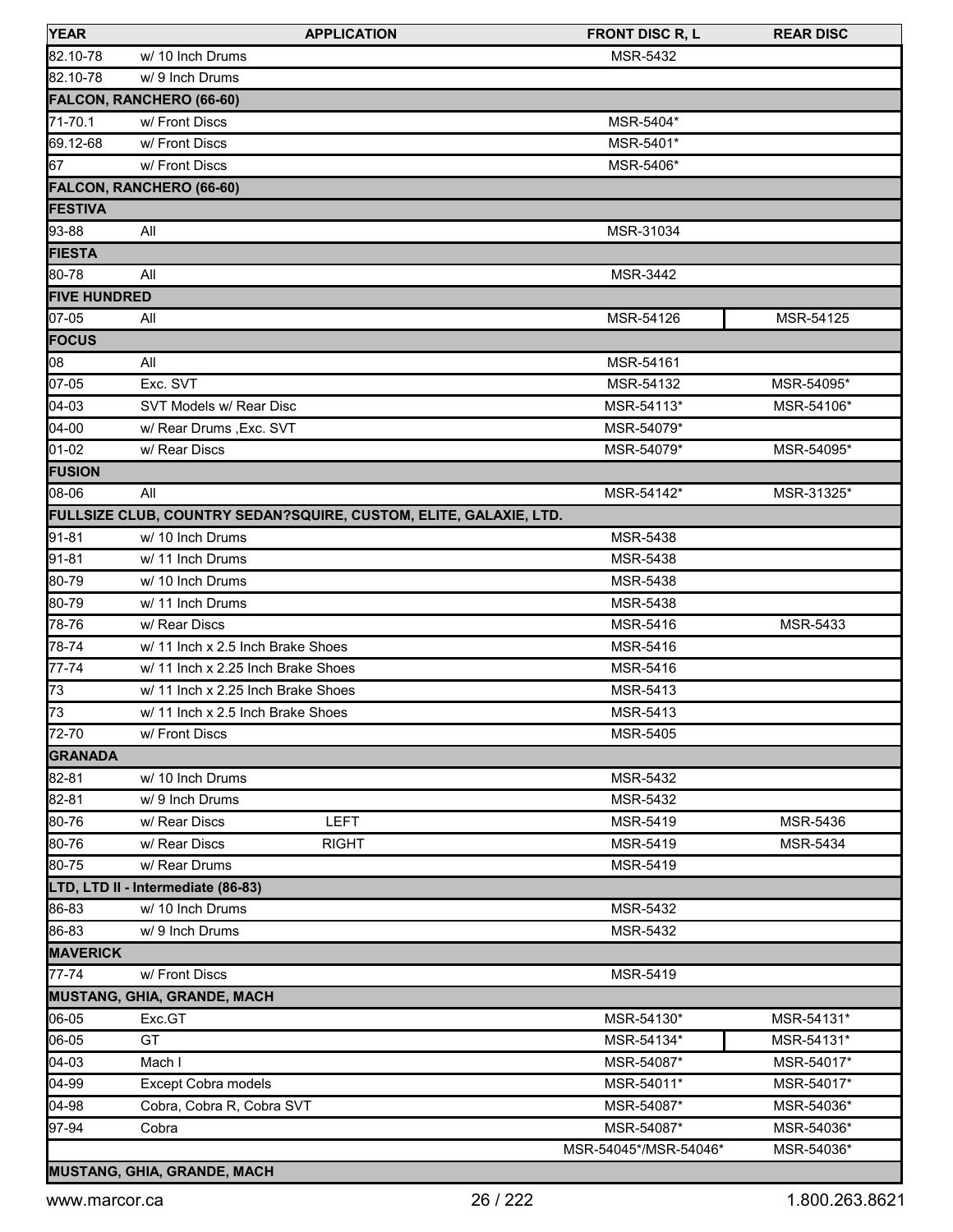| <b>YEAR</b>            | <b>APPLICATION</b>                     | <b>FRONT DISC R, L</b> | <b>REAR DISC</b> |
|------------------------|----------------------------------------|------------------------|------------------|
| 98-94                  | <b>Except Cobra models</b>             | MSR-54011*             | MSR-54017*       |
| 93                     | Cobra Model w/ Rear Discs              | MSR-54004              | MSR-5455*        |
| 93-90                  | w/ 5 Litre V8 - Rear Drums             | MSR-5461*              |                  |
| 93-87                  | w/ 2.3Litre 4 Cylinder                 | <b>MSR-5432</b>        |                  |
| 89-87                  | w/ 5 Litre V8 - Rear Drums             | MSR-5461*              |                  |
| 86-84                  | exc. SVO - Rear Drums                  | MSR-5432               |                  |
| 86-84                  | SVO - Rear Discs                       | MSR-5449*              | MSR-54055        |
| 83-82                  | w/ 10 Inch Drums                       | MSR-5432               |                  |
| 83-82                  | w/ 9 Inch Drums                        | MSR-5432               |                  |
| 81-80                  | w/ 10 Inch Drums                       | MSR-5437               |                  |
| 81-80                  | w/ 9 Inch Drums                        | <b>MSR-5437</b>        |                  |
| 79                     | 8 Cylinder                             | MSR-5432               |                  |
| 79                     | exc. 8 Cylinder                        | MSR-5437               |                  |
| 78-74                  | w/ Flared Rear Drums                   | <b>MSR-5417</b>        |                  |
| 78-74                  | w/ non-Flared Rear Drums               | <b>MSR-5417</b>        |                  |
| 73-70.1                | w/ Front Discs                         | MSR-5404*              |                  |
| 69.12-68               | w/ Front Discs                         | MSR-5401*              |                  |
|                        | 10 x 2.5 Inch Rear Shoes               |                        |                  |
| 67-65                  | w/ Front Discs                         | MSR-5406*              |                  |
| <b>MUSTANG SHELLBY</b> |                                        |                        |                  |
| 08-07                  | GT500                                  | MSR-161089*            | MSR-54131*       |
| <b>PINTO</b>           |                                        |                        |                  |
| 80-79                  | All                                    | MSR-5417               |                  |
| 78-74                  | w/ Flared Drums                        | <b>MSR-5417</b>        |                  |
| 78-74                  | w/ non-Flared Drums                    | MSR-5417               |                  |
| 73-71                  | w/ Front Discs exc. Station Wagon      | MSR-5408               |                  |
| 73-71                  | w/ Front Discs - Station Wagon         | <b>MSR-5408</b>        |                  |
| <b>PROBE</b>           |                                        |                        |                  |
| 97-94                  | w/ Rear Discs                          | MSR-31052*             | MSR-54006*       |
| 97-94                  | w/ Rear Drums                          | MSR-31052*             |                  |
| 93                     | w/ Rear Discs                          | MSR-31052*             | MSR-54006*       |
| 93                     | w/ Rear Drums                          | MSR-31052*             |                  |
| 92-89                  | w/ Rear Discs                          | MSR-3205               | MSR-3285*        |
| 92-89                  | w/ Rear Drums                          | MSR-3198*              |                  |
| <b>TAURUS</b>          |                                        |                        |                  |
| 08                     | All                                    | MSR-54126              | MSR-54125        |
| 05-03                  | w/ Rear Discs                          | MSR-54030*             | MSR-54025*       |
| 05-03                  | w/ Rear Drums                          | MSR-54030*             |                  |
| 02-01                  | w/ Rear Discs                          | MSR-54030*             | MSR-54025*       |
| 02-01                  | w/ Rear Drums                          | MSR-54030*             |                  |
| 00-94                  | w/ Rear Discs exc. SHO                 | MSR-54010*             | MSR-54025*       |
| 00-94                  | w/ Rear Drums - Sedan                  | MSR-54010*             |                  |
| 00-94                  | w/ Rear Drums - Station Wagon          | MSR-54010*             |                  |
| 99-96                  | <b>SHO</b>                             | MSR-54030*             | MSR-54025*       |
| 95-94                  | <b>SHO</b>                             | MSR-54010*             | MSR-54025*       |
| 93                     | w/ Rear Drums - Sedan                  | MSR-5470               |                  |
| <b>TAURUS</b>          |                                        |                        |                  |
| 93                     | <b>Station Wagon</b>                   | MSR-5470               |                  |
| 93                     | w/ Rear Discs                          | MSR-5470               | MSR-54025*       |
| 92-91                  | exc. SHO & Police - 10 Inch Rear Drums | MSR-5470               |                  |
| 92-91                  | exc. SHO & Police - 9 Inch Rear Drums  | MSR-5470               |                  |
| 92-90                  | SHO & Police                           | MSR-5470               | MSR-5495         |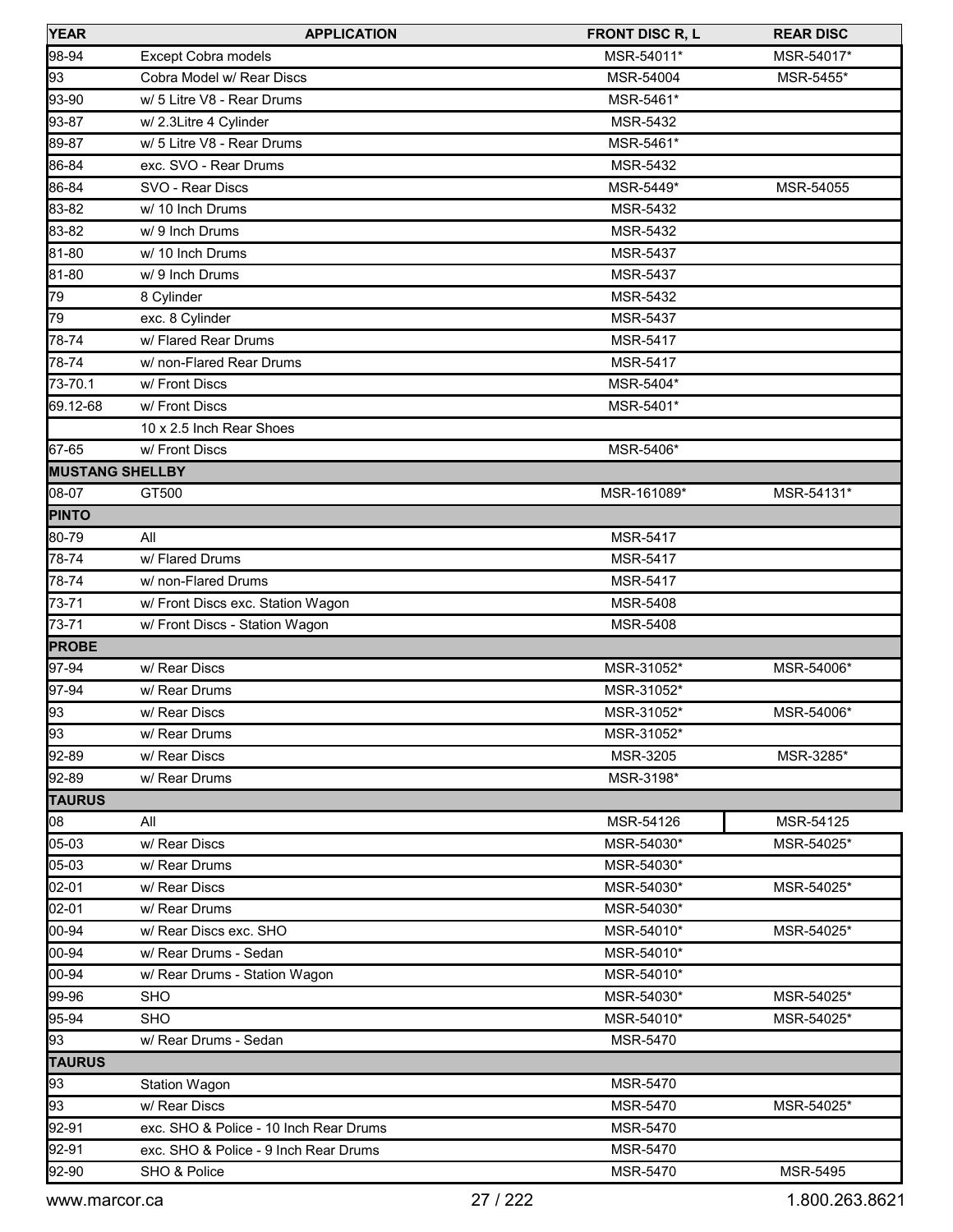| <b>YEAR</b>        | <b>APPLICATION</b>                    | <b>FRONT DISC R, L</b> | <b>REAR DISC</b>    |
|--------------------|---------------------------------------|------------------------|---------------------|
| 90-86              | w/ 10 Inch Rear Drums                 | <b>MSR-5454</b>        |                     |
| 90-86              | w/ 9 Inch Rear Drums                  | <b>MSR-5454</b>        |                     |
| 89-86              | w/ Rear Discs                         | <b>MSR-5454</b>        | <b>MSR-5494</b>     |
| <b>TEMPO</b>       |                                       |                        |                     |
| 94-84              | All                                   | MSR-5440*              |                     |
| <b>THUNDERBIRD</b> |                                       |                        |                     |
| 05-04              | All                                   | MSR-54088*             | MSR-54089*          |
| 03-02              | All                                   | MSR-54088*             | MSR-54089*          |
| 97-96              | w/ Sport Option - 294mm Front Disc    | MSR-54030*             | MSR-54007*          |
| 97-93              | w/ Rear Disc-Sport Option             | MSR-54010*             | MSR-54007*          |
|                    | 277mm Front Discs                     |                        |                     |
| 96-93              | w/ Rear Drums                         | MSR-54010*             |                     |
| 92-91              | w/ Rear Discs                         | MSR-54010*             | <b>MSR-5494</b>     |
| 92-91              | w/ Rear Drums                         | MSR-54010*             |                     |
| 90-89              | w/ Rear Discs                         | <b>MSR-5468</b>        | <b>MSR-5494</b>     |
| 90-89              | w/ Rear Drums                         | <b>MSR-5468</b>        |                     |
| 88-87              | w/ Rer Discs                          | <b>MSR-5464</b>        | MSR-5455*           |
| 88-85              | w/ 9 Inch Drums                       | <b>MSR-5432</b>        |                     |
| 88-83              | w/ 10 Inch Drums                      | <b>MSR-5432</b>        |                     |
| 84-83              | w/9 Inch Drums                        | MSR-5432               |                     |
| 82-80              | w/ 10 Inch Drums                      | MSR-5432               |                     |
| 82-80              | w/ 9 Inch Drums                       | MSR-5432               |                     |
| 79-77              | All                                   | MSR-5418               |                     |
| 76-74              | w/ Rear Discs                         | MSR-5416               | MSR-5435L/MSR-5433R |
| 76-74              | w/ Rear Drums                         | MSR-5416               |                     |
| 73                 | All                                   | MSR-5410               |                     |
| 71-70              | All                                   | <b>MSR-5405</b>        |                     |
| 69                 | All                                   | MSR-5403               |                     |
| 68                 | All                                   | MSR-5400               |                     |
| <b>GEO</b>         |                                       |                        |                     |
|                    | <b>METRO (see CHEVROLET METRO)</b>    |                        |                     |
| 97-95              | All w/ ABS                            | MSR-31015              |                     |
| 97-92              | 4 Door w/o ABS                        | MSR-31015              |                     |
| 97-89              | 2 Door w/o ABS - Vented Front Disc    | MSR-31015              |                     |
| 94-89              | All Solid Rotors                      | <b>MSR-3294</b>        |                     |
|                    | <b>PRISM (see CHEVROLET PRISM)</b>    |                        |                     |
| 97-93              | All                                   | MSR-31056*             |                     |
| $92-90$            | w/ Rear Discs                         | MSR-31001              | MSR-3268            |
| 92-89              | w/ Rear Drums                         | MSR-3289*              |                     |
| 88                 | w/ Rear Discs                         | MSR-3251               | MSR-3268            |
| <b>SPECTRUM</b>    |                                       |                        |                     |
| 89                 | exc. Turbo - Plain Front Discs        | MSR-3102               |                     |
| 89                 | Turbo - Vented Front Discs            | MSR-3242               |                     |
| <b>STORM</b>       |                                       |                        |                     |
| 93-90              | All                                   | MSR-31000              |                     |
| <b>GM</b>          |                                       |                        |                     |
| <b>ACADIA</b>      |                                       |                        |                     |
| 09-07              | All                                   | MSR-55150              | MSR-55151           |
| <b>HONDA</b>       |                                       |                        |                     |
|                    | <b>ACCORD COUPE, HATCHBACK, SEDAN</b> |                        |                     |
| 09-05              | Hybrid                                |                        | MSR-31479           |
| 07-06              | Aut. Trans.                           | MSR-31257*             | MSR-31315*          |
|                    |                                       |                        |                     |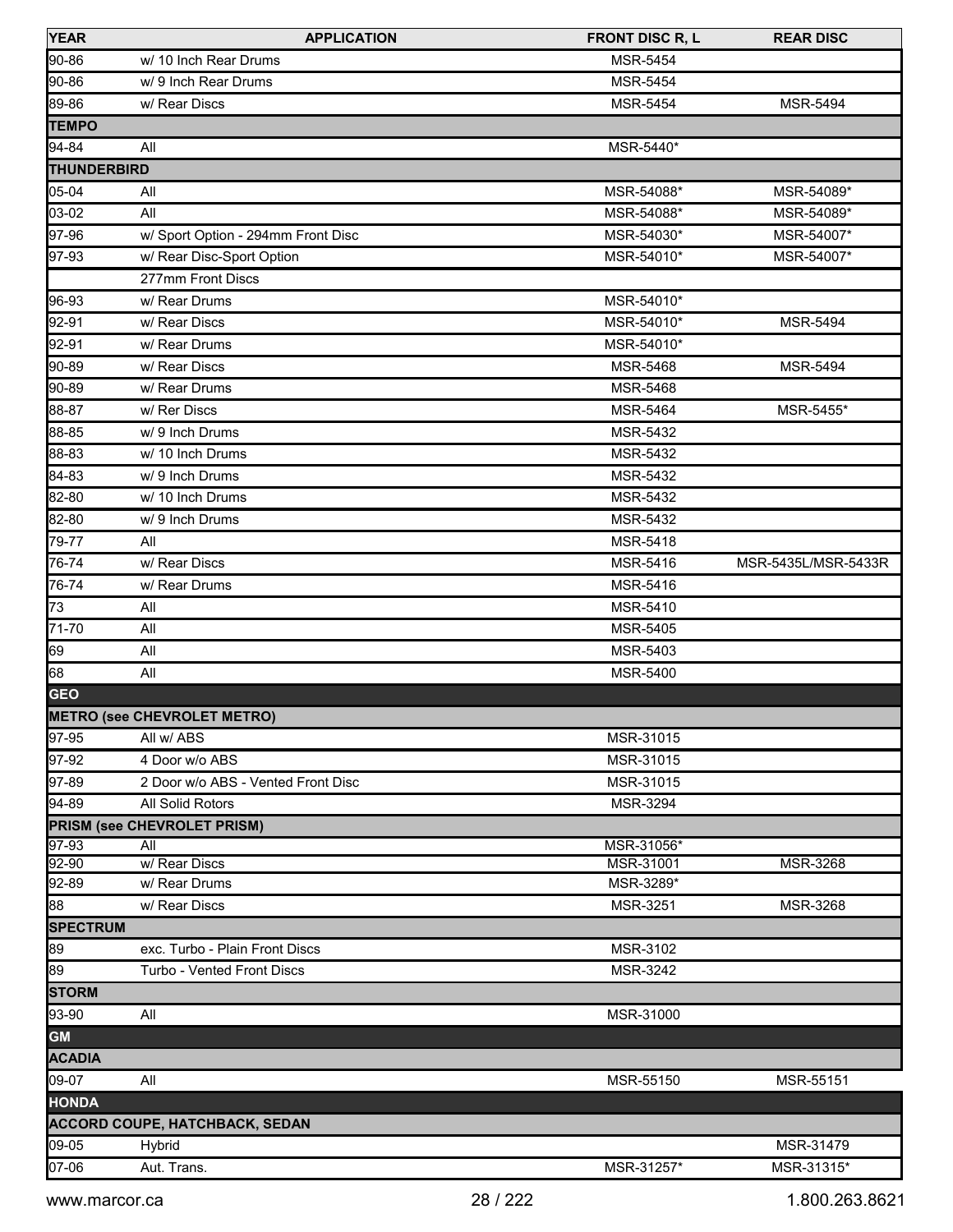| <b>YEAR</b>                 | <b>APPLICATION</b>                              | <b>FRONT DISC R, L</b> | <b>REAR DISC</b> |
|-----------------------------|-------------------------------------------------|------------------------|------------------|
|                             | Man. Trans.                                     | MSR-31275*             | MSR-31315*       |
| 06-03                       | <b>DX</b>                                       | MSR-31257*             | MSR-31315*       |
| 06-03                       | 4 cyl, 6 cyl w/ Rear Drums                      | MSR-31257*             |                  |
| 04-03                       | 4 cyl, 6 cyl w/ Rear Discs                      | MSR-31257*             | MSR-31315*       |
| 02-98                       | w/ 4 Bolt Wheels - Rear Discs                   | MSR-31243*             | MSR-31244*       |
| 02-98                       | w/ 4 Bolt Wheels - Rear Drums                   | MSR-31243*             |                  |
| 02-98                       | 6 Cylinder                                      | MSR-31257*             | MSR-31245*       |
| 02-98                       | 4Cylinder                                       | MSR-31243*             | MSR-31244*       |
| 97-95                       | 6 Cylinder                                      | MSR-3292*              | MSR-31038*       |
| 97-90                       | 4 Cylinder w/ Rear Discs                        | MSR-3287*              | MSR-31038*       |
|                             | Front Caliper Casting 2224, 2227                |                        |                  |
| 97-90                       | 4 Cylinder w/ Rear Drums                        | MSR-3287*              |                  |
|                             | Front Caliper Casting 2224, 2227                |                        |                  |
| 93-90                       | w/ Rear Discs                                   | MSR-3287*              | MSR-31038*       |
|                             | Front Caliper Casting 17CL-14VN                 |                        |                  |
|                             | <b>ACCORD COUPE, HATCHBACK, SEDAN Continued</b> |                        |                  |
| 93-90                       | w/ Rear Drums                                   | MSR-3287*              |                  |
|                             | Front Caliper Casting 17CL-14VN                 |                        |                  |
| 89-88                       | EX-I, LX-I, SE-I w/ Rear Discs                  | MSR-3182*              | MSR-3258*        |
| 89-88                       | EX-I, LX-I, SE-I w/ Rear Drums                  | MSR-3182*              |                  |
| 89-88                       | LX, DX                                          | MSR-3116               |                  |
| 87-86                       | All                                             | MSR-3116               |                  |
| 85-84                       | All                                             | MSR-3116               |                  |
| 83-82                       | All                                             | MSR-3187               |                  |
| 81-76                       | All                                             | MSR-3133               |                  |
| <b>ACCORD WAGON</b>         |                                                 |                        |                  |
| 97-90                       | w/ Rear Discs                                   | MSR-3292*              | MSR-31038*       |
| 97-90                       | w/ Rear Drums                                   | MSR-3292*              |                  |
| <b>CIVIC 1200</b>           |                                                 |                        |                  |
| 79-75                       | All                                             | MSR-3119               |                  |
| <b>CIVIC 1300</b>           |                                                 |                        |                  |
| 87-85                       | All                                             | MSR-3136               |                  |
| 84                          | All                                             | MSR-3136               |                  |
| 83-82                       | 4 Speed                                         | MSR-3181               |                  |
| 83-82                       | 5 Speed                                         | MSR-3185               |                  |
| 81-80                       | All                                             | MSR-3181               |                  |
| <b>CIVIC 1500</b>           |                                                 |                        |                  |
| 87-84                       | All                                             | MSR-3134               |                  |
| 83                          | All                                             | MSR-3187               |                  |
| 82                          | Solid Rotors                                    | MSR-3185               |                  |
| 82                          | <b>Vented Rotors</b>                            | MSR-3187               | MSR-3375         |
| 81                          | Sedan                                           | MSR-3181               | MSR-3375         |
| 81-80                       | Except 81 Sedan                                 | MSR-3181               | MSR-3375         |
| 79-75                       | All                                             | MSR-3119               |                  |
| <b>CIVIC COUPE - 2 DOOR</b> |                                                 |                        |                  |
| 08-06                       |                                                 | MSR-31311*             | MSR-31227*       |
| 05-03                       | Gas / Electric                                  | MSR-3295*              |                  |
| 03-96                       | w/ Rear Discs                                   | MSR-3295*              | MSR-31149*       |
| 03-96                       | w/ Rear Drum - 262mm Front Discs                | MSR-3295*              |                  |
| 99-96                       | w/ Rear Drum - 240mm Front Discs                | MSR-31029*             |                  |
| 95-94                       | w/ Rear Discs                                   | MSR-3295*              | MSR-31149*       |
| 95-93                       | 1.5 Litre - 4 Speed Automatic                   | MSR-31029*             |                  |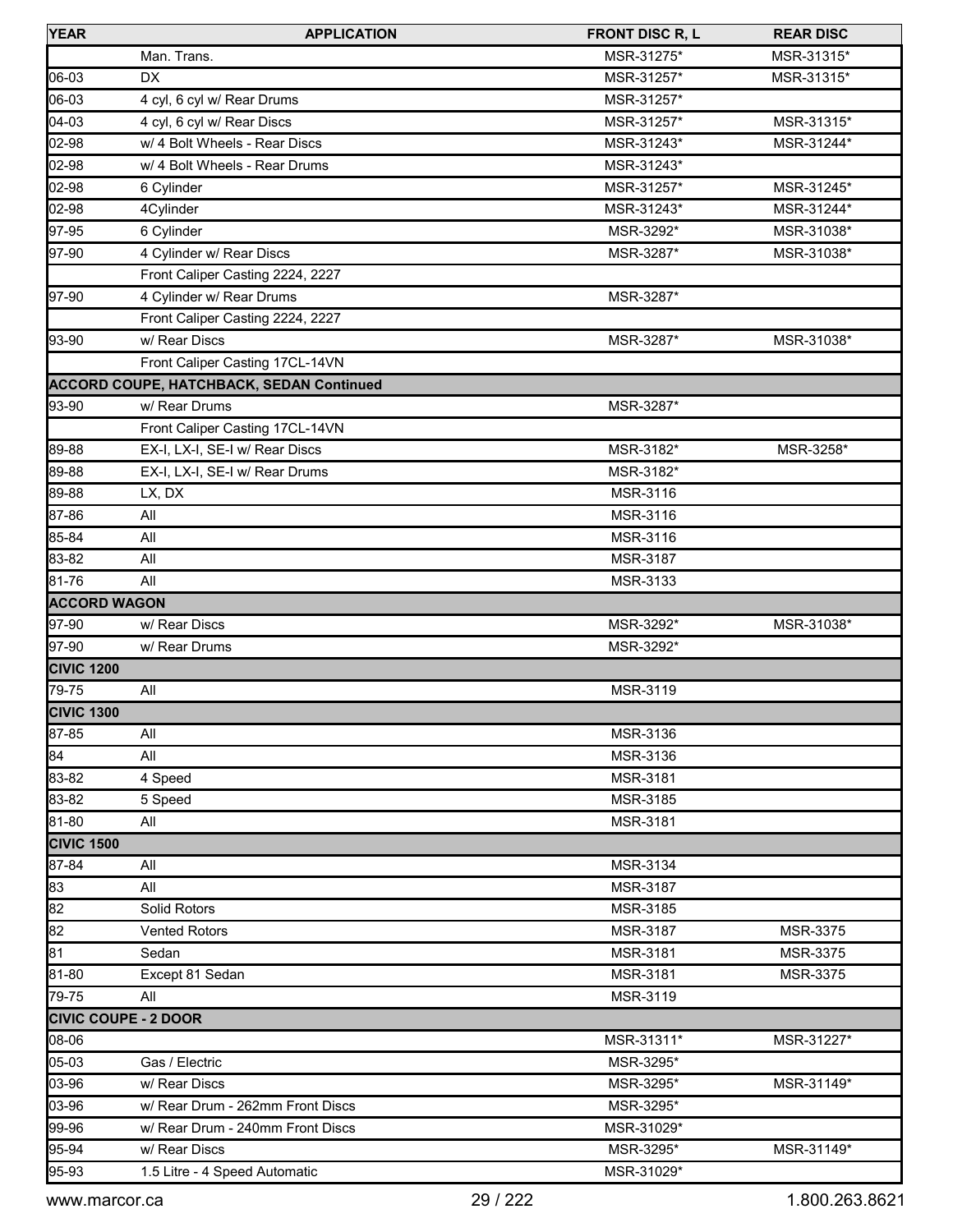| <b>YEAR</b>                 | <b>APPLICATION</b>                   | <b>FRONT DISC R, L</b> | <b>REAR DISC</b> |
|-----------------------------|--------------------------------------|------------------------|------------------|
| 95-93                       | 1.5 Litre - 5 Speed Manual           | MSR-31029*             |                  |
| 95-93                       | 1.6 Litre w/ Rear Drums              | MSR-3295*              |                  |
| <b>CIVIC DEL SOL</b>        |                                      |                        |                  |
| $97 - 94$                   | <b>VTEC</b><br>S Model w/ Rear Drums | MSR-3295*              | MSR-31149*       |
| 97-93                       |                                      | MSR-31029*             |                  |
| 97-93                       | SI Model w/ Rear Discs               | MSR-31029*             | MSR-31149*       |
|                             | <b>CIVIC HATCHBACK - 3 DOOR</b>      |                        |                  |
| 05-04                       | SI                                   | MSR-31311*             | MSR-31342*       |
| 03                          | SI                                   | MSR-31311*             | MSR-31380*       |
| 03-02                       | SI <sub>R</sub>                      | MSR-3295*              | MSR-31380*       |
| 03-96                       | All                                  | MSR-31029*             |                  |
| 02-99                       | All                                  |                        | MSR-31149*       |
| 95-94                       | w/ Rear Discs - ABS                  | MSR-3295*              | MSR-31149*       |
| 95-92                       | w/ Rear Discs w/o ABS                | MSR-31029*             | MSR-31149*       |
| 95-90                       | w/ Rear Drums                        | MSR-31029*             |                  |
| 89-88                       | All                                  | MSR-3173               |                  |
| <b>CIVIC SEDAN - 4 DOOR</b> |                                      |                        |                  |
| 08-06                       | DX, DX-G, EX, Hybrid, LX             | MSR-31311*             | MSR-31227*       |
|                             | GX                                   | MSR-31257*             |                  |
|                             | SI                                   | MSR-31381*             | MSR-31420*       |
| 05-96                       | w/ Rear Discs - 262mm Front Discs    | MSR-3295*              | MSR-31149*       |
| 03-96                       | w/ Rear Drum - 262mm Front Discs     | MSR-3295*              |                  |
| 99-96                       | w/ Rear Drum - 240mm Front Discs     | MSR-31029*             |                  |
| 95-94                       | w/ Rear Discs                        | MSR-3295*              | MSR-31149*       |
| 95-92                       | w/ Rear Drum - 4 Speed Automatic     | MSR-31029*             |                  |
| 95-92                       | w/ Rear Drum - 5 Speed Manual        | MSR-31029*             |                  |
| 93-92                       | w/ Rear Discs                        | MSR-3295*              | MSR-31149*       |
| 91-90                       | 1.5 Litre Engine                     | MSR-31029*             |                  |
| 91-90                       | 1.6 Litre Engine                     | MSR-3295*              |                  |
| 89-88                       | All                                  | MSR-3173               |                  |
|                             | <b>CIVIC WAGON, WAGOVAN - 5 DOOR</b> |                        |                  |
| 91-90                       | 2 Wheel Drive                        | MSR-31029*             |                  |
| 91-88                       | 4 Wheel Drive                        | MSR-3178*              |                  |
| 89-88                       | 2 Wheel Drive                        | MSR-3178*              |                  |
| 87-84                       | All                                  | MSR-3134               |                  |
| 83                          | All                                  | MSR-3187               |                  |
| 82                          | All                                  | MSR-3185               |                  |
| 81-80                       | All                                  | MSR-3185               |                  |
| <b>CRX</b>                  |                                      |                        |                  |
| 91-90                       | DX                                   | MSR-31029*             |                  |
| 91-90                       | SI                                   | MSR-3178*              | MSR-3258*        |
| 91-88                       | <b>HF</b>                            | MSR-3134               |                  |
| 89-88                       | SI, DX                               | MSR-3178*              |                  |
| 87-84                       | Solid Rotors                         | MSR-3168               |                  |
| <b>INSIGHT</b>              |                                      |                        |                  |
| 06-00                       | All                                  | MSR-3134               | TBA              |
| <b>PRELUDE</b>              |                                      |                        |                  |
| 01-97                       | All                                  | MSR-3296*              | MSR-31227*       |
| 96-93                       | w/VTEC                               | MSR-31174*             | MSR-31070*       |
| 96-92                       | w/o VTEC                             | MSR-3297*              | MSR-31070*       |
| 91-88                       | w/ Fuel Injection                    | MSR-3182*              | MSR-3258*        |
| 90-88                       | w/o Fuel Injection                   | MSR-3116               | MSR-3258*        |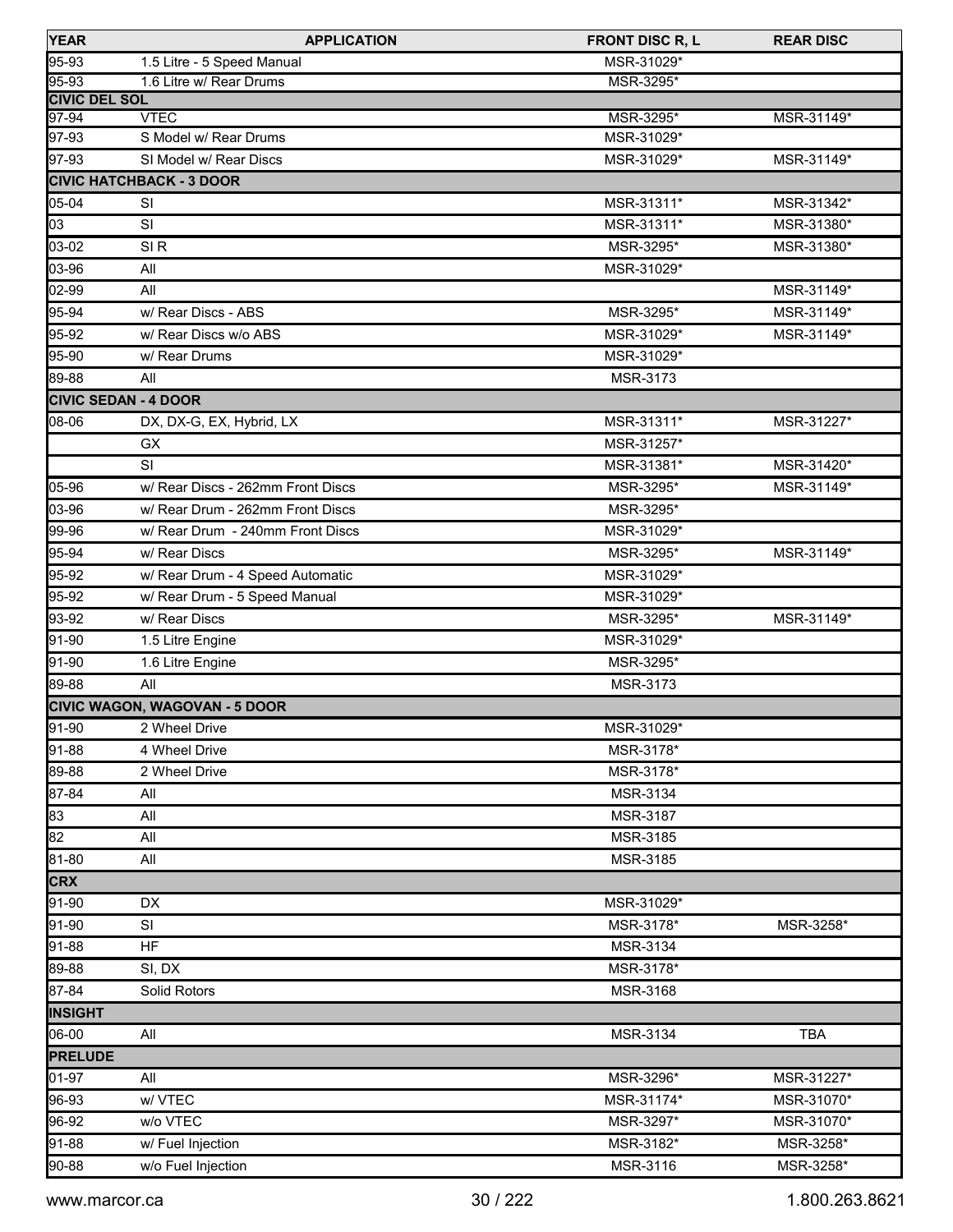| <b>YEAR</b>      | <b>APPLICATION</b>             | <b>FRONT DISC R, L</b> | <b>REAR DISC</b> |
|------------------|--------------------------------|------------------------|------------------|
| 88               | w/ Fuel Injection<br>early 88  | MSR-3116               | MSR-3258*        |
| 87-85            | w/ PGM-FI                      | MSR-3116               | MSR-3166         |
| $87 - 84$        | w/ Carburator & Rear Discs     | MSR-3164               | MSR-3166         |
| 87-83            | w/ Carburator & Rear Drums     | MSR-3164               |                  |
| 82               | All                            | MSR-3185               |                  |
| $81 - 79$        | All                            | MSR-3185               |                  |
| <b>S2000</b>     |                                |                        |                  |
| $05-00$          | All                            | MSR-31272*             | MSR-31271*       |
| <b>HYUNDAI</b>   |                                |                        |                  |
| <b>ACCENT</b>    |                                |                        |                  |
| 09               | All                            |                        | MSR-31422        |
| 08-06            | All                            | MSR-31426              | MSR-31422        |
| 05-03            | All                            | MSR-31321*             |                  |
| $\overline{0}2$  | From 3/12/02                   | MSR-31321*             |                  |
| 02               | Up to 3/12/02                  | MSR-31319*             |                  |
| $01-00$          | All                            | MSR-31319*             |                  |
| 99-95            | All                            | MSR-3172*              |                  |
| <b>AZERA</b>     |                                |                        |                  |
| 09-06            | All                            | MSR-31362              | MSR-31421        |
| <b>ELANTRA</b>   |                                |                        |                  |
| 09-07            | All                            | MSR-31453              | MSR-31452        |
| 06-01            | exc. ABS                       | MSR-31321*             | MSR-31242*       |
| 06-01            | <b>ABS</b>                     | MSR-31320*             | MSR-31242*       |
| 06-01            | w/ Rear Drums                  | MSR-31320*             |                  |
| 00-99            | w/ Rear Disc Brakes            | MSR-31301*             | MSR-31242*       |
| 00-99            | w/ Rear Drum Brakes            | MSR-31301*             |                  |
| 98-96            | w/ Rear Disc                   | MSR-31061*             | MSR-31242*       |
| 98-96            | w/ Rear Drum                   | MSR-31061*             |                  |
| $95 - 94$        | w/ Rear Disc                   | MSR-31061*             | MSR-31196        |
| 95-92            | w/ Rear Drum                   | MSR-31061*             |                  |
| <b>ENTOURAGE</b> |                                |                        |                  |
| 08-06            | All                            | MSR-31431              | MSR-31430        |
| <b>EXCEL</b>     |                                |                        |                  |
| 94-92            | All                            | MSR-3172*              |                  |
| $91 - 90$        | All                            | MSR-3172*              |                  |
| 89               | All                            | MSR-3172*              |                  |
| 88-86            | <b>Vented Rotors</b>           | MSR-3172*              |                  |
| 87.7-86          | Solid Rotors                   | MSR-3170               |                  |
| <b>PONY</b>      |                                |                        |                  |
| 87-83            | All                            | MSR-3123               |                  |
| <b>SCOUPE</b>    |                                |                        |                  |
| 95-92.8          | All                            | MSR-3172*              |                  |
| 92.7-91.1        | All                            | MSR-3172*              |                  |
| 90.5-90.12       | All                            | MSR-3172*              |                  |
| <b>SONATA</b>    |                                |                        |                  |
| 09-08            | 2.4L                           | MSR-31423              | MSR-31339        |
| 09-08            | 3.3L                           | MSR-31427              | MSR-31424        |
| 07-06            | ABS, Electronic Stability      | MSR-31427              | MSR-31339        |
|                  | exc. ABS, Electronic Stability | MSR-31423              | MSR-31424        |
| 07-06            | 3.3L                           | MSR-31427              | MSR-31424        |
| $07-05$          | 2.4L                           | MSR-31423              | MSR-31339        |
| 05               | Rear Disc Brake from 3/1/05    | MSR-31337*             | MSR-31339        |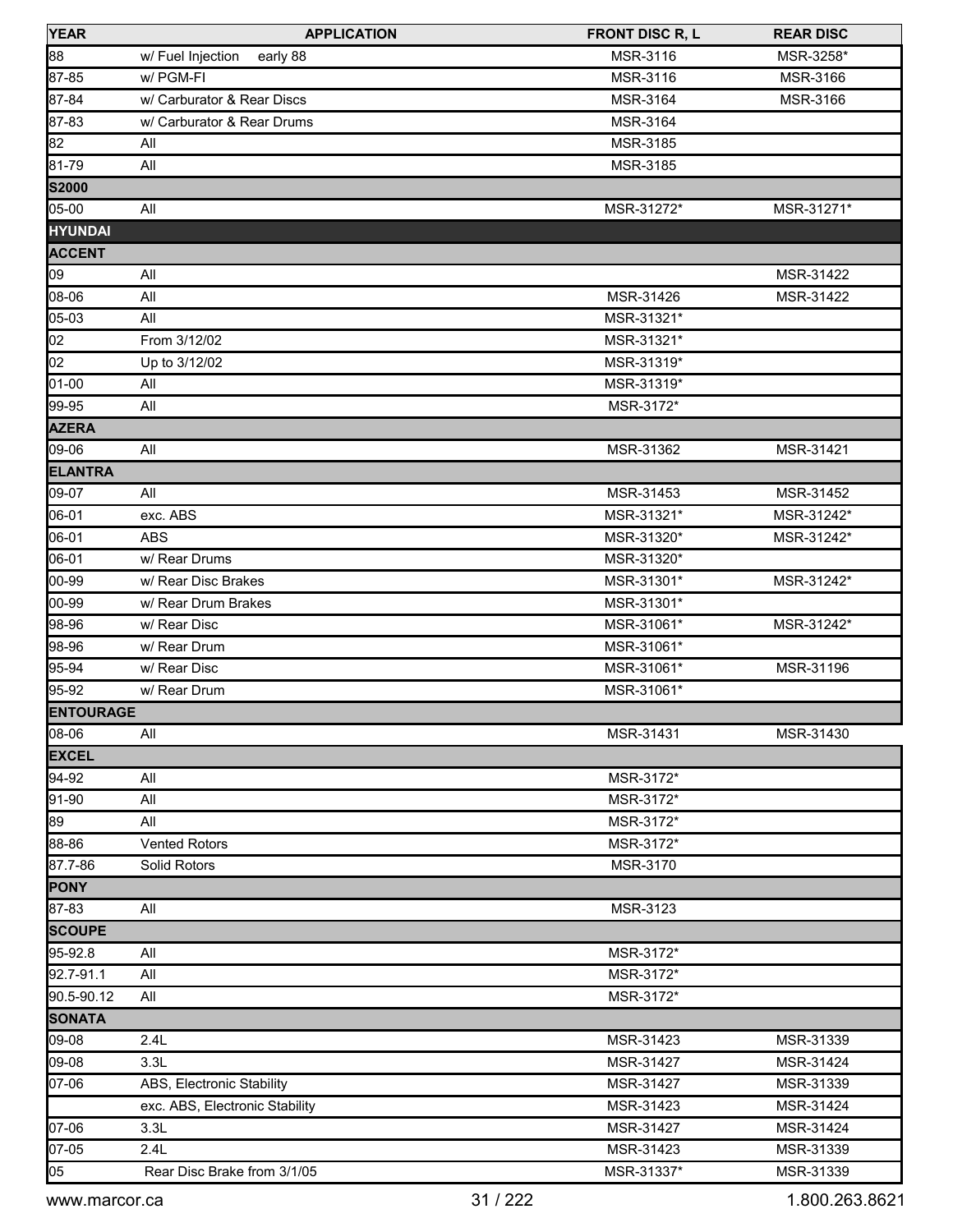| <b>YEAR</b>     | <b>APPLICATION</b>             | <b>FRONT DISC R, L</b>   | <b>REAR DISC</b> |
|-----------------|--------------------------------|--------------------------|------------------|
| 05              | Rear Disc Brake up to 3/1/05   | MSR-31384*               | MSR-31333        |
| 04-03           |                                | MSR-31309*               | MSR-31333        |
| 02-01           |                                | MSR-31309*               | MSR-31333        |
| $\overline{00}$ |                                | MSR-31301*               | MSR-31333        |
| 99              |                                | MSR-31301*               | MSR-31333        |
| 98-89           | w/ Rear Discs                  | MSR-3186                 | MSR-31182        |
| 98-95           | w/ Rear Drums                  | MSR-3186                 |                  |
| 94-91           | w/ Rear Discs                  | MSR-3186                 | MSR-31145        |
| 94-91           | w/ Rear Drums (from July 1990) | MSR-3186                 |                  |
| 90-89           | w/ Rear Drums (to July 1990)   | MSR-3186                 |                  |
| <b>STELLAR</b>  |                                |                          |                  |
| 87-85           | Solid Rotors (Stellar I)       | MSR-3418                 |                  |
| <b>TIBURON</b>  |                                |                          |                  |
| 07-02           | All                            | MSR-31337*               | MSR-31335*       |
| 01-99           | w/ Rear Disc Brakes            | MSR-31301*               | MSR-31242*       |
| 01-99           | w/ Rear Drum Brakes            | MSR-31301*               |                  |
| 98-97           | w/ Rear Discs                  | MSR-31061*               | MSR-31242*       |
| 98-97           | w/ Rear Drums                  | MSR-31061*               |                  |
| XG300, XG350    |                                |                          |                  |
| 05-04           | XG350                          | MSR-31362                | MSR-31339        |
| 03              | All                            | MSR-31362                | MSR-31339        |
| 02-01           | All                            | MSR-31338                | MSR-31339        |
| <b>INFINITI</b> |                                |                          |                  |
| G20             |                                |                          |                  |
| 02              | All                            | MSR-31057*               |                  |
| 01-99           | All                            | MSR-31057*               |                  |
| 96-91           | All                            | MSR-3264*                |                  |
| <b>EX35</b>     |                                |                          |                  |
| 10-08           | 2WD Exc. Sport Sedan           | MSR-31375*               |                  |
| G35             |                                |                          |                  |
| $08-07$         | Sport Package                  | MSR-31476                |                  |
|                 | 2WD Exc. Sport Sedan           | MSR-31375                |                  |
| $\overline{07}$ | 4WD                            | MSR-31375*               |                  |
| $\overline{06}$ | 2WD                            | MSR-31375*               |                  |
| 05              | 4WD<br>2WD                     | MSR-31375*<br>MSR-31375* |                  |
|                 | 4WD                            | MSR-31350*               |                  |
| $\overline{04}$ | 2WD Brembo Brakes              | MSR-31395                |                  |
|                 | 2WD Standard Brakes            | MSR-31350*               |                  |
|                 | 4WD                            | MSR-31350*               |                  |
| $ 03-02 $       | <b>Brembo Brakes</b>           | MSR-31395                |                  |
|                 | <b>Standard Brakes</b>         | MSR-31350*               |                  |
| G37             |                                |                          |                  |
| 10-08           | Exc. Sport Package             | MSR-31375*               |                  |
|                 | Sport Package                  | MSR-31476                |                  |
| 130             |                                |                          |                  |
| 01-00           | All                            | MSR-31277*               |                  |
| 99-96           | All                            | MSR-3218* (MSR-31122)    |                  |
| 135             |                                |                          |                  |
| 04-02           | All                            | MSR-31306*               |                  |
| <b>J30</b>      |                                |                          |                  |
| 97-93           | All                            | MSR-31012*               |                  |
| <b>M30</b>      |                                |                          |                  |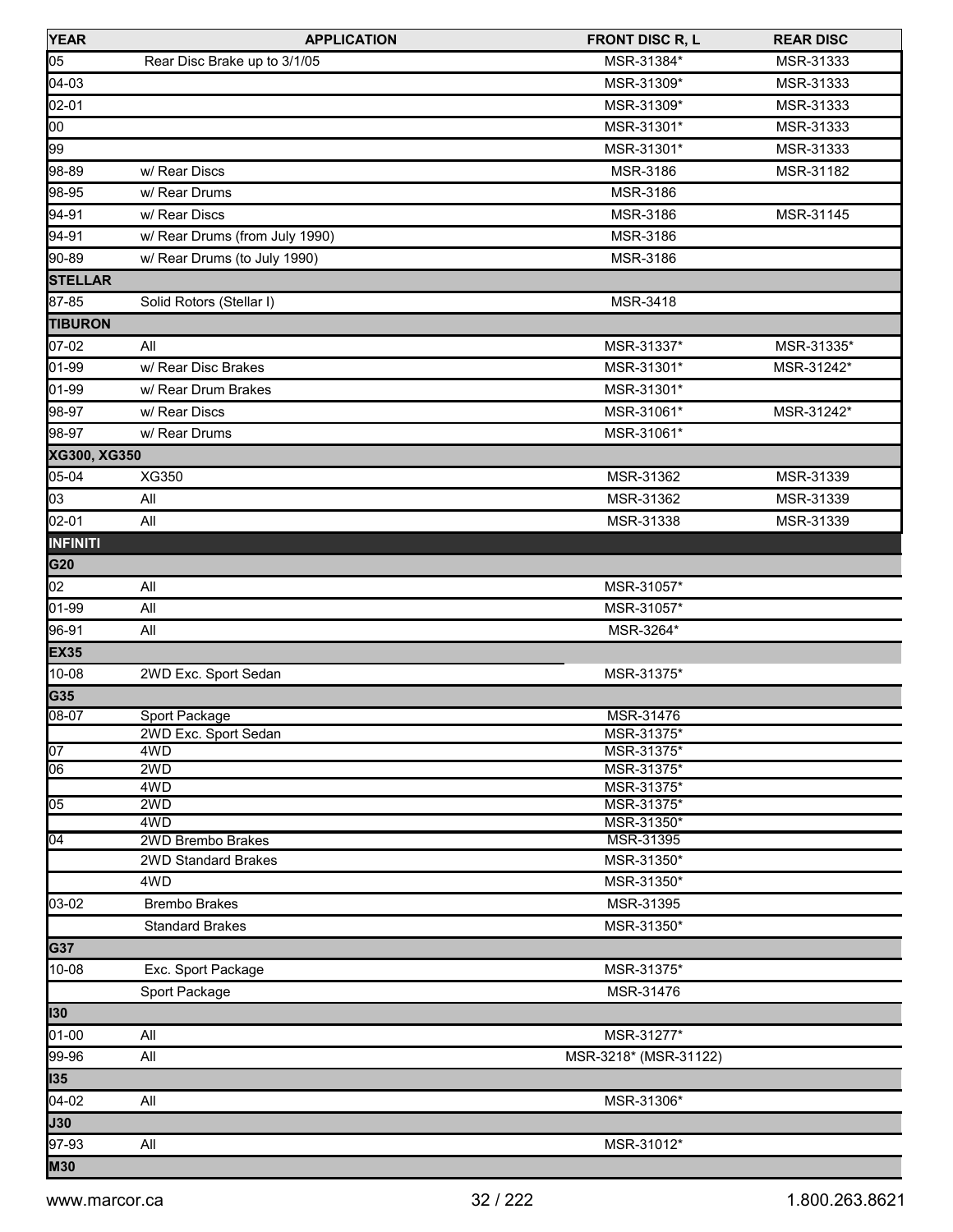| <b>YEAR</b>            | <b>APPLICATION</b>                               | <b>FRONT DISC R, L</b> | <b>REAR DISC</b> |
|------------------------|--------------------------------------------------|------------------------|------------------|
| 92-90                  | All                                              | MSR-31020              |                  |
| M35,45                 |                                                  |                        |                  |
| 10-06                  | All                                              | MSR-31375*             |                  |
| 04-03                  | M45                                              | MSR-31783(MSR-31389*)  |                  |
| Q45                    |                                                  |                        |                  |
| 06-02                  | All                                              | MSR-31783(MSR-31389*)  |                  |
| 01-97                  | All                                              | MSR-31236              |                  |
| 96-94.3                | All                                              | MSR-31012*             |                  |
| 94.2-90                | All                                              | MSR-31012*             |                  |
| <b>ISUZU</b>           |                                                  |                        |                  |
| <b>IMPULSE, STYLUS</b> |                                                  |                        |                  |
| 93-90                  | w/ Lotus Suspension                              | MSR-31000              |                  |
| 93-90                  | w/o Lotus Suspension                             | MSR-31137              |                  |
| 89-87.6                | All                                              | MSR-3241               |                  |
| 87.5-86.10             | Turbo                                            | MSR-3241               |                  |
| 86-83                  | All                                              | MSR-3241               |                  |
| <b>I-MARK</b>          |                                                  |                        |                  |
| 89-88                  | Exc. Turbo                                       | MSR-3102               |                  |
| 89-88                  | Turbo                                            | MSR-31137              |                  |
| 87-85                  | All                                              | MSR-3102               |                  |
| <b>ASCENDER</b>        |                                                  |                        |                  |
| 07-03                  | 113" Wheel Base                                  | MSR-55069*             |                  |
|                        | 129" Wheel Base                                  | MSR-55079*             |                  |
| <b>JAGUAR</b>          |                                                  |                        |                  |
| S-TYPE                 |                                                  |                        |                  |
| 06-05                  | Sport From Vin. N52048                           | MSR-34383              |                  |
|                        | Exc. Sport                                       | MSR-34383              |                  |
|                        | Supercharged                                     | MSR-34384              |                  |
| $04-00$                | Exc. R Models                                    | MSR-54088*             | MSR-54089*       |
| X-TYPE                 |                                                  |                        |                  |
| $04-02$                | All                                              | MSR-34251*             | MSR-34252*       |
| <b>XF-TYPE</b>         |                                                  |                        |                  |
| 09                     | 326mmDia                                         | MSR-34383              |                  |
|                        | XJ6, XJ8, XJ12, SOVEREIGN, VANDEN PLAS           |                        |                  |
| 98-95                  | XJ6, XJR, XJ12 w/ Round Headlights               | MSR-34053              | MSR-34094        |
| 96-94                  | XJ12 w/ Rectangle Headlights                     | MSR-34136              | MSR-34051        |
|                        | XJ6, XJ8, XJ12, SOVEREIGN, VANDEN PLAS Continued |                        |                  |
| 94-90                  | Exc. XJ12                                        | MSR-34053              | MSR-34051        |
| 91-90                  | XJ12 w/ Female Plug Brake Sensors                | MSR-34013              | MSR-34038        |
| 91-90                  | XJ12 w/ Male Plug Brake Sensors                  | MSR-34013              | MSR-34038        |
| 89-86.10               |                                                  |                        |                  |
|                        | w/ Female Plug Brake Sensors                     | MSR-34013              | MSR-34038        |
| 89-86.10               | w/ Male Plug Brake Sensors                       | MSR-34013              | MSR-34038        |
| 86.9-73                | All                                              | MSR-3479               | <b>MSR-3478</b>  |
| XJR - SEDAN            |                                                  |                        |                  |
| 98-95                  | All                                              | MSR-34053              | MSR-34094        |
| XJS, XJRS - COUPE      |                                                  |                        |                  |
| 96                     | <b>XJS 4.0 L</b>                                 | MSR-3479               | MSR-34094        |
| 95                     | All                                              | MSR-3479               | MSR-34016        |
| 94-93                  | <b>XJRS</b>                                      | MSR-3479               | MSR-34051        |
| 94-87                  | w/ DANA Axle                                     | MSR-3479               | MSR-34016        |
| 94-75                  | Exc. DANA Axle                                   | MSR-3479               | MSR-3478         |
|                        | XK8 - COUPE / ROADSTER                           |                        |                  |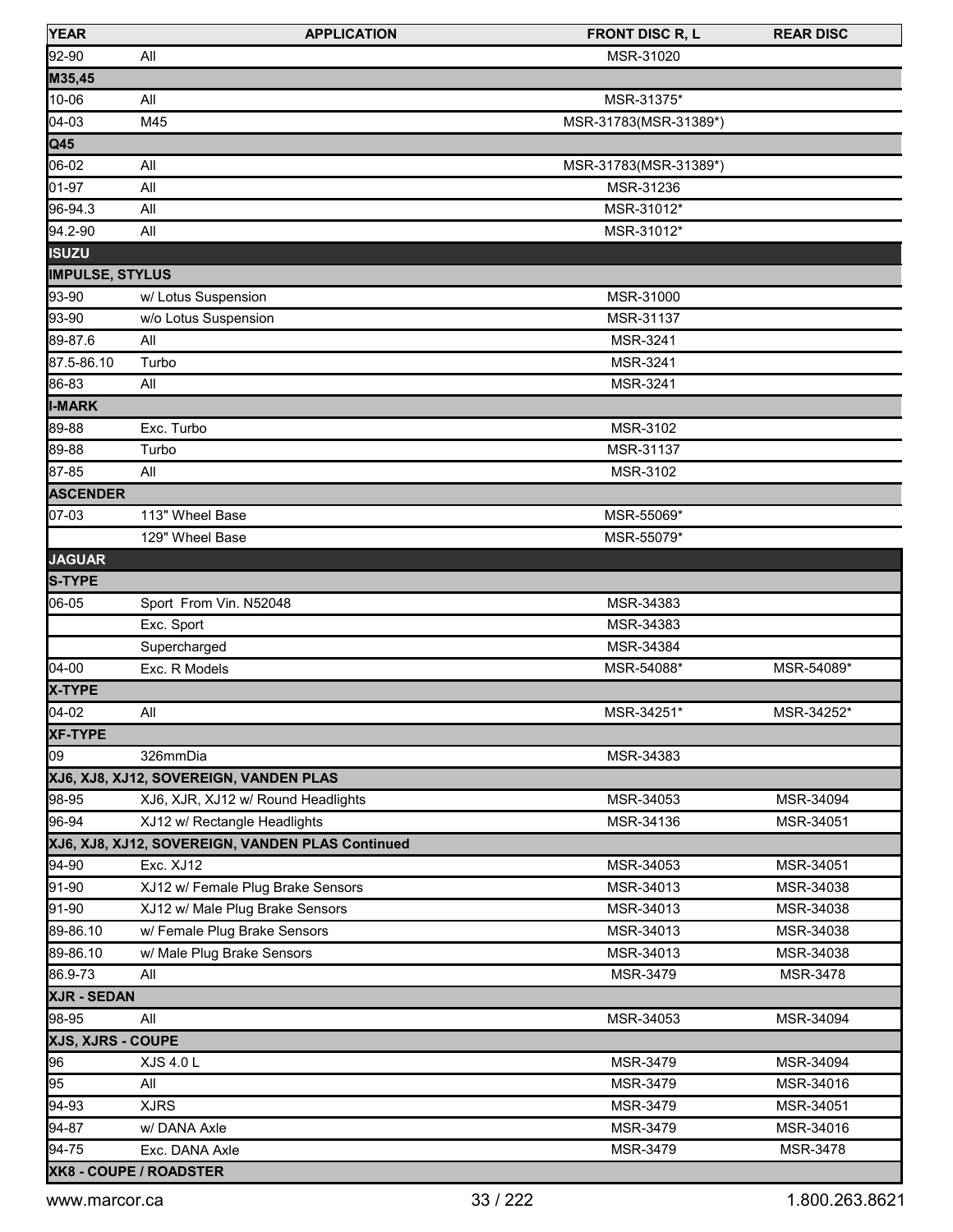| <b>YEAR</b>     | <b>APPLICATION</b>      | <b>FRONT DISC R, L</b> | <b>REAR DISC</b>       |
|-----------------|-------------------------|------------------------|------------------------|
| 98-97           | All                     | MSR-34123              | MSR-34094              |
| KIA             |                         |                        |                        |
| <b>AMANTI</b>   |                         |                        |                        |
| 09-08           | All                     |                        | MSR-31421              |
| 07              | All                     | MSR-31362              | MSR-31421              |
| 06-04           | All                     | MSR-31362              | 31382                  |
| <b>MAGENTIS</b> |                         |                        |                        |
| 09-06           |                         | MSR-31423              |                        |
| 02-01           | w/ Rear Discs           | MSR-31309*             | MSR-31333              |
| 02-01           | w/ Rear Drums           | MSR-31309*             | MSR-31333              |
| <b>OPTIMA</b>   |                         |                        |                        |
| 09-07           | All                     | MSR-31423              | MSR-31339              |
| 06-03           | All                     | MSR-31384*             | MSR-31333              |
| 02-01           | w/ Rear Discs           | MSR-31309*             | MSR-31333              |
| 02-01           | w/ Rear Drums           | MSR-31309*             |                        |
| <b>RIO</b>      |                         |                        |                        |
| 09-06           | All                     | MSR-31426              | MSR-31422              |
| 05-03           | All                     | MSR-31359*             |                        |
| 02-01           | w/ABS                   | MSR-31142*             |                        |
| 02-01           | w/o ABS                 | MSR-31142*             |                        |
| <b>SEPHIA</b>   |                         |                        |                        |
| 01              | w/ Rear Discs           | MSR-31308*             | MSR-31274              |
| 01              | w/ Rear Drums           | MSR-31308*             |                        |
| 00-97.10        | 1.8 Litre w/ Rear Discs | MSR-31233              | MSR-31274              |
| 00-96           | 1.6 Litre w/ Rear Drums | MSR-31233              |                        |
| 97.9-96         | 1.6 Litre w/ Rear Discs | MSR-31233              | MSR-31234              |
| 95-93           | w/ Rear Drums           | MSR-31233              |                        |
| <b>SPECTRA</b>  |                         |                        |                        |
| 08-05           | All                     | MSR-31417              | MSR-31416              |
| 04-01           | w/ Rear Disc            | MSR-31308*             | MSR-31274              |
|                 | w/ Rear Drums           | MSR-31308*             |                        |
| 00              | From 7/00               | MSR-31308*             | MSR-31274              |
|                 | Up to 7/00              | MSR-31358              | MSR-31274              |
| <b>LEXUS</b>    |                         |                        |                        |
| <b>ES250</b>    |                         |                        |                        |
| 91-90           | All                     | MSR-31065              | MSR-3267*              |
| <b>ES300</b>    |                         |                        |                        |
| 06-03           | All                     | MSR-31266*             | MSR-31322*             |
| 02              | All                     | MSR-31314*             | MSR-31322*             |
| 01-00           | All                     | MSR-31050*             | MSR-31075*             |
| 99-96.8         | All                     | MSR-31050*             | MSR-31075*             |
| 96.7-92         | All                     | MSR-31050*             | MSR-31110*             |
| <b>ES330</b>    |                         |                        |                        |
| 06-04           | All                     | MSR-31266*             | MSR-31322*             |
| <b>ES350</b>    |                         |                        |                        |
| 09-07           | All                     | MSR-31434*             | MSR-31433*             |
| <b>GS300</b>    |                         |                        |                        |
| 08-07           | All                     |                        | MSR-144141*(MSR-31446) |
| 06              | All Left                | MSR-31444              | MSR-144141*(MSR-31446) |
|                 | All Right               | MSR-31445              | MSR-144141*(MSR-31446) |
| 05              | All                     | MSR-31172*             | MSR-31253*             |
| 04-98           | All                     | MSR-31172*             | MSR-31253*             |
|                 |                         |                        |                        |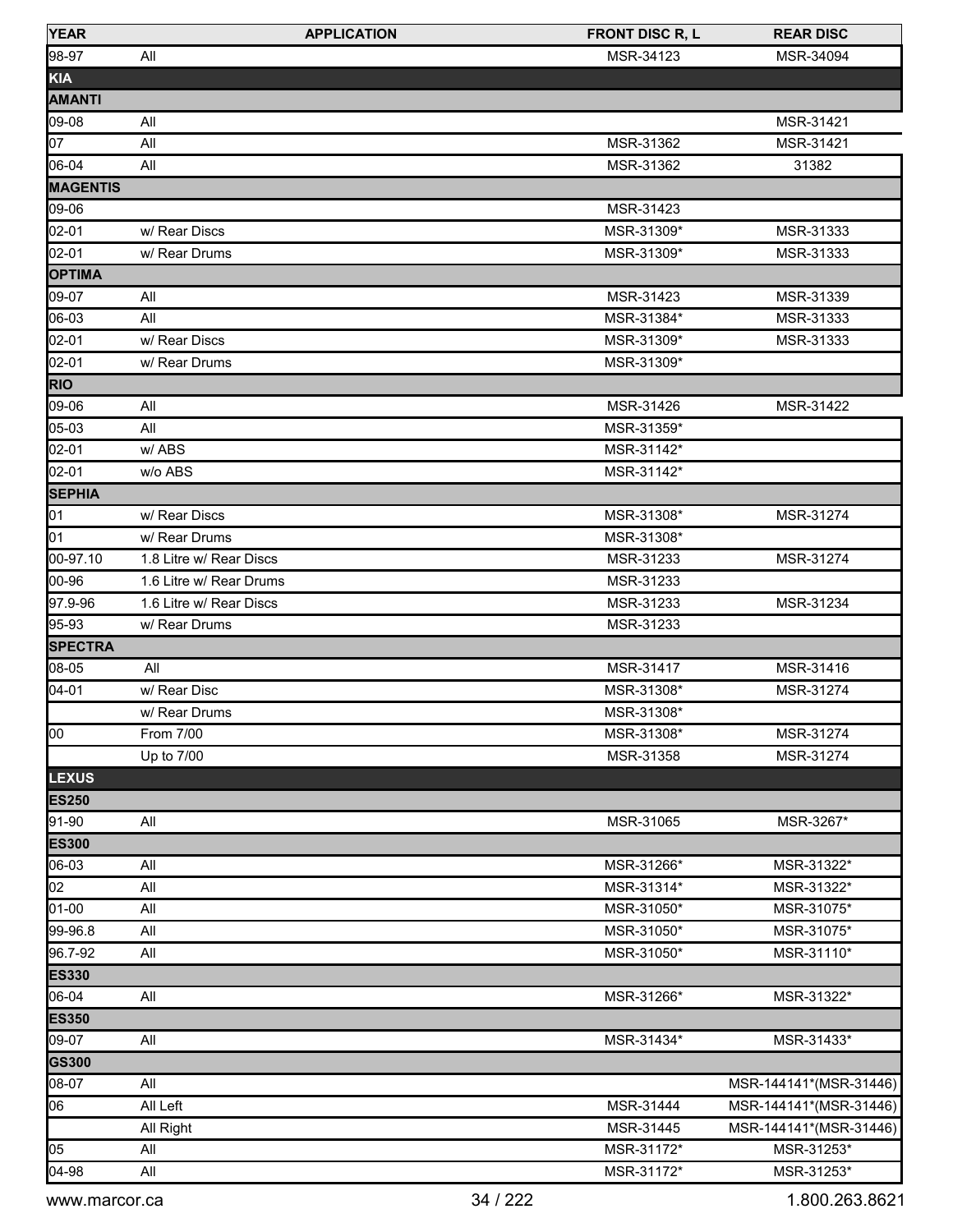| <b>YEAR</b>    |                          | <b>APPLICATION</b> | <b>FRONT DISC R, L</b> | <b>REAR DISC</b>                              |
|----------------|--------------------------|--------------------|------------------------|-----------------------------------------------|
| 97-93          | All                      |                    | MSR-31172*             | MSR-31153*                                    |
| GS350          |                          |                    |                        |                                               |
| 08-07          | 2WD Left Side            |                    | MSR-144138*            | MSR-144141*(MSR-31446)                        |
|                | 2WD Right Side           |                    | MSR-144137*            | MSR-144141*(MSR-31446)                        |
|                | AWD Left Side            |                    | MSR-31450              | MSR-144141*(MSR-31446)                        |
|                | <b>AWD Right Side</b>    |                    | MSR-31449              | MSR-144141*(MSR-31446)                        |
| GS400          |                          |                    |                        |                                               |
| $05 - 98$      | All                      |                    | MSR-31172*             | MSR-31253*                                    |
| <b>GS430</b>   |                          |                    |                        |                                               |
| 07             | Left Side                |                    | MSR-31444              | MSR-144141*(MSR-31446)                        |
|                | <b>Right Side</b>        |                    | MSR-31445              | MSR-144141*(MSR-31446)                        |
| 06             | Left Side                |                    | MSR-144138*            | MSR-144141*(MSR-31446)                        |
|                | <b>Right Side</b>        |                    | MSR-144137*            | MSR-144141*(MSR-31446)                        |
| $05-02$        | All                      |                    | MSR-31172*             | MSR-31253*                                    |
| <b>GS450 H</b> |                          |                    |                        |                                               |
| 08-07          | Left Side                |                    | MSR-144138*            | MSR-144141*(MSR-31446)                        |
|                | <b>Right Side</b>        |                    | MSR-144137*            | MSR-144141*(MSR-31446)                        |
| <b>GS460</b>   |                          |                    |                        |                                               |
| 08             | Left Side                |                    | MSR-31450              | MSR-144141*(MSR-31446)                        |
|                | <b>Right Side</b>        |                    | MSR-31449              | MSR-144141*(MSR-31446)                        |
| <b>IS250</b>   |                          |                    |                        |                                               |
| 09             | All Left                 |                    | MSR-31444              | MSR-31447                                     |
|                | All Right                |                    | MSR-31445              | MSR-31447                                     |
| 08-06          |                          |                    | MSR-31451              | MSR-31447                                     |
| <b>IS300</b>   |                          |                    |                        |                                               |
| 05-03          | All                      |                    | MSR-31172*             | MSR-31253*                                    |
| 02-01          | All                      |                    | MSR-31172*             | MSR-31253*                                    |
| <b>IS350</b>   |                          |                    |                        |                                               |
| 09-07          | Left Side                |                    | MSR-31444              | MSR-144141*(MSR-31446)                        |
|                | <b>Right Side</b>        |                    | MSR-31445              | MSR-144141*(MSR-31446)                        |
| 06             | Left Side                |                    | MSR-144138*            | MSR-144141*(MSR-31446)                        |
|                | <b>Right Side</b>        |                    | MSR-144137*            | MSR-144141*(MSR-31446)                        |
| <b>LS400</b>   |                          |                    |                        |                                               |
| 00-95          | All                      |                    | MSR-31166*             | MSR-31153*                                    |
| 94-93          | All                      |                    | MSR-31172*             | MSR-31153*                                    |
| 92-90.8        | All                      |                    | MSR-31054              | MSR-31040                                     |
| 90-90.7        | All                      |                    | MSR-31041              | MSR-31040                                     |
| <b>LS430</b>   |                          |                    |                        |                                               |
| 06-01          | All                      |                    |                        | (MSR-31456) MSR-144122 (MSR-31496) MSR-144123 |
| <b>LS460</b>   |                          |                    |                        |                                               |
| 08-07          | Left Side Sport Package  |                    | MSR-31466              |                                               |
|                | Right Side Sport Package |                    | MSR-31467              |                                               |
|                | Exc. Sport Package       |                    | MSR-31474              |                                               |
| <b>LS600</b>   |                          |                    |                        |                                               |
| 08             | Left Side                |                    | MSR-31466              |                                               |
|                | <b>Right Side</b>        |                    | MSR-31467              |                                               |
| <b>SC300</b>   |                          |                    |                        |                                               |
| 02-01          | All                      |                    | MSR-31118*             | MSR-31253*                                    |
| 00-99          | All                      |                    | MSR-31118*             | MSR-31153*                                    |
| 98-94          | All                      |                    | MSR-31117              | MSR-31181                                     |
| 93-92          | All                      |                    | MSR-31117              | MSR-31258                                     |
| <b>SC400</b>   |                          |                    |                        |                                               |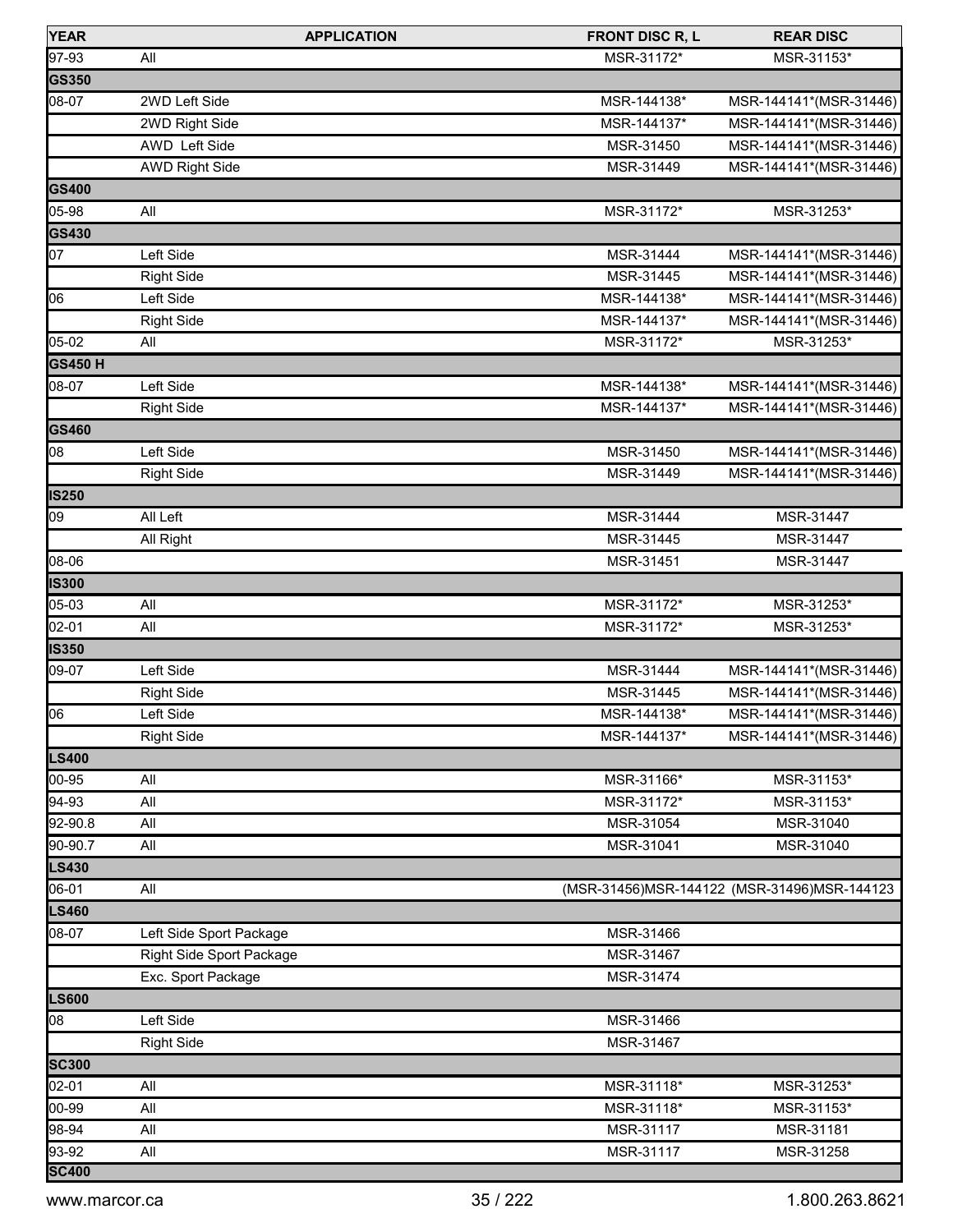| <b>YEAR</b>                    | <b>APPLICATION</b>                    | <b>FRONT DISC R, L</b>             | <b>REAR DISC</b>         |
|--------------------------------|---------------------------------------|------------------------------------|--------------------------|
| $00 - 99$                      | All                                   | MSR-31118*                         | MSR-31153*               |
| $98-96$                        | All                                   | MSR-31118*                         | MSR-31153*               |
| 95-92                          | All                                   | MSR-31118*                         | MSR-31111                |
| <b>SC430</b>                   |                                       |                                    |                          |
| $07 - 02$                      | All                                   | MSR-31118*                         | MSR-31253*               |
| <b>RX330</b><br>$08 - 04$      |                                       |                                    |                          |
|                                | Canadian Made<br>Japanese Made        | MSR-31413<br>MSR-31392*            | MSR-31356*<br>MSR-31356* |
| $03 - 99$                      | All                                   | MSR-31266*                         | MSR-31356*               |
| <b>RX350</b>                   |                                       |                                    |                          |
| 08-07                          | All                                   | MSR-31392*                         | MSR-31353*               |
| <b>RX400H</b>                  |                                       |                                    |                          |
| $08-07$                        | All                                   | MSR-31392*                         | MSR-31353*               |
| <b>LINCOLN</b>                 |                                       |                                    |                          |
| <b>CONTINENTAL</b>             |                                       |                                    |                          |
| 02-95                          | All                                   | MSR-54030*                         | MSR-54025*               |
| 94-93                          | All                                   | MSR-54010*                         | MSR-5495                 |
| 92-91.2                        | All                                   | <b>MSR-5470</b>                    | <b>MSR-5495</b>          |
| 91.2-90                        | All                                   | <b>MSR-5454</b>                    | <b>MSR-5495</b>          |
| 89-88<br>87.3-87.8             | All<br>w/ABS                          | <b>MSR-5454</b><br><b>MSR-5463</b> | <b>MSR-5454</b>          |
| $87 - 87.2$                    | w/ABS                                 | MSR-5462                           | MSR-54055<br>MSR-54055   |
| $87 - 82$                      | w/o ABS                               | MSR-5449*                          | MSR-54055                |
| $81 - 80$                      | w/ 10 Inch Rear Drums                 | <b>MSR-5438</b>                    |                          |
| 81-80                          | w/ 11 Inch Rear Drums                 | <b>MSR-5438</b>                    |                          |
| 79-74                          | w/ Rear Disc                          | <b>MSR-5416</b>                    | MSR-5433                 |
| 79-74                          | w/ Rear Drum                          | MSR-5416                           |                          |
| $\overline{73}$                | All                                   | MSR-5413                           |                          |
| 72-70                          | All                                   | <b>MSR-5405</b>                    |                          |
| L <sub>S</sub>                 |                                       |                                    |                          |
| 06-00                          | All                                   | MSR-54088*                         | MSR-54089*               |
| MARK III, IV, V, VI, VII, VIII |                                       |                                    |                          |
| 98-93                          | <b>MARK VIII</b>                      | MSR-54030*                         | MSR-54007*               |
| 92-91                          | <b>MARK VII</b>                       | MSR-5463                           | MSR-5493                 |
| 90-87.3                        | Mark VII w/ ABS                       | <b>MSR-5463</b>                    | MSR-54055                |
|                                |                                       |                                    |                          |
| 87.2-84                        | <b>MARK VII w/ ABS</b>                | <b>MSR-5462</b>                    | MSR-54055                |
| 87.2-84                        | MARK VII w/o ABS                      | MSR-5449*                          | MSR-54055                |
| 83-80                          | MARK VI w/ 10 Inch Rear Drums         | MSR-5438                           |                          |
| 81-80                          | MARK VI w/ 11 Inch Rear Drums         | MSR-5438                           |                          |
| 79-75                          | MARK IV, V                            | MSR-5416                           | MSR-5433                 |
| 74                             | <b>MARK IV</b>                        | MSR-5416                           |                          |
| $\overline{73}$                | <b>MARK IV</b>                        | MSR-5413                           |                          |
| 72                             | <b>MARK IV</b>                        | <b>MSR-5410</b>                    |                          |
| 71-70                          | <b>MARK III</b>                       | MSR-5405                           |                          |
|                                |                                       |                                    |                          |
| <b>MKZ</b>                     |                                       |                                    |                          |
| 08-07                          | All                                   | MSR-54142*                         | MSR-31325                |
| <b>TOWN CAR</b>                |                                       |                                    |                          |
| 06-03                          | Except Limo                           | MSR-54103*                         | MSR-54101                |
| 06-03                          | Limousine w/ Rear Discs               | MSR-54103*                         | MSR-54102*               |
| 04-03                          | Limousine w/ Rear Drums               | MSR-54103*                         |                          |
| 02-98                          | All                                   | MSR-54060*                         | MSR-54027*               |
| 97-96                          | All                                   | MSR-54014*                         | MSR-54027*               |
| 95                             | All                                   | MSR-54014*                         | <b>MSR-5484</b>          |
| 94-92                          | w/ 65mm Front Steel Caliper Pistons   | <b>MSR-5472</b>                    | <b>MSR-5484</b>          |
|                                |                                       |                                    |                          |
| 94-91                          | w/48mm Front Phenolic Caliper Pistons | <b>MSR-5472</b>                    | MSR-5484                 |
| 90                             | All w/ ABS                            | <b>MSR-5466</b>                    |                          |
| $\overline{1}$ 90              | w/ 10 Inch Drums w/o ABS              | <b>MSR-5438</b>                    |                          |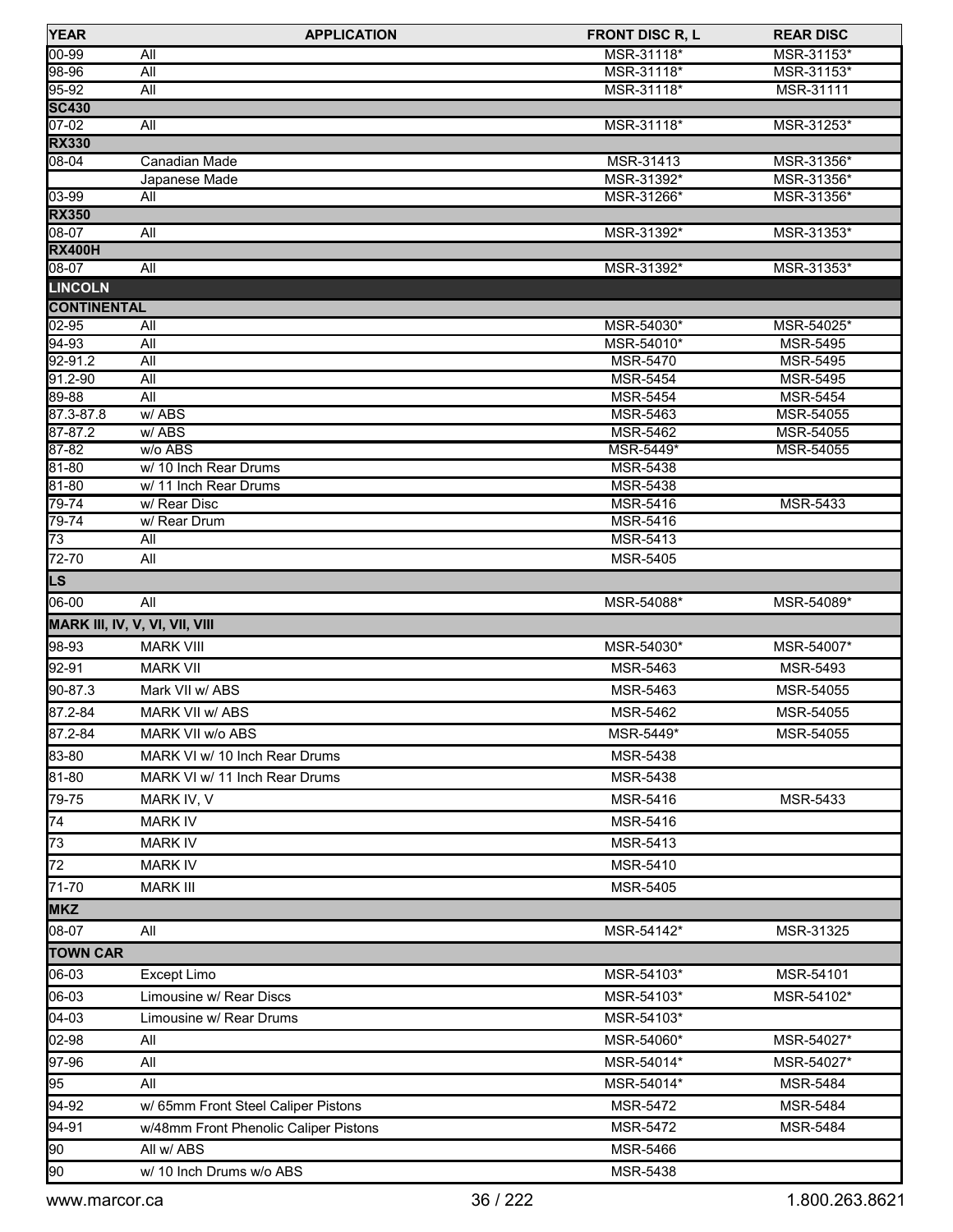| <b>YEAR</b>       | <b>APPLICATION</b>                           | <b>FRONT DISC R, L</b> | <b>REAR DISC</b> |
|-------------------|----------------------------------------------|------------------------|------------------|
| 90                | w/ 11 Inch Drums w/o ABS                     | MSR-5438               |                  |
| 89-82             | w/ 10 Inch Drums                             | MSR-5438               |                  |
| 89-82             | w/ 11 Inch Drums                             | MSR-5438               |                  |
| <b>ZEPHIR</b>     |                                              |                        |                  |
| 06                | All                                          | MSR-54142*             | MSR-31325        |
| <b>MAZDA</b>      |                                              |                        |                  |
| <b>GLC</b>        |                                              |                        |                  |
| 85-81             | Exc. Wagon                                   | MSR-3189               |                  |
| 83-81             | Wagon                                        | MSR-3142               |                  |
| 80-79             | Wagon                                        | MSR-3142               |                  |
| 80-77             | Exc. Wagon                                   | MSR-3169               |                  |
| <b>MIATA, MX5</b> |                                              |                        |                  |
| 08-06             |                                              | MSR-31438              | MSR-31256        |
| 05                | Mazda Speed Model                            | MSR-31379*             | MSR-5485*        |
| 04-02             | w/Sport Suspension                           | MSR-31378*             | MSR-5485*        |
| 01                | w/Sport Suspension                           | MSR-31378*             | MSR-5485*        |
| 04-02             | Exc. Sport Suspension                        | MSR-31159*             | MSR-5485*        |
| 01-99             | Exc. Sport Suspension                        | MSR-31159*             | MSR-5485*        |
| 97-94             | All                                          | MSR-31159*             | MSR-5485*        |
| 93-90             | All                                          | MSR-3299               | MSR-31100        |
| MILLENIA          |                                              |                        |                  |
| 02-01             | All                                          | MSR-31399              | MSR-31228        |
| 00-97             | All                                          | MSR-31151*             | MSR-31228        |
| 96-95             | All                                          | MSR-31151*             | MSR-31150        |
| MX3               |                                              |                        |                  |
| 95-92             | w/ Rear Discs                                | MSR-5474*              | MSR-5485*        |
| 95-92             | w/ Rear Drums                                | MSR-5474*              |                  |
|                   | <b>MX6 MYSTERE, 626 CRONOS</b>               |                        |                  |
| 02-98             | w/ 4 Cylinder Engine                         | MSR-31052*             |                  |
| 02-98             | w/ 6 Cylinder Engine                         | MSR-31255*             | MSR-31256        |
| 97-93             | w/ Rear Discs                                | MSR-31052*             | MSR-54006*       |
| 97-93             | w/ Rear Drums                                | MSR-31052*             |                  |
| 92-88             | w/ Rear Discs - 2 Wheel Steering             | MSR-3198*              | MSR-3285*        |
| 92-88             | w/ Rear Drums                                | MSR-3198*              |                  |
| 87-86             | w/ Rear Discs                                | MSR-3138               | MSR-3259         |
| 87-83             | w/ Rear Drums - Vented Front Discs           | MSR-3138               |                  |
| 85-83             | w/ Rear Drums - Plain Front Discs            | MSR-3144               |                  |
| 82-79             | All                                          | <b>MSR-3173</b>        |                  |
| <b>PROTÉGÉ</b>    |                                              |                        |                  |
| 03-02             | 4 Wheel Disc Brakes, MPS-2 Suspension        | MSR-31255*             | MSR-54006*       |
| 03-01             | 2 Liter, Rear Drum                           | MSR-31285*             | MSR-54006*       |
| 03                | Sport                                        | MSR-31052*             | MSR-31325*       |
| 03-01             | 4 Wheel Disc Brakes, Sport, MPS-2 Suspension | MSR-31052*             | MSR-54006*       |
| 01-99             | 1.6 Litre w/ 236mm Front Disc                | MSR-31284*             |                  |
| 02-99             | 1.8 or 2 Litre - 159mm Front Disc            | MSR-31285*             |                  |
| 98-95             | 1.5 Litre - 235mm Front Disc                 | MSR-5475               |                  |
| 98-95             | 1.8 Litre - 257mm Front Disc                 | MSR-5474*              | MSR-5485*        |
| 94-92             | w/ Rear Drum - 235mm Front Disc              | MSR-5475               |                  |
| 94-90             | w/ Rear Disc - 257mm Front Disc              | MSR-5474*              | MSR-5485*        |
| 91-90             | w/ Rear Drum - 235mm Front Disc              | <b>MSR-5475</b>        |                  |
| PROTÉGÉ 5         |                                              |                        |                  |
| 04-02             | All                                          | MSR-31052*             | MSR-54006*       |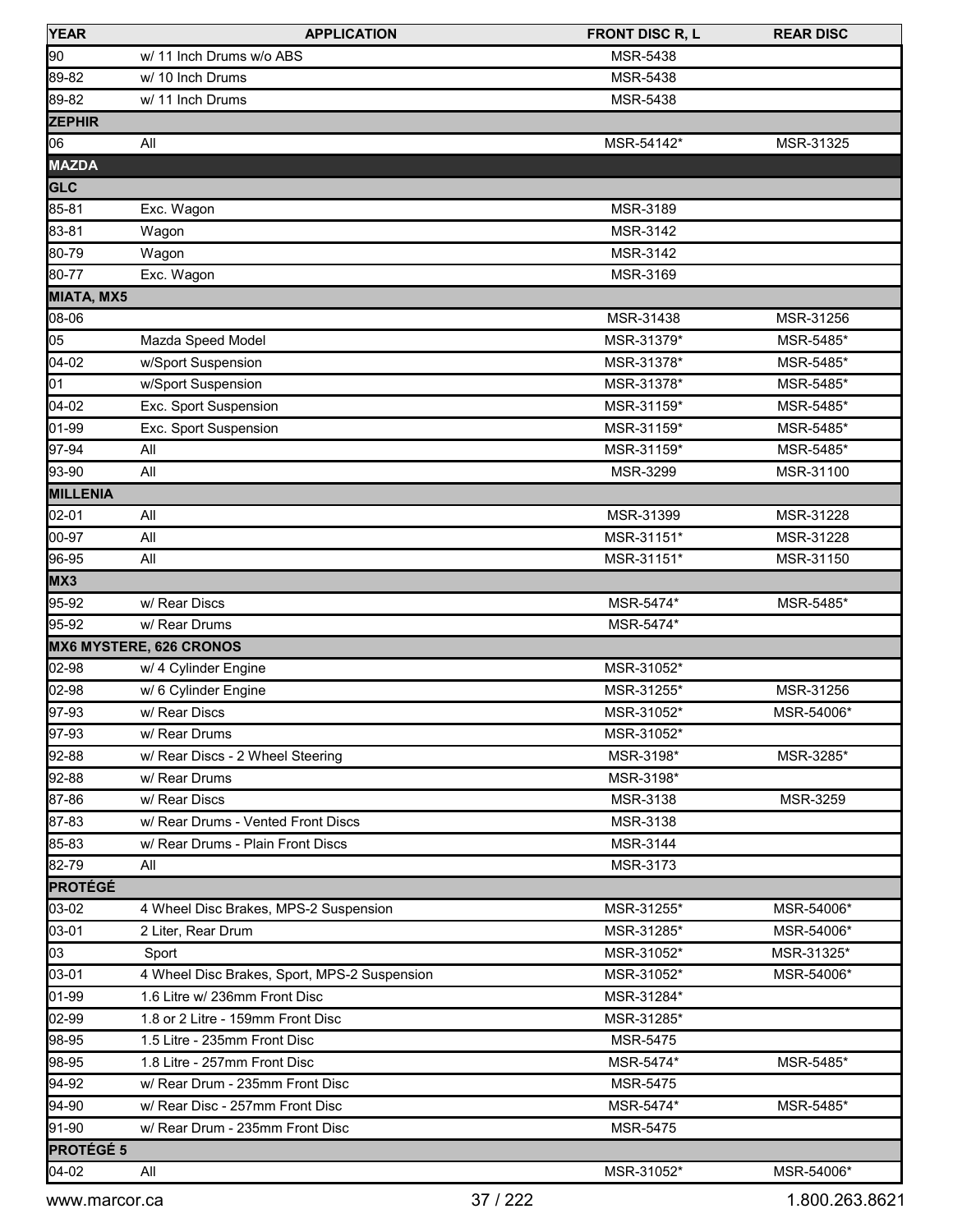| <b>YEAR</b>          | <b>APPLICATION</b>                  | <b>FRONT DISC R, L</b>                        | <b>REAR DISC</b> |
|----------------------|-------------------------------------|-----------------------------------------------|------------------|
| RX7                  |                                     |                                               |                  |
| 95-93                | All                                 | MSR-31203*                                    | MSR-31190*       |
| 92-89                | w/261mm Rear Discs.                 | MSR-3194*                                     | MSR-31090        |
| 92-89                | w/273mm Rear Discs                  | MSR-3194*                                     | MSR-3260*        |
| 88-86                | w/ 4 Bolt Wheels                    | MSR-3192                                      | MSR-31221        |
| 88-86                | w/ 5 Bolt Wheels                    | MSR-3194*                                     | MSR-3260*        |
| 85-84                | 1.1 Litre Carb w/ Rear Discs        | MSR-3188                                      | MSR-31023        |
| 85-84                | 1.1 Litre Carb w/ Rear Drums        | MSR-3188                                      |                  |
| 85-84                | w/ Fuel Injected 1.3 Litre Engine   | MSR-3190                                      | MSR-31086        |
| RX7                  |                                     |                                               |                  |
| 83-81                | w/ Rear Discs                       | MSR-3171                                      | MSR-31023        |
| 83-81                | w/ Rear Drums                       | <b>MSR-3171</b>                               |                  |
| 80-79                | All                                 | <b>MSR-3171</b>                               |                  |
| RX8                  |                                     |                                               |                  |
| 08-04                | Normal Suspension                   | VISR-145070*(MSR-31370)                       | MSR-31458*       |
|                      | Sport Suspension                    | MSR-31371*                                    | MSR-31458*       |
| 3                    |                                     |                                               |                  |
| 07-04                | 2 Liter                             | MSR-31373*                                    | MSR-31365*       |
|                      | 2.3 Liter                           | MSR-31363*                                    | MSR-31366*       |
| 3 SPEED              |                                     |                                               |                  |
| 09-07                |                                     | MSR-31477                                     |                  |
| 5                    |                                     |                                               |                  |
| 09-06                |                                     | MSR-980283                                    | MSR-31435*       |
|                      | 6                                   |                                               |                  |
| 09-06                | All                                 | MSR-54142*                                    | MSR-31325*       |
| 05-03                | All                                 | MSR-31367*                                    | MSR-31325*       |
| 6 SPEED              |                                     |                                               |                  |
| 07-06                | Turbo 4WD                           | (MSR-145073) MSR-31437 (MSR-145074) MSR-31436 |                  |
| 323                  |                                     |                                               |                  |
| 94-92                | w/ Rear Drum - 235mm Front Disc     | <b>MSR-5475</b>                               |                  |
| 94-90                | w/ Rear Disc - 257mm Front Disc     | MSR-5474*                                     | MSR-5485*        |
| 91-90                | w/ Rear Drum - 235mm Front Disc     | <b>MSR-5475</b>                               |                  |
| 89-88                | w/ Rear Disc - 4 Wheel Drive        | MSR-3245                                      | MSR-3262         |
| 89-97                | w/ Rear Disc exc. 4x4 & Wagon       | MSR-3245                                      | MSR-3261         |
| 89-87                | Wagon                               | MSR-3146                                      |                  |
| 89-86                | w/ Rear Drums exc. Wagon            | MSR-3146                                      |                  |
| 626                  |                                     |                                               |                  |
| 02-98                | 2 Liter                             | MSR-31052*                                    | MSR-31256        |
| 02-98                | 2.5 Liter                           | MSR-31255*                                    | MSR-31256        |
| 97-93                | All                                 | MSR-31052*                                    | MSR-54006*       |
| 92-88                | All                                 | MSR-3198*                                     | MSR-3285*        |
| 929                  |                                     |                                               |                  |
| 95-92                | All                                 | MSR-31255*                                    | MSR-31160        |
| 91-90                | w/ABS                               | MSR-3201                                      | MSR-31219        |
| 91-90                | w/o ABS                             | MSR-3200                                      | MSR-31219        |
| 89-88                | w/ABS                               | MSR-3201                                      | MSR-3263         |
| 89-88                | w/o ABS                             | MSR-3200                                      | MSR-3263         |
| <b>MERCEDES-BENZ</b> |                                     |                                               |                  |
| 190D                 |                                     |                                               |                  |
| 89-84                | All                                 | MSR-3206                                      | MSR-3208         |
| 190E                 |                                     |                                               |                  |
| 93-90                | 2.6 Litre w/ Accel. Skid Regulation | MSR-3207                                      | MSR-3208         |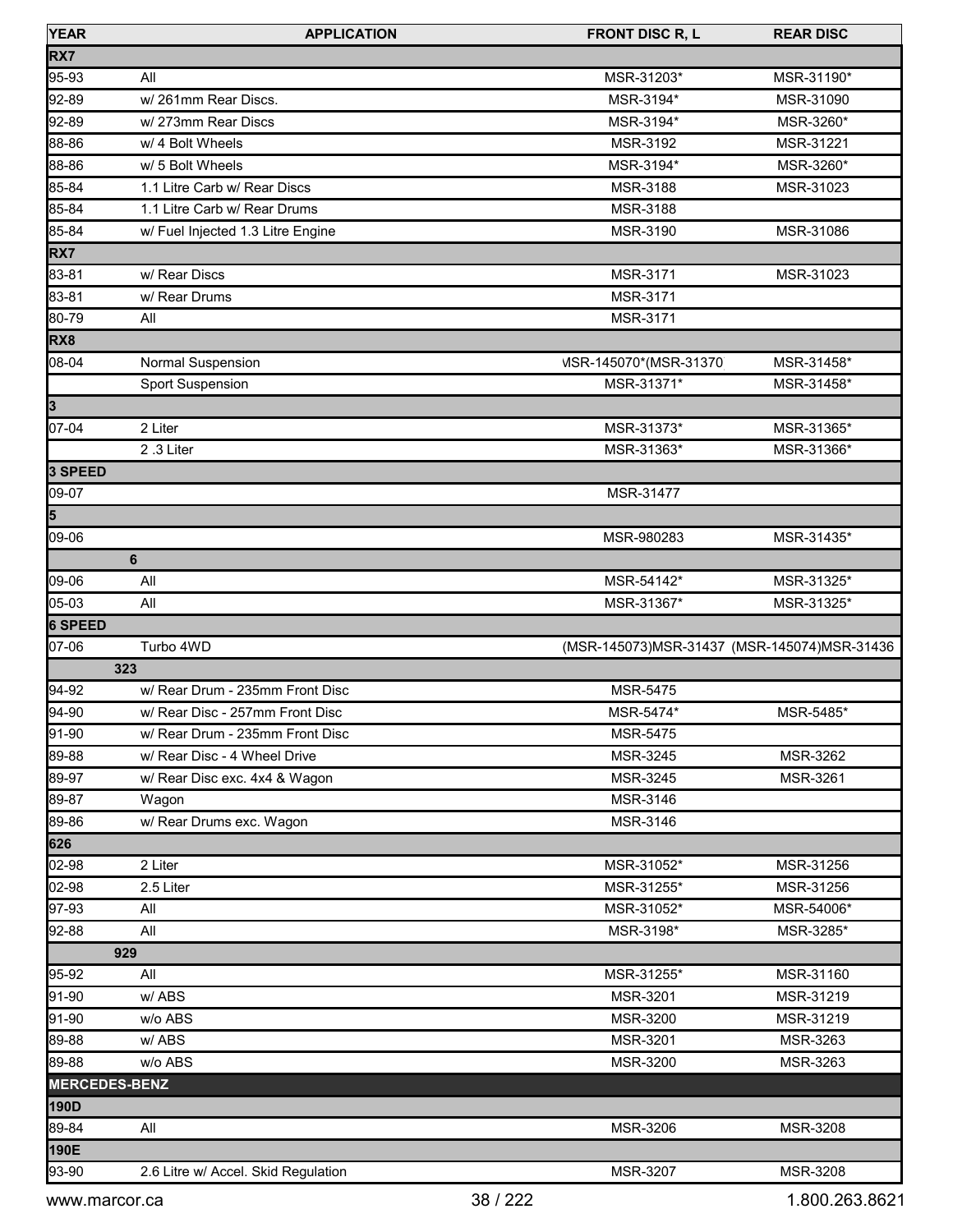| <b>YEAR</b>   | <b>APPLICATION</b>                  | <b>FRONT DISC R, L</b> | <b>REAR DISC</b> |
|---------------|-------------------------------------|------------------------|------------------|
| 93-90         | exc. 2.6 Litre w/ Accel. Skid Reg.  | <b>MSR-3207</b>        | <b>MSR-3208</b>  |
| 89-87         | exc. 16 Valve                       | MSR-3207               | MSR-3208         |
| 190E          |                                     |                        |                  |
| 87-86         | 16 Valve                            | MSR-3205               | <b>MSR-3208</b>  |
| 86-84         | exc. 16 Valve                       | MSR-3206               | MSR-3208         |
|               | 230                                 |                        |                  |
| 78-76         | All                                 | MSR-3204               | MSR-3203         |
| 76-74         | 115 Chassis                         | MSR-3415               | MSR-3203         |
| 240D          |                                     |                        |                  |
| 83-76         | All                                 | MSR-3204               | MSR-3203         |
| 76-74         | 115 Chassis                         | MSR-3415               | MSR-3203         |
| 76-74         | All                                 | MSR-3415               | MSR-3203         |
| 260E          |                                     |                        |                  |
| 89-87         | All                                 | MSR-3205               | MSR-3208         |
|               | 280S, 280SE, 280SEL                 |                        |                  |
| 80-72         | 116 Chassis                         | MSR-3417               | MSR-3203         |
| 300CD         |                                     |                        |                  |
| 81-80         | All                                 | <b>MSR-3204</b>        | MSR-3203         |
| 79-78         | All                                 | MSR-3204               | MSR-3203         |
| 300CDT        |                                     |                        |                  |
| 85-82         | All                                 | MSR-3204               | MSR-3203         |
| 300CE         |                                     |                        |                  |
| 01-94         | All                                 | MSR-3205               | MSR-3447         |
| 93            | All                                 | MSR-34052              | MSR-3447         |
| 92-88         | All                                 | MSR-3205               | MSR-3208         |
| 300D          |                                     |                        |                  |
| 01-94         | All                                 | MSR-3205               | <b>MSR-3447</b>  |
| 93-90         | All                                 | MSR-3205               | MSR-3208         |
| 81-75         | All                                 | MSR-3204               | MSR-3203         |
| 300DT         |                                     |                        |                  |
| 87            | All                                 | MSR-3419               | MSR-3203         |
| 85-82         | All                                 | MSR-3204               | MSR-3203         |
| 300E          |                                     |                        |                  |
| 01-94         | All                                 | MSR-3205               | MSR-3447         |
| 93-90         | 300E - 24 V                         | MSR-34052              | <b>MSR-3447</b>  |
| 93-90         | 4-Matic                             | MSR-34021              | <b>MSR-3208</b>  |
| 92-86         | Except 4-Matic & 300E - 24 V        | MSR-3205               | MSR-3208         |
| 300SD         |                                     |                        |                  |
| 01-94         | All                                 | MSR-3205               | <b>MSR-3447</b>  |
| 93-92         | All                                 | MSR-34047              | MSR-34100*       |
| 85-78         | All                                 | <b>MSR-3477</b>        | MSR-3203         |
| 300SDL        |                                     |                        |                  |
| 87-86         | All                                 | MSR-3419               | MSR-3203         |
| 300SE         |                                     |                        |                  |
| 01-94         | All                                 | MSR-3205               | MSR-3447         |
| 93-92         | w/ ATE Calipers-310mm Front Disc    | MSR-34114              | MSR-34100*       |
| 93-92         | w/ Girling Caliipers-320mm Fr. Disc | MSR-34047              | MSR-34100*       |
| 91-88         | All                                 | MSR-3419               | MSR-3203         |
| 300SL         |                                     |                        |                  |
| 01-94         | All                                 | MSR-3205               | MSR-3447         |
| 93-90         | All                                 | MSR-34048              | MSR-34046        |
| 300TD, 300TDT |                                     |                        |                  |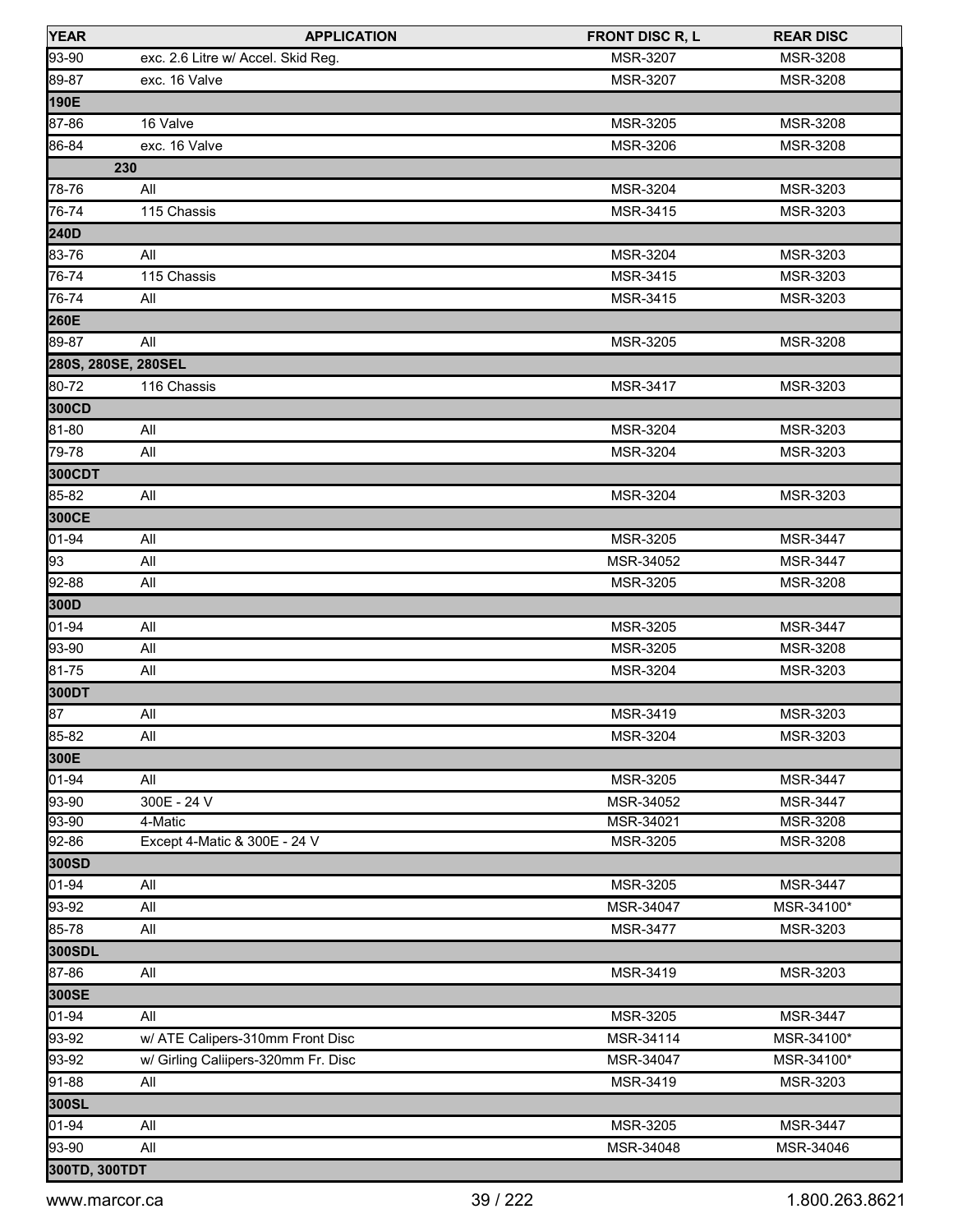| <b>YEAR</b>      | <b>APPLICATION</b>             | <b>FRONT DISC R, L</b> | <b>REAR DISC</b> |
|------------------|--------------------------------|------------------------|------------------|
| 85-79            | All                            | <b>MSR-3204</b>        | MSR-3203         |
| 300TDT           |                                |                        |                  |
| $\sqrt{87}$      | Except 4-Matic                 | MSR-3205               | <b>MSR-3447</b>  |
| 300TE            |                                |                        |                  |
| $01 - 94$        | All                            | MSR-3205               | <b>MSR-3447</b>  |
| $\sqrt{93}$      | 300TE - 24 V                   | MSR-34052              | <b>MSR-3447</b>  |
| 93-90            | 4-Matic                        | MSR-34021              | MSR-3208         |
| 93-88            | Except 4-Matic & 24 V          | <b>MSR-3205</b>        | <b>MSR-3447</b>  |
| 380SE, 380SEL    |                                |                        |                  |
| 85-84            | All                            | <b>MSR-3477</b>        | MSR-3203         |
| 400E             |                                |                        |                  |
| 93-92            | All                            | MSR-34115              | MSR-34153        |
| 400SE            |                                |                        |                  |
| $\overline{92}$  | All                            | MSR-34047              | MSR-34045        |
|                  | <b>MERCEDES-BENZ Continued</b> |                        |                  |
| 420SEL           |                                |                        |                  |
| 91-86            | All                            | MSR-3419               | MSR-3203         |
| 500E             |                                |                        |                  |
| 93-92            | All                            | MSR-34048              | MSR-34148        |
| 500SEC           |                                |                        |                  |
| 93               | All                            | MSR-34047              | MSR-34045        |
| 500SEC           |                                |                        |                  |
| 85-84            | All                            | MSR-34041              | MSR-3203         |
| 500SEL           |                                |                        |                  |
| 93-92            | All                            | MSR-34047              | MSR-34045        |
| 85-84            | All                            | <b>MSR-3477</b>        | MSR-3203         |
| 500SL            |                                |                        |                  |
| 93-90            | All                            | MSR-34048              | MSR-34046        |
| 560SEC, 560SEL   |                                |                        |                  |
| 91-86            | All                            | MSR-3419               | MSR-3203         |
| 600SEC           |                                |                        |                  |
| 93               | All                            | MSR-34047              | MSR-34045        |
| 600SEL           |                                |                        |                  |
| 93-92            | All                            | MSR-34047              | MSR-34045        |
| 600SL            |                                |                        |                  |
| 93               | All                            | MSR-34112              | MSR-34148        |
| C <sub>32</sub>  |                                |                        |                  |
| $\sqrt{04-02}$   | AMG                            | MSR-34282              | MSR-34276*       |
| C43              |                                |                        |                  |
| 00-98            | All                            |                        | MSR-34276*       |
| C55              |                                |                        |                  |
| 06-05            | AMG                            | MSR-34282              | MSR-34276*       |
| C <sub>220</sub> |                                |                        |                  |
| 96-94            | w/ Accel. Slip Control         | MSR-34091              | MSR-34092        |
| 96-94            | w/o Accel. Slip Control        | MSR-34091              | MSR-34092        |
| C <sub>230</sub> |                                |                        |                  |
| 07-06            | Sport Package                  | MSR-34331              |                  |
| 05-03            | Kompressor Sport Package       | MSR-34331              |                  |
| 05-03            | Kompressor                     | MSR-34216*             | MSR-34111*       |
| 03-02            | All                            | MSR-34101*             | MSR-34111*       |
| 00-99            | All                            | MSR-34171              | MSR-34111*       |
| 98-97            | All                            | MSR-34091              | MSR-34092        |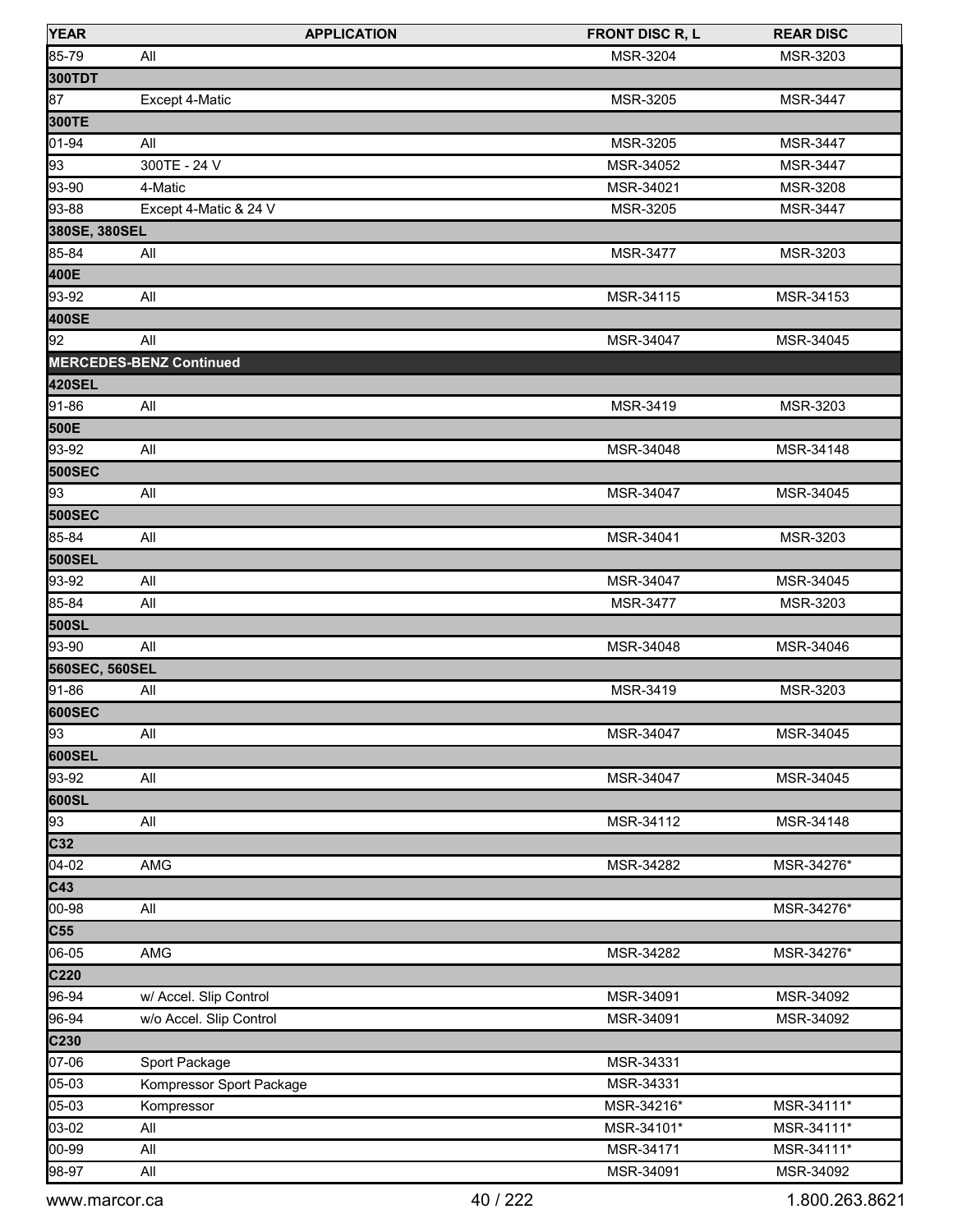| <b>YEAR</b>            | <b>APPLICATION</b>             | <b>FRONT DISC R, L</b>   | <b>REAR DISC</b> |
|------------------------|--------------------------------|--------------------------|------------------|
| C240                   |                                |                          |                  |
| 05-01                  | All                            | MSR-34216*               | MSR-34111*       |
| C280                   |                                |                          |                  |
| 00-98                  | All                            | MSR-34091                | MSR-34111*       |
| 97-94                  | w/ Accel. Slip Control         | MSR-34091                | MSR-34111*       |
| 97-94                  | w/o Accel. Slip Control        | MSR-34091                | MSR-34092        |
| C320                   |                                |                          |                  |
| 05-01                  | Sport Package                  | MSR-34331                |                  |
|                        |                                | MSR-34101*               | MSR-34111*       |
| C350                   |                                |                          |                  |
| 07-06                  | 4-Matic Sport                  | MSR-34282                |                  |
| <b>CL500</b>           |                                |                          |                  |
| 06-03                  | From VIN # A028700             | MSR-34254                | MSR-34230        |
| 05-03                  | w/ 2 wire wear sensors         | MSR-34200                | MSR-34230        |
| 04-00                  | All                            | MSR-34200                | MSR-34198        |
| 99-98                  | All                            | MSR-34200                | MSR-34230        |
| <b>CL600</b>           |                                |                          |                  |
| 05-04                  | All                            | MSR-34238                | MSR-34205        |
| 03                     | All                            | MSR-34238                | MSR-34205        |
| 02-01                  | All                            | MSR-34200                | MSR-34205        |
| 99-98                  | All                            | MSR-34200                | MSR-34205        |
|                        | <b>MERCEDES-BENZ Continued</b> |                          |                  |
| CLK55 AMG, CLK63 AMG   |                                |                          |                  |
| $04 - 03$              | W209                           |                          | MSR-34276*       |
| 04-01                  | CLK55                          | MSR-34282                | MSR-34276*       |
| <b>CLK320</b>          |                                |                          |                  |
| 05-03                  | All                            | MSR-34101*               | MSR-34100*       |
| 02                     | All                            | MSR-34101*               | MSR-34100*       |
| 01-98                  | All                            | MSR-34101*               | MSR-34100*       |
|                        |                                |                          |                  |
| <b>CLK350</b><br>08-07 |                                | MSR-34331                |                  |
| 06                     | Sport Package                  |                          |                  |
|                        | Sport Package                  | MSR-34282                |                  |
| <b>CLK430</b>          |                                |                          |                  |
| 03-00                  | All                            | MSR-34101*<br>MSR-34101* | MSR-34100*       |
| 99                     | All                            |                          | MSR-34100*       |
| <b>CLK500</b>          |                                |                          |                  |
| 06-03                  | Sport Package                  | MSR-34282                | MSR-34276*       |
| 04-03                  |                                | MSR-34338                | MSR-34276*       |
| <b>CLK550</b>          |                                |                          |                  |
| 08-07                  | All                            | MSR-34282                | MSR-34276*       |
| <b>CLS500</b>          |                                |                          |                  |
| 06                     |                                |                          | MSR-34247        |
| <b>CLS550</b>          |                                |                          |                  |
| 08-07                  |                                |                          | MSR-34247        |
|                        | <b>MERCEDES-BENZ Continued</b> |                          |                  |
| <b>E55, AMG</b>        |                                |                          |                  |
| 05-04                  | All                            |                          | MSR-34247        |
| 02-99                  | All                            |                          | MSR-34276*       |
| E300D                  |                                |                          |                  |
| 99-98                  | All                            | MSR-34101*               | MSR-34100*       |
| 97-96                  | All                            | MSR-34171                | MSR-34111*       |
| 95                     | All                            | MSR-3205                 | MSR-3208         |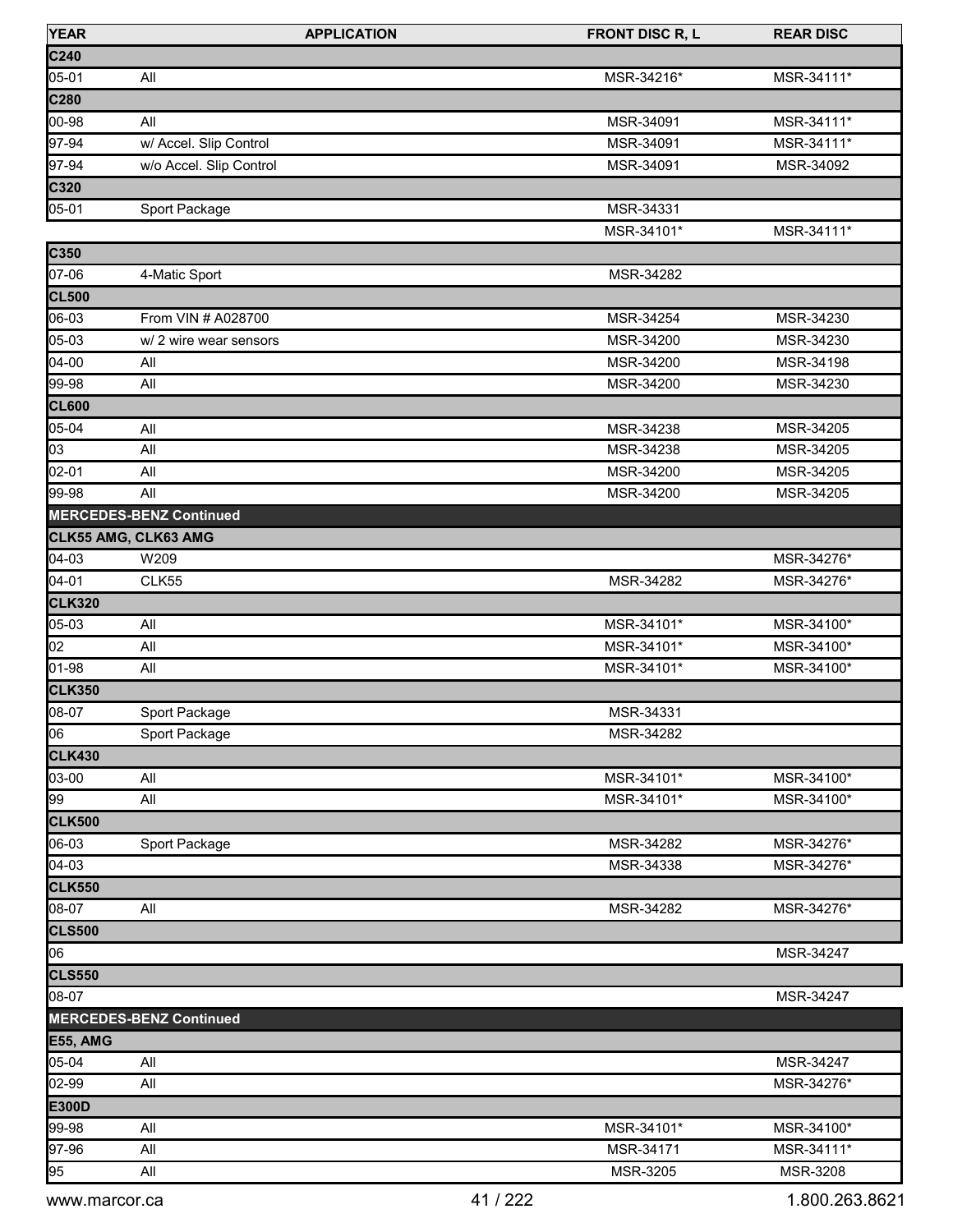| <b>YEAR</b> | <b>APPLICATION</b>               | <b>FRONT DISC R, L</b> | <b>REAR DISC</b> |
|-------------|----------------------------------|------------------------|------------------|
| E320, 350   |                                  |                        |                  |
| 08-07       | 350 4 Matic Exc. Sport Package   | MSR-34324              |                  |
| 08-06       | 350                              | MSR-34246              | MSR-34247        |
| 05-04       | 320, All                         | MSR-34233              | MSR-34234        |
| 04          | 320, All                         | MSR-34101*             | <b>TBA</b>       |
| 03          | 320, All                         | MSR-34101*             | <b>TBA</b>       |
| 02-01       | 320, Except Wagon                | MSR-34101*             | MSR-34100*       |
| 02-01       | 320, Wagon                       | MSR-34101*             | MSR-34201        |
| 00-98       | 320,4-Matic Models               | MSR-34101*             | MSR-34100*       |
| 00-96       | 320, Except 4-Matic              | MSR-34101*             | MSR-34100*       |
| 95-94       | 320, All                         | MSR-34115              | MSR-3447         |
| E420        |                                  |                        |                  |
| 97          | w/ESP                            | MSR-34124              | MSR-34100*       |
| 97          | w/o ESP                          | MSR-34124              | MSR-34100*       |
| 95-94       | All                              | MSR-34112              | MSR-34153        |
| E430        |                                  |                        |                  |
| $02-00$     | 4-Matic                          |                        | MSR-34276*       |
| 02-98       | Except 4-Matic                   | MSR-34101*             | MSR-34100*       |
| E500        |                                  |                        |                  |
| 05-03       | Except 4-Matic                   | MSR-34246              | MSR-34234        |
| 05          | 4-Matic                          | MSR-34330              | MSR-34247        |
| $04 - 03$   | All                              | <b>TBA</b>             | <b>TBA</b>       |
| 94<br>E550  | All                              | MSR-34048              |                  |
| $08 - 07$   | 4-Matic                          | MSR-34330              |                  |
| E590        |                                  |                        |                  |
| 08-06       | 350                              | MSR-34246              | MSR-34247        |
| S55, AMG    |                                  |                        |                  |
| 06-02       | All                              | MSR-34238              | MSR-34230        |
| 02-01       | All                              | MSR-34238              | MSR-34205        |
| S320,350    |                                  |                        |                  |
| 06          | All                              | MSR-34254              | MSR-34230        |
| 99-94       | All                              | MSR-34047              | MSR-34113        |
| <b>S420</b> |                                  |                        |                  |
| 99-94       | All                              | MSR-34047              | MSR-34045        |
| <b>S430</b> |                                  |                        |                  |
| 06          | All Wheel Drive, Exc. Arm. Pack. | MSR-34254              | MSR-34230        |
| 06-05       | All Wheel Drive                  | MSR-34254              | MSR-34198        |
| 06-03       | Rear Wheel Drive                 | MSR-34254              | MSR-34045        |
| 02          | Fr.Left Exc. Arm. Pack.          | MSR-34200              | MSR-34198        |
| 02          | Fr. Right Exc. Arm. Pack.        | MSR-34254              | MSR-34198        |
| 04-01       | All Wheel Drive                  | MSR-34200              | MSR-34198        |
| 01-00       | All                              | MSR-34112              | MSR-34198        |
| 98-94       | All                              | MSR-34112              | MSR-34198        |
| <b>S500</b> |                                  |                        |                  |
| 06-03       | Rear Wheel Drive Exc. Arm. Pack. | MSR-34254              | 34230            |
| 02          | Fr.Left Exc. Arm. Pack.          | MSR-34200              | MSR-34198        |
| 02          | Fr. Right Exc. Arm. Pack.        | MSR-34254              | MSR-34198        |
| 03-02       | From Chassis A322444             | MSR-34200              | 34230            |
| 02          | To Chassis A322443               | MSR-34200              | MSR-34198        |
| 01-99       | All                              | MSR-34200              | MSR-34198        |
| 98-94       | All                              | MSR-34047              | MSR-34045        |
| <b>S600</b> |                                  |                        |                  |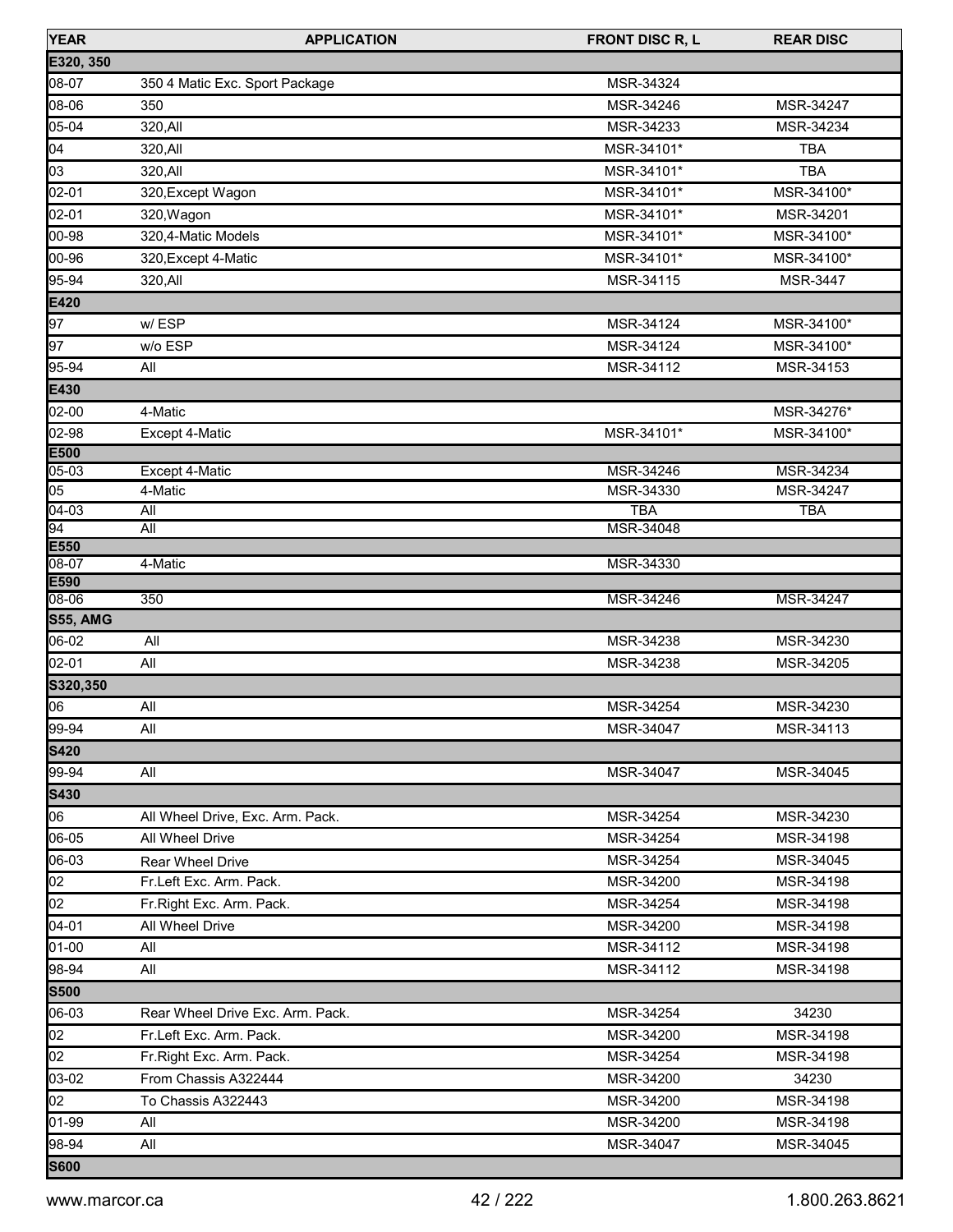| <b>YEAR</b>    | <b>APPLICATION</b>                | <b>FRONT DISC R, L</b> | <b>REAR DISC</b> |
|----------------|-----------------------------------|------------------------|------------------|
| 05-03          | All                               | MSR-34047              | 34230            |
| 02-01          | All                               | MSR-34047              | MSR-34205        |
| 98-94          | All                               | MSR-34047              | MSR-34045        |
| SL55, AMG      |                                   |                        |                  |
| 05             | AMG                               | <b>TBA</b>             | <b>TBA</b>       |
| 04             | All                               | <b>TBA</b>             | <b>TBA</b>       |
| 03             | All                               | <b>TBA</b>             | <b>TBA</b>       |
| <b>SL320</b>   |                                   |                        |                  |
| 97-94          | All                               | MSR-34048              | MSR-34046        |
| <b>SL500</b>   |                                   |                        |                  |
| 05             | All                               | <b>TBA</b>             | <b>TBA</b>       |
| $[04-03]$      | All                               | TBA                    | <b>TBA</b>       |
| 02-01          | All                               | <b>TBA</b>             | MSR-34099        |
| 98-97          | All                               | MSR-34048              | <b>TBA</b>       |
| 96-94          | All                               | MSR-34048              | MSR-34046        |
| <b>SL600</b>   |                                   |                        |                  |
| 05-04          | All                               | <b>TBA</b>             | <b>TBA</b>       |
| 02-01          | All                               | <b>TBA</b>             | MSR-34099        |
| 96-94          | All                               | MSR-34112              | MSR-34099        |
| SLK32          |                                   |                        |                  |
| $04-02$        | AMG                               | <b>TBA</b>             | MSR-34276*       |
| <b>SLK230</b>  |                                   |                        |                  |
| 04-98          | All                               | MSR-34102*             | MSR-34111*       |
| <b>SLK280</b>  |                                   |                        |                  |
| 07             | Sport                             | MSR-34331              |                  |
| <b>SLK320</b>  |                                   |                        |                  |
| 04             | All                               | MSR-34101*             | MSR-34111*       |
| 03             | All                               | MSR-34101*             | MSR-34111*       |
| 02-01          | All                               | MSR-34101*             | MSR-34111*       |
| <b>SLK350</b>  |                                   |                        |                  |
| 08-05          | All                               | MSR-34331              |                  |
| <b>SMART</b>   |                                   |                        |                  |
| 06-05          | Fortwo                            | MSR-34325              |                  |
| <b>MERCURY</b> |                                   |                        |                  |
| <b>BOBCAT</b>  |                                   |                        |                  |
| 80-79          | All                               | MSR-5417               |                  |
| 78-74          | w/ Flared Drums                   | <b>MSR-5417</b>        |                  |
| 78-74          | w/ non-Flared Drums               | MSR-5417               |                  |
| 73-71          | w/ Front Discs exc. Station Wagon | MSR-5408               |                  |
| 73-71          | w/ Front Discs - Station Wagon    | MSR-5408               |                  |
| 73-71          | w/ Front Drums exc. Station Wagon |                        |                  |
| 73-71          | w/ Front Drums - Station Wagon    |                        |                  |
| <b>CAPRI</b>   |                                   |                        |                  |
| 94-91          | Exc. Turbo                        | MSR-3146               | MSR-3261         |
| 94-91          | Turbo                             | MSR-3245               | MSR-3261         |
| 86-84          | All                               | MSR-5432               |                  |
| 83-82          | All                               | MSR-5432               |                  |
| 81-80          | All                               | MSR-5437               |                  |
| 79             | 8 Cylinder                        | MSR-5432               |                  |
| 79             | Exc. 8 Cylinder                   | MSR-5437               |                  |
| $77 - 76$      | w/ 2800cc Engine                  | MSR-3418               | <b>TBA</b>       |
| 76-75          | w/2300cc Engine                   | MSR-3418               | TBA              |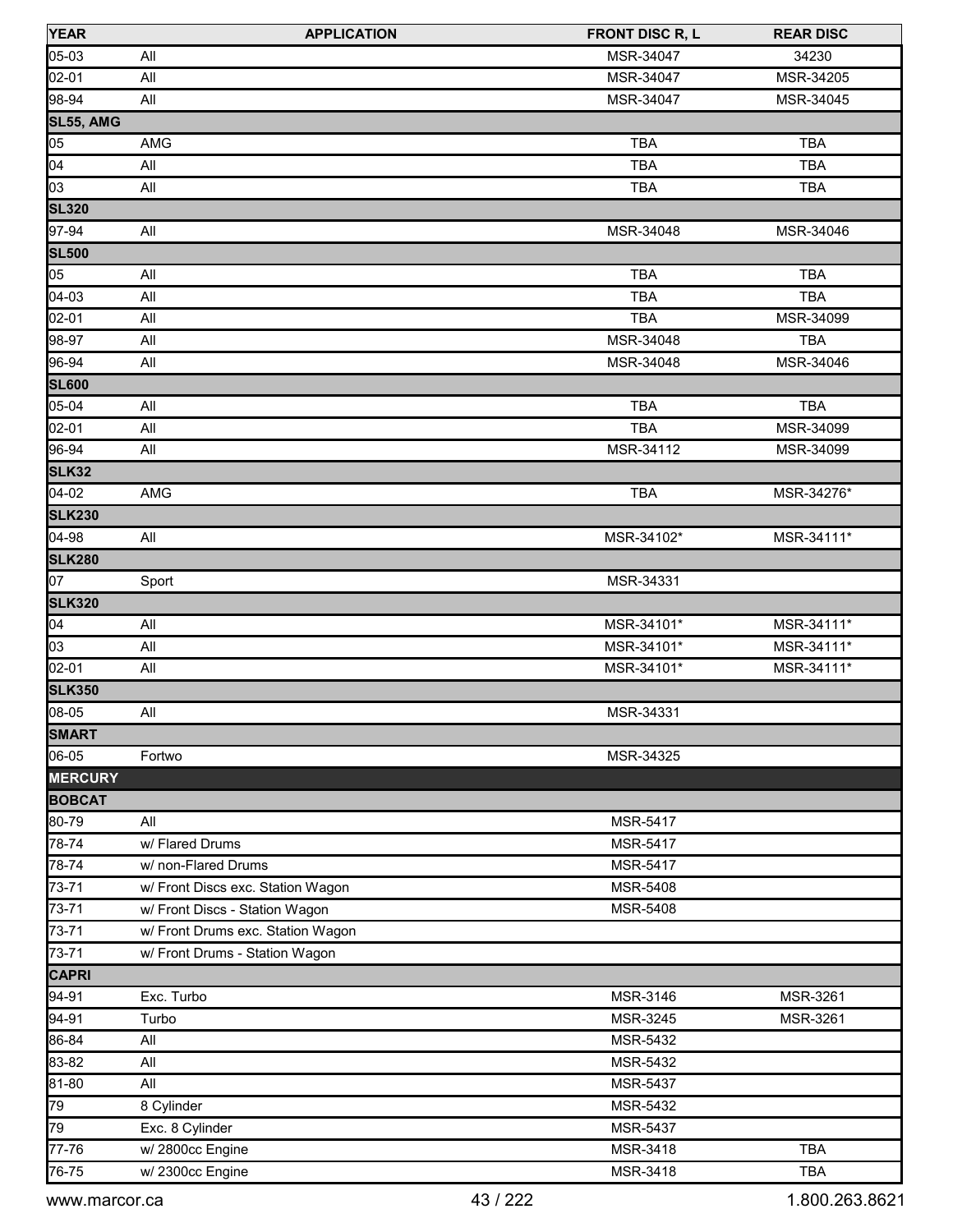| <b>YEAR</b>            | <b>APPLICATION</b>                                                        | <b>FRONT DISC R, L</b> | <b>REAR DISC</b> |
|------------------------|---------------------------------------------------------------------------|------------------------|------------------|
| 75-71                  | w/2600cc or 2800cc Engine                                                 | MSR-3418               | <b>TBA</b>       |
| 74-71                  | w/ 1600cc or 2000cc Engine                                                | <b>MSR-3418</b>        | <b>TBA</b>       |
|                        | COLONY PARK, GRAND MARQUIS, MARAUDER, MARQUIS, METEOR, MONTEREY, PARKLANE |                        |                  |
| 06-03                  | All                                                                       | MSR-54103*             | MSR-54105*       |
| 02-98                  | Exc. Police w/ 27mm Rear Pad                                              | MSR-54060*             | MSR-54027*       |
| 02-98                  | Police (Heavy Duty) w/ 43mm Rear                                          | MSR-54060*             | MSR-54027*       |
| 02-96                  | Parking Brake Shoe                                                        |                        |                  |
| 97-96                  | Exc. Police w/ 27mm Rear Pad                                              | MSR-54014*             | MSR-54027*       |
| 97-96                  | Police (Heavy Duty) w/ 43mm Rear                                          | MSR-54014*             | MSR-54027*       |
| 95                     | All                                                                       | MSR-54014*             | <b>MSR-5484</b>  |
| 94-92                  | Heavy Duty w/ 65mm Front Steel                                            | <b>MSR-5472</b>        | <b>MSR-5484</b>  |
|                        | Caliper Pistons-Exc. 93-92 Police                                         |                        |                  |
| 94-92                  | Regular Duty w/ 48mm Front                                                | <b>MSR-5472</b>        | <b>MSR-5484</b>  |
|                        | <b>Phenolic Caliper Pistons</b>                                           |                        |                  |
| 93-92                  | Police                                                                    | <b>MSR-5472</b>        | <b>MSR-5484</b>  |
| 91-81                  | w/ 10 Inch Drums                                                          | MSR-5438               |                  |
| 91-81                  | w/ 11 Inch Drums                                                          | MSR-5438               |                  |
| 80-79                  | w/ 10 Inch Drums                                                          | <b>MSR-5438</b>        |                  |
| 80-79                  | w/ 11 Inch Drums                                                          | <b>MSR-5438</b>        |                  |
| 78-76                  | w/ Rear Discs                                                             | MSR-5416               | <b>MSR-5433</b>  |
| 78-74                  | w/ 11 x 2.5 Inch Brake Shoes                                              | MSR-5416               |                  |
| 77-74                  | w/ 11 x 2.25 Inch Brake Shoes                                             | MSR-5416               |                  |
| 73                     | w/ 11 x 2.25 Inch Brake Shoes                                             | MSR-5413               |                  |
| 73                     | w/ 11 x 2.5 Inch Brake Shoes                                              | MSR-5413               |                  |
| 72-70                  | w/ Front Discs                                                            | <b>MSR-5405</b>        |                  |
| 72-69                  | Front Drums-11x2.5 In. Front Shoes                                        |                        |                  |
| 72-69                  | Front Drums-11x3 Inch Front Shoes                                         |                        |                  |
| 69                     | w/ Front Discs                                                            | MSR-5403               |                  |
| <b>COMET, CALIENTE</b> |                                                                           |                        |                  |
| 77-74                  | w/ Front Discs                                                            | MSR-5419               |                  |
| <b>COUGAR</b>          |                                                                           |                        |                  |
| 04-99                  | 4 Cylinder                                                                | MSR-54012*             |                  |
| 04-99                  | 6 Cylinder w/ Rear Disc Brakes                                            | MSR-54062              | MSR-54028        |
| 04-99                  | 6 Cylinder w/ Rear Drum Brakes                                            | MSR-54012*             |                  |
| 97-93                  | w/ Rear Discs                                                             | MSR-54010*             | MSR-54007*       |
| 97-93                  | w/ Rear Drums                                                             | MSR-54010*             |                  |
| 92-91                  | w/ Rear Discs                                                             | MSR-54010*             | <b>MSR-5494</b>  |
| 92-91                  | w/ Rear Drums                                                             | MSR-54010*             |                  |
| 90-89                  | w/ Rear Discs                                                             | <b>MSR-5468</b>        | <b>MSR-5494</b>  |
| 90-89                  | w/ Rear Drums                                                             | MSR-5468               |                  |
| 88-87                  | w/ Rear Discs                                                             | <b>MSR-5464</b>        | MSR-5455*        |
| 88-85                  | w/ 9 Inch Drums                                                           | MSR-5432               |                  |
| 88-83                  | w/ 10 Inch Drums                                                          | MSR-5432               |                  |
| 84-83                  | w/ 9 Inch Drums                                                           | MSR-5432               |                  |
| 82-80                  | w/ 10 Inch Drums                                                          | MSR-5432               |                  |
| 82-80                  | w/ 9 Inch Drums                                                           | MSR-5432               |                  |
| 79-77                  | w/ 5 Inch Bolt Circle                                                     | MSR-5416               |                  |
|                        | 11 13/16 Inch Rotor Diameter                                              |                        |                  |
| 79-76                  | w/ 4 1/2 Inch Bolt Circle                                                 | MSR-5418               |                  |
|                        | 10 3/4 Inch Rotor Diameter                                                |                        |                  |
| <b>COUGAR</b>          |                                                                           |                        |                  |
| 75-74                  | All                                                                       | MSR-5418               |                  |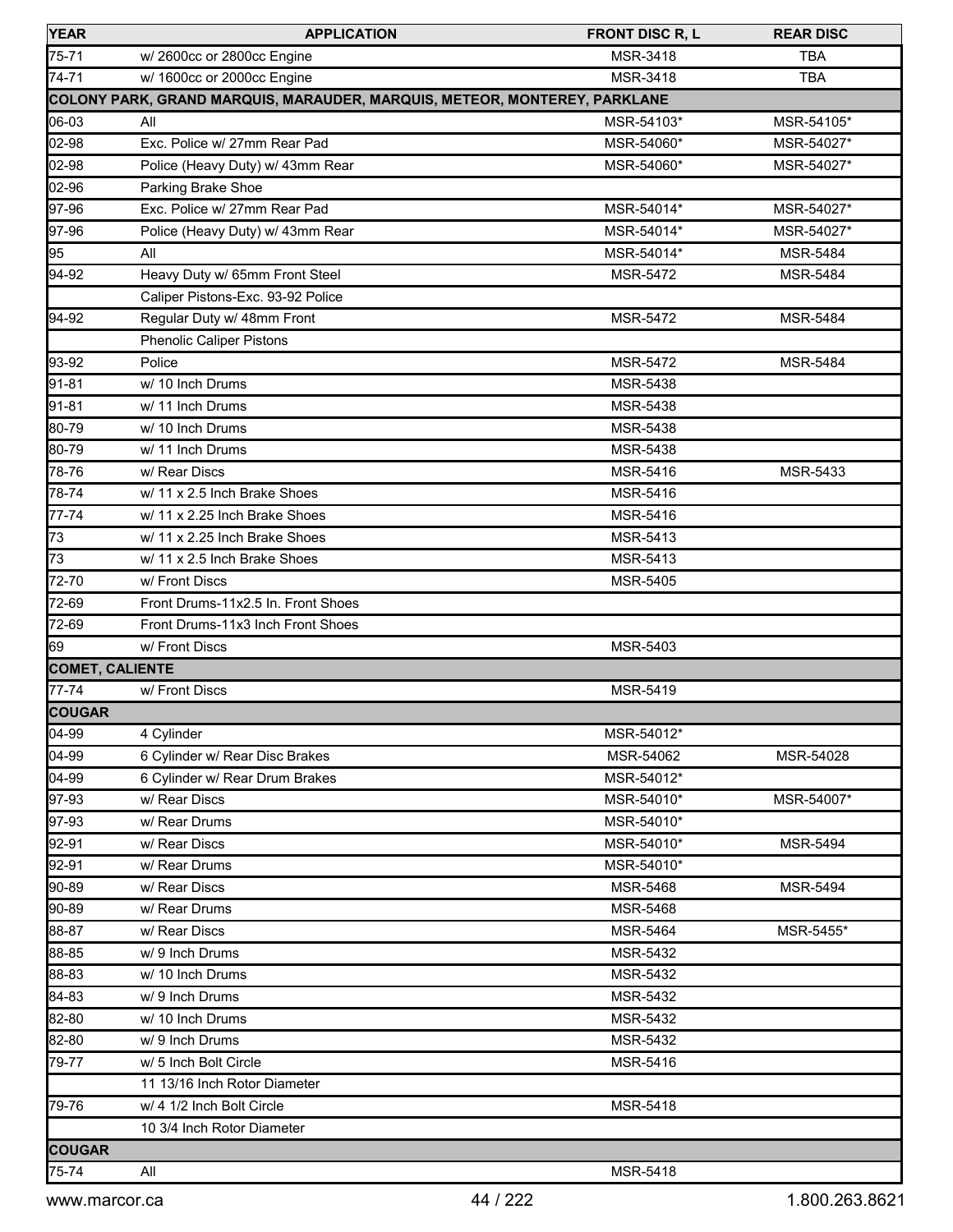| <b>YEAR</b>             | <b>APPLICATION</b>              | <b>FRONT DISC R, L</b>  | <b>REAR DISC</b>    |
|-------------------------|---------------------------------|-------------------------|---------------------|
| 73-70                   | w/ Front Discs                  | MSR-5404*               |                     |
| 69-68                   | w/ Front Discs exc. 428 Engine  | MSR-5401*               |                     |
| 69-68                   | w/ Front Discs - 428 Engine     | MSR-5401*               |                     |
| LYNX, LN7               |                                 |                         |                     |
| 87-85.3                 | w/ 8 Inch Drums                 | MSR-5440*               |                     |
| 87-83.9                 | w/7 Inch Drums                  | MSR-5440*               |                     |
| 85.2-82.4               | w/ 8 Inch Drums                 | MSR-5440*               |                     |
| 83.2-83.8               | w/7 Inch Drums                  | MSR-5440*               |                     |
| 83.1-81                 | w/7 Inch Drums                  | MSR-5440*               |                     |
| 82.3-81                 | w/ 8 Inch Drums                 | MSR-5440*               |                     |
|                         | MARQUIS - Intermediate (86-83)  |                         |                     |
| 86-83                   | w/ 10 Inch Drums                | MSR-5432                |                     |
| 86-83                   | w/9 Inch Drums                  | MSR-5432                |                     |
| <b>MILAN</b>            |                                 |                         |                     |
| 08-06                   | All                             | VISR-54142*(MSR-680404) | MSR-31325*          |
| <b>MONARCH</b>          |                                 |                         |                     |
| 82-81                   | w/ 10 Inch Drums                | MSR-5432                |                     |
| 82-81                   | w/ 9 Inch Drums                 | MSR-5432                |                     |
| 80-76                   | w/ Rear Discs                   | MSR-5419                | MSR-5436L/MSR-5434R |
| 80-75                   | w/ Rear Drums                   | MSR-5419                |                     |
| <b>MONTEGO</b>          |                                 |                         |                     |
| 07-05                   | All                             | MSR-54126               | MSR-54125           |
| <b>MONTEGO, CYCLONE</b> |                                 |                         |                     |
| 76-74                   | exc. SW & Police                | MSR-5418                |                     |
|                         | 10 x 2.5 Inch Rear Shoes        |                         |                     |
| 76-74                   | Police & H/D                    | MSR-5416                |                     |
| 76-74                   | <b>Station Wagon</b>            | MSR-5418                |                     |
|                         | 11 x 2.25 Inch Rear Shoes       |                         |                     |
| 73                      | w/ H/D Brakes                   | MSR-5413                |                     |
| 73-72                   | Standard Brakes - 10 Inch Drums | MSR-5409                |                     |
| 73-72                   | Standard Brakes - 11 Inch Drums | MSR-5409                |                     |
| 72                      | w/ H/D Brakes                   | MSR-5410                |                     |
| <b>MONTEREY</b>         |                                 |                         |                     |
| 05-04                   | All                             | <b>TBA</b>              | <b>TBA</b>          |
| <b>MYSTIQUE</b>         |                                 |                         |                     |
| 00-98                   | 4 Cylinder w/ Rear Drums        | MSR-54012*              |                     |
| 00-98                   | 6 Cylinder w/ Rear Drums        | MSR-54012*              |                     |
| 00-98                   | w/ Rear Discs                   | MSR-54012*              | MSR-54028           |
| 97-95                   | 4 Cylinder w/ Rear Drums        | MSR-54012*              |                     |
| 97-95                   | 6 Cylinder w/ Rear Drums        | MSR-54012*              |                     |
| 97-95                   | w/ Rear Discs                   | MSR-54012*              | MSR-54028           |
| <b>SABLE</b>            |                                 |                         |                     |
| 08                      | All                             | MSR-54157               |                     |
| 05-03                   | w/ Rear Discs                   | MSR-54030*              | MSR-54025*          |
| 05-03                   | w/ Rear Drums                   | MSR-54030*              |                     |
| 02-01                   | w/ Rear Discs                   | MSR-54030*              | MSR-54025*          |
| 02-01                   | w/ Rear Drums                   | MSR-54030*              |                     |
| 00-94                   | Sedan w/ Rear Drums             | MSR-54010*              |                     |
| 00-94                   | w/ Rear Discs                   | MSR-54010*              | MSR-54025*          |
| 00-94                   | Wagon w/ Rear Drums             | MSR-54010*              |                     |
| 93                      | Sedan w/ Rear Drums             | <b>MSR-5470</b>         |                     |
| 93                      | Station Wagon                   | MSR-5470                |                     |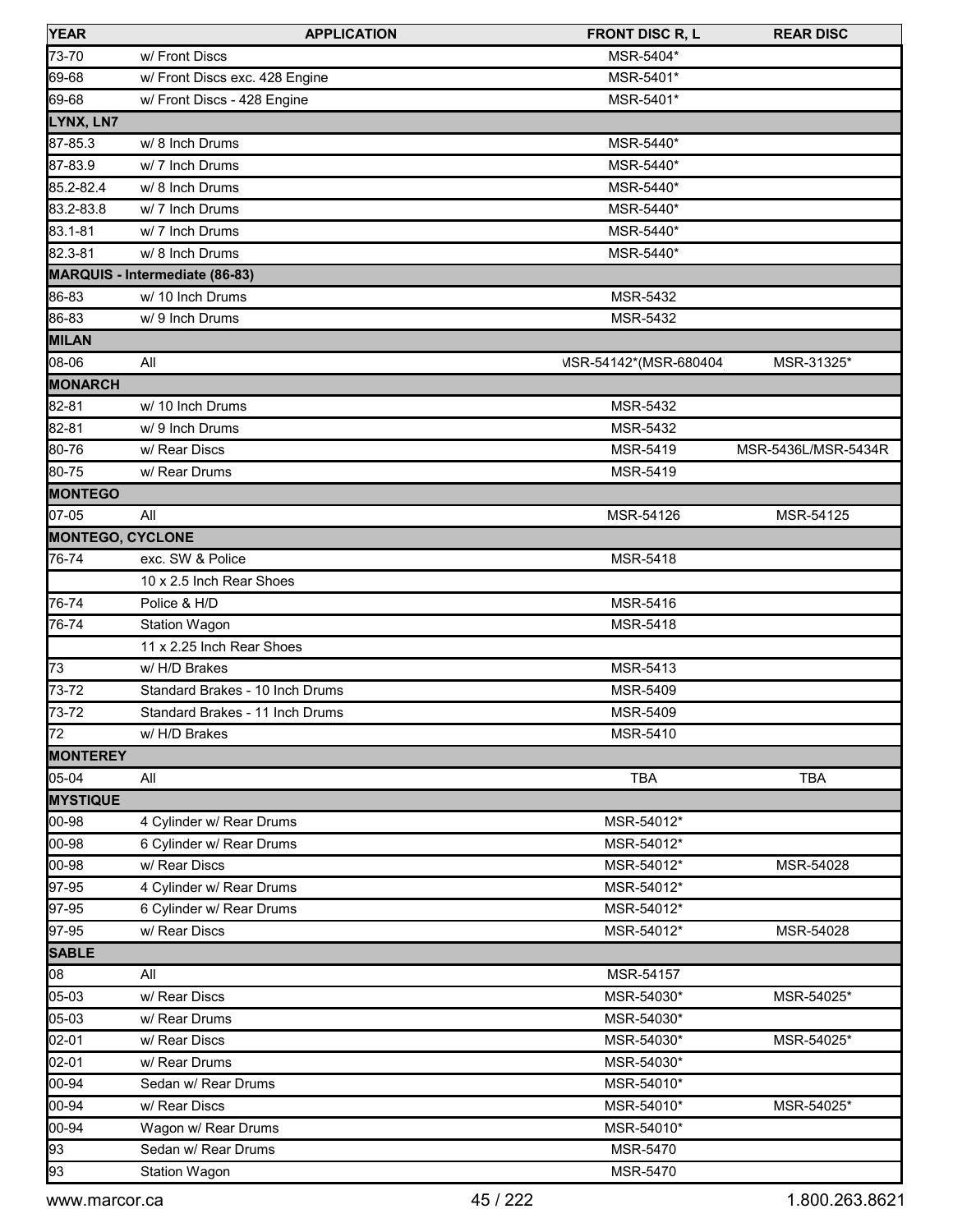| <b>YEAR</b>           | <b>APPLICATION</b>             | <b>FRONT DISC R, L</b> | <b>REAR DISC</b> |
|-----------------------|--------------------------------|------------------------|------------------|
| 93                    | w/ Rear Discs                  | MSR-5470               | MSR-54025*       |
| $92-91$               | w/ 10 Inch Rear Drums          | MSR-5470               |                  |
| 92-91                 | w/ 9 Inch Rear Drums           | MSR-5470               |                  |
| 92-90                 | w/ Rear Discs                  | MSR-5470               | MSR-5495         |
| $90 - 86$             | w/ 10 Inch Rear Drums          | <b>MSR-5454</b>        |                  |
| 90-86                 | w/9 Inch Rear Drums            | <b>MSR-5454</b>        |                  |
| 89-86                 | w/ Rear Discs                  | <b>MSR-5454</b>        | <b>MSR-5494</b>  |
| <b>TOPAZ</b>          |                                |                        |                  |
| $94 - 84$             | All                            | MSR-5440*              |                  |
| <b>TRACER</b>         |                                |                        |                  |
| 99-98                 | w/ Rear Discs                  | MSR-5474*              | MSR-5485*        |
| $97-91$               | w/ Rear Discs                  |                        | MSR-5485*        |
| 99-97                 | w/257mm Front Disc / Rear Drum | MSR-5474*              |                  |
| 96-93                 | w/235mm Front Disc / Rear Drum | MSR-5475               |                  |
| 96-93                 | w/257mm Front Disc / Rear Drum | MSR-5474*              |                  |
| <b>TRACER</b>         |                                |                        |                  |
| 96-91                 | w/257mm Front Disc / Rear Disc | MSR-5474*              | MSR-5485*        |
| 92-91                 | w/235mm Front Disc / Rear Drum | <b>MSR-5475</b>        |                  |
| 89-87                 | w/ Rear Discs - 2 Wheel Drive  | MSR-3146               | MSR-3261         |
| 89-87                 | w/ Rear Discs - 4 Wheel Drive  | MSR-3245               | MSR-3262         |
| 89-87                 | w/ Rear Drums - exc. Wagon     | MSR-3146               |                  |
| 89-87                 | Wagon                          | MSR-3245               |                  |
| <b>ZEPHYR</b>         |                                |                        |                  |
| 83-82.11              | w/ 10 Inch Drums               | MSR-5432               |                  |
| 83-82.11              | w/ 9 Inch Drums                | <b>MSR-5432</b>        |                  |
| 82.10-78              | w/ 10 Inch Drums               | MSR-5432               |                  |
| 82.10-78              | w/ 9 Inch Drums                | MSR-5432               |                  |
| <b>MERKUR</b>         |                                |                        |                  |
| <b>SCORPIO</b>        |                                |                        |                  |
| 90-87                 | Scorpio                        | MSR-3439               | MSR-34054*       |
| XR4Ti                 |                                |                        |                  |
| 89-85                 | w/ Rear Discs                  | MSR-34012              | MSR-34054*       |
| 89-85                 | w/ Rear Drums                  | MSR-34012              |                  |
| <b>MINI</b>           |                                |                        |                  |
| <b>COOPER</b>         |                                |                        |                  |
| 08-07                 | 280 mm Dia                     | MSR-34368              |                  |
|                       | Cooper S 280 mm Dia            | MSR-34368              |                  |
| 06-02                 | 294 mm Dia                     | MSR-34378              |                  |
|                       | Cooper S 294 mm Dia            | MSR-34378              |                  |
|                       | 277 mm Dia                     | MSR-34231*             | MSR-34232*       |
| <b>MITSUBISHI</b>     |                                |                        |                  |
| <b>CORDIA, TREDIA</b> |                                |                        |                  |
| 88-87                 | Turbo                          | MSR-3276               |                  |
|                       | Exc. Turbo                     | MSR-3158               |                  |
| <b>DIAMANTE</b>       |                                |                        |                  |
| 04-97                 | All                            | MSR-31003*             | MSR-31225*       |
| 96-95                 | <b>Antilock Brakes</b>         | MSR-31003*             | MSR-31005        |
| 94-92                 | <b>Antilock Brakes</b>         | MSR-31003*             |                  |
| 95                    | Exc. Antilock Brakes           | MSR-31002*             | MSR-31005        |
| 94-92                 | Exc. Antilock Brakes           | MSR-31002*             |                  |
| 94-93                 | Wagon                          |                        | MSR-31217        |
| 94-92                 | Sedan                          |                        | MSR-31005        |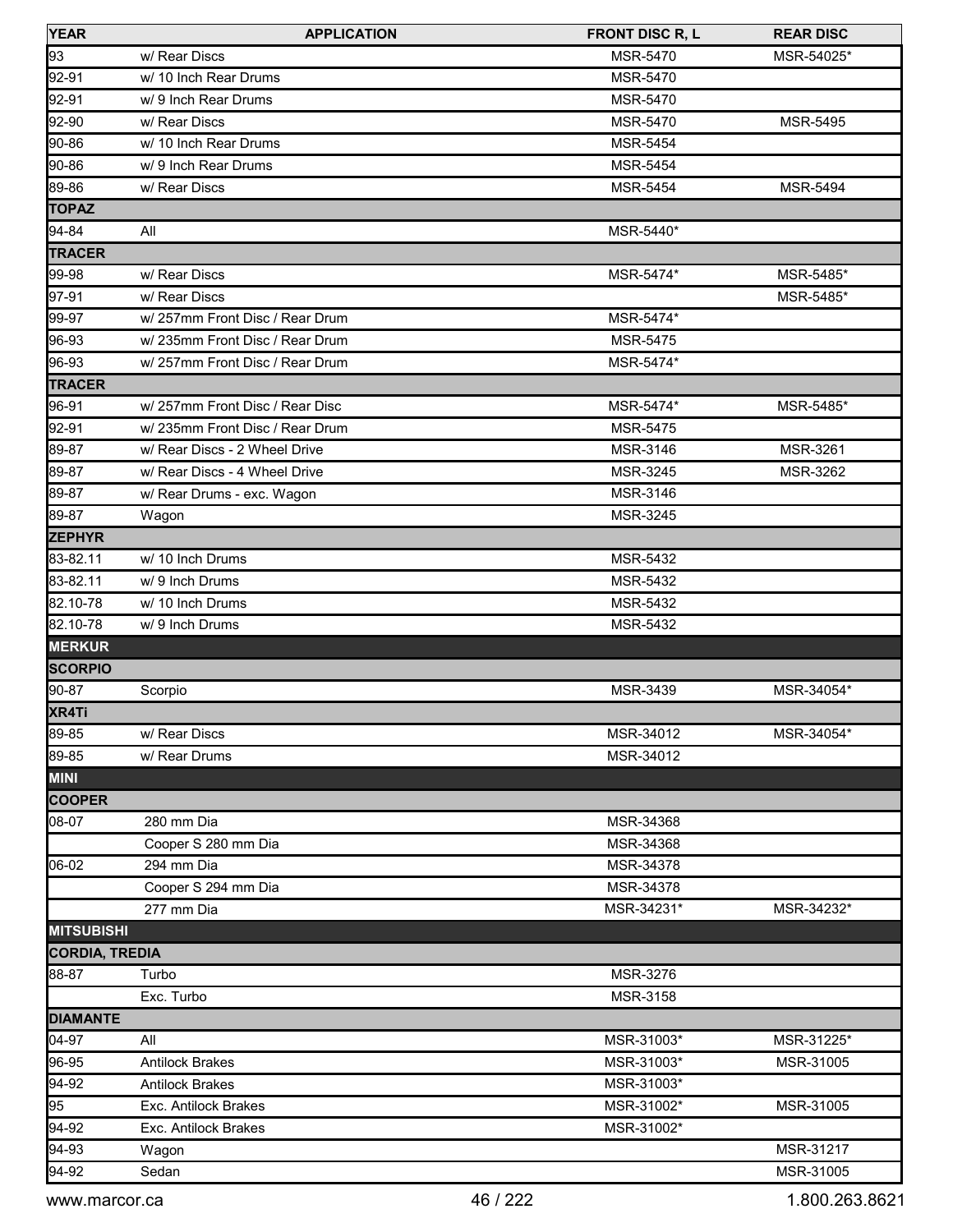| <b>YEAR</b>           | <b>APPLICATION</b>             | <b>FRONT DISC R, L</b> | <b>REAR DISC</b> |
|-----------------------|--------------------------------|------------------------|------------------|
| <b>ECLIPSE</b>        |                                |                        |                  |
| 09-06                 | 3.8 Liter                      | MSR-31448              | MSR-31457        |
| 09-06                 | 2.4 Liter                      | MSR-31448              | MSR-31360*       |
| $05-02$               | All                            | MSR-5399*              | MSR-31147*       |
| 02-00                 | 6 Cylinder 3.0 liter           | MSR-5399*              | MSR-31147*       |
| 01-96                 | 4 Cylinder Exc. AWD            | MSR-31251*             | MSR-31147*       |
| 99-98                 | <b>AWD</b>                     | MSR-31249              | MSR-31147*       |
| 97-95                 | <b>AWD</b>                     | MSR-31003*             | MSR-31147*       |
| 95                    | 2WD, Exc. Turbo                | MSR-31179*             | MSR-31147*       |
| 94-90                 | 2WD, Exc. Turbo                | MSR-31179*             | MSR-31010*       |
| 94                    | <b>AWD</b>                     | MSR-31003*             | MSR-31010*       |
| 94-93                 | <b>AWD</b>                     | MSR-31003*             | MSR-31010*       |
| 94-93                 | <b>FWD</b>                     | MSR-31179*             | MSR-31205*       |
| 90                    | 2WD, Turbo                     | MSR-31008              | MSR-31010*       |
| 92-90                 | All                            | MSR-31179*             | MSR-31010*       |
| 89.3-88.5             | All                            | MSR-31008              | MSR-31010*       |
| <b>EXPO, EXPO LRV</b> |                                |                        |                  |
| 96-95                 | Exc. Antilock Brakes           | MSR-31060              | MSR-31129        |
|                       | <b>Antilock Brakes</b>         | MSR-31109              | MSR-31129        |
| 94-93                 | 4WD, Antilock Brakes           | MSR-31109              | MSR-31129        |
| 94-92                 | LRV, w/ Rear Discs             | MSR-31109              | MSR-31129        |
|                       | LRV, 2WD, w/ Rear Discs        | MSR-31109              | MSR-31129        |
|                       | LRV, 2WD, w/ Rear Drums        | MSR-31060              |                  |
|                       | 4WD, Exc. Antilock Brakes      | MSR-31060              | MSR-31129        |
| 92                    | 4WD, Antilock Brakes           | MSR-31246              | MSR-31129        |
| <b>GALANT</b>         |                                |                        |                  |
| 09-06                 | 3.8 Liter                      | MSR-31448              | MSR-31457        |
|                       | 2.4 Liter                      | MSR-31448              | MSR-31360*       |
| 05-04                 | 2.4 Liter, Exc.Antilock Brakes | MSR-5399*              | MSR-31360*       |
|                       | 3.8 Liter                      | MSR-31346*             | MSR-31147*       |
| 03-01                 | All                            | MSR-5399*              | MSR-31147*       |
| GALANT                |                                |                        |                  |
| 00-99                 | 2.4L                           | MSR-31251*             | MSR-31147*       |
|                       | 3.L                            | MSR-31003*             | MSR-31147*       |
| 98                    | 2.4L                           | MSR-31263*             | MSR-31129        |
|                       | 3.L                            | MSR-31003*             | MSR-31129        |
| 97-93                 | All                            | MSR-31060              | MSR-31129        |
| 92-89.11              | Turbo                          | MSR-31218              | MSR-31011        |
| 93-89.11              | exc. Turbo w/ Rear Discs       | MSR-31060              | MSR-31011        |
| 89                    | Exc. Sigma                     | MSR-3288               | MSR-31011        |
| 88-87                 | Solid Rotors                   | MSR-3170               | MSR-31124        |
| <b>GALANT SIGMA</b>   |                                |                        |                  |
| 90-88                 | All                            | MSR-31060              | MSR-31093        |
| <b>LANCER</b>         |                                |                        |                  |
| 08                    | <b>GTS</b>                     | MSR-53038              |                  |
|                       | DE,ES                          | MSR-53037              | MSR-53036        |
| 06-05                 | <b>Ralliart Edition</b>        | MSR-5399*              | MSR-31147*       |
| 06-02                 | Rally Edition                  | MSR-31263*             |                  |
| 05-02                 | Exc. Rally Edition             | MSR-31300*             |                  |
| 04                    | Sportback Exc. Antilock Brakes | MSR-31344              | MSR-31129        |
|                       |                                |                        |                  |
| 04<br>04              | Sportback Antilock Brakes      | MSR-5399*              | MSR-31147*       |
|                       | Exc. ES Series                 | MSR-31263*             |                  |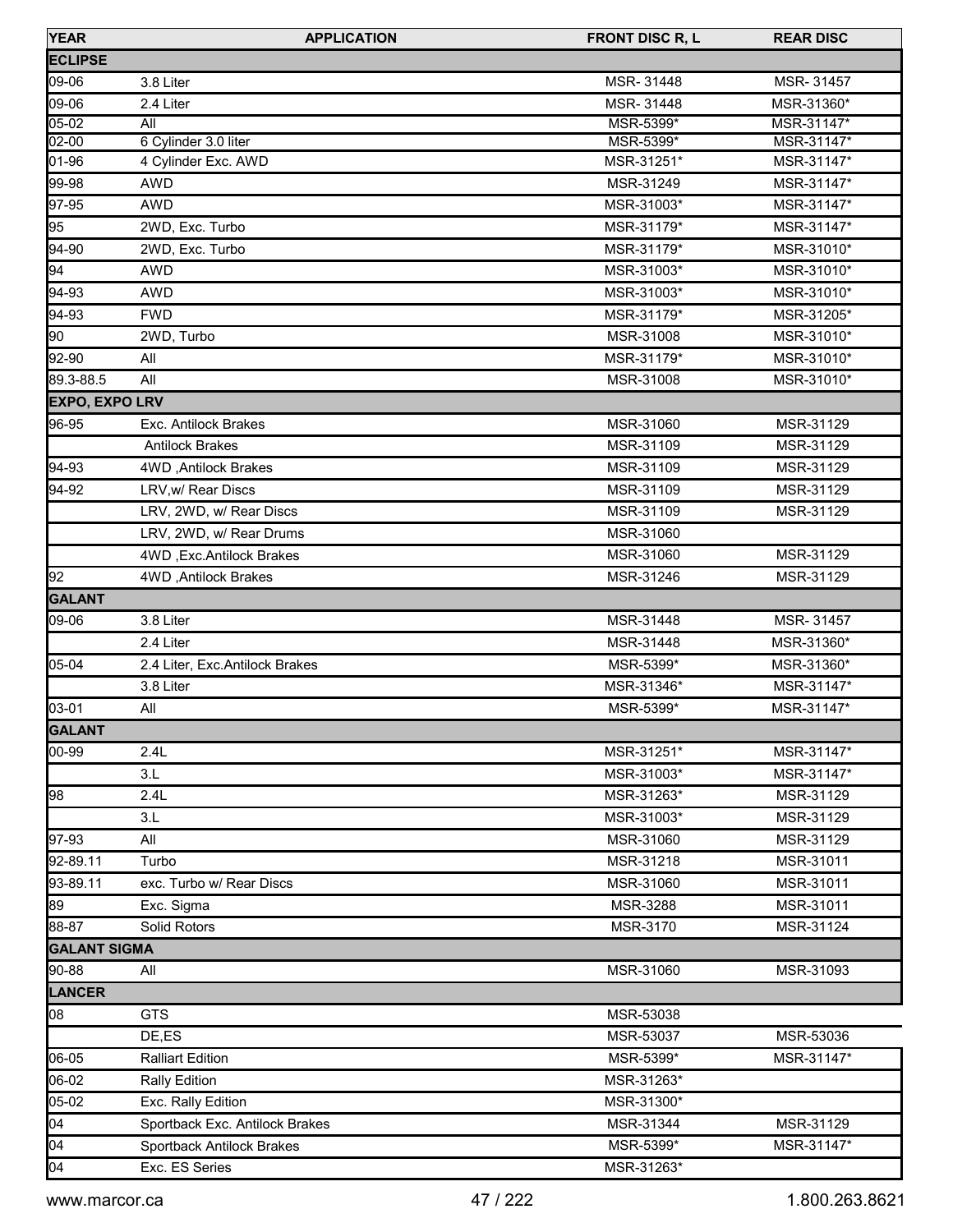| <b>YEAR</b>    | <b>APPLICATION</b>                    | <b>FRONT DISC R, L</b> | <b>REAR DISC</b> |
|----------------|---------------------------------------|------------------------|------------------|
|                | <b>LANCER EVOLUTION</b>               |                        |                  |
| 08             | <b>GSR</b>                            | MSR-31516              |                  |
| 06-03          | All                                   | MSR-31345*             | MSR-31355        |
| 03-02          | w/ Rear Drums                         | MSR-31060              |                  |
| <b>MIRAGE</b>  |                                       |                        |                  |
| 02-00          | w/ 13 Inch Wheels                     | MSR-31133*             |                  |
|                | w/ 14 Inch Wheels                     | MSR-31300*             |                  |
| 99             | w/ 13 Inch Wheels                     | MSR-31133*             | MSR-31199        |
|                | w/ 14 Inch Wheels                     | MSR-31300*             | MSR-31199        |
| 98-97          | All                                   | MSR-31133*             | MSR-31199        |
| 96-95          | 2 Door w/ 1.5 Litre-Plain Front Disc  | MSR-31139              | MSR-31199        |
|                | 2 Door w/ 1.8 Litre-Vented Front Disc | MSR-31133*             | MSR-31199        |
| 96-93          | 4 Door w/ Rear Discs                  | MSR-31133*             | MSR-31199        |
|                | 4 Door w/ Rear Drums                  | MSR-31133*             |                  |
|                | Sedan                                 | MSR-31133*             | MSR-31199        |
| 94-93          | 2 Door                                | MSR-31139              | MSR-31199        |
| 92-91          | <b>Hatchback</b>                      | MSR-31102              | MSR-31011        |
|                | 4 Door w/ Rear Discs                  | MSR-31099              | MSR-31011        |
|                | 4 Door w/ Rear Drums                  | MSR-31094              |                  |
|                | 1.5L                                  | MSR-31094              | MSR-31011        |
|                | 1.6L                                  | MSR-31099              | MSR-31011        |
|                | 2 Door                                | MSR-31102              | MSR-31011        |
| 90-89          | 2 Door exc. Turbo                     | MSR-3160               | MSR-31011        |
|                | 3 Door, Hatchback                     | MSR-3160               | MSR-31011        |
|                | 4 Door Sedan                          | MSR-3158               | MSR-31011        |
| 89             | Turbo, Hatchback                      | MSR-3276               | MSR-31011        |
| 88-85          | Solid Rotors, exc. Turbo              | MSR-3160               |                  |
| 88-85          | Vented Rotors, Turbo                  | MSR-3158               |                  |
| <b>PRECIS</b>  |                                       |                        |                  |
| 94-80          | <b>Vented Rotors</b>                  | MSR-3172*              |                  |
| 89-88          | Solid Rotors                          | MSR-3170               |                  |
| 88             | Vented Rotors                         | MSR-3172*              |                  |
| 87             | Solid Rotors                          | MSR-3170               |                  |
| <b>STARION</b> |                                       |                        |                  |
| 89-83          | w/ 4 Bolt Wheels                      | MSR-3275               | MSR-3283         |
|                | w/ 5 Bolt Wheels                      | MSR-31087              | MSR-31028        |
| 3000GT         |                                       |                        |                  |
| 99-94          | VR - 4 Turbo                          | MSR-31186              | MSR-31176        |
| 99-91          | except VR-4 Turbo                     | MSR-31003*             | MSR-31005        |
| 93-91          | except VR-4 Turbo                     | MSR-31003*             | MSR-31005        |
| 93-91          | VR-4 Turbo                            | MSR-31004              | MSR-31006        |
| <b>NISSAN</b>  |                                       |                        |                  |
| <b>ALTIMA</b>  |                                       |                        |                  |
| 08-07          | All                                   | MSR-31464              | MSR-31312*       |
| 07             | 3.5 Liter, SER                        | MSR-31464              | MSR-31312*       |
| 06-05          | 3.5 Liter, SER                        | MSR-31375*             | MSR-31312*       |
| 07-05          | 2.5 Liter, S                          | MSR-31306*             | MSR-31312*       |
| 07-02          | 2.5, 3.5 Liter, SE, SL                | MSR-31306*             | MSR-31312*       |
| 05             | 3.5 Liter, SER                        | MSR-31330*             | MSR-31312*       |
| 01             | 2.5 Liter                             | MSR-31306*             | MSR-31058*       |
|                | 3.5 Liter, SER                        | MSR-31306*             | MSR-31058*       |
|                | 2.4 Liter                             | MSR-31057*             | MSR-31058*       |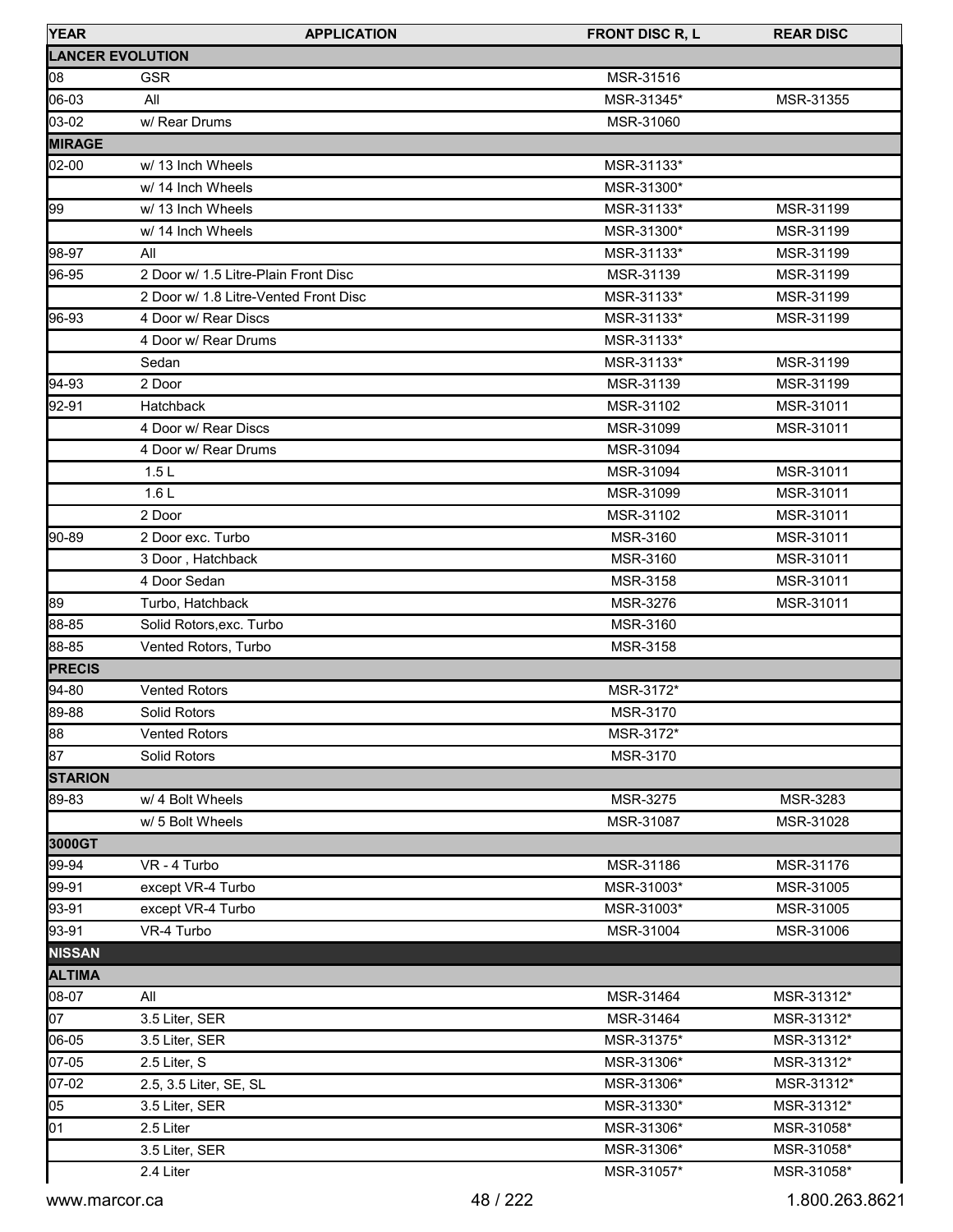| <b>YEAR</b>       | <b>APPLICATION</b>                            | <b>FRONT DISC R, L</b> | <b>REAR DISC</b> |
|-------------------|-----------------------------------------------|------------------------|------------------|
| 00-93             | All                                           | MSR-31057*             | MSR-31058*       |
| <b>MAXIMA</b>     |                                               |                        |                  |
| 08-06             | All                                           | MSR-31375*             | MSR-31312*       |
| 05-04             | All                                           | MSR-31330*             | MSR-31312*       |
| 03-02             | All                                           | MSR-31306*             | MSR-31134*       |
| 01-00             | All                                           | MSR-31277*             | MSR-31134*       |
| 99-95             | All                                           | MSR-3218* (MSR-31122)  | MSR-31134*       |
| 94-91             | w/ Rear Discs                                 | MSR-3218* (MSR-31122)  |                  |
| 94-89             | w/ Rear Drums                                 | MSR-3218* (MSR-31122)  |                  |
| 90-89             | w/ Rear Discs                                 | MSR-3218* (MSR-31122)  |                  |
| 88                | All                                           | MSR-3154               |                  |
| 87-85             | All                                           | MSR-3154               |                  |
| 84-82             | Exc. Wagon                                    | MSR-3183               | MSR-3152         |
| 84-81             | Wagon                                         | MSR-3183               |                  |
| 81                | Exc. Wagon                                    | MSR-3183               | MSR-3197         |
| 80-77             | All                                           | MSR-3127               |                  |
| <b>NX, PULSAR</b> |                                               |                        |                  |
| 93-91             | w/ 1600cc Engine - Rear Discs                 | MSR-3216               | MSR-31148*       |
|                   | w/ 1600cc Engine - Rear Drums                 | MSR-3216               |                  |
|                   | w/ 2000 cc Engine, 250 x 18mm Front Discs     | MSR-3209               | MSR-31148*       |
|                   | w/ 2000 cc Engine, 257 x 26mm Front Discs     | MSR-31130              | MSR-31045        |
| 90-88             | w/D.O.H.C - Vented Front Discs                | MSR-3209               |                  |
| $90 - 87$         | w/ S.O.H.C - Plain Front Discs                | <b>MSR-3217</b>        |                  |
| $\overline{87}$   | w/D.O.H.C - Vented Front Discs                | MSR-3216               |                  |
| 86                | All                                           | MSR-3110               |                  |
| 85-84             | Turbo                                         | MSR-3110               |                  |
| 85-83             | Exc. Turbo                                    | MSR-3110               |                  |
| <b>SENTRA</b>     |                                               |                        |                  |
| 10                | 2.0 SL                                        | MSR-31463              |                  |
| 09                | SE-R SPEC-V 12.6"OD                           | MSR-31463              |                  |
| 09-07             | SE-R SPEC-V                                   | MSR-31513              |                  |
|                   | 2.0 Litre                                     | MSR-31463              |                  |
| 06-04             | 2.5 Litre 4 Piston Caliper                    | MSR-31419              |                  |
| 06-00             | 2.5 Litre Single Piston Caliper               | MSR-31057*             |                  |
| 06-02             | 1.8 Litre                                     | MSR-31307*             |                  |
| 04-02             | 2.5 Litre                                     | MSR-31057*             |                  |
| 01-00             | 1.8 Litre w/ Rear Disc                        | MSR-31307*             |                  |
|                   | 1.8 Litre w/ Rear Drums                       | MSR-31307*             |                  |
|                   | 2.0 Litre w/ Rear Disc                        | MSR-31057*             |                  |
|                   | 2.0 Litre w/ rear Drums                       | MSR-31057*             |                  |
| 99-96             | 4 Door Sedan w/ Rear Discs, 247mm Front Discs | MSR-31169*             |                  |
| 99-95             | 4 Door Sedan w/ Rear Drums, 232mm Front Discs | MSR-31123*             |                  |
|                   | 4 Door Sedan w/ Rear Discs                    | MSR-31123*             |                  |
| 96-95             | 2 Door Coupe                                  | MSR-3216               |                  |
| 94-91             | exc. 93-91 Classic - 1600cc Engine            | MSR-3216               |                  |
|                   | w/2000cc Engine, 250 x 18mm Front Discs       | MSR-3209               |                  |
|                   | 257 x 26mm Front Discs                        | MSR-31130              |                  |
| 93-91             | Sentra Classic - Canada Only                  | MSR-3217               |                  |
| 90-86             | w/ Gas Engine or Sedan Models                 | MSR-3217               |                  |
| 87-86             | w/ Diesel Engine or Wagon Models              | MSR-3216               |                  |
| 85                | w/ Gas Engine or Sedan Models                 | MSR-3110               |                  |
| 85-83             | w/ Diesel Engine or Wagon Models              | MSR-3212               |                  |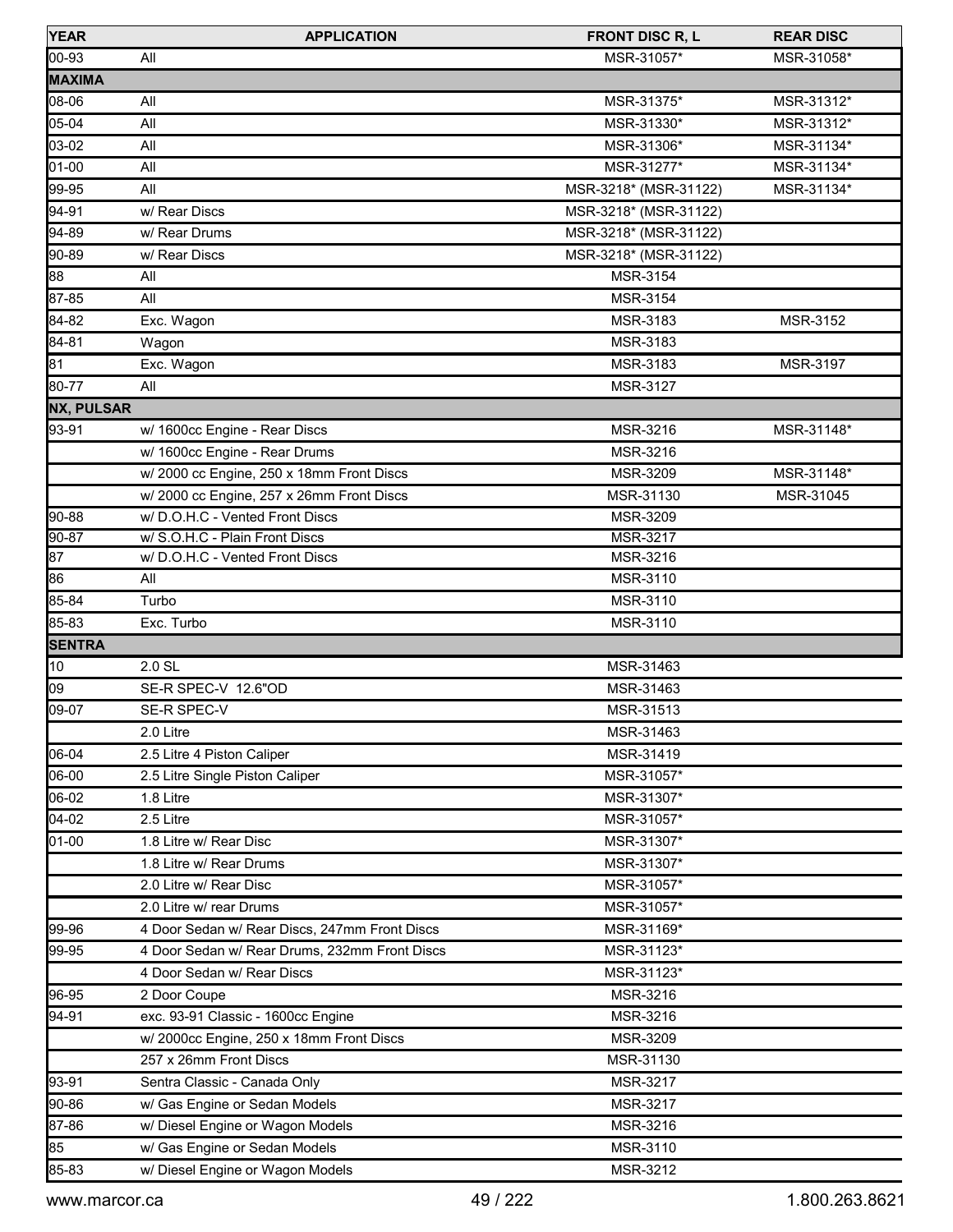| <b>YEAR</b>             | <b>APPLICATION</b>             | <b>FRONT DISC R, L</b> | <b>REAR DISC</b> |
|-------------------------|--------------------------------|------------------------|------------------|
| 84                      | w/ Gas Engine                  | MSR-3110               |                  |
| 83-82                   | w/ Gas Engine                  | MSR-3110               |                  |
| <b>SENTRA WAGON</b>     |                                |                        |                  |
| 90-89                   | 4 Wheel Drive                  | MSR-3216               |                  |
| 90-86                   | 2 Wheel Drive                  | MSR-3216               |                  |
| 88-86                   | 4 Wheel Drive                  | MSR-3216               |                  |
| <b>STANZA</b>           |                                |                        |                  |
| 92-90                   | w/ Rear Discs                  | MSR-3264*              | MSR-31046        |
| 92-90                   | w/ rear Drums                  | MSR-3264*              |                  |
| 89-86.11                | All                            | MSR-3211               |                  |
| 89-86                   | Stanza Wagon See Nissan Multi  |                        |                  |
| 86.1-86.10              | All                            | MSR-3211               |                  |
| 85.12-84                | All                            | MSR-3112               |                  |
| 83-81                   | All                            | MSR-3112               |                  |
| <b>VERSA</b>            |                                |                        |                  |
| 09-07                   | All                            | MSR-31463              |                  |
| F10, MSR-310            |                                |                        |                  |
| 82-79                   | All                            | MSR-3129               |                  |
| 210, B210               |                                |                        |                  |
| 82-79                   | 210 Canada                     | MSR-3125               |                  |
| 82-76                   | B210                           | MSR-3125               |                  |
| 75-73                   | All                            | MSR-3101               |                  |
| <b>200SX</b>            |                                |                        |                  |
| 98-95                   | 1.6 Litre Engine w/ Rear Discs | MSR-31123*             | MSR-31148*       |
| 98-95                   | 1.6 Litre Engine w/ Rear Drums | MSR-31123*             |                  |
| 98-95                   | SE-R 2 Litre w/ Rear Discs     | MSR-31169*             | MSR-31148*       |
| 88-87                   | 6 Cylinder                     | MSR-3210               | MSR-31136        |
| 88-84                   | 4 Cylinder w/ Rear Discs       | MSR-3183               | MSR-3152         |
| 84                      | w/ Rear Drums                  | MSR-3183               |                  |
| 83.9-82                 | w/ Rear Discs                  | MSR-3163               | MSR-3152         |
| 83.9-80                 | w/ Rear Drums                  | MSR-3163               |                  |
| 81-80                   | w/ Rear Discs                  | MSR-3163               | MSR-3197         |
| 79-77                   | All                            | MSR-3125               |                  |
| <b>240SX</b>            |                                |                        |                  |
| 98-97                   | Exc. SE w/ 4 Bolt Wheels       | MSR-3264*              | MSR-31063*       |
| 98-97                   | SE w/ 5 Bolt Wheels            | MSR-31230              | MSR-31156*       |
| 96-95                   | Exc. SE w/ 4 Bolt Wheels       | MSR-3215*              | MSR-31058*       |
| 96-95                   | SE w/ 5 Bolt Wheels            | MSR-31155*             | MSR-31156*       |
| 94-89                   | w/ABS                          | MSR-3264*              | MSR-31058*       |
| 94-89                   | w/o ABS                        | MSR-3215*              | MSR-31058*       |
| 240Z, 260Z, 280Z, 280ZX |                                |                        |                  |
| 83-82                   | All                            | MSR-3130               | MSR-3152         |
| 81-79                   | All                            | MSR-3130               | MSR-3197         |
| 78-77                   | All                            | MSR-3131               |                  |
| 76-75                   | 280Z                           | <b>MSR-3131</b>        |                  |
| 75-74                   | 260Z                           | MSR-3131               |                  |
| 73-70                   | 240Z                           | MSR-3103               |                  |
| 300ZX                   |                                |                        |                  |
| 96-91                   | All                            | MSR-31126*             | MSR-31097*       |
| 96-89                   | Parking Brake Shoe             |                        |                  |
| 90                      | Exc. Turbo                     | MSR-31125*             | MSR-31097*       |
| 90                      | Turbo                          | MSR-31126*             | MSR-31097*       |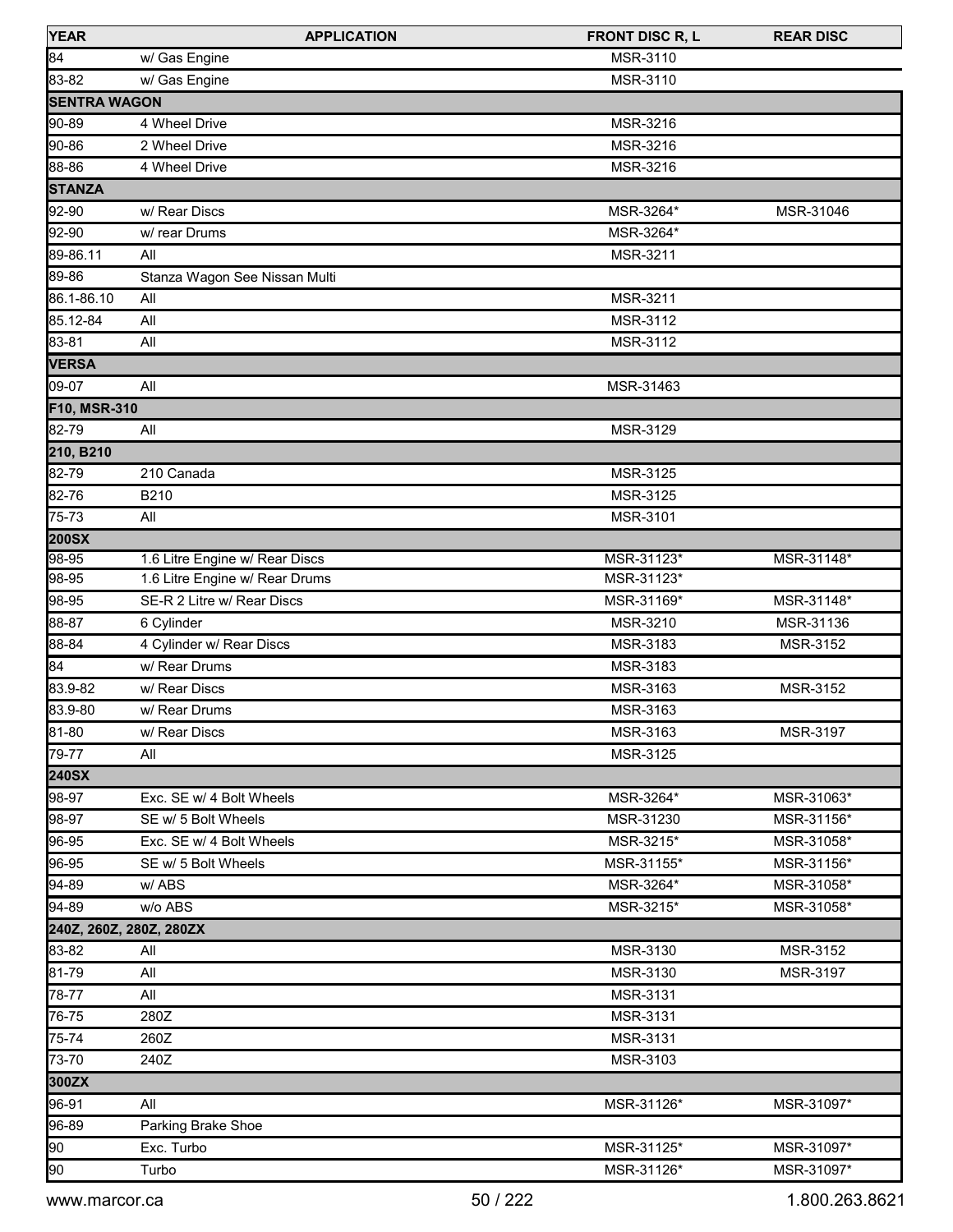| <b>YEAR</b>                 | <b>APPLICATION</b>                    | <b>FRONT DISC R, L</b> | <b>REAR DISC</b> |
|-----------------------------|---------------------------------------|------------------------|------------------|
| 89-87                       | Exc. Turbo                            | MSR-3210               | MSR-31026        |
| 89-87                       | Turbo                                 | MSR-3213               | MSR-31026        |
| 86                          | GL, GLL                               | MSR-3210               | MSR-31136        |
| 86-84                       | SF - Canada                           | MSR-31214              | MSR-3152         |
| 86-84                       | Turbo                                 | MSR-3210               | MSR-31136        |
| 85-84                       | GL, GLL                               | MSR-3243               | MSR-3256         |
| 350Z                        |                                       |                        |                  |
| 09-08                       | w/ Standard Brakes                    | MSR-31375*             | MSR-31387*       |
| 07-06                       | w/ Brembo Brakes                      | MSR-31395              | MSR-31497        |
|                             | w/ Standard Brakes                    | MSR-31375*             | MSR-31387*       |
| 05-03                       | w/ Brembo Brakes                      | MSR-31395              | MSR-31497        |
|                             | w/ Standard Brakes                    | MSR-31350*             | MSR-31349*       |
| 370Z                        |                                       |                        |                  |
| 10-09                       |                                       | MSR-31375*             | MSR-31387*       |
| 510, 610, 710               |                                       |                        |                  |
| 81-77                       | 510                                   | MSR-3125               |                  |
| 79-75                       | 610, 710                              | MSR-3125               |                  |
| <b>OLDSMOBILE</b>           |                                       |                        |                  |
| <b>ACHIEVA</b>              |                                       |                        |                  |
| 98-97                       | All                                   | MSR-5580*              |                  |
| 96                          | All                                   | MSR-5580*              |                  |
| 95-92                       | All                                   | MSR-5580*              |                  |
| <b>ALERO</b>                |                                       |                        |                  |
| 04-99                       | All                                   | MSR-55040*             | MSR-55039*       |
| <b>AURORA</b>               |                                       |                        |                  |
| 03-01                       | All                                   | MSR-55034*             | MSR-55065*       |
| 99-97                       | All                                   | MSR-55034*             | MSR-5599*        |
| 96-95                       | All                                   | MSR-55014*             | MSR-5599*        |
|                             | <b>CALAIS, CUTLASS CALAIS</b>         |                        |                  |
| 91                          | All                                   | MSR-5580*              |                  |
| 90                          | w/ Performance Package                | MSR-5580*              |                  |
| 90-85                       | w/o Performance Package               | MSR-5580*              |                  |
| <b>CIERA, CUTLASS CIERA</b> |                                       |                        |                  |
| 96-83                       | w/ 260mm Front Disc-Finned Rear Drums | MSR-5552*              |                  |
| 96-83                       | w/ 260mm Front Disc-Plain Rear Drums  | MSR-5552*              |                  |
| 89-82                       | w/246mm Front Discs                   | <b>MSR-5548</b>        |                  |
| 82                          | w/260mm Front Discs                   | <b>MSR-5561</b>        |                  |
|                             | <b>CUTLASS, CUTLASS SUPREME - FWD</b> |                        |                  |
| 99-97                       | Cutlass                               | MSR-55040*             |                  |
| 97-94                       | Cutlass Supreme w/267mm Front Discs   | MSR-5566*              | MSR-55018*       |
| 97-94                       | Cutlass Supreme w/286mm Front Disc    | MSR-55013*             | MSR-55018*       |
| 93-88                       | All                                   | MSR-5566*              | MSR-5567*        |
|                             | CUTLASS, F85, 442 - RWD               |                        |                  |
| 87-82                       | All                                   | MSR-5547*              |                  |
| 81-79                       | All                                   | MSR-5549               |                  |
| 78                          | All                                   | MSR-5530               |                  |
| 77-76                       | All                                   | <b>MSR-5519</b>        |                  |
| 75-73                       | All                                   | MSR-5519               |                  |
| 72-67                       | All w/ Front Disc Brakes              | MSR-5514*              |                  |
|                             | <b>CUTLASS CRUISER, VISTA CRUISER</b> |                        |                  |
| 83-82                       | All                                   | MSR-5547*              |                  |
| 81-79                       | All                                   | MSR-5549               |                  |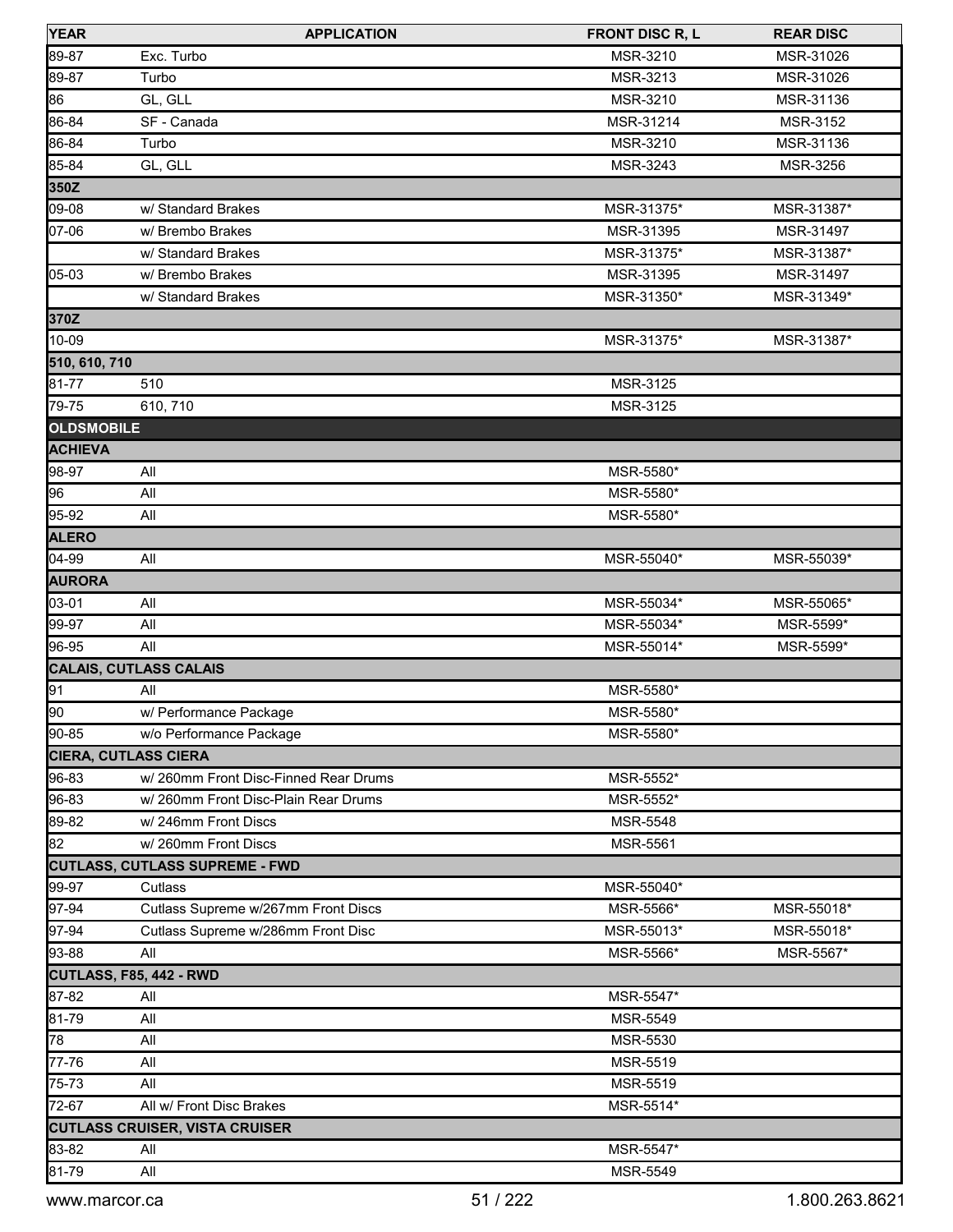| <b>YEAR</b>             | <b>APPLICATION</b>                                      | <b>FRONT DISC R, L</b> | <b>REAR DISC</b> |
|-------------------------|---------------------------------------------------------|------------------------|------------------|
| 78                      | All                                                     | MSR-5530               |                  |
| 77-76                   | All                                                     | MSR-5519               |                  |
| 75-73                   | All                                                     | <b>MSR-5519</b>        |                  |
| 72-67                   | w/ Front Discs                                          | MSR-5514*              |                  |
| 72-64                   | w/ Front Drums                                          |                        |                  |
|                         | <b>EIGHTY-EIGHT, LSS - FWD</b>                          |                        |                  |
| 99-94                   | w/ HD Brakes 303mm Front Discs                          | MSR-55034*             |                  |
| 99-94                   | Standard Brakes-278mm Front Discs                       | MSR-55014*             |                  |
| 93-92                   | All                                                     | <b>MSR-5576</b>        |                  |
| 91-86                   | w/ Rear Discs                                           | MSR-5552*              |                  |
| 91-86                   | w/ Rear Drums                                           | MSR-5552*              |                  |
| <b>FIRENZA</b>          |                                                         |                        |                  |
| 88-85                   | All                                                     | MSR-5558               |                  |
| 84-82                   | <b>Vented Rotors</b>                                    | MSR-5543               |                  |
| 83-82                   | Solid Rotors                                            | MSR-5554               |                  |
|                         | FULLSIZE - CUSTOM CRUISER, DELTA 88, NINETY-EIGHT - RWD |                        |                  |
| 92-91                   | Delta 88 Custom Cruiser Wagon                           | MSR-5577*              |                  |
| 90-78                   | w/ 11 Inch Drums-4.25 Inch Width                        | <b>MSR-5546</b>        |                  |
| 86-78                   | w/ 11 Inch Drums-3.25 Inch Width                        | MSR-5546               |                  |
| 85-79                   | w/ 9.5 Inch Drums                                       | MSR-5542*              |                  |
| 78-77                   | w/ 9.5 Inch Drums                                       | MSR-5519               |                  |
| 77                      | w/ 11 Inch Rear Drums                                   | <b>MSR-5524</b>        |                  |
| 76-73                   | w/ 12 x 2 Inch Drums                                    | MSR-5516               |                  |
| 76-71                   | w/ 11 Inch Rear Drums                                   | MSR-5516               |                  |
|                         | 3.25 Inch Drum Width 17 lbs.                            |                        |                  |
| 76-71                   | w/ 11 Inch Rear Drums                                   | MSR-5516               |                  |
|                         | 4.25 Inch Drum Width 23 lbs.                            |                        |                  |
| 76-71                   | w/ 12 x 2.5 Inch Drums                                  | MSR-5516               |                  |
| <b>INTRIGUE</b>         |                                                         |                        |                  |
| 02-98                   | w/ Standard Brakes-278mm Front Disc                     | MSR-55036*             | MSR-55039*       |
| 02-98                   | Parking Brake Shoe                                      |                        |                  |
| 99-98                   | w/ HD Brakes-303mm Front Discs                          | MSR-55034*             | MSR-55039*       |
|                         | NINETY-EIGHT, REGENCY - FWD                             |                        |                  |
| 96-94                   | All                                                     | MSR-55014*             |                  |
| 93-92                   | All                                                     | <b>MSR-5576</b>        |                  |
| 91                      | All                                                     | MSR-5576               |                  |
| 90-87                   | All                                                     | MSR-5552*              |                  |
| 86-85                   | All                                                     | MSR-5552*              |                  |
| OMEGA                   |                                                         |                        |                  |
| 84-80                   | w/ Finned Rear Drums                                    | MSR-5548               |                  |
| 81-80                   | w/ Plain Rear Drums                                     | <b>MSR-5548</b>        |                  |
| 79                      | All                                                     | MSR-5542*              |                  |
| 78-75                   | All                                                     | MSR-5519               |                  |
| $\sqrt{74}$             | w/ Front Discs                                          | MSR-5514*              |                  |
| 74                      | w/ Front Drums                                          |                        |                  |
| 73                      | w/ Front Discs                                          | MSR-5514*              |                  |
| <b>STARFIRE</b>         |                                                         |                        |                  |
| 80-76                   | All                                                     | MSR-5525               |                  |
| 75                      | All                                                     | MSR-5517               |                  |
| <b>TORONADO, TROFEO</b> |                                                         |                        |                  |
| 92                      | All                                                     | MSR-5576               | MSR-5599*        |
| 91-86                   | All                                                     | MSR-5552*              | <b>MSR-5559</b>  |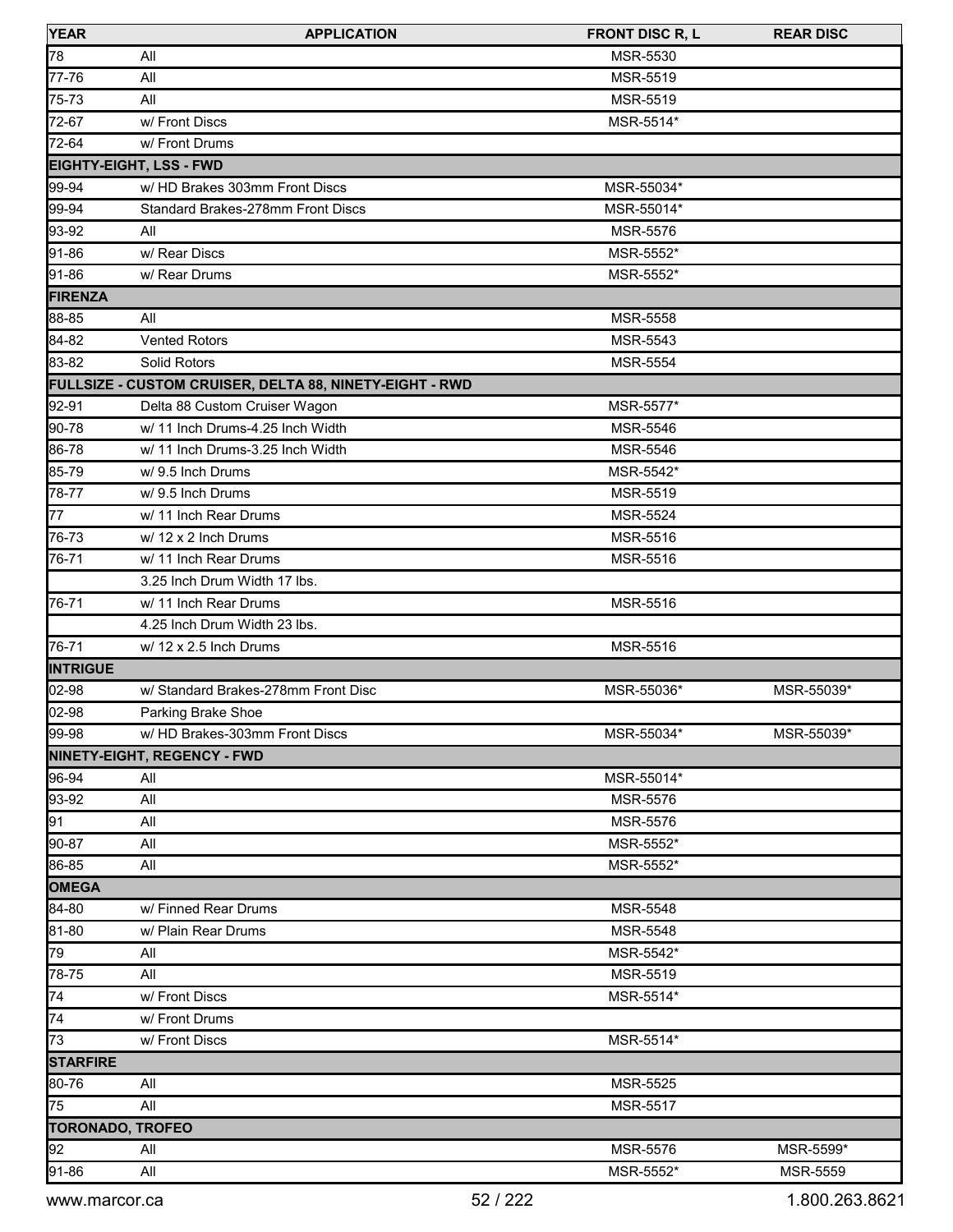| <b>YEAR</b>          | <b>APPLICATION</b>                   | <b>FRONT DISC R, L</b> | <b>REAR DISC</b> |
|----------------------|--------------------------------------|------------------------|------------------|
| 85-79                | w/ Rear Discs                        | MSR-5550*              |                  |
| 82-79                | w/ Rear Drums                        | MSR-5550*              |                  |
| 78-76                | All                                  | MSR-5512               |                  |
| 75-69                | w/ Front Discs                       | MSR-5512               |                  |
| <b>PEUGEOT</b>       |                                      |                        |                  |
|                      | 405                                  |                        |                  |
| 93-88                | w/ Rear Discs                        | MSR-3445               | MSR-34152        |
| 90-88                | w/ Rear Drums                        | MSR-3445               |                  |
|                      | 504                                  |                        |                  |
| 84-79                | Exc. Wagon                           | MSR-3425               | MSR-3427         |
| 84-79                | Wagon                                | MSR-3425               | <b>TBA</b>       |
| 78-72                | Exc. Wagon                           | MSR-3425               | MSR-3427         |
| 78-70                | Wagon                                | MSR-3425               | <b>TBA</b>       |
|                      | 505                                  |                        |                  |
| 89-83                | w/ Rear Discs w/o ABS                | 34MSR-31               | MSR-3427         |
| 89-80                | w/ Rear Drums - Diesel Models        | MSR-3425               | <b>TBA</b>       |
| 89-80                | w/ Rear Drums exc. Diesel Models     | MSR-3425               | <b>TBA</b>       |
|                      | 604                                  |                        |                  |
| 82-77                | All                                  | MSR-3425               | <b>MSR-3427</b>  |
| <b>PLYMOUTH</b>      |                                      |                        |                  |
| <b>ACCLAIM</b>       |                                      |                        |                  |
| 95-92                | w/ 10.25 Inch Front Discs-Rear Discs | MSR-5329*              | <b>MSR-5345</b>  |
| 95-92                | w/ 11 Inch Front Discs-Rear Discs    | MSR-5344               | MSR-5345         |
| 95-92                | w/ 11 Inch Front Discs               | MSR-5344               | MSR-5354         |
|                      | <b>Vented Rear Discs</b>             |                        |                  |
| 95-91                | w/ 10.25 Inch Front Discs-Rear Drums | MSR-5329*              |                  |
| 95-91                | w/ 11 Inch Front Discs-Rear Drums    | MSR-5344               |                  |
| 91                   | w/ 11 Inch Front Discs               | <b>MSR-5344</b>        | MSR-5345         |
| 91                   | w/ 11 Inch Front Discs               | MSR-5344               | <b>MSR-5354</b>  |
| 90                   | w/ Rear Drums                        | MSR-5329*              |                  |
| 90-89                | w/ Rear Discs                        | MSR-5329*              |                  |
| 89                   | w/ Rear Drums                        | MSR-5329*              |                  |
| <b>ARROW</b>         |                                      |                        |                  |
| 81-80                | w/ Rear Discs                        | MSR-3123               |                  |
| 81-76                | w/ Rear Drums                        | MSR-3123               |                  |
| <b>BARRACUDA</b>     |                                      |                        |                  |
| 74-73                | All                                  | MSR-5314               |                  |
| 72-71                | w/ 10 Inch Front / Rear Drums        |                        |                  |
| 72-71                | w/ 11 Inch Front / Rear Drums        |                        |                  |
| 72-70                | w/ Front Discs                       | MSR-5306               |                  |
| 70                   | w/ 6 Cylinder - 10 Inch Front Drums  |                        |                  |
| 70                   | w/ 8 Cylinder - 10 Inch Front Drums  |                        |                  |
| 69-65                | w/ Front Drums - 6 Cylinder          |                        |                  |
| 69-65                | w/ Front Drums - 8 Cylinder          |                        |                  |
| <b>BREEZE</b>        |                                      |                        |                  |
| 00-96                | w/ 260mm Front Disc - 14 Inch Wheels | MSR-5362*              |                  |
| 00-96                | w/ 283mm Front Disc - 15 Inch Wheels | MSR-5381*              |                  |
|                      | w/ Rear Drum                         |                        |                  |
| 00-96                | w/ Rear Disc - 15 Inch Wheels        | MSR-5381*              | MSR-5347         |
| <b>CARAVELLE FWD</b> |                                      |                        |                  |
| 88-85                | w/ 5 Bolt Wheels-Elec. Brake Sensors | MSR-5329*              |                  |
| 88-85                | 5 Bolt Wheels-no Elec. Brake Sensors | MSR-5329*              |                  |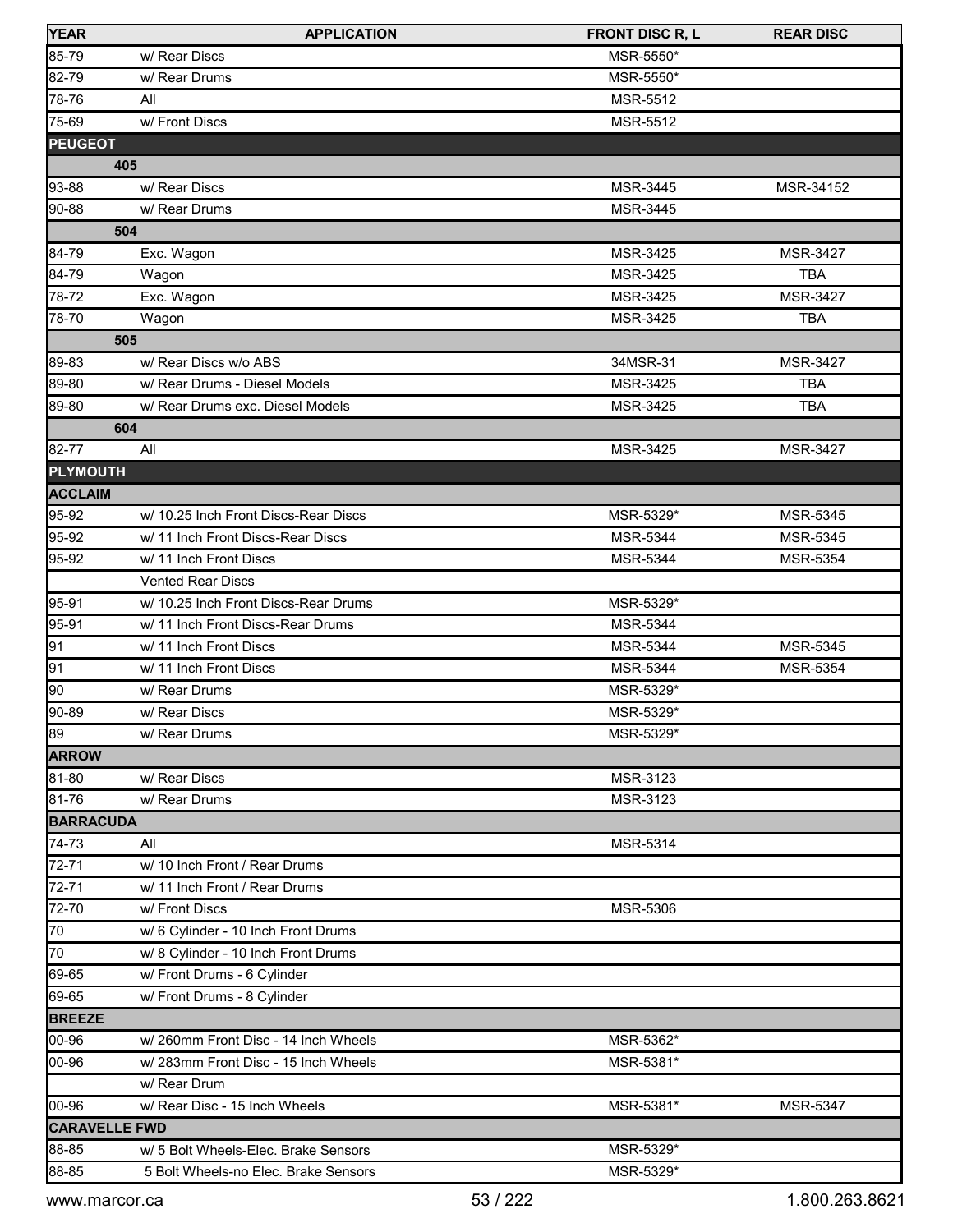| <b>YEAR</b>      | <b>APPLICATION</b>                            | <b>FRONT DISC R, L</b> | <b>REAR DISC</b> |
|------------------|-----------------------------------------------|------------------------|------------------|
| 86-84            | w/ 4 Bolt Wheels-Elec. Brake Sensors          | MSR-5327               |                  |
| 86-84            | 4 Bolt Wheels-no Elec. Brake Sensors          | <b>MSR-5327</b>        |                  |
| <b>CHAMP</b>     |                                               |                        |                  |
| 83-79            | All                                           | MSR-3123               |                  |
|                  | <b>FURY, VIP, CUSTOM FURY</b>                 |                        |                  |
| 81-77            | w/ 10 Inch Drums                              | MSR-5311               |                  |
| 81-77            | w/ 11 Inch Drums                              | MSR-5311               |                  |
| 76-74            | w/ 11 x 2 Inch Shoes                          | MSR-5315               |                  |
| 76-74            | $w/$ 11 x 2.5 Inch Shoes                      | MSR-5315               |                  |
| 73-71            | w/ 1 pc. Front Discs-11 x 2 Inch Shoes        | MSR-5307               |                  |
| 73-71            | w/ 1 pc. Front Discs-11 x 2.5 Inch Shoes      | MSR-5307/MSR-5300R     |                  |
| 72-69            | w/ 2 pc. Front Discs-11 x 2.5 Inch Shoes      | <b>MSR-5300R</b>       |                  |
|                  | <b>GRAND FURY (89-82), CARAVELLE - RWD</b>    |                        |                  |
| 89-77            | w/ 10 Inch Finned Drums                       | MSR-5314               |                  |
|                  | GRAND FURY (89-82), CARAVELLE - RWD Continued |                        |                  |
| 89-77            | w/ 10 Inch Plain Drums                        | MSR-5314               |                  |
| 89-77            | w/ 11 Inch Drums                              | <b>MSR-5314</b>        |                  |
|                  | HORIZON, TC3, SCAMP PICK-UP                   |                        |                  |
| 90-83            | w/ 4 Bolt Wheels - Plain Front Discs          | MSR-5328               |                  |
| 89-85            | w/ 5 Bolt Wheels-Vented Front Discs           | MSR-5329*              |                  |
| 84-83            | w/ 4 Bolt Wheels-Vented Front Discs           | MSR-5327               |                  |
| 82-78            | All                                           | <b>MSR-5328</b>        |                  |
| <b>LASER</b>     |                                               |                        |                  |
| 94-93            | Exc. AWD w/ ABS                               | MSR-31179*             | MSR-31010*       |
| 94-93            | Exc. AWD w/o ABS                              | MSR-31179*             | MSR-31010*       |
| 94-93            | w/ AWD                                        | MSR-31003*             | MSR-31010*       |
| 92-91            | All w/ ABS                                    | MSR-31179*             | MSR-31010*       |
| 92-89.4          | All w/o ABS from April 1, 1989                | MSR-31179*             | MSR-31010*       |
| 89-89.3          | All                                           | MSR-31008              | MSR-31010*       |
| 88               | w/ Rear Discs                                 | MSR-5329*              | MSR-5368         |
| 88               | w/ Rear Drums                                 | MSR-5329*              |                  |
| 87               | w/ Rear Discs                                 | MSR-5329*              | MSR-5368         |
| 87               | w/ Rear Drums                                 | MSR-5329*              |                  |
| 86-85            | 5 Bolt Wheels w/ Elec. Brake Sensors          | MSR-5329*              |                  |
| 86-85            | 5 Bolt Wheels w/o Elec. Brake Sensors         | MSR-5327               |                  |
| 86-84            | 4 Bolt Wheels w/ Elec. Brake Sensors          | MSR-5327               |                  |
| 86-84            | 4 Bolt Wheels w/o Elec. Brake Sensors         | MSR-5327               |                  |
| <b>NEON</b>      |                                               |                        |                  |
| 01-00            | w/ Rear Discs                                 | MSR-5397*              | MSR-5375*        |
|                  | w/ Rear Drums                                 | MSR-5397*              |                  |
| 01-00            | Parking Brake Shoe                            |                        |                  |
| 99-98            | 5 Bolt Wheels w/ Rear Discs                   | MSR-5359*              | MSR-5375*        |
| 99-95            | w/ 5 Bolt Wheels - Rear Drums                 | MSR-5359*              |                  |
| 99-95            | w/ 4 Bolt Wheels                              | MSR-5358*              |                  |
| 97-95            | w/ 5 Bolt Wheels - Rear Discs                 | MSR-5359*              | MSR-5375*        |
| <b>PROWLER</b>   |                                               |                        |                  |
| 00-97            | All                                           | MSR-5373*              |                  |
| <b>RELIANT K</b> |                                               |                        |                  |
| 89-86            | w/ 10.25 Inch Front Discs                     | MSR-5329*              |                  |
|                  | 5 Bolt Wheels                                 |                        |                  |
| 89-86            | w/ 9.5 Inch Front Discs                       | MSR-5331               |                  |
|                  | 5 Bolt Wheels                                 |                        |                  |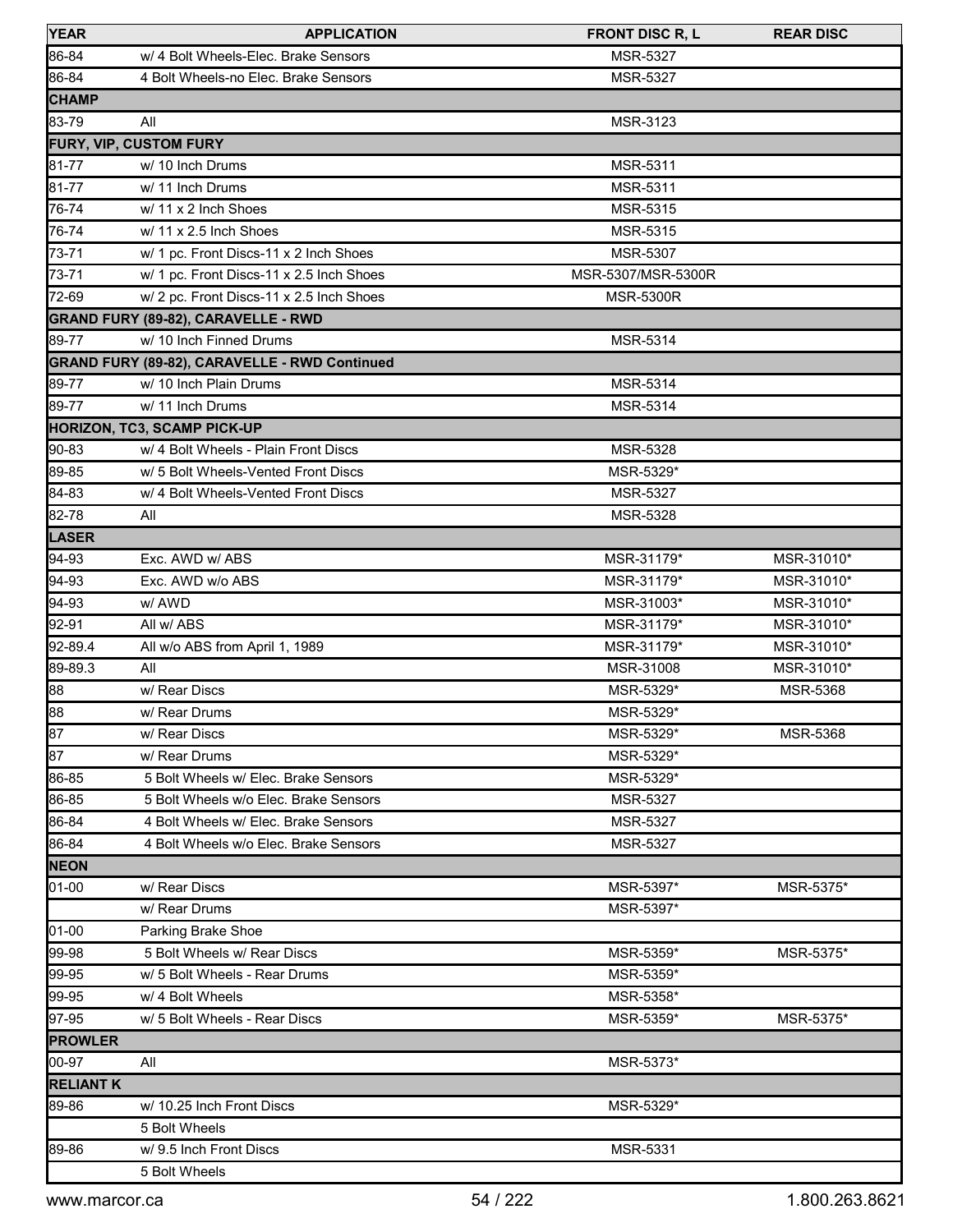| <b>YEAR</b>                 | <b>APPLICATION</b>                   | <b>FRONT DISC R, L</b> | <b>REAR DISC</b> |
|-----------------------------|--------------------------------------|------------------------|------------------|
| 85-83                       | w/ 10.25 Inch Front Discs            | <b>MSR-5327</b>        |                  |
|                             | 4 Bolt Wheels                        |                        |                  |
| 85-83                       | w/ 9.5 Inch Front Discs              | MSR-5325               |                  |
|                             | 4 Bolt Wheels                        |                        |                  |
| 82-81                       | All                                  | MSR-5325               |                  |
| <b>SAPPORO</b>              |                                      |                        |                  |
| 83-82                       | w/ Rear Drums                        | MSR-3161               |                  |
| 83-79                       | w/ Rear Discs                        | MSR-3161               | MSR-3162         |
| 81-79                       | w/ Rear Drums                        | MSR-3161               |                  |
|                             | <b>SATELLITE, GTX, ROADRUNNER</b>    |                        |                  |
| 75.11-73                    | w/ 10 Inch Drums                     | MSR-5314               |                  |
| 75.11-73                    | w/ 11 Inch Drums                     | MSR-5314               |                  |
| 72-71                       | w/ 10 Inch Drums                     | MSR-5306               |                  |
| 72-71                       | w/ 11 Inch Drums                     | <b>MSR-5306</b>        |                  |
|                             | <b>SUNDANCE, DUSTER - FWD</b>        |                        |                  |
| 94-93                       | w/ Rear Discs                        | MSR-5329*              | <b>MSR-5345</b>  |
| $94-91$                     | w/ Rear Drums                        | MSR-5329*              |                  |
| 90-89                       | w/ Rear Discs                        | MSR-5329*              | MSR-5345         |
| 90-89                       | w/ Rear Drums                        | MSR-5329*              |                  |
| 88-87                       | w/ 10.25 Inch Front Discs            | MSR-5329*              |                  |
| 88-87                       | w/ 9.5 Inch Front Discs - exc. Turbo | MSR-5331               |                  |
| 87                          | Turbo                                | MSR-5331               |                  |
|                             | VALIANT, DUSTER, SCAMP - RWD         |                        |                  |
| 76-74                       | w/ Front Drums                       |                        |                  |
| 76-73                       | w/ Front Discs                       | MSR-5314               |                  |
| 73                          | w/ Front Drums - 6 Cylinder          |                        |                  |
| $\overline{73}$             | w/ Front Drums - 8 Cylinder          |                        |                  |
|                             | VALIANT, DUSTER, SCAMP - RWD         |                        |                  |
| $72 - 71$                   | w/ 10 Inch Front Drums               |                        |                  |
| 72-71                       | w/ 9 Inch Front Drums                |                        |                  |
| 69-65                       | w/ 10 Inch Front Drums               |                        |                  |
| 69-65                       | w/ 9 Inch Front Drums                |                        |                  |
| 64-63                       | All                                  |                        |                  |
| 62                          | All                                  |                        |                  |
| <b>VOLARE</b>               |                                      |                        |                  |
| 80-76                       | w/ 10 Inch Finned Drums              | MSR-5314               |                  |
| 80-76                       | w/ 10 Inch Plain Drums               | MSR-5314               |                  |
| 80-76                       | w/ 11 Inch Drums                     | MSR-5314               |                  |
| <b>2000GTX</b>              |                                      |                        |                  |
| 93-90                       | w/ Rear Discs Turbo                  | MSR-31218              | MSR-31011        |
| 92-91                       | w/ Rear Discs exc. Turbo             | MSR-31060              | MSR-31011        |
| 91                          | w/ Rear Drums                        | MSR-31060              |                  |
| 90-89                       | w/ Rear Discs                        | MSR-3288               | MSR-31011        |
| 90-89                       | w/ Rear Drums                        | MSR-3288               |                  |
| <b>PONTIAC</b>              |                                      |                        |                  |
| ACADIAN, T-1000             |                                      |                        |                  |
| 87-85                       | All                                  | MSR-5545               |                  |
| 84-83                       | All                                  | <b>MSR-5545</b>        |                  |
| 82-80                       | All                                  | <b>MSR-5545</b>        |                  |
| 79-78                       | All                                  | <b>MSR-5545</b>        |                  |
| 77-76                       | All                                  | MSR-5526               |                  |
| <b>ASTRE, SUNBIRD - RWD</b> |                                      |                        |                  |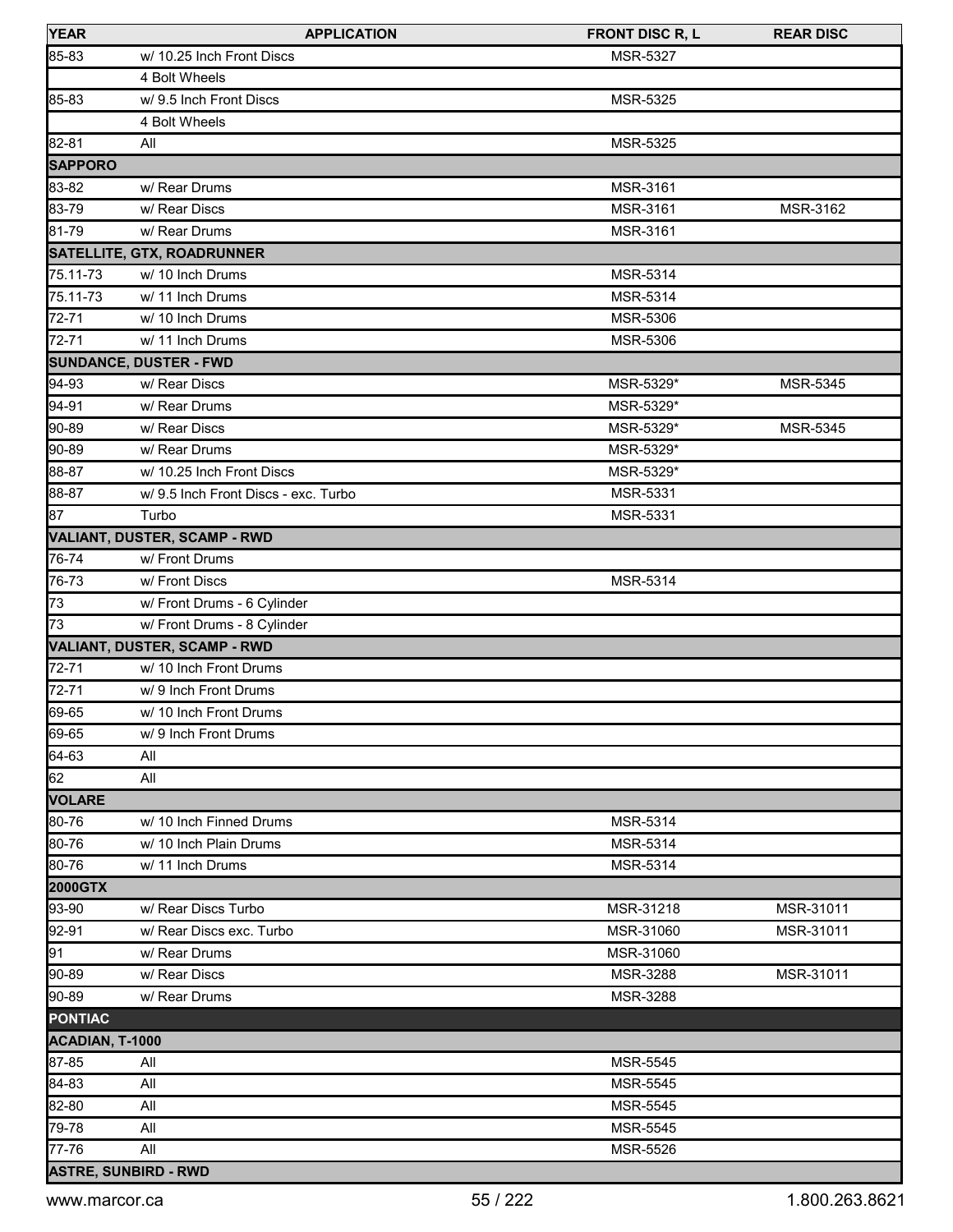| <b>YEAR</b>       | <b>APPLICATION</b>                                 | <b>FRONT DISC R, L</b> | <b>REAR DISC</b> |
|-------------------|----------------------------------------------------|------------------------|------------------|
| 80-76             | Sunbird                                            | MSR-5525               |                  |
| 77-76             | Astre                                              | <b>MSR-5517</b>        |                  |
| 75                | All                                                | MSR-5517               |                  |
| <b>AZTEK</b>      |                                                    |                        |                  |
| 05-01             | 2 Wheel Drive (Rear Drums)                         | MSR-55070*             |                  |
| 05-01             | 4 Wheel Drive                                      | MSR-55074*             | MSR-55078        |
| <b>BONNEVILLE</b> |                                                    |                        |                  |
| 05-04             | <b>GXP</b>                                         | MSR-55105*             | MSR-55051*       |
| 05-00             | <b>SE</b><br>(w/ 15 Inch Wheels-278mm Front Rotor) | MSR-55036*             | MSR-55065*       |
|                   | SLE, SSE (w/ 16 Inch Wheels-303mm Front Rotor)     | MSR-55034*             | MSR-55065*       |
| 99-94             | All                                                | MSR-55014*             |                  |
| 93-92             | All                                                | <b>MSR-5576</b>        |                  |
| 91                | All                                                | MSR-5552*              |                  |
| 90-87             | w/ Rear Drums                                      | MSR-5552*              |                  |
| 86-82             | All                                                | MSR-5547*              |                  |
| 81-79             | w/9.5 Inch Drums                                   | MSR-5542*              |                  |
| 81-78             | 11 Inch Drums-3.25 Inch Wide-17 lbs.               | MSR-5546               |                  |
| 81-78             | 11 Inch Drums-4.25 Inch Wide-23 lbs.               | MSR-5546               |                  |
| 79-78             | w/ Rear Discs                                      | MSR-5546               | MSR-5529         |
| 78-77             | w/ 9.5 Inch Drums                                  | MSR-5519               |                  |
| 77                | 11 Inch Drums-3.25 Inch Wide-17 lbs.               | MSR-5524               |                  |
| 77                | 11 Inch Drums-4.25 Inch Wide-23 lbs.               | MSR-5524               |                  |
| 76-73             | w/ 12 x 2 Inch Drums                               | MSR-5516               |                  |
| 76-71             | 11 Inch Drums-3.25 Inch Wide-17 lbs.               | MSR-5516               |                  |
| 76-71             | 11 Inch Drums-4.25 Inch Wide-23 lbs.               | MSR-5516               |                  |
| 76-71             | w/ 12 x 2 Inch Drums                               | MSR-5516               |                  |
| 70-68             | w/ Single Piston Caliper                           | MSR-5514*              |                  |
| 70-59             | w/ 4 Wheel Drum Brakes                             |                        |                  |
| 58-51             | All                                                |                        |                  |
| <b>FIERO</b>      |                                                    |                        |                  |
| 88                | All                                                | MSR-55024              | MSR-55024        |
| 87-84             | All                                                | <b>MSR-5553</b>        | <b>MSR-5554</b>  |
| <b>FIREBIRD</b>   |                                                    |                        |                  |
| 02-98             | All                                                | MSR-55034*             | MSR-55050*       |
| 97-94             | w/ Rear Discs                                      | MSR-55014*             | MSR-55027*       |
| 97-94             | w/ Rear Drums                                      | MSR-55014*             |                  |
| 93                | w/ Rear Discs                                      | MSR-55014*             | MSR-55027*       |
| 93                | w/ Rear Drums                                      | MSR-55014*             |                  |
| 92-89             | w/ Rear Discs w/o 1LE                              | MSR-5547*              | MSR-55022*       |
| 92-88             | w/ Rear Discs w/ 1LE                               | MSR-55008*             | MSR-55022*       |
| 92-82             | w/ Rear Drums                                      | MSR-5547*              |                  |
| 88-82             | w/ Rear Discs exc. 1988 w/ 1LE                     | MSR-5547*              | MSR-5551*        |
| 81-79             | w/ Rear Discs                                      | MSR-5542*              | MSR-5560*        |
| 81-79             | w/ Rear Drums                                      | MSR-5542*              |                  |
| 78-75             | All                                                | MSR-5519               |                  |
| 74-70             | All                                                | MSR-5519               |                  |
| 70                | w/ Front Drums                                     |                        |                  |
| 69                | w/ Front Discs                                     | MSR-5514*              |                  |
| 69                | w/ Front Drums - 2.78 Inch Hub Hole                |                        |                  |
| 68-67             | w/ Front Drums                                     |                        |                  |
| <b>FIREFLY</b>    |                                                    |                        |                  |
| 99-94             | 3 Cylinder                                         | MSR-31015              |                  |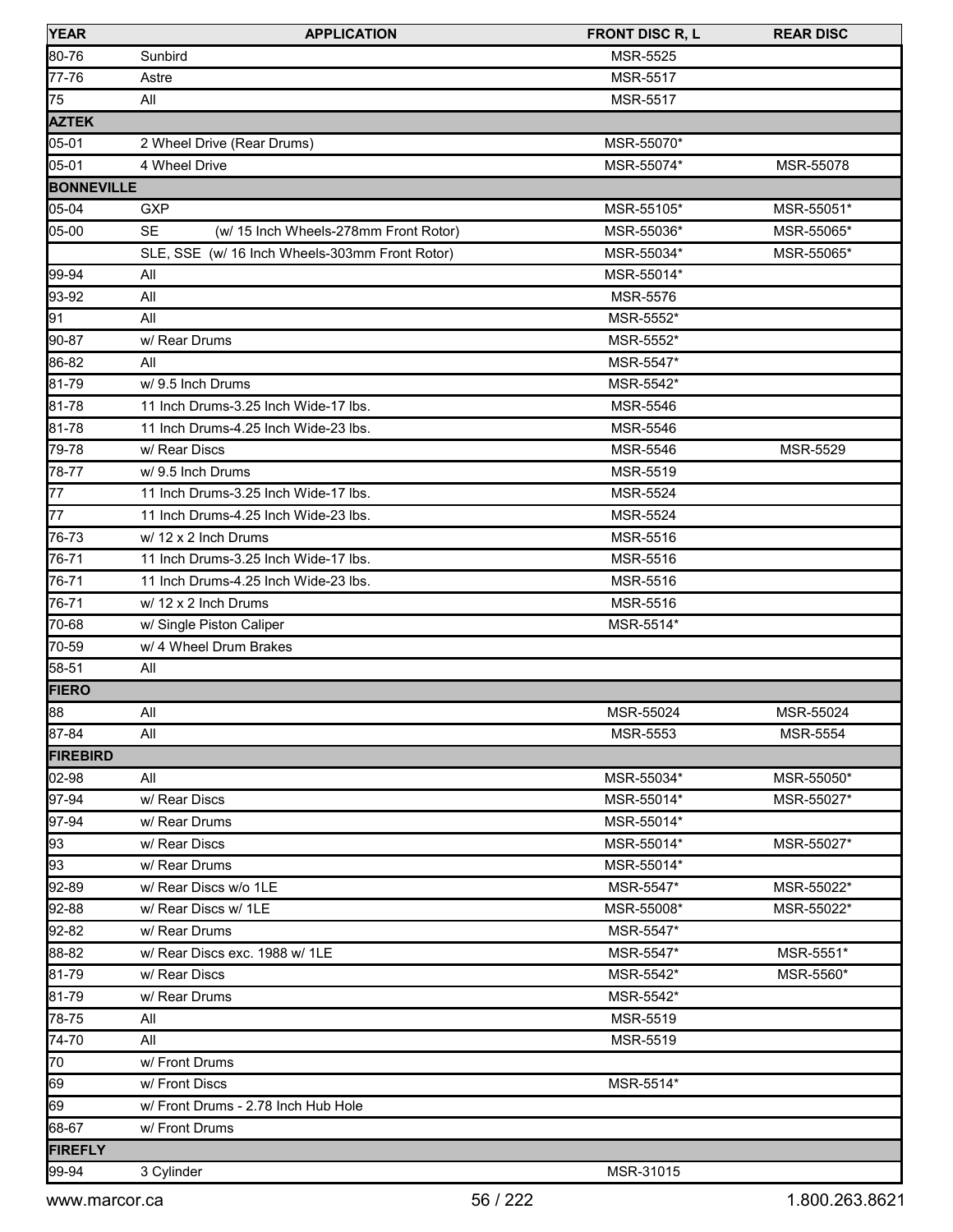| <b>YEAR</b>             | <b>APPLICATION</b>                                                          | <b>FRONT DISC R, L</b> | <b>REAR DISC</b> |
|-------------------------|-----------------------------------------------------------------------------|------------------------|------------------|
| 99-94                   | 4 Cylinder w/ ABS                                                           | MSR-31015              |                  |
| 99-94                   | 4 Cylinder w/o ABS                                                          | MSR-31015              |                  |
| 91-89                   | except Turbo                                                                | MSR-3294               |                  |
| 91-87                   | <b>Turbo - Vented Front Discs</b>                                           | MSR-31015              |                  |
| 88-85                   | except Turbo - Plain Front Discs                                            | MSR-3294               |                  |
|                         | FULLSIZE - CATALINA, GRANDVILLE, LAURENTIAN, PARISIENNE, SAFARI WAGON - RWD |                        |                  |
| 89-79                   | w/ 9.5 Inch Rear Drums                                                      | MSR-5542*              |                  |
| 89-78                   | w/ 11 Inch Rear Drums-3.25 Inch Width                                       | MSR-5546               |                  |
| 89-78                   | w/ 11 Inch Rear Drums-4.5 Inch Width                                        | MSR-5546               |                  |
| 78-77                   | w/9.5 Inch Rear Drums                                                       | MSR-5519               |                  |
| $\overline{77}$         | w/ 11 Inch Rear Drums                                                       | MSR-5524               |                  |
| 76                      | w/ 11 Inch Rear Drums-3.25 Inch Width                                       | MSR-5516               |                  |
| 76                      | w/ 11 Inch Rear Drums-4.5 Inch Width                                        | <b>MSR-5516</b>        |                  |
| 76                      | w/ 12 x 2.5 Inch Rear Shoes                                                 | MSR-5516               |                  |
| 76                      | w/ 12 x 2 Inch Rear Shoes                                                   | <b>MSR-5516</b>        |                  |
| 75-71                   | w/ 11 Inch Rear Drums                                                       | MSR-5516               |                  |
| 75-71                   | w/ 12 Inch rear Drums                                                       | MSR-5516               |                  |
|                         | FULLSIZE - CATALINA, GRANDVILLE, LAURENTIAN, PARISIENNE, SAFARI WAGON - RWD |                        |                  |
| 70-68                   | w/ Single Piston Caliper                                                    | MSR-5514*              |                  |
| 70-59                   | w/ 4 Wheel Drum Brakes                                                      |                        |                  |
| 58-51                   | All                                                                         |                        |                  |
| G6                      |                                                                             |                        |                  |
| 09-06                   | 3.5L, 3.6L, 3.9L V6                                                         | MSR-55093*             | MSR-55094*       |
| $07 - 06$               | 2.4L 4CYL                                                                   | MSR-55095*             | MSR-55094*       |
| 05                      |                                                                             | MSR-55093*             | MSR-55094*       |
| <b>GRAND AM - FWD</b>   |                                                                             |                        |                  |
| 05                      | w/ Rear Disc Brakes                                                         | MSR-55040*             | MSR-55039*       |
| 05                      | w/ Rear Drum Brakes                                                         | MSR-55040*             |                  |
| $\sqrt{04-99}$          | w/ Rear Disc Brakes                                                         | MSR-55040*             | MSR-55039*       |
| 04-99                   | w/ Rear Drum Brakes                                                         | MSR-55040*             |                  |
| 98-96                   | All                                                                         | MSR-5580*              |                  |
| 95-92                   | All                                                                         | MSR-5580*              |                  |
| <b>GRAND AM - FWD</b>   |                                                                             |                        |                  |
| 91-90                   | w/ Performance Package                                                      | MSR-5580*              |                  |
| 91-85                   | w/o Performance Package                                                     | MSR-5558               |                  |
| <b>GRAND PRIX - FWD</b> |                                                                             |                        |                  |
| 07-05                   | FE 4 Suspension                                                             | MSR-55133*             |                  |
| 08-05                   | GXP-5.3LV8                                                                  | MSR-55121              |                  |
|                         | Base, GT, GTP-3.8I                                                          | MSR-55087*             | MSR-55085*       |
| $\overline{04}$         | exc. Wide Track Handling Pkg.                                               | MSR-55087*             | MSR-55085*       |
| 03-97                   | All                                                                         | MSR-55036*             | MSR-55039*       |
| 96-94                   | w/267mm Front Disc                                                          | MSR-5566*              | MSR-55018*       |
| 96-94                   | w/286mm Front Disc                                                          | MSR-55013*             | MSR-55018*       |
| 93-88                   | All                                                                         | MSR-5566*              | MSR-5567*        |
|                         | GRAND PRIX , GRAND AM, GTO, LEMANS, TEMPEST - RWD                           |                        |                  |
| 87-82                   | All                                                                         | MSR-5547*              |                  |
| 81-79                   | All                                                                         | MSR-5549               |                  |
| 78                      | All                                                                         | MSR-5530               |                  |
| 77-76                   | w/ 11 x 3 Inch Rear Drums                                                   | MSR-5519               |                  |
| 77-76                   | w/ 11 x 4.5 Inch Rear Drums                                                 | MSR-5519               |                  |
| 75-73                   | All                                                                         | MSR-5519               |                  |
| 72-69                   | w/ Front Discs                                                              | MSR-5514*              |                  |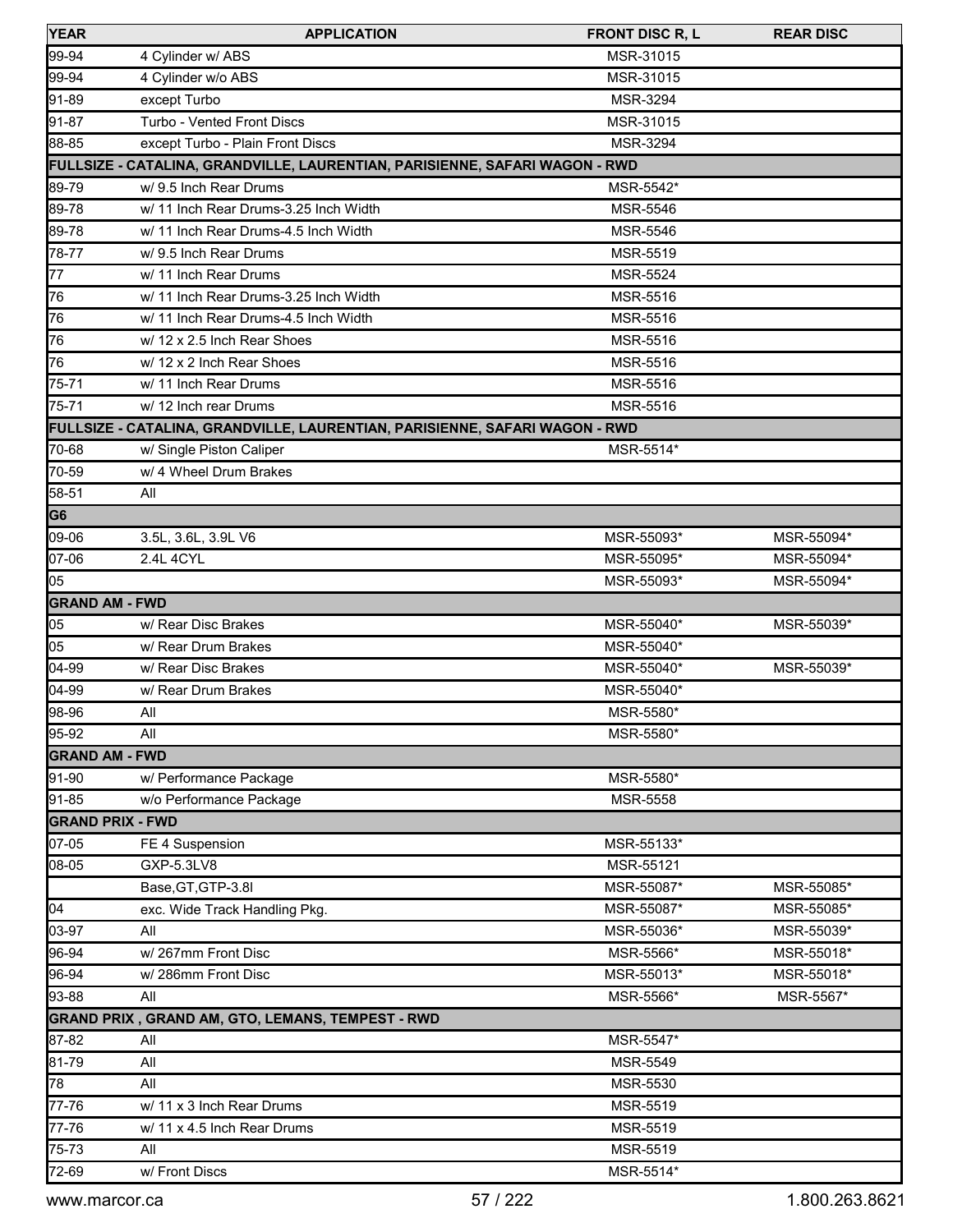| <b>YEAR</b>             | <b>APPLICATION</b>                         | <b>FRONT DISC R, L</b>                       | <b>REAR DISC</b> |
|-------------------------|--------------------------------------------|----------------------------------------------|------------------|
| G.T.O.                  |                                            |                                              |                  |
| 06-05                   | All                                        | MSR-55110                                    |                  |
| $\overline{04}$         | All                                        | MSR-55088*                                   | MSR-55089*       |
| G <sub>5</sub>          |                                            |                                              |                  |
| 09-08                   | Rear Brake Front Disc 4 Lugs               | MSR-55152                                    |                  |
| 08-07                   | Rear Drum Front Disc 5 Lugs                | MSR-55144                                    |                  |
| 09-05                   | w/ Rear Discs                              | MSR-55093*                                   | MSR-55094*       |
| 06-05                   | w/ Rear Drums                              | MSR-55083*                                   |                  |
|                         | LEMANS, PASSPORT, OPTIMA - FWD (see ASUNA) |                                              |                  |
| 93-88                   | Solid Rotors                               | MSR-3254                                     |                  |
| 93-88                   | Vented Rotors-1600cc Engine                | MSR-31017                                    |                  |
| 91-88                   | Vented Rotors-2000cc Engine                | MSR-31073                                    |                  |
| <b>PHOENIX</b>          |                                            |                                              |                  |
| 84-80                   | w/ Finned Drums                            | MSR-5548                                     |                  |
| 81-80                   | w/ Plain Drums                             | MSR-5548                                     |                  |
| <b>PURSUIT</b>          |                                            |                                              |                  |
| 07-05                   | w/ Rear Discs                              | MSR-55093*                                   | MSR-55094*       |
| 06-05                   | w/ Rear Drums                              | MSR-55083*                                   |                  |
| <b>SOLSTICE</b>         |                                            |                                              |                  |
| 09-06                   | All                                        | VISR-162093*(MSR-55117 MSR-55116(MSR-162094) |                  |
| <b>SUNBIRD</b>          |                                            |                                              |                  |
| 03-97                   | w/7.9 Inch-200mm Rear Drums                | MSR-5580*                                    |                  |
| 99-95                   | w/ 8.8 Inch 225mm Rear Drums               | MSR-5580*                                    |                  |
| 96-95                   | w/7.9 Inch-200mm Rear Drums                | MSR-5580*                                    |                  |
| <b>SUNFIRE</b>          |                                            |                                              |                  |
| 05-95                   | All                                        | MSR-5580*                                    |                  |
| <b>SUNFIRE (CANADA)</b> |                                            |                                              |                  |
| 93                      | All                                        | MSR-31000                                    |                  |
| <b>TEMPEST - FWD</b>    |                                            |                                              |                  |
| 92                      | All                                        | MSR-5580*                                    |                  |
| 91-90                   | w/ Self Adjuster at Bottom                 | MSR-5558                                     |                  |
| 91-90                   | w/ Self Adjuster at Top                    | <b>MSR-5558</b>                              |                  |
| 89-87                   | All                                        | MSR-5558                                     |                  |
| <b>VENTURA</b>          |                                            |                                              |                  |
| 79                      | All                                        | MSR-5542*                                    |                  |
| 75                      | All                                        | MSR-5519                                     |                  |
| 74-73                   | w/ Front Discs                             | MSR-5514*                                    |                  |
| <b>VIBE</b>             |                                            |                                              |                  |
| 09                      | 1.8L                                       | MSR-31505                                    | MSR-31508        |
| 09                      | 2.4L                                       | MSR-31434                                    |                  |
| 06-03                   | w/ Rear Disc Brakes                        | MSR-31270*                                   | MSR-31269*       |
| 06-03                   | w/ Rear Drum Brakes                        | MSR-31270*                                   |                  |
|                         | All Wheel Drive                            | MSR-31270*                                   |                  |
| <b>WAVE</b>             |                                            |                                              |                  |
| 08-05                   | All                                        | MSR-55099                                    |                  |
| <b>WAVE 5</b>           |                                            |                                              |                  |
|                         | All                                        | MSR-55099                                    |                  |
| 6000                    |                                            |                                              |                  |
| 91-83                   | w/260mm Front Discs                        | MSR-5552*                                    |                  |
| 91-83                   | w/ 260mm Front Discs-Plain Rear Drums      | MSR-5552*                                    |                  |
| 6000                    |                                            |                                              |                  |
| 91-82                   | w/246mm Front Discs                        | MSR-5548                                     |                  |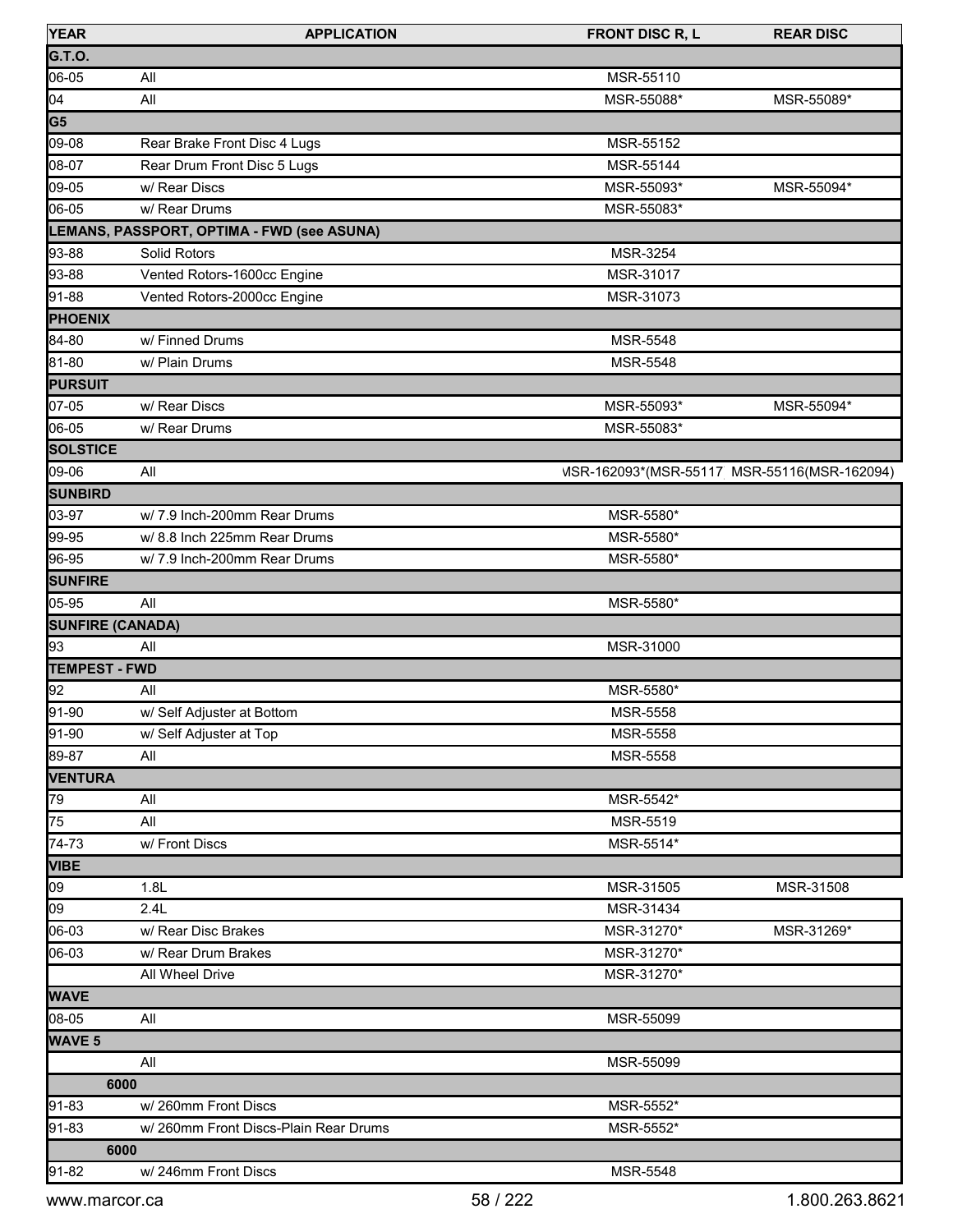| <b>YEAR</b>    | <b>APPLICATION</b>                                               | <b>FRONT DISC R, L</b> | <b>REAR DISC</b>                             |
|----------------|------------------------------------------------------------------|------------------------|----------------------------------------------|
| 90-88          | All Wheel Drive                                                  | MSR-5552*              | MSR-5530                                     |
| 89-84          | w/ Rear Disc Brakes                                              | MSR-5552*              | <b>MSR-5562</b>                              |
| 82             | w/260mm Front Discs                                              | <b>MSR-5561</b>        |                                              |
| <b>PORSCHE</b> |                                                                  |                        |                                              |
| 911 CARRERA    |                                                                  |                        |                                              |
| 07-99          | Carrera 2 exc. Turbo & Turbo Look, exc. 2S, Front Left           |                        | VISR-34190*(MSR-137034 MSR-34189(MSR-137036) |
|                | Carrera 4 exc. Turbo & Turbo Look, exc. 4S, Front Left           |                        | VISR-34190*(MSR-137034 MSR-34189(MSR-137036) |
|                | Carrera 2 exc. Turbo & Turbo Look, exc. 2S, Front Right          |                        | VISR-34191*(MSR-137035 MSR-34189(MSR-137036) |
|                | Carrera 4 exc. Turbo & Turbo Look, exc. 4S, Front Right          |                        | VISR-34191*(MSR-137035 MSR-34189(MSR-137036) |
| 98             | Carrera 2 Type 996 exc. Turbo & Turbo Look, exc.2S, Front Left   |                        | VISR-34190*(MSR-137034 MSR-34189(MSR-137036) |
|                | Carrera 2 Type 996 exc. Turbo & Turbo Look, exc. 2S, Front Right |                        | VISR-34191*(MSR-137035 MSR-34189(MSR-137036) |
| 98-94          | Type 993 Except Turbo, Front Left                                | MSR-34073              | MSR-34072                                    |
|                | Type 993 Except Turbo, Front Right                               | MSR-34070              | MSR-34072                                    |
| 94             | Carrera 4, Except Turbo, Except Turbo Look                       |                        | MSR-34050                                    |
|                | Turbo, Turbo Look, L eft                                         |                        | MSR-34074                                    |
|                | Turbo, Turbo Look, Right                                         |                        | MSR-34132                                    |
| 93-90          | Turbo, Turbo Look, L eft                                         |                        | MSR-34074                                    |
|                | Turbo, Turbo Look, Right                                         |                        | MSR-34132                                    |
|                | Except Turbo, Except Turbo Look                                  | MSR-34071              | MSR-34050                                    |
| 89             | Except Carrera 4, Except Turbo, Except Turbo Look                | MSR-34137              | MSR-34033                                    |
|                | Carrera 4                                                        |                        | MSR-34050                                    |
| 89-84          | Turbo, Turbo Look, Left                                          | MSR-34239              |                                              |
|                | Turbo, Turbo Look, Right                                         | MSR-34240              |                                              |
| 88-84          | Except Turbo, Except Turbo Look                                  | MSR-34137              | MSR-34033                                    |
| 83-69          | Except Turbo                                                     | MSR-3490               | MSR-34154                                    |
| 77-76          | Turbo                                                            | <b>MSR-3490</b>        | MSR-34154                                    |
| 924            |                                                                  |                        |                                              |
| 88-86          | All                                                              | MSR-3490               |                                              |
| 82-79          | 5 Lug Wheels                                                     | MSR-3490               |                                              |
|                | 4 Lug Wheels                                                     | MSR-3491               |                                              |
| 924            |                                                                  |                        |                                              |
| 88-86          | All                                                              | MSR-3490               |                                              |
| 82-79          | 5 Lug Wheels                                                     | MSR-3490               |                                              |
|                | 4 Lug Wheels                                                     | MSR-3491               |                                              |
| 928            |                                                                  |                        |                                              |
| 95-92          | All                                                              |                        | MSR-34160                                    |
| 91-86          | All Left                                                         | MSR-34213              | MSR-34160                                    |
|                | All Right                                                        | MSR-34185              | MSR-34160                                    |
| 85-82          | All Left                                                         | MSR-34117              | MSR-34160                                    |
|                | All Right                                                        | MSR-34116              |                                              |
| 81-78          | All                                                              | MSR-34194              |                                              |
| 944            |                                                                  |                        |                                              |
| $91 - 90$      | 944S2, 944 Turbo                                                 |                        | MSR-34050                                    |
| 89             | Except 944S2, Except 944 Turbo                                   | MSR-34037              | MSR-34133                                    |
|                | 944 Turbo Left                                                   | MSR-34213              | MSR-34050                                    |
|                | 944 Turbo Right                                                  | MSR-34185              | MSR-34050                                    |
| 88             | Turbo S Left                                                     | MSR-34213              | MSR-34050                                    |
|                | Turbo S Right                                                    | MSR-34185              | MSR-34050                                    |
| 88-87          | 944S2, 944 Except, Turbo                                         | MSR-34037              | MSR-34133                                    |
|                | Turbo, Except Turbo S                                            | MSR-34195              | MSR-34050                                    |
| 86             | Turbo                                                            | MSR-34109              | MSR-34160                                    |
| 86-83          | Except Turbo                                                     | MSR-3490               |                                              |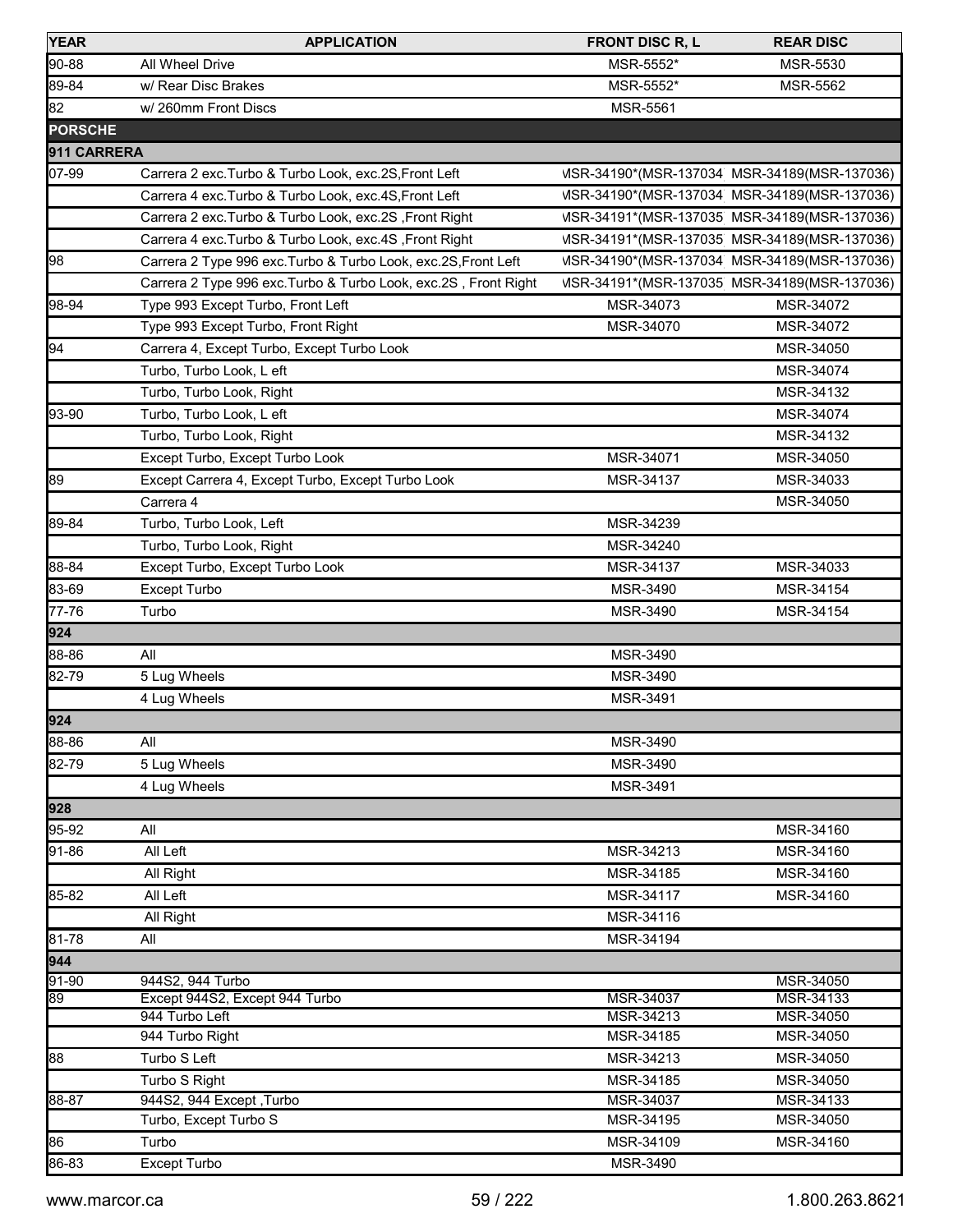| <b>YEAR</b>    | <b>APPLICATION</b>             | <b>FRONT DISC R, L</b> | <b>REAR DISC</b> |
|----------------|--------------------------------|------------------------|------------------|
| 968            |                                |                        |                  |
| 95-92          | <b>Except Sport Suspension</b> |                        | MSR-34050        |
| 94-92          | Sport Suspension Left          | MSR-34213              |                  |
|                | Sport Suspension Right         | MSR-34185              |                  |
| <b>BOXSTER</b> |                                |                        |                  |
| 04-97          | Except 3.2 Liter               | MSR-34187*             | MSR-34174*       |
| 07-00          | 3.2 Liter, Left                | MSR-34190*             |                  |
|                | 3.2 Liter, Right               | MSR-34191*             |                  |
| <b>CAYMAN</b>  |                                |                        |                  |
| 07             | Coupe S Left                   | MSR-34190*             |                  |
|                | Coupe S Right                  | MSR-34191*             |                  |
| 06             | All Left                       | MSR-34190*             |                  |
|                | All Right                      | MSR-34191*             |                  |
| <b>SAAB</b>    |                                |                        |                  |
| $9-2x$         |                                |                        |                  |
| 05             | 2L                             | MSR-34203*             | MSR-31043*       |
|                | 2.5L                           | MSR-31247*             | MSR-31043*       |
| $9 - 3$        |                                |                        |                  |
| 07-03          | Arc 16" Wheels                 | MSR-34267              | MSR-34266        |
| 03             | Arc 15" Wheels                 | MSR-34269              | MSR-34268        |
|                | Liner 16"                      | MSR-34267              | MSR-34266        |
|                | SE, 2 Liter                    | MSR-34140*             | MSR-34126*       |
|                | Vector 15" W                   | MSR-34269              | MSR-34268        |
|                | Vector 16" W                   | MSR-34267              | MSR-34266        |
| 02-01          | Viggen, 2.3Liter               | MSR-34140*             | MSR-34126*       |
| 02             | One Piston Caliper             | MSR-34140*             | MSR-34126*       |
| 01             | SE, 2 Liter                    | MSR-34140*             | MSR-34126*       |
| 00-98          | All                            | MSR-34140*             | MSR-34126*       |
| $9 - 5$        |                                |                        |                  |
| 08-06          | Arc                            | MSR-34248              | MSR-34263        |
| 05-03          | Arc                            | MSR-34248              | MSR-34209        |
| 06             | Aero                           | MSR-34248              | MSR-34263        |
| 05-03          | Aero                           | MSR-34248              | MSR-34209        |
| 06             | Linear                         | MSR-34140*             | MSR-34263        |
| 05-02          | Linear                         | MSR-34140*             | MSR-34209        |
| 04             | Arc                            | MSR-34248              | MSR-34209        |
| 03             | Exc. 16" Wheels                | MSR-34140*             | MSR-34209        |
| 05-02          | 16" Wheels                     | MSR-34140*             | MSR-34263        |
| 03             | V6 and Aero Models             | MSR-34248              | MSR-34209        |
| 02-01          | Exc. Aero                      | MSR-34140*             | MSR-34209        |
|                | Aero, Exc.16" W                | MSR-34140*             | MSR-34209        |
|                | Aero, 16" W                    | MSR-34248              | MSR-34209        |
| 00-98          | All                            | MSR-34140*             | MSR-34126*       |
| $9-7x$         |                                |                        |                  |
| 08             | All                            | MSR-55143              |                  |
| 99             |                                |                        |                  |
| 80-75          | All                            | MSR-3496               | MSR-3497         |
| 74-69          | All                            | MSR-3497               | MSR-3497         |
| 900            |                                |                        |                  |
| 98-97          | All                            | MSR-34140*             | MSR-34126*       |
| 96-95          | All                            | MSR-34062*             | MSR-34063*       |
| 94             | Convertible                    | MSR-3466               | MSR-3498         |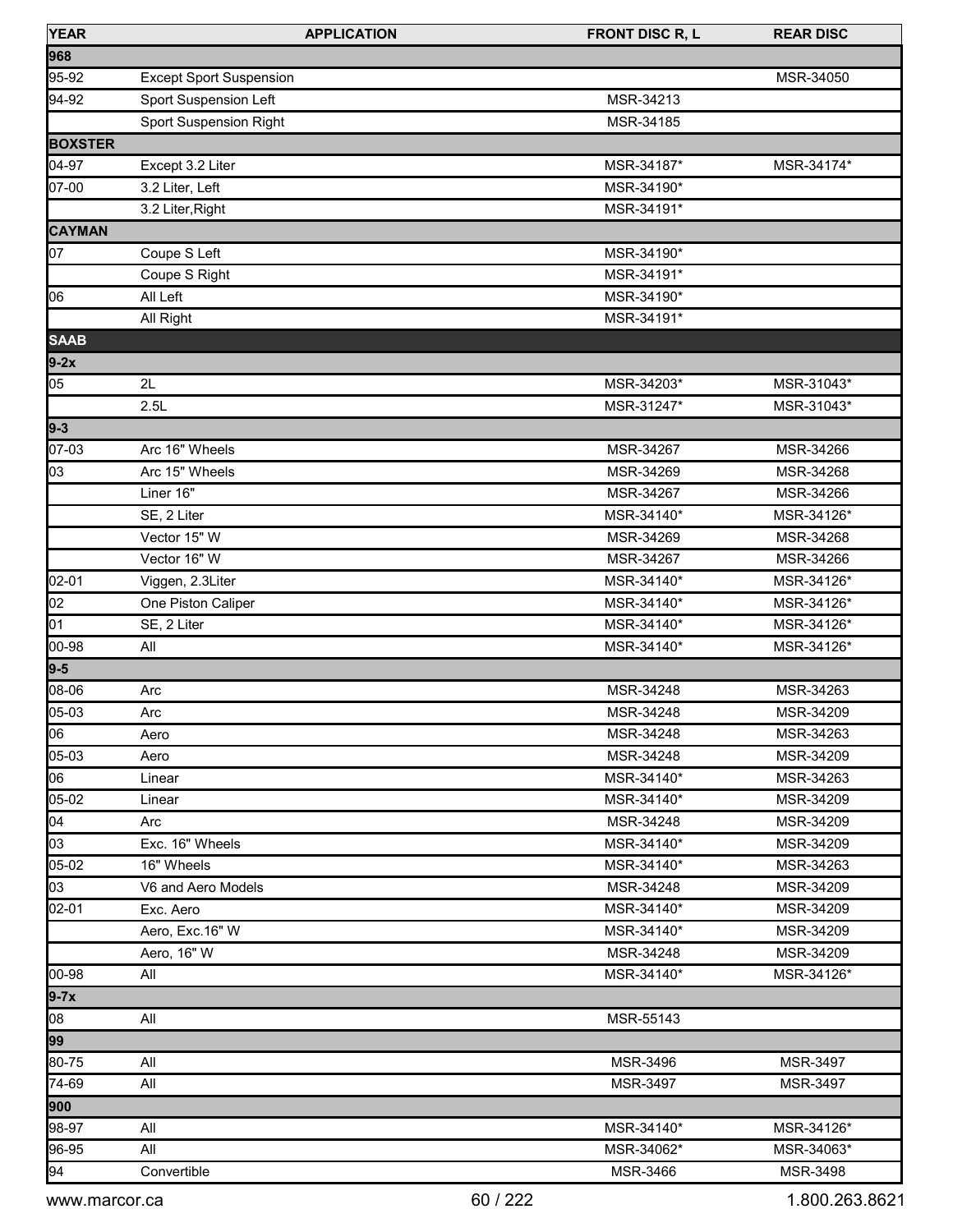| <b>YEAR</b>          | <b>APPLICATION</b>                    | <b>FRONT DISC R, L</b>                       | <b>REAR DISC</b> |
|----------------------|---------------------------------------|----------------------------------------------|------------------|
| 94                   | S, SE exc. Convertible                | MSR-34062*                                   | MSR-34063*       |
| $93 - 89$            | All                                   | MSR-3466                                     | MSR-3498         |
| 88                   | All                                   | MSR-3466                                     | MSR-3498         |
| 87-86                | 900 Turbo 16 Valve-Vented Front Discs | MSR-3453                                     | MSR-3497         |
| 87-79                | Solid Rotors                          | MSR-3465                                     | MSR-3497         |
| <b>9000 SERIES</b>   |                                       |                                              |                  |
| 98-90                | All                                   | MSR-34015                                    | MSR-3498         |
| 89-88                | 9000 Turbo 16 Valve                   | MSR-34015                                    | MSR-3498         |
| 89-87                | Exc. 9000 Turbo 16 Valve              | MSR-3466                                     | MSR-3498         |
| 86-84                | All                                   | MSR-3437                                     | MSR-3498         |
| <b>SATURN</b>        |                                       |                                              |                  |
| <b>ASTRA</b>         |                                       |                                              |                  |
| 08                   | All                                   | MSR-34248                                    |                  |
| <b>AURA</b>          |                                       |                                              |                  |
| $09-07$              |                                       | MSR-55093*                                   | MSR-55094*       |
| <b>ION</b>           |                                       |                                              |                  |
| 07-04                | Redline                               | MSR-55093*                                   | MSR-55094*       |
|                      |                                       |                                              |                  |
| 03                   | exc.Redline<br>All                    | MSR-55083*<br>MSR-55083*                     |                  |
|                      |                                       |                                              |                  |
|                      | L SERIES, L, LS, LW, LW300, L300      |                                              |                  |
| 05-00                | w/ Rear Discs                         | MSR-34140*                                   | MSR-34126*       |
| 05-00                | w/ Rear Drums                         | MSR-34140*                                   |                  |
| S SERIES, SC, SL, SW |                                       |                                              |                  |
| 02-91                | w/ Rear Discs                         | MSR-5581*                                    | MSR-5582         |
| 02-91                | w/ Rear Drums                         | MSR-5581*                                    |                  |
| <b>SKY</b>           |                                       |                                              |                  |
| 08-07                |                                       | VISR-162093*(MSR-55117 MSR-55116(MSR-162094) |                  |
| <b>SCION</b>         |                                       |                                              |                  |
| XA, XB               |                                       |                                              |                  |
| 07-04                | w/ Rear Drum                          | MSR-31332*                                   |                  |
| <b>SUBARU</b>        |                                       |                                              |                  |
| <b>FORESTER</b>      |                                       |                                              |                  |
| 07-03                | w/ Rear Discs                         | MSR-34203*                                   | MSR-31043*       |
|                      | w/ Rear Drums                         | MSR-34203*                                   |                  |
| 02-98                | w/ Rear Discs                         | MSR-31247*                                   | MSR-31043*       |
| 02-98                | w/ Rear Drums w/ ABS                  | MSR-31247*                                   |                  |
| 02-98                | w/ Rear Drums w/o ABS                 | MSR-31247*                                   |                  |
| <b>DL</b>            |                                       |                                              |                  |
| 90-85                | All                                   | MSR-3150                                     | MSR-3273         |
| 84-83                | All                                   | MSR-3191                                     |                  |
| 82-80                | All                                   | MSR-3155                                     |                  |
| 79-76                | All                                   | MSR-3139                                     |                  |
| <b>GL</b>            |                                       |                                              |                  |
| 90-85                | All                                   | MSR-3150                                     | MSR-3273         |
| 84-83                | GL-10                                 | MSR-3273                                     |                  |
| 84-83                | <b>Exc. GL-10</b>                     | MSR-3191                                     |                  |
| 82-80                | All                                   | MSR-3155                                     |                  |
| 79-76                | All                                   | MSR-3139                                     |                  |
| GLF                  |                                       |                                              |                  |
| 82-80                | All                                   | MSR-3155                                     |                  |
| <b>IMPREZA</b>       |                                       |                                              |                  |
| 09                   | 2.5GT, WRX Premium                    | MSR-31407                                    |                  |
|                      |                                       |                                              |                  |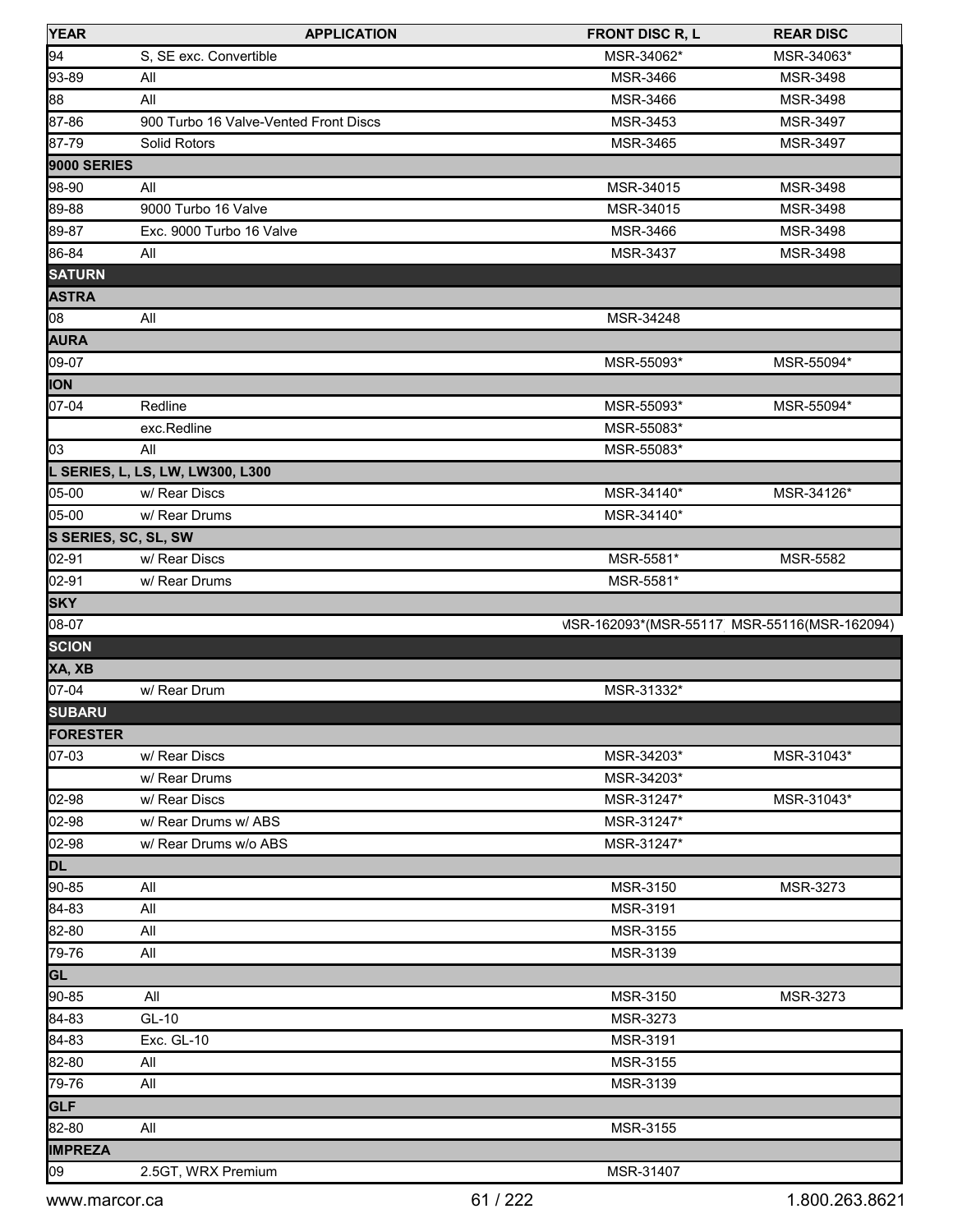| <b>YEAR</b>     | <b>APPLICATION</b>                              | <b>FRONT DISC R, L</b> | <b>REAR DISC</b> |
|-----------------|-------------------------------------------------|------------------------|------------------|
| 09              | 2.5i Premium                                    | MSR-31247*             |                  |
| 09-08           | <b>WRX</b>                                      | MSR-31407              |                  |
| 09-04           | Outback Sport                                   | MSR-31247*             |                  |
| 07              | WRX STI Ltd.                                    | MSR-31405              | MSR-31404        |
| 07              | 2.5i SE                                         | MSR-31247*             |                  |
| 09-06           | 2.5i                                            | MSR-31247*             | MSR-31043*       |
| 09-05           | <b>WRX STI</b>                                  | MSR-31405              | MSR-31404        |
| 07-02           | RS, TS                                          | MSR-31247*             | MSR-31043*       |
| 07-02           | <b>WRX</b>                                      | MSR-34203*             | MSR-31043*       |
| 04              | <b>WRX STI</b>                                  | MSR-31409              | MSR-31397        |
| 03-97           | 14" Wheels                                      | MSR-31042*             | MSR-31043*       |
|                 | 15" Wheels                                      | MSR-31247*             | MSR-31043*       |
| 96-93           | 2 Weel Drive, L Series                          | MSR-31222              | MSR-31043*       |
|                 | 2 Weel Drive, LS Series                         | MSR-31042*             | MSR-31043*       |
|                 | 4 Weel Drive,                                   | MSR-31042*             | MSR-31043*       |
| <b>JUSTY</b>    |                                                 |                        |                  |
| 94-89           | 2 Wheel Drive w/ 12 Inch Wheels                 | MSR-3219               |                  |
| 94-89           | 2 Wheel Drive w/ 13 Inch Wheels                 | MSR-3220               |                  |
| 94-89           | 4 Wheel Drive                                   | MSR-3220               |                  |
| <b>LEGACY</b>   |                                                 |                        |                  |
| 08-06           | Turbo, 2.5GT, 2.5GT LTD, 2.5 GT Spec.B, 3.0 LTD | MSR-31408*             | MSR-31396*       |
|                 | 2.5i, 2.5i LTD, 2.5i SE                         | MSR-31407*             | MSR-31403*       |
| 05              | All                                             | MSR-31408*             | MSR-31396*       |
| 04-03           | All                                             | MSR-34203*             | MSR-31273*       |
| 02-99           | w/ Rear Discs                                   | MSR-31042*             | MSR-31273*       |
| 02-99           | w/ Rear Drums                                   | MSR-31042*             |                  |
| 99-95           | w/ Rear Discs, 15" Weels                        | MSR-31247*             | MSR-31043*       |
| 99              | All from 6/99                                   |                        | MSR-31273*       |
|                 | All to 5/99                                     |                        | MSR-31043*       |
| 98-91           | w/ Rear Drums                                   | MSR-31042*             |                  |
| 98-95           | w/ Rear Discs, 13", 14" Weels, Exc. Turbo       | MSR-31042*             | MSR-31043*       |
| 94-91           | w/ Rear Discs, Turbo                            | MSR-31247*             | MSR-31180        |
| 96-90           | w/ 14 Inch Wheels-Plain Rear Discs              | MSR-31042*             | MSR-31043*       |
| 94-91           | w/ 15 Inch Wheels-Vented Rear Discs             | MSR-31247*             | MSR-31180        |
| LOYALE          |                                                 |                        |                  |
| 94-90           | w/ Rear Discs                                   | MSR-3150               | MSR-3273         |
| 94-90           | w/ Rear Drums - 2 Wheel Drive                   | MSR-3150               |                  |
| 94-90           | w/ Rear Drums - 4 Wheel Drive                   | MSR-3150               |                  |
| <b>OUTBACK</b>  |                                                 |                        |                  |
| 08-05           | All                                             | MSR-31407*             | MSR-31403*       |
| 04-01           | All                                             | MSR-34203*             | MSR-31273*       |
| 00              | All                                             | MSR-31247*             | MSR-31273*       |
| <b>RX</b>       |                                                 |                        |                  |
| 89-86           | w/ Rear Discs                                   | MSR-3150               | MSR-3273         |
| 89-86           | w/ Rear Drums                                   | MSR-3150               |                  |
| <b>SEDAN</b>    |                                                 |                        |                  |
| 90-85           | DL, GL                                          | MSR-3150               | MSR-3273         |
| 88-83           | Standard                                        | MSR-3191               |                  |
| <b>STANDARD</b> |                                                 |                        |                  |
| 88-83           | All                                             | MSR-3191               |                  |
| 82-80           | 4 Wheel Drive                                   | MSR-3155               |                  |
| <b>SVX</b>      |                                                 |                        |                  |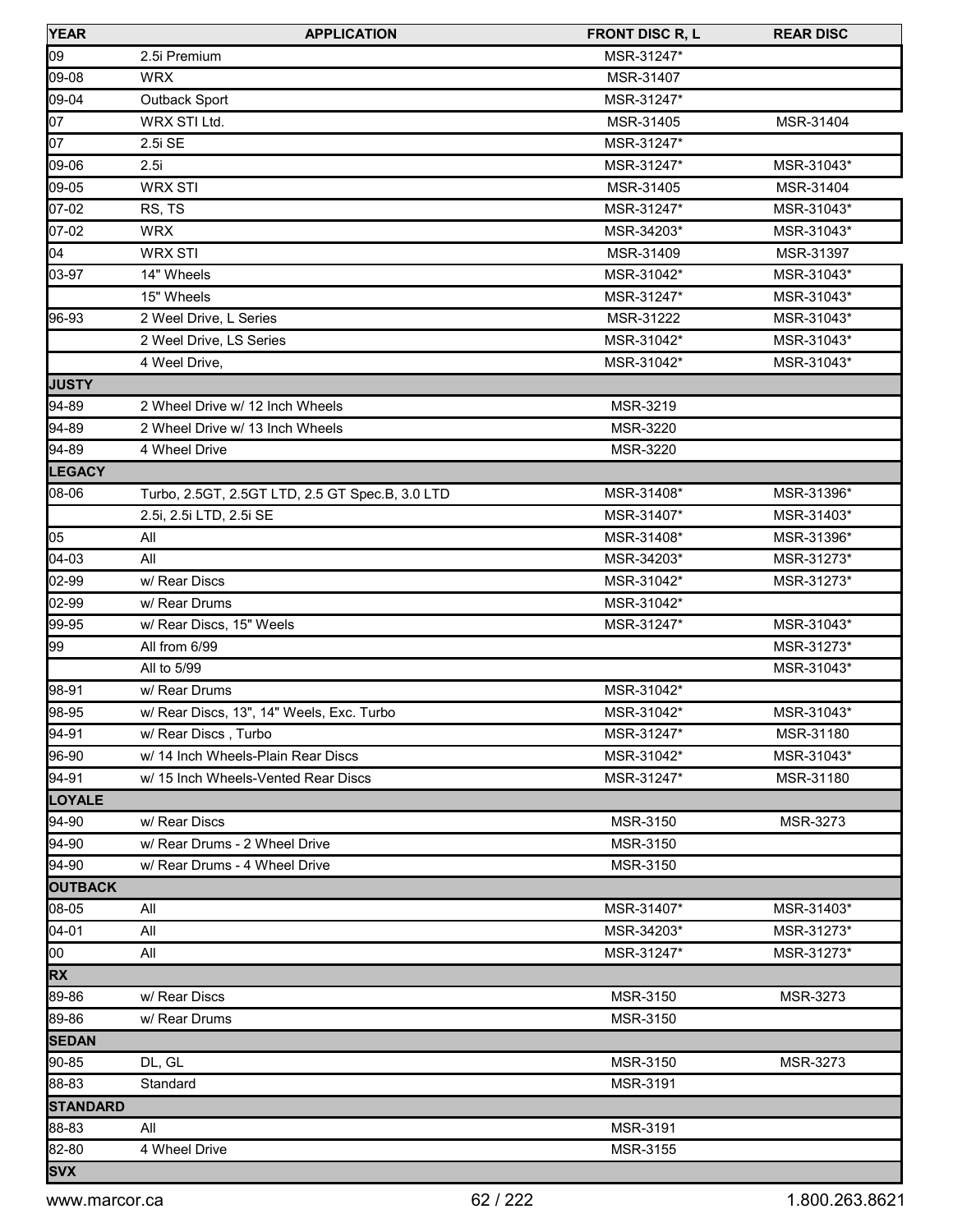| <b>YEAR</b>     | <b>APPLICATION</b>                                 | <b>FRONT DISC R, L</b> | <b>REAR DISC</b> |
|-----------------|----------------------------------------------------|------------------------|------------------|
| 97-92           | All                                                | MSR-31113              | MSR-31112        |
| TRIBECA         |                                                    |                        |                  |
| 09-08           | All                                                | MSR-31414              | MSR-31415        |
| 07-06           | B <sub>9</sub>                                     | MSR-31414              | MSR-31415        |
| <b>XT</b>       |                                                    |                        |                  |
| 91-85           | w/ Rear Discs, 4studs                              | MSR-3150               | MSR-3273         |
| 91-85           | w/ Rear Drums - 2 Wheel Drive                      | MSR-3150               | MSR-31080        |
| 91-85           | w/ Rear Drums - 4 Wheel Drive                      | MSR-3150               | MSR-3274         |
| XT <sub>6</sub> |                                                    |                        |                  |
| 91-85           | 2 Wheel Drive                                      | MSR-3272               | MSR-31080        |
| 91-85           | 4 Wheel Drive                                      | MSR-3272               | MSR-3274         |
| <b>WAGON</b>    |                                                    |                        |                  |
| 90-85           | DL, GL                                             | MSR-3150               | MSR-3273         |
| 88-83           | Standard                                           | MSR-3191               |                  |
| <b>SUZUKI</b>   |                                                    |                        |                  |
| <b>AERIO</b>    |                                                    |                        |                  |
| 05-03           | All                                                | MSR-31323*             |                  |
| <b>ESTEEM</b>   |                                                    |                        |                  |
| 02-99           | 1.8 Litre Engine                                   | MSR-31323*             |                  |
| 00-95           | 1.6 Litre Engine                                   | MSR-31201              |                  |
| FORENZA         |                                                    |                        |                  |
| 08-04           | All                                                | MSR-980338             | MSR-55131        |
| 90-85           | All                                                | <b>MSR-3294</b>        |                  |
| <b>SWIFT</b>    |                                                    |                        |                  |
| 08-04           | Swift+                                             | MSR-55099              |                  |
| 01-97           | 180mm Rear Drums w/ ABS                            | MSR-31015              |                  |
| 01-97           | 180mm Rear Drums w/o ABS                           | MSR-31015              |                  |
| 99              | 200mm Rear Drums                                   | MSR-31015              |                  |
| 96-95           | w/ ABS - Rear Drums                                | MSR-31015              |                  |
| 96-95           | w/o ABS - Vented Front Discs                       | MSR-31015              |                  |
| 94-90           | Sedan - Vented Front Discs w/o 16 Valve Engine     | MSR-31015              |                  |
| $94-89$         | Hatchback - w/o 16 Valve Engine Vented Front Discs | MSR-31015              |                  |
| 92-90           | Sedan - 16 Valve Engine                            | MSR-31077              |                  |
| <b>RENO</b>     |                                                    |                        |                  |
| $08-05$         | All                                                |                        | MSR-55131        |
| <b>TOYOTA</b>   |                                                    |                        |                  |
| <b>AVALON</b>   |                                                    |                        |                  |
| $\overline{08}$ | All                                                | MSR-31434*             | MSR-31433        |
| 07              | exc. Hybrid                                        | MSR-31331*             | MSR-31356*       |
|                 | Hybrid                                             | MSR-31266*             | MSR-31356*       |
| 06              | exc. Hybrid                                        | MSR-31331*             | MSR-31356*       |
|                 | Hybrid                                             | MSR-31266*             | MSR-31356*       |
| 05              | 6 Cylinders                                        | MSR-31331*             | MSR-31356*       |
|                 | 4 Cylinders                                        | MSR-31331*             | MSR-31356*       |
| 04-00           | All                                                | MSR-31260*             | MSR-31268        |
| 99-98           | All                                                | MSR-31260*             | MSR-31152*       |
| 97-95           | All                                                | MSR-31050*             | MSR-31152*       |
| <b>CAMRY</b>    |                                                    |                        |                  |
| 09-07           |                                                    | MSR-31434*             | MSR-31433*       |
| 06              | LE                                                 | MSR-31050*             | MSR-31322*       |
|                 | SE 3.L, 3.3L                                       | MSR-31314*             | MSR-31322*       |
| 05              | 6 Cylinder SE, XLE                                 | MSR-31314*             | MSR-31322*       |
|                 |                                                    |                        |                  |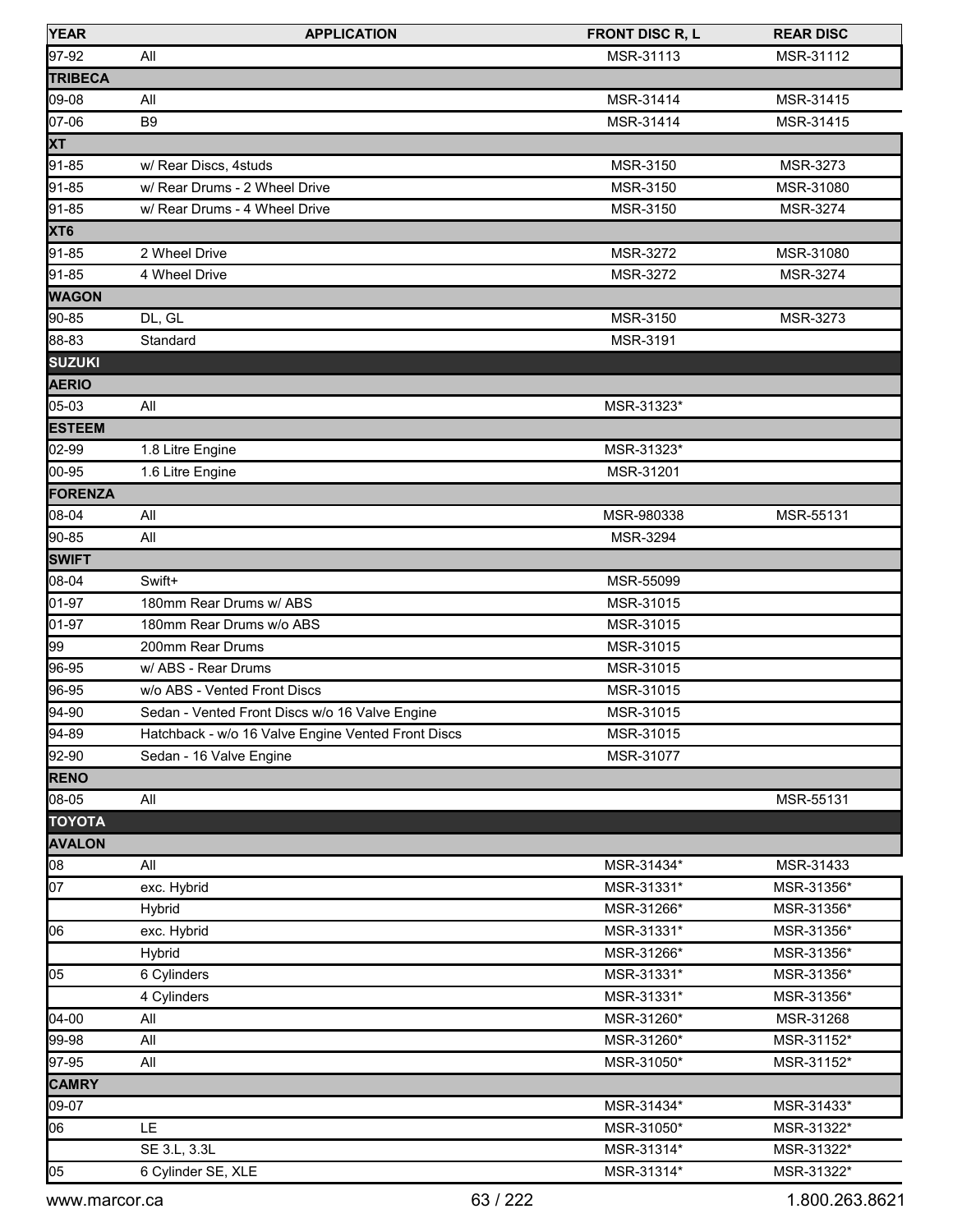| <b>YEAR</b>          | <b>APPLICATION</b>                         | <b>FRONT DISC R, L</b> | <b>REAR DISC</b> |
|----------------------|--------------------------------------------|------------------------|------------------|
| 05                   | 4 & 6 Cylinder LE                          | MSR-31050*             | MSR-31322*       |
| 04.1-02              | LE 4 Cylinder                              | MSR-31050*             | MSR-31322*       |
| 04.1-02              | SE V6 Through January 2003                 | MSR-31314*             | MSR-31322*       |
| 03.1-02              | XLE V6 Through January 2003                | MSR-31314*             | MSR-31322*       |
| 03.2-03              | SE V6 Starting February 2003               | MSR-31266*             | MSR-31322*       |
| 03.2-03              | XLE V6 Starting February 2003              | MSR-31266*             | MSR-31322*       |
| 03-02                | LE <sub>V6</sub>                           | MSR-31260*             | MSR-31322*       |
| 03-02                | SE 4 Cylinder                              | MSR-31260*             | MSR-31322*       |
| 03-02                | XLE 4 Cylinder                             | MSR-31260*             | MSR-31322*       |
| 01                   | 6 Cylinder Built in Japan VIN Position 1=J | MSR-31260*             | MSR-31075*       |
| 01                   | 6 Cylinder Built in USA VIN Position 1=1   | MSR-31260*             | MSR-31075*       |
| 01-00                | 4 Cylinder w/ 14 Inch Wheels               | MSR-3291*              |                  |
| 01-00                | 4 Cylinder w/ 15 Inch Wheels               | MSR-31260*             |                  |
| 01-99.3              | <b>Natural Gas Powered Vehicles</b>        | MSR-31260*             |                  |
| 00-97                | 6 Cylinder                                 | MSR-31260*             | MSR-31075*       |
| 99-92                | 4 Cylinder w/ Rear Drums                   | MSR-3291*              |                  |
| 98-92                | 4 Cylinder w/ Rear Discs                   | MSR-3291*              | MSR-31075*       |
| 96-92                | Sedan 6 Cylinder w/ Rear Discs             | MSR-31050*             | MSR-31075*       |
| 96-92                | Sedan, Wagon 6 Cyl. - Rear Drums           | MSR-31050*             |                  |
| 96-92                | Wagon 6 Cylinder - Rear Discs              | MSR-31050*             | MSR-31110*       |
| 91-90                | w/ABS                                      | MSR-31065              | MSR-3267*        |
| 91-88                | All Trac 4WD                               | MSR-3286               | MSR-31091        |
| 91-88                | w/ Rear Discs exc. 4WD & ABS               | MSR-3286               | MSR-3267*        |
| 91-88                | w/ Rear Drums                              | MSR-3286               |                  |
| 87                   | All                                        | MSR-3236               |                  |
| 86-83                | All                                        | MSR-3122               |                  |
| <b>CELICA</b>        |                                            |                        |                  |
| 05-02                | All                                        | MSR-31270*             | MSR-31269*       |
| 01-00                | GTS w/ Rear Disc                           | MSR-31270*             | MSR-31269*       |
|                      | GT                                         | MSR-31197*             | MSR-31269*       |
| 99-96                | GT, GT-S                                   | MSR-31189*             | MSR-31193*       |
| 97-94                | Exc. GT                                    | MSR-31197*             |                  |
| 95-94                | GT, GTS                                    | MSR-31189*             | MSR-31192*       |
| 93-92                | Convertible GT                             | <b>MSR-3228</b>        | MSR-3267*        |
| 93-92                | Coupe ST - Rear Drums                      | MSR-3228               |                  |
| 93-92                | Coupe, Liftback GT, GTS exc. Convertible   | MSR-31078              | MSR-3267*        |
| 93-90                | Liftback Turbo All-Trac                    | MSR-31078              | MSR-31081        |
| 91-90                | Coupe ST                                   | MSR-31072              |                  |
| 91-90                | Coupe, Liftback GT, GTS - Rear Discs       | MSR-31074*             | MSR-3267*        |
| 91-90                | Coupe, LiftbackGT, GTS - Rear Drums        | MSR-31074*             |                  |
| 89-88                | All Trac-Turbo                             | MSR-3228               | MSR-31091        |
| 89-88                | w/ Rear Discs - ABS                        | MSR-3228               | MSR-3267*        |
| 89-86                | Rear Discs w/o ABS                         | <b>MSR-3227</b>        | MSR-3267*        |
| 89-86                | w/ Rear Drums                              | MSR-3226               |                  |
|                      |                                            |                        |                  |
| 85-84<br>85-82       | w/ Rer Discs<br>w/ Rear Drums              | MSR-3106<br>MSR-3106   | MSR-3265         |
|                      |                                            |                        |                  |
| 81-80                | Celica EsP                                 | <b>MSR-3137</b>        |                  |
| 81-80                | Exc. ESP                                   | MSR-3137               |                  |
| 79-76                | All                                        | MSR-3137               |                  |
| 75-71                | All                                        | <b>MSR-3111</b>        |                  |
| <b>COROLLA - 4WD</b> |                                            |                        |                  |
| 92                   | All                                        | MSR-3289*              |                  |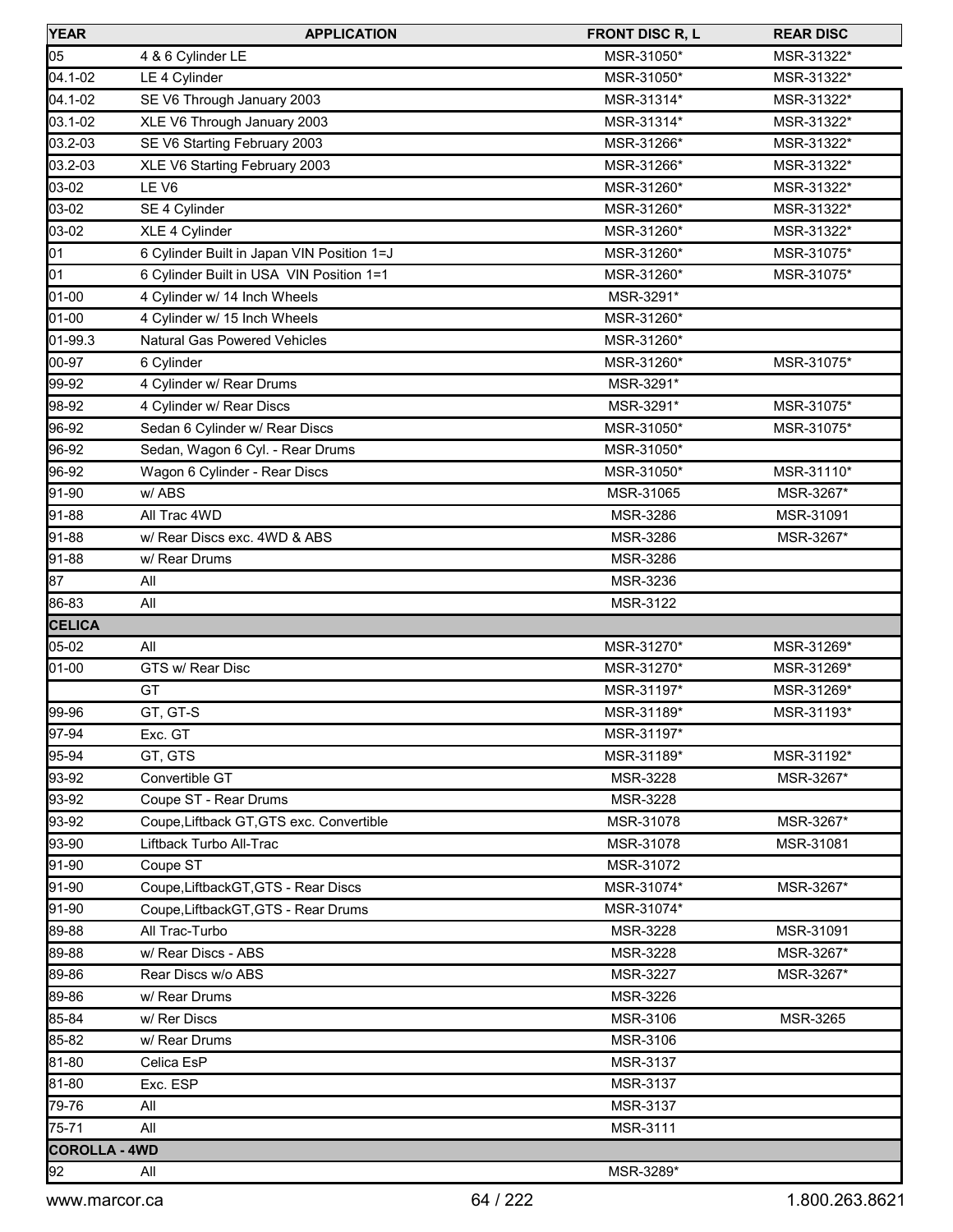| 91-88<br>All<br>MSR-3289*<br><b>COROLLA - FWD</b><br>09<br>CE, LE, S, XLE<br>MSR-31505<br>09<br>MSR-31434*<br><b>XRS</b><br>06-05<br>w/ Rear Drums 200x31.5<br>MSR-31270*<br>w/ Rear Drums 199x30.7<br>MSR-31270*<br>04<br>MSR-31270*<br>All | MSR-31433* |
|----------------------------------------------------------------------------------------------------------------------------------------------------------------------------------------------------------------------------------------------|------------|
|                                                                                                                                                                                                                                              |            |
|                                                                                                                                                                                                                                              |            |
|                                                                                                                                                                                                                                              |            |
|                                                                                                                                                                                                                                              |            |
|                                                                                                                                                                                                                                              |            |
|                                                                                                                                                                                                                                              |            |
|                                                                                                                                                                                                                                              |            |
| 04-03<br>CE, LE, S<br>MSR-31270*                                                                                                                                                                                                             |            |
| 02-00<br>MSR-31056*<br>STD, XR Auto                                                                                                                                                                                                          |            |
| 01-98<br>MSR-31056*<br>All                                                                                                                                                                                                                   |            |
| 98.12-93<br>to 12/98<br>MSR-31056*                                                                                                                                                                                                           |            |
| 92-90<br>Coupe Exc. GTS w/ Rear Drums<br>MSR-3289*                                                                                                                                                                                           |            |
| 92-88<br>MSR-3289*<br>Sedan                                                                                                                                                                                                                  |            |
| 92-88<br>MSR-3289*<br>Wagon                                                                                                                                                                                                                  |            |
| 91-90<br>GTS w/ Rear Discs<br>MSR-31001                                                                                                                                                                                                      | MSR-3268   |
| 89-88<br>GTS w/ Rear Discs<br>MSR-3289*                                                                                                                                                                                                      | MSR-3268   |
| 87-84<br>All<br>MSR-3199                                                                                                                                                                                                                     |            |
| <b>COROLLA - RWD</b>                                                                                                                                                                                                                         |            |
| 87-84<br>w/ Rear Discs<br>MSR-3126                                                                                                                                                                                                           | MSR-3266   |
| 87-84<br>MSR-3126<br>w/ Rear Drums                                                                                                                                                                                                           |            |
| 83-80<br><b>MSR-3157</b><br>All                                                                                                                                                                                                              |            |
| 79<br>All<br>MSR-3111                                                                                                                                                                                                                        |            |
| 78-75<br>w/ 1200cc Engine<br>MSR-3135                                                                                                                                                                                                        | <b>NPN</b> |
| 78-71<br>MSR-3111<br>w/ 1600cc Engine                                                                                                                                                                                                        |            |
| <b>COROLLA FX 16</b>                                                                                                                                                                                                                         |            |
| 89-87<br>w/ Rear Discs<br>MSR-3289*                                                                                                                                                                                                          | MSR-3268   |
| 89-87<br>w/ Rear Drums<br>MSR-3199                                                                                                                                                                                                           |            |
| <b>CORONA, MK II</b>                                                                                                                                                                                                                         |            |
| 82-81<br>All<br>MSR-3117                                                                                                                                                                                                                     |            |
| 80-74<br>MSR-3117<br>All                                                                                                                                                                                                                     |            |
| <b>CRESSIDA</b>                                                                                                                                                                                                                              |            |
| $92-89$<br>All<br>MSR-31016                                                                                                                                                                                                                  | MSR-31032  |
| 88.8-86<br>Sedan<br>MSR-3247                                                                                                                                                                                                                 | MSR-31013  |
| 88-85<br>MSR-3252<br>Wagon                                                                                                                                                                                                                   |            |
| 85<br>Sedan<br>MSR-3252                                                                                                                                                                                                                      | MSR-31013  |
| 84-83<br>Sedan<br>MSR-3230                                                                                                                                                                                                                   | MSR-31022  |
| 82-81<br>All<br>MSR-3229                                                                                                                                                                                                                     |            |
| 80-79<br>$\overline{All}$<br>MSR-3117                                                                                                                                                                                                        |            |
| <b>ECHO</b>                                                                                                                                                                                                                                  |            |
| 05-03<br>MSR-31299*<br>All                                                                                                                                                                                                                   |            |
| 02-01<br>All<br>MSR-31299*                                                                                                                                                                                                                   |            |
| $\log$<br>All<br>MSR-31293                                                                                                                                                                                                                   |            |
| <b>MATRIX</b>                                                                                                                                                                                                                                |            |
| 09<br>1.8L<br>MSR-31505                                                                                                                                                                                                                      |            |
| 09<br>2.4L<br>MSR-31434*                                                                                                                                                                                                                     | MSR-31433* |
| 08-07<br>MSR-31270*                                                                                                                                                                                                                          |            |
| 06-03<br>MSR-31270*<br>w/ Rear Disc Brakes                                                                                                                                                                                                   | MSR-31269* |
| 05-03<br>w/ Rear Drums AWD<br>MSR-31270*                                                                                                                                                                                                     |            |
| 05-03<br>w/ Rear Drums 2WD exc. XRS<br>MSR-31270*                                                                                                                                                                                            |            |
| MR <sub>2</sub>                                                                                                                                                                                                                              |            |
| 03-00<br>All<br>MSR-31299*                                                                                                                                                                                                                   | MSR-31298  |
| 95-92.1<br>Turbo<br>MSR-31195                                                                                                                                                                                                                | MSR-31194  |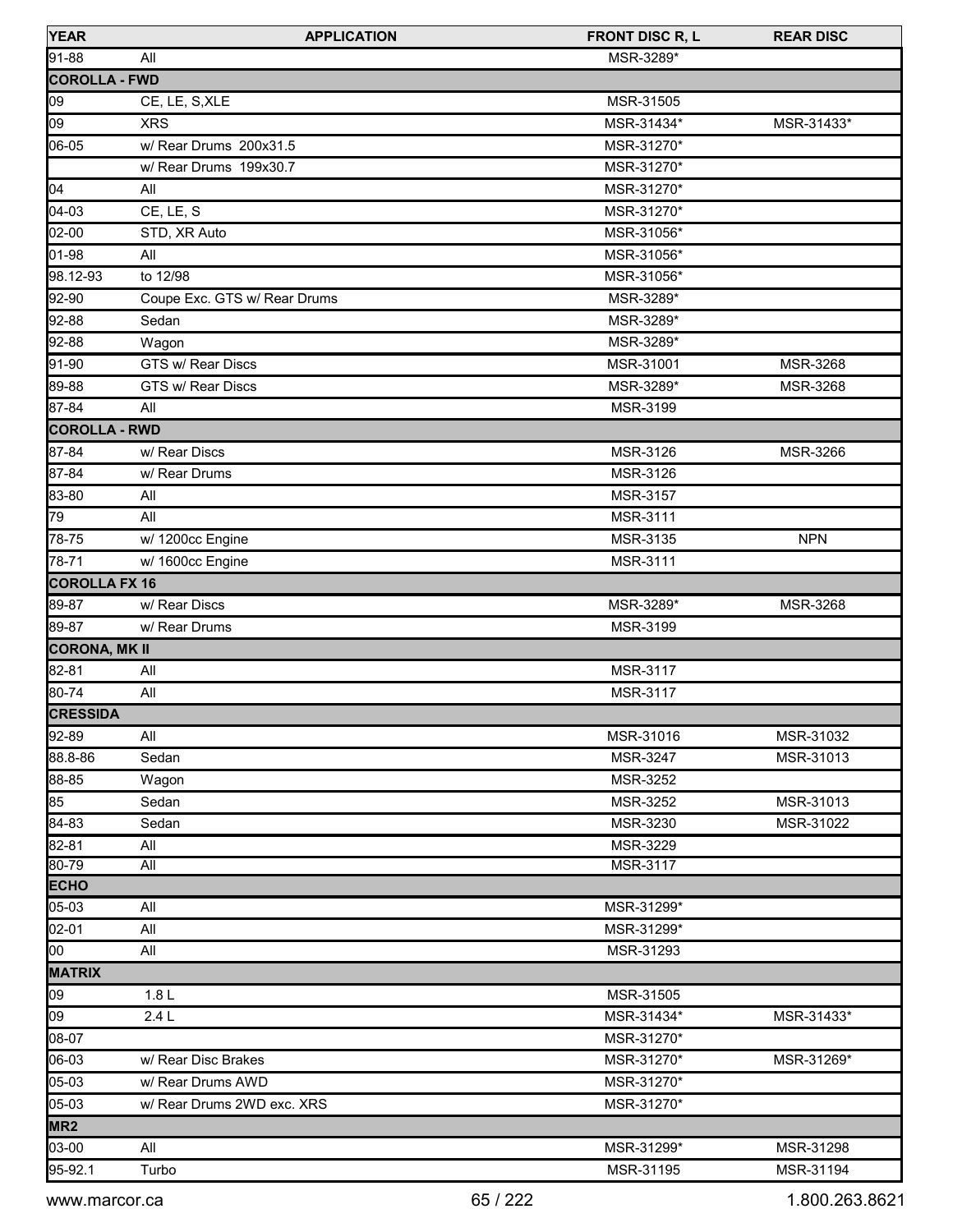| <b>YEAR</b>              | <b>APPLICATION</b>                             | <b>FRONT DISC R, L</b> | <b>REAR DISC</b> |
|--------------------------|------------------------------------------------|------------------------|------------------|
| 95-90.1                  | Non-Turbo                                      | <b>MSR-3293</b>        | MSR-31096*       |
| 91.12-90.1               | Turbo                                          | MSR-3293               | MSR-31096*       |
| 89.12-87                 | All                                            | MSR-31001              | MSR-31068        |
| 86-85                    | All                                            | MSR-3289*              | MSR-31067        |
| <b>PASEO</b>             |                                                |                        |                  |
| 99-96                    | All - Sport Discs Available                    | MSR-3290*              |                  |
| 95-93                    | w/ABS                                          | MSR-31053              |                  |
| 95-92                    | w/o ABS                                        | MSR-31053              |                  |
| 92                       | All                                            | MSR-31053              |                  |
| <b>PRIUS</b>             |                                                |                        |                  |
| 09-04                    | All                                            | MSR-31377              |                  |
| 03                       | All                                            | MSR-31292              |                  |
| 02-01                    | All                                            | MSR-31292              |                  |
| <b>SOLARA</b>            |                                                |                        |                  |
| 07-05                    | All                                            | MSR-31314*             | MSR-31322*       |
| 04                       | All                                            | MSR-31314*             | MSR-31322*       |
| 03-02                    | 4 Cylinder                                     | MSR-31260*             |                  |
| 03-01                    | 6 Cylinder w/ Rear Disc Brakes                 | MSR-31260*             | MSR-31075*       |
| 01-99                    | 4 Cylinder w/ Rear Drums                       | MSR-31260*             |                  |
| 00-99                    | 6 Cylinder Models w/ Rear Discs                | MSR-31260*             | MSR-31075*       |
| <b>STARLET</b>           |                                                |                        |                  |
| 84-81                    | All                                            | MSR-3193               |                  |
| <b>SUPRA</b>             |                                                |                        |                  |
| 98-95                    | Non-Turbo                                      | MSR-31178*             | MSR-31153*       |
| 98-93                    | Turbo Left                                     | MSR-31185*             | MSR-31183*       |
| 98-93                    | Turbo Right                                    | MSR-31184*             | MSR-31183*       |
| 94-93                    | Non-Turbo                                      | MSR-31178*             | MSR-31153*       |
| 92-86.1                  | All                                            | MSR-3223               | MSR-31033        |
| 85.12-81.8               | All                                            | MSR-3106               | MSR-3265         |
| 81.7-79                  | All                                            | MSR-3225               | MSR-31132        |
| <b>TERCEL</b>            |                                                |                        |                  |
| 99-95.12                 | w/ ABS - Sport Discs Available                 | MSR-3290*              |                  |
| 99-91                    | w/o ABS - 49mm inner bearing race              | MSR-3290*              |                  |
| 90-83                    | Sedan, Hatchback                               | MSR-3108               |                  |
| 88-83                    | Wagon, 4WD                                     | MSR-3108               |                  |
| 87-84                    | Wagon, 2WD                                     | MSR-3108               |                  |
| 82-81                    | All                                            | MSR-3175               |                  |
| 80                       | 4 Speed Manual Transmission                    | MSR-3175               |                  |
| 80                       | 5 Speed Manual & Automatic Trans.              | MSR-3175               |                  |
| <b>YARIS</b>             |                                                |                        |                  |
| 07-06                    | All                                            | MSR-31439) MSR-316001' |                  |
| <b>VOLKSWAGEN</b>        |                                                |                        |                  |
|                          | BEETLE, KARMANN GHIA, NEW BEETLE, SUPER BEETLE |                        |                  |
| 05-00                    | 1.8 Turbo-Oval Brake Pad Sensor Plug           | MSR-34168*             | MSR-34144*       |
|                          | 1.8 Turbo-Round Brake Pad Sensor Plug          | MSR-34168*             | MSR-34144*       |
|                          | except 1.8 Turbo                               | MSR-34143*             | MSR-34144*       |
| 99                       | 1.8L Turbo                                     | MSR-34168*             | MSR-34144*       |
| 99-98                    | exc. 1.8L Turbo                                | MSR-34143*             | MSR-34144*       |
| 79-67                    | w/ Front Drums - Beetle                        |                        |                  |
| 79-67                    | w/ Front Drums - Super Beetle                  |                        |                  |
| $72-67$                  | w/ Front Discs                                 | <b>MSR-3408</b>        |                  |
| <b>CABRIO, CABRIOLET</b> |                                                |                        |                  |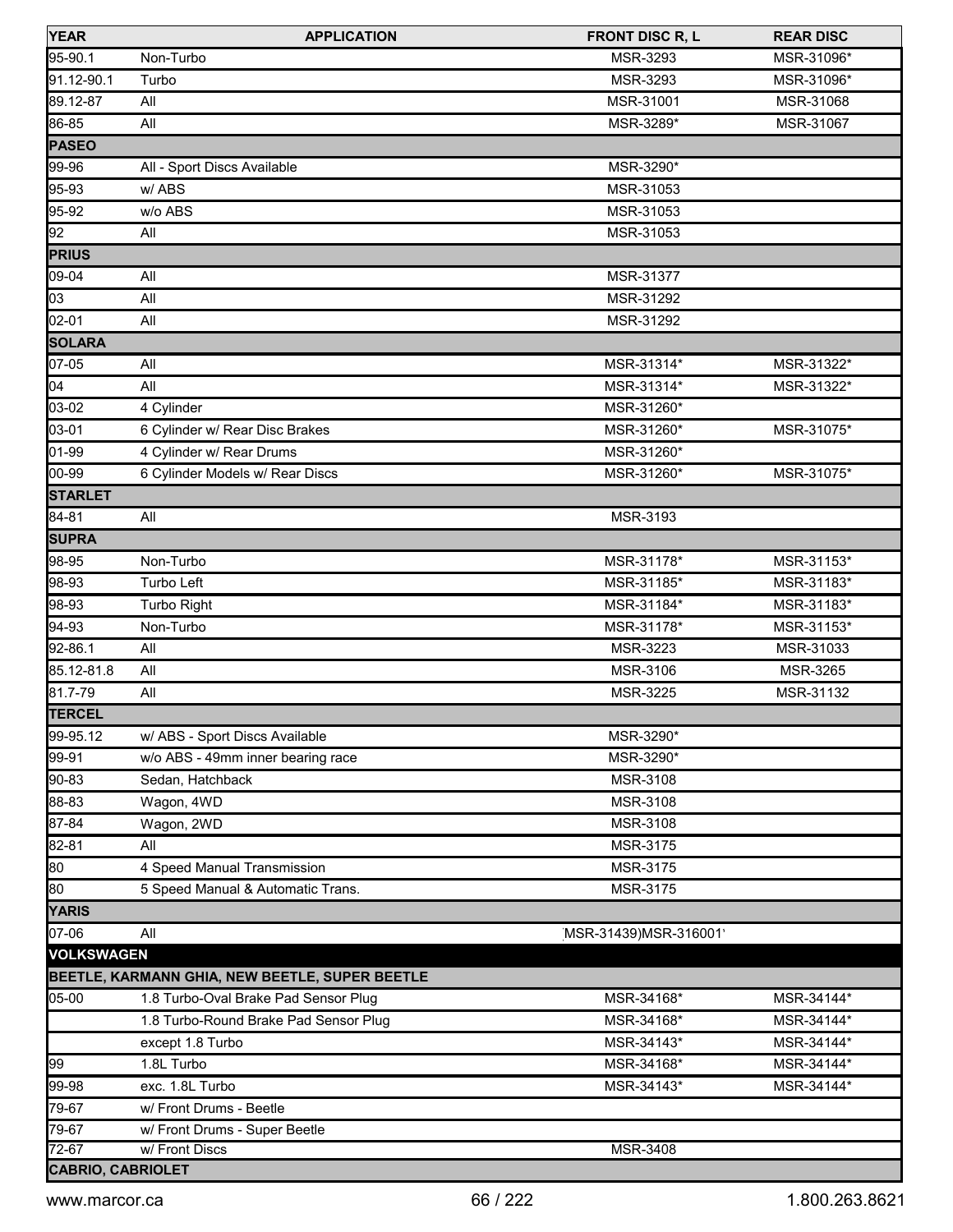| <b>YEAR</b>    | <b>APPLICATION</b>                                         | <b>FRONT DISC R, L</b> | <b>REAR DISC</b> |
|----------------|------------------------------------------------------------|------------------------|------------------|
| 02-99          | w/ Rear Discs                                              | MSR-3464*              | MSR-3483*        |
| 00-97          | w/ Rear Drums                                              | MSR-3464*              |                  |
| $96-95$        | All                                                        | MSR-3464*              |                  |
| 93-85          | All                                                        | MSR-3460*              |                  |
| 84-81          | All                                                        | MSR-3416*              |                  |
| <b>CORRADO</b> |                                                            |                        |                  |
| 94-92          | w/ 5 Bolt Wheels - VR6 Engine                              | MSR-34009              | MSR-34011*       |
| 92-90          | w/ 4 Bolt Wheels                                           | MSR-3482               | MSR-3483*        |
| <b>DASHER</b>  |                                                            |                        |                  |
| 81-79          | All - Sport Discs Available                                | MSR-3416*              |                  |
| 78             | All - Sport Discs Available                                | MSR-3416*              |                  |
| 77-74          | All                                                        | MSR-3416*              |                  |
| <b>EOS</b>     |                                                            |                        |                  |
| 09             |                                                            |                        | MSR-34399        |
| 07             |                                                            | MSR-34279*             | MSR-96781        |
| <b>FOX</b>     |                                                            |                        |                  |
| 93-87          | Exc. Wagon - Sport Discs Available                         | MSR-3416*              |                  |
| 93-87          | Wagon - Sport Discs Available                              | MSR-3416*              |                  |
| <b>GOLF</b>    |                                                            |                        |                  |
| 08             | <b>RT32</b>                                                | MSR-34308              | MSR-34359        |
| 05-99          | 4 Cylinder                                                 | MSR-34143*             | MSR-34144*       |
|                | 6 Cylinder-Oval Brake Pad Sensor Plug                      | MSR-34168*             | MSR-34144*       |
| 03-99          | 6 Cylinder-Round Brake Pad Sensor Plug                     | MSR-34168*             | MSR-34144*       |
| 98-97          | w/ Rear Discs exc. Golf IV                                 | MSR-3464*              | MSR-3483*        |
|                | w/ Rear Drums exc. CL Model                                | MSR-3464*              |                  |
| 98-96          | CL Model Canada Only                                       | MSR-3416*              |                  |
| 96             | w/ Rear Discs                                              | MSR-3464*              | MSR-3483*        |
|                | Exc. Turbo Diesel                                          | MSR-3464*              |                  |
| 95-93          | Exc. CL Models                                             | MSR-3464*              |                  |
| 95-90          | CL Models - Canada Only                                    | MSR-3416*              |                  |
| 95-88          | w/ Rear Discs                                              | MSR-3464*              | MSR-3483*        |
| 91-85          | w/ Solid Front Discs                                       | MSR-3416*              |                  |
| 89-97          | <b>Vented Rotors</b>                                       | MSR-3460*              |                  |
| <b>GTI</b>     |                                                            |                        |                  |
| 07-06          | 2 L w/Vented Rear Rotor                                    | MSR-34279*             | MSR-34159*       |
|                | 2 L Turbo w/Solid Rear Rotor                               | MSR-34279*             | MSR-133099*      |
| 05-04          |                                                            | MSR-34193*             | MSR-34222*       |
| 00-99          | Fourth Generation                                          | MSR-34168*             | MSR-34144*       |
| 98-97          | w/ 4 Cylinder Engine                                       | MSR-3464*              | MSR-3483*        |
| 98-96          | w/ VR6 Engine                                              | MSR-34059*             | MSR-34011*       |
| 96             | w/ 4 Cylinder Engine                                       | MSR-3464*              | MSR-3483*        |
| 95-92.6        | w/ 4 Cylinder Engine                                       | MSR-3464*              | MSR-3483*        |
| 95-92          | w/ VR6 Engine , D684A - Male Pin/ D684 - Female Spade Plug | MSR-34009              | MSR-34011*       |
| 92.5-89.8      | w/ 9 Valve Engine                                          | MSR-3460*              |                  |
| 92-89.8        | w/ 16 Valve Engine                                         | MSR-3460*              | MSR-3483*        |
| 89-87.7        | All                                                        | MSR-3460*              | MSR-3483*        |
| 86-85          | All                                                        | MSR-3460*              | MSR-3483*        |
| <b>JETTA</b>   |                                                            |                        |                  |
| 09             | A5 286mmDia x12mm                                          |                        | MSR-34399        |
| 09-05          | A5 Fr.R.288mm Dia, R.R.260mmDia                            | MSR-34303*             | MSR-34294*       |
| 07             | A4 Fr.R.288mm Dia, R.R.260mmDia                            | MSR-34303*             | MSR-34294*       |
| 06             | 288mmDia                                                   | MSR-34303*             |                  |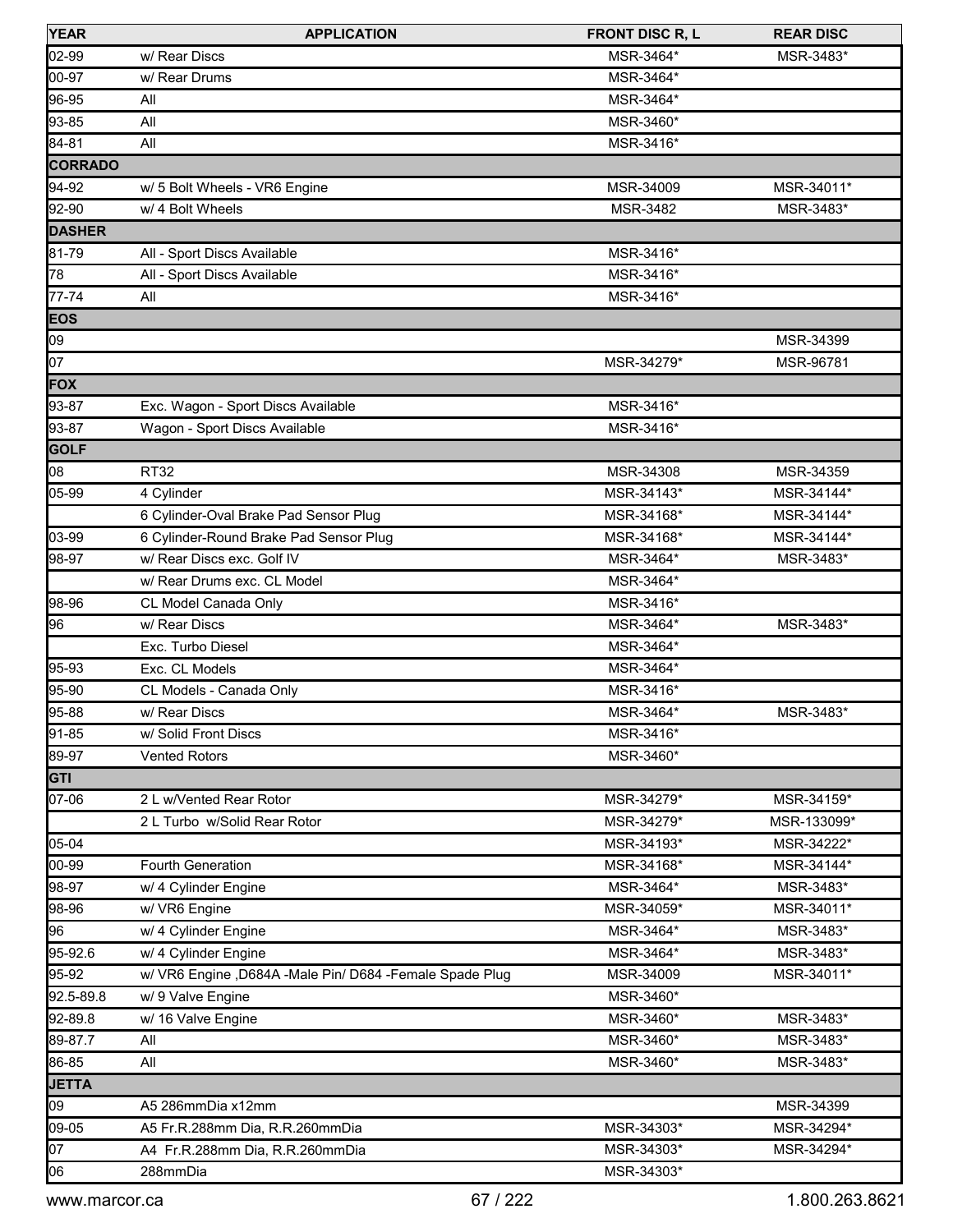| <b>YEAR</b>             | <b>APPLICATION</b>                                                                   | <b>FRONT DISC R, L</b> | <b>REAR DISC</b>         |
|-------------------------|--------------------------------------------------------------------------------------|------------------------|--------------------------|
|                         | 312mmDia                                                                             | MSR-34279*             |                          |
|                         | 286mmDia x12mm                                                                       |                        | MSR-34159*               |
| 05                      | 312mmDia x25mm                                                                       | MSR-34193*             |                          |
|                         | GLI Model, 260Dia x12mm                                                              |                        | MSR-34222*               |
|                         | 288mmDia x25mm                                                                       | MSR-34168*             |                          |
|                         | 280mmDia x 22mm                                                                      | MSR-34143*             |                          |
|                         | Exc. GLI Model                                                                       |                        | MSR-34144*               |
| 04                      | 312mm Dia                                                                            | MSR-34193*             |                          |
| 04-99                   | 4 Cylinder except Turbo, 280mm x 22mm Rotor                                          | MSR-34143*             | MSR-34144*               |
|                         | 6 Cylinder or 1.8 Turbo w/ Oval, 288mm x 25mm , Pad Sensor Plug                      | MSR-34168*             | MSR-34144*               |
| 04-99                   | 6 Cylinder or 1.8 Turbo w/ Round, 288mm x 25mm , P. Sensor Plug                      | MSR-34168*             | MSR-34144*               |
|                         | w/ 4 Cylinder Engine w/ Rear Discs                                                   | MSR-3464*              |                          |
| 98-97                   |                                                                                      |                        | MSR-3483*                |
|                         | Exc. CL Model-Sport Discs Available                                                  | MSR-3464*              |                          |
| 98-96                   | CL Model - Canada Only                                                               | MSR-3416*              |                          |
|                         | w/ VR6 Engine                                                                        | MSR-34059*             | MSR-34011*               |
| 96                      | w/ Diesel Engine Exc. CL Model                                                       | MSR-3464*              |                          |
| 96                      | w/ Gas Engine - Rear Discs                                                           | MSR-3464*              | MSR-3483*                |
|                         | Exc. CL Model-Sport Discs Available                                                  |                        |                          |
| <b>JETTA</b>            |                                                                                      |                        |                          |
| 95-93                   | w/ 4 Bolt Wheels-200mm Rear Drums, Vented Front Discs                                | MSR-3464*              |                          |
| 95-92                   | w/ VR6 Engine, D684A - Male Pin Plug, D684C - Female Spade P.                        | MSR-34009              | MSR-34011*               |
| 95-90                   | w/ 4 Bolt Wheels-200mm Rear Drums, Fr.Sport Disc Available                           | MSR-3416*              |                          |
| 95-90                   | w/ 4 Bolt Whels - Rear Discs, 256mm Front Discs                                      | MSR-3464*              | MSR-3483*                |
| 92-87                   | w/ Rear Discs - 239mm Front Discs                                                    | MSR-3460*              | MSR-3483*                |
| 90-81                   | w/ Rear Drums                                                                        | MSR-3416*              |                          |
| 86-85                   | w/ Rear Discs                                                                        | MSR-3416*              | MSR-3483*                |
| <b>PASSAT</b>           |                                                                                      |                        |                          |
| 09-06                   | <b>FWD</b>                                                                           |                        | MSR-34399                |
| 09                      | CC 4 Cyl                                                                             |                        | MSR-34399                |
| 09                      | CC <sub>V6</sub>                                                                     | MSR-34308              | MSR-34359                |
| 08                      | 2L, 312mm                                                                            | MSR-34279*             |                          |
| 08-06                   | 3.6 L, 345mm Dia AWD                                                                 | MSR-34308              | MSR-34359                |
| 07-06                   | 2L Turbo, 3.6L exc.4Motion Fr. 288x25mm V w/15" Rims                                 | MSR-34168*             |                          |
|                         | 2L Turbo, 3.6L exc.4Motion R. 286x12mm                                               | MSR-34279*             | MSR-34159*               |
| 05                      | exc. W8 engine                                                                       | MSR-34273*             | MSR-34275*               |
| 05-03                   | 321mm Dia                                                                            | MSR-34236              |                          |
| $04-02$                 |                                                                                      | MSR-34055*             |                          |
|                         | All Wheel Drive - 6 Cylinder                                                         |                        | MSR-34167*<br>MSR-34023* |
|                         | Front Wheel Drive                                                                    | MSR-34055*             |                          |
| 01-00                   | All Wheel Drive                                                                      | MSR-34055*             | MSR-34167*               |
|                         | Front Wheel Drive                                                                    | MSR-34055*             | MSR-34023*               |
| 99-98                   | All-Except AWD and Diesel                                                            | MSR-34055*             | MSR-34023*               |
| 98<br>97-96             | <b>TDI Diesel</b><br>4 Cylinder Engine, D684A - Male Pin Plug, D684C - F. Spade Plug | MSR-34170<br>MSR-3464* | MSR-34023*<br>MSR-3483*  |
| 97-92                   | w/ V6 Engine, D684A - Male Pin Plug, D684C - Female Spade P.                         | MSR-34059*             | MSR-34011*               |
| 95-90                   | 4 Bolt-Rear Disc exc. 93-91 Synchro AWD                                              | MSR-3464*              | MSR-3483*                |
| 93-91                   | Synchro AWD                                                                          | MSR-3482               | MSR-34042                |
| <b>PHAETON</b>          |                                                                                      |                        |                          |
| 06-04                   | All                                                                                  |                        | MSR-34329                |
| <b>QUANTUM</b><br>88-86 | Synchro AWD                                                                          | MSR-3464*              | MSR-34042                |
| 88-84                   | Exc. Synchro                                                                         | MSR-3416*              |                          |
| 83                      | w/ Diesel Engine                                                                     | MSR-3416*              |                          |
| 83                      | w/ Gas Engine                                                                        | MSR-3416*              |                          |
| <b>RABBIT</b>           |                                                                                      |                        |                          |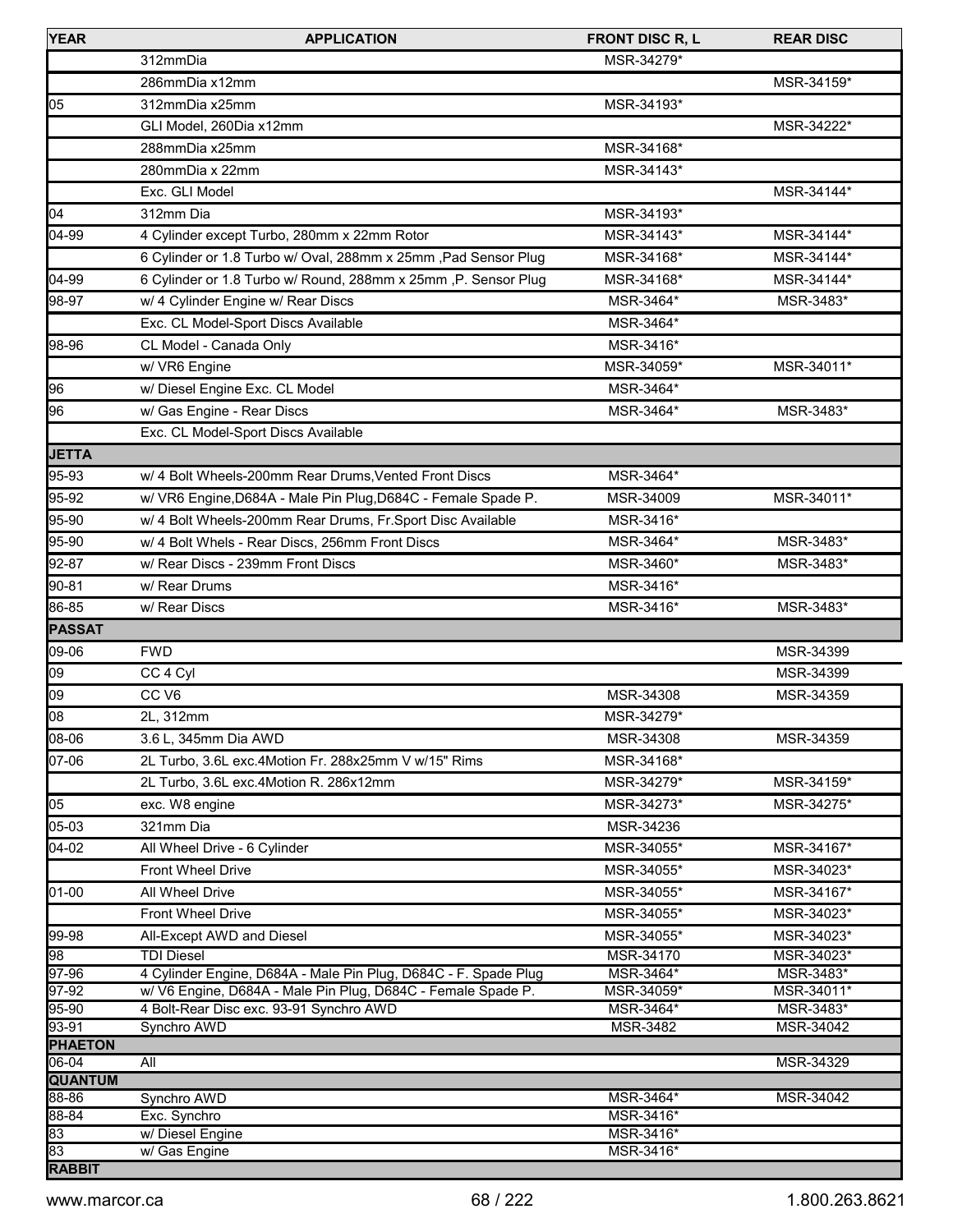| <b>YEAR</b>                  | <b>APPLICATION</b>                                                 | <b>FRONT DISC R, L</b>                        | <b>REAR DISC</b>  |
|------------------------------|--------------------------------------------------------------------|-----------------------------------------------|-------------------|
| $09 - 08$                    | All                                                                | MSR-34303*                                    | MSR-34294*        |
| $07 - 06$                    | All                                                                | MSR-34303*                                    | MSR-34294*        |
| 84-83                        | All                                                                | MSR-3460*                                     |                   |
|                              | GTI                                                                | MSR-3460*                                     |                   |
| $84 - 81$                    | Exc. GTI                                                           | MSR-3416*                                     |                   |
| 80-79                        | w/ Automatic Transmission                                          | MSR-3416*                                     |                   |
| 80-79                        | w/ Manual Transmission                                             | MSR-3416*                                     |                   |
| <b>SCIROCCO</b>              |                                                                    |                                               |                   |
| 89-85                        | Exc. 16 Valve                                                      | MSR-3460*                                     |                   |
| 88-87                        | 16 Valve                                                           | MSR-3464*                                     | MSR-3483*         |
| 87-84                        | w/ Rear Discs exc. 16 Valve                                        | MSR-3460*                                     | MSR-3483*         |
| 84                           | All                                                                | MSR-3460*                                     |                   |
| $83 - 81$                    | All                                                                | MSR-3416*                                     |                   |
| 80-79                        | w/ Automatic Transmission                                          | MSR-3416*                                     |                   |
| 80-79                        | w/ Manual Transmission                                             | MSR-3416*                                     |                   |
| <b>VOLVO</b>                 |                                                                    |                                               |                   |
| C30                          |                                                                    |                                               |                   |
| 08-07                        |                                                                    | VISR-139037*(MSR-34349 MSR-139039*(MSR-34347) |                   |
| C70                          |                                                                    |                                               |                   |
| 07-06                        |                                                                    | MSR-139037*                                   | MSR-139039*       |
|                              |                                                                    |                                               |                   |
| 04-01                        | 15" Wheel, 280mm Fr.R                                              | MSR-34057*                                    | MSR-34061*        |
| 04-98                        | 16" Wheel, 302mm Fr.R                                              | MSR-34241                                     | MSR-34061*        |
| 00-97                        | 2WD                                                                | MSR-34057*                                    | MSR-34061*        |
| 00-99                        | <b>AWD</b>                                                         | MSR-34241                                     | MSR-34061*        |
| 98-97                        | <b>AWD</b>                                                         | <b>MSR-3487</b>                               | MSR-34061*        |
| S40, V40                     |                                                                    |                                               |                   |
| 08-05                        |                                                                    |                                               |                   |
|                              | S40 2.4L-300mm Front Disc                                          | MSR-139037*                                   | MSR-139039*       |
|                              | S40 T5-320mm Front Disc                                            | VISR-139038*(MSR-34364)                       | MSR-139039*       |
| 04-00                        | All                                                                | MSR-34210*                                    | MSR-34212*        |
| <b>S60</b>                   |                                                                    |                                               |                   |
| $\overline{08}$              | 2.5 T, 2.5T AWD                                                    | MSR-34255                                     |                   |
| 07-01                        | T5, exc. R, 15 Inch Wheels, 286mm Fr. D                            | MSR-34207*                                    | MSR-34206*        |
|                              | T5,16 Inch Wheels, 305mm Fr. D                                     | MSR-34208*                                    | MSR-34206*        |
| $07 - 04$                    | R Package                                                          | MSR-34351                                     | MSR-34348         |
| 05-04                        | 15" Wheels                                                         | MSR-980046                                    | <b>TBA</b>        |
|                              | 16", 17" Wheels                                                    | MSR-980050                                    | TBA               |
| <b>S70</b>                   |                                                                    |                                               |                   |
| $00 - 98$                    | w/ 15 Inch Wheel Brake System, 280mm Front Disc Dia - 2WD          | MSR-34057*                                    | MSR-34061*        |
|                              | w/ 16 Inch Wheel Brake System, 302mm Front Disc Dia - 2WD          | MSR-34241                                     | MSR-34061*        |
| $00 - 99$                    | AWD To CH#596635                                                   | MSR-34241                                     | MSR-34142         |
|                              | AWD From CH#596636                                                 | MSR-34241                                     |                   |
| 98-97                        | w/ 15 Inch Wheel Brake System, 280mm Front Disc Dia - AWD          | <b>MSR-3487</b>                               | MSR-34142         |
| <b>S80</b>                   |                                                                    |                                               |                   |
| $08 - 07$<br>$\overline{07}$ | 17.5' Wheel                                                        | MSR-34395                                     |                   |
|                              | USA, FWD 3.2L, 6Cyl, 300mm Fr.D<br>CAN, AWD 3.2L, 6Cyl, 315mm Fr.D | <b>TBA</b><br><b>TBA</b>                      | <b>TBA</b>        |
|                              | AWD, 4.4L V8, 336mm Fr.D                                           | <b>TBA</b>                                    | TBA<br><b>TBA</b> |
| 06-99                        | 15" Wheel                                                          | MSR-34207*                                    | MSR-34206*        |
| $06-99$                      | 16" Wheel                                                          | MSR-34208*                                    | MSR-34206*        |
| S90, V90                     |                                                                    |                                               |                   |
| $01-97$                      | 15" Wheel                                                          | MSR-34057*                                    | MSR-34039         |
| $\overline{98}$              | 16" Wheel                                                          | MSR-34057*                                    | XS34141           |
| <b>V50</b>                   |                                                                    |                                               |                   |
| $07 - 05$                    | 2.4L-300mm Front Disc                                              | MSR-139037*                                   | MSR-139039*       |
|                              | T5 320mm Fr. D                                                     | MSR-139038*                                   | MSR-139039*       |
| <b>V70, V70R exc. XC</b>     |                                                                    |                                               |                   |
| $07 - 01$                    | 15 Inch Wheels, exc.T5,286mm Fr.D                                  | MSR-34207*                                    | MSR-34206*        |
|                              | 16 Inch Wheels, T5, 302mm, Fr.D                                    | MSR-34208*                                    | MSR-34206*        |
| $07 - 04$                    | R Package                                                          | MSR-34351                                     | MSR-34348         |
| $\overline{00}$              | w/ 15 Inch Wheel Brake System, 280mm Front Disc Dia - 2WD          | MSR-34057*                                    | MSR-34061*        |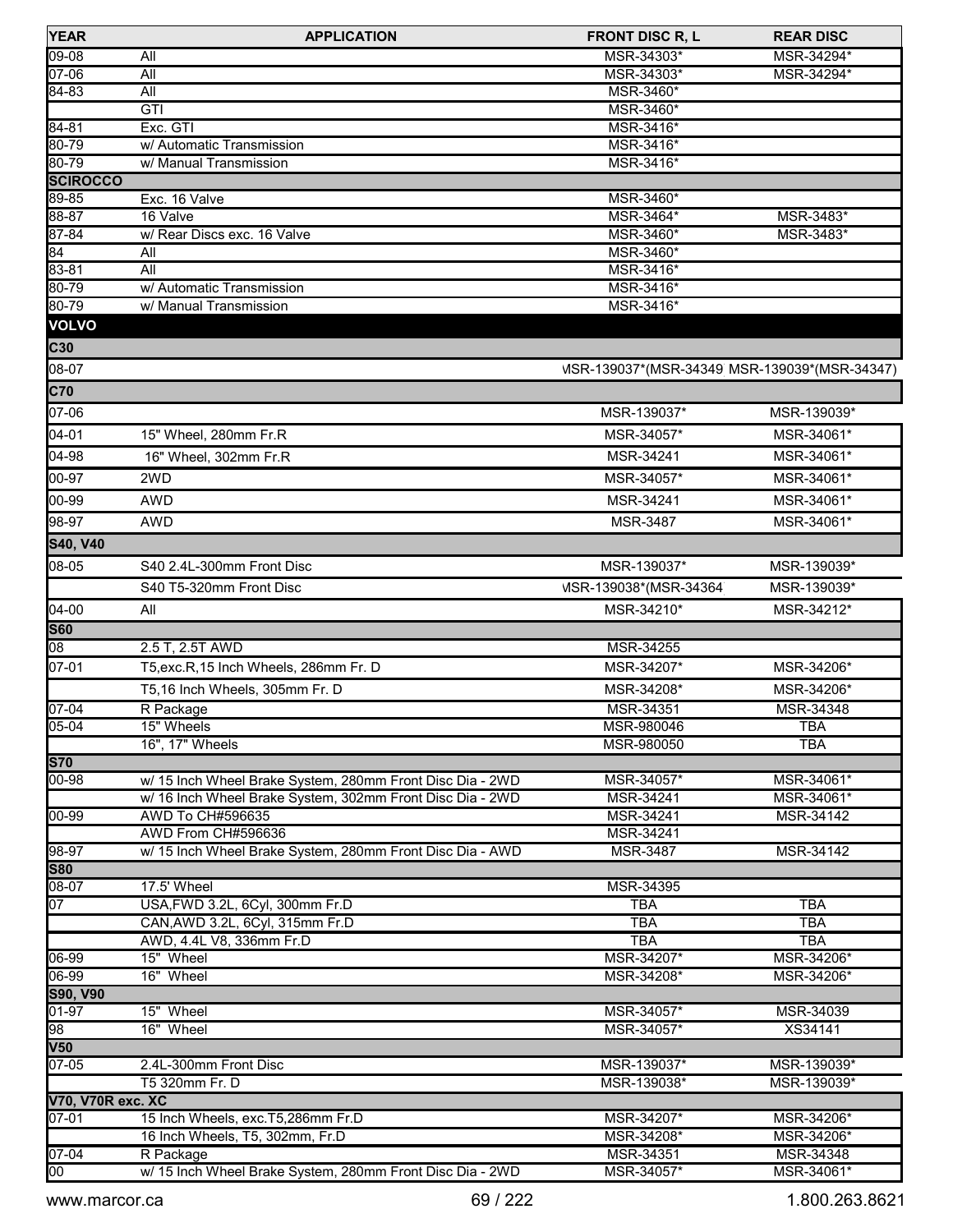| <b>YEAR</b>        | <b>APPLICATION</b>                                                                               | <b>FRONT DISC R, L</b>  | <b>REAR DISC</b>       |
|--------------------|--------------------------------------------------------------------------------------------------|-------------------------|------------------------|
|                    | w/ 16 Inch Wheel Brake System, 302mm Front Disc Dia - 2WD                                        | MSR-34241               | MSR-34061*             |
|                    | w/ 15 Inch Wheel Brake System, 280mm Front Disc Dia - AWD                                        | MSR-34057*              | MSR-34061*             |
|                    | w/ 16 Inch Wheel Brake System, 302mm Front Disc Dia - AWD                                        | MSR-34241               | MSR-34061*             |
| V70 XC AWD         |                                                                                                  |                         |                        |
| $02 - 01$          |                                                                                                  | MSR-34207*              | MSR-34206*             |
| $00 - 99$          | To CH#587441, Girling Rear Caliper, 280mm Fr.D<br>To CH#587441, Girling Rear Caliper, 320mm Fr.D | MSR-34057*<br>MSR-34241 | MSR-34142<br>MSR-34142 |
|                    | From CH#587441, ATE Rear Caliper, 280mm Fr.D                                                     | MSR-34057*              | <b>TBA</b>             |
|                    | From CH#587441, ATE Rear Caliper, 320mm Fr.D                                                     | MSR-34241               | <b>TBA</b>             |
| 98                 | 15" Wheel, 280mm Fr.R                                                                            | MSR-34057*              | MSR-34142              |
|                    | 16" Wheel, 302mm Fr.R                                                                            | MSR-34241               | MSR-34142              |
| XC70 AWD           |                                                                                                  |                         |                        |
| $07 - 03$          | 15 Inch Wheels, exc. T5,286mm Fr.D                                                               | MSR-34207*              | MSR-34206*             |
|                    | 16 Inch Wheels, T5, 302mm, Fr.D                                                                  | MSR-34208*              | MSR-34206*             |
|                    | R w/ 330mm Front Rotor                                                                           | <b>TBA</b>              | <b>TBA</b>             |
| <b>XC90</b>        |                                                                                                  |                         |                        |
| 08-04              | 17" Wheel                                                                                        | MSR-34357               | MSR-34256              |
| 08-07              | 3.2L,6Cyl,2WD, AWD 316mm Fr.D                                                                    | TBA                     | MSR-34256              |
|                    | 4.4L, V8, AWD 336mm                                                                              | <b>TBA</b>              | MSR-34256              |
| 06-03              | 2.5L, Turbo, 2WD & 2.9L, 6Cyl, Turbo, 2WD, 316mm Fr.D                                            | <b>TBA</b>              | MSR-34256              |
|                    | 2.9L,6Cyl,Turbo,AWD, 316mm Fr.D & 4.4L,V8,AWD 336mm Fr.D                                         | <b>TBA</b>              | MSR-34256              |
| 240 / 260 SERIES   |                                                                                                  |                         |                        |
| 93-85              | <b>Vented Rotors</b>                                                                             | MSR-3472                | MSR-3489               |
| 87-75              | Solid Rotors                                                                                     | MSR-3446                | MSR-3489               |
| 84-75              | w/ ATE Vented Front Discs                                                                        | MSR-34027               | MSR-3489               |
|                    | 740, 760, 780 SERIES                                                                             |                         |                        |
| 92-91              | DBA w/o ABS                                                                                      | MSR-3488                | MSR-3489               |
| 92-91              |                                                                                                  | MSR-3488                | MSR-3489               |
|                    | Girling w/o ABS                                                                                  |                         |                        |
| 92-91              | w/ABS                                                                                            | MSR-34018               | MSR-3489               |
| 90-88              | <b>Brake Code 2</b>                                                                              | MSR-3488                | MSR-3489               |
| 90-88              | Brake Code 3 - 10.25 In. Front Discs                                                             | <b>TBA</b>              | MSR-3489               |
| 90-88              | Brake Code 3 - 11.25 In. Front Discs                                                             | MSR-3488                | MSR-3489               |
| 90-88              | <b>Brake Code 4</b>                                                                              | MSR-3488                | MSR-34039              |
| $90 - 88$          | Brake Code 5                                                                                     | MSR-3488                | MSR-34039              |
| $87 - 83$          | Brake Code 2-10.5 In. Vented Front Discs                                                         | <b>MSR-3485</b>         | <b>MSR-3489</b>        |
| 87-83              | Brake Code 2 - Plain Front Discs                                                                 | TBA                     | MSR-3489               |
| 87-83              | Brake Code 3-10.5 In. Vented Front Discs                                                         | MSR-3485                | MSR-3489               |
| 87-83              | Brake Code 3 w/ ABS                                                                              | <b>TBA</b>              | <b>MSR-3489</b>        |
|                    | 11.25 Inch Vented Front Discs                                                                    |                         |                        |
| 87-83              | Brake Code 3 w/o ABS                                                                             | MSR-34032               | MSR-3489               |
|                    | 11.25 Inch Vented Front Discs                                                                    |                         |                        |
| 850                |                                                                                                  |                         |                        |
| 97-94              | 5 Bolt Wheels                                                                                    | MSR-34057*              | MSR-34061*             |
| 93                 | 4 Bolt Wheels                                                                                    | MSR-34156               | MSR-34155              |
| 940, 960           |                                                                                                  |                         |                        |
| 97-95              |                                                                                                  |                         |                        |
|                    | w/ 50.4mm High Front Disc                                                                        | MSR-34057*              | MSR-34058*             |
| 95-91              | w/ ABS - 56.3mm High Front Disc                                                                  | MSR-34018               | <b>MSR-3489</b>        |
| 95-91              | w/ ABS - Multilink Suspension                                                                    | MSR-34018               | MSR-34039              |
| $95 - 91$          | Parking Brake Shoe (940)                                                                         |                         |                        |
| 94-91              | w/o ABS                                                                                          | MSR-3488                | MSR-3489               |
| <b>ACURA TRUCK</b> |                                                                                                  |                         |                        |
| <b>MDX</b>         |                                                                                                  |                         |                        |
| 08-07              | All                                                                                              | MSR-31468               | MSR-31469              |
| 06-03              | All                                                                                              | MSR-31275*              | MSR-31318*             |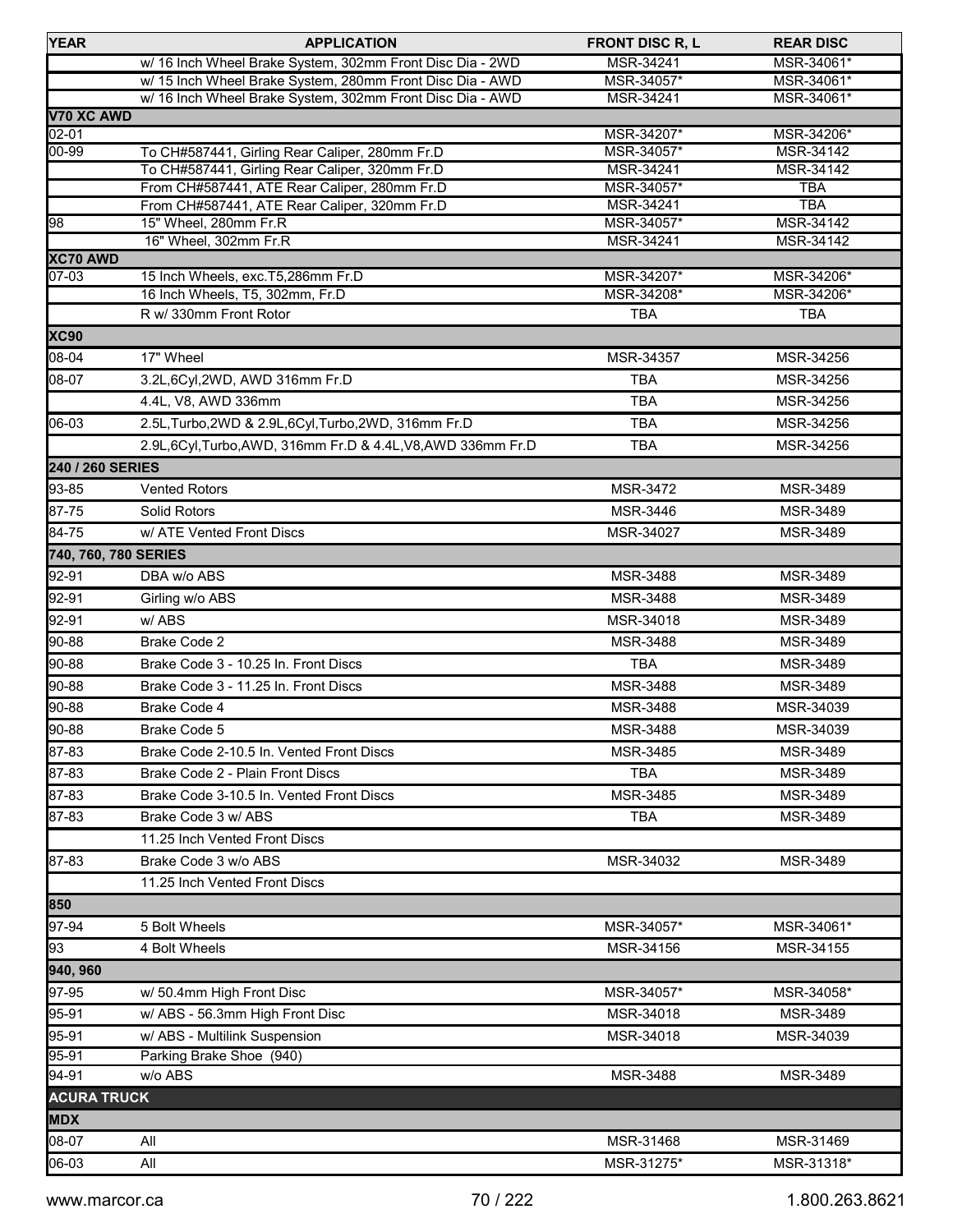| <b>YEAR</b>              | <b>APPLICATION</b>         | <b>FRONT DISC R, L</b> | <b>REAR DISC</b> |
|--------------------------|----------------------------|------------------------|------------------|
| $[02 - 01]$              | All                        | MSR-31275*             | MSR-31318*       |
| <b>RDX</b>               |                            |                        |                  |
| 08-07                    | All                        | MSR-31455              |                  |
| <b>SLX</b>               |                            |                        |                  |
| 99-96                    | All                        | MSR-31163*             | MSR-31084*       |
| <b>BLUE BIRD</b>         |                            |                        |                  |
| <b>TC</b>                |                            |                        |                  |
| 06-03                    | 5 Holes                    | MSR-5610               | <b>MSR-5608</b>  |
| 02-01                    | 10 Holes                   | MSR-5611               | MSR-5615         |
| <b>AM GENERAL</b>        |                            |                        |                  |
| <b>HUMMER</b>            |                            |                        |                  |
| 03-96                    | w/ 12100 lb. GVW           | MSR-5702               | <b>MSR-5702</b>  |
| 03-92                    | Exc. 12100 lb. GVW         | MSR-5701*              | MSR-5701*        |
| <b>HUMMER H2</b>         |                            |                        |                  |
| 08-03                    | All                        | MSR-55056*             | MSR-55057*       |
| 02                       | All                        | MSR-5701*              | MSR-5701*        |
| <b>HUMMER H3</b>         |                            |                        |                  |
| 08-03                    | All                        | MSR-5703               | <b>MSR-5704</b>  |
| <b>ASUNA</b>             |                            |                        |                  |
| <b>SUNRUNNER</b>         |                            |                        |                  |
| 93-92                    | 2 Door                     | MSR-3222               |                  |
| <b>BMW TRUCK</b>         |                            |                        |                  |
| $\overline{\mathsf{x3}}$ |                            |                        |                  |
| 09-04                    | All                        | MSR-34284              | MSR-34286        |
| $\overline{\text{X5}}$   |                            |                        |                  |
| 08-07                    | 4.8L                       | MSR-34361              | MSR-34376        |
| 08-07                    | 3.0 <sub>L</sub>           | MSR-34360              |                  |
| 06-04                    | 4.4L, 4.8L                 |                        | MSR-34376        |
| 06-02                    | 4.6is, 4.8is               | MSR-34295              | MSR-34180*       |
| 06-98                    | All                        | MSR-34184*             | MSR-34180*       |
| 03-02                    | 4.4L, 4.6L                 |                        | MSR-34376        |
| <b>X6</b>                |                            |                        |                  |
| 09-08                    | XDrive 35i                 | MSR-34361              |                  |
| <b>BUICK TRUCK</b>       |                            |                        |                  |
| <b>ENCLAVE</b>           |                            |                        |                  |
| 09-08                    | All                        | MSR-55150              | MSR-55151        |
| <b>RAINIER</b>           |                            |                        |                  |
| 06                       | All                        | MSR-55079*             | MSR-55073*       |
|                          | Sport Perf. Pack.          | MSR-55112*             | MSR-55073*       |
| 05-04                    | 4.2 Liter                  | MSR-55069*             | MSR-55073*       |
|                          | 5.3 Liter                  | MSR-55079*             | MSR-55073*       |
| <b>RENDEZVOUS</b>        |                            |                        |                  |
| 05-02                    | 2 Wheel Drive - Rear Discs | MSR-55070*             | MSR-55078        |
| 05-02                    | 2 Wheel Drive - Rear Drums | MSR-55070*             | <b>TBA</b>       |
| 05-02                    | 4 Wheel Drive              | MSR-55074*             | MSR-55078        |
| 05-00                    | Parking Brake Shoe         |                        |                  |
| <b>TERRAZA</b>           |                            |                        |                  |
| $\overline{07}$          | <b>FWD</b>                 |                        | MSR-55119*       |
| 06                       | FWD w/.S.Susp., AWD        |                        | MSR-55106        |
|                          | FWD exc.S.Susp.            | MSR-55087*             | MSR-55119*       |
| 05                       | FWD w/.S.Susp., AWD        | MSR-55087*             | MSR-55106        |
|                          | FWD exc.S.Susp.            | MSR-55087*             | MSR-55108        |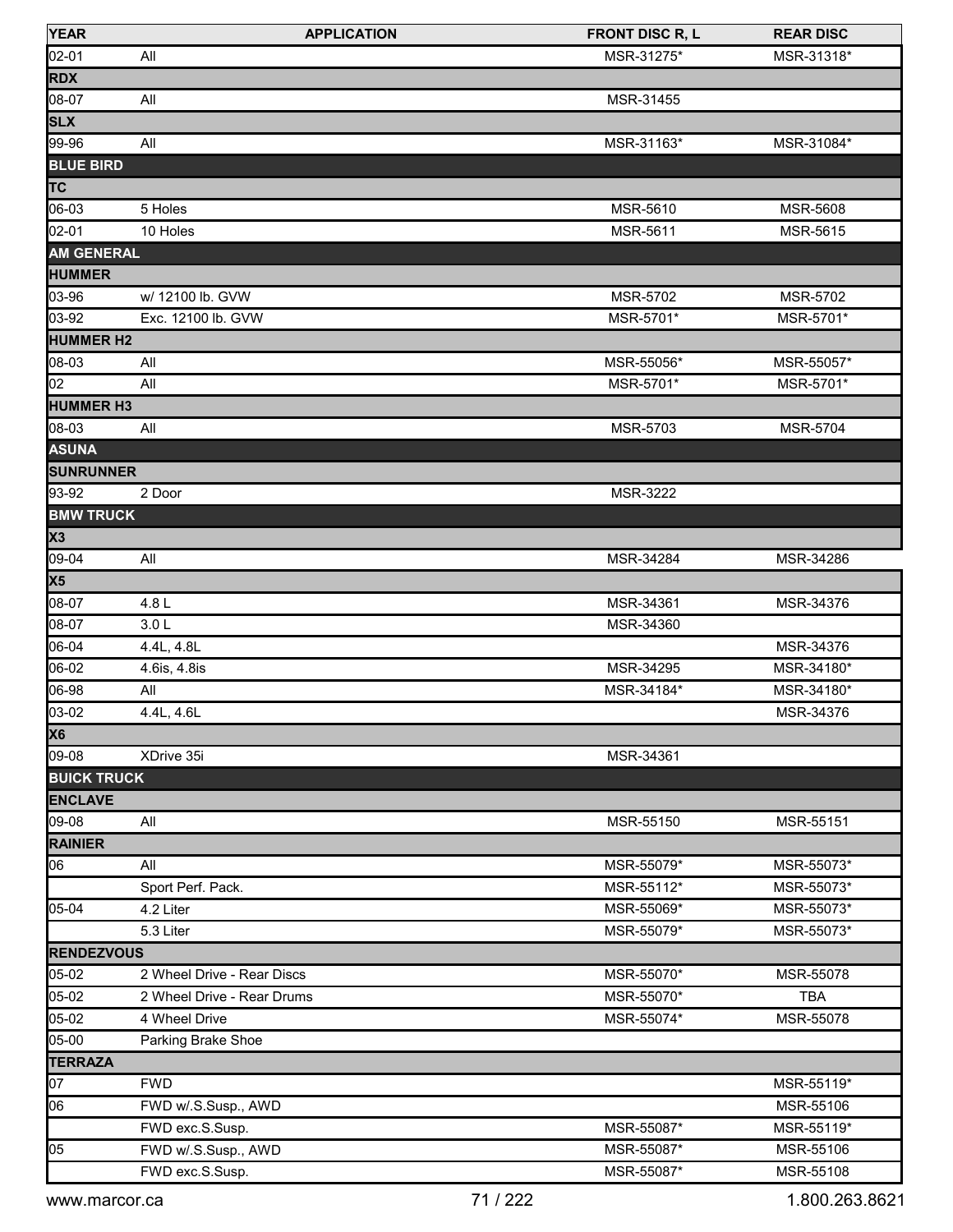| <b>YEAR</b>            | <b>APPLICATION</b>                                 | <b>FRONT DISC R, L</b> | <b>REAR DISC</b> |
|------------------------|----------------------------------------------------|------------------------|------------------|
|                        | 5 Studs                                            | MSR-55107              | MSR-55108        |
| <b>CADILLAC</b>        |                                                    |                        |                  |
| <b>ESCALADE</b>        |                                                    |                        |                  |
| 09-08                  | All                                                | MSR-55097*             | MSR-55133*       |
| 07                     | All                                                | MSR-55097*             | MSR-55133*       |
| 06-02                  | All, Include Ext                                   | MSR-55054*             | MSR-55084*       |
| 00-99                  | All                                                | MSR-5569*              | MSR-55084*       |
| 03-02                  | Ext                                                |                        | MSR-55067*       |
| 02                     | 6 LUG - JC5 Brake Code                             | MSR-55054*             | MSR-55066*       |
|                        | Vacuum Booster                                     |                        |                  |
| 02                     | 6 LUG - JH5 Brake Code                             | MSR-55054*             | MSR-55067*       |
|                        | <b>Hydraulic Booster</b>                           |                        |                  |
| 02                     | 8 LUG                                              | MSR-55056*             | MSR-55057*       |
| 00-99                  | All                                                | MSR-5569*              |                  |
| <b>SRX</b>             |                                                    |                        |                  |
| 06-04                  | 18" Wheels                                         | MSR-55102*             | MSR-55114        |
| 06-04                  | 17" Wheels                                         | MSR-55102*             | MSR-55114        |
| <b>CHEVROLET TRUCK</b> |                                                    |                        |                  |
| <b>ASTRO</b>           |                                                    |                        |                  |
| 05-04                  | All                                                | MSR-55054*             | MSR-55084*       |
| 03                     | All                                                | MSR-55054*             | MSR-55066*       |
| 02-90                  | 2 Wheel Drive - 4 Wheel ABS                        | MSR-5578*              |                  |
| 02-90                  | 4 Wheel Drive                                      | MSR-55015*             |                  |
| 93-90                  | 2 Wheel Drive - Rear ABS only                      | <b>MSR-5546</b>        |                  |
| 89-87                  | All                                                | <b>MSR-5546</b>        |                  |
| 86-85                  | All                                                | <b>MSR-5546</b>        |                  |
| <b>AVALANCHE 1500</b>  |                                                    |                        |                  |
| 09-07                  | All                                                | MSR-55097*             | MSR-55133*       |
| 06-05                  | 6 Lug Wheels                                       | MSR-55054*             |                  |
|                        | 7200 GVW                                           |                        | MSR-55084*       |
| $\sqrt{04}$            | 8 Lug Wheels                                       | MSR-55072*             |                  |
|                        | 6 Lug Wheels                                       | MSR-55054*             |                  |
|                        | 7200 GVW                                           |                        | MSR-55084*       |
|                        | 6 Lug Wheels DIH, Rotor Dia 325mm H 85mm, JC5 Code |                        | MSR-55066*       |
| 03                     | 8 Lug Wheels                                       | MSR-55072*             |                  |
|                        | 6 Lug Wheels                                       | MSR-55054*             |                  |
|                        | 6 Lug Wheels DIH, Rotor Dia 325mm H 85mm, JC5 Code |                        | MSR-55066*       |
|                        | 6 Lug Wheels DIH, Rotor Dia 330mm H 96mm, JH5 Code |                        | MSR-55067*       |
| 02                     | 8 Lug Wheels                                       | MSR-55072*             |                  |
|                        | 6 Lug Wheels                                       | MSR-55054*             |                  |
|                        | 6 Lug Wheels DIH, Rotor Dia 325mm H 85mm, JC5 Code |                        | MSR-55066*       |
|                        | 6 Lug Wheels DIH, Rotor Dia 330mm H 96mm, JH5 Code |                        | MSR-55067*       |
|                        | 9900Lb Axle Rotor Dia 330mm H 76mm, 4.63" Dia CH   |                        | MSR-55057*       |
| <b>AVALANCHE 2500</b>  |                                                    |                        |                  |
| 09-07                  | All                                                | MSR-55097*             | MSR-55133*       |
| 06-05                  | Exc. 2" Body Raise                                 | MSR-55056*             |                  |
|                        | 8 Lug Wheels 4.63" Dia CH, Rotor Dia 330mm H 76mm  |                        | MSR-55057*       |
|                        | 8 Lug Wheels 2" Body Raise                         | MSR-55072*             |                  |
|                        | 6 Lug Wheels                                       | MSR-55054*             |                  |
| 104                    | 8 Lug Wheels 2" Body Raise                         | MSR-55072*             |                  |
|                        | Exc. 2" Body Raise                                 | MSR-55056*             |                  |
|                        | 6 Lug Wheels                                       | MSR-55054*             |                  |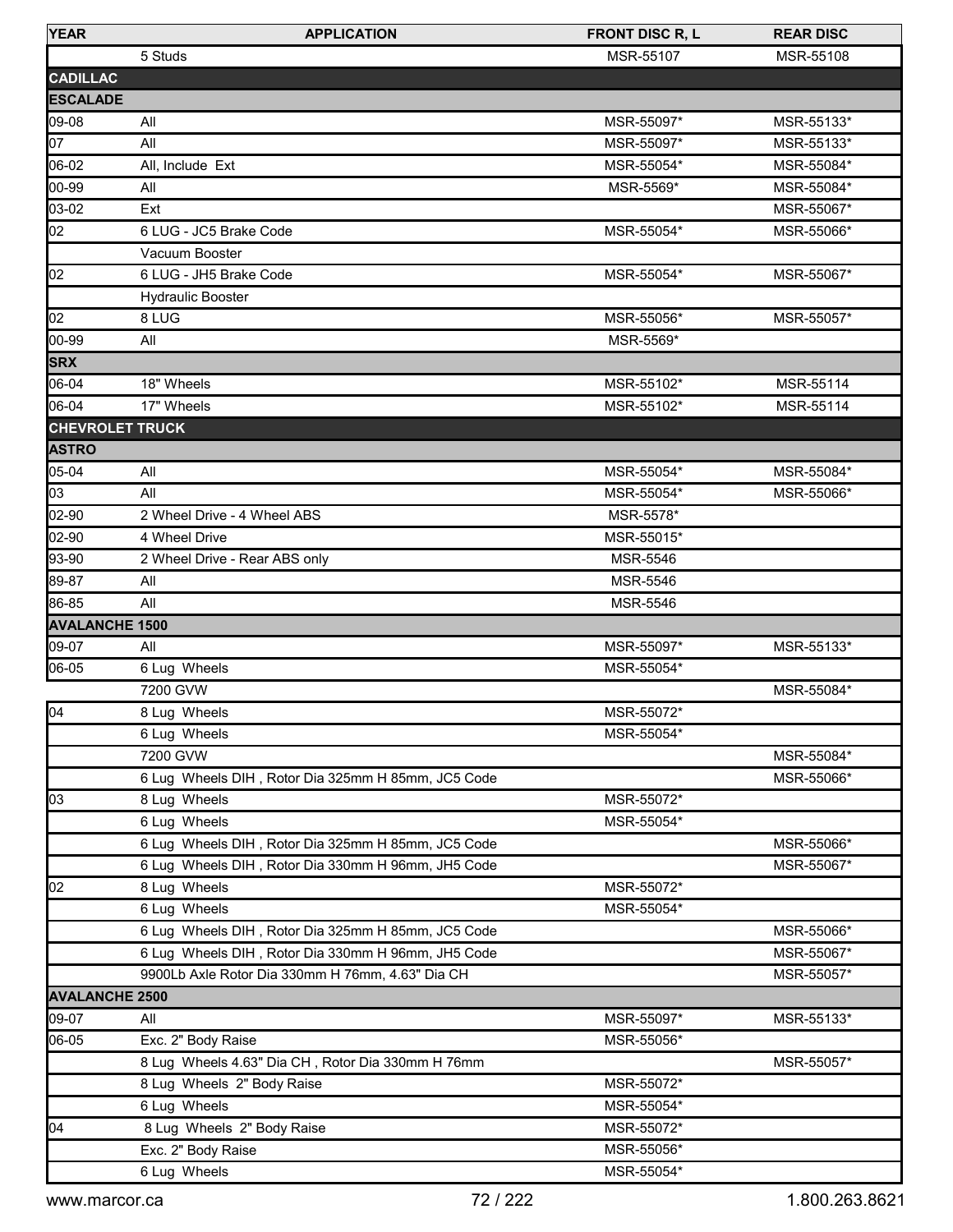| <b>YEAR</b>     | <b>APPLICATION</b>                                               | FRONT DISC R, L | <b>REAR DISC</b>        |
|-----------------|------------------------------------------------------------------|-----------------|-------------------------|
|                 | 8 Lug 4.84" Dia CH DIH Dia 330.4mm H 90mm                        |                 | MSR-55055*              |
|                 | 8 Lug Wheels 4.63" Dia CH, Rotor Dia 330mm H 76mm                |                 | MSR-55057*              |
|                 | 4 Wheels Steering                                                |                 | MSR-55086               |
| 103-02          | 8 Lug Wheels 2" Body Raise                                       | MSR-55072*      |                         |
|                 | Exc. 2" Body Raise                                               | MSR-55056*      |                         |
|                 | 6 Lug Wheels                                                     | MSR-55054*      |                         |
|                 | 8 Lug 4.84" Dia CH DIH Dia 330.4mm H 90mm                        |                 | MSR-55055*              |
|                 | 8 Lug Wheels 4.63" Dia CH, Rotor Dia 330mm H 76mm                |                 | MSR-55057*              |
| <b>BLAZER</b>   |                                                                  |                 |                         |
| 05-98           | All                                                              | MSR-55047*      | MSR-55038*              |
| 97-95           |                                                                  |                 |                         |
|                 | 2 Wheel Drive, Includes ABS Ring, 4 Wheel                        | MSR-31254*      | MSR-55049*              |
|                 | <b>Antilock Brakes</b>                                           |                 |                         |
| 02-97           | Parking Brake Shoe                                               |                 |                         |
| 97-95           | 4 Wheel Drive                                                    | MSR-5550*       |                         |
| 94-92           | All                                                              | MSR-5569*       |                         |
| 91-90           | All                                                              | MSR-5522*       |                         |
| 89-76           | 4 Wheel Drive                                                    | MSR-5522*       |                         |
| 83-76           | 2 Wheel Drive                                                    | <b>MSR-5516</b> |                         |
| 75-71           | 2 Wheel Drive                                                    | MSR-5516        |                         |
| 75-71           | 4 Wheel Drive                                                    | MSR-5522*       |                         |
| 70-69           | 2 Wheel Drive                                                    |                 |                         |
| 70-69           | 4 Wheel Drive                                                    |                 |                         |
| <b>COLORADO</b> |                                                                  |                 |                         |
| 06-04           | All                                                              | MSR-55090*      |                         |
|                 | C10, R10, C1500, R1500 - 2 WHEEL DRIVE - 1/2 TON                 |                 |                         |
| 06-00           | C10, Suburban, 4 WDB                                             | MSR-55054*      |                         |
| 00-95           | C10, Suburban, Exc. Diesel                                       | MSR-5595*       |                         |
| 99-95           | C10, Suburban, Diesel                                            | MSR-5598        |                         |
| 99-95           | Pickup                                                           | MSR-5595*       |                         |
| 98-95           | Suburban w/ 8 LUG                                                | MSR-5598        |                         |
| 98-92           | Suburban w/ 5 LUG                                                | MSR-5595*       |                         |
| 94-92           | Pickup                                                           | <b>MSR-5594</b> |                         |
| 91-90           | Surburban                                                        | MSR-5516        |                         |
| 91-88           | Pickup EXT CAB or F44 H/D Chassis                                | MSR-5594        |                         |
|                 | 11.16 x 2.75 Inch Rear Shoes                                     |                 |                         |
| 91-88           | Pickup STD CAB exc. F44 H/D Chassis                              | MSR-5570        |                         |
|                 | 10 x 2.25 Inch rear Shoes                                        |                 |                         |
| 89-88           | Suburban                                                         | MSR-5516        |                         |
| 87-81           | w/ 2 Inch Rear Shoes - Diesel                                    | MSR-5516        |                         |
| 87-81           | w/ 2 Inch Rear Shoes exc. Diesel                                 | MSR-5546        |                         |
| 87-81           | w. 2.75 Inch Rear Shoes                                          | MSR-5516        |                         |
| 80-78           | All                                                              | MSR-5516        |                         |
| 77-76           | w/ 2.75 Inch Rear Shoes                                          | MSR-5516        |                         |
| 75-74           | w/ 2.75 Inch Rear Shoes                                          | MSR-5516        |                         |
| 75-71           | w/ 2 Inch Rear Shoes                                             | MSR-5516        |                         |
|                 | C20, R20, C2500, R2500 - 2 WHEEL DRIVE - 3/4 TON                 |                 |                         |
| 06-00           | C20, Suburban, 4 WDB                                             | MSR-55056*      |                         |
| $\sqrt{04-03}$  | C20, Suburban, 2" Body Raise                                     | MSR-55072*      |                         |
| 06-03<br>06-01  | C20, Suburban, 4 WSt. 330mm<br>C20, Suburban, 2HPB, 330mm x 76mm |                 | MSR-55086<br>MSR-55057* |
|                 | C20, Suburban, 2HPB, 330mm x 790mm                               |                 | MSR-55055*              |
| $\overline{03}$ | C20, Suburban, 4 WSt. Slip Dif.                                  |                 | MSR-55066*              |
| $00 - 95$       | Pickup - 8 LUG-8600 lb. GVWR                                     | MSR-5598        |                         |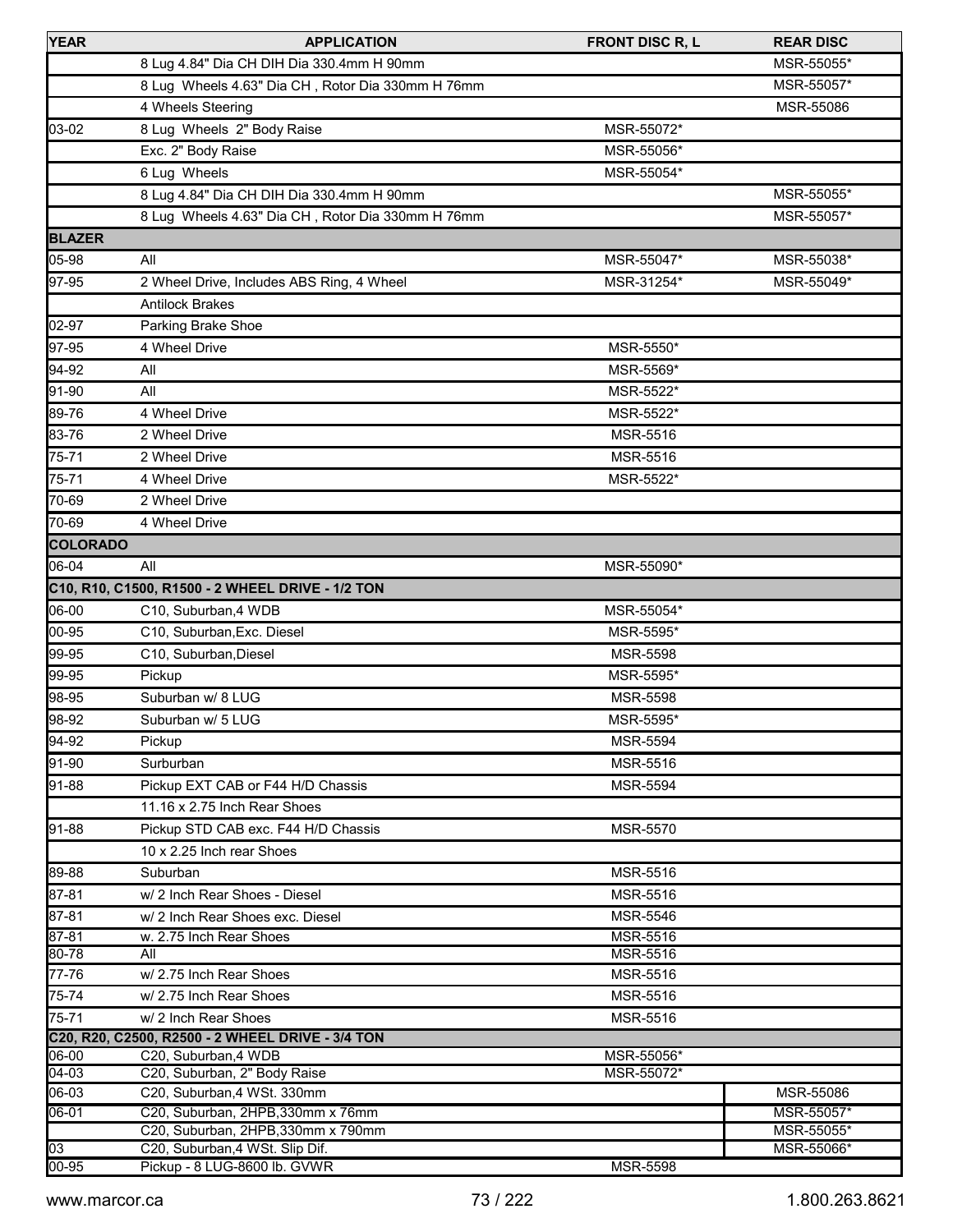| <b>YEAR</b> | <b>APPLICATION</b>                                           | <b>FRONT DISC R, L</b> | <b>REAR DISC</b> |
|-------------|--------------------------------------------------------------|------------------------|------------------|
|             | 10.5 Inch Ring Gear-13 x 2.5 In. Shoes-Hub Mounted on Drum   |                        |                  |
| 99-95       | Pickup - 8 LUG-8600 lb. GVWR                                 | <b>MSR-5598</b>        |                  |
|             | 9.5 Inch Ring Gear-13 x 2.5 In. Shoes-No Hub Mounted on Drum |                        |                  |
| 199-92      | Suburban - 10.5 Inch Ring Gear                               | MSR-5598               |                  |
|             | 13 x 2.5 Inch Shoes-Hub Mounted on Drum                      |                        |                  |
| 99-92       | Suburban - 13 x 3.5 Inch Shoes                               | <b>MSR-5598</b>        |                  |
| 99-92       | Suburban - 9.5 Inch Ring Gear                                | MSR-5598               |                  |
|             | 13 x 2.5 Inch Shoes-No Hub Mounted on Drum                   |                        |                  |
| 98-95       | Pickup - 6 LUG-7200 lb. GVWR                                 | MSR-55026              |                  |
| 94-91       | Pickup - 8 LUG-8600 lb. GVWR                                 | <b>MSR-5574</b>        |                  |
|             | 10.5 Inch Ring Gear-13 x 2.5 In. Shoes-Hub Mounted on Drum   |                        |                  |
| 94-91       | Pickup - 8 LUG-8600 lb. GVWR                                 | <b>MSR-5574</b>        |                  |
|             | 9.5 Inch Ring Gear-13 x 2.5 In. Shoes-No Hub Mounted on Drum |                        |                  |
| 94-89       | Pickup - 6 LUG-7200 lb. GVWR                                 | <b>MSR-5572</b>        |                  |
| 91-89       | Suburban - 10.5 Inch Ring Gear                               | MSR-5535               |                  |
|             | Hub Mounted on Drum                                          |                        |                  |
| $91-89$     | Suburban - 9.5 Inch Ring Gear                                | MSR-5535               |                  |
|             | No Hub mounted on Drum                                       |                        |                  |
| 90          | Pickup - 8600 lb. GVWR - 1st Design                          | <b>MSR-5574</b>        |                  |
|             | 8 LUG - 10.5 Inch Ring Gear                                  |                        |                  |
|             | 13 x 2.5 inch Shoes - 3.5 Inch OD Axle Tubes                 |                        |                  |
| 90          | Pickup - 8600 lb. GVWR - 2nd Design                          | <b>MSR-5574</b>        |                  |
|             | 8 LUG - 10.5 Inch Ring Gear                                  |                        |                  |
|             | 13 x 2.5 inch Shoes - 3 3/8 Inch OD Axle Tubes               |                        |                  |
| 89          | Pickup - 8 LUG                                               | <b>MSR-5574</b>        |                  |
|             | w/ 8600 lb. GVWR                                             |                        |                  |
| 88          | Pickup - All                                                 | MSR-5572               |                  |
| 88-84       | 11.25 x 2.75 Inch Shoes                                      | <b>MSR-5535</b>        |                  |
| 87-84       | 13 x 2.5 Inch Shoes-9.5 Inch Ring Gear                       | MSR-5535               |                  |
| 87-81       | 13 x 2.5 Inch Shoes-10.5 Inch Ring Gear                      | MSR-5535               |                  |
|             | C20, R20, C2500, R2500 - 2 WHEEL DRIVE - 3/4 TON             |                        |                  |
| 83          | 11.15 x 2.75 Inch Shoes                                      | MSR-5535               |                  |
|             | 4 5/8 Inch Drum Width                                        |                        |                  |
| 83          | 11.15 x 2.75 Inch Shoes                                      | <b>MSR-5535</b>        |                  |
|             | 6 3/8 Inch Drum Width                                        |                        |                  |
| 83          | 13 x 2.5 Inch Shoes - 9.5 Inch Ring Gear                     | MSR-5535               |                  |
|             | 1st Design                                                   |                        |                  |
| 83          | 13 x 2.5 Inch Shoes - 9.5 Inch Ring Gear                     | <b>MSR-5535</b>        |                  |
|             | 2nd Design                                                   |                        |                  |
| 82-81       | 11 x 1.15 Inch Shoes                                         | MSR-5535               |                  |
| 82-81       | 13 x 2.5 Inch Shoes - 9.5 Inch Ring Gear                     | MSR-5535               |                  |
| 80-76       | 11.15 x 2.75 Inch Shoes                                      | MSR-5535               |                  |
| 80-76       | 13 x 2.5 Inch Shoes                                          | MSR-5535               |                  |
| 75-73       | 11.15 x 2.75 Inch Shoes                                      | MSR-5535               |                  |
| 75-73       | 13 x 2.5 Inch Shoes                                          | MSR-5535               |                  |
| 72-71       | 11 Inch Drums                                                | MSR-5535               |                  |
| 72-71       | 12 Inch Drums                                                | MSR-5535               |                  |
|             | C30, R30, C3500 - 2 WHEEL DRIVE - 1 TON                      |                        |                  |
| 02          | 8.1 Litre                                                    | MSR-55029              | MSR-55031        |
| 02-01       | 6.5 Litre                                                    | MSR-55029              | MSR-55031        |
| 01          | 8.1 Litre                                                    | MSR-55056*             | MSR-55075*       |
| 00-96       | <b>SRW Rear Drums</b>                                        | MSR-5598               |                  |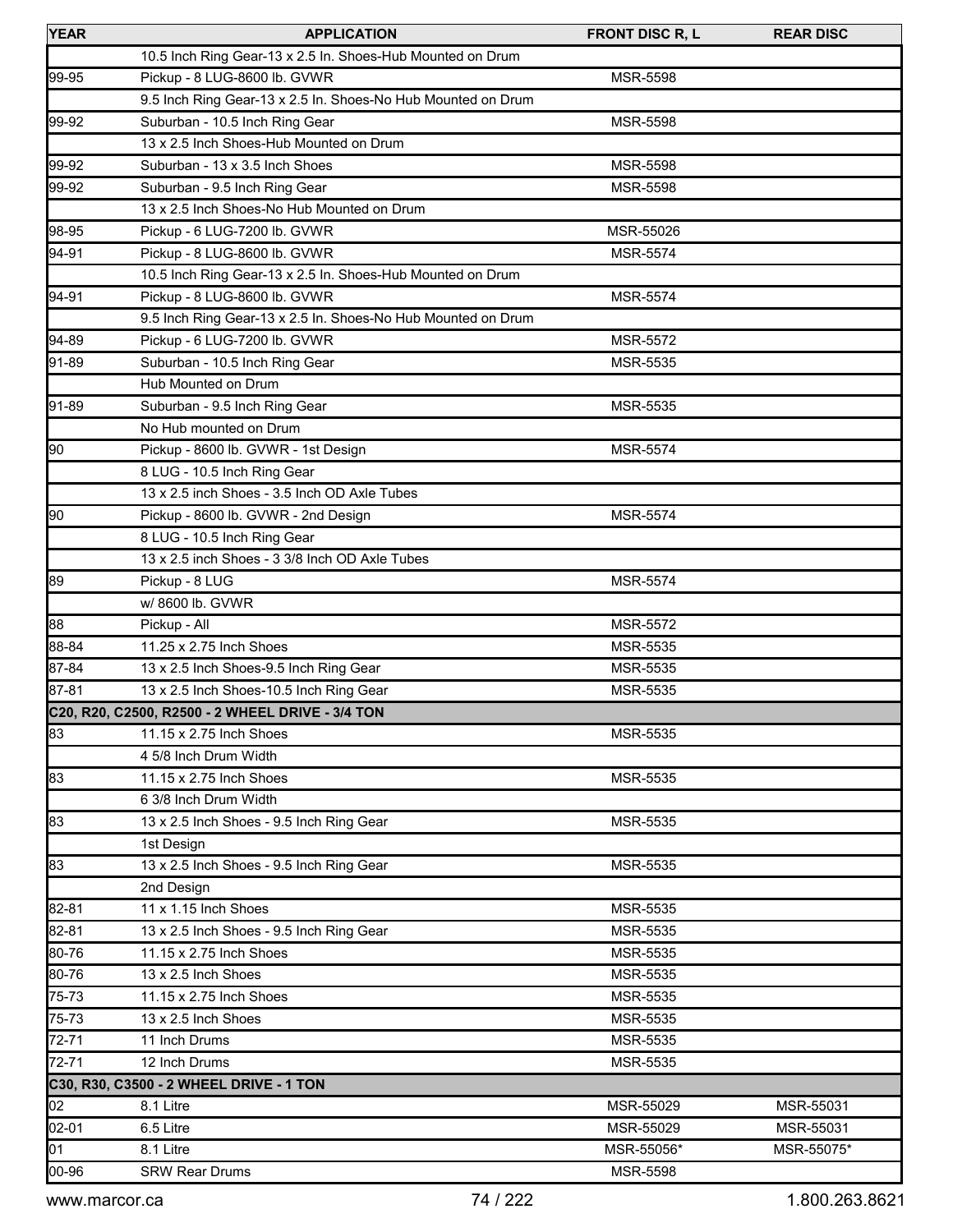| <b>YEAR</b>         | <b>APPLICATION</b>                                | <b>FRONT DISC R, L</b> | <b>REAR DISC</b> |
|---------------------|---------------------------------------------------|------------------------|------------------|
|                     | 13 x 2.5 Inch Shoes                               |                        |                  |
| 00-96               | <b>SRW - Rear Drums</b>                           | <b>MSR-5598</b>        |                  |
|                     | 13 x 3.5 Inch Shoes                               |                        |                  |
| 00-95               | DRW - Rear Drum                                   | MSR-55032              |                  |
| 00-95               | 4 Wheel Disc Brake-from VIN# RJ107933             | MSR-55029              | MSR-55031        |
|                     | 13.75 In. Front Disc-10.5 Inch Rear Disc          |                        |                  |
| 95-92               | SRW-13 x 2.5 In. Shoes                            | <b>MSR-5574</b>        |                  |
| 95-92               | SRW-13 x 3.5 In. Shoes                            | <b>MSR-5574</b>        |                  |
|                     | C30, R30, C3500 - 2 WHEEL DRIVE - 1 TON Continued |                        |                  |
| 02-94               | C30, C35, 2 Door Chassis Cab                      | MSR-55029              |                  |
| 00-95               | C30, C35, SRW                                     | MSR-5598               | MSR-55031        |
|                     | C30, C35, DRW                                     | MSR-55032              | MSR-55031        |
| 95-91               | 4 Wheel Disc Brake - Before VIN# RJ107933         | MSR-55001              | MSR-55003        |
| 94-91               | DRW - Utility Chassis                             | MSR-55023              |                  |
| 94-90               | DRW exc. Utility Chassis                          | MSR-55023              |                  |
|                     | 13 x 3.5 Inch Shoes                               |                        |                  |
| 91                  | <b>SRW</b>                                        | <b>MSR-5574</b>        |                  |
| 91-90               | SRW R30                                           | <b>MSR-5521</b>        |                  |
| 90                  | SRW - 1st Design 3 1/2 Inch OD Axle Tube          | <b>MSR-5574</b>        |                  |
| 90                  | SRW - 2nd Design 3 3/8 Inch OD Axle Tube          | <b>MSR-5574</b>        |                  |
| 89-88               | DRW-7.5 Inch Hub Height                           | MSR-5573               |                  |
| 89-88               | SRW-9.5 Inch Ring Gear                            | <b>MSR-5574</b>        |                  |
| 89-88               | SRW-10.5 Inch Ring Gear                           | <b>MSR-5574</b>        |                  |
| 88-74               | DRW - 6 Inch Hub Height                           | <b>MSR-5520</b>        |                  |
| 87-80               | SRW 13 x 2.5 Inch Shoes                           | MSR-5535               |                  |
| 87-74               | SRW-13 x 3.5 In. Shoes                            | <b>MSR-5521</b>        |                  |
| 79-74               | SRW w/ JB7 Brakes                                 | MSR-5535               |                  |
| 73-71               | DRW-72-71 may require Drum #8962                  | <b>MSR-5520A</b>       |                  |
| 73-71               | <b>SRW</b>                                        | <b>MSR-5535</b>        |                  |
| <b>EL CAMINO</b>    |                                                   |                        |                  |
| 88-83               | All                                               | MSR-5547*              |                  |
| 82-79               | All                                               | MSR-5549               |                  |
| 78                  | All                                               | MSR-5530               |                  |
| 77-76               | All                                               | MSR-5519               |                  |
| 75-73               | All                                               | MSR-5519               |                  |
| <b>EQUINOX</b>      |                                                   |                        |                  |
| 09-07               | All                                               | MSR-55148              | MSR-55147        |
| 06-04               | All                                               | MSR-55080*             |                  |
| <b>EXPRESS 1500</b> |                                                   |                        |                  |
| 06-03               | All                                               | MSR-55054*             | MSR-55084*       |
| 02-96               | All                                               | MSR-5595*              |                  |
| <b>EXPRESS 2500</b> |                                                   |                        |                  |
| 06-03               | 8 LUG-8500, 8600 Lb. GVW                          | MSR-55056*             | MSR-55057*       |
|                     | 6 LUG-7300 Lb. GVW                                | MSR-55054*             | MSR-55092        |
| 02-99               | 6 LUG                                             | MSR-55026              |                  |
| 02-99               | 8 LUG-2.5 x 13 Inch Shoes                         | MSR-5598               |                  |
| 02-99               | 8 LUG-3.5 x 13 Inch Shoes                         | MSR-5598               |                  |
| <b>EXPRESS 3500</b> |                                                   |                        |                  |
| 09-05               | SRW Exc.Limited Slip, 330x76mm                    |                        | MSR-55120        |
| 06-03               | <b>DRW</b>                                        | MSR-55062              | MSR-55075*       |
| 06-03               | <b>SRW</b>                                        | MSR-55072*             | MSR-55055*       |
| 02-01               | SRW - 39.1mm Thickness Rotor                      | MSR-55081              |                  |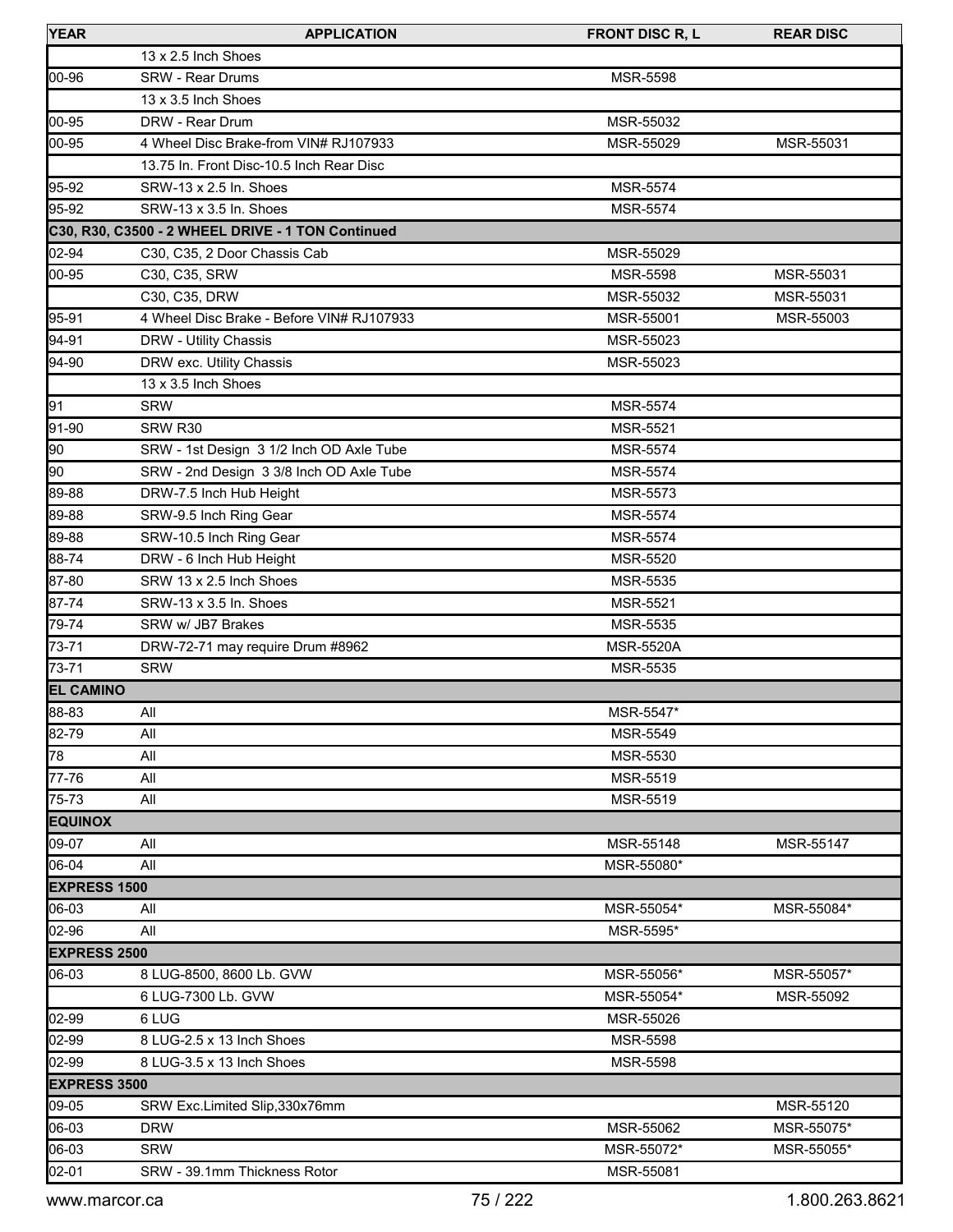| <b>YEAR</b>            | <b>APPLICATION</b>                                              | <b>FRONT DISC R, L</b> | <b>REAR DISC</b> |
|------------------------|-----------------------------------------------------------------|------------------------|------------------|
| 02-99                  | DRW or Stripped Chassis                                         | MSR-55032              |                  |
| 02-99                  | SRW-32.7mm Thickness Rotor                                      | <b>MSR-5598</b>        |                  |
| 98-96                  | G10, G1500                                                      | MSR-55023              |                  |
|                        | G10, G20 VAN - 1/2 & 3/4 TON                                    |                        |                  |
| 02-96                  | G10, G15,                                                       | MSR-55095*             |                  |
| 98-96                  | G20, G2500 - 6 LUG                                              | MSR-55026              |                  |
| 98-96                  | G20, G2500 - 8 LUG                                              | <b>MSR-5598</b>        |                  |
| 98-96                  | G2500 - 8 LUG, 13 x 3.5 Inch Rear Shoes                         | MSR-5598               |                  |
| 95-93                  | w/ Hydraulic Booster - JD5 Brakes, 4 Wheel ABS                  | MSR-55016              |                  |
| 95-93                  | w/ Vacuum Booster - JB5 Brakes, 4 Wheel ABS                     | MSR-55019*             |                  |
| 93-90                  | G10/G20 Gas-Vacuum Brake Booster, w/o ABS Ring                  | MSR-5516               |                  |
| 92-90                  | G20 Diesel                                                      | <b>MSR-5565</b>        |                  |
| 89-83                  | G20 Diesel                                                      | MSR-5565               |                  |
| 89-75                  | 11 x 2 Inch Shoes                                               | MSR-5516               |                  |
| 89-74                  | 11.15 x 2.75 Inch Shoes                                         | <b>MSR-5516</b>        |                  |
| 74-71                  | G10                                                             | MSR-5519               |                  |
| 73-71                  | G20 w/ Front Discs                                              | MSR-5516               |                  |
| <b>G30 VAN - 1 TON</b> |                                                                 |                        |                  |
| 02-01                  | <b>SRW 39.1mm</b>                                               | MSR-55081              |                  |
| 02-96                  | <b>SRW 32.7mm</b>                                               | <b>MSR-5598</b>        |                  |
| 02-96                  | G30 Express-DRW & SRW Stripped Chassis                          | MSR-55032              |                  |
| 98-96                  | G30, G3500 Express 3500-SRW, exc. Stripped Chassis              | MSR-5598               |                  |
| 96-93                  | DRW-Forward Control Cab & Chassis, N.B. w/o AWAL use 5520       | MSR-55025              |                  |
| 96-93                  | SRW-9200 Lb. GVWR-13 x 3.5 Inch Shoes, N.B. w/o AWALuse5521     | MSR-55030              |                  |
| 95-93                  | SRW w/ 10.5 Inch Ring Gear, 13 x 2.5 Inch Shoes-Hub Mtd On Drum | MSR-55020              |                  |
|                        | N.B. w/o AWAL use 5535                                          |                        |                  |
| 95-93                  | SRW w/ 9.5 Inch Ring Gear, N.B. w/o AWAL use 5535               | MSR-55020              |                  |
|                        | 13 x 2.5 Inch Shoes-No Hub Mounted On Drum                      |                        |                  |
| 92                     | DRW - Forward Control Cab & Chassis                             | MSR-5520               | MSR-5503         |
| 92                     | SRW w/ 10.5 Inch Ring Gear, 13 x 2.5 Inch Shoes - Hub MtdonDrum | MSR-5535               |                  |
| 92                     | SRW w/ 9.5 Inch Ring Gear, 13 x 2.5 InchShoes NoHubMtdonDrum    | <b>MSR-5535</b>        |                  |
| 92                     | SRW w/ 13 x 3.5 Inch Shoes                                      | <b>MSR-5521</b>        |                  |
| 91-88                  | SRW-10.5 Inch Ring Gear                                         | MSR-5535               |                  |
| 91-88                  | SRW-9.5 Inch Ring Gear                                          | MSR-5535               |                  |
| 91-74                  | <b>DRW</b>                                                      | MSR-5520               |                  |
| 87-83                  | <b>SRW</b>                                                      | MSR-5535               |                  |
| 82-74                  | SRW-13 x 2.5 Inch Shoes                                         | MSR-5535               |                  |
| 80-74                  | SRW-11.15 x 2.75 Inch Shoes                                     | <b>MSR-5535</b>        |                  |
| <b>HHR</b>             |                                                                 |                        |                  |
| 09-08                  | 11-21/32" Dia Rotor w/Rear Disc                                 | MSR-55093*             | MSR-55094*       |
| 08-06                  |                                                                 | MSR-55122*             |                  |
|                        | K10, K1500, V10, V1500 - 4 WHEEL DRIVE - 1/2 TON                |                        |                  |
| 06-00                  | K10, Suburban                                                   | MSR-55054*             |                  |
| 99-92                  | Suburban - 6 LUG                                                | MSR-5569*              |                  |
| 99-92                  | Suburban - 8 LUG                                                | MSR-5593*              |                  |
| 99-92                  | 6 LUG 10 x 2.25 Inch Shoes Exc. Suburban                        | MSR-5569*              |                  |
|                        | K10, K1500, V10, V1500 - 4 WHEEL DRIVE - 1/2 TON                |                        |                  |
| 00-92                  | 6 LUG 11.15 x 2.75 Inch Shoes                                   | MSR-5569*              |                  |
|                        | Exc. Suburban                                                   |                        |                  |
| 91-88                  | Pickup - Extended Cab                                           | MSR-5569*              |                  |
| 91-88                  | Pickup - Standard Cab                                           | MSR-5568               |                  |
| 91-88                  | Suburban                                                        | MSR-5522*              |                  |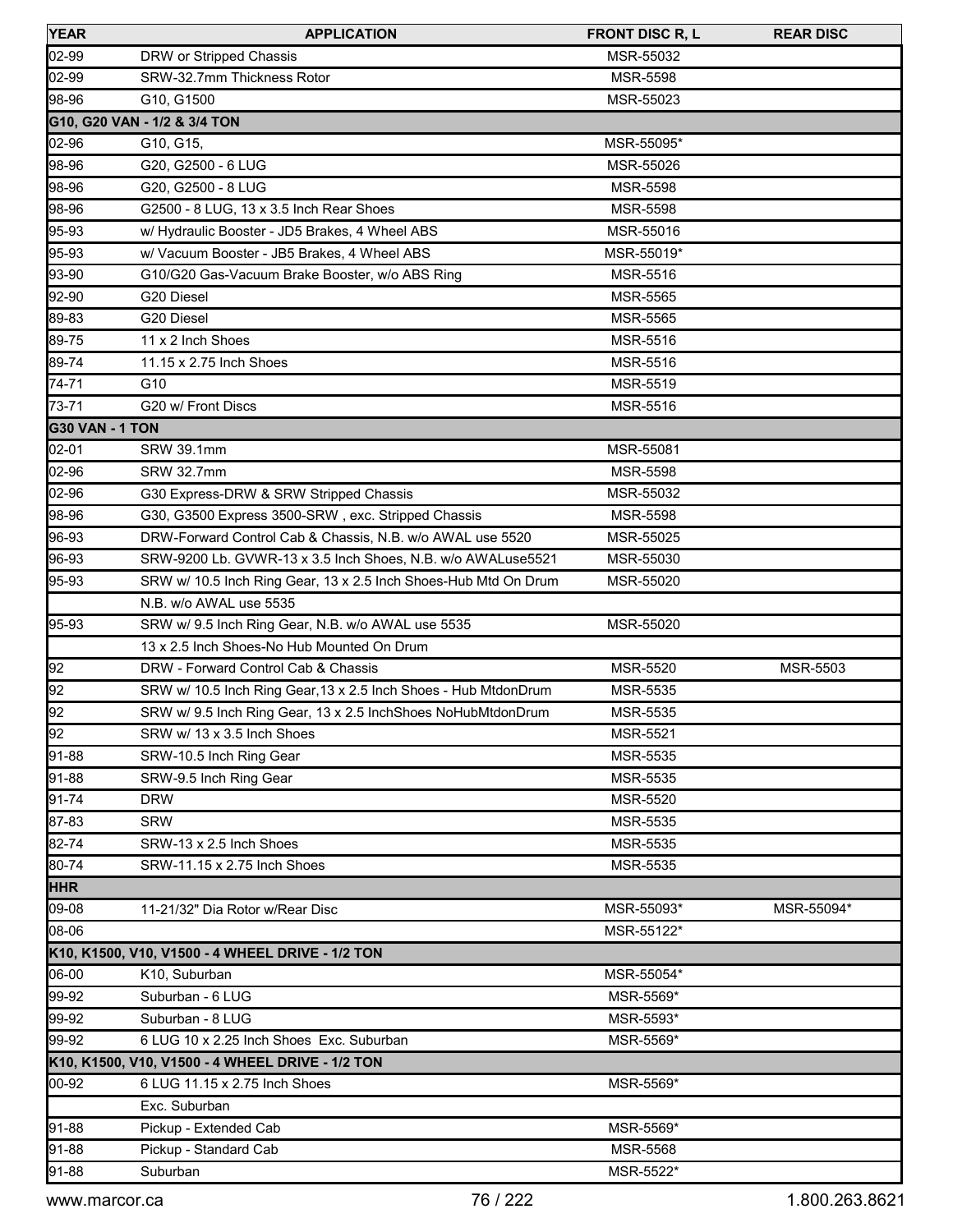| <b>YEAR</b> | <b>APPLICATION</b>                                         | <b>FRONT DISC R, L</b> | <b>REAR DISC</b> |
|-------------|------------------------------------------------------------|------------------------|------------------|
| 91-88       | w/ F44 H/D Chassis exc. Suburban                           | MSR-5569*              |                  |
| 87-74       | All                                                        | MSR-5522*              |                  |
| 73-71       | All                                                        | MSR-5522*              |                  |
| 70-60       | w/ Rear Coil Springs                                       |                        |                  |
|             | K20, K2500, V20, V2500 - 4 WHEEL DRIVE - 3/4 TON           |                        |                  |
| 06-00       | K20, Suburban, 4 WDB Exc. 2" BR                            | MSR-55056*             |                  |
| 05-03       | K20, Suburban, 4 WDB 2" BR                                 | MSR-55072*             |                  |
| 06-00       | K20, Suburban, Exc. 4 W St.                                |                        | MSR-55055*       |
| 05-03       | K20, Suburban, 4 W St.                                     |                        | MSR-55086        |
| 06-00       | K20, Suburban, 330.4 x 90                                  |                        | MSR-55055*       |
| 05-03       | K20, Suburban, 330 x 76                                    |                        | MSR-55057*       |
| 00-91       | 8 LUG - 10.5 Inch Ring Gear                                | MSR-5593*              |                  |
|             | Hub Mounted on Drum                                        |                        |                  |
| 00-88       | 8 LUG - 9.5 Inch Ring Gear                                 | MSR-5593*              |                  |
|             | No Hub Mounted on Drum                                     |                        |                  |
| 99-92       | 13 x 2.5 Inch Shoes                                        | MSR-5593*              |                  |
| 99-92       | 13 x 3.5 Inch Shoes                                        | MSR-5593*              |                  |
| 97-88       | All w/ 6 LUG                                               | MSR-5569*              |                  |
| 91-88       | Suburban-13 x 2.5 Inch Shoes                               | MSR-5523               |                  |
| 91-88       | 11.15 x 2.75 Inch Shoes                                    | MSR-5523               |                  |
| 190         | Pickup w/ 8600 lb. GVWR-8 LUG                              | MSR-5593*              |                  |
|             | 10.5 Inch Ring Gear-13 x 2.5 Inch Shoes                    |                        |                  |
|             | 1st Design (3.5 Inch OD Axle Tube)                         |                        |                  |
| 90          | Pickup w/ 8600 lb. GVWR-8 LUG                              | MSR-5593*              |                  |
|             | 10.5 Inch Ring Gear-13 x 2.5 Inch Shoes                    |                        |                  |
|             | 2nd Design (3 3/8 Inch OD Axle Tube)                       |                        |                  |
| 87-84       | All -11.15 x 2.75 Inch Shoes                               | MSR-5523               |                  |
| 87-84       | All - 13 x 2.5 Inch Shoes - 10.5 Inch Ring Gear            | MSR-5523               |                  |
| 87-84       | All - 13 x 2.5 Inch Shoes - 9.5 Inch Ring Gear             | <b>MSR-5523</b>        |                  |
| 83          | 11.15 x 2.75 Inch Shoes                                    | MSR-5523               |                  |
|             | 6 3/8 Inch Drum Width - 2nd Design                         |                        |                  |
|             | K20, K2500, V20, V2500 - 4 WHEEL DRIVE - 3/4 TON Continued |                        |                  |
| 83          | 13 x 2.5 Inch Shoes 9.5 Inch Ring Gear - 2nd Design        | MSR-5523               |                  |
| 83-81       | 11.15 x 2.75 Inch Shoes 4 5/8 Inch Drum Width - 1st Design | MSR-5523               |                  |
| 83-81       | 13 x 2.5 Inch Shoes 10.5 Inch Ring Gear                    | MSR-5523               |                  |
| 83-81       | 13 x 2.5 Inch Shoes 9.5 Inch Ring Gear - 1st Design        | MSR-5523               |                  |
| 80-78       | 11.15 x 2.75 Inch Shoes                                    | MSR-5523               |                  |
| 80-76       | 13 x 2.5 Inch Shoes                                        | MSR-5523               |                  |
| 77-76       | 11.15 x 2.75 Inch Shoes                                    | MSR-5523               |                  |
| 75-73       | 13 x 2.5 Inch Shoes                                        | MSR-5523               |                  |
| 75-72       | 11.15 x 2.75 Inch Shoes                                    | MSR-5523               |                  |
| 71          | exc. DANA Rear Axle                                        | MSR-5523               |                  |
| 71          | w/ DANA Rear Axle                                          | MSR-5523               |                  |
|             | K30, K3500, V30, V3500 - 4 WHEEL DRIVE - 1 TON             |                        |                  |
| 00-92       | SRW & DRW exc.9000 & 9200 Lb. GVWR                         | MSR-55028              |                  |
| 00-92       | SRW 9000 & 9200 Lb. GVWR 13 x 2.5 Inch Shoes               | MSR-5593*              |                  |
| 00-92       | SRW 9000 & 9200 Lb. GVWR 13 x 3.5 Inch Shoes               | MSR-5593*              |                  |
| 91          | K3500 - SRW 13 x 3.5 Inch Shoes                            | MSR-5593*              |                  |
| 91-90       | K3500 - DRW                                                | MSR-55028              |                  |
| 91-90       | K3500 - SRW 13 x 2.5 Inch Shoes 2nd Design                 | MSR-5593*              |                  |
| 91-88       | V3500 - DRW                                                | MSR-5564               |                  |
| 91-88       | V3500 - SRW                                                | MSR-5563               |                  |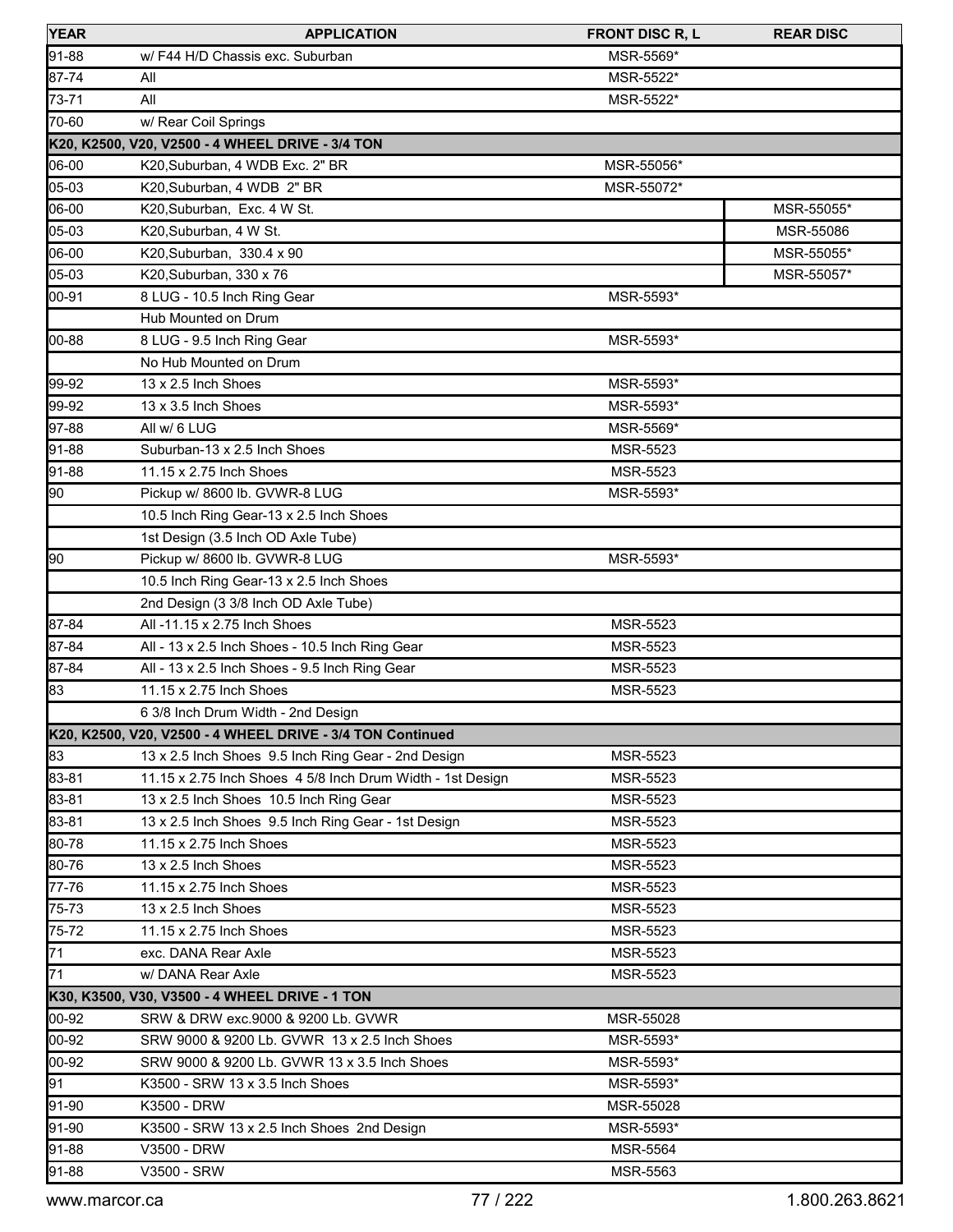| <b>YEAR</b>           | <b>APPLICATION</b>                                         | <b>FRONT DISC R, L</b> | <b>REAR DISC</b> |
|-----------------------|------------------------------------------------------------|------------------------|------------------|
| 90                    | K3500 - SRW 13 x 2.5 Inch Shoes 1st Design                 | MSR-5593*              |                  |
|                       | K30, K3500, V30, V3500 - 4 WHEEL DRIVE - 1 TON             |                        |                  |
| 89-88                 | K3500 - DRW                                                | MSR-5593*              |                  |
| 89-88                 | K3500 - SRW 9.5 Inch Ring Gear                             | MSR-5593*              |                  |
| 89-88                 | K3500- SRW 10.5 Inch Ring Gear                             | MSR-5593*              |                  |
| 87-77                 | <b>DRW</b>                                                 | MSR-5564               |                  |
| 87-77                 | SRW - 13 x 2.5 Inch Shoes                                  | MSR-5563               |                  |
| 87-77                 | SRW - 13 x 3.5 Inch Shoes                                  | MSR-5563               |                  |
| LUMINA (APV VAN)      |                                                            |                        |                  |
| 96-94                 | All                                                        | MSR-55014*             |                  |
| 93-92                 | All                                                        | MSR-5576               |                  |
| 91-90                 | All                                                        | MSR-5552*              |                  |
| <b>LUV PICKUP</b>     |                                                            |                        |                  |
| 82-81                 | All                                                        | MSR-31021              |                  |
| 80-76                 | All                                                        | MSR-3143               |                  |
|                       | P10 STEP VAN, FORWARD CONTROL CAB & CHASSIS - 1/2 TON      |                        |                  |
| 80-76                 | All                                                        | MSR-5516               |                  |
| 75-74                 | 11.15 x 2.75 Inch Shoes                                    | MSR-5516               |                  |
| 75-71                 | 11 x 2 Inch Shoes                                          | MSR-5516               |                  |
|                       | P20 STEP VAN, FORWARD CONTROL CAB & CHASSIS - 3/4 TON      |                        |                  |
| 89-84                 | 11.15 x 2.75 Inch Shoes                                    | MSR-5535               |                  |
| 89-84                 | 13 x 2.5 Inch Shoes - 9.5 Inch Ring Gear                   | MSR-5535               |                  |
| 89-81                 | 13 x 2.5 Inch Shoes - 10.5 Inch Ring Gear                  | MSR-5535               |                  |
| 83                    | 11.15 x 2.75 Inch Shoes 6 3/8 Inch Drum Width - 2nd Design | MSR-5535               |                  |
| $\overline{83}$       | 13 x 2.5 Inch Shoes 9.5 Inch Ring Gear - 2nd Design        | MSR-5535               |                  |
| 83-81                 | 11.15 x 2.75 Inch Shoes 4 5/8 Drum Width - 1st Desgn       | MSR-5535               |                  |
| 83-81                 | 13 x 2.5 Inch Shoes 9.5 Inch Ring Gear - 1st Design        | <b>MSR-5535</b>        |                  |
|                       | P20 STEP VAN, FORWARD CONTROL CAB & CHASSIS - 3/4 TON      |                        |                  |
| 80-78                 | 11.15 x 2.75 Inch Shoes                                    | MSR-5535               |                  |
| 80-76                 | 13 x 2.5 Inch Shoes                                        | MSR-5535               |                  |
| 77-73                 | 11.15 x 2.75 Inch Shoes                                    | MSR-5535               |                  |
| 75-73                 | 13 x 2.5 Inch Shoes                                        | <b>MSR-5535</b>        |                  |
|                       | P30 STEP VAN, FORWARD CONTROL CAB & CHASSIS - 1 TON        |                        |                  |
| 98-97                 | 4 Wheel Disc Brakes - JF9 Brakes                           | MSR-55029              |                  |
| 98-97                 | All Wheel ABS - DRW                                        | MSR-55025              |                  |
| 98-97                 | All Wheel ABS - SRW 13 x 2.5 Inch Shoes                    | MSR-55030              |                  |
| 98-97                 | All Wheel ABS - SRW 13 x 3.5 Inch Shoes                    | MSR-55030              |                  |
| 98-76                 | w/o ABS - SRW - JB8 Brakes - 13 x 3.5 Inch Shoes           | <b>MSR-5521</b>        |                  |
| 96-77                 | w/ Rear Disc Brakes                                        | MSR-55001              |                  |
| 96-76                 | w/DRW Exc. I-Beam Front Axle                               | MSR-5520               |                  |
| 96-76                 | w/DRW - I-Beam Fr. Axle                                    | MSR-55033              |                  |
| 94-76                 | w/ SRW - JB7 & JD7 Brakes - 13 x 2.5 Inch Shoes            | <b>MSR-5535</b>        |                  |
| <b>SILVERADO 1500</b> |                                                            |                        |                  |
| 09-07                 | All                                                        | MSR-55097*             | MSR-55133*       |
| 06                    | 2WD, 4WD Reg. & Ext. Cab w/6400LB Rear Axle                | MSR-55097*             |                  |
|                       | 2WD, 4WD Extended & Crew Cab exc. HD                       | MSR-55097*             |                  |
| 05                    | 2WD, 4WD Reg. & Ext. Cab, Crew Cab exc. HD                 | MSR-55097*             |                  |
| 04-01                 | 6 LUG - JC5 Brake Code                                     | MSR-55054*             | MSR-55066*       |
| $04 - 01$             | 6 LUG JH5 Brake Code                                       | MSR-55054*             | MSR-55067*       |
| 04-01                 | w/8 LUG                                                    | MSR-55056*             | MSR-55057*       |
| 00-99                 | All                                                        | MSR-55054*             | MSR-55066*       |
| SILVERADO 2500        |                                                            |                        |                  |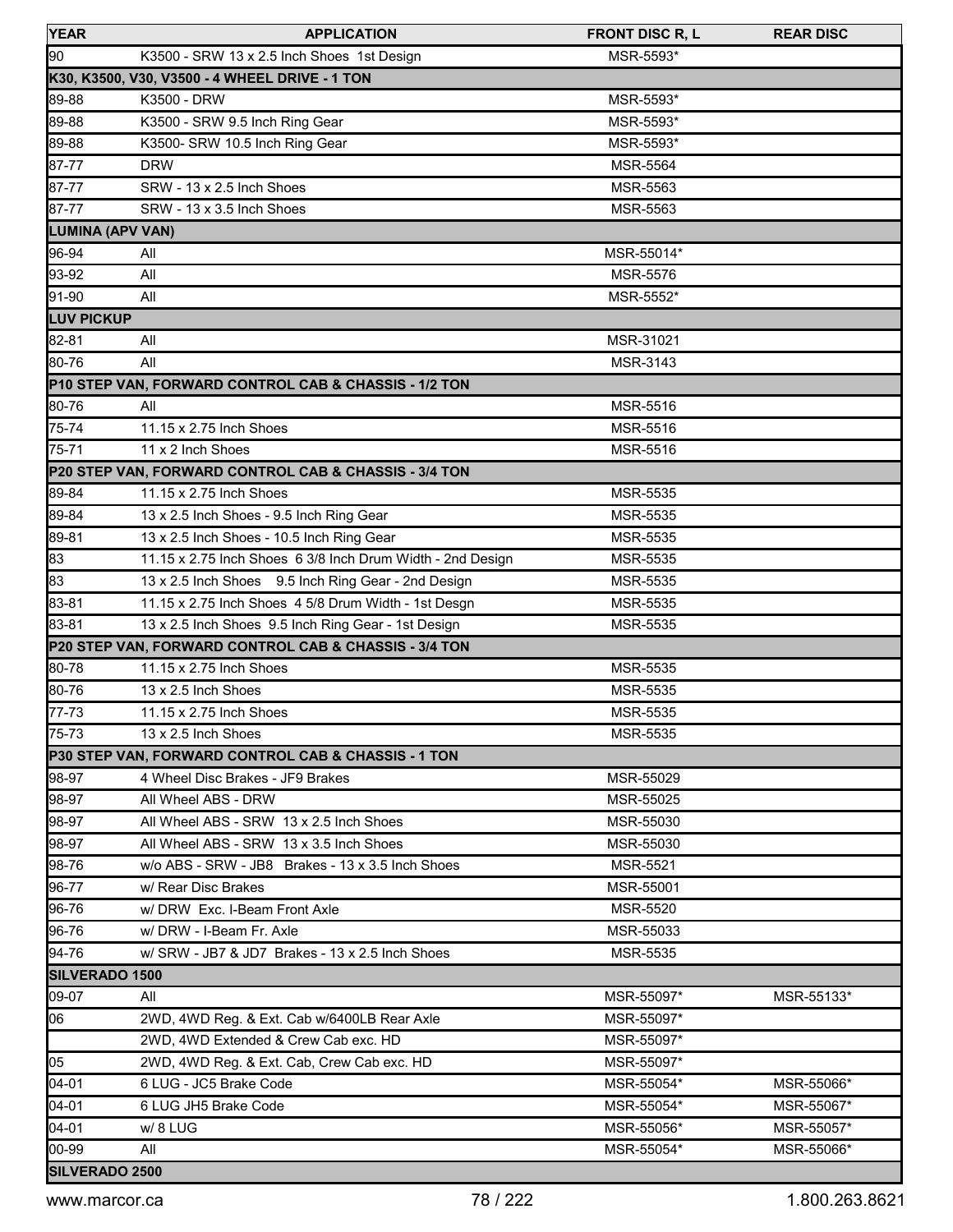| <b>YEAR</b>          | <b>APPLICATION</b>                                        | <b>FRONT DISC R, L</b>   | <b>REAR DISC</b>         |
|----------------------|-----------------------------------------------------------|--------------------------|--------------------------|
| 04-01                | Silverado 2500HD                                          | MSR-55056*               | MSR-55057*               |
| $04 - 01$            | w/ 2 Inch Raise                                           | MSR-55056*               | MSR-55055*               |
| 04-01                | w/o 2 Inch Raise                                          | MSR-55056*               | MSR-55057*               |
| 00-99                | 6.0L, Manual Transmission                                 | MSR-55056*               | MSR-55055*               |
| 00-99                | Exc. 6.0L, Manual Transmission                            | MSR-55056*               | MSR-55057*               |
| SILVERADO 3500       |                                                           |                          |                          |
| 05-01                | All                                                       | MSR-55056*               | MSR-55075*               |
| 04                   | Parking Brake Shoe                                        |                          |                          |
| <b>SILVERADO SS</b>  |                                                           |                          |                          |
| 04                   | 4 WHEEL STEER                                             | MSR-55062                | MSR-55086                |
| 04                   | REG, EXT CAB                                              | MSR-55062                | MSR-55084*               |
| 04                   | Parking Brake Shoe                                        |                          |                          |
| <b>SUBURBAN 1500</b> |                                                           |                          |                          |
| 09-07                | All                                                       | MSR-55097*               | MSR-55133*               |
| 03-00                | 6 LUG JH5 Brake Code                                      | MSR-55054*               | MSR-55067*               |
| 03-00                | 8 LUG                                                     | MSR-55056*               | MSR-55057*               |
| 02-00                | 6 LUG JC5 Brake Code                                      | MSR-55054*               | MSR-55066*               |
| <b>SUBURBAN 2500</b> |                                                           |                          |                          |
| 05-04                | All                                                       | MSR-55056*               | MSR-55086                |
| 04-00                | Exc. GT4, GT5 Rear Rotor Height 92.41mm/3.63 Inch         | MSR-55056*               | MSR-55055*               |
|                      | Rear Rotor Hub Hole 122.75mm/4.83 Inch                    |                          |                          |
| 04-00                | GT4 or GT5 Axle Codes Rear Rotor Height 86.67mm/3.41 Inch | MSR-55056*               | MSR-55057*               |
|                      | Rear Rotor Hub Hole 117.6mm/4.63 Inch                     |                          |                          |
| SILVERADO 1/2 Ton    |                                                           |                          |                          |
| 07                   |                                                           | MSR-55097*               | MSR-55084*               |
| 06-05                | Crew Cab                                                  | MSR-55097*               | MSR-55057*               |
|                      | Vacuum PB                                                 | MSR-55097*               | MSR-55084*               |
|                      | <b>Hydraulic PB</b>                                       | MSR-55054*               | MSR-55066*               |
|                      | Hybrid, HPB                                               | MSR-55054*               | MSR-55066*               |
|                      | Hybrid, VPB                                               | MSR-55097*               | MSR-55084*               |
| 06-03                | SS                                                        | MSR-55054*               | MSR-55084*               |
| $ 04 - 99 $          | All                                                       | MSR-55054*               | MSR-55084*               |
|                      | SILVERADO 1/2 Ton - Heavy Duty,                           |                          |                          |
| 07                   |                                                           | MSR-55097*               | MSR-55084*               |
| 06-02                | All                                                       | MSR-55056*               |                          |
| 01                   | Exc. 4 Door                                               | MSR-55054*               |                          |
|                      | 4 Door                                                    | MSR-55056*               |                          |
| 05-03                | 4 W Steering                                              |                          | MSR-55086                |
| 05-01                | Exc. 4 WS                                                 |                          | MSR-55057*               |
|                      | S10, SONOMA, T10, BLAZER - MIDSIZE                        |                          |                          |
| 05                   | Pickup - 2 Wheel Drive<br>Blazer - 2 Wheel Drive          | MSR-55047*               | MSR-55049*               |
| 05-98<br>04-98       | Blazer, Pickup - 4 Wheel Drive                            | MSR-55047*<br>MSR-55047* | MSR-55049*<br>MSR-55038* |
|                      |                                                           |                          |                          |
| 02-92                | 2 Wheel Drive w/ 4 Wheel ABS                              | <b>MSR-5575</b>          |                          |
| 97-92<br>95-92       | 4 Wheel Drive<br>2 Wheel Drive exc. 4 Wheel ABS           | MSR-5550*<br>MSR-5547*   |                          |
| 91                   | 2 Wheel Drive w/ ABS                                      | MSR-5575                 |                          |
| 91-82                | 2 Wheel Drive exc. ABS                                    | MSR-5547*                |                          |
| $91-82$              | 4 Wheel Drive                                             | MSR-5550*                |                          |
| <b>SSR</b>           |                                                           |                          |                          |
| 06-04                | 2 WHEEL STEER                                             | MSR-55079*               | MSR-55073*               |
| 06-04                | All                                                       | MSR-55079*               | MSR-55086                |
|                      |                                                           |                          |                          |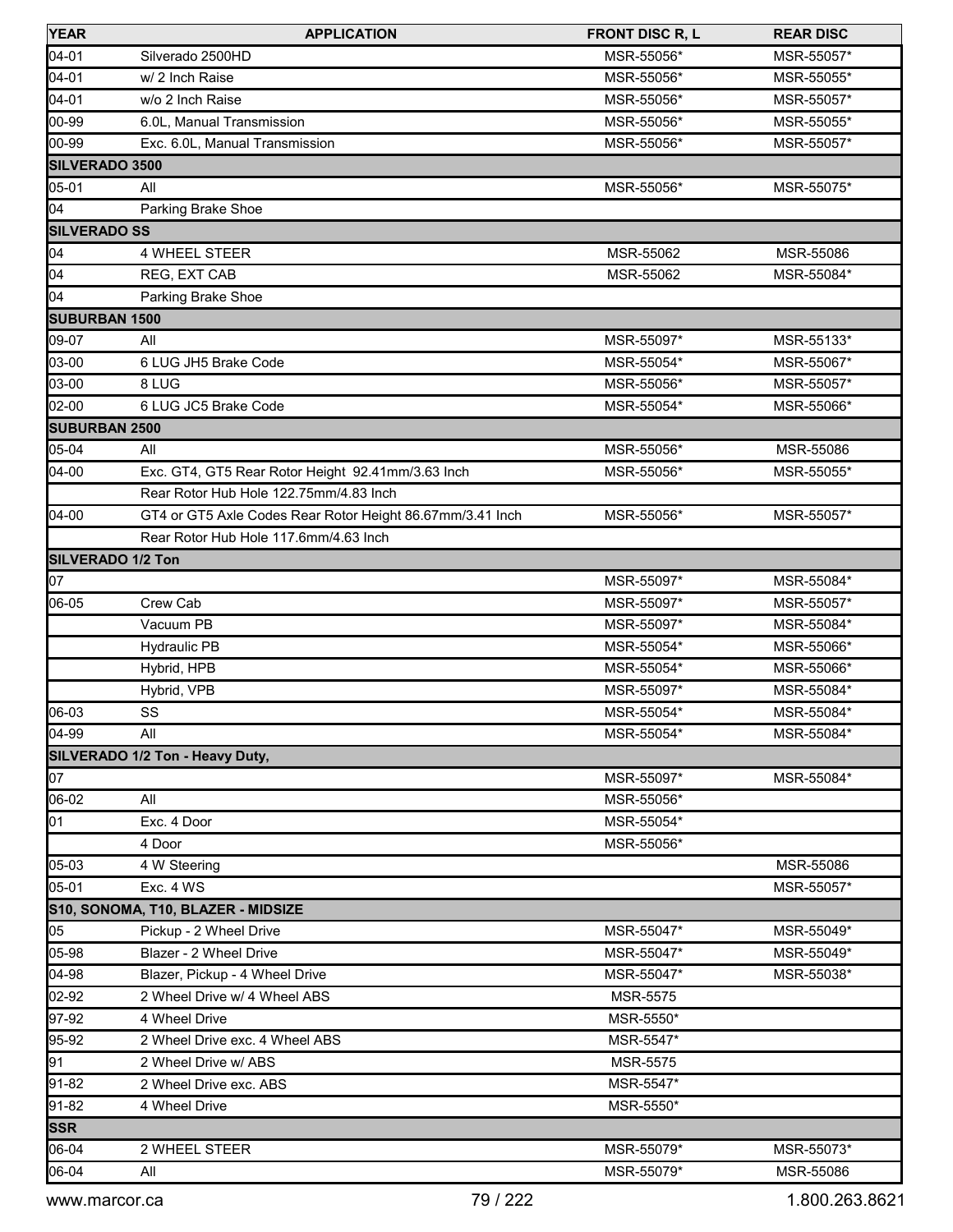| <b>YEAR</b>               | <b>APPLICATION</b>                   | <b>FRONT DISC R, L</b> | <b>REAR DISC</b> |
|---------------------------|--------------------------------------|------------------------|------------------|
| <b>TAHOE</b>              |                                      |                        |                  |
| 09-07                     | All                                  | MSR-55097*             | MSR-55133*       |
| 06-01                     | JC5 Brake Code (G80)                 | MSR-55054*             | MSR-55084*       |
|                           | w/o Limited Slip Rear Axle           |                        |                  |
| 06-01                     | JH5 or JC5 w/ Limited Slip Rear Axle | MSR-55054*             | MSR-55067*       |
| 00                        | w/ Rear Disc JC5 Brake Code          | MSR-55054*             | MSR-55066*       |
|                           | w/o Limited Slip Rear Axle           |                        |                  |
| loo                       | w/ Rear Disc JH5 or JC5 Brake Code   | MSR-55054*             | MSR-55067*       |
|                           | w/ Limited Slip Rear Axle            |                        |                  |
| 00                        | w/ Rear DRUM 2WD                     | MSR-55023              |                  |
| loo                       | w/ Rear DRUM 4WD                     | MSR-5569*              |                  |
| 99-95                     | 2WD w/ 10 Inch Rear Drums            | MSR-55023              |                  |
| 99-95                     | 2WD w/ 11 Inch Rear Drums            | MSR-55023              |                  |
| 99-95                     | 4WD w/11 Inch Rear Drums exc. Police | MSR-5569*              |                  |
| 99-95                     | 4WD w/11 Inch Rear Drums - Police    | MSR-5569*              |                  |
| <b>TRACKER</b>            |                                      |                        |                  |
| 04-99                     | 2 Door                               | MSR-55060*             |                  |
| 04-99                     | 4 Door From VIN# X6933738            | MSR-55068              |                  |
| 99                        | 4 Door To VIN# X6933737              | MSR-55068              |                  |
| 98                        | 2 Door Solid Rotors                  | MSR-3222               |                  |
| 98                        | 4 Door                               | MSR-31177              |                  |
| 91                        | All                                  | MSR-3222               |                  |
| 90-89                     | All                                  | <b>MSR-3222</b>        |                  |
| <b>TRAILBLAZER</b>        |                                      |                        |                  |
| 09-06                     | 6.0 <sub>L</sub>                     | MSR-55143              |                  |
| 06                        | All                                  | MSR-55079*             | MSR-55073*       |
|                           | Sport Perf. Pack.                    | MSR-55112*             | MSR-55073*       |
| 05-02                     | Extended 129 Inch Wheel Base         | MSR-55079*             | MSR-55073*       |
|                           | Regular 113 Inch Wheel Base          | MSR-55069*             | MSR-55073*       |
| <b>VENTURE</b>            |                                      |                        |                  |
| 05-01                     | All Wheel Drive w/ Rear Disc Brakes  | MSR-55074*             | MSR-55078        |
| 05-01                     | Front Wheel Drive w/ Rear Disc       | MSR-55036*             | MSR-55039*       |
| 05-97                     | w/ Rear Drum Brakes                  | MSR-55036*             |                  |
| <b>UPLANDER</b>           |                                      |                        |                  |
| 08-06                     |                                      | MSR-55118*             | MSR-55119*       |
| 05                        | FE5, Perf. Pack. (Spec.Susp.), AWD   | MSR-55087*             | MSR-55106        |
| 05                        | Exc. Perf. Pack. (Spec.Susp.)        | MSR-55087*             | MSR-55108        |
| 05                        | 5 Studs                              | MSR-55107              | MSR-55108        |
| <b>CHRYSLER TRUCK</b>     |                                      |                        |                  |
| <b>TOWN &amp; COUNTRY</b> |                                      |                        |                  |
| 09-08                     | All                                  | MSR-53051              | MSR-53050        |
| 06-01                     | w/ Rear Discs                        | MSR-53004*             | MSR-5383*        |
| 06-01                     | w/ Rear Drums                        | MSR-53002*             |                  |
| 00-97                     | w/ Rear Disc Brakes                  | MSR-5373*              | MSR-5383*        |
| 00-96                     | Exc 14 Inch Wheels                   | MSR-5373*              |                  |
| 00-96                     | w/ 14 Inch Wheels                    | MSR-5371*              |                  |
| 95-91                     | <b>AWD</b>                           | MSR-5346*              |                  |
| 95-91                     | FWD w/ 14 Inch Wheels                | MSR-5329*              |                  |
| 95-91                     | FWD w/ 15 Inch Wheels                | MSR-5346*              |                  |
| <b>VOYAGER</b>            |                                      |                        |                  |
| 06-01                     | w/ Rear Discs                        | MSR-53004*             | MSR-5383*        |
| 05-01                     | w/ Rear Drums                        | MSR-53002*             |                  |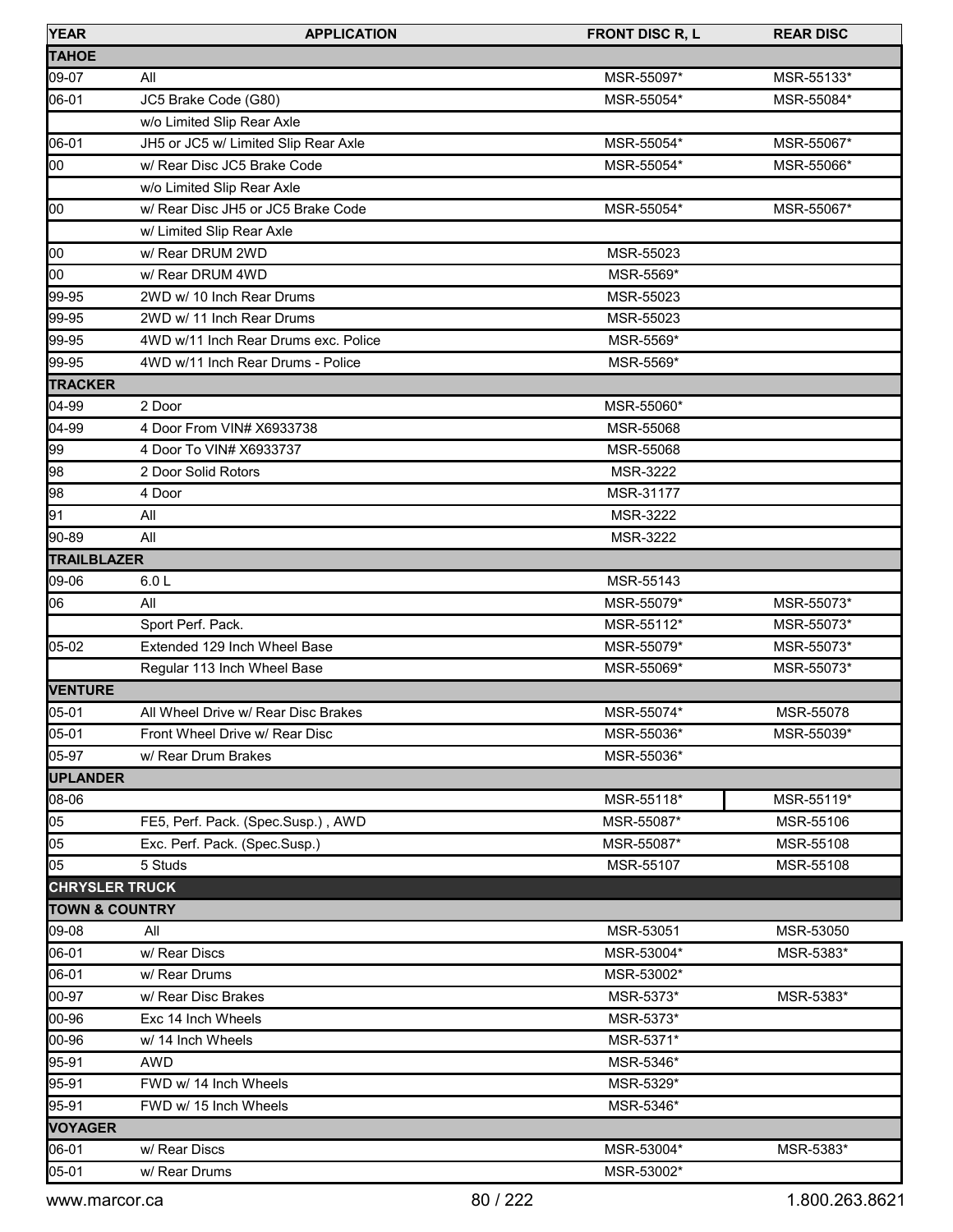| <b>YEAR</b>          | <b>APPLICATION</b>                     | <b>FRONT DISC R, L</b> | <b>REAR DISC</b> |
|----------------------|----------------------------------------|------------------------|------------------|
| 00                   | Exc 14 Inch Wheels                     | MSR-5373*              |                  |
| 00                   | w/ 14 Inch Wheels                      | MSR-5371*              |                  |
| 00                   | w/ Rear Disc                           | MSR-5373*              | MSR-5383*        |
| <b>DODGE TRUCK</b>   |                                        |                        |                  |
| <b>GRAND CARAVAN</b> |                                        |                        |                  |
| 09-08                | All                                    | MSR-53051              | MSR-53050        |
| <b>CARAVAN</b>       |                                        |                        |                  |
| 09-08                | All                                    | MSR-53051              | MSR-53050        |
| 06-03                | w/ Rear Disc Brakes                    | MSR-53004*             | MSR-5383*        |
| 05-03                | w/ Rear Drum Brakes                    | MSR-53002*             |                  |
| $04 - 01$            | w/ Rear Disc Brakes                    | MSR-53004*             | MSR-5383*        |
| 02-01                | w/ Rear Drum Brakes                    | MSR-53002*             |                  |
| 00-97                | w/ 15 or 16 Inch Wheels - Rear Discs   | MSR-5373*              | MSR-5383*        |
| 00-97                | 15,16 or 17 In. Wheels-Rear Drum Brake | MSR-5373*              |                  |
| 00-96                | w/ 14 Inch Wheels                      | MSR-5371*              |                  |
| 96                   | w/ 15 or 16 Inch Wheels                | MSR-5346*              |                  |
| 95-91                | <b>AWD</b>                             | MSR-5346*              |                  |
| 95-91                | FWD - 14 Inch Wheels                   | MSR-5329*              |                  |
| 95-91                | FWD - 15 Inch Wheels                   | MSR-5346*              |                  |
| 90-86                | 10.25 Inch Front Discs-Finned Drums    | MSR-5332               |                  |
| 90-86                | 10.25 Inch Front Discs - Plain Drums   | <b>MSR-5332</b>        |                  |
| 90-86                | w/ 11 Inch Front Discs - 15 In. Wheels | MSR-5342               |                  |
| 85-84                | w/ Finned Drums                        | MSR-5326               |                  |
| 85-84                | w/ Plain Drums                         | <b>MSR-5326</b>        |                  |
| <b>DAKOTA</b>        |                                        |                        |                  |
| 06-05                | All                                    | MSR-53025*             |                  |
| $[04-03]$            | w/ Rear Discs                          | MSR-53014*             | MSR-53013*       |
| $ 04-03 $            | w/ Rear Drums                          | MSR-53014*             |                  |
| 02-00                | $w/9 \times 2.5$ Inch Shoes            | MSR-5382*              |                  |
| 02-00                | $w/$ 11 x 2.25 Inch Shoes              | MSR-5382*              |                  |
| 99                   | w/9 x 2.5 Inch Shoes                   | MSR-5382*              |                  |
| 99                   | $w/$ 10 x 2.5 Inch Shoes               | MSR-5382*              |                  |
| 98-97                | $w/9 \times 2.5$ Inch Shoes            | MSR-5382*              |                  |
| 98-97                | $w/$ 10 x 2.5 Inch Shoes               | MSR-5382*              |                  |
| 96-94                | 2WD - 4 Wheel ABS                      | <b>MSR-5363</b>        |                  |
|                      | 9 x 2.5 Inch Shoes                     |                        |                  |
| 196-94               | 2WD - 4 Wheel ABS                      | MSR-5363               |                  |
|                      | 10 x 2.5 Inch Shoes                    |                        |                  |
| 96-91                | 2WD w/ RWAL - 9 x 2.5 Inch Shoes       | <b>MSR-5347</b>        |                  |
| 96-91                | 2WD w/ RWAL - 10 x 2.5 Inch Shoes      | <b>MSR-5347</b>        |                  |
| 96-91                | 4WD w/ 9 x 2.5 Inch Shoes              | MSR-5348*              |                  |
| 96-91                | 4WD w/ 10 x 2.5 Inch Shoes             | MSR-5348*              |                  |
| 90-89                | 2WD w/ 9 x 2.5 Inch Shoes              | <b>MSR-5341</b>        |                  |
| 90-89                | 2WD w/ 10 x 2.5 Inch Shoes             | <b>MSR-5341</b>        |                  |
| 90-87                | 4WD w/ 9 x 2.5 Inch Shoes              | <b>MSR-5343</b>        |                  |
| 90-87                | 4WD w/ 10 x 2.5 Inch Shoes             | <b>MSR-5343</b>        |                  |
| 88-87                | 2WD w/ 14 Inch Wheels                  | <b>MSR-5340</b>        |                  |
| 88-87                | 2WD w/ 15 Inch Wheels                  | <b>MSR-5341</b>        |                  |
|                      | 9 x 2.5 Inch Shoes                     |                        |                  |
| 88-87                | 2WD w/ 15 Inch Wheels                  | MSR-5341               |                  |
|                      | $10 \times 2.5$ Inch Shoes             |                        |                  |
| <b>DURANGO</b>       |                                        |                        |                  |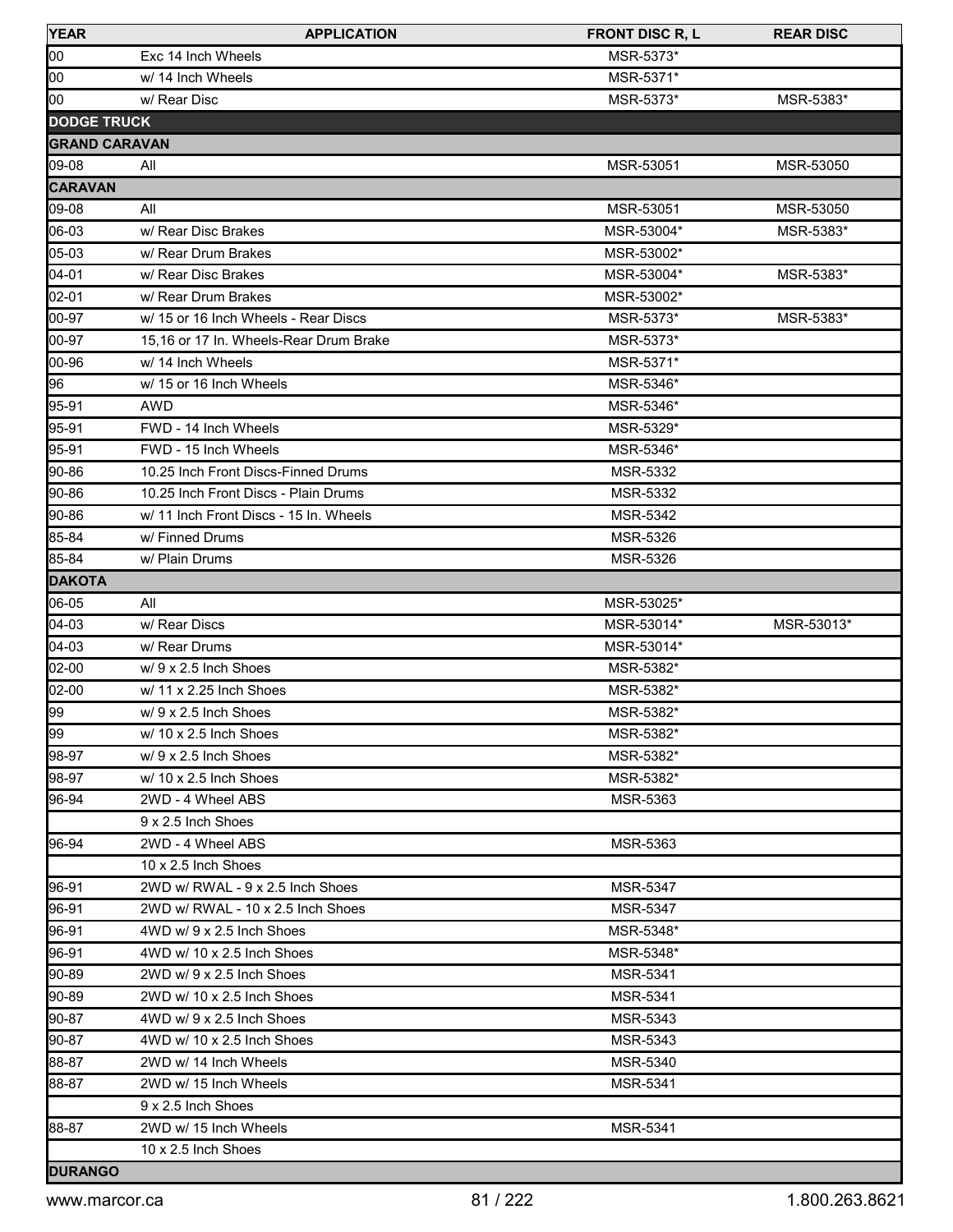| <b>YEAR</b>           | <b>APPLICATION</b>                                      | <b>FRONT DISC R, L</b> | <b>REAR DISC</b> |
|-----------------------|---------------------------------------------------------|------------------------|------------------|
| 06-04                 | All                                                     | MSR-53005*             | MSR-53006*       |
| 03                    | All                                                     | MSR-53007*             | MSR-53015*       |
| 02-00                 | All                                                     | MSR-5382*              |                  |
| 99-98                 | All                                                     | MSR-5382*              |                  |
|                       | M300/350/400 MOTORHOME                                  |                        |                  |
| 81-73                 | 8 Bolt Rotor of 2 Piece Hub & Rotor                     | MSR-5335               |                  |
| <b>NITRO</b>          |                                                         |                        |                  |
| 10-07                 | All                                                     | MSR-53042              | MSR-53044        |
| <b>RAIDER 4X4</b>     |                                                         |                        |                  |
| 89                    | 6 Cylinder                                              | MSR-3280               |                  |
| 89-88                 | 4 Cylinder                                              | MSR-3279               |                  |
| 87                    | All                                                     | MSR-3248               |                  |
|                       | D50, POWER RAM 50 PICKUP                                |                        |                  |
| 94-87                 | 2WD                                                     | MSR-3282               |                  |
|                       | 4WD                                                     | <b>MSR-3280</b>        |                  |
|                       |                                                         |                        |                  |
| 86-83.9               | 2WD w/ 10 Inch Drums                                    | MSR-3159               |                  |
| 86-83.9               | 4WD w/ 10 Inch Drums                                    | <b>MSR-3248</b>        |                  |
| 86-83.9               | 4WD w/ 9.5 Inch Drums                                   | MSR-3248               |                  |
| 86-83                 | 2WD w/ 9.5 Inch Drums                                   | <b>MSR-3159</b>        |                  |
| 83-83.8               | All                                                     | MSR-3159               |                  |
| 82-79                 | All                                                     | MSR-3159               |                  |
| D100/150 PICKUP - 2WD |                                                         |                        |                  |
| 02-98                 | B 100, B150, 3300lb. Axle                               | MSR-5389               |                  |
| 97-94                 | B 100, B150, RWAB                                       | MSR-5333               |                  |
|                       | B 100, B150, All WAB                                    | <b>MSR-5364</b>        |                  |
| 93-85                 | All, Include AD 100, AD150                              | MSR-5333               |                  |
| 84-82                 | w/ 10 Inch Drums                                        | MSR-5315               |                  |
| 84-82                 | w/ 11 Inch Drums                                        | MSR-5315               |                  |
| 81-74                 | w/ 11 Inch Drums                                        | MSR-5307               |                  |
| 81-73                 | w/ 10 Inch Drums                                        | <b>MSR-5307</b>        |                  |
| 72-70                 | w/ Front Drums                                          |                        |                  |
| 69                    | All                                                     |                        |                  |
| 68-65                 | All                                                     |                        |                  |
|                       | D200, 250, 300, 350 PICKUP - 2WD                        |                        |                  |
| 93-90                 | SRW-Gas - 10 Bolt Diff. Cover 12 x 2.5 Inch Brake Shoes | MSR-5330               |                  |
| 93-90                 | SRW-Gas - 12 Bolt Diff. Cover 12 x 2.5 Inch Brake Shoes | MSR-5330               |                  |
| 93-90                 | SRW 12 x 3 Inch Brake Shoes                             | MSR-5330               |                  |
| 93-89                 | SRW-Diesel w/ 6200Lb. RA 12 x 2.5 Inch Brake Shoes      | MSR-5352               |                  |
|                       | D200, 250, 300, 350 PICKUP - 2WD Continued              |                        |                  |
| 03-98                 | B200, B250, B300, B350, 4000lb.                         | <b>MSR-5398</b>        |                  |
| 01-98                 | B200, B250, B300, B350, 3000lb.                         | MSR-5389               |                  |
| 93-89                 | SRW-Diesel exc. 6200Lb. RA 12 x 2.5 Inch Brake Shoes    | MSR-5352               |                  |
| 93-89                 | SRW-Diesel 12 x 3 Inch Brake Shoes                      | <b>MSR-5352</b>        |                  |
| 93-74                 | <b>DRW</b>                                              | MSR-5318               |                  |
| 89-81                 | SRW w/ 3300lb. Front Axle                               | <b>MSR-5330</b>        |                  |
| 89-81                 | SRW w/ 4000lb. Front Axle 12 x 2.5 Inch Brake Shoes     | <b>MSR-5318</b>        |                  |
| 89-81                 | SRW w/ 4000lb. Front Axle 12 x 3 Inch Brake Shoes       | MSR-5319               |                  |
| 80-78                 | SRW w/ 12 x 2 Inch Brake Shoes                          | MSR-5319               |                  |
| 80-78                 | SRW w/ 12 x 2.5 Inch Brake Shoes                        | MSR-5319               |                  |
| 80-78                 | SRW w/ 12 x 3 Inch Brake Shoes                          | MSR-5319               |                  |
| 77-72                 | SRW w/ 3300lb. Front Axle 12 x 2 Inch Brake Shoes       | MSR-5313               |                  |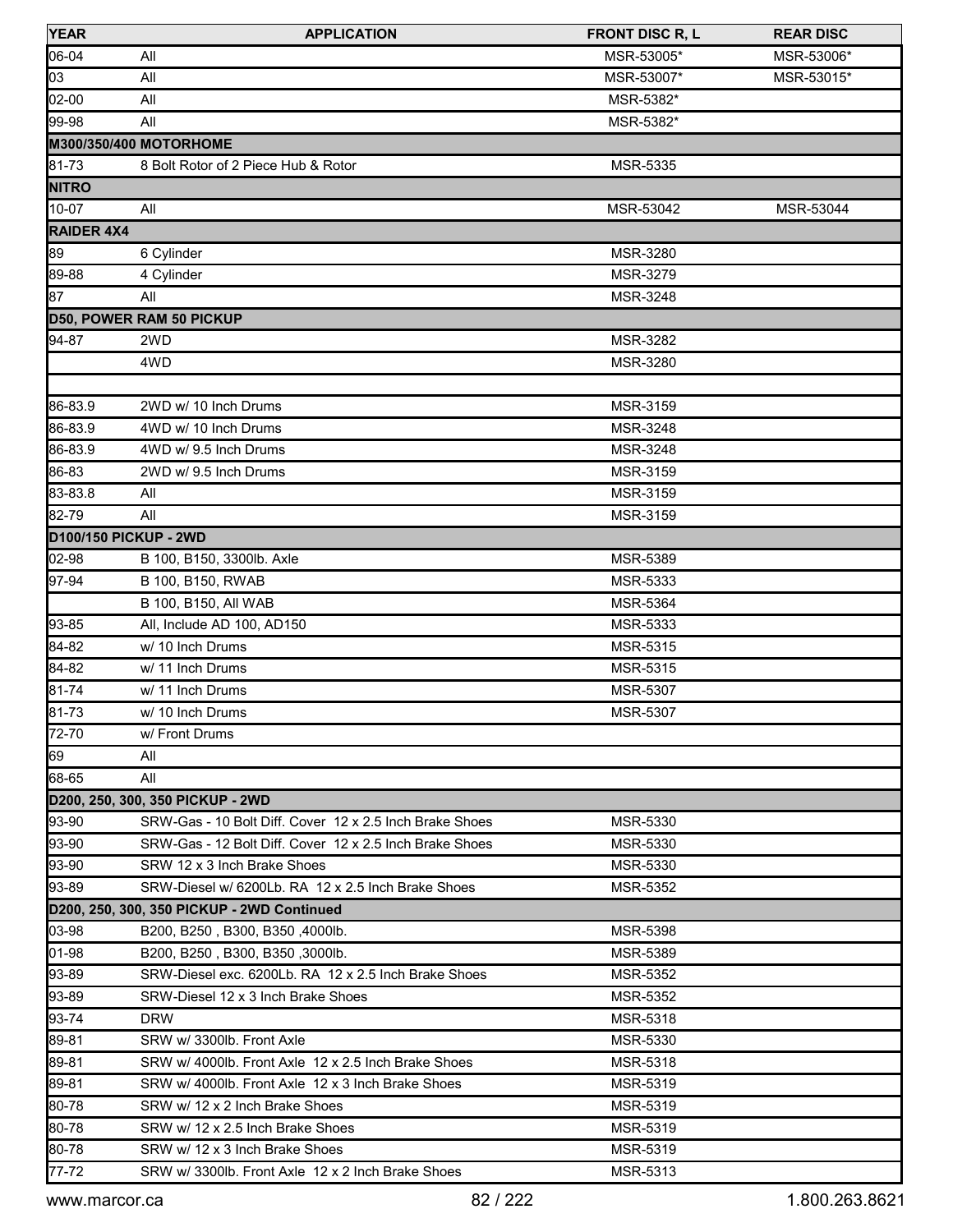| <b>YEAR</b>            | <b>APPLICATION</b>                                  | <b>FRONT DISC R, L</b> | <b>REAR DISC</b> |
|------------------------|-----------------------------------------------------|------------------------|------------------|
| 77-72                  | SRW w/ 3300lb. Front Axle 12 x 2.5 Inch Brake Shoes | MSR-5313               |                  |
| <b>JOURNEY</b>         |                                                     |                        |                  |
| 09                     | All                                                 | MSR-53052              | MSR-53050        |
| <b>RAM 1500 PICKUP</b> |                                                     |                        |                  |
| 08-06                  | All exc.                                            | MSR-53012*             | MSR-53011*       |
| 06-04                  | <b>SRT-10</b>                                       | MSR-53045              | MSR-53046        |
|                        | 4 Wheel Disc                                        | MSR-53005*             | MSR-53006*       |
| 05                     | All, Except SRT-10 Model                            | MSR-53005*             | MSR-53006*       |
| 04-03                  | All, Except SRT-10 Model                            | MSR-53005*             | MSR-53006*       |
| 02                     | All                                                 | MSR-53005*             | MSR-53006*       |
| 01-00                  | 2WD                                                 | <b>MSR-5395</b>        |                  |
| 01-00                  | 4WD                                                 | MSR-5394*              |                  |
| 99-94                  | 2WD                                                 | MSR-5357*              |                  |
| 99-94                  | 4WD                                                 | MSR-5365*              |                  |
| RAM 2500 PICKUP        |                                                     |                        |                  |
| 08-03                  | All                                                 | MSR-53012*             | MSR-53011*       |
| 02-01                  | w/ Rear Disc                                        | MSR-5393*              | MSR-53003*       |
| 01-00                  | w/ Rear Drums                                       | MSR-5393*              |                  |
| 99-94                  | 2WD                                                 | <b>MSR-5374</b>        |                  |
| 99-94                  | 4WD exc. 4500lb. Front Axle 7500GVW                 | MSR-5593*              |                  |
| 99-94                  | 4WD w/ 4500lb. Front Axle 8800GVW                   | <b>MSR-5594</b>        |                  |
| <b>RAM 3500 PICKUP</b> |                                                     |                        |                  |
| 08-03                  | 2WD w/DRW & 4WD                                     | MSR-53012*             | MSR-53011*       |
| 08-03                  | 2WD w/ SRW                                          | MSR-53012*             | MSR-53011*       |
| 02-01                  | w/ Rear Disc                                        | MSR-5393*              | MSR-53003*       |
| 02-00                  | w/ Rear Drum                                        | MSR-5393*              |                  |
| 99-94                  | 2WD w/ 10 500GVW - All Wheel ABS                    | MSR-5379               |                  |
| 99-94                  | 2WD w/ 10 500 GVW w/o AW ABS                        | MSR-5378               |                  |
| 99-94                  | 2WD w/ 11 000lb. GVW 4WD All                        | <b>MSR-5594</b>        |                  |
|                        | <b>RAM 1500 / 2500 VAN</b>                          |                        |                  |
| $\log$                 | <b>RAM 1500</b>                                     | MSR-5389               | MSR-53006*       |
| 03-99                  | w/3500 GVWR                                         | MSR-5389               |                  |
| 03-99                  | w/4000 GVWR                                         | MSR-5398               |                  |
| <b>RAM 3500 VAN</b>    |                                                     |                        |                  |
| 03-98                  | w/ 3500lb. GVW                                      | <b>MSR-5389</b>        |                  |
| 03-98                  | w/ 4000 lb. GVW                                     | MSR-5398               |                  |
|                        | <b>SPRINTER 2500, 3500</b>                          |                        |                  |
| 07                     | 2500                                                | MSR-53049              | MSR-53048        |
| 07                     | 3500                                                | MSR-53049              | MSR-53047        |
| 06-02                  | w/285mm Rotor 16" Wheel                             | MSR-53028              |                  |
| 05-03                  | 15" Wheel                                           | MSR-34226              | MSR-34227        |
| 04-03                  | From Front Axle number S488214 / Y422060            | MSR-34226              | MSR-34227        |
|                        | From Front Axle number S488213 / Y422059            | MSR-34225              | MSR-34227        |
| VAN - 1/2 & 3/4 TON    |                                                     |                        |                  |
| 98                     | w/ 5 LUG                                            | <b>MSR-5364</b>        |                  |
| 98                     | w/8 LUG                                             | MSR-5398               |                  |
| 97-94                  | w/ 4 LUG - ABS                                      | MSR-5364               |                  |
| 97-85                  | w/o 4 Wheel ABS                                     | MSR-5333               |                  |
| 84-82                  | w/ 10 Inch Drums                                    | MSR-5315               |                  |
| 84-82                  | w/ 11 Inch Drums                                    | MSR-5315               |                  |
| 81-74                  | w/ 10 Inch Rear Drums                               | <b>MSR-5307</b>        |                  |
| 81-74                  | w/ 11 Inch Rear Drums                               | MSR-5307               |                  |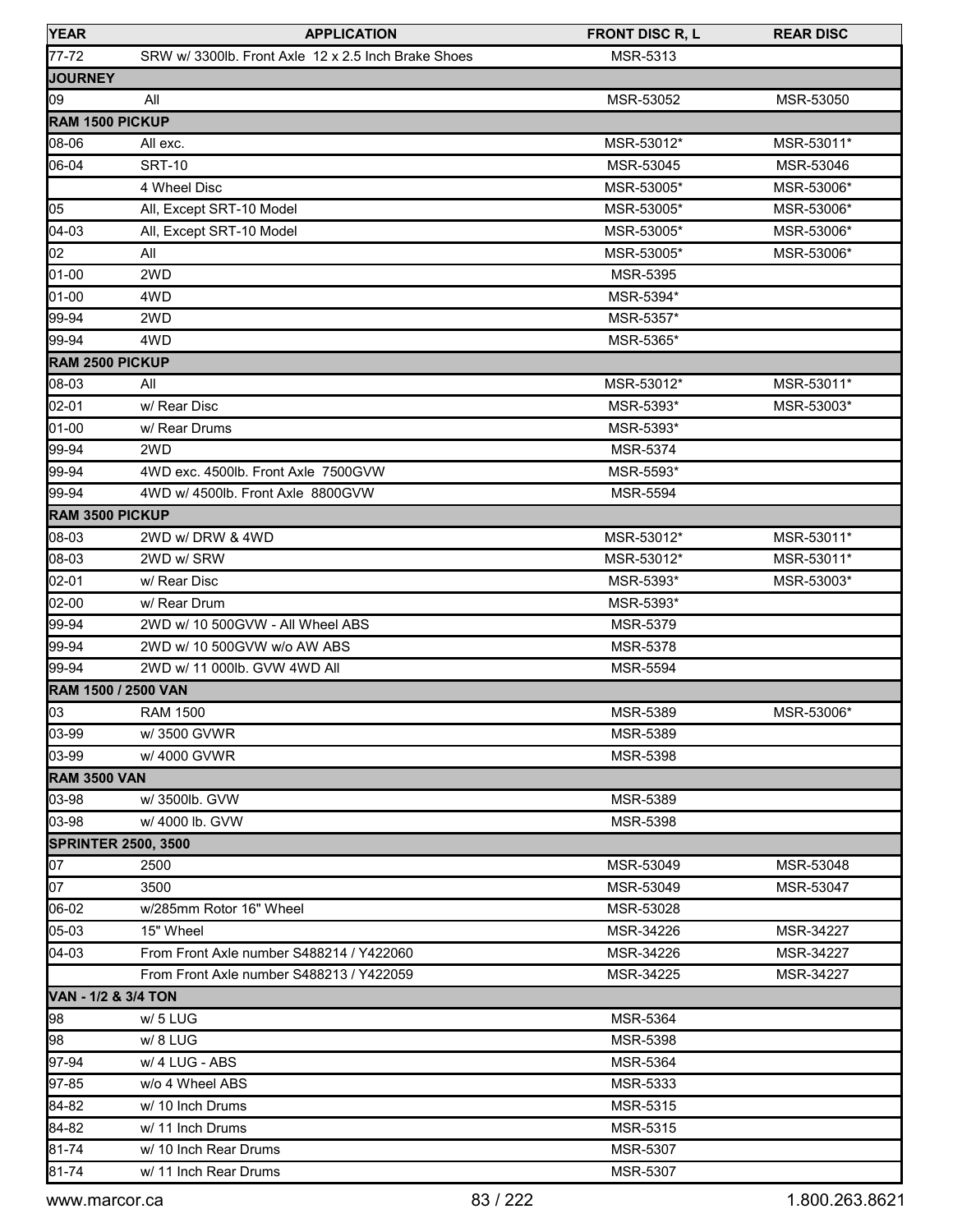| <b>YEAR</b>            | <b>APPLICATION</b>                         | <b>FRONT DISC R, L</b> | <b>REAR DISC</b> |
|------------------------|--------------------------------------------|------------------------|------------------|
| 73                     | w/ Front Disc Brakes                       | <b>MSR-5307</b>        |                  |
| 73-71                  | w/ 10 Inch Front Drums                     |                        |                  |
| <b>VAN - 1 TON SRW</b> |                                            |                        |                  |
| 97-94                  | w/ 3600 lb. Front Axle - 12 x 2.5 Inch     | MSR-5366               |                  |
|                        | Shoes exc. Dana Rear Axle                  |                        |                  |
| 97-94                  | w/ 3600 lb. Front Axle - 12 x 2.5 lnch     | MSR-5366               |                  |
|                        | Shoes - Dana Rear Axle                     |                        |                  |
| 97-94                  | w/ 4000 lb. Front Axle - 12 x 2.5 lnch     | MSR-5319               |                  |
|                        | Shoes - Dana Rear Axle                     |                        |                  |
| 97-94                  | w/ 4000 lb. Front Axle - 12 x 2.5 Inch     | MSR-5319               |                  |
|                        | Shoes exc. Dana Rear Axle                  |                        |                  |
| 97-94                  | 4000 lb. Front Axle - 12 x 3 Inch Shoes    | MSR-5319               |                  |
| 93-84                  | 3600 lb. Front Axle - 12 x 2.5 Inch Shoes  | MSR-5330               |                  |
|                        | Drum Mounted Inside Hub Flange             |                        |                  |
| 93-84                  | 3600 lb. Front Axle - 12 x 2.5 Inch Shoes  | MSR-5330               |                  |
|                        | Drum Mounted Outside Hub Flange            |                        |                  |
| 83-78                  | 3600 lb. Front Axle - 12 x 2.5 Inch Shoes  | MSR-5330               |                  |
|                        | *For 3 Inch Shoes use 358 and Drum 8892    |                        |                  |
| 80-73                  | 3300 lb. Front Axle                        | MSR-5390               |                  |
|                        | *For 3 Inch Shoes use 358 and Drum 8892    |                        |                  |
| 77-73                  | 3800 lb. Front Axle                        | MSR-5319               |                  |
|                        | *For 2.5 Inch Shoes use 357 and Drum 8880C |                        |                  |
| ŀ                      | For rear ABS use 5330                      |                        |                  |
| <b>VAN - 1 TON DRW</b> |                                            |                        |                  |
| 97-88                  | All                                        | MSR-5318               |                  |
| 87-86                  | Except 9000 lb. GVW                        | MSR-5318               |                  |
| 87-78                  | 9000 lb. GVW                               | MSR-5318               |                  |
| 85-78                  | Except 9000 lb. GVW                        | MSR-5318               |                  |
| 77-73                  | All - w/ 2.5 Inch Shoes use 357 and        | MSR-5318               |                  |
|                        | <b>Drum 8880C</b>                          |                        |                  |
|                        | W100/150, RAMCHARGER PICKUP - 4WD          |                        |                  |
| 93-85                  | All                                        | <b>MSR-5324</b>        |                  |
| 84-82                  | All                                        | MSR-5324               |                  |
| 81-80                  | w/ Locking Hubs                            | MSR-5324               |                  |
| 81-74                  | w/o Locking Hubs - Front Discs             | MSR-5312               |                  |
|                        | 10 Inch Drums                              |                        |                  |
| 81-74                  | w/o Locking Hubs - Front Discs             | MSR-5312               |                  |
|                        | 11 Inch Drums                              |                        |                  |
|                        | W200/250/300/350 PICKUP - 4WD              |                        |                  |
| 93-90                  | <b>DRW</b>                                 | MSR-5564               |                  |
| 93-90                  | SRW-4500 lb. Front Axle-12 x 3 In. Shoes   | MSR-5563               |                  |
| 93-86                  | SRW-4500 lb. Front Axle                    | MSR-5350               |                  |
|                        | 12 x 2.5 Inch Shoes - 12 Bolt Diff. Cover  |                        |                  |
| 93-86                  | SRW-3500 lb. Front Axle-8 Stud Wheels      | MSR-5349               |                  |
| 93-82                  | SRW-4500 lb. Front Axle                    | MSR-5367               |                  |
|                        | 12 x 2.5 Inch Shoes - 10 Bolt Diff. Cover  |                        |                  |
|                        |                                            |                        |                  |
| 89-78<br>89-78         | <b>DRW</b>                                 | MSR-5351               |                  |
|                        | SRW - 12 x 3 Inch Shoes                    | MSR-5350               |                  |
| <b>FORD TRUCK</b>      |                                            |                        |                  |
| <b>AEROSTAR</b>        |                                            |                        |                  |
| 97-92                  | 2WD<br><b>LEFT</b>                         | MSR-5488               |                  |
| 97-92                  | 2WD<br><b>RIGHT</b>                        | <b>MSR-5487</b>        |                  |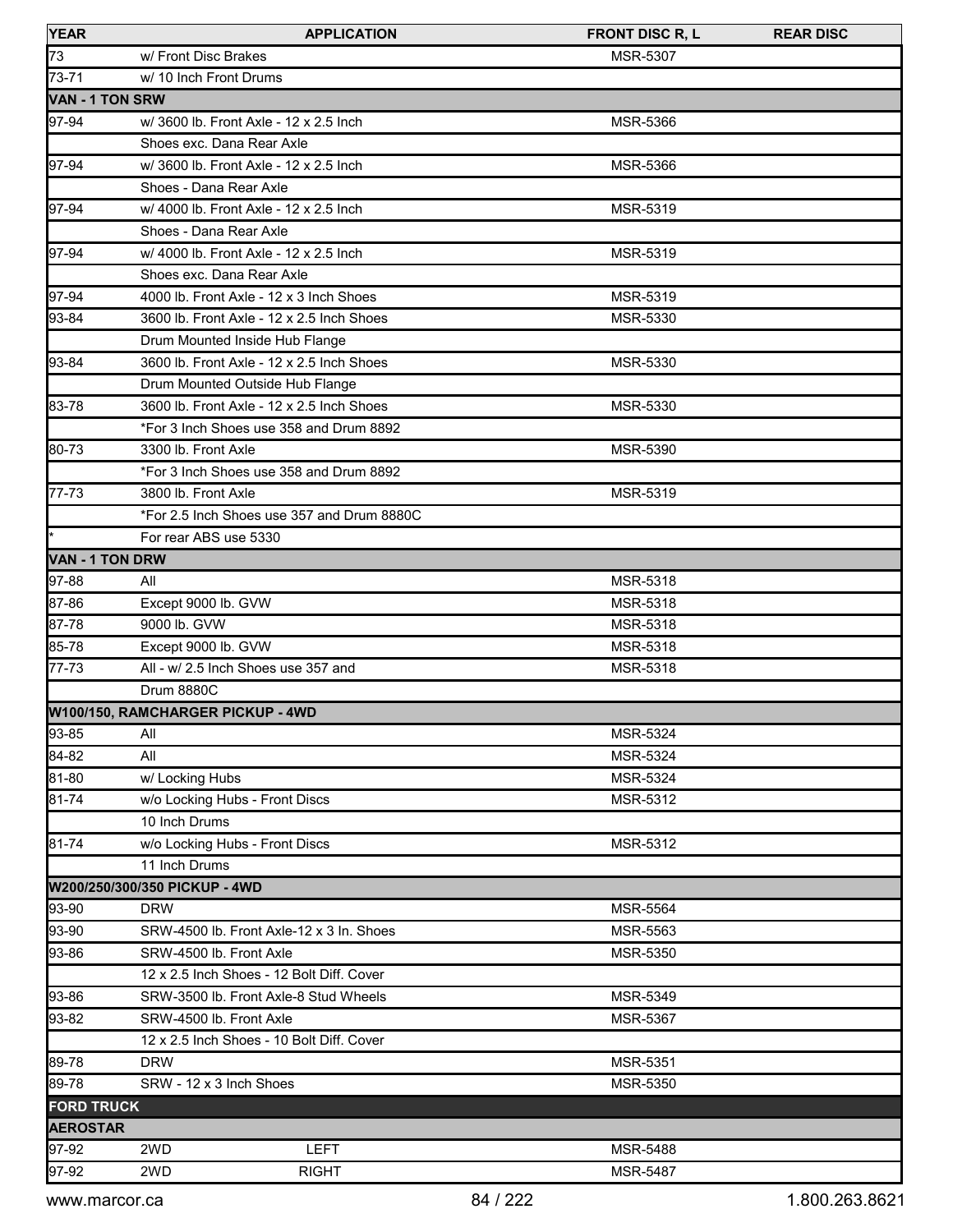| <b>YEAR</b>                | <b>APPLICATION</b>                | <b>FRONT DISC R, L</b> | <b>REAR DISC</b> |
|----------------------------|-----------------------------------|------------------------|------------------|
| 97-92                      | <b>AWD</b><br><b>LEFT</b>         | <b>MSR-5471</b>        |                  |
| $97-92$                    | <b>AWD</b><br><b>RIGHT</b>        | <b>MSR-5490</b>        |                  |
| 91-90                      | <b>AWD</b>                        | <b>MSR-5489</b>        |                  |
| 91-87.3                    | 2WD - 10 Inch Drums               | <b>MSR-5447</b>        |                  |
| 91-87.3                    | 2WD - 9 Inch Drums                | <b>MSR-5447</b>        |                  |
| 87.2-86                    | w/ 10 Inch Drums                  | <b>MSR-5447</b>        |                  |
| 87.2-86                    | w/ 9 Inch Drums                   | <b>MSR-5447</b>        |                  |
| <b>BRONCO - FULLSIZE</b>   |                                   |                        |                  |
| 96-94                      | All - Rotor Only                  | MSR-54020*             |                  |
| 93-88.6                    | All                               | MSR-5446               |                  |
| 88.5-87                    | w/ Auto. Locking Hubs             | <b>MSR-5446</b>        |                  |
| 88.5-87                    | w/ Man. Locking Hubs              | <b>MSR-5460</b>        |                  |
| 86-76                      | All                               | MSR-5446               |                  |
| <b>BRONCO II - MIDSIZE</b> |                                   |                        |                  |
| 90-87.3                    | 2WD - 10 Inch Drums               | <b>MSR-5447</b>        |                  |
| 90-87.3                    | 2WD - 9 Inch Drums                | <b>MSR-5447</b>        |                  |
| 90-87.3                    | 4WD - 10 Inch Drums               | <b>MSR-5448</b>        |                  |
| 90-87.3                    | 4WD - 9 Inch Drums                | MSR-5448               |                  |
| 87.2-86                    | 2WD - 10 Inch Drums               | <b>MSR-5447</b>        |                  |
| 87.2-86                    | 2WD - 9 Inch Drums                | <b>MSR-5447</b>        |                  |
| 87.2-86                    | 4WD - 10 Inch Drums               | MSR-5448               |                  |
| 87.2-86                    | 4WD - 9 Inch Drums                | <b>MSR-5448</b>        |                  |
| 85-84                      | 4WD                               | MSR-5448               |                  |
| <b>EDGE</b>                |                                   |                        |                  |
| 09-07                      | <b>FWD</b>                        | MSR-54155              | MSR-54156        |
| 09-07                      | <b>AWD</b>                        | MSR-54154              | MSR-54156        |
| <b>ESCAPE</b>              |                                   |                        |                  |
| 06-05                      | All 4 Wheel Disc                  | MSR-54123*             | MSR-54122*       |
|                            | Rear Drum                         | MSR-54093*             |                  |
| 04-01                      | All                               | MSR-54093*             |                  |
| <b>EXCURSION</b>           |                                   |                        |                  |
| 05                         | 2WD w/ All Wheel ABS              | MSR-54129              |                  |
| $04-00$                    | 2WD w/ All Wheel ABS              | MSR-54071              | MSR-54074*       |
| 05-00                      | 2WD w/ Rear ABS Only              | MSR-54072              | MSR-54074*       |
| 05-00                      | 4WD                               | MSR-54078*             | MSR-54074*       |
| <b>EXPEDITION</b>          |                                   |                        |                  |
| 08-07                      | All                               | MSR-54153              | MSR-54152        |
| 06-03                      | All                               | MSR-54099*             | MSR-54100*       |
| 02.12-99                   | 2WD - 14mm Studs                  | MSR-54091*             | MSR-54090*       |
| 02.12-99                   | 4WD - 14mm Studs                  | MSR-54080*             | MSR-54090*       |
| loo                        | 4WD - 12mm Studs                  | MSR-54044*             |                  |
| 99-97.11                   | 2WD - 12mm Studs                  | MSR-54050*             | MSR-54047*       |
| 99-97.11                   | 4WD - 12mm Studs                  | MSR-54044*             | MSR-54047*       |
| <b>EXPEDITION EL</b>       |                                   |                        |                  |
| 08-07                      | All                               | MSR-54153              | MSR-54152        |
| <b>EXPEDITION MAX</b>      |                                   |                        |                  |
| 08-07                      | All                               | MSR-54153              | MSR-54152        |
| <b>EXPLORER</b>            |                                   |                        |                  |
| 09-06                      | All                               | MSR-54143              | MSR-54098*       |
| 05-02                      | All                               | MSR-54094*             | MSR-54098*       |
| 04-02                      | All - N.B w/ Phenolic Pistons use | MSR-54094*             | MSR-54098*       |
|                            | Rear Pad D881-7907                |                        |                  |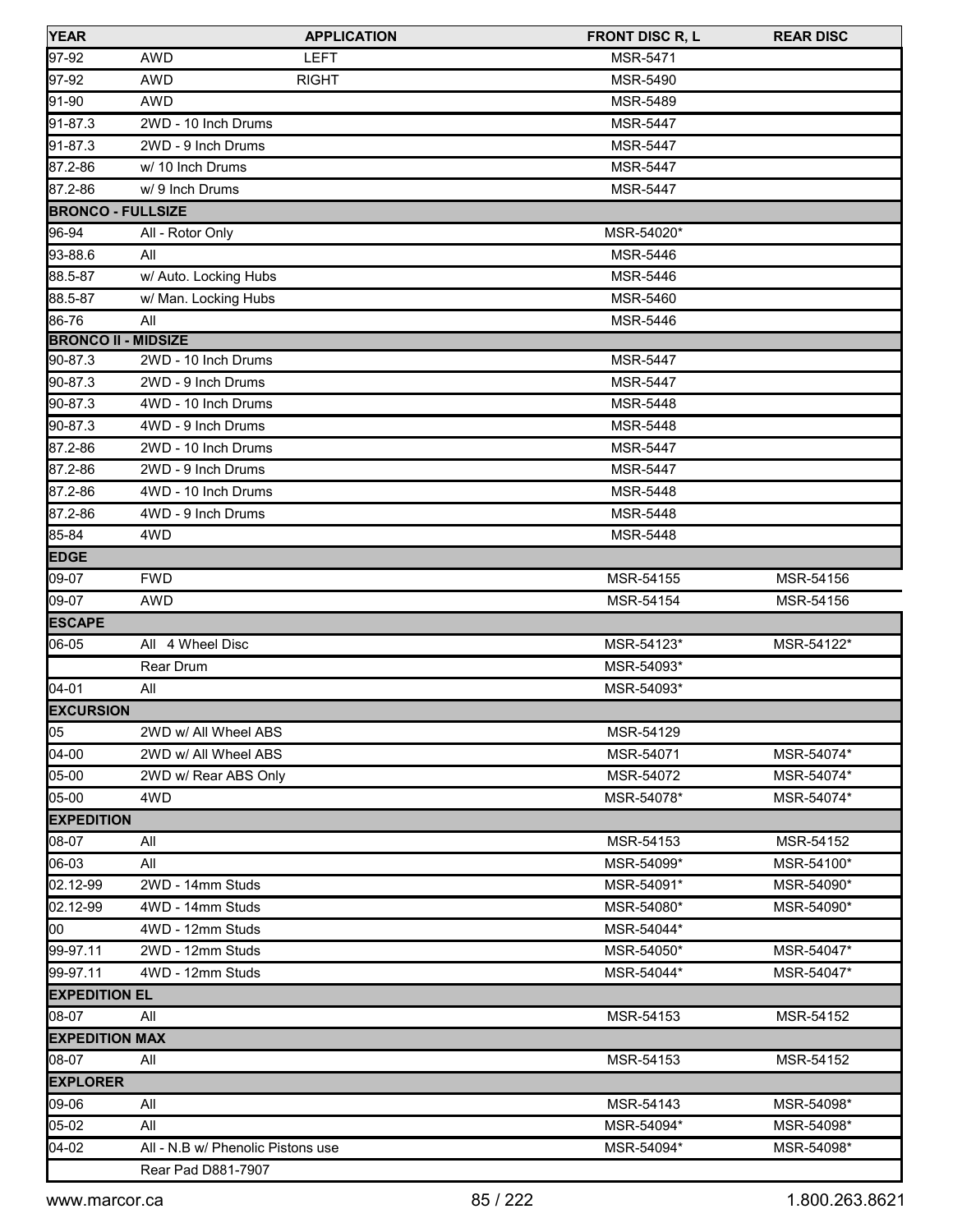| <b>YEAR</b>      | <b>APPLICATION</b>                                                  | <b>FRONT DISC R, L</b> | <b>REAR DISC</b> |
|------------------|---------------------------------------------------------------------|------------------------|------------------|
| 01-95            | 2WD w/ ABS                                                          | MSR-54029              | MSR-54032*       |
| 01-95            | 4WD w/ Rear Disc                                                    | MSR-54035*             | MSR-54032*       |
| 96-95            | 2WD w/o ABS                                                         | <b>MSR-5467</b>        | MSR-54032*       |
| 94-93            | 2WD                                                                 | MSR-54002              |                  |
| 94-93            | 4WD                                                                 | MSR-54005              |                  |
| 92-91            | 2WD                                                                 | <b>MSR-5467</b>        |                  |
| <b>EXPLORER</b>  |                                                                     |                        |                  |
| 92-91            | 4WD exc. 3.45 or 4.10 Front Axle Ratio - Snap Ring Type Ball Joint  | <b>MSR-5448</b>        |                  |
| 92-91            | 4WD w/ 3.45 or 4.10 Front Axle Ratio - Fleet Use - Nut & Cotter Pin | <b>MSR-5448</b>        |                  |
|                  | <b>EXPLORER SPORT, SPORT TRAC</b>                                   |                        |                  |
| 09-06            | All                                                                 | MSR-54143              | MSR-54098*       |
| 05-03            | 2WD                                                                 | MSR-54096*             | MSR-54114*       |
| 05-03            | 4WD                                                                 | MSR-54097*             | MSR-54114*       |
| 02-01            | 2WD w/ Rear Discs                                                   | MSR-54096*             | MSR-54032*       |
| 02-01            | 2WD w/ Rear Drums                                                   | MSR-54096*             |                  |
| 02-01            | 4WD w/ Rear Discs                                                   | MSR-54097*             | MSR-54032*       |
| 02-01            | 4WD w/ Rear Drums                                                   | MSR-54097*             |                  |
| <b>FREESTAR</b>  |                                                                     |                        |                  |
| 06-04            | All                                                                 | MSR-54118*             | MSR-54117*       |
| <b>FREESTYLE</b> |                                                                     |                        |                  |
| 07-05            | All                                                                 | MSR-54126              | MSR-54125        |
| <b>RANGER</b>    |                                                                     |                        |                  |
| 06-03            | 4WD, 10" Drum                                                       | MSR-54097*             |                  |
| 06-03            | 2WD, 4whl ABS, 10.28 OD H&R                                         | MSR-54059*             |                  |
| 06-03            | 2WD, 4whl ABS, 11.28 OD TBS                                         | MSR-54029              |                  |
|                  | <b>TORSION BAR SUSPENSION</b>                                       |                        |                  |
| 06-03            | 2WD, R/ABS, 10.28 OD COIL                                           | MSR-54085              |                  |
|                  | SPRING SUSPENSION                                                   |                        |                  |
| 06-03            | R/ABS, TORSION BAR SUSP                                             | MSR-54104*             |                  |
| 02-98            | 2WD (10.28 In.) Front Discs                                         | MSR-54059*             |                  |
|                  | All Wheel ABS - 9 Inch Drums                                        |                        |                  |
| 02-98            | 2WD (10.28 In.) Front Discs                                         | MSR-54058*             |                  |
|                  | Rear Wheel ABS - 9 Inch Drums                                       |                        |                  |
| 02-98            | 2WD (11.28 In.) Front Discs                                         | MSR-54029              |                  |
|                  | 10 Inch Rear Drums                                                  |                        |                  |
| 02-98            | 4WD w/ 10 Inch Rear Drums                                           | MSR-54035*             |                  |
| $04 - 98$        | Electric, RDB                                                       |                        | MSR-54032*       |
| 97               | 4WD - 4 Litre V6 w/ 3.45 Ratio                                      | MSR-54086              |                  |
| 97-95            | 2WD w/ All Wheel ABS - 9 Inch Drums                                 | MSR-54019              |                  |
| 97-95            | 2WD w/ Rear Wheel ABS-10 Inch Drums                                 | MSR-54018              |                  |
| 97-95            | 2WD w/ Rear Wheel ABS-9 Inch Drums                                  | MSR-54018              |                  |
| 97-95            | 2WD w/ All Wheel ABS - 10 Inch Drums                                | MSR-54019              |                  |
| 97-95            | 4WD w/ 10 Inch Rear Drums                                           | MSR-54038              |                  |
| 97-95            | 4WD w/ 9 Inch Rear Drums                                            | MSR-54038              |                  |
| 94-92            | 4WD w/ 10 Inch Drums                                                | <b>MSR-5473</b>        |                  |
|                  | Except 3.45 Front Axle Ratio                                        |                        |                  |
| 94-92            | 4WD-10 Inch Drums 3.45 Front Axle Ratio                             | <b>MSR-5448</b>        |                  |
| 94-92            | 4WD - 9 Inch Drums                                                  | <b>MSR-5473</b>        |                  |
|                  | Exc. 3.45 Front Axle Ratio                                          |                        |                  |
| 94-92            | 4WD - 9 Inch Drums                                                  | <b>MSR-5448</b>        |                  |
|                  | w/ 3.45 Front Axle Ratio                                            |                        |                  |
| 94-87.3          | 2WD - 10 Inch Drums                                                 | <b>MSR-5447</b>        |                  |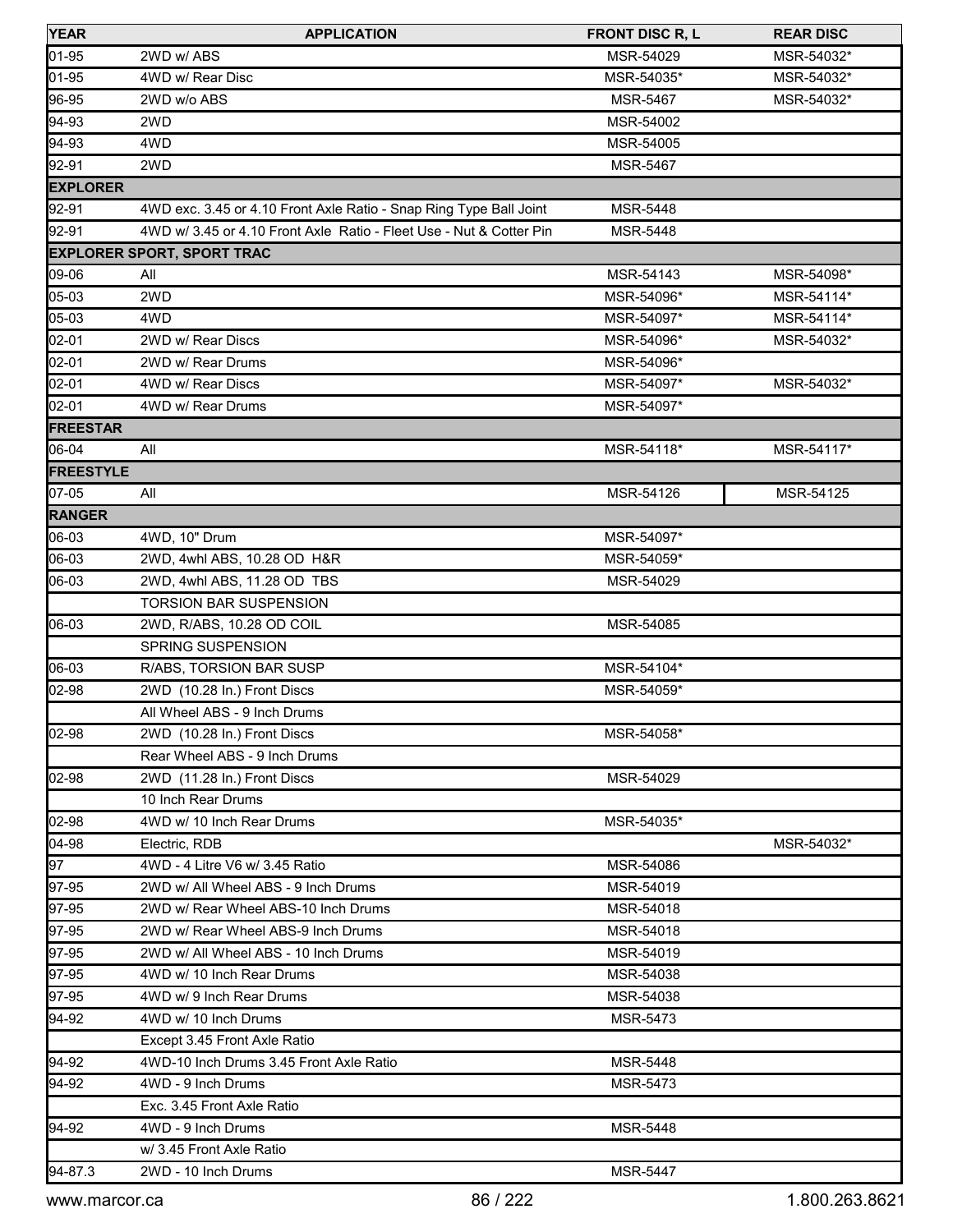| <b>YEAR</b>     | <b>APPLICATION</b>                                      | <b>FRONT DISC R, L</b> | <b>REAR DISC</b> |
|-----------------|---------------------------------------------------------|------------------------|------------------|
| 94-87.3         | 2WD - 9 Inch Drums                                      | <b>MSR-5447</b>        |                  |
| 91-87.3         | 4WD - 10 Inch Drums                                     | <b>MSR-5448</b>        |                  |
| 91-87.3         | 4WD - 9 Inch Drums                                      | MSR-5448               |                  |
| 87.2-86         | 2WD - 10 Inch Drums                                     | <b>MSR-5447</b>        |                  |
| 87.2-86         | 2WD - 9 Inch Drums                                      | <b>MSR-5447</b>        |                  |
| 87.2-86         | 4WD - 10 Inch Drums                                     | <b>MSR-5448</b>        |                  |
| 87.2-86         | 4WD - 9 Inch Drums                                      | <b>MSR-5448</b>        |                  |
| 85-84           | 2WD - 10 Inch Drums                                     | <b>MSR-5447</b>        |                  |
| 85-84           | 2WD - 9 Inch Drums                                      | <b>MSR-5447</b>        |                  |
| 85-84           | 4WD - 10 Inch Drums                                     | <b>MSR-5448</b>        |                  |
| 85-84           | 4WD - 9 Inch Drums                                      | <b>MSR-5448</b>        |                  |
| <b>WINDSTAR</b> |                                                         |                        |                  |
| 03-99           | w/ Rear Disc                                            | MSR-54070*             | MSR-54037*       |
| 03-99           | w/ Rear Drum                                            | MSR-54070*             |                  |
| 98-95           | w/ Rear Disc                                            | MSR-54010*             | MSR-54037*       |
| 98-95           | w/ Rear Drum                                            | MSR-54010*             |                  |
| 195             | Up to 8/3/95                                            | MSR-54016              |                  |
|                 | E100/150 ECONOLINE VAN - 1/2 TON                        |                        |                  |
| $ 09-08 $       | All                                                     | MSR-54164              | MSR-54162        |
| $ 07 - 04 $     | 4Wheel ABS                                              | MSR-54133              | MSR-54137        |
| 05-04           | w/ Rear Disc                                            | MSR-54024              | MSR-54137        |
| 06-04           | w/ Rear Drum                                            | MSR-54013              | MSR-54137        |
| 03-97           | w/ All Wheel ABS                                        | MSR-54024              |                  |
| 03-97           | w/ Rear Wheel ABS                                       | MSR-54013              |                  |
| 196-94          | w/ All Wheel ABS                                        | MSR-54024              |                  |
| 96-94           | w/ Rear Wheel ABS                                       | MSR-54013              |                  |
| 93-87           | All                                                     | <b>MSR-5456</b>        |                  |
| 86-76           | From S/N A25 001                                        | <b>MSR-5456</b>        |                  |
| 76-75           | To S/N A25 000                                          | <b>MSR-5456</b>        |                  |
| 01-99           | w/ Rear Disc                                            | MSR-54031              | MSR-54073        |
| 01-95           | w/ Rear Drum - 12 x 2.5 Inch Rear Shoes - All Wheel ABS | MSR-54031              |                  |
| 01-95           | w/ Rear Drum - 12 x 3 Inch Rear Shoes - All Wheel ABS   | MSR-54031              |                  |
| 01-95           | w/ Rear Drum - Rear ABS                                 | MSR-54021*             |                  |
| 94              | w/ All Wheel ABS                                        | MSR-54022              |                  |
| 94              | w/o ABS                                                 | MSR-54023              |                  |
| 93-92           | w/ 12 x 2.5 Inch Rear Shoes                             | <b>MSR-5486</b>        |                  |
| 93-92           | w/ 12 x 3 Inch Rear Shoes                               | MSR-5486               |                  |
| 91-87           | w/ 12 x 3 Inch Rear Shoes                               | MSR-5443               |                  |
| 91-86           | w/ 12 x 2.5 Inch Rear Shoes 8.8 or 10.25 Inch Ring Gear | MSR-5443               |                  |
| 86              | w/ 12 x 3 Inch Rear Shoes                               | MSR-5443               |                  |
| 85-83           | 8500 GVW & Over                                         | MSR-5443               |                  |
| 85-83           | Under 8500 GVW                                          | MSR-5442               |                  |
| 82-80.11        | All                                                     | MSR-5442               |                  |
| 80.11-76        | All                                                     | MSR-5426               |                  |
|                 | E200/250 ECONOLINE VAN - 3/4 TON (SRW)                  |                        |                  |
| 09-08           |                                                         | MSR-54164              | MSR-54162        |
| 09-08           | Superduty                                               | MSR-54164              | MSR-54162        |
| 07              | Superduty                                               | MSR-54133              |                  |
| 06-95           | w/ Rear Disc                                            | MSR-54031              | MSR-54073        |
|                 | w/ Rear Drum, w/12 x 2.5 Inch Shoes                     | MSR-54021*             |                  |
| 01-95           | w/ Rear Drum, w/ Rear ABS                               | MSR-54021*             |                  |
| 94              | w/ All Wheel ABS                                        | MSR-54022              |                  |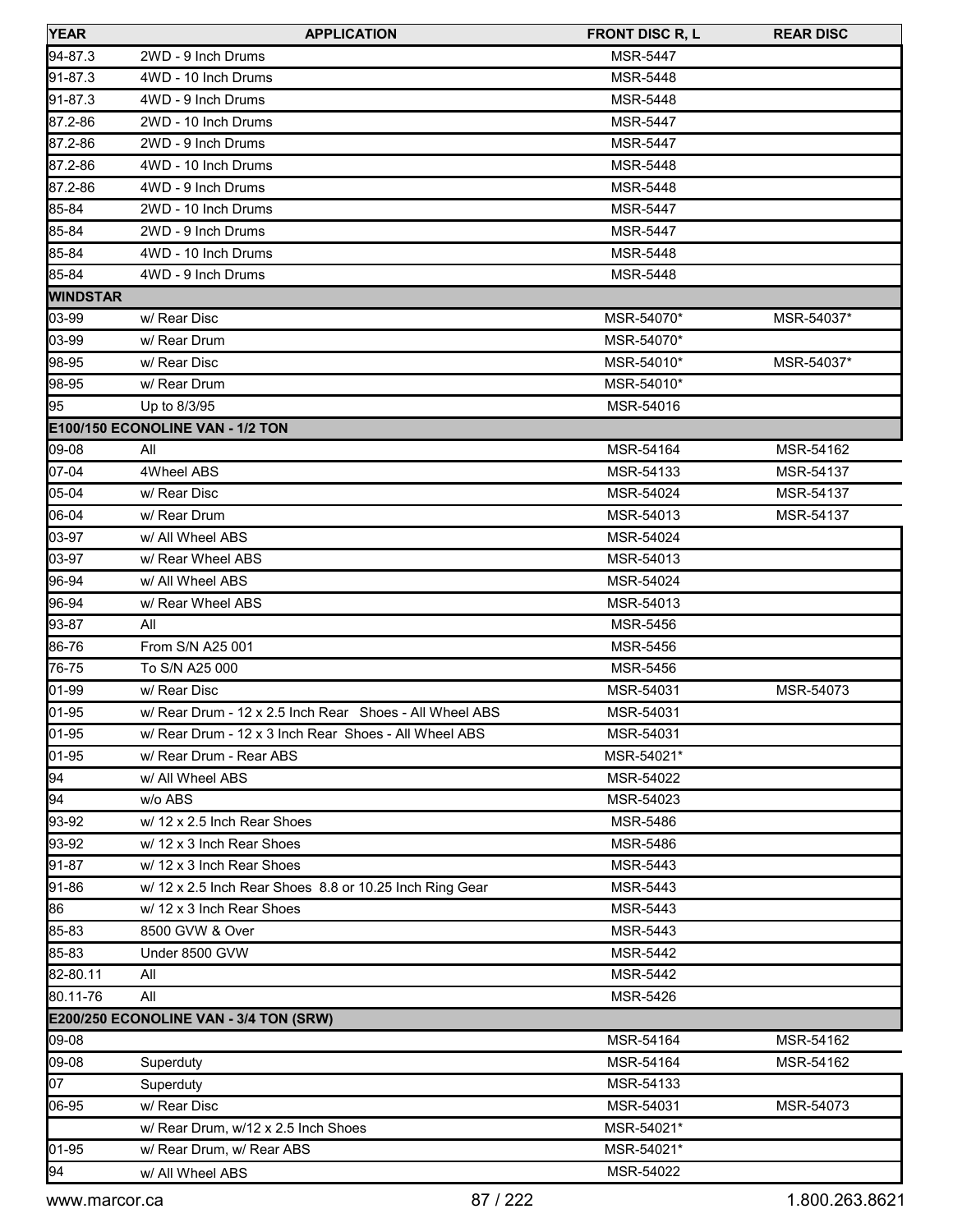| <b>YEAR</b> | <b>APPLICATION</b>                                                 | <b>FRONT DISC R, L</b> | <b>REAR DISC</b> |
|-------------|--------------------------------------------------------------------|------------------------|------------------|
| 94          | w/o ABS                                                            | MSR-54022              |                  |
| 93-92       | w/ 12 x 2.5 Inch Rear Shoes                                        | <b>MSR-5486</b>        |                  |
| 93-92       | w/ 12 x 3 Inch Rear Shoes                                          | MSR-5486               |                  |
| 91-87       | w/ 12 x 3 Inch Rear Shoes                                          | MSR-5443               |                  |
| 91-86       | w/ 12 x 2.5 Inch Rear Shoes w/ 8.8 Inch or 10.25 Inch Ring Gear    | MSR-5443               |                  |
| 86          | w/ 12 x 3 Inch Rear Shoes                                          | <b>MSR-5443</b>        |                  |
| 85-83       | 8500 GVW & Over                                                    | MSR-5443               |                  |
| 85-83       | Under 8500 GVW                                                     | MSR-5442               |                  |
| 82-80.11    | All                                                                | MSR-5442               |                  |
| 80.11-76    | All                                                                | MSR-5426               |                  |
|             | E300/350 ECONOLINE VAN - 1 TON (SRW)                               |                        |                  |
| 09-08       | Superduty                                                          | MSR-54164              | MSR-54162        |
| 06-99       | Rear Disc-Dana 60 Rear Axle (9.75RG)                               | MSR-54031              | MSR-54073        |
| 03-99       | Rear Disc-Dana 70 Rear Axle (10.5RG)                               | MSR-54031              | MSR-54073        |
| 06-95       | SRW, RWAB                                                          | MSR-54021*             | MSR-54073        |
|             | DRW, RWAB                                                          | MSR-54034              | MSR-54085        |
|             | SRW, All WAB                                                       | MSR-54031              | MSR-54073        |
|             | DRW, All WAB                                                       | MSR-54033              | MSR-54085        |
| 03-95       | All Wheel ABS - 12 x 3 Inch Shoes                                  | MSR-54031              |                  |
| 03-95       | All Wheel ABS - Dana 60 Rear Axle (10.5 RG) 12 1/8 x 3 1/2 " Shoes | MSR-54031              |                  |
| 03-95       | All Wheel ABS-Dana 70 Rear Axle (10.75 RG) 12 1/8 x 3 1/2 " Shoes  | MSR-54031              |                  |
| 03-95       | w/ Rear ABS - Dana 60 Rear Axle (9.75 RG) 12 1/8 x 3 1/2 " Shoes   | MSR-54021*             |                  |
|             | E300/350 ECONOLINE VAN - 1 TON (SRW) Cont.                         |                        |                  |
| 03-95       | w/ Rear ABS - Dana 70 Rear Axle (10.75 RG) 12 1/8 x 3 1/2 " Shoes  | MSR-54021*             |                  |
| 03-95       | w/ Rear ABS - 12 x 3 Inch Shoes                                    | MSR-54021*             |                  |
| 94          | w/ ABS - 6340 lb. Dana 60 Rear Axle                                | MSR-54022              |                  |
| 94          | w/ ABS - 7800 or 8000 lb. Dana 70 Rear Axle                        | MSR-54022              |                  |
| 94          | w/o ABS - 6340 lb. Dana 60 Rear Axle                               | MSR-54023              |                  |
| 94          | w/o ABS - 7800 or 8000 lb. Dana 70 Rear Axle                       | MSR-54023              |                  |
| 93-92       | 6340 lb. Dana 60 Rear Axle                                         | <b>MSR-5486</b>        |                  |
| 93-92       | 7800 or 8000 Dana 70 Rear Axle                                     | <b>MSR-5486</b>        |                  |
| 91-87       | <b>SRW</b>                                                         | MSR-5443               |                  |
| 86-80.11    | <b>SRW</b>                                                         | MSR-5443               |                  |
| 80.10-76    | <b>SRW</b>                                                         | <b>MSR-5427</b>        |                  |
| 75          | <b>SRW</b>                                                         | <b>MSR-5421</b>        |                  |
|             | E300/350 ECONOLINE VAN - 1 TON (DRW)                               |                        |                  |
| 09-08       | E350 Superduty                                                     | MSR-54158              | MSR-54163        |
| 08          | E350 Superduty 2WD                                                 | MSR-54159              |                  |
| 03-99       | w/ Rear Disc                                                       | MSR-54033              |                  |
| 03-95       | w/ All Wheel ABS - Rear Drum                                       | MSR-54033              |                  |
| 03-95       | w/ Rear ABS - Rear Drum                                            | MSR-54034              |                  |
| 94          | w/ABS                                                              | MSR-5457               |                  |
| 94          | w/o ABS                                                            | <b>MSR-5457</b>        |                  |
|             | E300/350 ECONOLINE VAN - 1 TON (DRW) Continued                     |                        |                  |
| 93-92       | All                                                                | <b>MSR-5457</b>        |                  |
| 91-86       | DRW - 12.125 x 3.5 Inch Rear Shoes                                 | <b>MSR-5457</b>        |                  |
| 91-81       | DRW - 12 x 3 Inch Rear Shoes                                       | <b>MSR-5457</b>        |                  |
| 80-76       | DRW From S/N A75 001                                               | <b>MSR-5457</b>        |                  |
| 76          | DRW to S/N A75 000                                                 | MSR-5457               |                  |
| 75          | <b>DRW</b>                                                         | MSR-5423               |                  |
| E450        |                                                                    |                        |                  |
| 09          | Superduty                                                          | MSR-54158              |                  |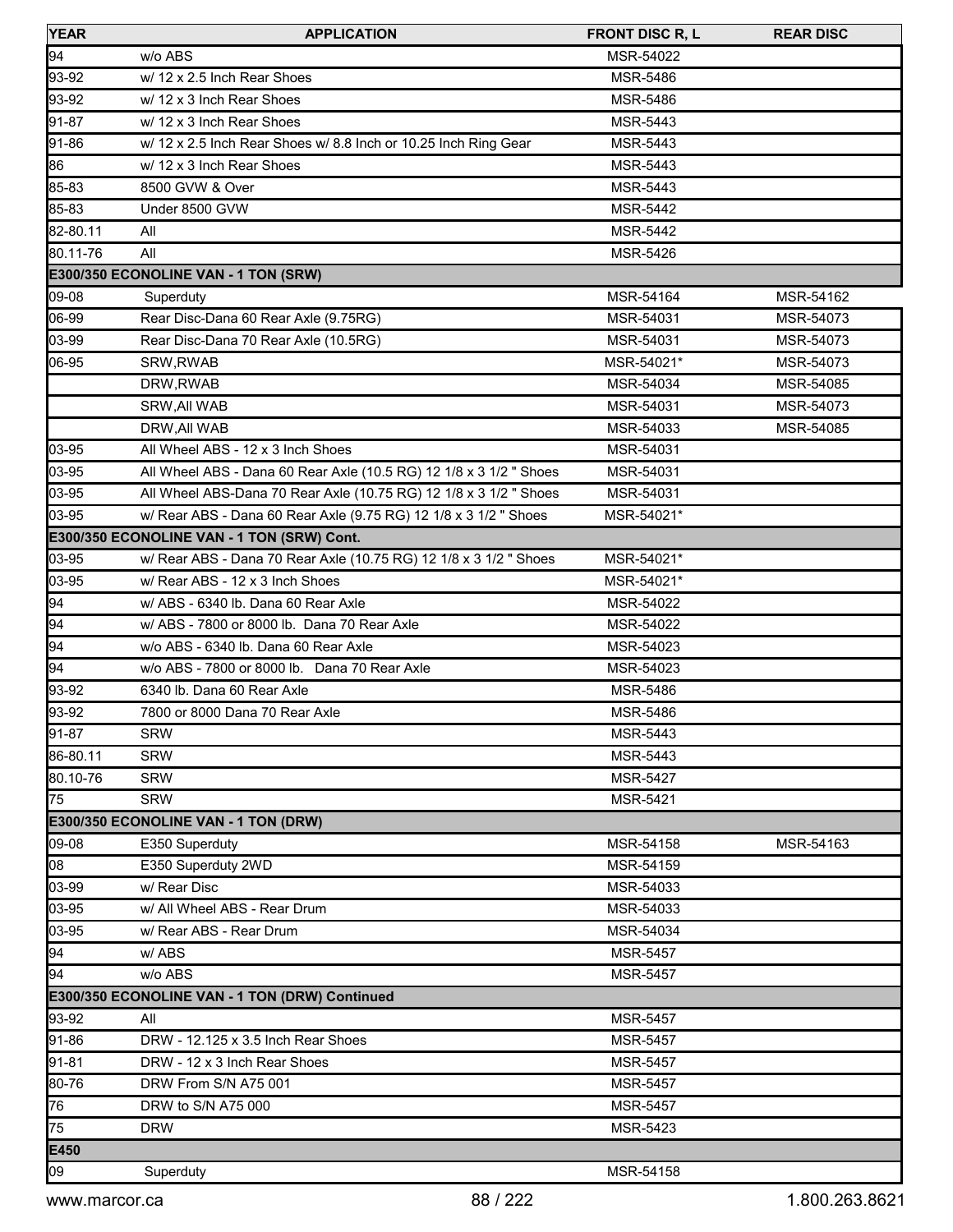| <b>YEAR</b>         | <b>APPLICATION</b>                                              | <b>FRONT DISC R, L</b> | <b>REAR DISC</b> |
|---------------------|-----------------------------------------------------------------|------------------------|------------------|
| <b>E SUPER DUTY</b> |                                                                 |                        |                  |
| 06-96               | DRW w/ All Wheel ABS Dana 80 Rear Axle                          | MSR-54033              | MSR-54053        |
| 06-96               | DRW w/ Rear ABS Dana 80 Rear Axle                               | MSR-54034              | MSR-54053        |
| 06-99               | SRW w/ All Wheel ABS Metric 170mm B/C (6.69 Inch)               | MSR-54031              | MSR-54073        |
| 06-99               | SRW w/ Rear ABS Metric 170mm B/C (6.69 Inch)                    | MSR-54021*             | MSR-54073        |
| 06-96               | DRW w/ All Wheel ABS Dana 70 Rear Axle                          | MSR-54033              | MSR-54085        |
| 06-96               | DRW w/ Rear ABS Dana 80 Rear Axle                               | MSR-54034              | MSR-54085        |
| 99-96               | SRW w/ 4WHL ABS<br><b>165MM BC</b>                              | MSR-54031              | MSR-54073        |
| 99-96               | SRW w/ Rear ABS 165 MM BC                                       | MSR-54021*             | MSR-54073        |
|                     | F100/150 PICKUP - 2 WHEEL DRIVE - 1/2 TON                       |                        |                  |
| 06-04               | w/ 6 Bolt Wheels                                                | MSR-54107*             | MSR-54111*       |
| 05-04               | w/ 7 Bolt Wheels                                                | MSR-54108*             | MSR-54112        |
| 05-03               | 4 W ABS                                                         | MSR-54091*             |                  |
| 03-00               | 7 LUG w/ Rear Drum                                              | MSR-54051              |                  |
| 03-00               | Lightning & NASCAR - M14 Bolts From 11-29-99                    | MSR-54091*             | MSR-54090*       |
| 02-99               | w/ 5 LUG exc. Lightning Rear Discs from 11-29-99 - M14 Bolts    | MSR-54092*             | MSR-54090*       |
| 02-99               | w/ 5 LUG - Rear Drums from 11-29-99 (M14 Bolts)                 | MSR-54092*             |                  |
| 02-99               | 7 LUG w/ Rear Discs                                             | MSR-54051              | MSR-54043*       |
|                     | <b>F100/150 PICKUP - 2 WHEEL DRIVE - 1/2 TON</b>                |                        |                  |
| 00                  | 8 LUG - All Wheel ABS                                           | MSR-54031              | MSR-54073        |
| 00                  | 8 LUG - Rear Wheel ABS                                          | MSR-54021*             | MSR-54073        |
| 00-99               | Lightning & NASCAR - M12 Bolts to 11-29-99                      | MSR-54050*             | MSR-54047*       |
| 02-97               | w/ Rear Wheel Antilock Brakes, NASCAR Edition                   | MSR-54069*             |                  |
| 00-99               | 5 LUG exc. Lightning & NASCAR Rear Discs to 11-29-99 - M12 Blts | MSR-54068*             | MSR-54047*       |
| 00-97               | 5 LUG w/ Rear Drums to 11-29-99 (M12 Bolts)                     | MSR-54068*             |                  |
| 96-94               | w/ All Wheel ABS                                                | MSR-54024              |                  |
| 96-94               | w/ Rear Wheel ABS                                               | MSR-54013              |                  |
| 93-87               | All                                                             | <b>MSR-5456</b>        |                  |
| 86-75               | w/ 11 Inch Drums from S/N A25 001                               | MSR-5456               |                  |
| 83-80               | w/ 10 Inch Drums                                                | <b>MSR-5444</b>        |                  |
| 75-73               | To S/N A25 000                                                  | <b>MSR-5456</b>        |                  |
|                     | F100/150 PICKUP - 4 WHEEL DRIVE - 1/2 TON                       |                        |                  |
| 06-04               | w/ 6 Bolt Wheels                                                | MSR-54109*             | MSR-54111*       |
|                     | w/7 Bolt Wheels                                                 | MSR-54110              | MSR-54112        |
| 03-00               | 7 Bolt - Rear Disc                                              | MSR-54048              | MSR-54043*       |
| 03-00               | 7 Bolt - Rear Drums                                             | MSR-54048              |                  |
| 03-00               | 5 Bolt - Rear Disc from 11-29-99                                | MSR-54042*             | MSR-54090*       |
| 00-99               | 5 Bolt - Rear Disc                                              | MSR-54042*             | MSR-54047*       |
| 00-97               | w/ Rear Drum                                                    | MSR-54042*             |                  |
| 96-95               | 4Wheel Antilock Brakes, Sensor Ring, from 5/95                  | MSR-54057              |                  |
|                     | Rear Wheel Antilock Brakes, from 5/95                           | MSR-54056              |                  |
| 95                  | 4Wheel Antilock Brakes, Sensor Ring, before 5/95                | MSR-54082              |                  |
|                     | Rear Wheel Antilock Brakes, before 5/95                         | MSR-54067              |                  |
| 96-94               | Rotor Only                                                      | MSR-54020*             |                  |
| 95.4-94             | All - Hub & Rotor Assembly                                      | MSR-54067              |                  |
| 93-88.6             | All                                                             | MSR-5446               |                  |
| 88.5-87             | w/ Auto Locking Hubs                                            | MSR-5446               |                  |
| 88.5-87             | w/ Manual Locking Hubs                                          | MSR-5460               |                  |
| 86-75               | w/ Front Discs                                                  | MSR-5446               |                  |
|                     | F250 PICKUP - 2 WHEEL DRIVE - 3/4 TON                           |                        |                  |
| 08                  | Super Duty, SRW                                                 | MSR-54160              | MSR-54141        |
| 08                  | Super Duty                                                      | MSR-54160              | MSR-54141        |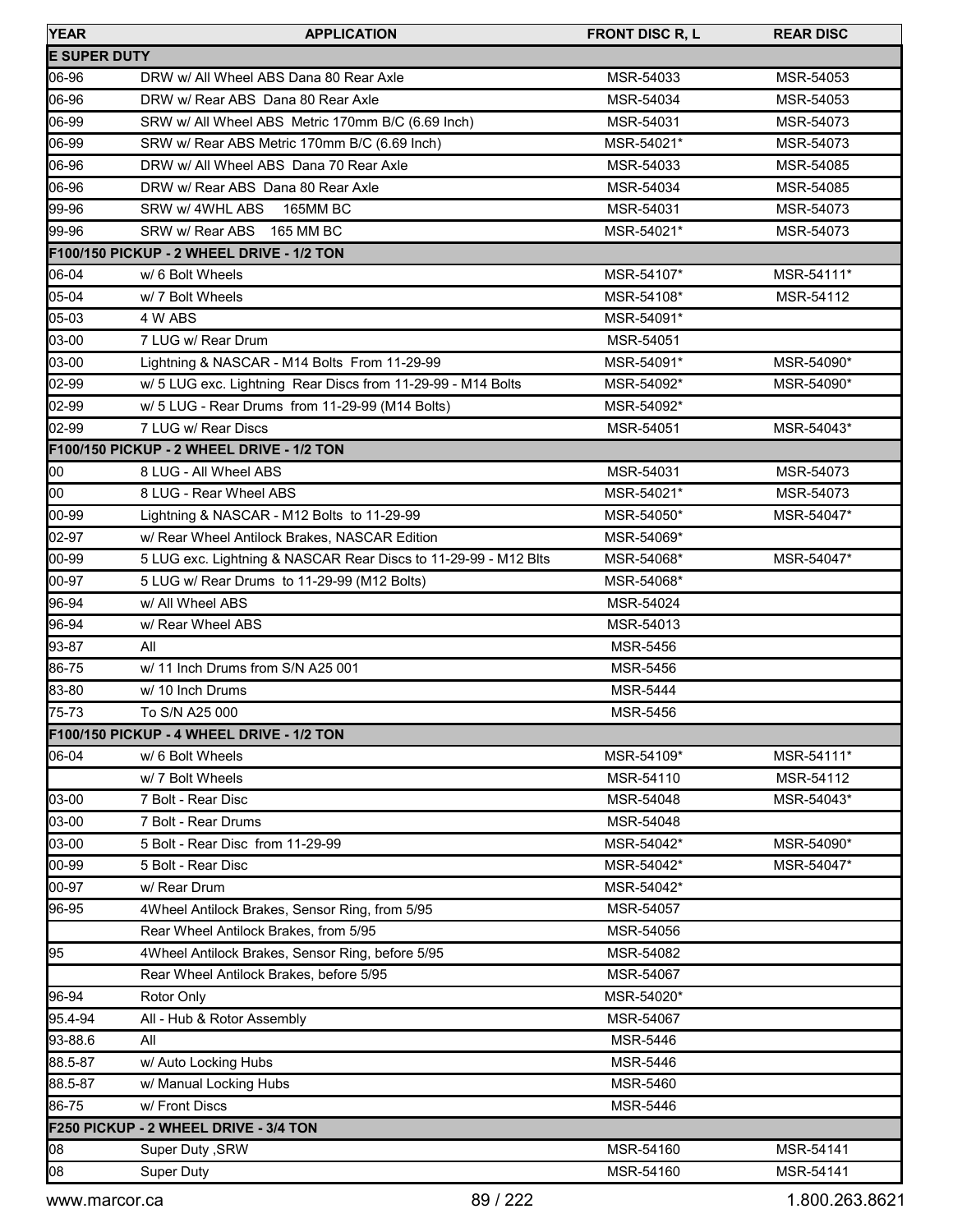| <b>YEAR</b> | <b>APPLICATION</b>                                                   | <b>FRONT DISC R, L</b> | <b>REAR DISC</b> |
|-------------|----------------------------------------------------------------------|------------------------|------------------|
| 07-04       | Super Duty, SRW                                                      | MSR-54129              | MSR-54141        |
| 07          |                                                                      | MSR-54129              | MSR-54141        |
| 06-05       | Super Duty                                                           | MSR-54124              | MSR-54141        |
| 04-03       | Super Duty                                                           | MSR-54121              | MSR-54074*       |
| 04-99       | Super Duty, SRW, RWAB                                                | MSR-54072              | MSR-54074*       |
| 02-99       | Super Duty, SRW, All WAB                                             | MSR-54071              | MSR-54074*       |
| 99-97       | Rear Disc - Rear ABS-7 LUG                                           | MSR-54052              | MSR-54043*       |
| 99-97       | Rear Drum-4 Wheel ABS - 7 LUG                                        | MSR-54051              |                  |
| 99-97       | Rear Disc - 4 Wheel ABS - 7 LUG                                      | MSR-54051              | MSR-54043*       |
| 99-97       | Rear Disc - Rear ABS-7 LUG                                           | MSR-54052              | MSR-54043*       |
| 99-97       | Rear Drum-4 Wheel ABS - 7 LUG                                        | MSR-54051              |                  |
| 99-97       | Rear Drum - Rear ABS - 7 LUG                                         | MSR-54052              |                  |
| 96-95       | 5300 lb. Rear Axle-12 x 2.5 Inch Rear Shoes                          | MSR-54083              |                  |
| 96-95       | 8 LUG - Over 8.5M GVW 12 x 2.5 Inch Rear Shoes                       | MSR-54021*             |                  |
| 94-86       | 5300 lb. Rear Axle-12 x 2.5 Inch Rear Shoes                          | MSR-5443               |                  |
| 94-86       | 6250 lb. Rear Axle-12 x 3 Inch Rear Shoes                            | MSR-5443               |                  |
| 85          | Dual Piston Calipers From 8501 GVW - 9/16 Inch Bolts                 | <b>MSR-5443</b>        |                  |
|             | 10.25 Inch Ring Gear                                                 |                        |                  |
| 85          | Dual Piston Calipers from 8501 GVW 8.8 or 9 Inch Ring Gear - 9/16 lt | MSR-5443               |                  |
| 85-80       | Dual Piston Calipers - 1/2 Inch Bolts 12 x 2.5 Inch Brake Shoes      | MSR-5442               |                  |
| 85-80       | w/ Single Piston Calipers                                            | MSR-5441               |                  |
| 84-80       | Dual Piston Calipers - 9/16 Inch Bolts 12 x 3 Inch Brake Shoes       | MSR-5443               |                  |
| 79-76       | w/ Dual Piston Calipers                                              | MSR-5426               |                  |
| 179-73      | w/ Single Piston Calipers                                            | MSR-5415               |                  |
|             | F250 PICKUP - 4 WHEEL DRIVE - 3/4 TON                                |                        |                  |
| 08          | <b>Super Duty</b>                                                    | <b>TBA</b>             | MSR-54141        |
| 07-05       | Super Duty                                                           | MSR-54124              | MSR-54141        |
| $04-00$     | Super Duty                                                           | MSR-54077              | MSR-54074*       |
|             | Super Duty, 4 WAB                                                    | MSR-54107*             | MSR-54074*       |
| 01-97       | w/ Rear Discs - 7 LUG                                                | MSR-54048              | MSR-54043*       |
| 01-97       | w/ Rear Drum - 7 LUG                                                 | MSR-54048              |                  |
| 00-95       | Rear Drum - 8 LUG 6250 lb. Rear Axle-12 x 3 ln. Rear Shoes           | MSR-54083              |                  |
| 94-86       | 5300 lb. Rear Axle-8.8 or 10.25 lnch Ring Gear-12 x 2.5" R rShoes    | MSR-5445               |                  |
|             | F250 PICKUP - 4 WHEEL DRIVE - 3/4 TON Continued                      |                        |                  |
| 94-86       | 6250lb. Rear Axle - 10.25 Inch Ring Gear                             | <b>MSR-5445</b>        |                  |
|             | 12 x 3 Inch Rear Shoes                                               |                        |                  |
| 91-85       | 12 x 3 Inch Brake Shoes                                              | <b>MSR-5445</b>        |                  |
|             | exc. 10.25 Inch Ring Gear                                            |                        |                  |
| 91-80       | 12 x 2.5 Inch Brake Shoes                                            | MSR-5445               |                  |
|             | 7.5 or 9.75 Inch Ring Gear                                           |                        |                  |
| 84-80       | 12 x 3 Inch Brake Shoes                                              | MSR-5445               |                  |
| 79-77       | All                                                                  | MSR-5431               |                  |
| 176         | All                                                                  | MSR-5430               |                  |
|             | F350 PICKUP - 2 WHEEL DRIVE - 1 TON                                  |                        |                  |
| 08          | Superduty w/ SRW                                                     | MSR-54160              |                  |
| 07-04       | Superduty w/ SRW                                                     | MSR-54129              |                  |
| 07-05       | w/DRW                                                                | MSR-54127              |                  |
| 98-95       | w/DRW                                                                | MSR-54039              |                  |
| 97-95       | w/ SRW                                                               | MSR-54021*             |                  |
| 94-87       | DRW - 12.125 x 3.5 Inch Brake Shoes                                  | MSR-5457               |                  |
| 94-85       | SRW-10.25 In. Ring Gear                                              | MSR-5443               |                  |
| 91-87       | w/DRW 12 x 3 Inch Brake Shoes                                        | MSR-5457               |                  |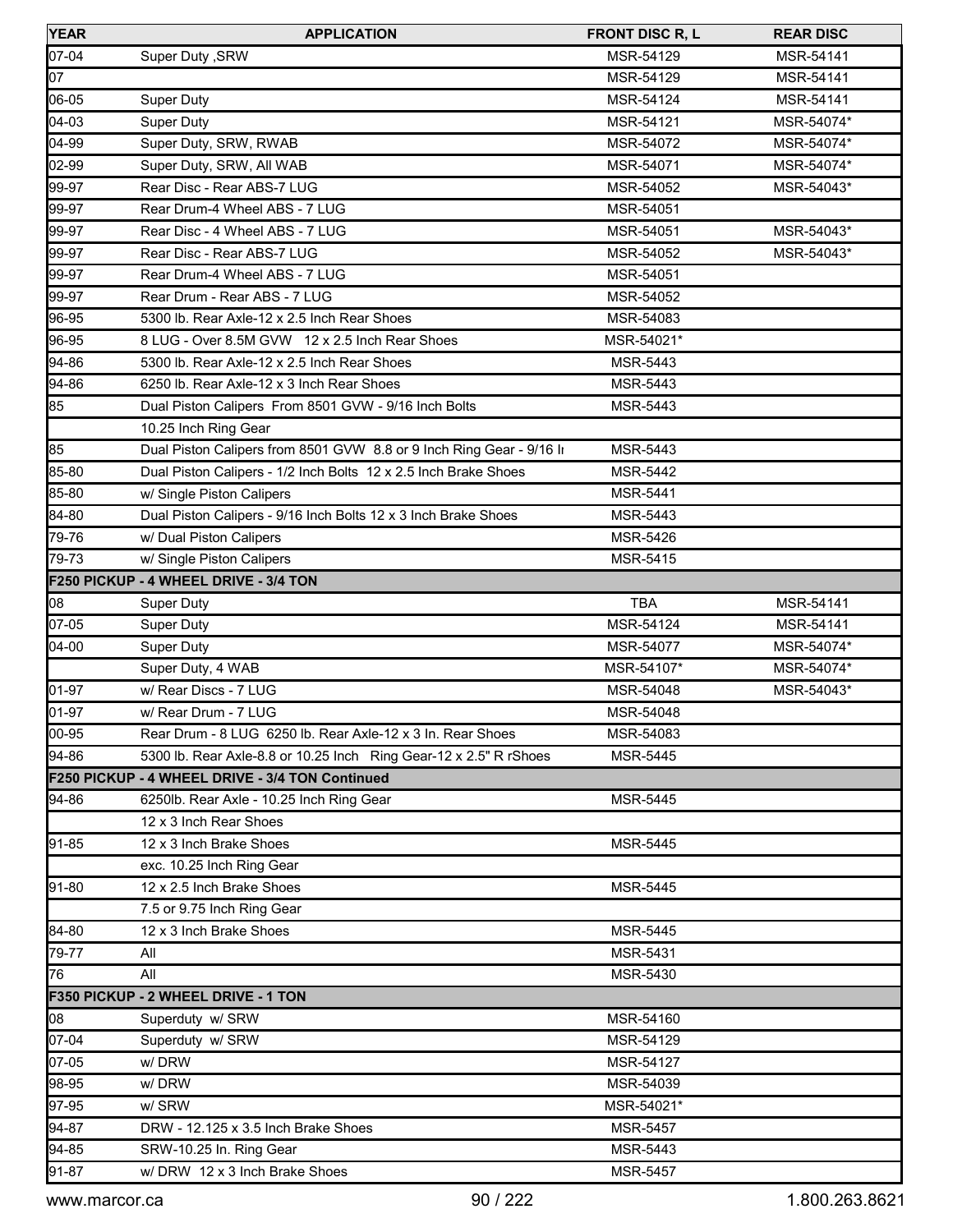| <b>YEAR</b> | <b>APPLICATION</b>                                    | <b>FRONT DISC R, L</b> | <b>REAR DISC</b> |
|-------------|-------------------------------------------------------|------------------------|------------------|
| 91-85       | w/ SRW exc. 10.25 Inch Ring Gear                      | MSR-5443               |                  |
| 86-85       | w/ DRWexc. 10.25 Inch Ring Gear                       | <b>MSR-5457</b>        |                  |
| 86-85       | DRW-10.25 Inch Ring Gear                              | MSR-5457               |                  |
| 84-80       | <b>SRW</b>                                            | <b>MSR-5443</b>        |                  |
| 84-76       | <b>DRW</b>                                            | MSR-5457               |                  |
| 79-76       | <b>SRW</b>                                            | MSR-5427               |                  |
| 75.1-75.7   | SRW from S/N V80 001                                  | <b>MSR-5421</b>        |                  |
| 75-68       | <b>DRW - Front Discs</b>                              | MSR-5423               |                  |
| 75-68       | <b>SRW - Front Discs</b>                              | MSR-5412               |                  |
|             | F350 PICKUP - 4 WHEEL DRIVE - 1 TON                   |                        |                  |
| 08          | SRW, 4 WAB                                            |                        | MSR-54141        |
| 07-05       | SRW, 4 WAB                                            | MSR-54124              | MSR-54141        |
|             | DRW, 4 WAB                                            | MSR-54135              | MSR-54136        |
| 04-00       | 4 WD Exc.4.88,5.38 FDR                                | MSR-54078*             | MSR-54084*       |
|             | 4 WD , 4.88, 5.38 FDR                                 | MSR-54077              |                  |
| 98-95       | <b>DRW</b>                                            | MSR-54083              |                  |
| 98-95       | <b>SRW</b>                                            | MSR-54026*             |                  |
| 98-95       | <b>SRW</b>                                            | MSR-54083              |                  |
| 94-92       | SRW -10.25 Inch Ring Gear                             | <b>MSR-5445</b>        |                  |
| 94-87       | <b>DRW</b>                                            | <b>MSR-5471</b>        |                  |
| 91-87       | <b>DRW</b>                                            | MSR-5471               |                  |
| 91-85       | SRW-10.25 Inch Ring Gear                              | MSR-5445               |                  |
| 86-85       | DRW exc. 10.25 In. Ring Gear                          | <b>MSR-5471</b>        |                  |
| 86-85       | DRW w/10.25 Inch Ring Gear                            | <b>MSR-5471</b>        |                  |
| 84-80       | <b>DRW</b>                                            | MSR-5445               |                  |
| 84-80       | <b>SRW</b>                                            | <b>MSR-5445</b>        |                  |
| 79-78       | <b>SRW</b>                                            | <b>MSR-5445</b>        |                  |
|             | SUPERDUTY F250/350 - 2 WHEEL DRIVE                    |                        |                  |
| $\log$      | <b>SRW</b>                                            | <b>TBA</b>             | MSR-54141        |
| 07-05       | <b>SRW</b>                                            | MSR-54128              | MSR-54141        |
|             | <b>DRW</b>                                            | MSR-54128              | MSR-54136        |
| $104 - 03$  | SRW, 4 WAB                                            | MSR-54121              | MSR-54074*       |
| 04-03       | DRW, 4 WAB                                            | MSR-54120              | MSR-54084*       |
| 02-99       | <b>DRW</b>                                            | MSR-54076              | MSR-54084*       |
| 02-99       | SRW w/ Mono Beam Axle                                 | MSR-54077              | MSR-54074*       |
| 02-99       | SRW - Twin I-Beam Axle Rear Wheel ABS                 | MSR-54072              | MSR-54074*       |
| 02-99       | SRW - Twin I-Beam Axle-All Wheel ABS                  | MSR-54071              | MSR-54074*       |
|             | SUPERDUTY F250/350 - 4 WHEEL DRIVE                    |                        |                  |
| 04-99       | DRW 3.73, 4.10, 4.30 Ratio-from 3-22-99               | MSR-54078*             | MSR-54084*       |
|             | DRW 4.88, 5.38 Ratio-from 3-22-99                     | MSR-54077              | MSR-54084*       |
|             | SRW 3.73, 4.10 or 4.30 Ratio-from 3-22-99             | MSR-54078*             | MSR-54074*       |
|             | SRW - 4.88 or 5.38 Ratio - from 3-22-99               | MSR-54077              | MSR-54074*       |
|             | SUPERDUTY F250/350 - 4 WHEEL DRIVE Continued          |                        |                  |
| 00-99       | DRW-3.73, 4.10, 4.30                                  | MSR-54063              | MSR-54084*       |
|             | Ratio - before 3-22-99                                |                        |                  |
| 00-99       | <b>DRW</b>                                            | MSR-54075              | MSR-54084*       |
| 00-99       | SRW - 3.73,4.10 or 4.30                               | MSR-54063              | MSR-54074*       |
|             | Ratio - before 3-22-99                                |                        |                  |
| 00-99       | SRW - 4.88 or 5.38                                    | MSR-54075              | MSR-54074*       |
|             | Ratio - before 3-22-99                                |                        |                  |
|             | SUPERDUTY F450/550 (INCLUDES F53/59 STRIPPED CHASSIS) |                        |                  |
| 08-05       | Superduty                                             |                        | MSR-54138        |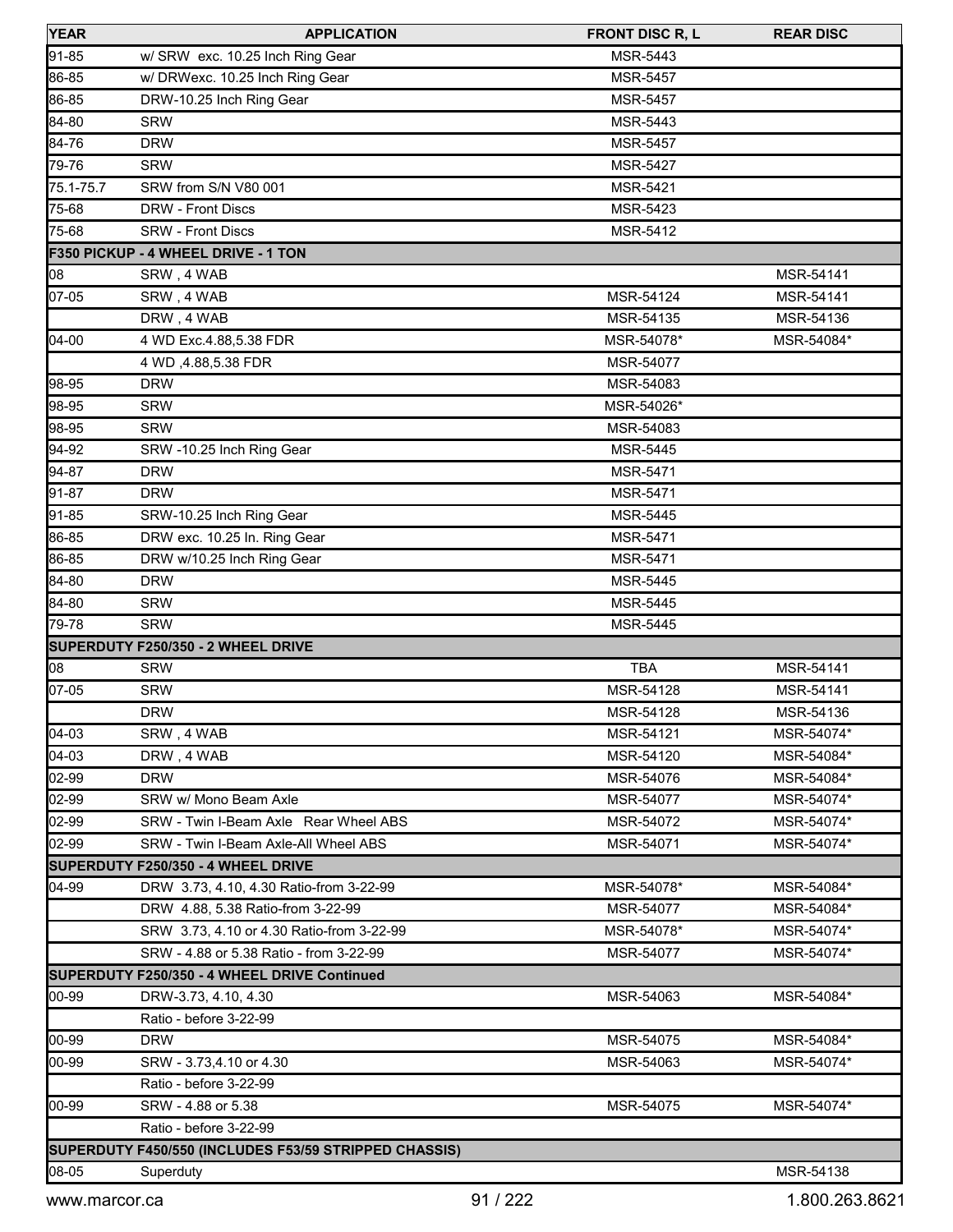| <b>YEAR</b>      | <b>APPLICATION</b>                                              | <b>FRONT DISC R, L</b> | <b>REAR DISC</b> |
|------------------|-----------------------------------------------------------------|------------------------|------------------|
| 08-05            | 2 WD                                                            | MSR-54128              |                  |
|                  | 4 WD                                                            | MSR-54135              | MSR-54136        |
| 05-04            | <b>SRW</b>                                                      |                        | MSR-54141        |
| 05-02            | Exc. Exiter Ring                                                |                        | MSR-54064        |
|                  | <b>Exiter Ring</b>                                              |                        | MSR-54119        |
| 04-02            | w/ 3.73, 4.10 4.30 Ratio                                        | MSR-54078*             | MSR-54064        |
| 04-02            | w/ 4.88, 5.38 Ratio                                             | MSR-54077              | MSR-54064        |
| 01-00            | w/ 3.73, 4.10 4.30 Ratio                                        | MSR-54078*             | MSR-54064        |
| 01-00            | w/ 4.88, 5.38 Ratio                                             | MSR-54077              | MSR-54064        |
| 99               | w/ 3.73, 4.10 4.30 Ratio after 3-22-99                          | MSR-54078*             | MSR-54064        |
| 99               | w/ 3.73, 4.10 4.30 Ratio-before 3-22-99                         | MSR-54063              | MSR-54064        |
| 99               | w/ 4.88, 5.38 Ratio-after 3-22-99                               | MSR-54077              | MSR-54064        |
| 99               | w/ 4.88, 5.38 Ratio-before 3-22-99                              | MSR-54075              | MSR-54064        |
| 97-88            | w/ 10 LUG                                                       | MSR-5459               | MSR-5459         |
| <b>TAURUS X</b>  |                                                                 |                        |                  |
| 08               | All                                                             | MSR-54157              |                  |
| <b>GMC TRUCK</b> |                                                                 |                        |                  |
|                  | C15, R15, C1500, R1500 - 2 WHEEL DRIVE - 1/2 TON                |                        |                  |
| 00               | C10, C15, Suburban, 4 WDB                                       | MSR-55054*             |                  |
| 00-95            | C10, C15, Suburban, Exc. Diesel                                 | MSR-5595*              |                  |
|                  | C10, C15, Suburban, Diesel                                      | <b>MSR-5598</b>        |                  |
| 98-95            | Pickup                                                          | MSR-5595*              |                  |
| 98-95            | Suburban                                                        | <b>MSR-5598</b>        |                  |
| 98-92            | Suburban w/ 5 LUG                                               | MSR-55023              |                  |
| 94-92            | Pickup                                                          | <b>MSR-5594</b>        |                  |
| 91-90            | Suburban                                                        | <b>MSR-5516</b>        |                  |
| 91-88            | Pickup EXT CAB or F44 H/D Chassis, 11.16 x 2.75 Inch Rear Shoes | MSR-5594               |                  |
| 91-88            | Pickup STD CAB exc. F44 H/D Chassis, 10 x 2.25 Inch Rear Shoes  | MSR-5570               |                  |
| 89-88            | Suburban                                                        | <b>MSR-5516</b>        |                  |
|                  | C15, R15, C1500, R1500 - 2 WHEEL DRIVE - 1/2 TON Continued      |                        |                  |
| 87-81            | 2 Inch Rear Shoes - Diesel                                      | MSR-5516               |                  |
| 87-81            | 2 Inch Rear Shoes - exc. Diesel                                 | MSR-5546               |                  |
| 87-81            | 2.75 Inch Rear Shoes                                            | MSR-5516               |                  |
| 80-78            | All                                                             | MSR-5516               |                  |
|                  | C20, C25, R25, C2500, R2500 - 2 & 4 WHEEL DRIVE - 3/4 TON       |                        |                  |
| 00               | C20, C25, Suburban, 4 WDB                                       | MSR-55056*             |                  |
| 99-95            | Pickup - 6 LUG - 7200 lb. GVWR                                  | MSR-55026              |                  |
| 00-95            | Pickup - 8 LUG - 8600 lb. GVWR                                  | <b>MSR-5598</b>        |                  |
| 99-92            | Suburban - 10.5 Inch Ring Gear                                  | <b>MSR-5598</b>        |                  |
| 99-92            | Suburban w/ 13 x 3.5 Inch Shoes                                 | MSR-5598               |                  |
| 99-92            | Suburban w/ 9.5 Inch Ring Gear &                                | <b>MSR-5598</b>        |                  |
| 94-91            | Pickup - 8 LUG - 8600 lb. GVWR                                  | <b>MSR-5574</b>        |                  |
|                  | C25, R25, C2500, R2500 - 2 WHEEL DRIVE - 3/4 TON Continued      |                        |                  |
| 94-89            | Pickup - 6 LUG - 7200 lb. GVWR                                  | MSR-5572               |                  |
| 91-89            | Suburban - 10.5 Inch Ring Gear                                  | MSR-5535               |                  |
| 91-89            | Suburban - 9.5 Inch Ring Gear                                   | MSR-5535               |                  |
| 90               | Pickup-8600lb. GVWR - 1st Design                                | MSR-5574               |                  |
| 90               | Pickup-8600lb. GVWR - 2nd Design                                | <b>MSR-5574</b>        |                  |
| 89               | Pickup - 8 LUG - 8600 lb. GVWR                                  | <b>MSR-5574</b>        |                  |
| 88               | Pickup - All                                                    | MSR-5572               |                  |
| 88-84            | 11.15 x 2.75 Inch Shoes                                         | MSR-5535               |                  |
| 87-84            | 13 x 2.5 Inch Shoes - 9.5 Inch Ring Gear                        | MSR-5535               |                  |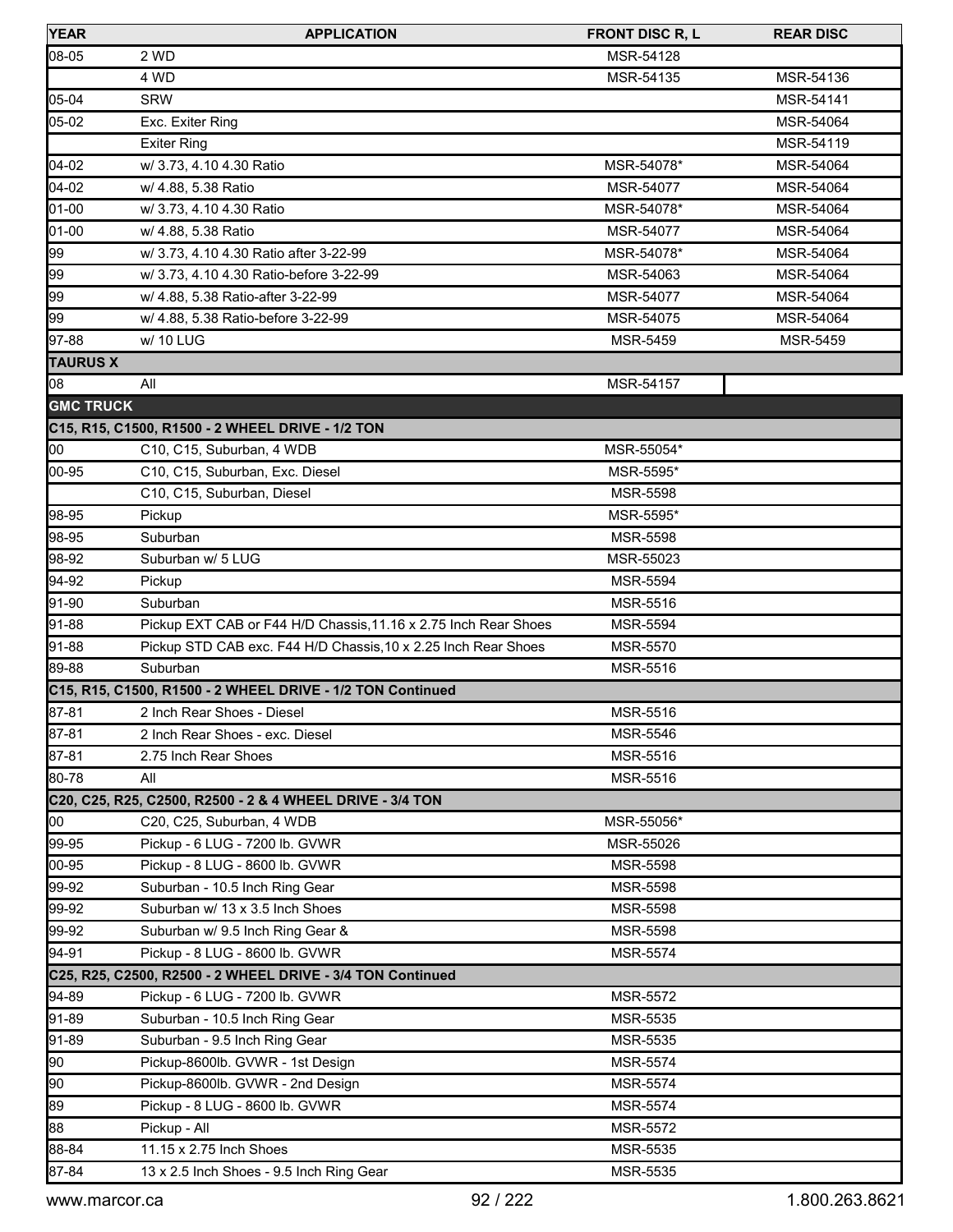| <b>YEAR</b>          | <b>APPLICATION</b>                             | <b>FRONT DISC R, L</b> | <b>REAR DISC</b> |
|----------------------|------------------------------------------------|------------------------|------------------|
| 87-81                | 13 x 2.5 Inch Shoes - 10.5 Inch Ring Gear      | <b>MSR-5535</b>        |                  |
| 83                   | 11.15 x 2.75 Inch Shoes                        | MSR-5535               |                  |
|                      | C35, R35, C3500 - 2 WHEEL DRIVE - 1 TON        |                        |                  |
| 00-96                | <b>SRW - Rear Drums</b>                        | MSR-5598               |                  |
| 00-96                | <b>SRW - Rear Drums</b>                        | <b>MSR-5598</b>        |                  |
| 00-95                | DRW - Rear Drums                               | MSR-55032              |                  |
| 02-95                | 4 Wheel Disc Brakes from VIN# RJ107933         | MSR-55029              | MSR-55031        |
| 95-92                | SRW-13 x 2.5 Inch Shoes                        | <b>MSR-5574</b>        |                  |
| 95-92                | SRW-13 x 3.5 Inch Shoes                        | <b>MSR-5574</b>        |                  |
| 95-91                | 4 Wheel Disc Brakes before VIN# RJ107933       | MSR-55001              | MSR-55003        |
| 94-91                | DRW - Utility Chassis                          | MSR-55023              |                  |
| 94-90                | DRW exc. Utility Chassis                       | MSR-55023              |                  |
| 91                   | <b>SRW</b>                                     | <b>MSR-5574</b>        |                  |
| 91-90                | SRW R35                                        | MSR-5521               |                  |
| 90                   | SRW-1st Design                                 | <b>MSR-5574</b>        |                  |
| 90                   | SRW-2nd Design                                 | <b>MSR-5574</b>        |                  |
| 89-88                | DRW-7.5 In. Hub Height                         | MSR-5573               |                  |
| 89-88                | SRW-9.5 In. Ring Gear                          | <b>MSR-5573</b>        |                  |
| 89-88                | SRW-10.5 In. Ring Gear                         | <b>MSR-5574</b>        |                  |
| 88-74                | DRW-6 Inch Hub Height                          | MSR-5520               |                  |
| 87-80                | SRW-13 x 2.5 Inch Shoes                        | <b>MSR-5535</b>        |                  |
| 87-74                | SRW-13 x 3.5 Inch Shoes                        | MSR-5521               |                  |
| 79-74                | SRW w/ JB7 Brakes                              | MSR-5535               |                  |
| 73-71                | <b>DRW</b>                                     | <b>MSR-5520A</b>       |                  |
| 73-71                | <b>SRW</b>                                     | MSR-5535               |                  |
|                      | G15/1500, G25/2500 VAN - 1/2 & 3/4 TON         |                        |                  |
| 02-96                | G15                                            | MSR-5595*              |                  |
| 02-96                | G25, 7300 lb.GVW                               | MSR-55026              |                  |
|                      | G25, 7700 lb.GVW                               | MSR-5598               |                  |
| 98-96                | G1500 Savana                                   | MSR-5595*              |                  |
| 98-96                | G2500 Savana w/ 6 LUG                          | MSR-55026              |                  |
| 98-96                | G2500 Savana w/ 8 LUG 13 x 2.5 Inch Rear Shoes | MSR-5598               |                  |
| 98-96                | G2500 Savana w/ 8 LUG 13 x 3.5 Inch Rear Shoes | MSR-5598               |                  |
| 95-93                | Hydraulic Booster-JD5 Brakes - 4 Wheel ABS     | MSR-55016              |                  |
| 95-93                | Vacuum Booster-JB5 Brakes - 4 Wheel ABS        | MSR-55019*             |                  |
| 93-90                | G15/G25 GAS-Vacuum Brake Booster w/o ABS Ring  | MSR-5516               |                  |
| 92-90                | G25 Diesel                                     | <b>MSR-5565</b>        |                  |
| 89-83                | G25 Diesel                                     | <b>MSR-5565</b>        |                  |
| 89-75                | 11 x 2 Inch Shoes                              | MSR-5516               |                  |
| 89-74                | 11.5 x 2.75 Inch Shoes                         | MSR-5516               |                  |
| 74-72                | G25                                            | <b>MSR-5519</b>        |                  |
| 73-71                | G25 w/ Front Discs                             | MSR-5516               |                  |
| G35/3500 VAN - 1 TON |                                                |                        |                  |
| 02-01                | <b>G35, SRW</b>                                | MSR-55081              |                  |
| 02-97                | <b>G35, DRW</b>                                | MSR-55032              |                  |
| 00-96                | 8600 lb. GVW                                   | MSR-5598               |                  |
| 98-96                | G3500 Savana-SRW exc. Stripped Chassis         | MSR-5598               |                  |
| 96-93                | DRW Forward Control Cab & Chassis              | MSR-55025              |                  |
| 98-96                | G3500 Savana-DRW & SRW-Stripped Chassis        | MSR-55032              |                  |
| 98-96                | G3500 Savana-SRW exc. Stripped Chassis         | MSR-5598               |                  |
| 96-93                | DRW Forward Control Cab & Chassis              | MSR-55025              |                  |
| 96-93                | SRW-9200 lb. GVWR-13 x 3.5 ln. Shoes           | MSR-55030              |                  |
|                      |                                                |                        |                  |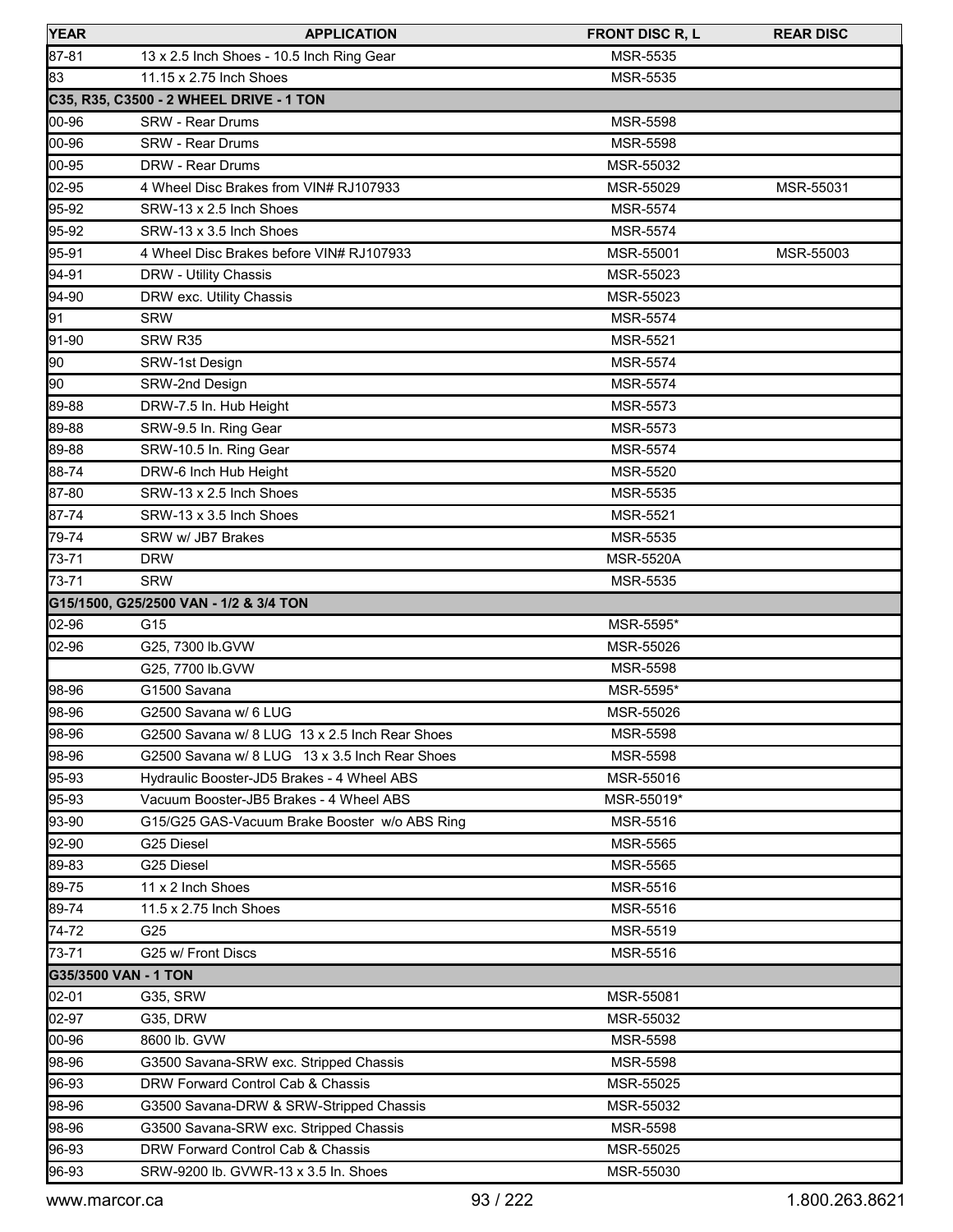| 95-93<br>SRW w/ 10.5 Inch Ring Gear<br>MSR-55020<br>13 x 2.5 Inch Shoes-Hub Mounted on Drum<br>MSR-55020<br>SRW w/ 9.5 Inch Ring Gear<br>92<br>DRW Forward Control Cab & Chassis<br>MSR-5520<br>92<br>SRW w/ 10.5 Inch Ring Gear<br>MSR-5535<br>G35/3500 VAN - 1 TON Continued<br>92<br>SRW w/ 9.5 Inch Ring Gear<br><b>MSR-5535</b><br>92<br>SRW w/ 13 x 3.5 Inch Shoes<br><b>MSR-5521</b><br>SRW-10.5 Inch Ring Gear<br><b>MSR-5535</b><br>MSR-5535<br>SRW-9.5 Inch Ring Gear<br><b>DRW</b><br>MSR-5520<br><b>SRW</b><br>MSR-5535<br>SRW-13 x 2.5 Inch Shoes<br>MSR-5535<br>SRW-11.15 x 2.75 Inch Shoes<br>MSR-5535<br>MSR-55054*<br>99<br>All<br>98-92<br>Suburban-6 LUG<br>MSR-5569*<br>Suburban - 8 LUG<br>MSR-5593*<br>6 LUG-10 x 2.25 Inch Shoes<br>MSR-5569*<br>6 LUG-11.15 x 2.75 Inch Shoes<br>MSR-5569*<br>MSR-5569*<br>Pickup - Extended Cab<br>Pickup - Standard Cab<br>MSR-5568<br>V1500 Suburban<br>MSR-5522*<br>w/ F44 H/D Chassis exc. Suburban<br>MSR-5569*<br>All<br>MSR-5522*<br>All<br>MSR-5522*<br>Suburban - 13 x 2.5 Inch Shoes<br>MSR-5593*<br>MSR-5593*<br>Suburban - 13 x 3.5 Inch Shoes<br>8 LUG-10.5 Inch Ring Gear<br>MSR-5593*<br>00-88<br>MSR-5593*<br>8 LUG-9.5 Inch Ring Gear<br>All - 6 LUG<br>MSR-5569*<br>Suburban - 11.15 x 2.75 Inch Shoes<br>MSR-5523<br>91-88<br>Suburban - 13 x 2.5 Inch Shoes<br>MSR-5523<br>Pickup w/ 8600 lb. GVWR - 8 Bolt<br>90<br>MSR-5593*<br>90<br>Pickup w/ 8600 lb. GVWR - 8 Bolt<br>MSR-5593*<br>87-84<br>All - 11.15 x 2.75 Inch Shoes<br>MSR-5523<br>All - 13 x 2.5 Inch Shoes<br>MSR-5523<br>All - 13 x 2.5 Inch Shoes<br>MSR-5523<br>11.15 Inch x 2.75 Inch Shoes<br>MSR-5523<br>83<br>13 x 2.5 Inch Shoes<br>MSR-5523<br>11.15 x 2.75 Inch Shoes<br>MSR-5523<br>83-81<br>13 x 2.5 Inch Shoes-10.5 In. Ring Gear<br>MSR-5523<br>13 x 2.5 Inch Shoes<br>MSR-5523<br>11.15 x 2.75 Inch Shoes<br><b>MSR-5523</b> | <b>YEAR</b> | <b>APPLICATION</b> | <b>FRONT DISC R, L</b> | <b>REAR DISC</b> |
|----------------------------------------------------------------------------------------------------------------------------------------------------------------------------------------------------------------------------------------------------------------------------------------------------------------------------------------------------------------------------------------------------------------------------------------------------------------------------------------------------------------------------------------------------------------------------------------------------------------------------------------------------------------------------------------------------------------------------------------------------------------------------------------------------------------------------------------------------------------------------------------------------------------------------------------------------------------------------------------------------------------------------------------------------------------------------------------------------------------------------------------------------------------------------------------------------------------------------------------------------------------------------------------------------------------------------------------------------------------------------------------------------------------------------------------------------------------------------------------------------------------------------------------------------------------------------------------------------------------------------------------------------------------------------------------------------------------------------------------------------------------------------------------------------------------------------------------------------------------------------------------|-------------|--------------------|------------------------|------------------|
| 95-93<br>91-88<br>91-88<br>91-74<br>87-83<br>82-74                                                                                                                                                                                                                                                                                                                                                                                                                                                                                                                                                                                                                                                                                                                                                                                                                                                                                                                                                                                                                                                                                                                                                                                                                                                                                                                                                                                                                                                                                                                                                                                                                                                                                                                                                                                                                                     |             |                    |                        |                  |
|                                                                                                                                                                                                                                                                                                                                                                                                                                                                                                                                                                                                                                                                                                                                                                                                                                                                                                                                                                                                                                                                                                                                                                                                                                                                                                                                                                                                                                                                                                                                                                                                                                                                                                                                                                                                                                                                                        |             |                    |                        |                  |
|                                                                                                                                                                                                                                                                                                                                                                                                                                                                                                                                                                                                                                                                                                                                                                                                                                                                                                                                                                                                                                                                                                                                                                                                                                                                                                                                                                                                                                                                                                                                                                                                                                                                                                                                                                                                                                                                                        |             |                    |                        |                  |
|                                                                                                                                                                                                                                                                                                                                                                                                                                                                                                                                                                                                                                                                                                                                                                                                                                                                                                                                                                                                                                                                                                                                                                                                                                                                                                                                                                                                                                                                                                                                                                                                                                                                                                                                                                                                                                                                                        |             |                    |                        |                  |
|                                                                                                                                                                                                                                                                                                                                                                                                                                                                                                                                                                                                                                                                                                                                                                                                                                                                                                                                                                                                                                                                                                                                                                                                                                                                                                                                                                                                                                                                                                                                                                                                                                                                                                                                                                                                                                                                                        |             |                    |                        |                  |
|                                                                                                                                                                                                                                                                                                                                                                                                                                                                                                                                                                                                                                                                                                                                                                                                                                                                                                                                                                                                                                                                                                                                                                                                                                                                                                                                                                                                                                                                                                                                                                                                                                                                                                                                                                                                                                                                                        |             |                    |                        |                  |
|                                                                                                                                                                                                                                                                                                                                                                                                                                                                                                                                                                                                                                                                                                                                                                                                                                                                                                                                                                                                                                                                                                                                                                                                                                                                                                                                                                                                                                                                                                                                                                                                                                                                                                                                                                                                                                                                                        |             |                    |                        |                  |
|                                                                                                                                                                                                                                                                                                                                                                                                                                                                                                                                                                                                                                                                                                                                                                                                                                                                                                                                                                                                                                                                                                                                                                                                                                                                                                                                                                                                                                                                                                                                                                                                                                                                                                                                                                                                                                                                                        |             |                    |                        |                  |
|                                                                                                                                                                                                                                                                                                                                                                                                                                                                                                                                                                                                                                                                                                                                                                                                                                                                                                                                                                                                                                                                                                                                                                                                                                                                                                                                                                                                                                                                                                                                                                                                                                                                                                                                                                                                                                                                                        |             |                    |                        |                  |
|                                                                                                                                                                                                                                                                                                                                                                                                                                                                                                                                                                                                                                                                                                                                                                                                                                                                                                                                                                                                                                                                                                                                                                                                                                                                                                                                                                                                                                                                                                                                                                                                                                                                                                                                                                                                                                                                                        |             |                    |                        |                  |
|                                                                                                                                                                                                                                                                                                                                                                                                                                                                                                                                                                                                                                                                                                                                                                                                                                                                                                                                                                                                                                                                                                                                                                                                                                                                                                                                                                                                                                                                                                                                                                                                                                                                                                                                                                                                                                                                                        |             |                    |                        |                  |
|                                                                                                                                                                                                                                                                                                                                                                                                                                                                                                                                                                                                                                                                                                                                                                                                                                                                                                                                                                                                                                                                                                                                                                                                                                                                                                                                                                                                                                                                                                                                                                                                                                                                                                                                                                                                                                                                                        |             |                    |                        |                  |
| 80-74<br>K10, K15, K1500, V10 PICKUP - 4 WHEEL DRIVE - 1/2 TON<br>98-92<br>98-92<br>K10, K15, K1500, V10 PICKUP - 4 WHEEL DRIVE - 1/2 TON<br>98-92<br>91-88<br>91-88<br>91-88<br>91-88<br>87-74<br>73-71<br>K20, K25, K2500, V20 PICKUP - 4 WHEEL DRIVE - 3/4 TON<br>99-92<br>99-92<br>K20, K25, K2500, V20 PICKUP - 4 WHEEL DRIVE - 3/4 TON Continued<br>98-91<br>97-88<br>91-88<br>87-84<br>87-84<br>83<br>83-81<br>83-81<br>80-78                                                                                                                                                                                                                                                                                                                                                                                                                                                                                                                                                                                                                                                                                                                                                                                                                                                                                                                                                                                                                                                                                                                                                                                                                                                                                                                                                                                                                                                   |             |                    |                        |                  |
|                                                                                                                                                                                                                                                                                                                                                                                                                                                                                                                                                                                                                                                                                                                                                                                                                                                                                                                                                                                                                                                                                                                                                                                                                                                                                                                                                                                                                                                                                                                                                                                                                                                                                                                                                                                                                                                                                        |             |                    |                        |                  |
|                                                                                                                                                                                                                                                                                                                                                                                                                                                                                                                                                                                                                                                                                                                                                                                                                                                                                                                                                                                                                                                                                                                                                                                                                                                                                                                                                                                                                                                                                                                                                                                                                                                                                                                                                                                                                                                                                        |             |                    |                        |                  |
|                                                                                                                                                                                                                                                                                                                                                                                                                                                                                                                                                                                                                                                                                                                                                                                                                                                                                                                                                                                                                                                                                                                                                                                                                                                                                                                                                                                                                                                                                                                                                                                                                                                                                                                                                                                                                                                                                        |             |                    |                        |                  |
|                                                                                                                                                                                                                                                                                                                                                                                                                                                                                                                                                                                                                                                                                                                                                                                                                                                                                                                                                                                                                                                                                                                                                                                                                                                                                                                                                                                                                                                                                                                                                                                                                                                                                                                                                                                                                                                                                        |             |                    |                        |                  |
|                                                                                                                                                                                                                                                                                                                                                                                                                                                                                                                                                                                                                                                                                                                                                                                                                                                                                                                                                                                                                                                                                                                                                                                                                                                                                                                                                                                                                                                                                                                                                                                                                                                                                                                                                                                                                                                                                        |             |                    |                        |                  |
|                                                                                                                                                                                                                                                                                                                                                                                                                                                                                                                                                                                                                                                                                                                                                                                                                                                                                                                                                                                                                                                                                                                                                                                                                                                                                                                                                                                                                                                                                                                                                                                                                                                                                                                                                                                                                                                                                        |             |                    |                        |                  |
|                                                                                                                                                                                                                                                                                                                                                                                                                                                                                                                                                                                                                                                                                                                                                                                                                                                                                                                                                                                                                                                                                                                                                                                                                                                                                                                                                                                                                                                                                                                                                                                                                                                                                                                                                                                                                                                                                        |             |                    |                        |                  |
|                                                                                                                                                                                                                                                                                                                                                                                                                                                                                                                                                                                                                                                                                                                                                                                                                                                                                                                                                                                                                                                                                                                                                                                                                                                                                                                                                                                                                                                                                                                                                                                                                                                                                                                                                                                                                                                                                        |             |                    |                        |                  |
|                                                                                                                                                                                                                                                                                                                                                                                                                                                                                                                                                                                                                                                                                                                                                                                                                                                                                                                                                                                                                                                                                                                                                                                                                                                                                                                                                                                                                                                                                                                                                                                                                                                                                                                                                                                                                                                                                        |             |                    |                        |                  |
|                                                                                                                                                                                                                                                                                                                                                                                                                                                                                                                                                                                                                                                                                                                                                                                                                                                                                                                                                                                                                                                                                                                                                                                                                                                                                                                                                                                                                                                                                                                                                                                                                                                                                                                                                                                                                                                                                        |             |                    |                        |                  |
|                                                                                                                                                                                                                                                                                                                                                                                                                                                                                                                                                                                                                                                                                                                                                                                                                                                                                                                                                                                                                                                                                                                                                                                                                                                                                                                                                                                                                                                                                                                                                                                                                                                                                                                                                                                                                                                                                        |             |                    |                        |                  |
|                                                                                                                                                                                                                                                                                                                                                                                                                                                                                                                                                                                                                                                                                                                                                                                                                                                                                                                                                                                                                                                                                                                                                                                                                                                                                                                                                                                                                                                                                                                                                                                                                                                                                                                                                                                                                                                                                        |             |                    |                        |                  |
|                                                                                                                                                                                                                                                                                                                                                                                                                                                                                                                                                                                                                                                                                                                                                                                                                                                                                                                                                                                                                                                                                                                                                                                                                                                                                                                                                                                                                                                                                                                                                                                                                                                                                                                                                                                                                                                                                        |             |                    |                        |                  |
|                                                                                                                                                                                                                                                                                                                                                                                                                                                                                                                                                                                                                                                                                                                                                                                                                                                                                                                                                                                                                                                                                                                                                                                                                                                                                                                                                                                                                                                                                                                                                                                                                                                                                                                                                                                                                                                                                        |             |                    |                        |                  |
|                                                                                                                                                                                                                                                                                                                                                                                                                                                                                                                                                                                                                                                                                                                                                                                                                                                                                                                                                                                                                                                                                                                                                                                                                                                                                                                                                                                                                                                                                                                                                                                                                                                                                                                                                                                                                                                                                        |             |                    |                        |                  |
|                                                                                                                                                                                                                                                                                                                                                                                                                                                                                                                                                                                                                                                                                                                                                                                                                                                                                                                                                                                                                                                                                                                                                                                                                                                                                                                                                                                                                                                                                                                                                                                                                                                                                                                                                                                                                                                                                        |             |                    |                        |                  |
|                                                                                                                                                                                                                                                                                                                                                                                                                                                                                                                                                                                                                                                                                                                                                                                                                                                                                                                                                                                                                                                                                                                                                                                                                                                                                                                                                                                                                                                                                                                                                                                                                                                                                                                                                                                                                                                                                        |             |                    |                        |                  |
|                                                                                                                                                                                                                                                                                                                                                                                                                                                                                                                                                                                                                                                                                                                                                                                                                                                                                                                                                                                                                                                                                                                                                                                                                                                                                                                                                                                                                                                                                                                                                                                                                                                                                                                                                                                                                                                                                        |             |                    |                        |                  |
|                                                                                                                                                                                                                                                                                                                                                                                                                                                                                                                                                                                                                                                                                                                                                                                                                                                                                                                                                                                                                                                                                                                                                                                                                                                                                                                                                                                                                                                                                                                                                                                                                                                                                                                                                                                                                                                                                        |             |                    |                        |                  |
|                                                                                                                                                                                                                                                                                                                                                                                                                                                                                                                                                                                                                                                                                                                                                                                                                                                                                                                                                                                                                                                                                                                                                                                                                                                                                                                                                                                                                                                                                                                                                                                                                                                                                                                                                                                                                                                                                        |             |                    |                        |                  |
|                                                                                                                                                                                                                                                                                                                                                                                                                                                                                                                                                                                                                                                                                                                                                                                                                                                                                                                                                                                                                                                                                                                                                                                                                                                                                                                                                                                                                                                                                                                                                                                                                                                                                                                                                                                                                                                                                        |             |                    |                        |                  |
|                                                                                                                                                                                                                                                                                                                                                                                                                                                                                                                                                                                                                                                                                                                                                                                                                                                                                                                                                                                                                                                                                                                                                                                                                                                                                                                                                                                                                                                                                                                                                                                                                                                                                                                                                                                                                                                                                        |             |                    |                        |                  |
|                                                                                                                                                                                                                                                                                                                                                                                                                                                                                                                                                                                                                                                                                                                                                                                                                                                                                                                                                                                                                                                                                                                                                                                                                                                                                                                                                                                                                                                                                                                                                                                                                                                                                                                                                                                                                                                                                        |             |                    |                        |                  |
|                                                                                                                                                                                                                                                                                                                                                                                                                                                                                                                                                                                                                                                                                                                                                                                                                                                                                                                                                                                                                                                                                                                                                                                                                                                                                                                                                                                                                                                                                                                                                                                                                                                                                                                                                                                                                                                                                        |             |                    |                        |                  |
|                                                                                                                                                                                                                                                                                                                                                                                                                                                                                                                                                                                                                                                                                                                                                                                                                                                                                                                                                                                                                                                                                                                                                                                                                                                                                                                                                                                                                                                                                                                                                                                                                                                                                                                                                                                                                                                                                        |             |                    |                        |                  |
|                                                                                                                                                                                                                                                                                                                                                                                                                                                                                                                                                                                                                                                                                                                                                                                                                                                                                                                                                                                                                                                                                                                                                                                                                                                                                                                                                                                                                                                                                                                                                                                                                                                                                                                                                                                                                                                                                        |             |                    |                        |                  |
|                                                                                                                                                                                                                                                                                                                                                                                                                                                                                                                                                                                                                                                                                                                                                                                                                                                                                                                                                                                                                                                                                                                                                                                                                                                                                                                                                                                                                                                                                                                                                                                                                                                                                                                                                                                                                                                                                        |             |                    |                        |                  |
|                                                                                                                                                                                                                                                                                                                                                                                                                                                                                                                                                                                                                                                                                                                                                                                                                                                                                                                                                                                                                                                                                                                                                                                                                                                                                                                                                                                                                                                                                                                                                                                                                                                                                                                                                                                                                                                                                        |             |                    |                        |                  |
|                                                                                                                                                                                                                                                                                                                                                                                                                                                                                                                                                                                                                                                                                                                                                                                                                                                                                                                                                                                                                                                                                                                                                                                                                                                                                                                                                                                                                                                                                                                                                                                                                                                                                                                                                                                                                                                                                        |             |                    |                        |                  |
|                                                                                                                                                                                                                                                                                                                                                                                                                                                                                                                                                                                                                                                                                                                                                                                                                                                                                                                                                                                                                                                                                                                                                                                                                                                                                                                                                                                                                                                                                                                                                                                                                                                                                                                                                                                                                                                                                        |             |                    |                        |                  |
|                                                                                                                                                                                                                                                                                                                                                                                                                                                                                                                                                                                                                                                                                                                                                                                                                                                                                                                                                                                                                                                                                                                                                                                                                                                                                                                                                                                                                                                                                                                                                                                                                                                                                                                                                                                                                                                                                        |             |                    |                        |                  |
|                                                                                                                                                                                                                                                                                                                                                                                                                                                                                                                                                                                                                                                                                                                                                                                                                                                                                                                                                                                                                                                                                                                                                                                                                                                                                                                                                                                                                                                                                                                                                                                                                                                                                                                                                                                                                                                                                        |             |                    |                        |                  |
|                                                                                                                                                                                                                                                                                                                                                                                                                                                                                                                                                                                                                                                                                                                                                                                                                                                                                                                                                                                                                                                                                                                                                                                                                                                                                                                                                                                                                                                                                                                                                                                                                                                                                                                                                                                                                                                                                        |             |                    |                        |                  |
|                                                                                                                                                                                                                                                                                                                                                                                                                                                                                                                                                                                                                                                                                                                                                                                                                                                                                                                                                                                                                                                                                                                                                                                                                                                                                                                                                                                                                                                                                                                                                                                                                                                                                                                                                                                                                                                                                        |             |                    |                        |                  |
| 80-76<br>13 x 2.5 Inch Shoes<br>MSR-5523                                                                                                                                                                                                                                                                                                                                                                                                                                                                                                                                                                                                                                                                                                                                                                                                                                                                                                                                                                                                                                                                                                                                                                                                                                                                                                                                                                                                                                                                                                                                                                                                                                                                                                                                                                                                                                               |             |                    |                        |                  |
| 77-76<br>11.15 x 2.75 Inch Shoes<br>MSR-5523                                                                                                                                                                                                                                                                                                                                                                                                                                                                                                                                                                                                                                                                                                                                                                                                                                                                                                                                                                                                                                                                                                                                                                                                                                                                                                                                                                                                                                                                                                                                                                                                                                                                                                                                                                                                                                           |             |                    |                        |                  |
| 75-73<br>13 x 2.5 Inch Shoes<br><b>MSR-5523</b>                                                                                                                                                                                                                                                                                                                                                                                                                                                                                                                                                                                                                                                                                                                                                                                                                                                                                                                                                                                                                                                                                                                                                                                                                                                                                                                                                                                                                                                                                                                                                                                                                                                                                                                                                                                                                                        |             |                    |                        |                  |
| K30, K35, K3500, V30, V3500 - 4 WHEEL DRIVE - 1 TON                                                                                                                                                                                                                                                                                                                                                                                                                                                                                                                                                                                                                                                                                                                                                                                                                                                                                                                                                                                                                                                                                                                                                                                                                                                                                                                                                                                                                                                                                                                                                                                                                                                                                                                                                                                                                                    |             |                    |                        |                  |
| 00-92<br>SRW & DRW exc.9000 & 9200 lb. GVWR<br>MSR-55028                                                                                                                                                                                                                                                                                                                                                                                                                                                                                                                                                                                                                                                                                                                                                                                                                                                                                                                                                                                                                                                                                                                                                                                                                                                                                                                                                                                                                                                                                                                                                                                                                                                                                                                                                                                                                               |             |                    |                        |                  |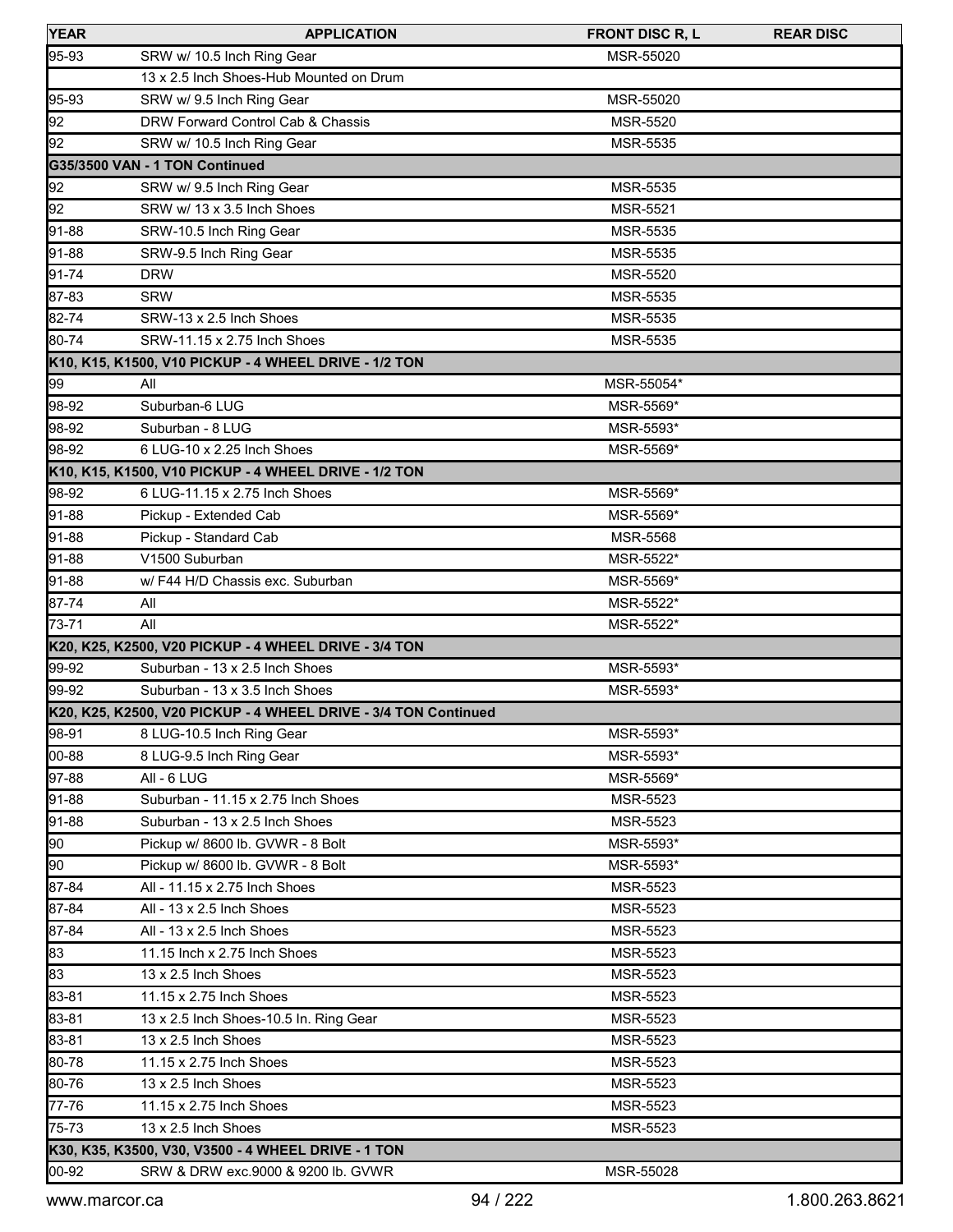| <b>YEAR</b>          | <b>APPLICATION</b>                                           | <b>FRONT DISC R, L</b> | <b>REAR DISC</b> |
|----------------------|--------------------------------------------------------------|------------------------|------------------|
| 00-92                | SRW & DRW exc.9000 & 9200 lb. GVWR                           | MSR-5593*              |                  |
| 00-92                | SRW & DRW 9000 & 9200 lb. GVWR                               | MSR-5593*              |                  |
| 91                   | K3500 - SRW - 13 x 3.5 Inch Shoes                            | MSR-5593*              |                  |
| 91-90                | K3500 - DRW                                                  | MSR-55028              |                  |
| 91-90                | K3500 - SRW-13 x 2.5 Inch Shoes-2nd Design                   | MSR-5593*              |                  |
| 91-88                | V3500 - DRW                                                  | MSR-5564               |                  |
| 91-88                | V3500 - SRW                                                  | MSR-5563               |                  |
| 90                   | K3500 - SRW-13 x 2.5 Inch Shoes-1st Design                   | MSR-5593*              |                  |
| 89-88                | K3500 - DRW                                                  | MSR-5593*              |                  |
| 89-88                | K3500 - SRW - 9.5 Inch Ring Gear                             | MSR-5593*              |                  |
| 89-88                | K3500 - SRW - 10.5 Inch Ring Gear                            | MSR-5593*              |                  |
| 87-77                | DRW - 13 x 3.5 Inch Shoes                                    | MSR-5564               |                  |
| 87-77                | SRW - 13 x 2.5 Inch Shoes                                    | MSR-5563               |                  |
| 87-77                | SRW - 13 x 3.5 Inch Shoes                                    | MSR-5563               |                  |
|                      | P15, P1500 STEP VAN, FORWARD CONTROL - 1/2 TON               |                        |                  |
| 84-76                | All                                                          | MSR-5516               |                  |
| 75-74                | 11.15 x 2.75 Inch Shoes                                      | MSR-5516               |                  |
| 75-71                | 11 x 2 Inch Shoes                                            | <b>MSR-5516</b>        |                  |
|                      | P25, P2500 STEP VAN, FORWARD CONTROL CAB & CHASSIS - 3/4 TON |                        |                  |
| 90-84                | 11.15 x 2.75 Inch Shoes                                      | MSR-5535               |                  |
| 90-81                | 13 x 2.5 Inch Shoes                                          | <b>MSR-5535</b>        |                  |
| 89-84                | 13 x 2.5 Inch Shoes                                          | MSR-5535               |                  |
| 83                   | 11.15 x 2.75 Inch Shoes                                      | MSR-5535               |                  |
| P35/3500 VAN - 1 TON |                                                              |                        |                  |
| 99-97                | 4 Wheel Disc Brakes - JF9 Brakes                             | MSR-55029              | MSR-55031        |
| 99-97                | All Wheel ABS - DRW                                          | MSR-55025              |                  |
| 99-97                | All Wheel ABS - SRW                                          | MSR-55030              |                  |
| 99-97                | All Wheel ABS - SRW                                          | MSR-55030              |                  |
| 99-91                | Motor Home Chassis - DRW                                     | MSR-55064              |                  |
| 96-77                | Rear Disc Brakes                                             | MSR-55001              | MSR-55003        |
| 96-76                | DRW exc. I-Beam Fr. Axle                                     | <b>MSR-5520</b>        |                  |
| 96-76                | DRW w/ I-Beam Fr. Axle                                       | MSR-55033              |                  |
| 94-76                | SRW - JB7, JD7 Brakes                                        | MSR-5535               |                  |
| 94-76                | w/o ABS - SRW                                                | MSR-5521               |                  |
| 75-74                | <b>DRW</b>                                                   | MSR-5520               |                  |
| 75-74                | SRW -13 x 2.5 Inch Shoes                                     | MSR-5535               |                  |
| 75-74                | SRW -13 x 3.5 Inch Shoes                                     | <b>MSR-5521</b>        |                  |
| 73-71                | <b>DRW</b>                                                   | <b>MSR-5520A</b>       |                  |
| 73-71                | <b>SRW</b>                                                   | MSR-5535               |                  |
| <b>CABALLERO</b>     |                                                              |                        |                  |
| 87-83                | All                                                          | MSR-5547*              |                  |
| 82-79                | All                                                          | MSR-5549               |                  |
| 78                   | All                                                          | MSR-5530               |                  |
| 77-76                | All                                                          | MSR-5519               |                  |
| 75-73                | aii                                                          | MSR-5519               |                  |
| <b>CANYON</b>        |                                                              |                        |                  |
| 06-04                | All                                                          | MSR-55090*             | <b>TBA</b>       |
| DENALI               |                                                              |                        |                  |
| 06-01                | Brake Code JC5 w/o Lim. Slip Rear Axle (G80)                 | MSR-55054*             | MSR-55066*       |
| 06-01                | Brake Code JH5 w/ Lim. Slip Rear Axle (G80) W/Trac.Control   | MSR-55054*             | MSR-55067*       |
| <b>ENVOY</b>         |                                                              |                        |                  |
| 06                   | Exc. Sport Perf. Pack.                                       | MSR-55079*             | MSR-55073*       |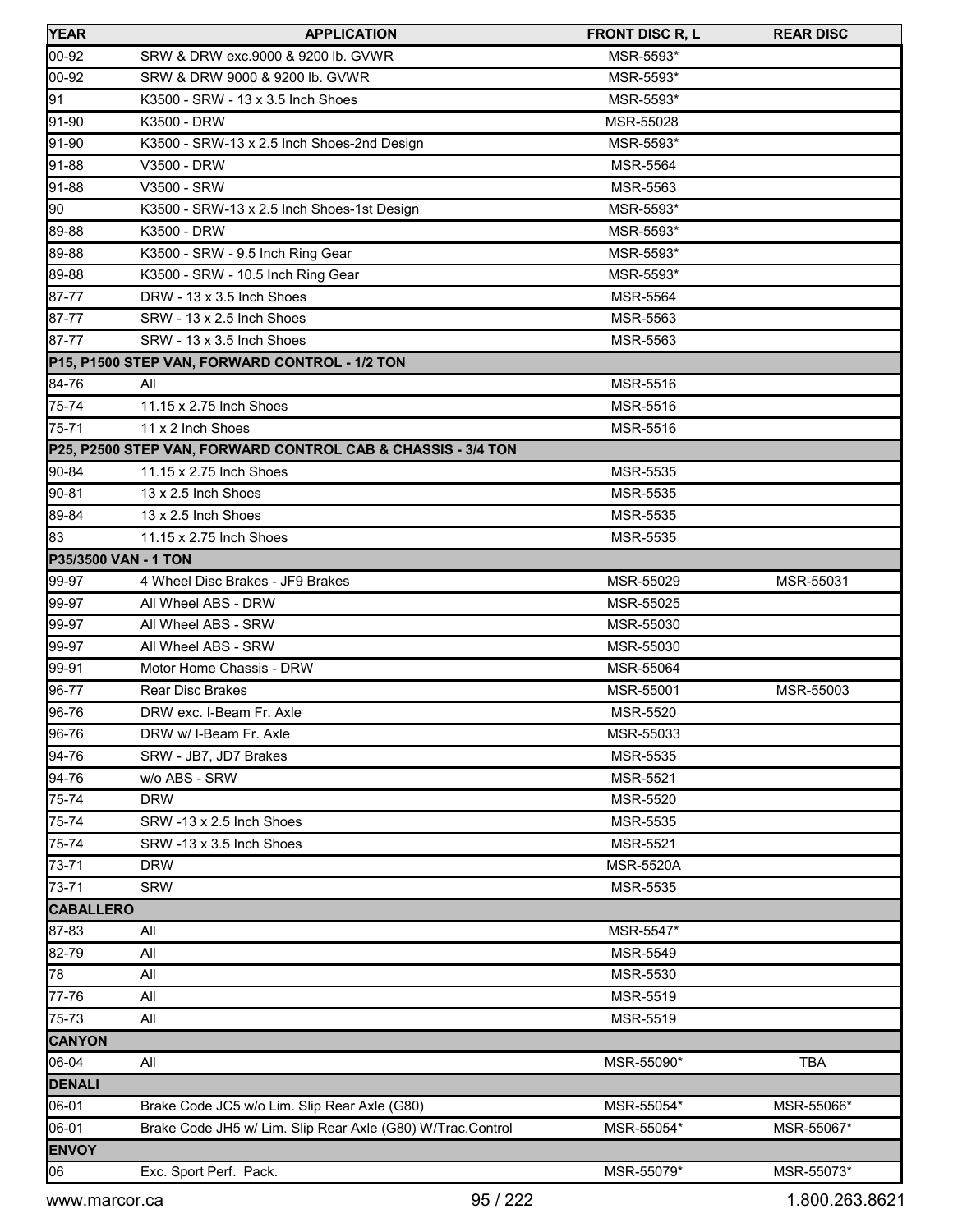| <b>YEAR</b>        | <b>APPLICATION</b>                            | <b>FRONT DISC R, L</b> | <b>REAR DISC</b> |
|--------------------|-----------------------------------------------|------------------------|------------------|
|                    | Sport Perf. Pack.                             | MSR-55112*             | MSR-55073*       |
| $ 05-02 $          | Regular (113 Inch) Wheel Base                 | MSR-55069*             | MSR-55073*       |
|                    | XL (129 Inch) Wheel Base                      | MSR-55079*             | MSR-55073*       |
| <b>JIMMY</b>       |                                               |                        |                  |
| 05-03              | All                                           | MSR-55047*             | MSR-55038*       |
| 02-98              | 2 WD                                          | MSR-55047*             | MSR-55049*       |
| 02-98              | 4 WD                                          | MSR-55047*             | MSR-55038*       |
| 97-95              | 2WD, 4 WAB                                    | MSR-31254*             |                  |
|                    | 2WD                                           | MSR-55091*             |                  |
|                    | 4WD                                           | MSR-5550*              |                  |
| 95                 | 2WD, R WAB                                    | MSR-5550*              |                  |
| 91-78              | Hub & Rotor Assembly                          | MSR-55004              |                  |
|                    | 4 W Splined Drive Hub                         | <b>MSR-7502</b>        |                  |
|                    | JIMMY, YUKON - FULLSIZE                       |                        |                  |
| 04-00              | Brake Code JC5 w/o Limited Slip Rear Axle     | MSR-55054*             | MSR-55066*       |
| $04-00$            | Brake Code JC5 or JH5                         | MSR-55054*             | MSR-55067*       |
| $04-00$            | <b>XL 2500</b>                                | MSR-55056*             | MSR-55057*       |
| 99-97              | 4WD - Diesel                                  | MSR-5593*              |                  |
| 99-95              | 2WD w/ Diesel Engine                          | <b>MSR-5598</b>        |                  |
| 99-95              | 2WD w/ Gas Engine                             | MSR-5595*              |                  |
| 99-95              | 4WD - 11 Inch Rear Drums exc. 99-974WD Diesel | MSR-5569*              |                  |
| 99-92              | 4WD - 10 Inch Rear Drums                      | MSR-5569*              |                  |
| 91-90              | All                                           | MSR-5522*              |                  |
| 89-76              | 4 Wheel Drive                                 | MSR-5522*              |                  |
| 83-76              | 2 Wheel Drive                                 | MSR-5516               |                  |
| 75-71              | 2 Wheel Drive                                 | MSR-5516               |                  |
| 75-71              | 4 Wheel Drive                                 | MSR-5522*              |                  |
| <b>SAFARI</b>      |                                               |                        |                  |
| 05-04              | All                                           | MSR-55054*             | MSR-55084*       |
|                    | 2 Wheel Drive w/ 4 Wheel ABS                  | MSR-5578*              | MSR-55084*       |
| 03                 | All                                           | MSR-55054*             | MSR-55066*       |
|                    | 2 Wheel Drive w/ 4 Wheel ABS                  | MSR-5578*              | MSR-55066*       |
| 02-90              | 4 Wheel Drive                                 | MSR-55015*             |                  |
| 93-90              | 2 Wheel Drive w/ Rear ABS only                | <b>MSR-5546</b>        |                  |
| 89-87              | All                                           | <b>MSR-5546</b>        |                  |
| 86-85              | All                                           | MSR-5546               |                  |
| <b>SAVANA 1500</b> |                                               |                        |                  |
| 07-03              | All                                           | MSR-55054*             | MSR-55084*       |
| 02-99              | All                                           | MSR-5595*              |                  |
| <b>SAVANA 2500</b> |                                               |                        |                  |
| 07-03              | w/ 6 Bolt, 7300 GVW                           | MSR-55054*             |                  |
|                    | w/ 8 Bolt, 8500,8600 GVW                      | MSR-55056*             | MSR-55057*       |
| 02-99              | w/ 6 Bolt                                     | MSR-55026              |                  |
|                    | w/ 8 Bolt 2.5 x 13 Inch Shoes                 | <b>MSR-5598</b>        |                  |
|                    | w/ 8 Bolt 3.5 x 13 Inch Shoes                 | MSR-5598               |                  |
| <b>SAVANA 3500</b> |                                               |                        |                  |
| 09-05              | SRW Exc.Limited Slip 330x76mm                 |                        | MSR-55120        |
| 106                | 330 x 90 Rotor                                |                        | MSR-55055*       |
|                    | 330 x 76, SRW,                                | MSR-55072*             | MSR-55057*       |
| 06-03              | <b>DRW</b>                                    | MSR-55062              | MSR-55075*       |
|                    | <b>SRW</b>                                    | MSR-55072*             | MSR-55055*       |
| 02-01              | SRW w/ 39.1mm Thickness Rotor                 | MSR-55081              |                  |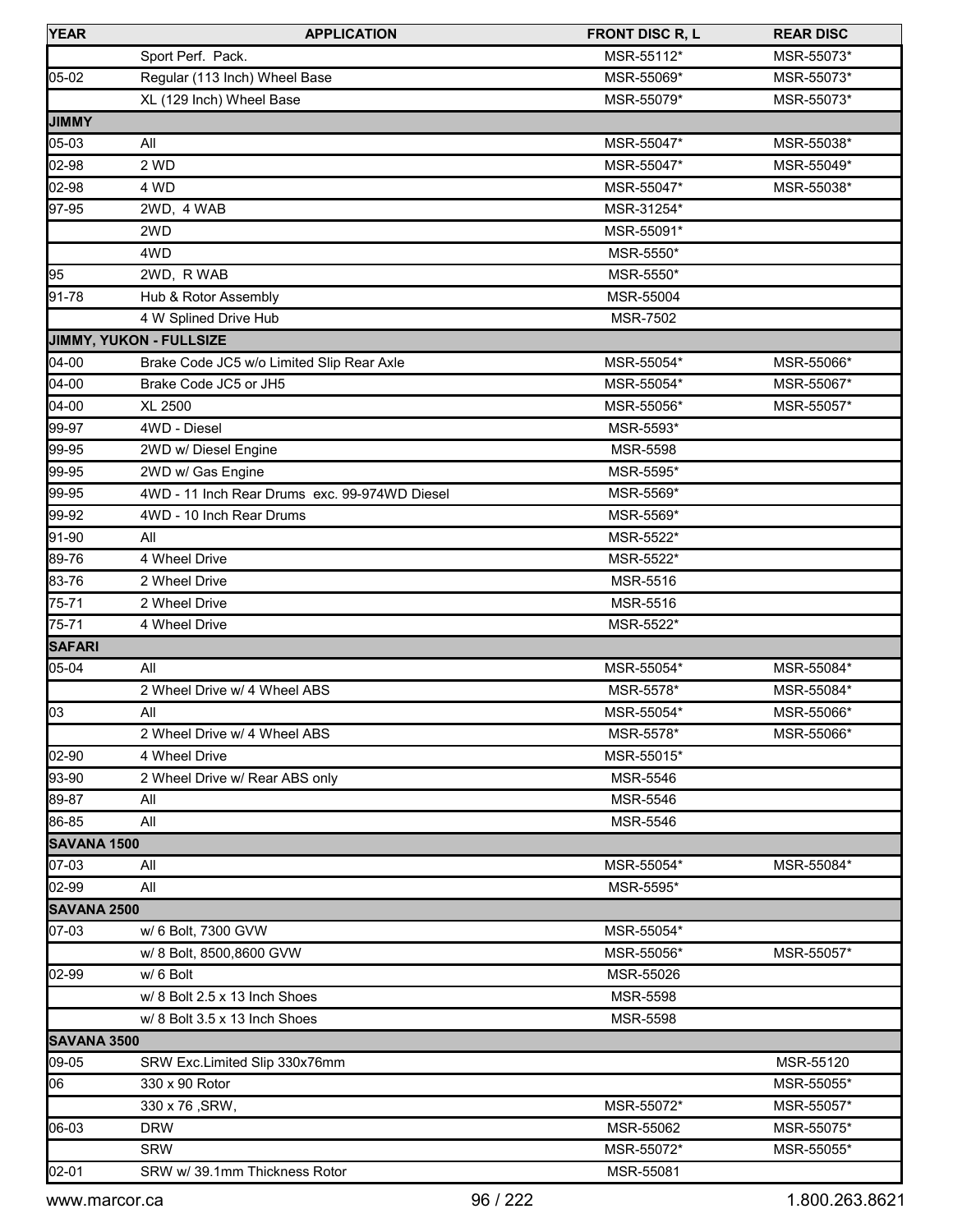| <b>YEAR</b>               | <b>APPLICATION</b>                                         | <b>FRONT DISC R, L</b> | <b>REAR DISC</b> |
|---------------------------|------------------------------------------------------------|------------------------|------------------|
| 02-99                     | DRW or Stripped Chassis                                    | MSR-55032              |                  |
|                           | SRW w/ 32.7mm Thickness Rotor                              | <b>MSR-5598</b>        |                  |
|                           | <b>GMC TRUCK CONT.</b>                                     |                        |                  |
| <b>ISIERRA 1500</b>       |                                                            |                        |                  |
| 09-07                     | All                                                        | MSR-55097*             | MSR-55133*       |
| 06-05                     | 1/2 Ton, Vacuum Power Brakes                               | MSR-55097*             |                  |
| 06-99                     | 1/2 Ton, Hydraulic Power Brakes                            | MSR-55054*             |                  |
| 06-03                     | 1/2 Ton, Hydraulic Power Brakes, 4 Weel Steering, Crew Cab |                        | MSR-55086        |
|                           | 1/2 Ton, Vacuum Power Brakes, Ext. Cab, 330 x 96 Rotor     |                        | MSR-55084*       |
|                           | 1/2 Ton, Ext. Cab, 325 x 85 Rotor                          |                        | MSR-55066*       |
|                           | 1/2 Ton, Crew Cab, 330 x 76 Rotor                          |                        | MSR-55057*       |
| 02-99                     | 1/2 Ton, All                                               |                        | MSR-55084*       |
| 04-01                     | w/ 6 Bolt JC5 Brake Code                                   | MSR-55054*             | MSR-55066*       |
| 04-01                     | w/ 6 Bolt JH5 Brake Code                                   | MSR-55054*             | MSR-55067*       |
| 04-01                     | w/ 8 Bolt JH6 Brake Code                                   | MSR-55056*             | MSR-55057*       |
| 00-99                     | All                                                        | MSR-55054*             | MSR-55066*       |
|                           | SIERRA 2500, Sierra 3/4 Ton                                |                        |                  |
| 06-03                     | Sierra 3/4 Ton , 7300lb. GVW                               | MSR-55054*             |                  |
| 05-99                     | Sierra 3/4 Ton ,8500lb. GVW                                | MSR-55056*             |                  |
| 06-01                     | Sierra 3/4 Ton , Heavy Duty                                | MSR-55072*             |                  |
| 06-04                     | Sierra 3/4 Ton, 4 WSt., 9 3/4 Ring Gear                    |                        | MSR-55086        |
| 06-01                     | Sierra 3/4 Ton, 6.6 Liter, Diesel., 10 1/2 Ring Gear       |                        | MSR-55055*       |
|                           | Sierra 3/4 Ton, 4.84" Center Hole                          |                        | MSR-55055*       |
|                           | Sierra 3/4 Ton, 4.63" Center Hole                          |                        | MSR-55057*       |
| 05-04                     | Sierra 3/4 Ton, HD, 4 WSt., 9 3/4 Ring Gear                |                        | MSR-55086        |
| 05-01                     | Sierra 3/4 Ton, HD, 6.6 Liter, Diesel., 10 1/2 Ring Gear   |                        | MSR-55055*       |
|                           | Sierra 3/4 Ton, HD, 4.84" Center Hole                      |                        | MSR-55055*       |
|                           | Sierra 3/4 Ton, HD, 4.63" Center Hole                      |                        | MSR-55057*       |
| 04-01                     | Sierra 2500 HD                                             | MSR-55056*             | MSR-55057*       |
| 04-01                     | exc. Sierra 2500HD                                         | MSR-55056*             | MSR-55055*       |
| 00-99                     | All exc. 6 Litre Engine w/ MT                              | MSR-55056*             | MSR-55057*       |
| 00-99                     | 6 Litre Engine w/ MT                                       | MSR-55056*             | MSR-55055*       |
|                           | SIERRA 3500, Sierra 1 Ton, Heavy Duty                      |                        |                  |
| 06-01                     |                                                            | 3500<br>MSR-55056*     | MSR-55075*       |
| 06                        | Sierra 1 Ton, Heavy Duty, Hydraulic Power, SRW             | MSR-55062              | MSR-55055*       |
| 06-01                     | Sierra 1 Ton, Heavy Duty                                   | MSR-55062              | MSR-55075*       |
| <b>S &amp; T15 SONOMA</b> |                                                            |                        |                  |
| 04-98                     | 4 WD                                                       | MSR-55047*             | MSR-55038*       |
| 04-96                     | 2 WD, 4WAB                                                 | MSR-31254*             |                  |
|                           | 2 WD                                                       | MSR-55091*             |                  |
| 97-82                     | 4 WD                                                       | MSR-5550*              | MSR-55038*       |
| 95-91                     | 2 WD, 4WAB                                                 | MSR-5575               |                  |
| 95-91                     | 2 WD, RWAB                                                 | MSR-5547*              |                  |
| <b>TRACKER</b>            |                                                            |                        |                  |
| 97-92                     | SEE GEO TRACKER                                            |                        |                  |
| 91                        | All                                                        | MSR-3222               |                  |
| 90-89                     | All                                                        | MSR-3222               |                  |
|                           | YUKON, DENALI exc. XL                                      |                        |                  |
| 09-07                     | 2WD, 4WD                                                   | MSR-55097*             | MSR-55133*       |
| 06-40                     | 4 WDB                                                      | MSR-55054*             | MSR-55084*       |
| 03-00                     | 4 WDB                                                      | MSR-55054*             |                  |
| loo                       | Rear Drum Brakes                                           | MSR-5569*              |                  |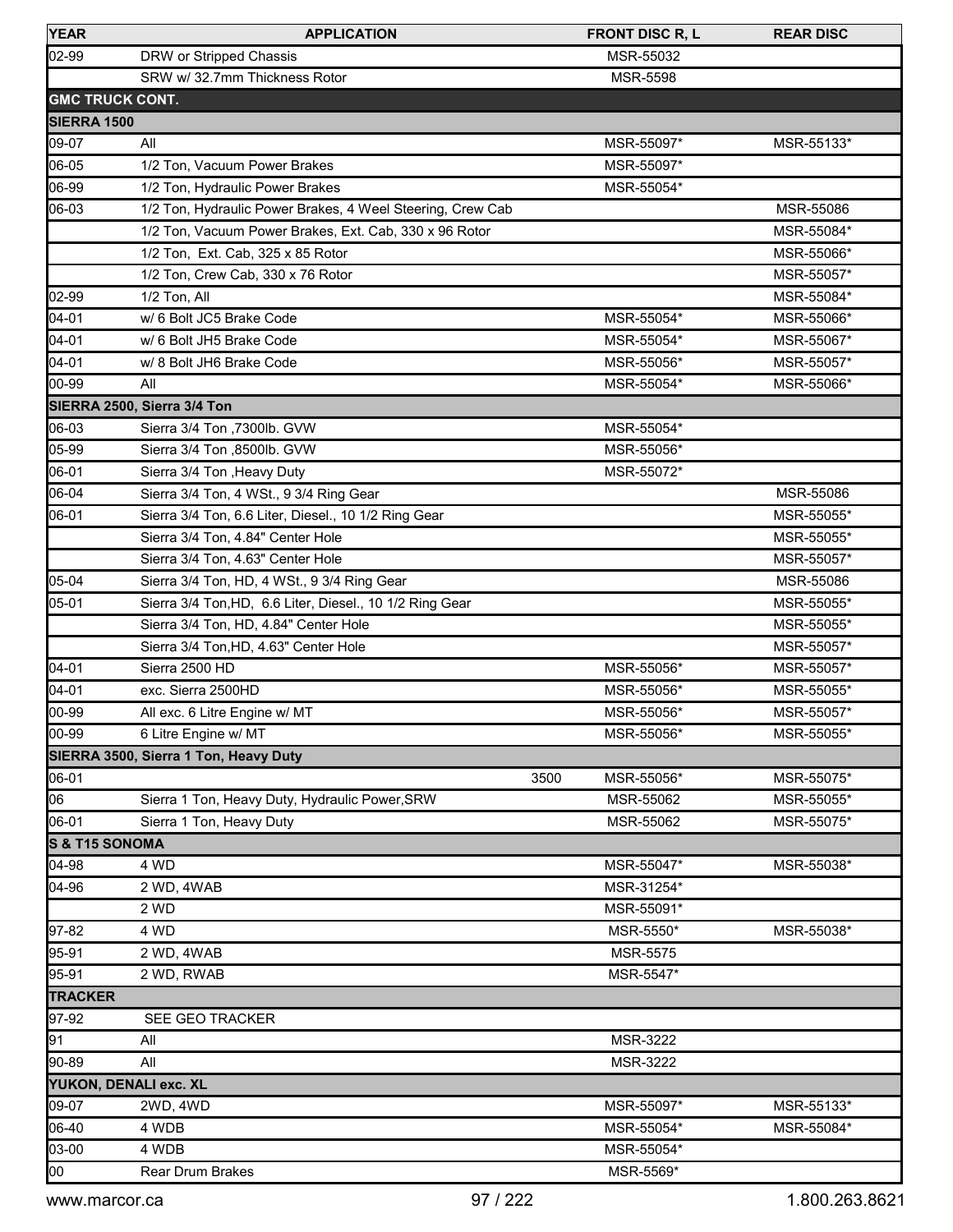| <b>YEAR</b>          | <b>APPLICATION</b>           | <b>FRONT DISC R, L</b> | <b>REAR DISC</b> |
|----------------------|------------------------------|------------------------|------------------|
| 99-92                | 2 WD                         | MSR-5595*              |                  |
|                      | 4 Wd                         | MSR-5569*              |                  |
| 03-00                | 1/2 Ton, 6 Lug, 330mm x 96mm | MSR-55054*             | MSR-55067*       |
| 02-00                | 1/2 Ton, 6 Lug, 325mm x 85mm | MSR-55054*             | MSR-55066*       |
|                      | YUKON, DENALI XL, 1/2 Ton    |                        |                  |
| 09-07                | 1/2Ton                       | MSR-55097*             | MSR-55133*       |
| 06-00                | All                          | MSR-55054*             |                  |
| 05-04                | Exc.4.63" Center Hole        |                        | MSR-55084*       |
|                      | 4.63", Center Hole           |                        | MSR-55057*       |
| 03-00                | 1/2 Ton, 6 Lug, 330mm x 96mm | MSR-55054*             | MSR-55067*       |
| 02-01                | 1/2 Ton, 6 Lug, 325mm x 85mm | MSR-55054*             | MSR-55066*       |
| <b>GEO TRUCK</b>     |                              |                        |                  |
| <b>TRACKER</b>       |                              |                        |                  |
| 97-96                | 2 Door Solid Rotors          | MSR-3222               |                  |
| 97-96                | 4 Door                       | MSR-31177              |                  |
| 95-94                | 4 Door                       | MSR-31177              |                  |
| 95-91                | 2 Door                       | <b>MSR-3222</b>        |                  |
| 90-89                | All                          | MSR-3222               |                  |
| <b>HONDA TRUCK</b>   |                              |                        |                  |
| <b>CR-V</b>          |                              |                        |                  |
| 08                   | All                          | MSR-31455              |                  |
| 07                   | All                          | MSR-31455              | MSR-31372*       |
| 06-05                | All                          | MSR-31381*             | MSR-31372*       |
| 04-02                | All                          | MSR-31305*             | MSR-31304*       |
| 01-97                | All                          | MSR-3296*              |                  |
| <b>ELEMENT</b>       |                              |                        |                  |
| 07-03                | All                          | MSR-31257*             | MSR-31316*       |
| <b>PILOT</b>         |                              |                        |                  |
| 07-03                | All                          | MSR-31275*             | MSR-31318*       |
| <b>HONDA TRUCK</b>   |                              |                        |                  |
| <b>ODYSSEY</b>       |                              |                        |                  |
| $ 07-05 $            | All                          | MSR-31368*             | MSR-31369*       |
| 04-02                | All                          | MSR-31275*             | MSR-31317*       |
| 01-99                | All                          | MSR-31275*             |                  |
| 98-95                | All                          | MSR-3296*              | MSR-31105*       |
| <b>PASSPORT</b>      |                              |                        |                  |
| 02                   | 2WD                          | MSR-31310              |                  |
| 02                   | 4WD                          | MSR-31310              | MSR-31084*       |
| 01-98                | 2WD                          | MSR-31163*             |                  |
|                      | 4WD                          | MSR-31163*             | MSR-31084*       |
| 97-96                | w/ Rear Discs                | MSR-31163*             | MSR-31084*       |
|                      | w/ Rear Drums                | MSR-31163*             |                  |
| 95-94                | 4 Cylinder                   | MSR-3233               |                  |
|                      | 6 Cylinder w/ ABS            | MSR-31163*             | MSR-31084*       |
|                      | 6 Cylinder w/o ABS           | MSR-31163*             | MSR-31084*       |
| <b>RIDGELINE</b>     |                              |                        |                  |
| 08-06                | All                          | MSR-31402*             | MSR-31398*       |
| <b>HYUNDAI TRUCK</b> |                              |                        |                  |
| <b>SANTA FE</b>      |                              |                        |                  |
| 09-07                |                              | MSR-31489              | MSR-31441        |
| 06-02                |                              | MSR-31313*             |                  |
|                      | 16" Wheels                   |                        | MSR-31336*       |
| 06-01                | 15" Wheels                   | MSR-31340*             | MSR-31336*       |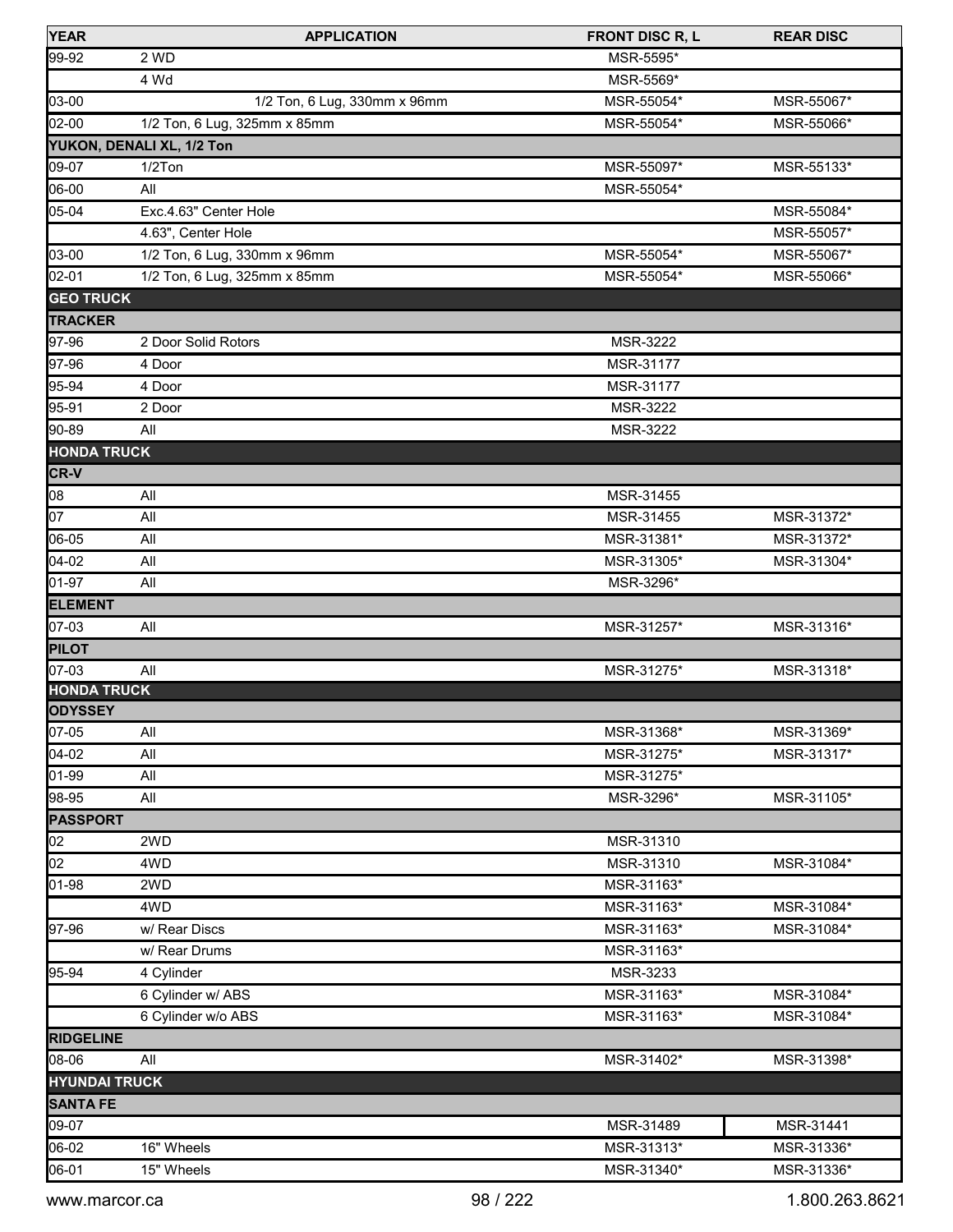| <b>YEAR</b>           | <b>APPLICATION</b>                       | <b>FRONT DISC R, L</b> | <b>REAR DISC</b> |
|-----------------------|------------------------------------------|------------------------|------------------|
| <b>TUCSON</b>         |                                          |                        |                  |
| 07-05                 | 2. Liter                                 | MSR-31337*             | MSR-31339        |
|                       | 2.7 Liter                                | MSR-31337*             | MSR-31336*       |
| <b>VERACRUZ</b>       |                                          |                        |                  |
| 09-07                 |                                          | MSR-31510              | MSR-31491        |
| <b>INFINITI TRUCK</b> |                                          |                        |                  |
| <b>FX35, FX45</b>     |                                          |                        |                  |
| 09-08                 | All                                      | MSR-31475              |                  |
| 07-06                 | All                                      | MSR-31475              | MSR-31348*       |
| 05-03                 | All                                      | MSR-31341*             | MSR-31348*       |
| <b>FX50</b>           |                                          |                        |                  |
| 09                    | All                                      | MSR-31518              |                  |
| QX4                   |                                          |                        |                  |
| 03-98                 | All                                      | MSR-31250*             |                  |
| 97                    | All                                      | MSR-31158*             |                  |
| QX56                  |                                          |                        |                  |
| 08                    | All                                      | MSR-31506              |                  |
| 07                    | All                                      |                        | MSR-31329*       |
| 06                    | $5.6L - V8$                              | MSR-31425*             | MSR-31329*       |
| 05-04                 | All                                      | MSR-31328*             | MSR-31329*       |
| <b>ISUZU TRUCK</b>    |                                          |                        |                  |
| <b>ASCENDER</b>       |                                          |                        |                  |
| 07-03                 | 113" Wheel Base                          | MSR-55069*             | MSR-55073*       |
|                       | 129" Wheel Base                          | MSR-55079*             | MSR-55073*       |
| <b>AMIGO</b>          |                                          |                        |                  |
| 00-98                 | w/ Rear Discs                            | MSR-31163*             | MSR-31084*       |
|                       | w/ Rear Drums                            | MSR-31163*             |                  |
| 94                    | All                                      | MSR-31163*             | MSR-31084*       |
| 93-89                 | w/ Rear Discs                            | MSR-3233               | MSR-31135        |
|                       | w/ Rear Drums                            | MSR-3233               |                  |
| <b>AXIOM</b>          |                                          |                        |                  |
| 04-03                 | w/ Rear Disc 4WD                         | MSR-31310              | MSR-31084*       |
| 04-03                 | w/ Rear Drum                             | MSR-31163*             |                  |
| 03-02                 | All                                      | MSR-31163*             |                  |
| <b>HOMBRE</b>         |                                          |                        |                  |
| 00-96                 | 2 Wheel Drive w/ABS                      | MSR-31254*             |                  |
|                       | 2 Wheel Drive WO/ABS                     | MSR-55091*             |                  |
| 00-98                 | 4 Wheel Drive                            | MSR-55047*             | MSR-55038*       |
| 95-91                 | All                                      | MSR-5575               |                  |
| 1280, 1350            |                                          |                        |                  |
| 06                    | All                                      | MSR-55090*             |                  |
| <b>OASIS</b>          |                                          |                        |                  |
| 98-96                 | All                                      | MSR-3296*              | MSR-31105*       |
| <b>PICKUP</b>         |                                          |                        |                  |
| 98-96                 | FOR HOMBRE - SEE CHEVROLET S-10 LISTINGS |                        |                  |
| 95-87.7               | Rear Discs - Sport Discs Available       | MSR-3233               | MSR-31135        |
| 95-86.11              | Rear Drums - Sport Discs Available       | MSR-3233               |                  |
| 86.10-84              | All                                      | MSR-3231               |                  |
| 83-81                 | All                                      | MSR-31021              |                  |
| <b>RODEO</b>          |                                          |                        |                  |
| 04-02                 | w/ Rear Discs                            | MSR-31310              | MSR-31084*       |
| 04-02                 | w/ Rear Drums                            | MSR-31310              |                  |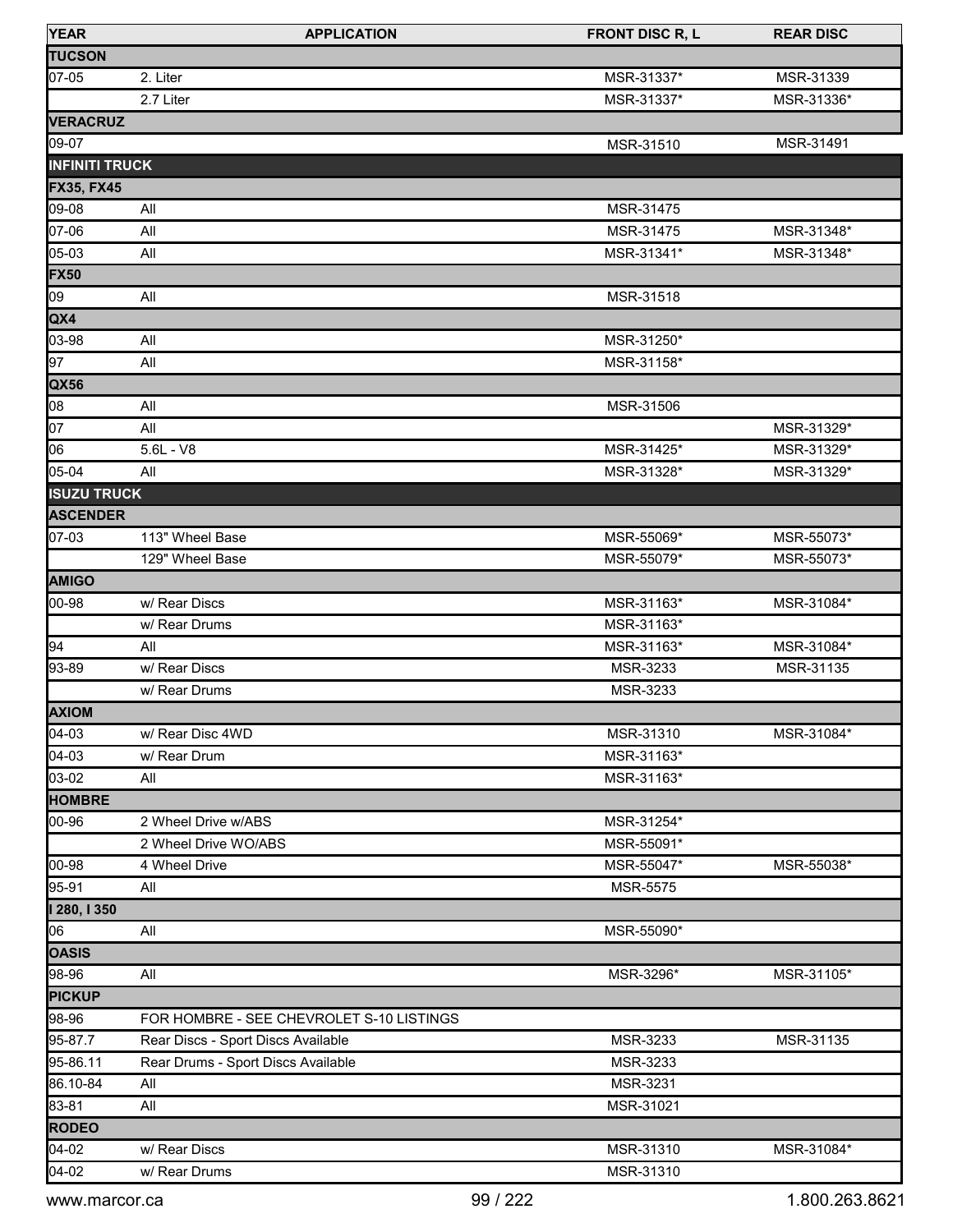| <b>YEAR</b>                    | <b>APPLICATION</b>                                    | <b>FRONT DISC R, L</b>                        | <b>REAR DISC</b> |
|--------------------------------|-------------------------------------------------------|-----------------------------------------------|------------------|
| 01.6-96                        | w/ Rear Discs                                         | MSR-31163*                                    | MSR-31084*       |
| 97-96                          | w/ Rear Drums                                         | MSR-31163*                                    |                  |
| 95-93                          | 6 Cylinder Engine w/ ABS                              | MSR-31163*                                    | MSR-31084*       |
| 95-93                          | 6 Cylinder Engine w/o ABS                             | MSR-31163*                                    | MSR-31084*       |
| 95-91                          | Exc. 95-93 w/ 6 Cylinder                              | MSR-3233                                      |                  |
|                                | <b>RODEO SPORT, VEHICROSS</b>                         |                                               |                  |
| 03-02                          | All                                                   | MSR-31310                                     | MSR-31084*       |
| 01                             | All                                                   | MSR-31163*                                    | MSR-31084*       |
| <b>TROOPER, TROOPER II</b>     |                                                       |                                               |                  |
| 03-92                          | All                                                   | MSR-31163*                                    | MSR-31084*       |
| 91-87.7                        | <b>Rear Discs</b>                                     | MSR-3233                                      | MSR-31135        |
| 87.6-86.11                     | Rear Drums                                            | MSR-3233                                      |                  |
| 86.10-84                       | All                                                   | MSR-3231                                      |                  |
| <b>JEEP</b>                    |                                                       |                                               |                  |
|                                | <b>CHEROKEE, COMANCHE PICKUP, WAGONEER</b>            |                                               |                  |
| 01-99                          | w/ O.E. Cast Iron Rotors-10 Inch Rear Drums           | MSR-5396*                                     |                  |
| 01-99                          | w/ O.E. Cast Iron Rotors-9 Inch Rear Drums            | MSR-5396*                                     |                  |
| 01-94                          | w/ O.E. Composite Rotors-10 Inch Rear Drums           | MSR-5115*                                     |                  |
| 01-94                          | w/ O.E. Composite Rotors-9 Inch Rear Drums            | MSR-5115*                                     |                  |
| 93-90                          | w/ O.E. Cast Iron Rotors-10 Inch Rear Drums           | MSR-5113                                      |                  |
| 93-90                          | w/ O.E. Cast Iron Rotors - 9 Inch Rear Drums          | MSR-5113                                      |                  |
| 93-90                          | w/ O.E. Composite Rotors-10 Inch Rear Drums           | MSR-5115*                                     |                  |
| 93-90                          | w/ O.E. Composite Rotors - 9 Inch Drums               | MSR-5115*                                     |                  |
| 89-87                          | 4 Wheel Drive - Dana 44 Rear Axle 10 x 2.5 Inch Drum  | MSR-5108                                      |                  |
| 89-86                          | 2 Wheel Drive - Dana 35 Rear Axle 10 x 1.75 Inch Drum | MSR-5113                                      |                  |
| 89-86                          | 2 Wheel Drive - Dana 44 Rear Axle 10 x 2.5 Inch Drum  | MSR-5113                                      |                  |
| 89-84                          | 4 Wheel Drive - Dana 35 Rear Axle 10 x 1.75 Inch Drum | MSR-5108                                      |                  |
| 83-79                          | All                                                   | MSR-5522*                                     |                  |
| 78-74                          | w/ Front Discs                                        | MSR-5522*                                     |                  |
| <b>JEEP CONT</b>               |                                                       |                                               |                  |
| <b>CJ, DJ SERIES</b>           |                                                       |                                               |                  |
| 86-82                          | All                                                   | MSR-5110                                      |                  |
| <b>COMPAS</b>                  |                                                       |                                               |                  |
| 09-07                          | 302mm Dia                                             |                                               | MSR-53043        |
|                                | 262mm Dia                                             | VISR-163067*(MSR-53038 MSR-163066*(MSR-53036) |                  |
|                                | <b>GRAND CHEROKEE SRT-8 (6.1 L)</b>                   |                                               |                  |
| 09-06                          | Brembo Brake                                          | MSR-53032                                     | MSR-53039        |
| 09-06<br><b>GRAND CHEROKEE</b> |                                                       | F-05290733AB                                  | F-05290731AB     |
| 07-05                          | All                                                   | MSR-53026*                                    | MSR-53027*       |
| 04-03                          | All                                                   | MSR-5118*                                     | MSR-5119*        |
| 02-99                          | w/ Akebono Front Calipers                             | MSR-5118*                                     | MSR-5119*        |
| 02-99                          | w/ Teves Front Calipers                               | MSR-5118*                                     | MSR-5119*        |
| 98-95                          | All                                                   | MSR-5115*                                     | MSR-5360*        |
| 94-93                          | All                                                   | MSR-5115*                                     | MSR-5360*        |
| <b>GRAND WAGONEER</b>          |                                                       |                                               |                  |
| 93                             | All                                                   | MSR-5115*                                     |                  |
| 91-84                          | All                                                   | MSR-5522*                                     |                  |
| <b>J10</b>                     |                                                       |                                               |                  |
| 88-79                          | All                                                   | MSR-5522*                                     |                  |
| 78-74                          | All                                                   | MSR-5522*                                     |                  |
| <b>J20</b>                     |                                                       |                                               |                  |
|                                |                                                       |                                               |                  |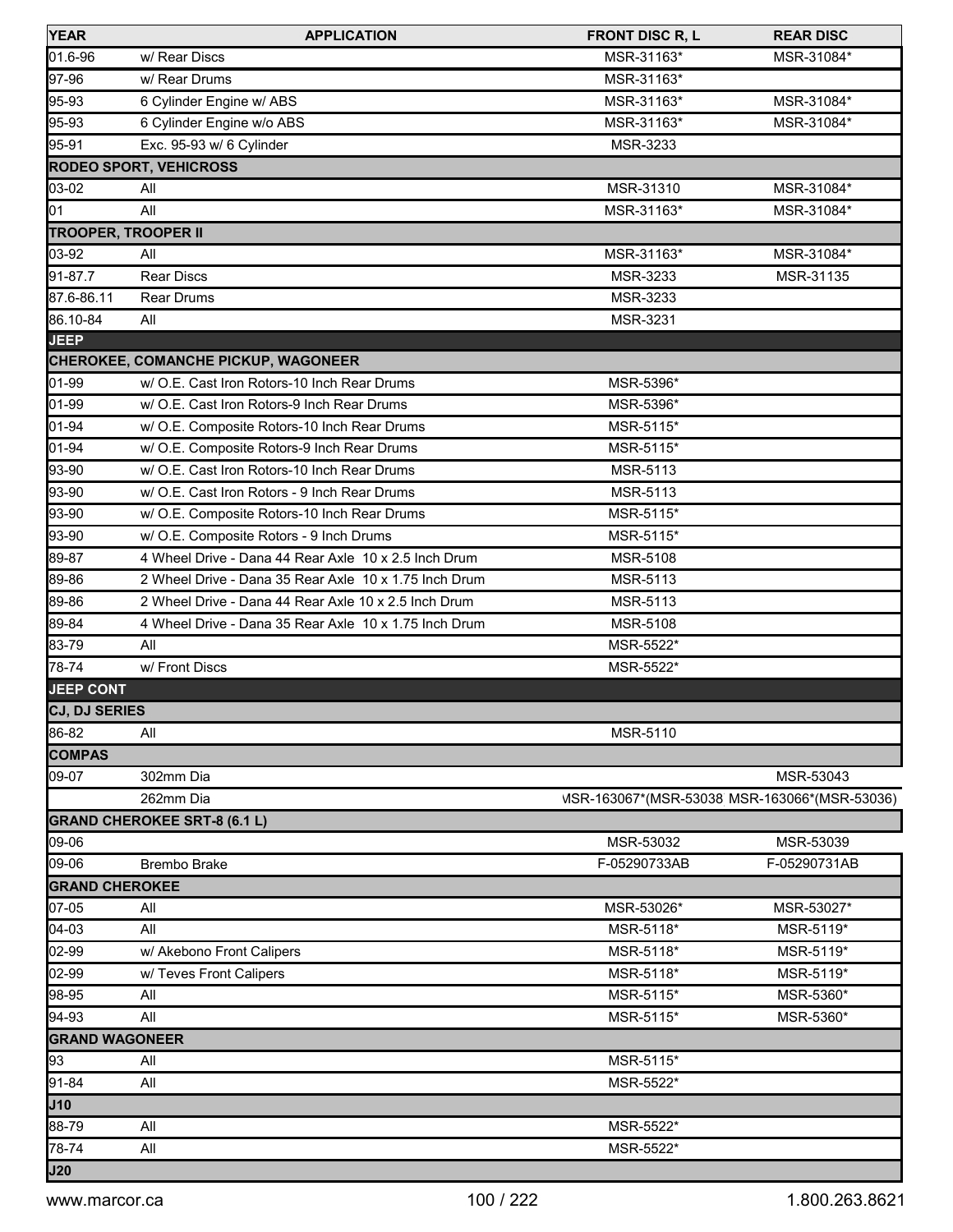| <b>YEAR</b>                | <b>APPLICATION</b>                    | <b>FRONT DISC R, L</b>                        | <b>REAR DISC</b> |
|----------------------------|---------------------------------------|-----------------------------------------------|------------------|
| 88-81                      | All                                   | MSR-5522*                                     |                  |
| 80-74                      | All                                   | <b>MSR-5523</b>                               |                  |
| <b>LIBERTY</b>             |                                       |                                               |                  |
| 10-07                      | All                                   | MSR-53042                                     | MSR-53044        |
| 06-03                      | w/ Rear Disc                          | MSR-53001*                                    | MSR-53010*       |
| $\overline{0}2$            | All                                   | MSR-53001*                                    |                  |
| <b>PATRIOT</b>             |                                       |                                               |                  |
| 09-07                      | 302mm Dia                             |                                               | MSR-53043        |
|                            | 262mm Dia                             | VISR-163067*(MSR-53038 MSR-163066*(MSR-53036) |                  |
| <b>WRANGLER</b>            |                                       |                                               |                  |
| 10-07                      | All                                   | MSR-53040                                     | MSR-53041        |
| 06-03                      | w/ Rear Disc                          | MSR-53041                                     | MSR-53010*       |
| 05-01                      | w/ Rear Drums                         | MSR-53042                                     |                  |
| 00-90                      | All                                   | MSR-53043                                     |                  |
| 89-87                      | Dana 35 Rear Axle-10 x 1.75 Inch Drum | MSR-53044                                     |                  |
| 89-87                      | Dana 44 Rear Axle-10 x 2.5 Inch Drum  | MSR-53045                                     |                  |
|                            |                                       |                                               |                  |
| <b>KIA TRUCK</b>           |                                       |                                               |                  |
| <b>RONDO</b>               |                                       |                                               |                  |
| 09-07                      | All                                   | MSR-31492                                     | MSR-31493        |
| <b>SEDONA</b>              |                                       |                                               |                  |
| 08-06                      | All                                   | MSR-31431                                     | MSR-31430        |
| 05                         | All                                   | MSR-31383*                                    |                  |
| 04-02                      | All                                   | MSR-31334*                                    |                  |
| <b>SORENTO</b>             |                                       |                                               |                  |
| 09-07                      | All                                   | MSR-31494                                     |                  |
| 06-03                      | All                                   | MSR-31386*                                    | MSR-31385*       |
| <b>SPORTAGE</b>            |                                       |                                               |                  |
| 06-05                      | All WD                                | MSR-31337*                                    | MSR-31336*       |
|                            | F WD                                  | MSR-31337*                                    | MSR-31339        |
| 02-98                      | All                                   | MSR-31232*                                    |                  |
| 97.9-95                    | All                                   | MSR-31232*                                    |                  |
| <b>LAND ROVERS</b>         |                                       |                                               |                  |
| <b>DEFENDER 90</b>         |                                       |                                               |                  |
| 98-94                      | All                                   | MSR-34056                                     | MSR-34049*       |
|                            | All                                   | MSR-34056                                     | MSR-34049*       |
| <b>DEFENDER 110</b>        |                                       |                                               |                  |
| 93                         | All                                   | MSR-34043                                     | <b>TBA</b>       |
| <b>DISCOVERY</b>           |                                       |                                               |                  |
| $04 - 00$                  | All                                   | MSR-34253                                     | MSR-34146        |
| 99                         | Discovery II                          | MSR-34043                                     | MSR-34146        |
| 99-94<br><b>FREELANDER</b> | All Except 1999-Discovery II          | MSR-34043                                     | MSR-34049*       |
| 05-02                      | All                                   | MSR-34262                                     |                  |
| LR <sub>2</sub>            |                                       |                                               |                  |
| 08                         | All                                   | MSR-34380                                     |                  |
| LR <sub>3</sub>            |                                       |                                               |                  |
| 07-06                      | 4. L                                  | MSR-34336                                     |                  |
| 08-05                      | 4.4 L                                 | MSR-34274                                     | MSR-34272        |
|                            |                                       |                                               |                  |
| <b>RANGEROVER</b>          |                                       |                                               |                  |
| 08-06                      | Supercharged                          | MSR-34337                                     |                  |
|                            | <b>HSE</b>                            | MSR-34334                                     |                  |
| 06                         |                                       | MSR-34333                                     |                  |
| 05-03                      | All-from Serial # GA399973            | MSR-34260                                     | MSR-34259        |
| www.marcor.ca              |                                       | 101 / 222                                     | 1.800.263.8621   |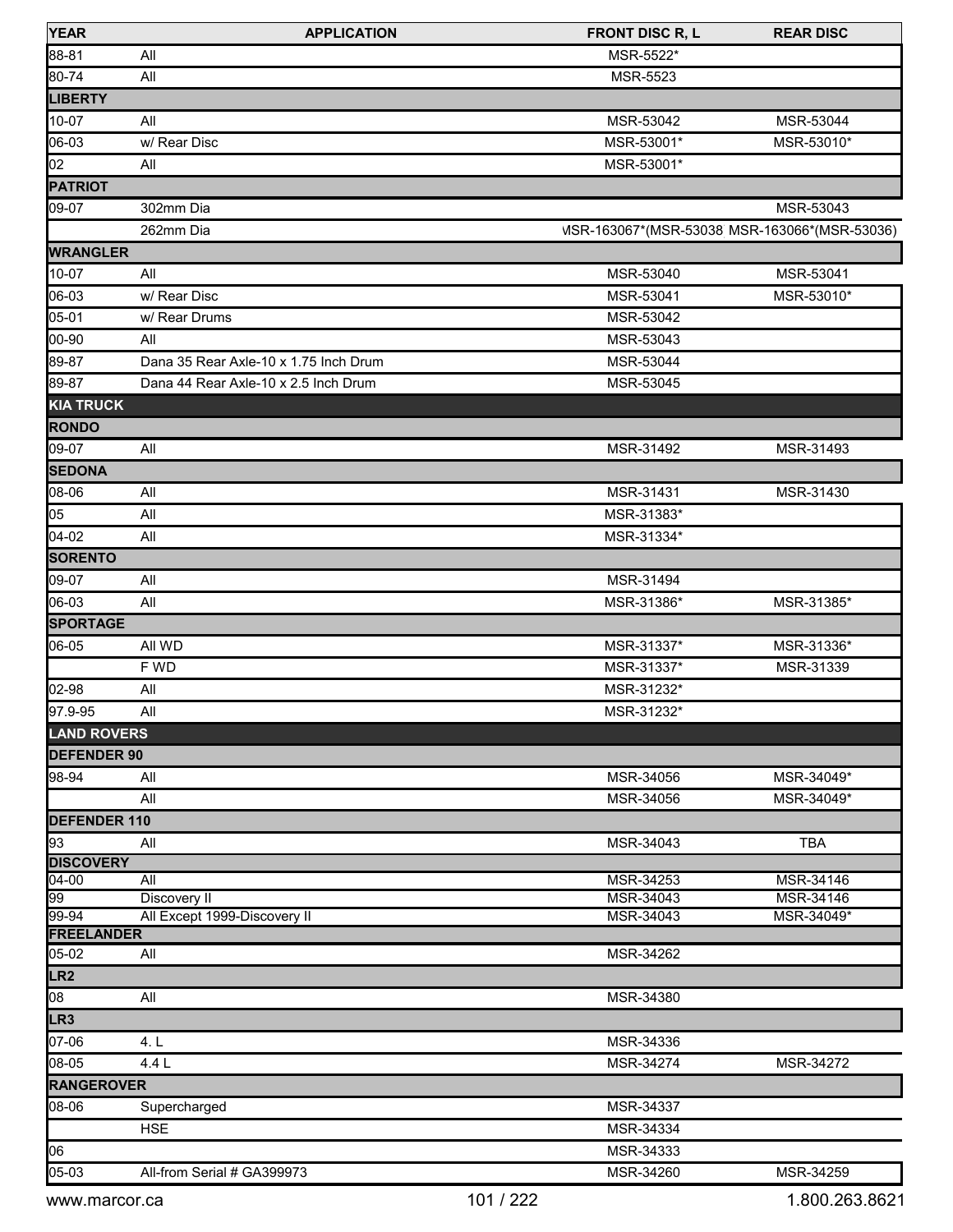| <b>YEAR</b>             | <b>APPLICATION</b>                 | <b>FRONT DISC R, L</b> | <b>REAR DISC</b> |
|-------------------------|------------------------------------|------------------------|------------------|
| 02-99                   | All                                | MSR-34135              | MSR-34146        |
| 98-95                   | Long Wheel Base (LWB)              | MSR-34135              | MSR-34146        |
| 95                      | <b>Except Long Wheel Base</b>      | MSR-34056              | MSR-34049*       |
| 95                      | <b>Except Long Wheel Base</b>      | MSR-34056              | MSR-34049*       |
| 94-93                   | All                                | MSR-34056              | MSR-34049*       |
| 92-87                   | Solid Rotors                       | MSR-34043              | MSR-34049*       |
| 92-87                   | <b>Vented Rotors</b>               | MSR-34056              | MSR-34049*       |
| <b>RANGEROVER SPORT</b> |                                    |                        |                  |
| 08-06                   | Supercharged                       | MSR-34274              | MSR-34272        |
| <b>LEXUS TRUCK</b>      |                                    |                        |                  |
| <b>GX470</b>            |                                    |                        |                  |
| 05-03                   | All                                | MSR-31326              | MSR-31294*       |
| <b>LX450</b>            |                                    |                        |                  |
| 97-96                   | All                                | MSR-31131*             | MSR-31154*       |
| <b>LX470</b>            |                                    |                        |                  |
| 05-98                   | All                                | MSR-31265*             | MSR-31264*       |
| <b>RX300</b>            |                                    |                        |                  |
| 03-99                   | 2WD                                | MSR-31266*             | MSR-31110*       |
|                         | 4WD                                | MSR-31266*             | MSR-31261*       |
| <b>RX330</b>            |                                    |                        |                  |
| 08-04                   | All                                | MSR-31266*             | MSR-31356*       |
| <b>RX350</b>            |                                    |                        |                  |
| 09                      | All                                | MSR-31413              |                  |
| 08-04                   | All                                | MSR-31266*             | MSR-31356*       |
| <b>RX400H</b>           |                                    |                        |                  |
| 08-04                   | All                                | MSR-31266*             | MSR-31356*       |
| <b>LINCOLN TRUCK</b>    |                                    |                        |                  |
| <b>AVIATOR</b>          |                                    |                        |                  |
| 05-03                   | All                                | MSR-54115*             | MSR-54116*       |
| <b>BLACKWOOD</b>        |                                    |                        |                  |
| 03-02                   | All                                | MSR-54092*             | MSR-54090*       |
| <b>NAVIGATOR</b>        |                                    |                        |                  |
| 08-07                   | All                                | MSR-54153              | MSR-54152        |
| 06-03                   | All                                | MSR-54099*             | MSR-54100*       |
| 02-99.12                | 2WD-From 30-11-99 - M14 Bolts      | MSR-54080*             | MSR-54090*       |
| 02-99.12                | 4WD-From 30-11-99 - M14 Bolt Holes | MSR-54091*             | MSR-54090*       |
| 99.11-98                | 2WD To 29-11-99 - M12 Bolts        | MSR-54050*             | MSR-54047*       |
| 99.11-98                | 4WD to 29-11-99 - M12 Bolt Holes   | MSR-54044*             | MSR-54047*       |
| <b>MKX</b>              |                                    |                        |                  |
| 09-07                   | <b>FWD</b>                         | MSR-54155              | MSR-54156        |
|                         | AWD                                | MSR-54154              | MSR-54156        |
| <b>MAZDA TRUCK</b>      |                                    |                        |                  |
|                         | B1800, B2000, B2200, B2600         |                        |                  |
| 93-90                   | 4WD - 6 LUG                        | MSR-3246               |                  |
| 93-86                   | 2WD - 6 LUG                        | MSR-3140               |                  |
| 89-87                   | 4WD - 6 LUG                        | MSR-3246               |                  |
| 85-79                   | w/ Gas Engine - 4 LUG              | MSR-3151               |                  |
|                         | B2300, B2500, B3000, B4000         |                        |                  |
| 06-98                   | 2WD w/ ABS - 261mm (10.28 Inch)    | MSR-54059*             |                  |
|                         | Front Discs - 10 Inch Drums        |                        |                  |
| 06-98                   | 2WD w/ ABS - 261mm (10.28 Inch)    | MSR-54059*             |                  |
|                         | Front Discs - 9 Inch Drums         |                        |                  |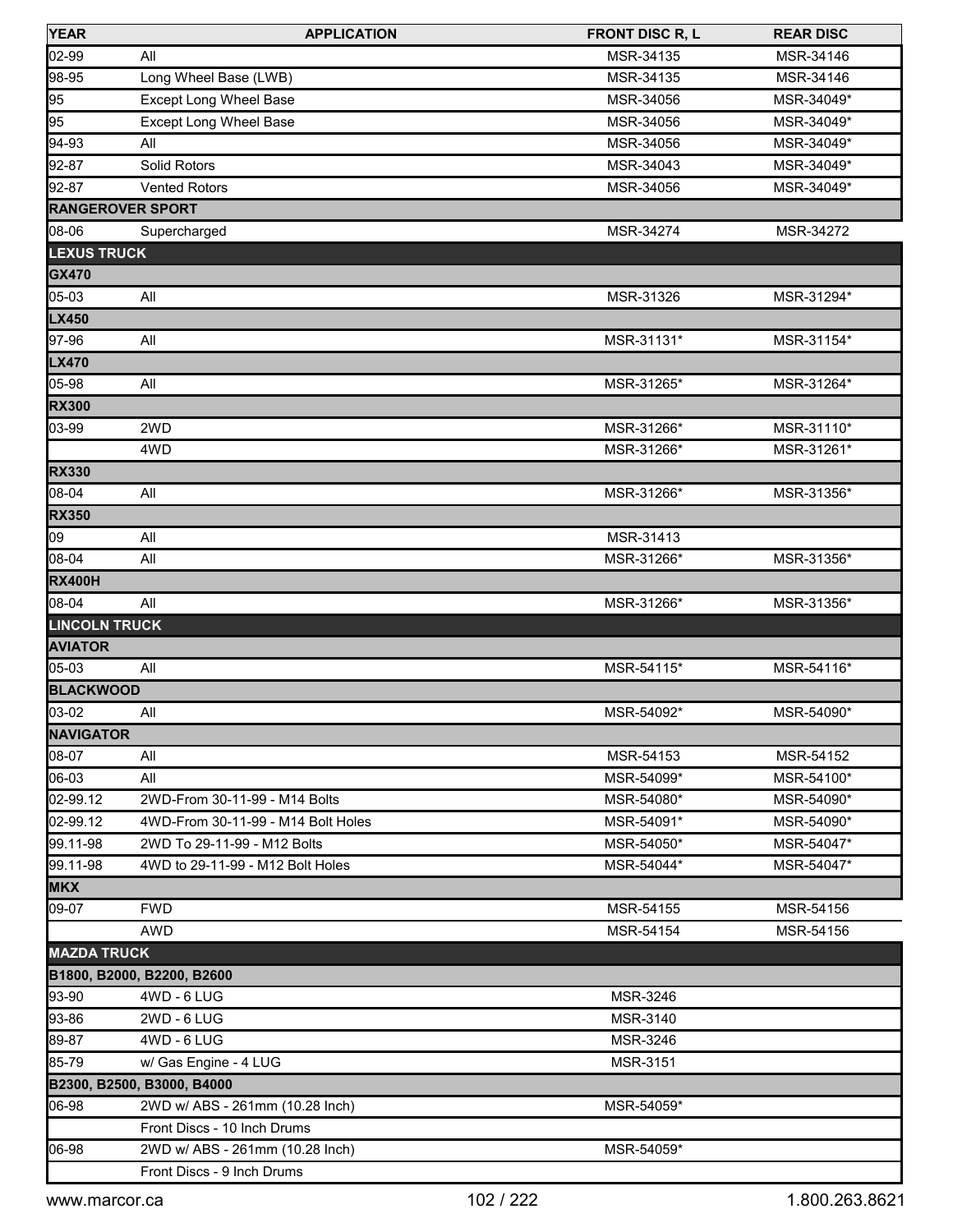| <b>YEAR</b>     | <b>APPLICATION</b>                   | <b>FRONT DISC R, L</b> | <b>REAR DISC</b> |
|-----------------|--------------------------------------|------------------------|------------------|
| 06-98           | 2WD w/o ABS - 261mm (10.28 Inch)     | MSR-54058*             |                  |
|                 | Front Discs - 10 Inch Drums          |                        |                  |
| 06-98           | 2WD w/o ABS - 261mm (10.28 Inch)     | MSR-54058*             |                  |
|                 | Front Discs - 9 Inch Drums           |                        |                  |
| 04-98           | 2WD - 286mm Front Discs              | MSR-54029              |                  |
| 04-98           | 4WD w/ 10 Inch Rear Drum             | MSR-54035*             |                  |
| 00-98           | 4WD w/ 9 Inch Rear Drum              | MSR-54035*             |                  |
| 97-95           | 2WD w/ ABS - 10 Inch Drums           | MSR-54019              |                  |
| 97-95           | 2WD w/ ABS - 9 Inch Drums            | MSR-54019              |                  |
| 97-95           | 2WD w/o ABS - 10 Inch Drums          | MSR-54018              |                  |
| 97-95           | 2WD w/o ABS - 9 Inch Drums           | MSR-54018              |                  |
|                 | B2300, B2500, B3000, B4000 Continued |                        |                  |
| 97-95           | 4WD - 10 Inch Rear Drum              | MSR-54038              |                  |
| 97-95           | 4WD - 9 Inch rear Drum               | MSR-54038              |                  |
| 94              | 2WD - 10 Inch Drums                  | <b>MSR-5447</b>        |                  |
| $\overline{94}$ | 2WD - 9 Inch Drums                   | <b>MSR-5447</b>        |                  |
| $\sqrt{94}$     | 4WD - 10 Inch Drums                  | MSR-5473               |                  |
| 94              | 4WD - 9 Inch Drums                   | MSR-5473               |                  |
| CX7             |                                      |                        |                  |
| 09-07           | All                                  | MSR-31460              | MSR-31459        |
| CX9             |                                      |                        |                  |
| 09-07           | All                                  | MSR-31481              | MSR-31480        |
|                 | <b>MAZDA TRUCK Continued</b>         |                        |                  |
| <b>MPV</b>      |                                      |                        |                  |
| 05-04           | All                                  | MSR-31151*             | MSR-31364        |
| 03-00           | All                                  | MSR-31151*             |                  |
| 98-96           | All                                  | MSR-31241              | MSR-31160        |
| 95-93.8         | 2WD - Rear Discs                     | MSR-31161              | MSR-31160        |
| 95-93.8         | 2WD - Rear Drums                     | MSR-31161              |                  |
| 95-93           | 4WD                                  | MSR-31161              | MSR-31160        |
| 93-93.7         | 2WD-After VIN # LV420654-Rear Drums  | MSR-31161              |                  |
| 93.7-92         | 2WD-Before VIN # LV420654-Rear Drums | MSR-31076              |                  |
| $\overline{92}$ | 4WD                                  | MSR-31161              |                  |
| 91-89           | All                                  | MSR-3202               |                  |
| <b>NAVAJO</b>   |                                      |                        |                  |
| 94-93           | 2WD                                  | MSR-54002              |                  |
| 94-93           | 4WD                                  | MSR-54005              |                  |
| 92-91           | 2WD                                  | <b>MSR-5467</b>        |                  |
| 92-91           | 4WD                                  | MSR-5473               |                  |
| <b>TRIBUTE</b>  |                                      |                        |                  |
| 05              | All                                  | MSR-54123*             | MSR-54122*       |
| 04-01           | All                                  | MSR-54093*             |                  |
|                 | <b>MERCEDES-BENZ TRUCK</b>           |                        |                  |
| G55 AMG         |                                      |                        |                  |
| 08-03           | All                                  | MSR-34293              |                  |
| G500            |                                      |                        |                  |
| 06-02           | All                                  | MSR-34293              |                  |
| <b>GL320</b>    |                                      |                        |                  |
| 08-07           | CDI 19" Wheel                        | MSR-34297              | MSR-34296        |
| 08-07           | CDI 18" Wheel                        | MSR-34297              | MSR-34296        |
| <b>GL450</b>    |                                      |                        |                  |
| 08-07           | 18" Wheel                            | MSR-34297              | MSR-34296        |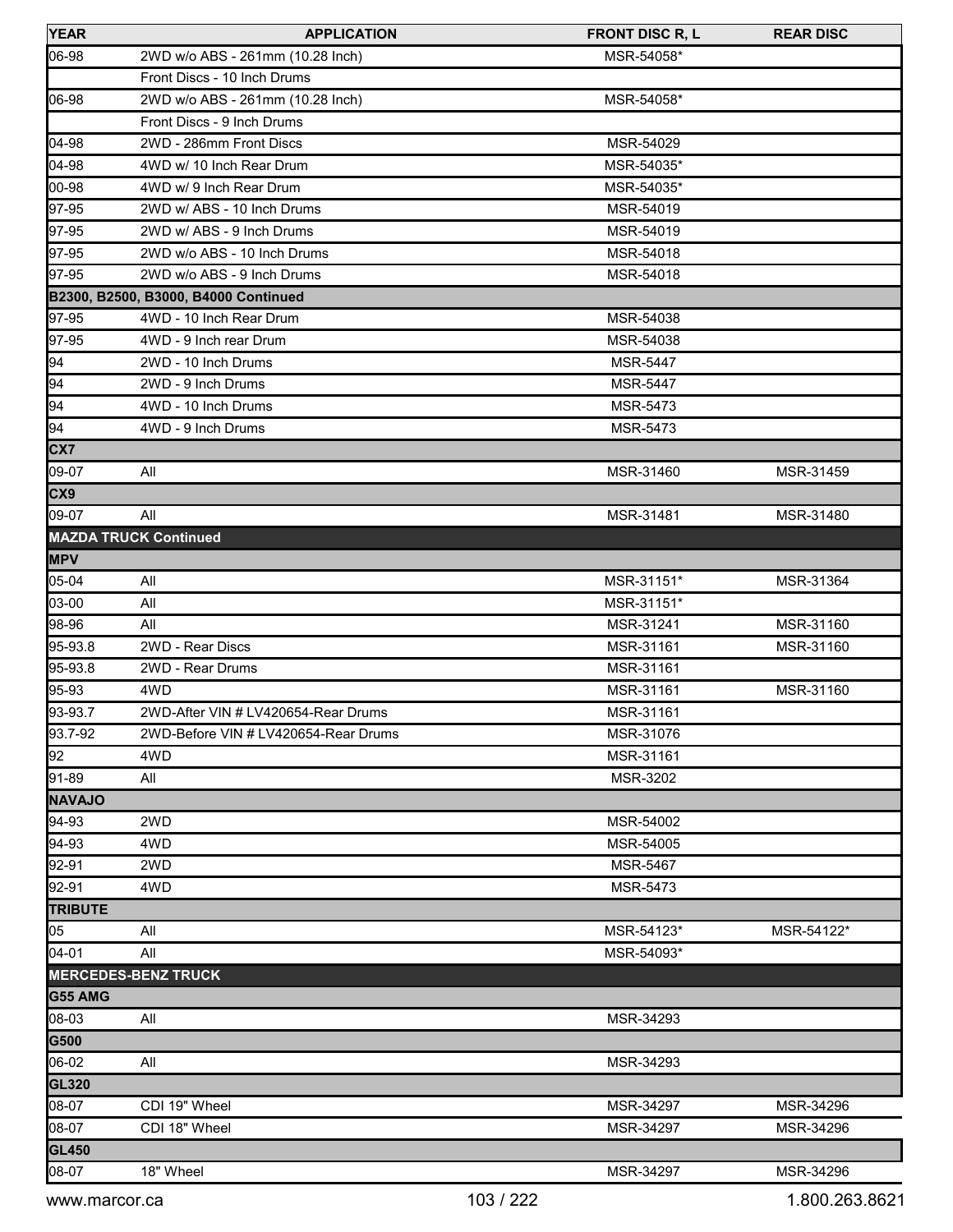| <b>YEAR</b>             | <b>APPLICATION</b>             | <b>FRONT DISC R, L</b> | <b>REAR DISC</b> |
|-------------------------|--------------------------------|------------------------|------------------|
| <b>GL550</b>            |                                |                        |                  |
| 08                      | All                            |                        | MSR-34296        |
| <b>ML55</b>             |                                |                        |                  |
| 03-00                   | All                            | MSR-34178*             | MSR-34175*       |
| <b>ML320</b>            |                                |                        |                  |
| 08-07                   | CDI 17" Wheel                  | MSR-34298              | MSR-34299        |
| 02-99                   | Sensor Wire on One Rear Pad    | MSR-34147*             | MSR-34145*       |
| 99-98                   | w/o Sensor Wire on Rear Pad    | MSR-34147*             | MSR-34145*       |
| <b>ML350</b>            |                                |                        |                  |
| 08-07                   | All                            |                        | MSR-34299        |
| 06                      | 17" Wheel                      | MSR-34298              | MSR-34299        |
| 06                      | 18" Wheel                      | MSR-34297              | MSR-34296        |
| 05-03                   | All                            | MSR-34147*             | MSR-34175*       |
| <b>ML430</b>            |                                |                        |                  |
| 01-99                   | All                            | MSR-34178*             | MSR-34175*       |
| <b>ML500</b>            |                                |                        |                  |
| 07                      | All                            | MSR-34298              | MSR-34299        |
| 06                      | 19" Wheel                      | MSR-34298              | MSR-34299        |
|                         | 18" Wheel                      | MSR-34297              | MSR-34296        |
| 05-02                   | All                            | MSR-34178*             | MSR-34175*       |
| <b>ML550</b>            |                                |                        |                  |
| 08                      | All                            |                        | MSR-34299        |
| 06                      | All                            | MSR-34297              |                  |
| <b>R320</b>             |                                |                        |                  |
| 07                      | <b>CDI</b>                     | MSR-34298              | MSR-34299        |
| <b>R350</b>             |                                |                        |                  |
| 07-06                   | All                            | MSR-34298              | MSR-34299        |
| <b>R500</b>             |                                |                        |                  |
| 07                      | All                            | MSR-34298              | MSR-34299        |
| 106                     | All                            | MSR-34298              |                  |
| <b>MERCURY TRUCK</b>    |                                |                        |                  |
| <b>MARINER</b>          |                                |                        |                  |
| 06-05                   | 4 WDB (Wheel Disc Brake)       | MSR-54123*             | MSR-54122*       |
|                         | RDB (Rear Drum Brake)          | MSR-54093*             | MSR-54122*       |
| <b>MONTEREY</b>         |                                |                        |                  |
| 06-04                   | All                            |                        | MSR-54117*       |
| <b>MOUNTAINEER</b>      |                                |                        |                  |
| 09-06                   | All                            | MSR-54143              | MSR-54098*       |
| 05-02                   | All                            | MSR-54094*             | MSR-54098*       |
| 01-97                   | 2WD                            | MSR-54029              | MSR-54032*       |
| 01-97                   | 4WD w/ Rear Disc               | MSR-54035*             | MSR-54032*       |
| <b>VILLAGER</b>         |                                |                        |                  |
| 03-94                   | All                            | MSR-54003*             |                  |
| <b>MITSUBISHI TRUCK</b> |                                |                        |                  |
| <b>ENDEAVOR</b>         |                                |                        |                  |
| 05-04                   | All                            | MSR-31343              | MSR-31353*       |
| <b>MONTERO SPORT</b>    |                                |                        |                  |
| $04 - 00$               | w/ Rear Discs - 16 Inch Wheels | MSR-31291*             | MSR-31143*       |
| 02-00                   | w/ Rear Discs - 15 Inch Wheels | MSR-31239              | MSR-31143*       |
| 03-97                   | Montero Sport - Rear Drums     | MSR-31239              |                  |
| 99-97                   | Montero Sport - Rear Discs     | MSR-31239              | MSR-31143*       |
| <b>OUTLANDER</b>        |                                |                        |                  |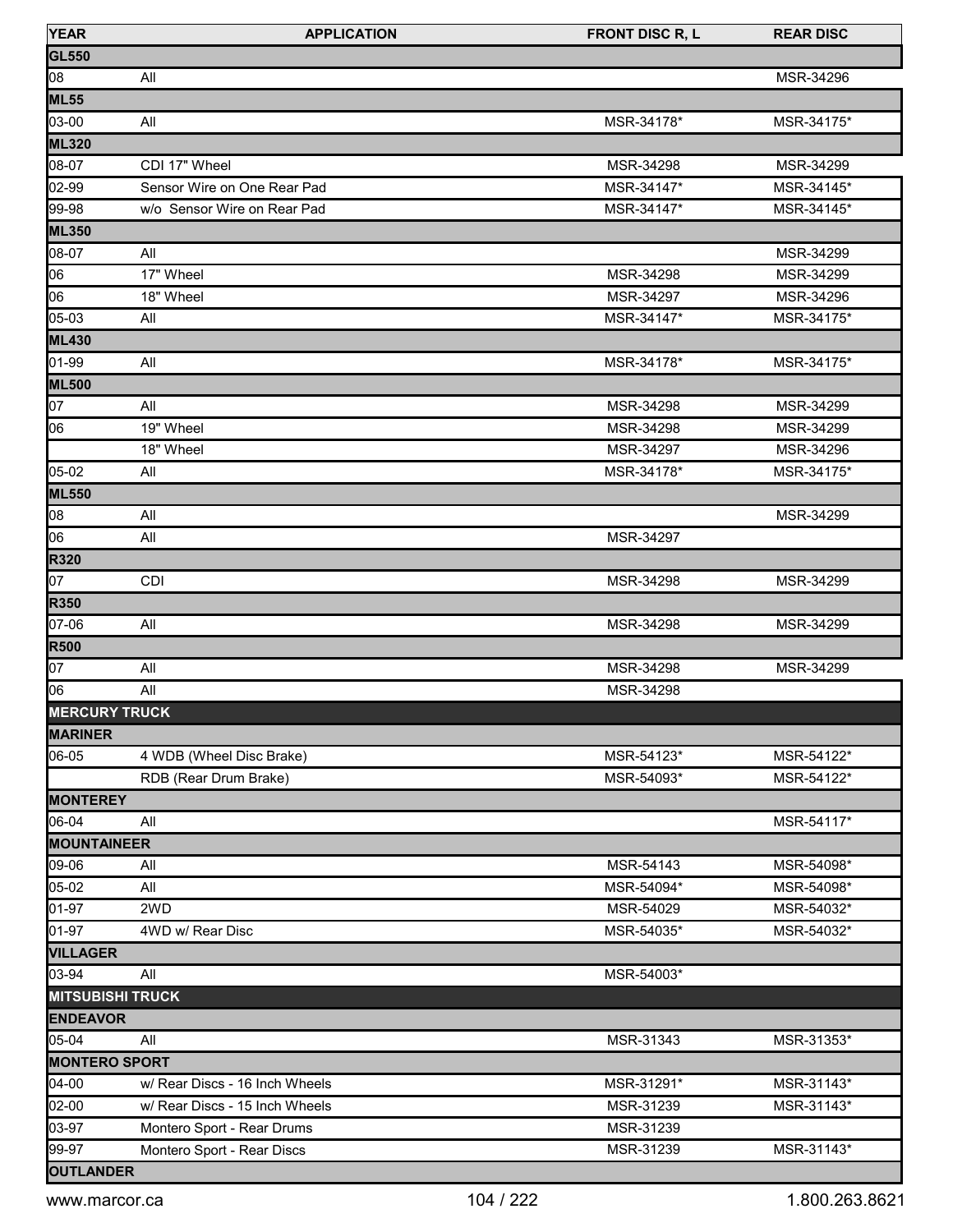| <b>YEAR</b>         | <b>APPLICATION</b>                     | <b>FRONT DISC R, L</b> | <b>REAR DISC</b> |
|---------------------|----------------------------------------|------------------------|------------------|
| 08-07               | All                                    | MSR-53038              | MSR-31488        |
| 06-05               | All                                    | MSR-31401              | MSR-31147*       |
| 04-03               | All                                    | MSR-5399*              |                  |
| <b>MONTERO</b>      |                                        |                        |                  |
| 06-01               | All                                    | MSR-31287*             | MSR-31288*       |
| 00                  | All                                    | MSR-31287*             | MSR-31143*       |
| 99                  | All                                    | MSR-31240              | MSR-31143*       |
| 00-94               | 3.5 Litre DOHC                         | MSR-31240              | MSR-31143*       |
| 96-92               | 3.5 Litre SOHC                         | MSR-31239              | MSR-31143*       |
| 91-90               | All                                    | MSR-3280               |                  |
| <b>MONTERO</b>      |                                        |                        |                  |
| 89-88               | 2600cc 4 Cylinder Engine               | MSR-3279               |                  |
| 89-88               | 3000cc 6 cylinder Engine               | MSR-3280               |                  |
| 87-86.1             | All                                    | MSR-3248               |                  |
| 85.12-83            | All                                    | MSR-3248               |                  |
| <b>PICKUP</b>       |                                        |                        |                  |
| 96-87               | 2 Wheel Drive                          | MSR-3282               |                  |
| 95-87               | 4 Wheel Drive                          | MSR-3280               |                  |
| 86-83               | 2 Wheel Drive - 10 Inch Drums          | MSR-3159               |                  |
| 86-83               | 2 Wheel Drive - 9.5 Inch Drums         | MSR-3159               |                  |
| 86-83               | 4 Wheel Drive - 10 Inch Drums          | MSR-3248               |                  |
| 86-83               | 4 Wheel Drive - 9.5 Inch Drums         | MSR-3248               |                  |
| 82-79               | All                                    | MSR-3159               |                  |
| <b>RAIDER</b>       |                                        |                        |                  |
| 106                 | All                                    | MSR-53025*             |                  |
| <b>VAN WAGON</b>    |                                        |                        |                  |
| 91-87               | All                                    | MSR-3281               |                  |
| <b>NISSAN TRUCK</b> |                                        |                        |                  |
| <b>ARMADA</b>       |                                        |                        |                  |
| 09                  | All                                    | MSR-31506              |                  |
| 06                  | All                                    | MSR-31425*             | MSR-31329*       |
| 05-04               | All                                    | MSR-31328*             | MSR-31329*       |
| <b>AXXESS</b>       |                                        |                        |                  |
| 93-89               | 4 Wheel Drive - Sport Discs Available  | MSR-3264*              |                  |
| 93-89               | 5 Passenger 2WD - Sport Disc Available | MSR-3264*              |                  |
| 93-89               | 7 Passenger 2WD - Sport Disc Available | MSR-3264*              |                  |
| <b>FRONTIER</b>     |                                        |                        |                  |
| 09                  | 4.0 <sub>L</sub>                       | MSR-31412              |                  |
| 09                  | 2.5L                                   | MSR-31411              |                  |
| 08-05               | 4.0L                                   | MSR-31412              | MSR-31410        |
| 08-05               | 2.5L                                   | MSR-31411              | MSR-31410        |
| $04-03$             | 4WD - 6 Cylinder                       | MSR-31158*             |                  |
| $04-03$             | 2WD - 6 Cylinder                       | MSR-31158*             |                  |
| 04-00               | 2WD - 4 Cylinder                       | MSR-31259*             |                  |
| 02-00               | 2WD - 6 Cylinder                       | MSR-3214*              |                  |
| 02-00               | 4WD                                    | MSR-3214*              |                  |
| 99-98               | 2WD                                    | MSR-31259*             |                  |
| 99-98               | 4WD                                    | MSR-3214*              |                  |
| <b>MURANO</b>       |                                        |                        |                  |
| 4/04-07             | All                                    | MSR-31375*             | MSR-31348*       |
| 4/04-03             | All                                    | MSR-31330*             | MSR-31348*       |
|                     | <b>NISSAN TRUCK Continued</b>          |                        |                  |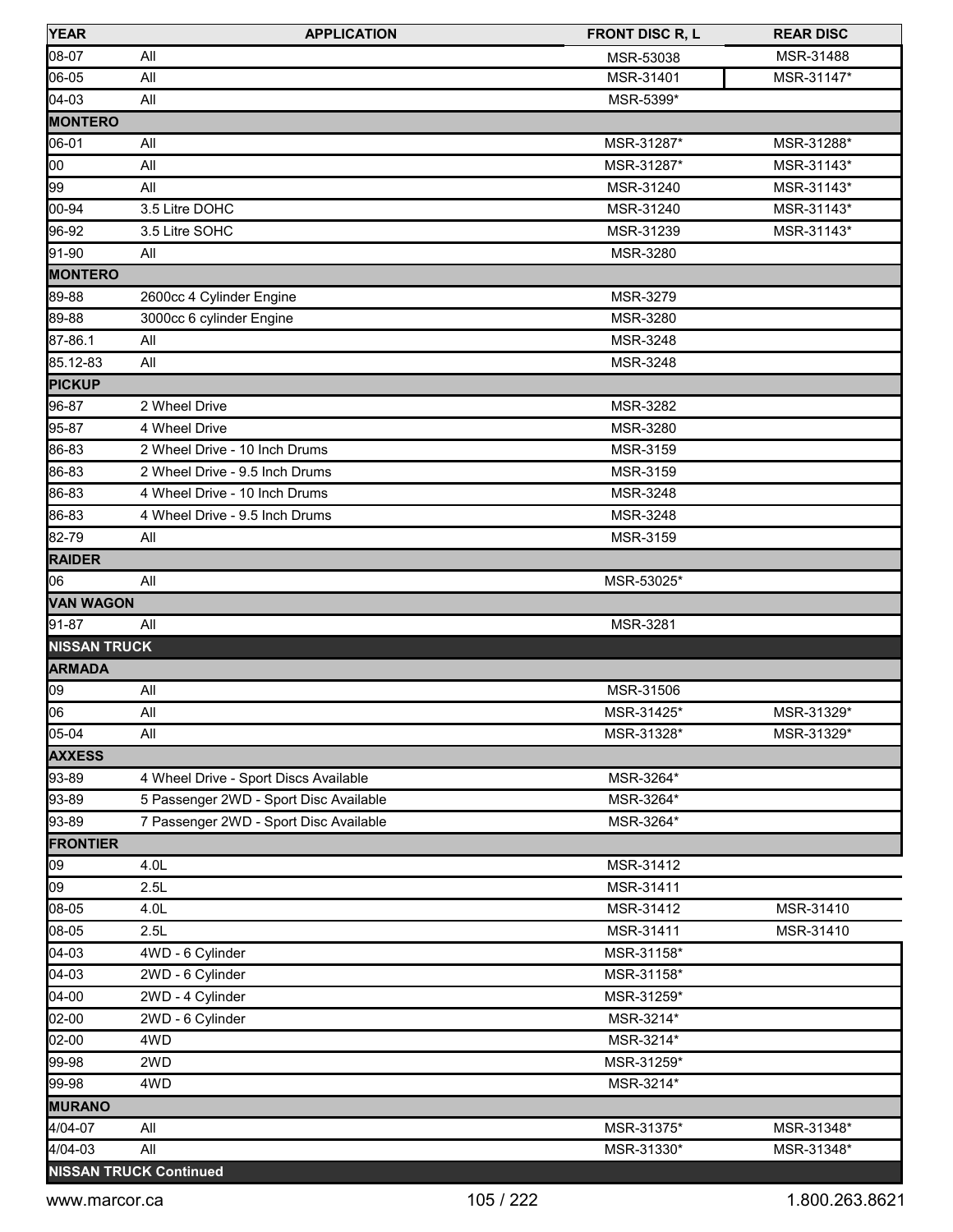| <b>YEAR</b>                   | <b>APPLICATION</b>                                      | <b>FRONT DISC R, L</b> | <b>REAR DISC</b> |
|-------------------------------|---------------------------------------------------------|------------------------|------------------|
| <b>MULTI, STANZA WAGON</b>    |                                                         |                        |                  |
| 89-86.9                       | 2 Wheel Drive                                           | MSR-3211               |                  |
| 89-86.9                       | 4 Wheel Drive                                           | MSR-3211               |                  |
| 86.8-85.8                     | 4 Wheel Drive                                           | MSR-3211               |                  |
| <b>PATHFINDER</b>             |                                                         |                        |                  |
| 09                            | 4x4                                                     | MSR-31504              |                  |
| 08                            | 5.6L                                                    | MSR-31504              |                  |
| $09 - 05$                     | All                                                     | MSR-31412              | MSR-31429        |
| 04                            | All                                                     | MSR-31250*             |                  |
| 03-00                         | All                                                     | MSR-31250*             |                  |
| 99-98                         | w/ 300mm Front Disc                                     | MSR-31250*             |                  |
| 98-96                         | w/283mm Front Disc                                      | MSR-31158*             |                  |
| 95-89                         | w/ Rear Drums                                           | MSR-3214*              |                  |
| 95-88                         | w/ Rear Discs                                           | MSR-3214*              | MSR-31071        |
| 88-87                         | w/ Rear Drums                                           | MSR-3214*              |                  |
|                               | PICKUP - LIGHT DUTY - 2WD (4 CYLINDER GAS ENGINE)       |                        |                  |
| 97-85.11                      | All                                                     | MSR-3132               |                  |
| 81.7-80                       | All                                                     | MSR-3153               |                  |
|                               | PICKUP - LIGHT DUTY - 2WD (6 CYLINDER & DIESEL ENGINES) |                        |                  |
| 97-90                         | 10.25 x 2 Inch Brake Shoes                              | MSR-31025              |                  |
| 92.1-85.11                    | SRW-10 x 1.75 Inch Shoes                                | MSR-31025              |                  |
| 89-85.11                      | w/DRW                                                   | MSR-31025              |                  |
| 85.10-83.1                    | All                                                     | MSR-3132               |                  |
| 82-82.12                      | All                                                     | MSR-3118               |                  |
| <b>PICKUP - 4 WHEEL DRIVE</b> |                                                         |                        |                  |
| 97-89.8                       | All                                                     | MSR-3214*              |                  |
| 89.7-85.11                    | All                                                     | MSR-3214*              |                  |
| 85.10-83.1                    | All                                                     | MSR-3114               |                  |
| 82.11-82.12                   | All                                                     | MSR-3176               |                  |
| 82.10-81.8                    | All                                                     | MSR-3176               |                  |
| 81.7-80                       | All                                                     | MSR-3176               |                  |
| <b>QUEST</b>                  |                                                         |                        |                  |
| 06-04                         | All                                                     |                        | MSR-31348*       |
| 03                            | All                                                     | MSR-54003*             |                  |
| 02-93                         | All                                                     | MSR-54003*             |                  |
| <b>TITAN</b>                  |                                                         |                        |                  |
| 09-08                         | All                                                     | MSR-31506              |                  |
| 07-06                         | All                                                     | MSR-31425              | MSR-31329*       |
| 05                            | All                                                     | MSR-31328*             | MSR-31329*       |
| 04                            | All                                                     | MSR-31328*             | MSR-31329*       |
| <b>XTERRA</b>                 |                                                         |                        |                  |
| 09-05                         | All                                                     | MSR-31412              | MSR-31410        |
| $04-00$                       | 2WD                                                     | MSR-31158*             |                  |
|                               | 4WD                                                     | MSR-31158*             |                  |
| <b>XTRAIL</b>                 |                                                         |                        |                  |
| 06-04                         | All                                                     | MSR-31418              | MSR-31349*       |
| 620 PICKUP                    |                                                         |                        |                  |
| 79-77                         | All                                                     | MSR-3153               |                  |
| 720 PICKUP                    |                                                         |                        |                  |
| 85.10-83.1                    | All                                                     | MSR-3118               |                  |
| 82.10-82.12                   | All                                                     | MSR-3118               |                  |
| 82.9-71.11                    | All                                                     | MSR-3153               |                  |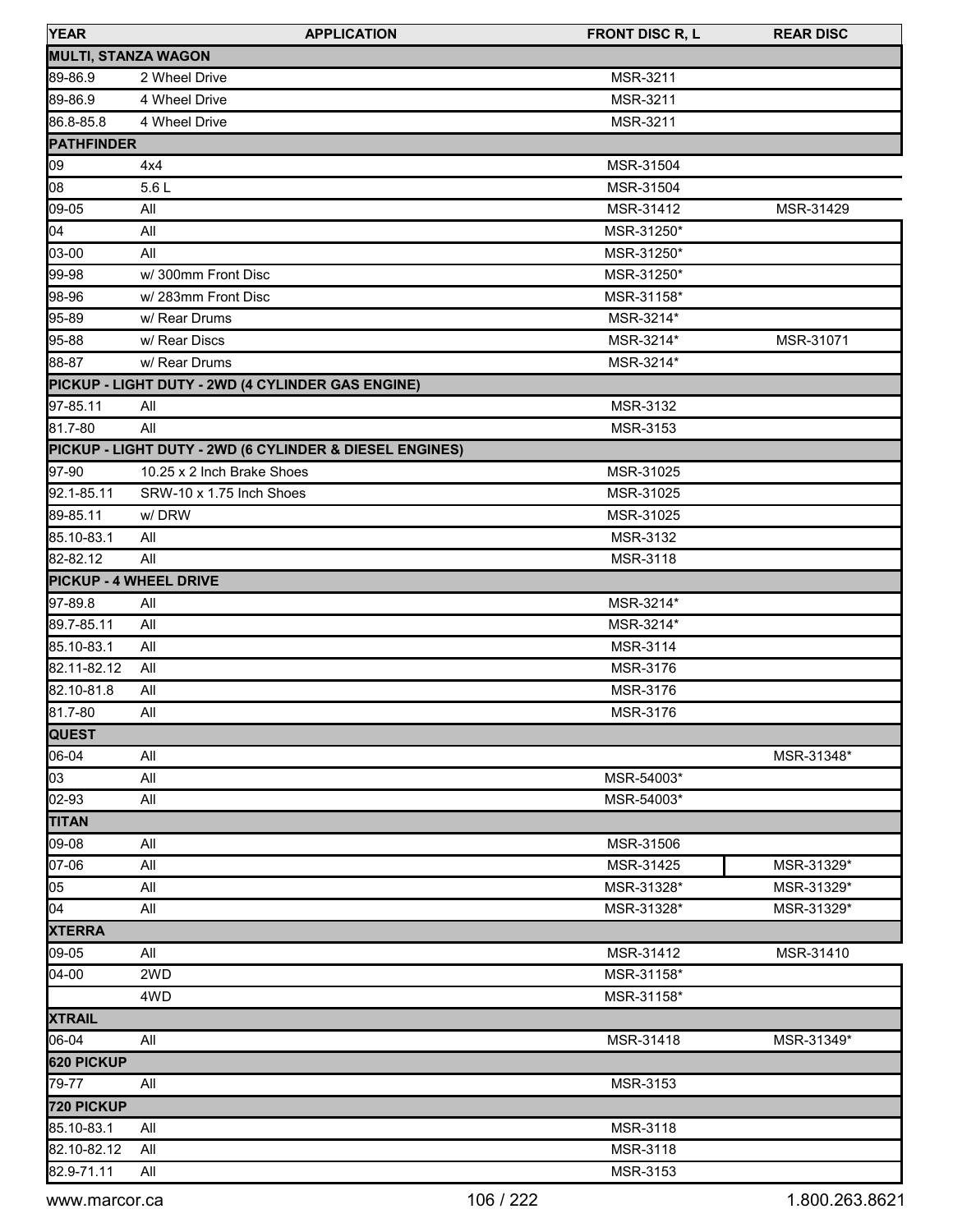| <b>YEAR</b>             | <b>APPLICATION</b>                | <b>FRONT DISC R, L</b> | <b>REAR DISC</b> |
|-------------------------|-----------------------------------|------------------------|------------------|
| 81.8-81.10              | All                               | MSR-3153               |                  |
| <b>OLDSMOBILE TRUCK</b> |                                   |                        |                  |
| <b>BRAVADA</b>          |                                   |                        |                  |
| 04-03                   | w/ 113" Wheelbase                 | MSR-55069*             | MSR-55073*       |
| 04-03                   | w/ 129" Wheelbase                 | MSR-55079*             | MSR-55073*       |
| 02-97                   | 4 Wheel Discs                     | MSR-55047*             | MSR-55038*       |
| 97-96                   | w/ Rear Drums                     | MSR-5550*              |                  |
| 94-92                   | All                               | MSR-5550*              |                  |
| 91                      | All                               | MSR-5550*              |                  |
| <b>SILHOUETTE</b>       |                                   |                        |                  |
| $04 - 01$               | w/ Rear Disc Brakes               | MSR-55074*             | MSR-55078        |
| $04 - 01$               | w/ Rear Drum Brakes               | MSR-55036*             |                  |
|                         |                                   |                        |                  |
| 99-98                   | w/ Rear Disc Brakes               | MSR-55036*             | MSR-55039*       |
| 96-94                   | All                               | MSR-55014*             |                  |
| 93-92                   | All                               | <b>MSR-5576</b>        |                  |
| 91-90                   | All                               | MSR-5552*              |                  |
| <b>PLYMOUTH TRUCK</b>   |                                   |                        |                  |
|                         | <b>GRAND VOYAGER, VOYAGER</b>     |                        |                  |
| 00-97                   | w/ Rear Disc                      | MSR-5373*              | MSR-5383*        |
| 00-96                   | Except 14 Inch Wheels             | MSR-5373*              |                  |
| 00-96                   | w/ 14 Inch Wheels                 | MSR-5371*              |                  |
| <b>PONTIAC TRUCK</b>    |                                   |                        |                  |
| <b>MONTANA</b>          |                                   |                        |                  |
| 07-06                   | SV6, 6 Studs                      | MSR-55118*             |                  |
| 05                      | S6-AWD                            | MSR-55087*             | MSR-55106        |
|                         | 2WD -S6 w/. Perf.Susp.            | MSR-55087*             | MSR-55106        |
|                         | 2WD, S6 exc. Perf.Susp.           | MSR-55087*             | MSR-55108        |
|                         | 2WD exc.S6                        | MSR-55036*             | MSR-55039*       |
| $04 - 02$               | 2 Wheel Drive                     | MSR-55036*             | MSR-55078        |
|                         | 4 Wheel Drive                     | MSR-55074*             | MSR-55078        |
| 01-99                   | w/ Rear Drum Brakes               | MSR-55036*             |                  |
| 100-99                  | w/ Rear Disc Brakes               | MSR-55036*             | MSR-55039*       |
| 97-94                   | All                               | <b>MSR-3222</b>        |                  |
| <b>TORRENT</b>          |                                   |                        |                  |
| 09-07                   | All                               | MSR-55148              | MSR-55147        |
| 06                      | All                               | MSR-55080*             |                  |
| <b>TRANS SPORT</b>      |                                   |                        |                  |
| 98-97                   | w/ Rear Disc Brakes               | MSR-55036*             | MSR-55039*       |
| 98-97                   | w/ Rear Drum Brakes               | MSR-55036*             |                  |
| 96-94                   | All                               | MSR-55014*             |                  |
| 93-92                   | All                               | <b>MSR-5576</b>        |                  |
| 91-90                   | All                               | MSR-5552*              |                  |
| SV-6                    |                                   |                        |                  |
| 06                      | Exc. Perf. Suspension             |                        | MSR-55119*       |
| 06-05                   | Perf. Suspension                  | MSR-55036*             | MSR-55106        |
| 05                      | Exc. Perf. Suspension             |                        | MSR-55108        |
| <b>PORSCHE TRUCK</b>    |                                   |                        |                  |
| <b>CAYENNE</b>          |                                   |                        |                  |
| 06-03                   | 17" Wheels, Front Left, 330mmDia  | MSR-34237              | MSR-34287        |
|                         | 17" Wheels, Front Right, 330mmDia | MSR-34258              | MSR-34287        |
| 05-03                   |                                   | MSR-34265              |                  |
|                         | 18" Wheels, Front Left            |                        |                  |
|                         | 18" Wheels, Front Right           | MSR-34264              |                  |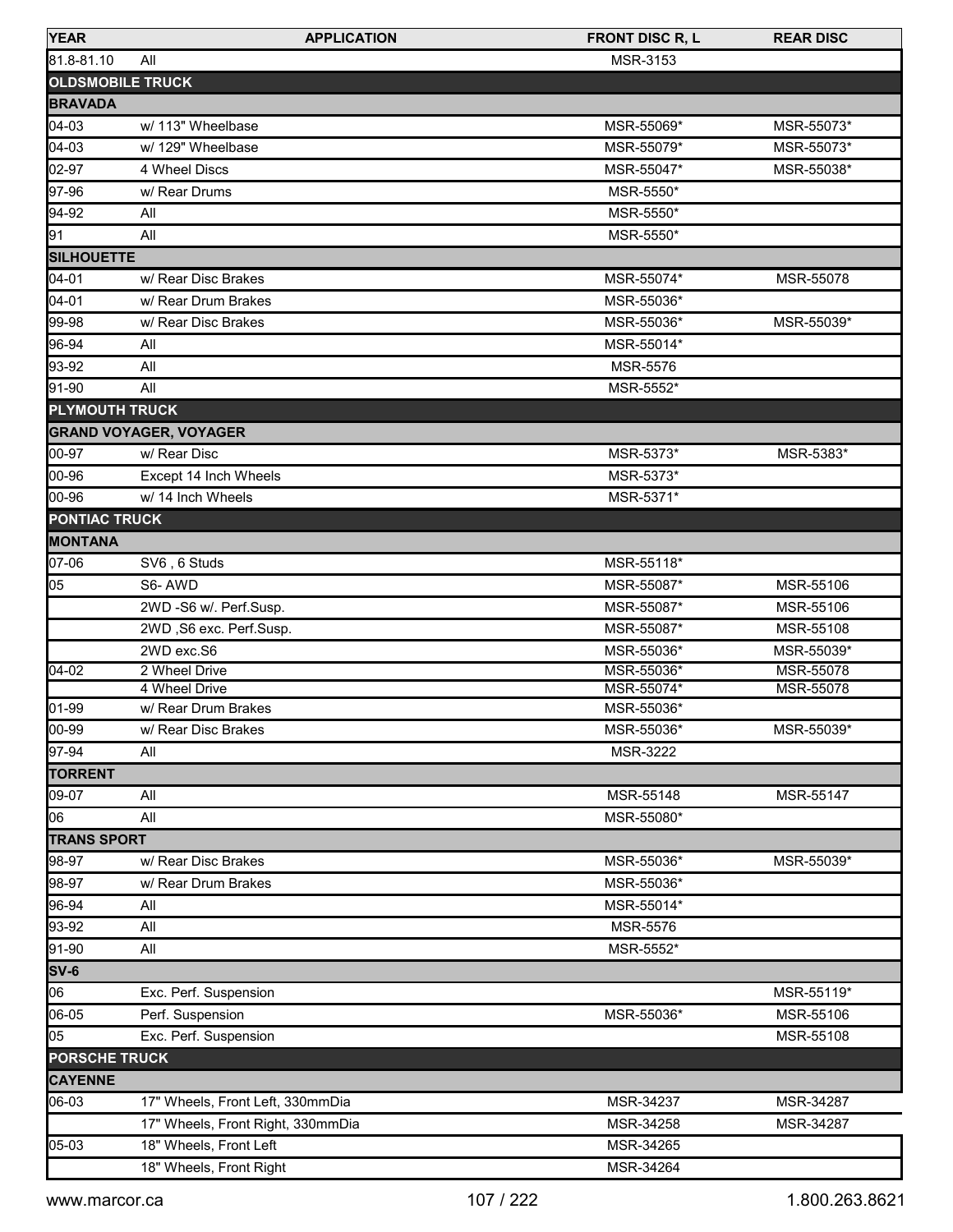| <b>YEAR</b>            | <b>APPLICATION</b>             | <b>FRONT DISC R, L</b> | <b>REAR DISC</b> |
|------------------------|--------------------------------|------------------------|------------------|
| <b>SATURN TRUCK</b>    |                                |                        |                  |
| <b>VUE</b>             |                                |                        |                  |
| 09-08                  | All                            | MSR-55148              | MSR-55147        |
| 07-02                  | All                            | MSR-55080*             |                  |
| <b>RELAY</b>           |                                |                        |                  |
| 05                     | <b>FWD</b>                     |                        | MSR-55108        |
|                        | All WD                         |                        | MSR-55106        |
| <b>SUBARU TRUCK</b>    |                                |                        |                  |
| <b>BAJA</b>            |                                |                        |                  |
| 06-05                  | Turbo                          | MSR-31407              |                  |
| 05-03                  | All                            | MSR-34203*             | MSR-31273*       |
| <b>BRAT</b>            |                                |                        |                  |
| 88-84                  | All                            | MSR-3191               |                  |
| 83-80                  | All                            | MSR-3155               |                  |
| <b>CHASER - 2 DOOR</b> |                                |                        |                  |
| 87-86                  | All                            | MSR-3191               |                  |
| <b>SUZUKI TRUCK</b>    |                                |                        |                  |
| <b>GRAND VITARA</b>    |                                |                        |                  |
| 08-06                  | All                            | MSR-31454              |                  |
| 05-00                  | All                            | MSR-31289*             |                  |
| 99                     | All                            | MSR-31276              |                  |
| SAMURAI, SJ410         |                                |                        |                  |
| 95                     | All                            | MSR-3235               |                  |
| 94-86                  | All                            | MSR-3235               |                  |
| 85-82                  | w/ Front Discs                 | MSR-3235               |                  |
| <b>SIDEKICK</b>        |                                |                        |                  |
| 98-96                  | 2 Door - Sport Discs Available | MSR-3222               |                  |
| 98-96                  | 4 Door exc. 1.8L Sport Model   | MSR-31177              |                  |
| 98-96                  | 4 Door - 1.8L Sport Model      | MSR-31188              |                  |
| 95-92                  | 4 Door Vented Rotors           | MSR-31177              |                  |
| 95-91                  | 2 Door Solid Rotors            | <b>MSR-3222</b>        |                  |
| 90-89                  | All - Sport Discs              | MSR-3222               |                  |
| $SX-4$                 |                                |                        |                  |
| 07                     | All                            | MSR-31499              |                  |
| <b>VITARA</b>          |                                |                        |                  |
| 04-00                  | All                            | MSR-55060*             |                  |
| 99                     | All                            | MSR-55060*             |                  |
| X-90                   |                                |                        |                  |
| 98-96                  | All Sport Discs Available      | MSR-3222               |                  |
| $XL-7$                 |                                |                        |                  |
| 09-07                  | All                            | MSR-55148              | MSR-55147        |
| 06-01                  | All                            | MSR-31289*             |                  |
| <b>TOYOTA TRUCK</b>    |                                |                        |                  |
| 4 RUNNER               |                                |                        |                  |
| 05-03                  | w/ 16 Inch Wheels              | MSR-31327              | MSR-31294*       |
|                        | w/ 17 Inch Wheels              | MSR-31326              | MSR-31294*       |
| 02-97                  | w/ 15 Inch Wheels              | MSR-31165*             |                  |
| 02-97                  | w/ 16 Inch Wheels              | MSR-31204*             |                  |
| 96                     | 4WD 6 Cylinder                 | MSR-31204*             |                  |
| 96                     | Exc. 4WD 6 Cylinder            | MSR-31165*             |                  |
| 95-92                  | All                            | MSR-31055              |                  |
| 91-90                  | All                            | MSR-3257               |                  |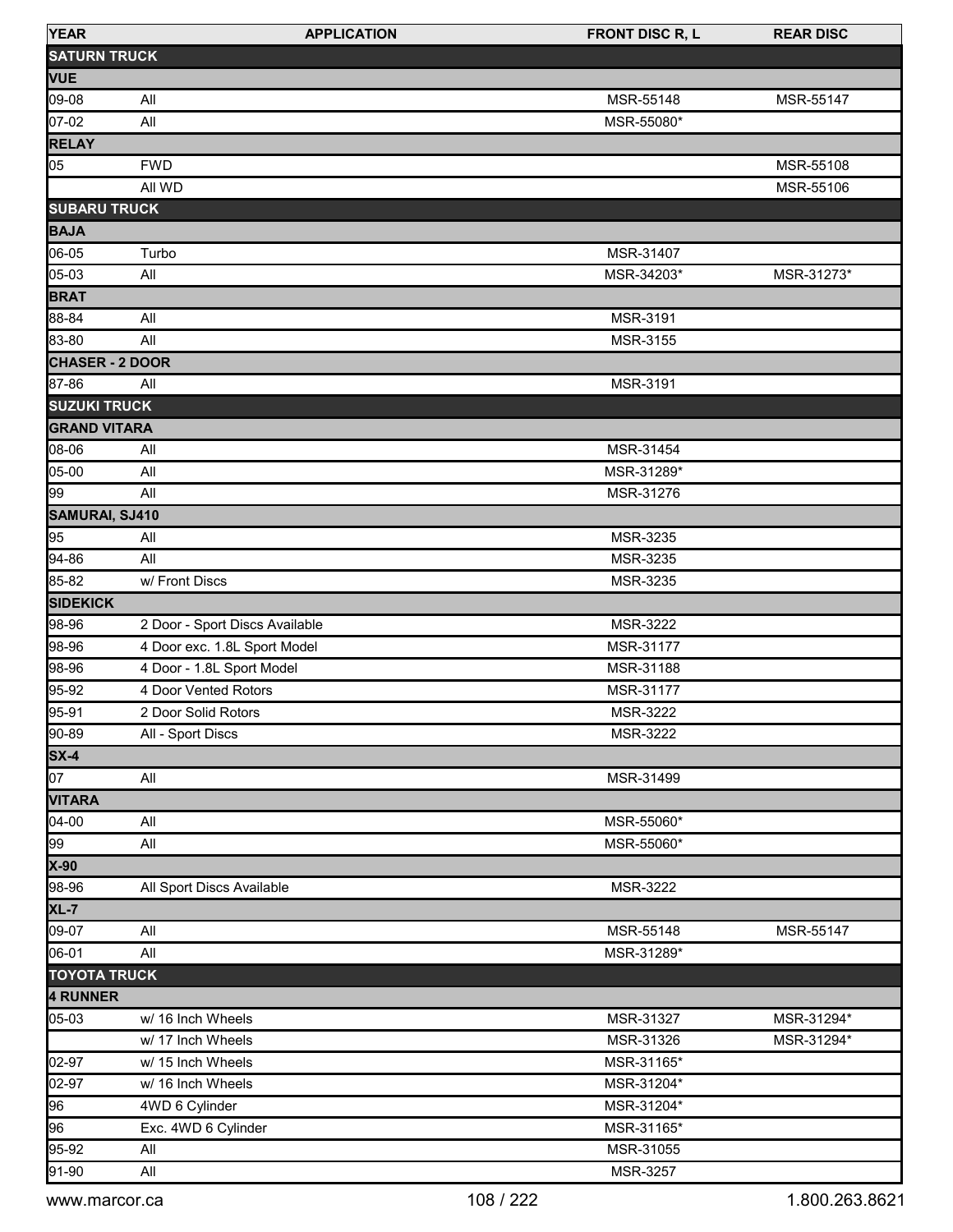| <b>YEAR</b>         | <b>APPLICATION</b>                  | <b>FRONT DISC R, L</b>  | <b>REAR DISC</b> |
|---------------------|-------------------------------------|-------------------------|------------------|
| 4 RUNNER Continued  |                                     |                         |                  |
| 89                  | 6 Cylinder                          | MSR-3257                |                  |
| 89-86               | 4 Cylinder                          | MSR-3257                |                  |
| 85-84               | All                                 | MSR-3124                |                  |
| <b>HIGHLANDER</b>   |                                     |                         |                  |
| 08                  | All                                 | MSR-31511               | MSR-31507        |
| 07-06               | exc.Hybrid                          | MSR-31331*              | MSR-31356*       |
|                     | Hybrid                              | MSR-31266*              | MSR-31356*       |
| 05-04               | All                                 | MSR-31331*              | MSR-31356*       |
| 03-01               | 2 Wheel Drive                       | MSR-31331*              | MSR-31110*       |
| 03-01               | 4 Wheel Drive                       | MSR-31331*              | MSR-31261*       |
| <b>LAND CRUISER</b> |                                     |                         |                  |
| 05-98               | All                                 | MSR-31265*              | MSR-31264*       |
| 97-92.8             | w/ Rear Discs                       | MSR-31131*              | MSR-31154*       |
| 97-92.8             | w/ Rear Drums                       | MSR-31131*              |                  |
| 92.7-90.1           | All                                 | MSR-31031               |                  |
| 89.12-81            | All                                 | MSR-3237                |                  |
|                     | PICKUP - LIGHT DUTY - 2 WHEEL DRIVE |                         |                  |
| 95-89               | 4 Cylinder Standard Cab (USA)       | MSR-3120                |                  |
| 95-89               | Exc. 4 Cylinder Standard Cab (USA)  | MSR-31049               |                  |
| 88-84               | All                                 | MSR-3120                |                  |
| 83-79               | All                                 | MSR-3141                |                  |
| 78-75               | All                                 | MSR-3141                |                  |
|                     | <b>PICKUP - 4 WHEEL DRIVE</b>       |                         |                  |
| 95-89               | All                                 | MSR-3257                |                  |
| 88                  | 6 Cylinder                          | MSR-3257                |                  |
| 88-87               | 4 Cylinder                          | MSR-3257                |                  |
| 86                  | All                                 | MSR-3257                |                  |
| 85-81               | All                                 | MSR-3124                |                  |
| 80-71               | All                                 | MSR-3269                |                  |
|                     | <b>PICKUP HEAVY DUTY - 1 TON</b>    |                         |                  |
| 93-89               | w/DRW                               | MSR-31079               |                  |
| 92-89               | w/SRW                               | MSR-3270                |                  |
| 88-87               | w/DRW                               | MSR-31069               |                  |
| 88-84               | w/SRW                               | MSR-3270                |                  |
| 83-79               | All                                 | MSR-3195                |                  |
| <b>PREVIA</b>       |                                     |                         |                  |
| 97-91               | w/ Rear Drums                       | MSR-31048               |                  |
| 96-91               | w/ Rear Discs w/ ABS                | MSR-31106               | MSR-31033        |
| 97-91               | w/ Rear Discs w/o ABS               | MSR-31168               | MSR-31033        |
| RAV4                |                                     |                         |                  |
| 09-06               | Limited                             | VISR-31434*(MSR-144146) | MSR-31443        |
| 08-06               | Base, Sport                         | MSR-31440               | MSR-31443        |
|                     |                                     |                         |                  |
| 07-06               | 3.5L                                | VISR-31434*(MSR-144146) | MSR-31443        |
|                     | 2.4L 3rd Row Seat                   | VISR-31434*(MSR-144146) | MSR-31443        |
| 05-04               | All                                 | MSR-31295*              | MSR-31361*       |
| 03-01               | All                                 | MSR-31295*              |                  |
| 00-96               | All                                 | MSR-31208*              |                  |
|                     | <b>TOYOTA TRUCK Continued</b>       |                         |                  |
| <b>SEQUOIA</b>      |                                     |                         |                  |
| 09-08               | All                                 | MSR-31482               |                  |
| 07-03               | All                                 | MSR-31267*              | MSR-31294*       |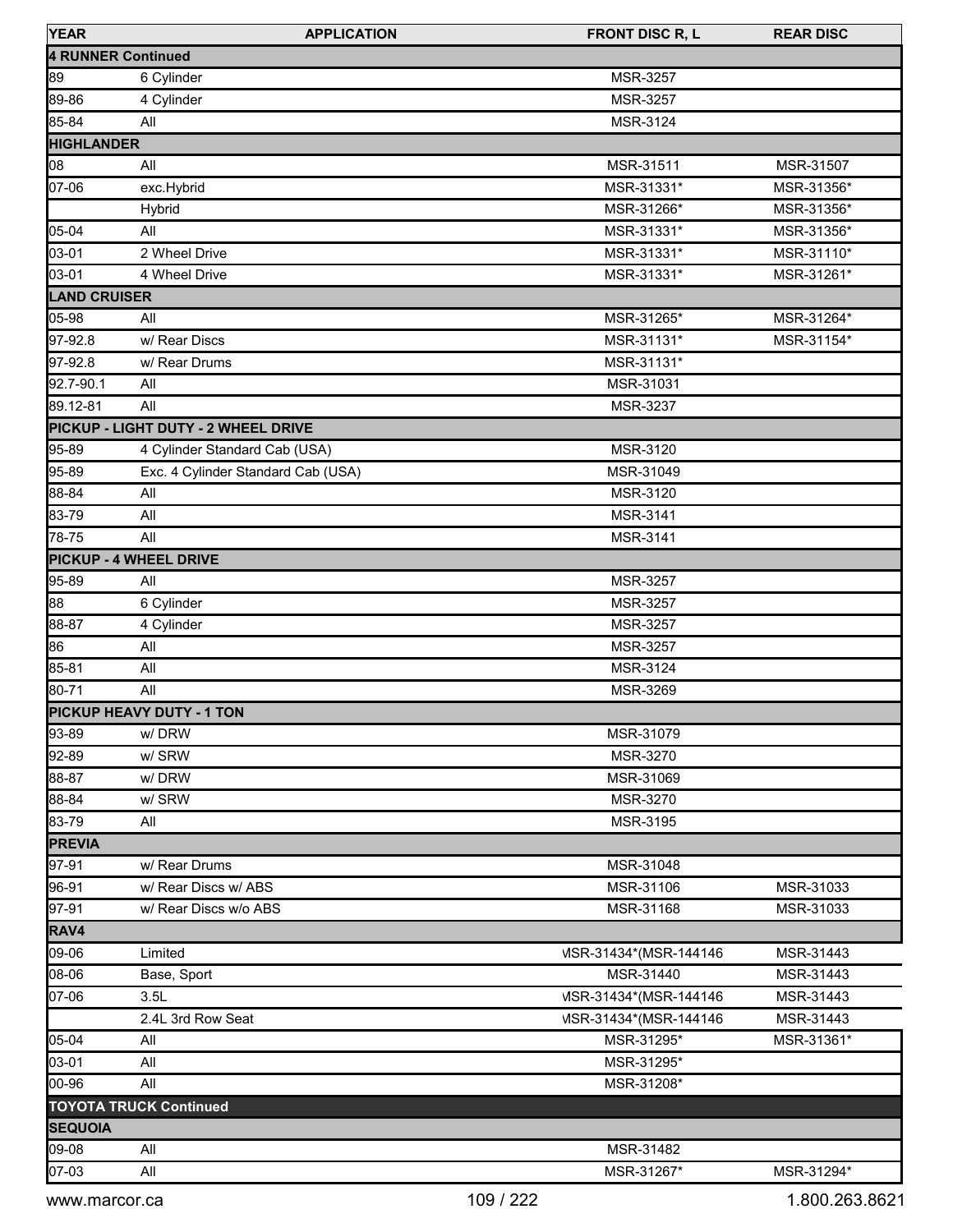| <b>YEAR</b>             | <b>APPLICATION</b>   | <b>FRONT DISC R, L</b> | <b>REAR DISC</b> |
|-------------------------|----------------------|------------------------|------------------|
| 02-01                   | All                  | MSR-31267*             | MSR-31294*       |
| <b>SIENNA</b>           |                      |                        |                  |
| 05-04                   | w/ Rear Discs        | MSR-31314*             | MSR-31357*       |
| 05-04                   | w/ Rear Drums        | MSR-31314*             |                  |
| 03-98                   | All                  | MSR-31260*             |                  |
| T100                    |                      |                        |                  |
| 98-96                   | 4WD                  | MSR-31055              |                  |
| 98-93                   | 2WD - 1 Ton          | MSR-31173              |                  |
| 98-93                   | 2WD - 1/2 Ton        | MSR-31175              |                  |
| 95-93                   | 4WD                  | MSR-31055              |                  |
| <b>TACOMA</b>           |                      |                        |                  |
| 09-05                   |                      | MSR-31428              |                  |
| 04                      | 4 WD, V6             | MSR-31204*             |                  |
| 04-99                   | w/ 6 Bolt            | MSR-31165*             |                  |
| 04-95                   | w/ 5 Bolt            | MSR-31146*             |                  |
| 98-95                   | w/ 6 Bolt            | MSR-31165*             |                  |
| <b>TUNDRA</b>           |                      |                        |                  |
| 09-07                   | All                  | MSR-31482              |                  |
| 06-03                   | All                  | MSR-31267*             |                  |
| 02-00                   | All                  | MSR-31267*             |                  |
| <b>VAN WAGON</b>        |                      |                        |                  |
| 89-87                   | 4 Wheel Drive        | MSR-3249               |                  |
| 89-86                   | 2 Wheel Drive        | MSR-31213              |                  |
| 85-84                   | 2 Wheel Drive        | MSR-3250               |                  |
| <b>VOLVO TRUCK</b>      |                      |                        |                  |
| <b>XC90</b>             |                      |                        |                  |
| 05-03                   | All                  | MSR-34255              | MSR-34256        |
| <b>XC70</b>             |                      |                        |                  |
| $04-03$                 | 16 " Wheels          | MSR-34207*             | MSR-34206*       |
| $[04-03]$               | 17" Wheels           | MSR-34208*             | MSR-34206*       |
| <b>VOLKSWAGEN TRUCK</b> |                      |                        |                  |
| <b>EUROVAN</b>          |                      |                        |                  |
| 04-03                   | All                  | MSR-34245              |                  |
| 02-01                   | All                  | MSR-34245              | MSR-34247        |
| 00-99                   | All                  | MSR-34197              | MSR-34247        |
| 98-96                   | All                  | MSR-34197              |                  |
| 95-94                   | All                  | MSR-34169              |                  |
| 93-92                   | All                  | MSR-34060              |                  |
| 94-92                   | All                  |                        | MSR-34244        |
| <b>RABBIT PICKUP</b>    |                      |                        |                  |
| 83-80                   | All                  | MSR-3416*              |                  |
| <b>TOUAREG</b>          |                      |                        |                  |
| 08-04                   | 330mm, Front Left    | MSR-34237              | MSR-34287        |
|                         | 330mm, FrontRight    | MSR-34258              | MSR-34287        |
| 05-04                   | 350mm, Front Left    | MSR-34265              | MSR-34287        |
|                         | 350mm, FrontRight    | MSR-34264              | MSR-34287        |
| <b>TRANSPORTER</b>      |                      |                        |                  |
| 94-91                   | w/ Plain Rotors      |                        |                  |
| 94-91                   | <b>Vented Rotors</b> | MSR-34060              |                  |
| 90-87                   | All                  | MSR-3421               |                  |
| 86-85                   | All                  | MSR-3452               |                  |
| <b>VANAGON</b>          |                      |                        |                  |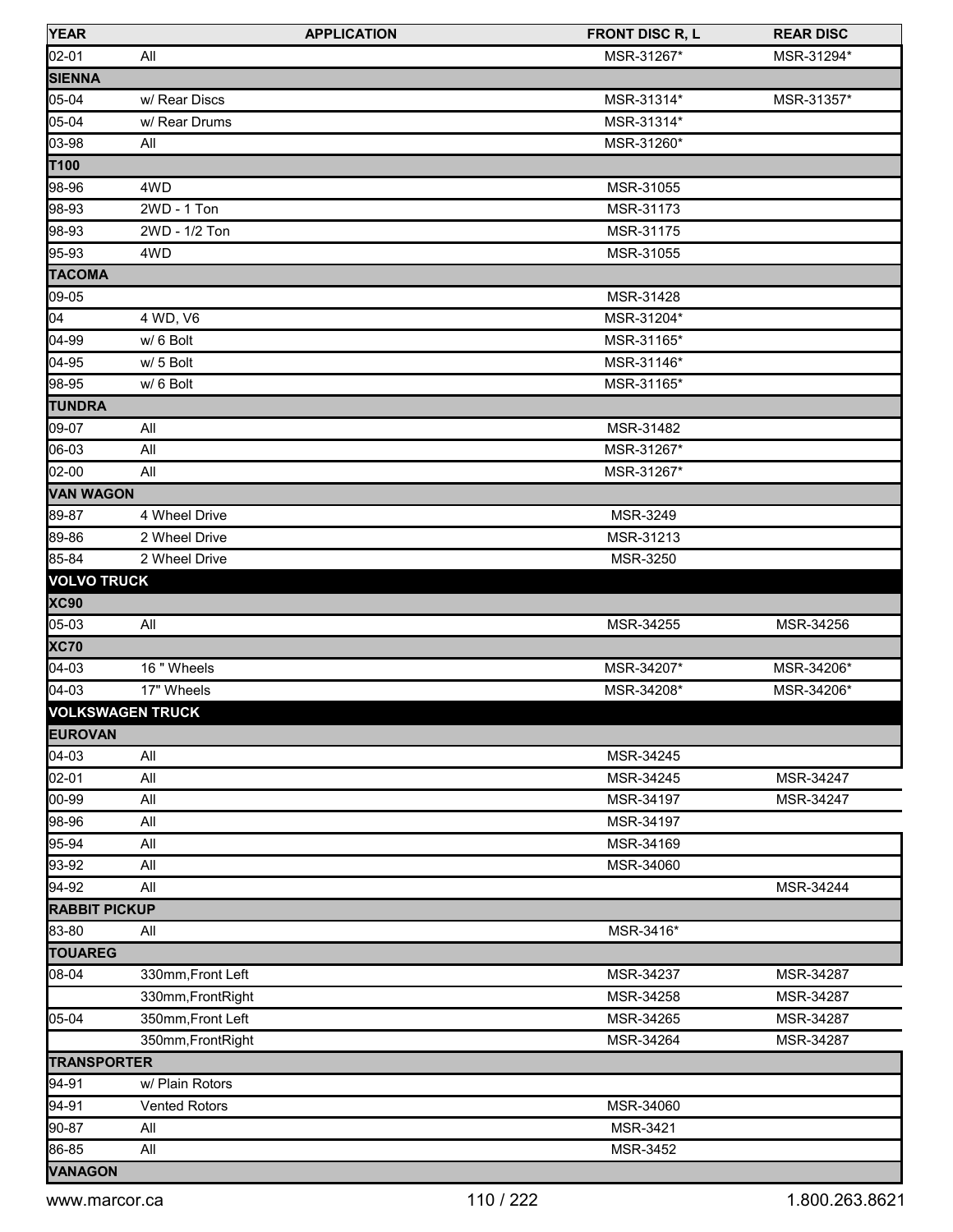|              | <b>APPLICATION</b> | <b>FRONT DISC R, L</b> | <b>REAR DISC</b> |
|--------------|--------------------|------------------------|------------------|
| Exc. Syncro  |                    | MSR-3421               |                  |
| Syncro 4 x 4 |                    | MSR-3481               |                  |
| All          |                    | MSR-3452               |                  |
|              |                    |                        |                  |
|              |                    |                        |                  |
|              |                    |                        |                  |